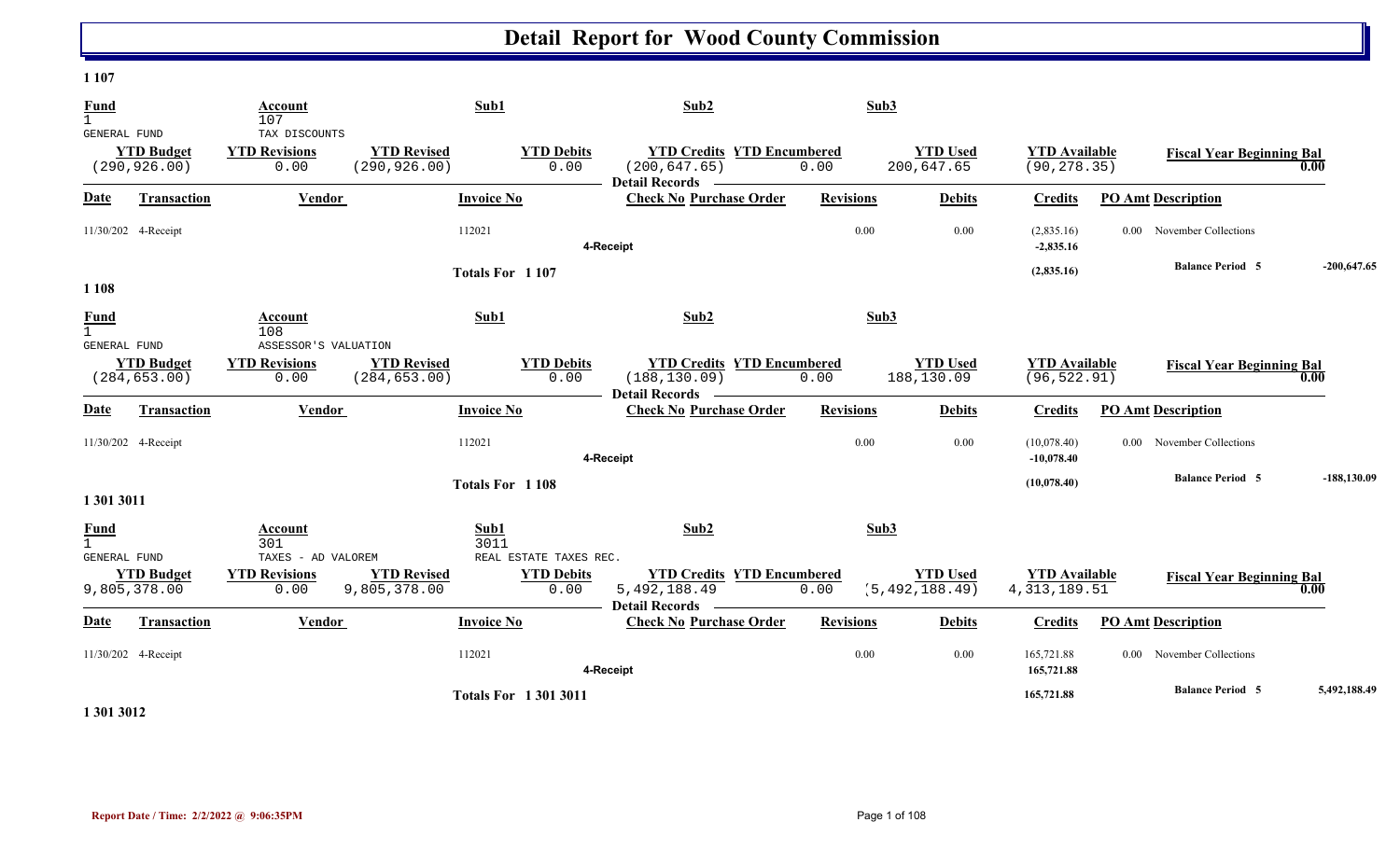| <b>Fund</b><br>$\mathbf{1}$<br>GENERAL FUND |                                   | Account<br>301<br>TAXES - AD VALOREM               |                                    | Sub1<br>3012<br>PERSONAL PROPERTY TAXES             | Sub2                                                                                                           | Sub3             |                                   |                                      |                                  |              |
|---------------------------------------------|-----------------------------------|----------------------------------------------------|------------------------------------|-----------------------------------------------------|----------------------------------------------------------------------------------------------------------------|------------------|-----------------------------------|--------------------------------------|----------------------------------|--------------|
|                                             | <b>YTD Budget</b><br>4,642,042.00 | <b>YTD Revisions</b><br>0.00                       | <b>YTD Revised</b><br>4,642,042.00 | <b>YTD Debits</b><br>0.00                           | <b>YTD Credits YTD Encumbered</b><br>2,600,662.26<br>Detail Records ————                                       | 0.00             | <b>YTD Used</b><br>(2,600,662.26) | <b>YTD</b> Available<br>2,041,379.74 | <b>Fiscal Year Beginning Bal</b> | 0.00         |
| Date                                        | <b>Transaction</b>                | <b>Vendor</b>                                      |                                    | <b>Invoice No</b>                                   | <b>Check No Purchase Order</b>                                                                                 | <b>Revisions</b> | <b>Debits</b>                     | <b>Credits</b>                       | <b>PO Amt Description</b>        |              |
|                                             | 11/30/202 4-Receipt               |                                                    |                                    | 112021                                              | 4-Receipt                                                                                                      | 0.00             | 0.00                              | 46,716.68<br>46,716.68               | 0.00 November Collections        |              |
| 1 301 3013                                  |                                   |                                                    |                                    | <b>Totals For 13013012</b>                          |                                                                                                                |                  |                                   | 46,716.68                            | <b>Balance Period 5</b>          | 2,600,662.26 |
| <b>Fund</b><br>$\mathbf{1}$                 |                                   | Account<br>301                                     |                                    | Sub1<br>3013                                        | Sub2                                                                                                           | Sub3             |                                   |                                      |                                  |              |
| GENERAL FUND                                | <b>YTD Budget</b><br>1,193,763.00 | TAXES - AD VALOREM<br><b>YTD Revisions</b><br>0.00 | <b>YTD Revised</b><br>1,193,763.00 | PUBLIC UTILITIES TAXES<br><b>YTD Debits</b><br>0.00 | <b>YTD Credits YTD Encumbered</b><br>601,116.87                                                                | 0.00             | <b>YTD Used</b><br>(601, 116.87)  | <b>YTD</b> Available<br>592,646.13   | <b>Fiscal Year Beginning Bal</b> | 0.00         |
| Date                                        | Transaction                       | Vendor                                             |                                    | <b>Invoice No</b>                                   | <b>Detail Records</b><br><b>Check No Purchase Order</b>                                                        | <b>Revisions</b> | <b>Debits</b>                     | <b>Credits</b>                       | <b>PO Amt Description</b>        |              |
|                                             | 11/30/202 4-Receipt               |                                                    |                                    | 112021                                              | 4-Receipt                                                                                                      | 0.00             | 0.00                              | 110.39<br>110.39                     | November Collections<br>$0.00 -$ |              |
| 1 301 3014                                  |                                   |                                                    |                                    | <b>Totals For 13013013</b>                          |                                                                                                                |                  |                                   | 110.39                               | <b>Balance Period 5</b>          | 601,116.87   |
| <b>Fund</b><br>$\mathbf{1}$                 |                                   | Account<br>301                                     |                                    | Sub1<br>3014                                        | Sub2                                                                                                           | Sub3             |                                   |                                      |                                  |              |
| GENERAL FUND                                | <b>YTD Budget</b><br>0.00         | TAXES - AD VALOREM<br><b>YTD Revisions</b><br>0.00 | <b>YTD</b> Revised<br>0.00         | SHERIFF'S SALE<br><b>YTD Debits</b><br>0.00         | <b>YTD Credits YTD Encumbered</b><br>11,994.90<br><b>Detail Records</b><br>the contract of the contract of the | 0.00             | <b>YTD Used</b><br>(11, 994.90)   | <b>YTD</b> Available<br>(11, 994.90) | <b>Fiscal Year Beginning Bal</b> | 0.00         |
| <u>Date</u>                                 | <b>Transaction</b>                | <b>Vendor</b>                                      |                                    | <b>Invoice No</b>                                   | <b>Check No Purchase Order</b>                                                                                 | <b>Revisions</b> | <b>Debits</b>                     | <b>Credits</b>                       | <b>PO Amt Description</b>        |              |
|                                             | 11/30/202 4-Receipt               |                                                    |                                    | 112021                                              | 4-Receipt                                                                                                      | 0.00             | 0.00                              | 11,994.90<br>11,994.90               | November Collections<br>$0.00\,$ |              |
| 1 301 3015                                  |                                   |                                                    |                                    | <b>Totals For 13013014</b>                          |                                                                                                                |                  |                                   | 11,994.90                            | <b>Balance Period 5</b>          | 11,994.90    |
| <b>Fund</b><br>$\mathbf{1}$                 |                                   | <b>Account</b><br>301                              |                                    | Sub1<br>3015                                        | Sub2                                                                                                           | Sub3             |                                   |                                      |                                  |              |
| GENERAL FUND                                | <b>YTD Budget</b><br>345,000.00   | TAXES - AD VALOREM<br><b>YTD Revisions</b><br>0.00 | <b>YTD Revised</b><br>345,000.00   | TAXES - PRIOR YEARS<br><b>YTD Debits</b><br>0.00    | <b>YTD Credits YTD Encumbered</b><br>321,097.32                                                                | 0.00             | <b>YTD Used</b><br>(321, 097.32)  | <b>YTD</b> Available<br>23,902.68    | <b>Fiscal Year Beginning Bal</b> | 0.00         |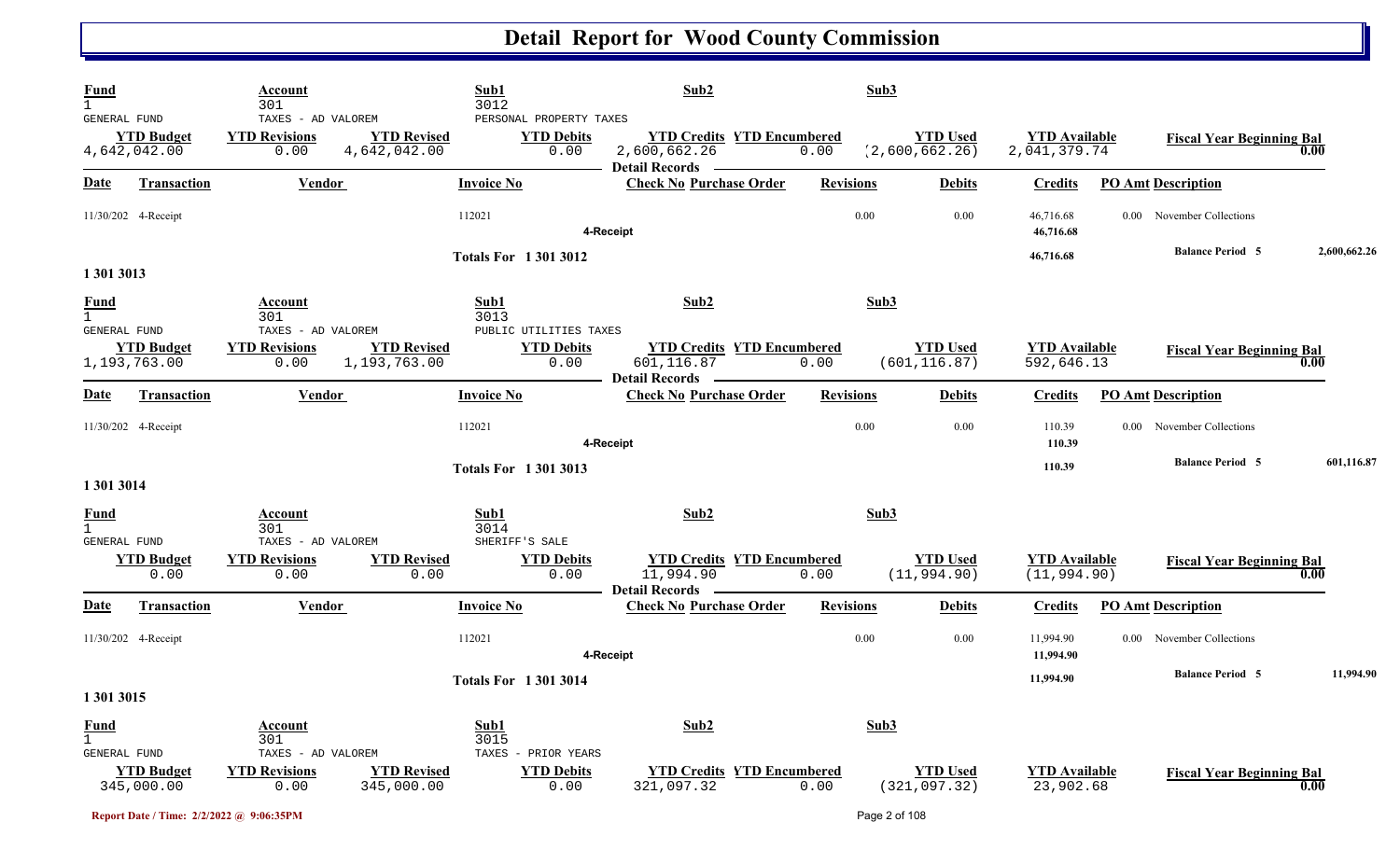|                                               |                                 |                                                          |                                  |                           |                            | Detail Records —                                                         |                  |                                  |                                    |                                                     |            |
|-----------------------------------------------|---------------------------------|----------------------------------------------------------|----------------------------------|---------------------------|----------------------------|--------------------------------------------------------------------------|------------------|----------------------------------|------------------------------------|-----------------------------------------------------|------------|
| Date                                          | <b>Transaction</b>              | Vendor                                                   |                                  | <b>Invoice No</b>         |                            | <b>Check No Purchase Order</b>                                           | <b>Revisions</b> | <b>Debits</b>                    | <b>Credits</b>                     | <b>PO Amt Description</b>                           |            |
|                                               | 11/30/202 4-Receipt             |                                                          |                                  | 112021                    |                            | 4-Receipt                                                                | 0.00             | 0.00                             | 73,836.40<br>73,836.40             | 0.00 November Collections                           |            |
|                                               |                                 |                                                          |                                  |                           | <b>Totals For 13013015</b> |                                                                          |                  |                                  | 73,836.40                          | <b>Balance Period 5</b>                             | 321,097.32 |
| 1 301 3016                                    |                                 |                                                          |                                  |                           |                            |                                                                          |                  |                                  |                                    |                                                     |            |
| <b>Fund</b><br>$\overline{1}$<br>GENERAL FUND |                                 | Account<br>301<br>TAXES - AD VALOREM                     |                                  | Sub1<br>3016              | SUPPLEMENTAL TAXES         | Sub2                                                                     |                  | Sub3                             |                                    |                                                     |            |
|                                               | <b>YTD Budget</b><br>500,000.00 | <b>YTD Revisions</b><br>0.00                             | <b>YTD Revised</b><br>500,000.00 |                           | <b>YTD Debits</b><br>0.00  | <b>YTD Credits YTD Encumbered</b><br>260,001.87<br><b>Detail Records</b> | 0.00             | <b>YTD Used</b><br>(260, 001.87) | <b>YTD Available</b><br>239,998.13 | <b>Fiscal Year Beginning Bal</b>                    | 0.00       |
| Date                                          | <b>Transaction</b>              | Vendor                                                   |                                  | <b>Invoice No</b>         |                            | <b>Check No Purchase Order</b>                                           | <b>Revisions</b> | <b>Debits</b>                    | <b>Credits</b>                     | <b>PO Amt Description</b>                           |            |
|                                               | 11/30/202 4-Receipt             |                                                          |                                  | 112021                    |                            | 4-Receipt                                                                | 0.00             | 0.00                             | 29,171.05<br>29,171.05             | 0.00 November Collections                           |            |
| 1 301-90                                      |                                 |                                                          |                                  |                           | <b>Totals For 13013016</b> |                                                                          |                  |                                  | 29,171.05                          | <b>Balance Period 5</b>                             | 260,001.87 |
| <b>Fund</b><br>$\overline{1}$                 |                                 | Account<br>$301 - 90$                                    |                                  | Sub1                      |                            | Sub2                                                                     |                  | Sub3                             |                                    |                                                     |            |
| GENERAL FUND                                  | <b>YTD Budget</b><br>564,362.00 | LIBRARY EXCESS LEVY<br><b>YTD Revisions</b><br>0.00      | <b>YTD Revised</b><br>564,362.00 |                           | <b>YTD Debits</b><br>0.00  | <b>YTD Credits YTD Encumbered</b><br>365,081.64<br><b>Detail Records</b> | 0.00             | <b>YTD Used</b><br>(365, 081.64) | <b>YTD Available</b><br>199,280.36 | <b>Fiscal Year Beginning Bal</b>                    | 0.00       |
| <u>Date</u>                                   | <b>Transaction</b>              | Vendor                                                   |                                  | <b>Invoice No</b>         |                            | <b>Check No Purchase Order</b>                                           | <b>Revisions</b> | <b>Debits</b>                    | <b>Credits</b>                     | <b>PO Amt Description</b>                           |            |
|                                               | 11/2/2021 4-Receipt             |                                                          |                                  | 21-2270802                |                            | 4-Receipt                                                                | 0.00             | 0.00                             | 18,201.28<br>18,201.28             | SHERIFF OF WOOD COUNTY - OCT 2021<br>$0.00^{\circ}$ |            |
| 1 3 0 2                                       |                                 |                                                          |                                  | <b>Totals For 1301-90</b> |                            |                                                                          |                  |                                  | 18,201.28                          | <b>Balance Period 5</b>                             | 365,081.64 |
| Fund<br>$\mathbf{1}$                          |                                 | Account<br>302                                           |                                  | Sub1                      |                            | Sub <sub>2</sub>                                                         |                  | Sub3                             |                                    |                                                     |            |
| GENERAL FUND                                  | <b>YTD Budget</b><br>300,000.00 | TAX PENALTIES & INTEREST<br><b>YTD Revisions</b><br>0.00 | <b>YTD Revised</b><br>300,000.00 |                           | <b>YTD Debits</b><br>0.00  | <b>YTD Credits YTD Encumbered</b><br>189,798.79<br><b>Detail Records</b> | 0.00             | <b>YTD Used</b><br>(189, 798.79) | <b>YTD</b> Available<br>110,201.21 | <b>Fiscal Year Beginning Bal</b>                    | 0.00       |
| <u>Date</u>                                   | <b>Transaction</b>              | <b>Vendor</b>                                            |                                  | <b>Invoice No</b>         |                            | <b>Check No Purchase Order</b>                                           | <b>Revisions</b> | <b>Debits</b>                    | <b>Credits</b>                     | <b>PO Amt Description</b>                           |            |
|                                               | 11/30/202 4-Receipt             |                                                          |                                  | 112021                    |                            | 4-Receipt                                                                | 0.00             | 0.00                             | 60,849.50<br>60,849.50             | 0.00 November Collections                           |            |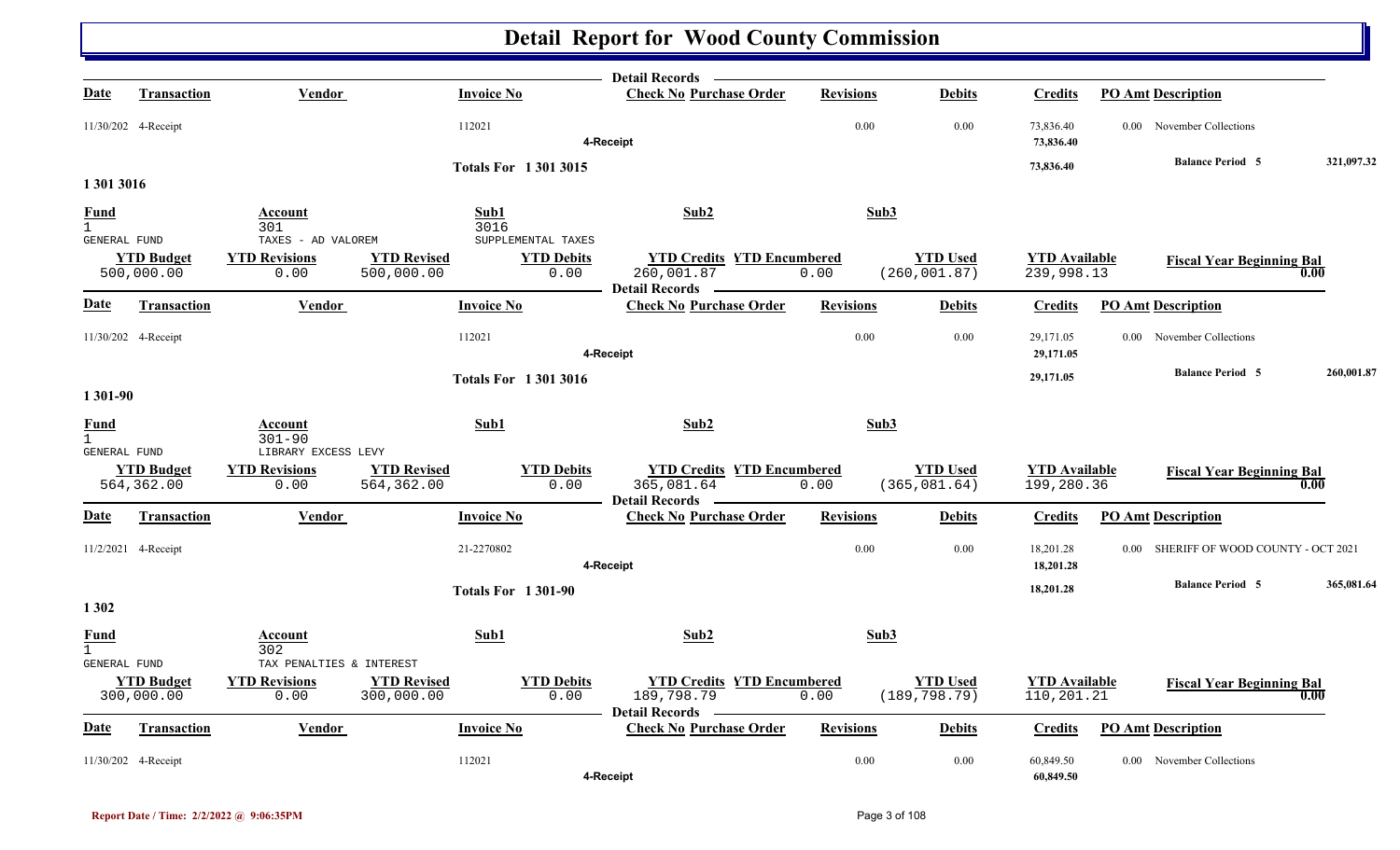|                                             |                                                                                                                                                                                                                                    |                                                                    | Totals For 1302                                                                                                                                             |                           |                                                                          |                                                                              |                                                                              | 60,849.50                                                                                                                                       |                                                                                                  | <b>Balance Period 5</b>                                                                                                                                                                                                                                                                                                                                                                                   | 189,798.79 |
|---------------------------------------------|------------------------------------------------------------------------------------------------------------------------------------------------------------------------------------------------------------------------------------|--------------------------------------------------------------------|-------------------------------------------------------------------------------------------------------------------------------------------------------------|---------------------------|--------------------------------------------------------------------------|------------------------------------------------------------------------------|------------------------------------------------------------------------------|-------------------------------------------------------------------------------------------------------------------------------------------------|--------------------------------------------------------------------------------------------------|-----------------------------------------------------------------------------------------------------------------------------------------------------------------------------------------------------------------------------------------------------------------------------------------------------------------------------------------------------------------------------------------------------------|------------|
| 1 3 0 4                                     |                                                                                                                                                                                                                                    |                                                                    |                                                                                                                                                             |                           |                                                                          |                                                                              |                                                                              |                                                                                                                                                 |                                                                                                  |                                                                                                                                                                                                                                                                                                                                                                                                           |            |
| <b>Fund</b><br>$\mathbf{1}$                 |                                                                                                                                                                                                                                    | Account<br>304                                                     | Sub1                                                                                                                                                        |                           | Sub2                                                                     |                                                                              | Sub3                                                                         |                                                                                                                                                 |                                                                                                  |                                                                                                                                                                                                                                                                                                                                                                                                           |            |
| GENERAL FUND                                | <b>YTD Budget</b><br>750,000.00                                                                                                                                                                                                    | PROPERTY TRANSFER TAX<br><b>YTD Revisions</b><br>0.00              | <b>YTD Revised</b><br>750,000.00                                                                                                                            | <b>YTD Debits</b><br>0.00 | <b>YTD Credits YTD Encumbered</b><br>525,976.66<br><b>Detail Records</b> | 0.00                                                                         | <b>YTD Used</b><br>(525, 976.66)                                             | <b>YTD</b> Available<br>224,023.34                                                                                                              |                                                                                                  | <b>Fiscal Year Beginning Bal</b>                                                                                                                                                                                                                                                                                                                                                                          | 0.00       |
| Date                                        | Transaction                                                                                                                                                                                                                        | Vendor                                                             | <b>Invoice No</b>                                                                                                                                           |                           | <b>Check No Purchase Order</b>                                           | <b>Revisions</b>                                                             | <b>Debits</b>                                                                | <b>Credits</b>                                                                                                                                  |                                                                                                  | <b>PO Amt Description</b>                                                                                                                                                                                                                                                                                                                                                                                 |            |
|                                             | 11/10/202 4-Receipt                                                                                                                                                                                                                |                                                                    | 21-2270999                                                                                                                                                  |                           | 4-Receipt                                                                | 0.00                                                                         | 0.00                                                                         | 104,661.92<br>104,661.92                                                                                                                        | 0.00                                                                                             | WOOD COUNTY CLERK - OCT 2021                                                                                                                                                                                                                                                                                                                                                                              |            |
| 1309                                        |                                                                                                                                                                                                                                    |                                                                    | Totals For 1304                                                                                                                                             |                           |                                                                          |                                                                              |                                                                              | 104,661.92                                                                                                                                      |                                                                                                  | <b>Balance Period 5</b>                                                                                                                                                                                                                                                                                                                                                                                   | 525,976.66 |
| <b>Fund</b><br>$\mathbf{1}$                 |                                                                                                                                                                                                                                    | Account<br>309                                                     | Sub1                                                                                                                                                        |                           | Sub2                                                                     |                                                                              | Sub3                                                                         |                                                                                                                                                 |                                                                                                  |                                                                                                                                                                                                                                                                                                                                                                                                           |            |
| <b>GENERAL FUND</b>                         | <b>YTD Budget</b><br>351,256.00                                                                                                                                                                                                    | HOTEL OCCUPANCY TAX<br><b>YTD Revisions</b><br>0.00                | <b>YTD Revised</b><br>351,256.00                                                                                                                            | <b>YTD Debits</b><br>0.00 | <b>YTD Credits YTD Encumbered</b><br>236,786.29                          | 0.00                                                                         | <b>YTD Used</b><br>(236, 786.29)                                             | <b>YTD Available</b><br>114,469.71                                                                                                              |                                                                                                  | <b>Fiscal Year Beginning Bal</b>                                                                                                                                                                                                                                                                                                                                                                          | 0.00       |
| <b>Date</b>                                 | Transaction                                                                                                                                                                                                                        | Vendor                                                             | <b>Invoice No</b>                                                                                                                                           |                           | <b>Detail Records</b><br><b>Check No Purchase Order</b>                  | <b>Revisions</b>                                                             | <b>Debits</b>                                                                | <b>Credits</b>                                                                                                                                  |                                                                                                  | <b>PO Amt Description</b>                                                                                                                                                                                                                                                                                                                                                                                 |            |
|                                             | 11/16/202 4-Receipt<br>11/16/202 4-Receipt<br>11/16/202 4-Receipt<br>11/16/202 4-Receipt<br>11/17/202 4-Receipt<br>11/18/202 4-Receipt<br>11/18/202 4-Receipt<br>11/18/202 4-Receipt<br>11/19/202 4-Receipt<br>11/22/202 4-Receipt |                                                                    | 21-2271032<br>21-2271033<br>21-2271034<br>21-2271035<br>21-2271075<br>21-2271091<br>21-2271092<br>21-2271093<br>21-2271111<br>21-2271133<br>Totals For 1309 |                           | 4-Receipt                                                                | 0.00<br>0.00<br>0.00<br>0.00<br>0.00<br>0.00<br>0.00<br>0.00<br>0.00<br>0.00 | 0.00<br>0.00<br>0.00<br>0.00<br>0.00<br>0.00<br>0.00<br>0.00<br>0.00<br>0.00 | 3,271.08<br>2,361.88<br>10,022.56<br>2,477.84<br>6,731.98<br>2,332.23<br>5,094.45<br>6,819.90<br>1,124.25<br>1,061.68<br>41,297.85<br>41,297.85 | 0.00<br>0.00<br>$0.00\,$<br>0.00<br>0.00<br>$0.00\,$<br>0.00<br>$0.00\,$<br>$0.00\,$<br>$0.00\,$ | PSR HOSPITALITY LLC - MICROTEL INN - O<br>SHREE SWAMINARYAN LLC - OCT 2021<br>PARKERSBURG LODGING LLC - OCT 2021<br>TRAVELODGE PARKERSBURG - OCT 2021<br><b>HOLIDAY INN EXPRESS &amp; SUITES - MINER</b><br>KC HOTELS INC - OCT 2021<br>GATEWAY HOSPITALITY PARKERSBURG I<br>GATEWAY HOSPITALITY MWH LLC - OCT<br>RODEWAY INN & SUITES - OCT 2021<br><b>MOTEL 6 - OCT 2021</b><br><b>Balance Period 5</b> | 236,786.29 |
| 1318                                        |                                                                                                                                                                                                                                    |                                                                    |                                                                                                                                                             |                           |                                                                          |                                                                              |                                                                              |                                                                                                                                                 |                                                                                                  |                                                                                                                                                                                                                                                                                                                                                                                                           |            |
| <b>Fund</b><br>$\mathbf{1}$<br>GENERAL FUND | <b>YTD Budget</b><br>48,000.00                                                                                                                                                                                                     | Account<br>318<br>BUILDING PERMITS<br><b>YTD Revisions</b><br>0.00 | Sub1<br><b>YTD Revised</b><br>48,000.00                                                                                                                     | <b>YTD Debits</b><br>0.00 | Sub2<br><b>YTD Credits YTD Encumbered</b><br>18,940.00                   | 0.00                                                                         | Sub3<br><b>YTD Used</b><br>(18, 940.00)                                      | <b>YTD</b> Available<br>29,060.00                                                                                                               |                                                                                                  | <b>Fiscal Year Beginning Bal</b>                                                                                                                                                                                                                                                                                                                                                                          | 0.00       |
| <b>Date</b>                                 | <b>Transaction</b>                                                                                                                                                                                                                 | <b>Vendor</b>                                                      | <b>Invoice No</b>                                                                                                                                           |                           | <b>Detail Records</b><br><b>Check No Purchase Order</b>                  | <b>Revisions</b>                                                             | <b>Debits</b>                                                                | <b>Credits</b>                                                                                                                                  |                                                                                                  | <b>PO Amt Description</b>                                                                                                                                                                                                                                                                                                                                                                                 |            |
|                                             |                                                                                                                                                                                                                                    | Report Date / Time: 2/2/2022 @ 9:06:35PM                           |                                                                                                                                                             |                           |                                                                          |                                                                              | Page 4 of 108                                                                |                                                                                                                                                 |                                                                                                  |                                                                                                                                                                                                                                                                                                                                                                                                           |            |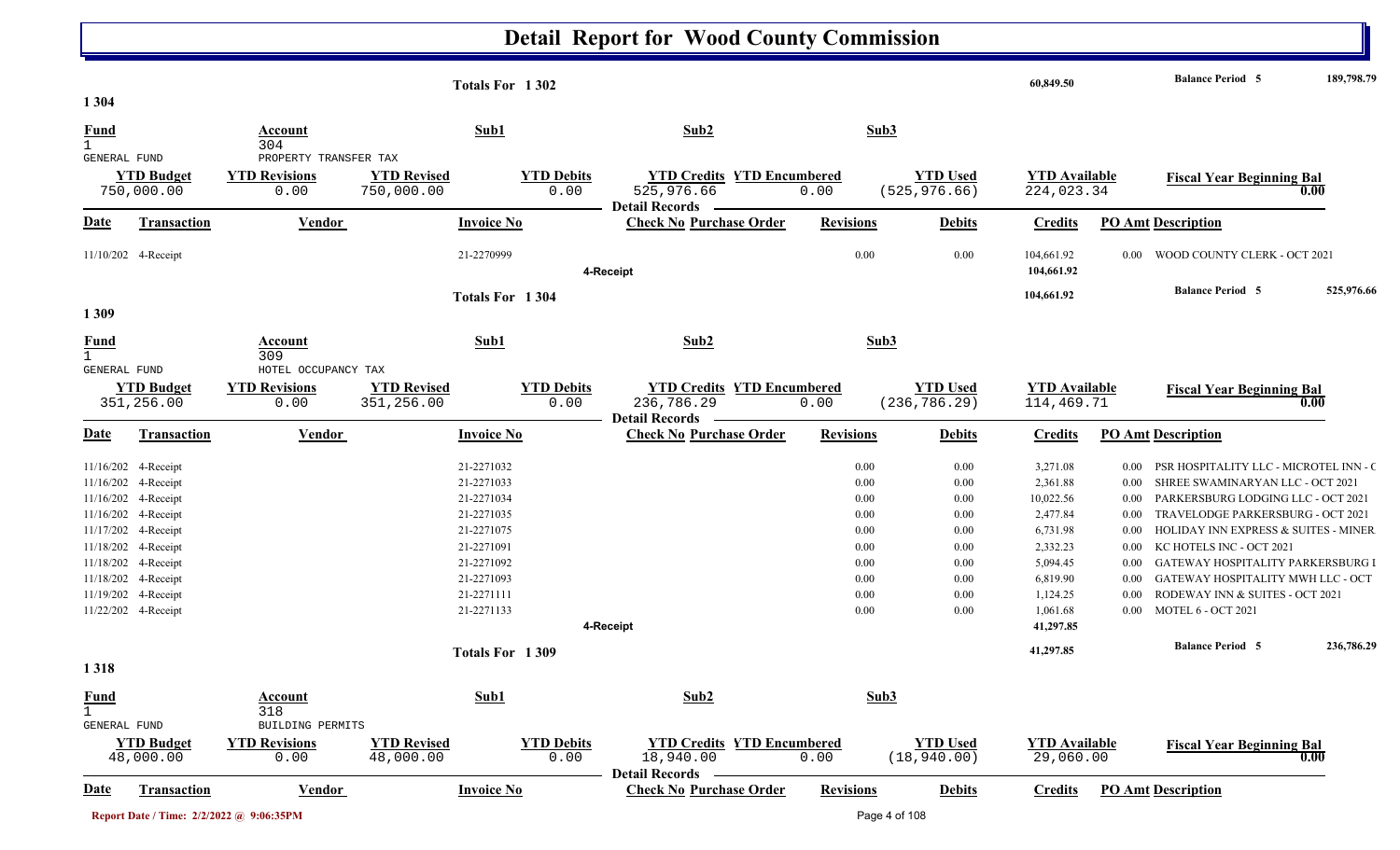|                                             |                                                                   |                                               |                                                               | <b>Detail Report for Wood County Commission</b>                         |                          |                                 |                                    |                                  |                                            |           |
|---------------------------------------------|-------------------------------------------------------------------|-----------------------------------------------|---------------------------------------------------------------|-------------------------------------------------------------------------|--------------------------|---------------------------------|------------------------------------|----------------------------------|--------------------------------------------|-----------|
|                                             | 11/5/2021 4-Receipt<br>11/5/2021 4-Receipt                        |                                               | 21-2270880<br>21-2270881                                      |                                                                         | 0.00<br>0.00             | 0.00<br>0.00                    | 297.50<br>28.75                    | $0.00\,$<br>$0.00\,$             | W5730<br>W5728                             |           |
|                                             | 11/5/2021 4-Receipt<br>11/5/2021 4-Receipt<br>11/5/2021 4-Receipt |                                               | 21-2270882<br>21-2270883<br>21-2270884                        |                                                                         | 0.00<br>0.00<br>0.00     | $0.00\,$<br>0.00<br>0.00        | 28.75<br>13.75<br>16.25            | $0.00\,$<br>$0.00\,$             | 0.00 W5727<br>W5729<br>W5732               |           |
|                                             | 11/5/2021 4-Receipt<br>11/5/2021 4-Receipt                        |                                               | 21-2270885<br>21-2270886                                      |                                                                         | 0.00<br>0.00             | $0.00\,$<br>0.00                | 251.25<br>248.75                   | $0.00\,$<br>$0.00\,$             | W5731<br>W5734                             |           |
|                                             | 11/5/2021 4-Receipt<br>11/5/2021 4-Receipt<br>11/9/2021 4-Receipt |                                               | 21-2270887<br>21-2270888<br>21-2270954                        |                                                                         | $0.00\,$<br>0.00<br>0.00 | 0.00<br>$0.00\,$                | 122.50<br>60.00                    | $0.00\,$<br>$0.00\,$             | W5735<br>W5733<br>W5736                    |           |
|                                             | 11/16/202 4-Receipt<br>11/17/202 4-Receipt                        |                                               | 21-2271039<br>21-2271068                                      |                                                                         | 0.00<br>0.00             | $0.00\,$<br>0.00<br>$0.00\,$    | 12.50<br>72.50<br>67.50            | $0.00\,$<br>$0.00\,$<br>$0.00\,$ | W5737<br>W5738                             |           |
|                                             | 11/19/202 4-Receipt<br>11/22/202 4-Receipt<br>11/23/202 4-Receipt |                                               | 21-2271110<br>21-2271131<br>21-2271145                        |                                                                         | 0.00<br>0.00<br>0.00     | 0.00<br>0.00<br>0.00            | 85.00<br>13.75<br>385.00           | $0.00\,$<br>$0.00\,$<br>$0.00\,$ | W5739<br>W5740<br>W5741                    |           |
|                                             | 11/29/202 4-Receipt                                               |                                               | 21-2271209                                                    | 4-Receipt                                                               | 0.00                     | 0.00                            | 10.00<br>1,713.75                  | $0.00\,$                         | W5742                                      |           |
| 1319                                        |                                                                   |                                               | Totals For 1318                                               |                                                                         |                          |                                 | 1,713.75                           |                                  | <b>Balance Period 5</b>                    | 18,940.00 |
| $\frac{Fund}{1}$                            |                                                                   | Account<br>319                                | Sub1                                                          | Sub2                                                                    | Sub3                     |                                 |                                    |                                  |                                            |           |
| GENERAL FUND                                | <b>YTD Budget</b><br>800.00                                       | MISC. PERMITS<br><b>YTD Revisions</b><br>0.00 | <b>YTD Revised</b><br><b>YTD Debits</b><br>0.00<br>800.00     | <b>YTD Credits YTD Encumbered</b><br>173.10<br><b>Detail Records</b>    | 0.00                     | <b>YTD Used</b><br>(173.10)     | <b>YTD Available</b><br>626.90     |                                  | <b>Fiscal Year Beginning Bal</b>           | 0.00      |
| <b>Date</b>                                 | Transaction                                                       | Vendor                                        | <b>Invoice No</b>                                             | <b>Check No Purchase Order</b>                                          | <b>Revisions</b>         | <b>Debits</b>                   | <b>Credits</b>                     |                                  | <b>PO Amt Description</b>                  |           |
|                                             | 11/10/202 4-Receipt<br>11/10/202 4-Receipt                        |                                               | 21-2270994<br>21-2270995                                      | 4-Receipt                                                               | 0.00<br>0.00             | 0.00<br>0.00                    | 24.00<br>1.10<br>25.10             | $0.00\,$<br>$0.00\,$             | ASSESSOR - OCT 2021<br>ASSESSOR - OCT 2021 |           |
| 1 3 2 2                                     |                                                                   |                                               | Totals For 1319                                               |                                                                         |                          |                                 | 25.10                              |                                  | <b>Balance Period 5</b>                    | 173.10    |
| <b>Fund</b><br>$\mathbf{1}$<br>GENERAL FUND |                                                                   | <b>Account</b><br>322<br>FEDERAL GRANTS       | Sub1                                                          | Sub2                                                                    | Sub3                     |                                 |                                    |                                  |                                            |           |
|                                             | <b>YTD Budget</b><br>400,000.00                                   | <b>YTD Revisions</b><br>0.00                  | <b>YTD Revised</b><br><b>YTD Debits</b><br>400,000.00<br>0.00 | <b>YTD Credits YTD Encumbered</b><br>83,450.65<br><b>Detail Records</b> | 0.00                     | <b>YTD Used</b><br>(83, 450.65) | <b>YTD Available</b><br>316,549.35 |                                  | <b>Fiscal Year Beginning Bal</b>           | 0.00      |
| <b>Date</b>                                 | Transaction                                                       | <b>Vendor</b>                                 | <b>Invoice No</b>                                             | <b>Check No Purchase Order</b>                                          | <b>Revisions</b>         | <b>Debits</b>                   | <b>Credits</b>                     |                                  | <b>PO Amt Description</b>                  |           |
|                                             | 11/30/202 4-Receipt                                               |                                               | 21-2271206                                                    | 4-Receipt                                                               | $0.00\,$                 | $0.00\,$                        | 1,399.46<br>1,399.46               |                                  | 0.00 UNITED BANK - NOV 21                  |           |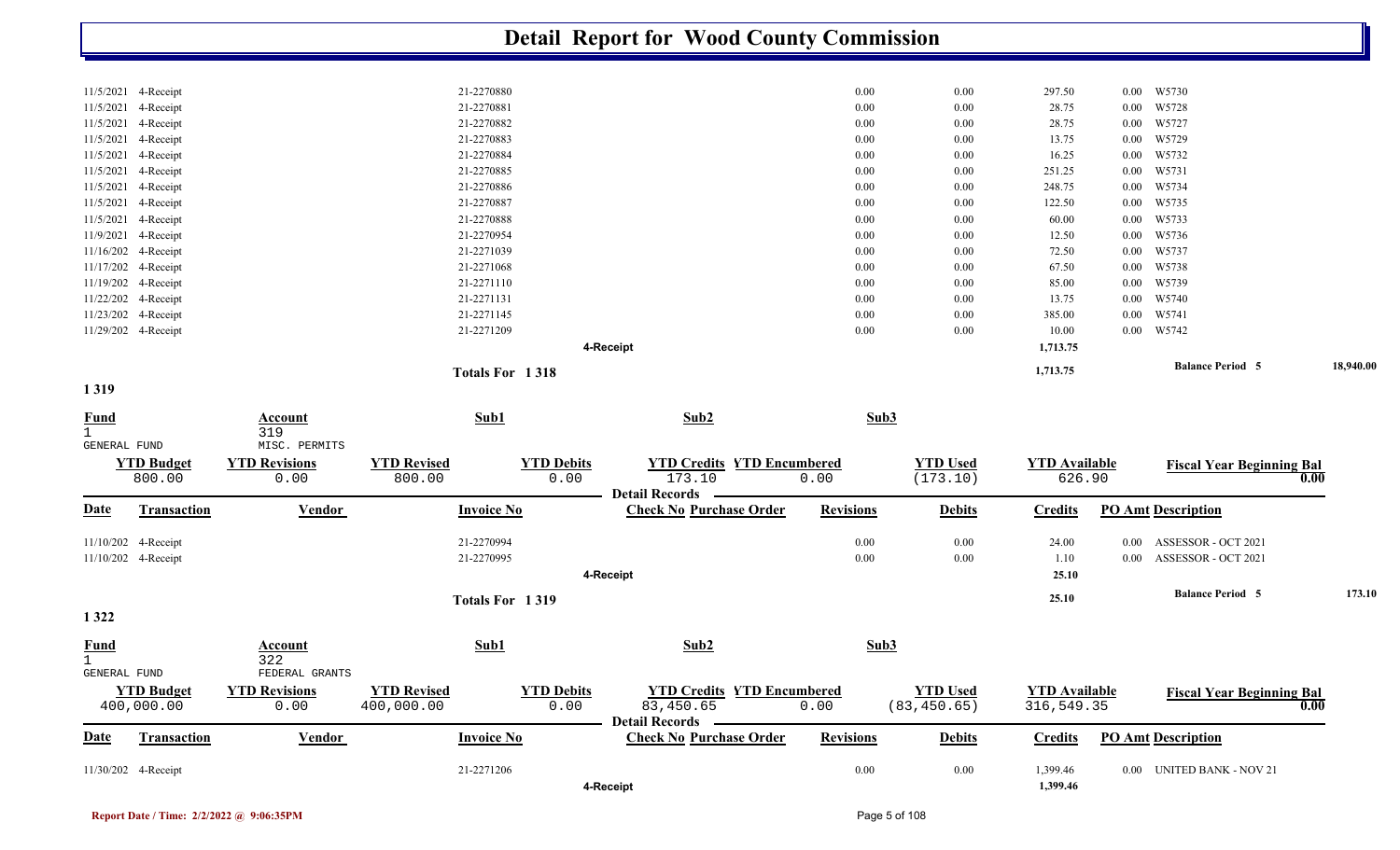|                                             |                                            |                                                      |                                 | Totals For 1322            |                                                                         |                  |                                 | 1,399.46                             |                      | <b>Balance Period 5</b>           | 83,450.65 |
|---------------------------------------------|--------------------------------------------|------------------------------------------------------|---------------------------------|----------------------------|-------------------------------------------------------------------------|------------------|---------------------------------|--------------------------------------|----------------------|-----------------------------------|-----------|
| 1 323 1243                                  |                                            |                                                      |                                 |                            |                                                                         |                  |                                 |                                      |                      |                                   |           |
| <b>Fund</b><br>$\mathbf{1}$<br>GENERAL FUND |                                            | Account<br>323<br>STATE GRANTS                       | Sub1<br>1243                    | STATE RECORD PRESERVATION  | Sub2                                                                    |                  | Sub3                            |                                      |                      |                                   |           |
|                                             | <b>YTD Budget</b><br>0.00                  | <b>YTD Revisions</b><br>0.00                         | <b>YTD Revised</b><br>0.00      | <b>YTD Debits</b><br>0.00  | <b>YTD Credits YTD Encumbered</b><br>10,000.00<br>Detail Records –      | 0.00             | <b>YTD Used</b><br>(10,000.00)  | <b>YTD Available</b><br>(10,000.00)  |                      | <b>Fiscal Year Beginning Bal</b>  | 0.00      |
| <u>Date</u>                                 | <b>Transaction</b>                         | <b>Vendor</b>                                        | <b>Invoice No</b>               |                            | <b>Check No Purchase Order</b>                                          | <b>Revisions</b> | <b>Debits</b>                   | <b>Credits</b>                       |                      | <b>PO Amt Description</b>         |           |
|                                             | 11/29/202 4-Receipt                        |                                                      | 21-2271226                      |                            | 4-Receipt                                                               | 0.00             | 0.00                            | 10,000.00<br>10,000.00               |                      | 0.00 STATE OF WV                  |           |
|                                             |                                            |                                                      |                                 | <b>Totals For 13231243</b> |                                                                         |                  |                                 | 10,000.00                            |                      | <b>Balance Period 5</b>           | 10,000.00 |
| 1327                                        |                                            |                                                      |                                 |                            |                                                                         |                  |                                 |                                      |                      |                                   |           |
| <b>Fund</b>                                 |                                            | <b>Account</b><br>327                                | Sub1                            |                            | Sub2                                                                    |                  | Sub3                            |                                      |                      |                                   |           |
| GENERAL FUND                                | <b>YTD Budget</b><br>5,000.00              | CHARGES FOR SERVICES<br><b>YTD Revisions</b><br>0.00 | <b>YTD Revised</b><br>5,000.00  | <b>YTD Debits</b><br>0.00  | <b>YTD Credits YTD Encumbered</b><br>38,716.25<br><b>Detail Records</b> | 0.00             | <b>YTD Used</b><br>(38, 716.25) | <b>YTD Available</b><br>(33, 716.25) |                      | <b>Fiscal Year Beginning Bal</b>  | 0.00      |
| <u>Date</u>                                 | <b>Transaction</b>                         | Vendor                                               | <b>Invoice No</b>               |                            | <b>Check No Purchase Order</b>                                          | <b>Revisions</b> | <b>Debits</b>                   | <b>Credits</b>                       |                      | PO Amt Description                |           |
|                                             | 11/1/2021 4-Receipt<br>11/3/2021 4-Receipt |                                                      | 21-2270772<br>21-2270831        |                            |                                                                         | 0.00<br>0.00     | $0.00\,$<br>0.00                | 5.00<br>5.00                         | $0.00\,$<br>$0.00\,$ | RYAN JOHNSON<br>ROLLAND FREDERICK |           |
|                                             | 11/3/2021 4-Receipt                        |                                                      | 21-2270838                      |                            |                                                                         | 0.00             | $0.00\,$                        | 5.00                                 | $0.00\,$             | PATRICK KLESEL                    |           |
|                                             | 11/8/2021 4-Receipt                        |                                                      | 21-2270926                      |                            |                                                                         | 0.00             | 0.00                            | 5.00                                 | 0.00                 | <b>KRISTI EDWARDS</b>             |           |
|                                             | 11/9/2021 4-Receipt                        |                                                      | 21-2270975                      |                            |                                                                         | 0.00             | 0.00                            | 5.00                                 | 0.00                 | <b>KEVIN MILLER</b>               |           |
|                                             | 11/10/202 4-Receipt                        |                                                      | 21-2270983                      |                            |                                                                         | 0.00             | 0.00                            | 5.00                                 | $0.00\,$             | <b>BRADLEY JARVIS</b>             |           |
|                                             |                                            |                                                      |                                 |                            | 4-Receipt                                                               |                  |                                 | 30.00                                |                      |                                   |           |
| 1 3 2 9                                     |                                            |                                                      | Totals For 1327                 |                            |                                                                         |                  |                                 | 30.00                                |                      | <b>Balance Period 5</b>           | 38,716.25 |
| <u>Fund</u><br>$\mathbf{1}$                 |                                            | <b>Account</b><br>329                                | Sub1                            |                            | Sub <sub>2</sub>                                                        |                  | Sub3                            |                                      |                      |                                   |           |
| <b>GENERAL FUND</b>                         |                                            | SHF SERVICE OF PROCESS                               |                                 |                            |                                                                         |                  |                                 |                                      |                      |                                   |           |
|                                             | <b>YTD Budget</b><br>30,000.00             | <b>YTD Revisions</b><br>0.00                         | <b>YTD Revised</b><br>30,000.00 | <b>YTD Debits</b><br>0.00  | <b>YTD Credits YTD Encumbered</b><br>14,514.00<br>Detail Records —      | 0.00             | <b>YTD Used</b><br>(14, 514.00) | <b>YTD</b> Available<br>15,486.00    |                      | <b>Fiscal Year Beginning Bal</b>  | 0.00      |
| <b>Date</b>                                 | Transaction                                | Vendor                                               | <b>Invoice No</b>               |                            | <b>Check No Purchase Order</b>                                          | <b>Revisions</b> | <b>Debits</b>                   | <b>Credits</b>                       |                      | <b>PO Amt Description</b>         |           |
|                                             | 11/8/2021 4-Receipt                        |                                                      | 21-2270919                      |                            |                                                                         | 0.00             | $0.00\,$                        | 1,640.00                             |                      | $0.00$ 11/05/2021                 |           |
|                                             | 11/19/202 4-Receipt                        |                                                      | 21-2271107                      |                            |                                                                         | 0.00             | $0.00\,$                        | 506.00                               |                      | $0.00$ 11/18/2021                 |           |
|                                             |                                            |                                                      |                                 |                            | 4-Receipt                                                               |                  |                                 | 2,146.00                             |                      |                                   |           |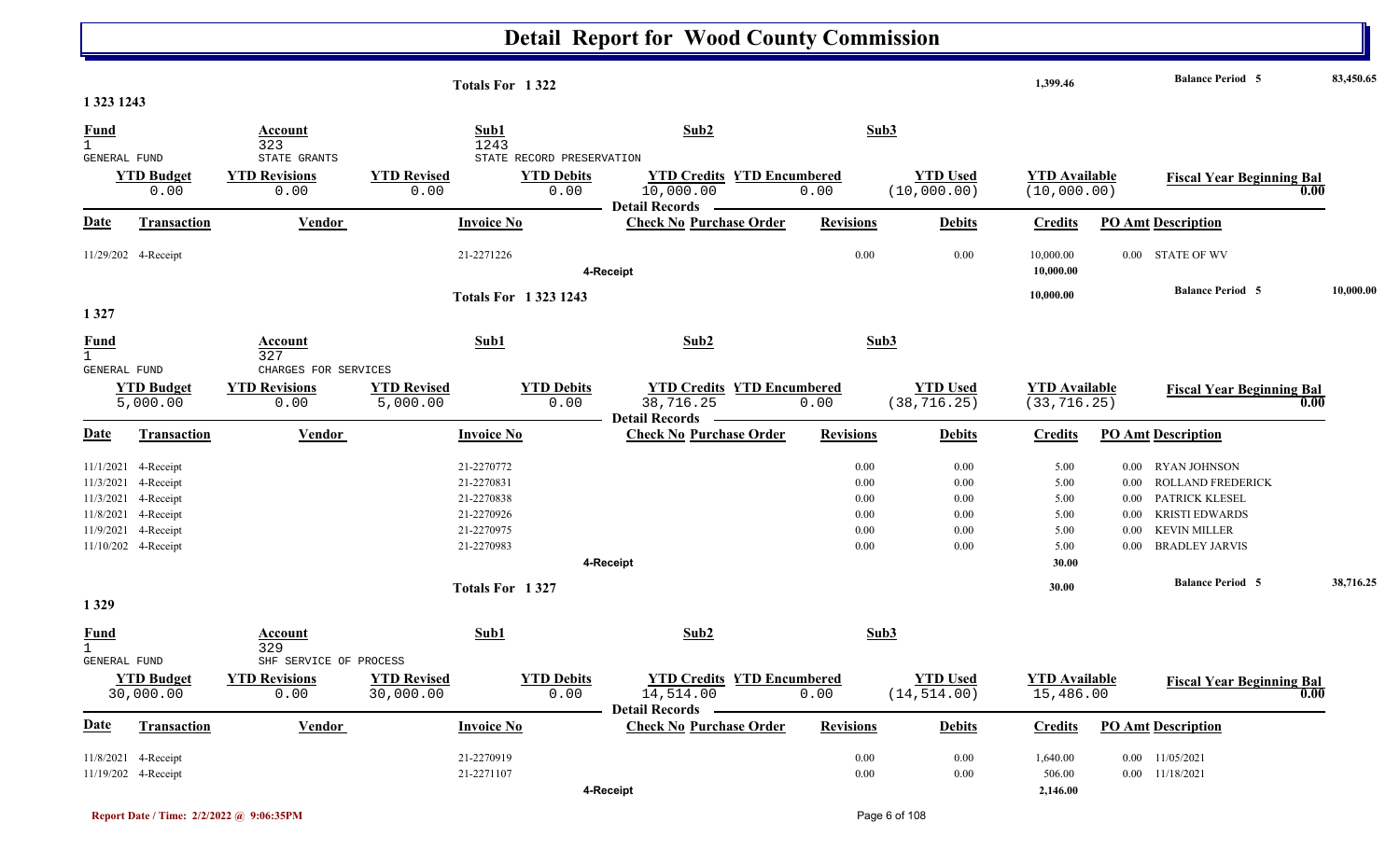|                             |                     |                       | Totals For 1329    |                   |                                   |                  |                 | 2,146.00             |          | <b>Balance Period 5</b>          | 14,514.00 |
|-----------------------------|---------------------|-----------------------|--------------------|-------------------|-----------------------------------|------------------|-----------------|----------------------|----------|----------------------------------|-----------|
| 1 3 3 0                     |                     |                       |                    |                   |                                   |                  |                 |                      |          |                                  |           |
| <b>Fund</b><br>$\mathbf{1}$ |                     | <b>Account</b><br>330 | Sub1               |                   | Sub2                              | Sub3             |                 |                      |          |                                  |           |
| GENERAL FUND                |                     | SHERIFF'S EARNINGS    |                    |                   |                                   |                  |                 |                      |          |                                  |           |
|                             | <b>YTD Budget</b>   | <b>YTD Revisions</b>  | <b>YTD Revised</b> | <b>YTD Debits</b> | <b>YTD Credits YTD Encumbered</b> |                  | <b>YTD</b> Used | <b>YTD Available</b> |          | <b>Fiscal Year Beginning Bal</b> |           |
|                             | 10,000.00           | 0.00                  | 10,000.00          | 0.00              | 4,697.50                          | 0.00             | (4,697.50)      | 5,302.50             |          |                                  | 0.00      |
|                             |                     |                       |                    |                   | <b>Detail Records</b>             |                  |                 |                      |          |                                  |           |
| <u>Date</u>                 | <b>Transaction</b>  | <b>Vendor</b>         | <b>Invoice No</b>  |                   | <b>Check No Purchase Order</b>    | <b>Revisions</b> | <b>Debits</b>   | <b>Credits</b>       |          | <b>PO Amt Description</b>        |           |
| 11/1/2021                   | 4-Receipt           |                       | 21-2270771         |                   |                                   | 0.00             | 0.00            | 8.50                 | $0.00\,$ | MARTIN ROBINSON                  |           |
| 11/2/2021                   | 4-Receipt           |                       | 21-22270823        |                   |                                   | 0.00             | 0.00            | 8.50                 | $0.00\,$ | ERIC CULLUM                      |           |
| 11/2/2021                   | 4-Receipt           |                       | 21-2270814         |                   |                                   | 0.00             | 0.00            | 8.00                 | $0.00\,$ | <b>EDWARD COLLINS</b>            |           |
| 11/2/2021                   | 4-Receipt           |                       | 21-2270815         |                   |                                   | 0.00             | 0.00            | 8.00                 | $0.00\,$ | <b>MARK WILLIAMS</b>             |           |
| 11/2/2021                   | 4-Receipt           |                       | 21-2270816         |                   |                                   | 0.00             | 0.00            | 8.00                 | $0.00\,$ | MEGAN MEEKS                      |           |
| 11/2/2021                   | 4-Receipt           |                       | 21-2270817         |                   |                                   | 0.00             | 0.00            | 8.00                 | 0.00     | <b>MAGGIE WILKINSON</b>          |           |
| 11/2/2021                   | 4-Receipt           |                       | 21-2270818         |                   |                                   | 0.00             | 0.00            | 8.00                 | $0.00\,$ | <b>KAREN CANTWELL</b>            |           |
| 11/2/2021                   | 4-Receipt           |                       | 21-2270819         |                   |                                   | 0.00             | 0.00            | 8.50                 | $0.00\,$ | ANGELA                           |           |
| 11/2/2021                   | 4-Receipt           |                       | 21-2270820         |                   |                                   | 0.00             | 0.00            | 8.50                 | 0.00     | <b>BRANDON BRYAN</b>             |           |
|                             | 11/2/2021 4-Receipt |                       | 21-2270821         |                   |                                   | 0.00             | 0.00            | 8.50                 | $0.00\,$ | ANGELA                           |           |
| 11/2/2021                   | 4-Receipt           |                       | 21-2270822         |                   |                                   | 0.00             | 0.00            | 8.50                 | 0.00     | <b>LINDSEY PINKERTON</b>         |           |
| 11/2/2021                   | 4-Receipt           |                       | 21-2270824         |                   |                                   | 0.00             | 0.00            | 8.50                 | 0.00     | <b>AARON READ</b>                |           |
| 11/4/2021                   | 4-Receipt           |                       | 21-2270852         |                   |                                   | 0.00             | 0.00            | 1,500.00             | $0.00\,$ | <b>OCT 2021</b>                  |           |
| 11/5/2021                   | 4-Receipt           |                       | 21-2270862         |                   |                                   | 0.00             | 0.00            | 14.00                | $0.00\,$ | LYNN DODDRILL                    |           |
| 11/5/2021                   | 4-Receipt           |                       | 21-2270863         |                   |                                   | 0.00             | 0.00            | 7.50                 | 0.00     | <b>SCOTT MORGAN</b>              |           |
| 11/5/2021                   | 4-Receipt           |                       | 21-2270864         |                   |                                   | 0.00             | 0.00            | 7.50                 | $0.00\,$ | <b>JERRY HELMICK</b>             |           |
| 11/5/2021                   | 4-Receipt           |                       | 21-2270865         |                   |                                   | 0.00             | 0.00            | 7.50                 | $0.00\,$ | <b>DENNIS FLEMING</b>            |           |
| 11/5/2021                   | 4-Receipt           |                       | 21-2270866         |                   |                                   | 0.00             | 0.00            | 7.50                 | 0.00     | <b>MARENA TOWNSEND</b>           |           |
| 11/5/2021                   | 4-Receipt           |                       | 21-2270867         |                   |                                   | 0.00             | 0.00            | 7.50                 | $0.00\,$ | KRISTEN MILLER                   |           |
| 11/5/2021                   | 4-Receipt           |                       | 21-2270868         |                   |                                   | 0.00             | 0.00            | 7.50                 | $0.00\,$ | PATSY HARDY                      |           |
|                             | 11/5/2021 4-Receipt |                       | 21-2270876         |                   |                                   | 0.00             | 0.00            | 21.00                | $0.00\,$ | <b>ROCKY PECK</b>                |           |
| 11/5/2021                   | 4-Receipt           |                       | 21-2270890         |                   |                                   | 0.00             | 0.00            | 14.00                | $0.00\,$ | <b>BART BECKLEY</b>              |           |
| 11/5/2021                   | 4-Receipt           |                       | 21-2270910         |                   |                                   | 0.00             | 0.00            | 7.00                 | 0.00     | <b>CHARLENE MCVEY</b>            |           |
| 11/5/2021                   | 4-Receipt           |                       | 21-2270911         |                   |                                   | 0.00             | 0.00            | 6.50                 | 0.00     | <b>HERMAN FICKISON</b>           |           |
| 11/5/2021                   | 4-Receipt           |                       | 21-2270912         |                   |                                   | 0.00             | 0.00            | 6.50                 | $0.00\,$ | <b>ROGER MCDANIEL</b>            |           |
| 11/8/2021                   | 4-Receipt           |                       | 21-2270921         |                   |                                   | 0.00             | 0.00            | 6.50                 | 0.00     | <b>SCOTT MORGAN</b>              |           |
| 11/8/2021 4-Receipt         |                     |                       | 21-2270922         |                   |                                   | 0.00             | 0.00            | 6.50                 | $0.00\,$ | <b>JIM DEKLAVON</b>              |           |
| 11/8/2021                   | 4-Receipt           |                       | 21-2270932         |                   |                                   | 0.00             | 0.00            | 6.00                 | $0.00\,$ | CHRISTINA HALL                   |           |
| 11/8/2021                   | 4-Receipt           |                       | 21-2270936         |                   |                                   | 0.00             | 0.00            | 11.00                | 0.00     | <b>JEREMY SANDS</b>              |           |
| 11/9/2021                   | 4-Receipt           |                       | 21-2270955         |                   |                                   | 0.00             | 0.00            | 5.00                 | $0.00\,$ | PARMA HEANEY                     |           |
| 11/9/2021                   | 4-Receipt           |                       | 21-2270956         |                   |                                   | 0.00             | 0.00            | 6.00                 | $0.00\,$ | <b>BRANDON BRYAN</b>             |           |
| 11/9/2021                   | 4-Receipt           |                       | 21-2270957         |                   |                                   | 0.00             | 0.00            | 5.50                 | $0.00\,$ | <b>SCOTT MORGAN</b>              |           |
|                             | 11/9/2021 4-Receipt |                       | 21-2270958         |                   |                                   | 0.00             | 0.00            | 6.00                 | $0.00\,$ | <b>AARON HUFFORD</b>             |           |
| 11/9/2021 4-Receipt         |                     |                       | 21-2270959         |                   |                                   | 0.00             | 0.00            | 6.00                 | $0.00\,$ | <b>KELLIE CONRAD</b>             |           |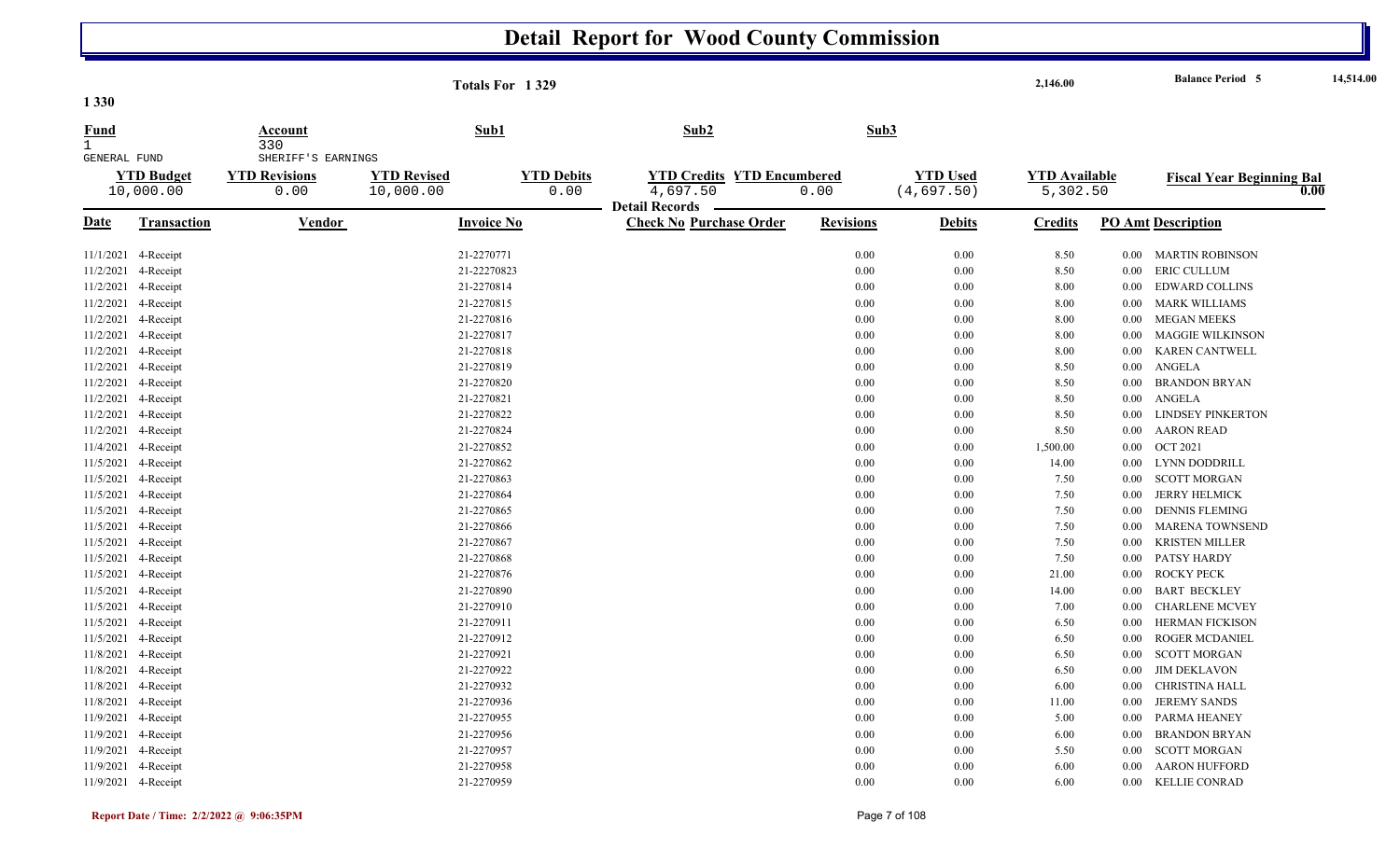|                             |                                 |                                             |                                                               | <b>Detail Report for Wood County Commission</b>                        |                  |                                  |                                     |          |                                   |            |
|-----------------------------|---------------------------------|---------------------------------------------|---------------------------------------------------------------|------------------------------------------------------------------------|------------------|----------------------------------|-------------------------------------|----------|-----------------------------------|------------|
|                             | 11/9/2021 4-Receipt             |                                             | 21-2270962                                                    |                                                                        | 0.00             | $0.00\,$                         | 5.00                                |          | 0.00 TONYA                        |            |
|                             | 11/9/2021 4-Receipt             |                                             | 21-2270963                                                    |                                                                        | 0.00             | 0.00                             | 4.00                                | $0.00\,$ | <b>LEANNE HOSELTON</b>            |            |
| 11/9/2021                   | 4-Receipt                       |                                             | 21-2270964                                                    |                                                                        | 0.00             | 0.00                             | 4.00                                | $0.00\,$ | <b>DEBBIE HENDERSHOT</b>          |            |
|                             | 11/9/2021 4-Receipt             |                                             | 21-2270965                                                    |                                                                        | 0.00             | 0.00                             | 4.00                                | $0.00\,$ | <b>BRET RICHARDS</b>              |            |
|                             | 11/9/2021 4-Receipt             |                                             | 21-2270966                                                    |                                                                        | 0.00             | 0.00                             | 10.00                               | $0.00\,$ | <b>JARED STEVENS</b>              |            |
|                             | 11/9/2021 4-Receipt             |                                             | 21-2270967                                                    |                                                                        | 0.00             | 0.00                             | 5.00                                | $0.00\,$ | <b>KARL KIRBY</b>                 |            |
|                             | 11/9/2021 4-Receipt             |                                             | 21-2270969                                                    |                                                                        | 0.00             | $0.00\,$                         | 7.00                                | $0.00\,$ | <b>JENNY CRISS</b>                |            |
|                             | 11/9/2021 4-Receipt             |                                             | 21-2270970                                                    |                                                                        | 0.00             | 0.00                             | 7.00                                | $0.00\,$ | <b>JIM MALONEY</b>                |            |
|                             | 11/9/2021 4-Receipt             |                                             | 21-22709706                                                   |                                                                        | 0.00             | $0.00\,$                         | 7.00                                | $0.00\,$ | <b>JEREMY SANDS</b>               |            |
|                             | 11/9/2021 4-Receipt             |                                             | 21-2270971                                                    |                                                                        | 0.00             | $0.00\,$                         | 3.50                                | $0.00\,$ | ARNOLD MCGARY                     |            |
|                             | 11/9/2021 4-Receipt             |                                             | 21-2270972                                                    |                                                                        | 0.00             | 0.00                             | 3.50                                | $0.00\,$ | <b>KRISTEN MILLER</b>             |            |
|                             | 11/9/2021 4-Receipt             |                                             | 21-2270973                                                    | 4-Receipt                                                              | 0.00             | 0.00                             | 3.50<br>1,835.50                    | $0.00\,$ | ANGELA                            |            |
|                             |                                 |                                             | Totals For 1330                                               |                                                                        |                  |                                  | 1,835.50                            |          | <b>Balance Period 5</b>           | 4,697.50   |
| 1 330 404                   |                                 |                                             |                                                               |                                                                        |                  |                                  |                                     |          |                                   |            |
| <u>Fund</u><br>$\mathbf{1}$ |                                 | <b>Account</b><br>330<br>SHERIFF'S EARNINGS | Sub1<br>404<br>ESTATE FEE                                     | Sub2                                                                   | Sub3             |                                  |                                     |          |                                   |            |
| GENERAL FUND                |                                 |                                             |                                                               |                                                                        |                  |                                  |                                     |          |                                   |            |
|                             | <b>YTD Budget</b><br>0.00       | <b>YTD Revisions</b><br>0.00                | <b>YTD Revised</b><br><b>YTD Debits</b><br>0.00<br>0.00       | <b>YTD Credits YTD Encumbered</b><br>4,525.36<br><b>Detail Records</b> | 0.00             | <b>YTD Used</b><br>(4, 525.36)   | <b>YTD Available</b><br>(4, 525.36) |          | <b>Fiscal Year Beginning Bal</b>  | 0.00       |
| <u>Date</u>                 | <b>Transaction</b>              | <b>Vendor</b>                               | <b>Invoice No</b>                                             | <b>Check No Purchase Order</b>                                         | <b>Revisions</b> | <b>Debits</b>                    | <b>Credits</b>                      |          | <b>PO Amt Description</b>         |            |
|                             | 11/19/202 4-Receipt             |                                             | 21-2271102                                                    |                                                                        | 0.00             | $0.00\,$                         | 2,569.11                            | $0.00\,$ | JOSEPH CORIDEAN ESTATE            |            |
|                             | 11/19/202 4-Receipt             |                                             | 21-2271103                                                    |                                                                        | 0.00             | 0.00                             | 1,818.00                            | $0.00\,$ | PATRICIA KAY BLACKMAN ESTATE      |            |
|                             | 11/19/202 4-Receipt             |                                             | 21-2271104                                                    |                                                                        | 0.00             | 0.00                             | 138.25                              | $0.00\,$ | MARY BELLE UNDERWOOD ESTATE       |            |
|                             |                                 |                                             |                                                               | 4-Receipt                                                              |                  |                                  | 4,525.36                            |          |                                   |            |
|                             |                                 |                                             | <b>Totals For 1330404</b>                                     |                                                                        |                  |                                  | 4,525.36                            |          | <b>Balance Period 5</b>           | 4,525.36   |
| 1 3 3 1                     |                                 |                                             |                                                               |                                                                        |                  |                                  |                                     |          |                                   |            |
| <b>Fund</b><br>$\mathbf{1}$ |                                 | <b>Account</b><br>331                       | Sub1                                                          | Sub2                                                                   | Sub3             |                                  |                                     |          |                                   |            |
| <b>GENERAL FUND</b>         |                                 | COUNTY CLERK'S EARNINGS                     |                                                               |                                                                        |                  |                                  |                                     |          |                                   |            |
|                             | <b>YTD Budget</b><br>260,000.00 | <b>YTD Revisions</b><br>0.00                | <b>YTD Revised</b><br><b>YTD Debits</b><br>260,000.00<br>0.00 | <b>YTD Credits YTD Encumbered</b><br>126,886.00                        | 0.00             | <b>YTD Used</b><br>(126, 886.00) | <b>YTD</b> Available<br>133, 114.00 |          | <b>Fiscal Year Beginning Bal</b>  | 0.00       |
| <b>Date</b>                 | Transaction                     | Vendor                                      | <b>Invoice No</b>                                             | Detail Records —<br><b>Check No Purchase Order</b>                     | <b>Revisions</b> | <b>Debits</b>                    | <b>Credits</b>                      |          | <b>PO Amt Description</b>         |            |
|                             | 11/10/202 4-Receipt             |                                             | 21-2270999                                                    |                                                                        | 0.00             | $0.00\,$                         | 24,131.51                           |          | 0.00 WOOD COUNTY CLERK - OCT 2021 |            |
|                             |                                 |                                             |                                                               | 4-Receipt                                                              |                  |                                  | 24,131.51                           |          |                                   |            |
|                             |                                 |                                             | Totals For 1331                                               |                                                                        |                  |                                  | 24,131.51                           |          | <b>Balance Period 5</b>           | 126,886.00 |

**1 332**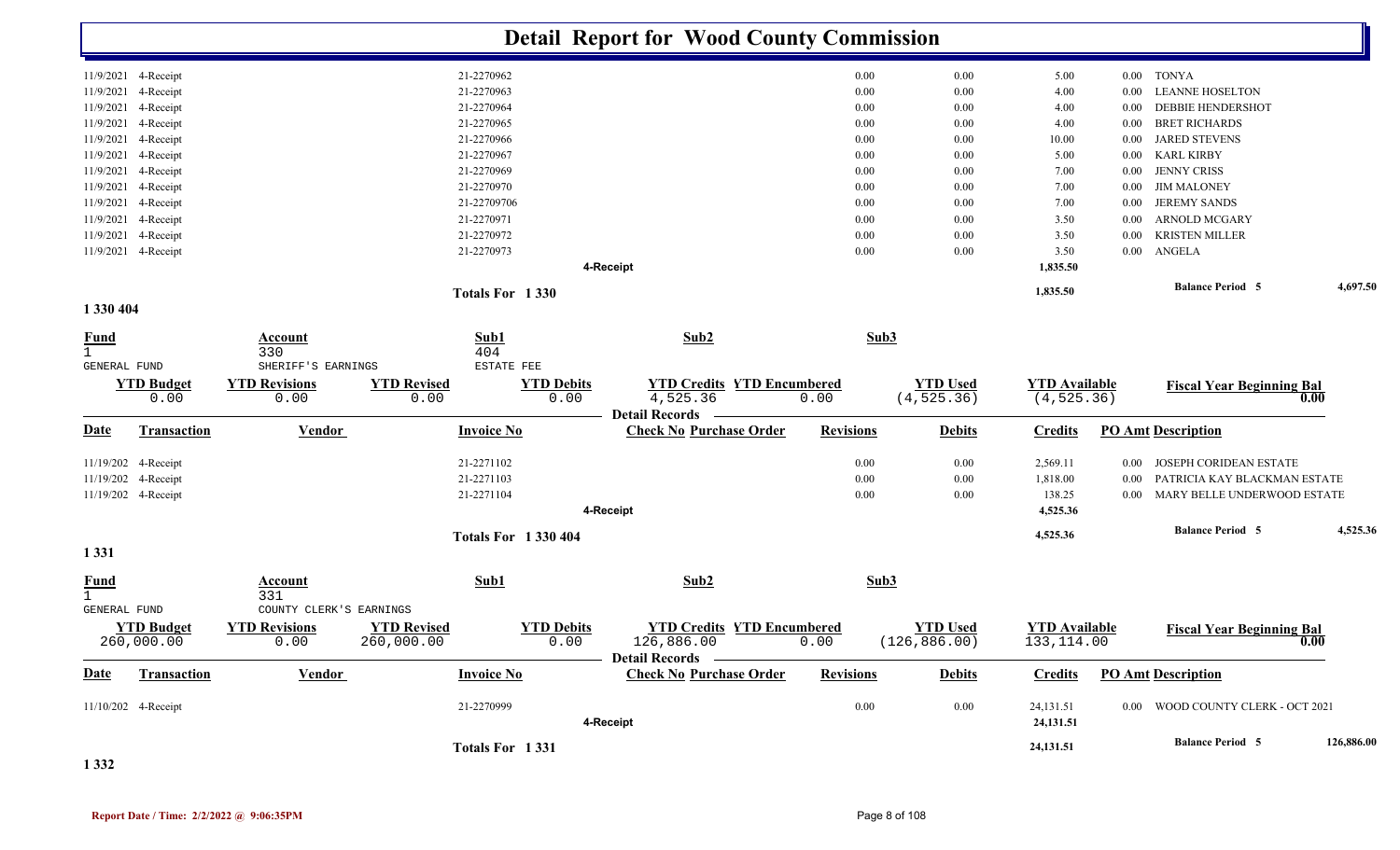| <b>Fund</b><br><b>GENERAL FUND</b>                                |                                                                                                                 | Account<br>332<br>CIRCUIT CLERK EARNINGS                |                                                                                                              | Sub1                      | Sub2                                                                    | Sub3                                                                                     |                                                                                          |                                                              |                                                                                                                                                                                                                                                                                                               |           |
|-------------------------------------------------------------------|-----------------------------------------------------------------------------------------------------------------|---------------------------------------------------------|--------------------------------------------------------------------------------------------------------------|---------------------------|-------------------------------------------------------------------------|------------------------------------------------------------------------------------------|------------------------------------------------------------------------------------------|--------------------------------------------------------------|---------------------------------------------------------------------------------------------------------------------------------------------------------------------------------------------------------------------------------------------------------------------------------------------------------------|-----------|
|                                                                   | <b>YTD Budget</b><br>50,000.00                                                                                  | <b>YTD Revisions</b><br>0.00                            | <b>YTD Revised</b><br>50,000.00                                                                              | <b>YTD Debits</b><br>0.00 | <b>YTD Credits YTD Encumbered</b><br>26,482.40<br><b>Detail Records</b> | 0.00                                                                                     | <b>YTD Used</b><br>(26, 482.40)                                                          | <b>YTD Available</b><br>23,517.60                            | <b>Fiscal Year Beginning Bal</b>                                                                                                                                                                                                                                                                              | 0.00      |
| <b>Date</b>                                                       | <b>Transaction</b>                                                                                              | <b>Vendor</b>                                           |                                                                                                              | <b>Invoice No</b>         | <b>Check No Purchase Order</b>                                          | <b>Revisions</b>                                                                         | <b>Debits</b>                                                                            | <b>Credits</b>                                               | <b>PO Amt Description</b>                                                                                                                                                                                                                                                                                     |           |
|                                                                   | 11/4/2021 4-Receipt                                                                                             |                                                         | 21-2270852                                                                                                   |                           | 4-Receipt                                                               | 0.00                                                                                     | 0.00                                                                                     | 5,746.50<br>5,746.50                                         | 0.00 OCT 2021                                                                                                                                                                                                                                                                                                 |           |
|                                                                   |                                                                                                                 |                                                         |                                                                                                              | Totals For 1332           |                                                                         |                                                                                          |                                                                                          | 5,746.50                                                     | <b>Balance Period 5</b>                                                                                                                                                                                                                                                                                       | 26,482.40 |
| 1 3 3 3                                                           |                                                                                                                 |                                                         |                                                                                                              |                           |                                                                         |                                                                                          |                                                                                          |                                                              |                                                                                                                                                                                                                                                                                                               |           |
| <b>Fund</b><br>1                                                  |                                                                                                                 | Account<br>333<br>PROSECUTING ATTY EARNINGS             |                                                                                                              | Sub1                      | Sub2                                                                    | Sub3                                                                                     |                                                                                          |                                                              |                                                                                                                                                                                                                                                                                                               |           |
| GENERAL FUND                                                      | <b>YTD Budget</b><br>5,000.00                                                                                   | <b>YTD Revisions</b><br>0.00                            | <b>YTD Revised</b><br>5,000.00                                                                               | <b>YTD Debits</b><br>0.00 | <b>YTD Credits YTD Encumbered</b><br>1,584.69<br>Detail Records —       | 0.00                                                                                     | <b>YTD Used</b><br>(1, 584.69)                                                           | <b>YTD Available</b><br>3, 415.31                            | <b>Fiscal Year Beginning Bal</b>                                                                                                                                                                                                                                                                              | 0.00      |
| Date                                                              | <b>Transaction</b>                                                                                              | Vendor                                                  |                                                                                                              | <b>Invoice No</b>         | <b>Check No Purchase Order</b>                                          | <b>Revisions</b>                                                                         | <b>Debits</b>                                                                            | <b>Credits</b>                                               | <b>PO Amt Description</b>                                                                                                                                                                                                                                                                                     |           |
|                                                                   | 11/2/2021 4-Receipt<br>11/4/2021 4-Receipt                                                                      |                                                         | 21-2270810<br>21-2270852                                                                                     |                           | 4-Receipt                                                               | 0.00<br>0.00                                                                             | 0.00<br>0.00                                                                             | 130.00<br>180.00<br>310.00                                   | MAGISTRATE - OCT 2021<br>0.00<br>$0.00$ OCT 2021                                                                                                                                                                                                                                                              |           |
|                                                                   |                                                                                                                 |                                                         |                                                                                                              | Totals For 1333           |                                                                         |                                                                                          |                                                                                          | 310.00                                                       | <b>Balance Period 5</b>                                                                                                                                                                                                                                                                                       | 1,584.69  |
| 1 3 3 4                                                           |                                                                                                                 |                                                         |                                                                                                              |                           |                                                                         |                                                                                          |                                                                                          |                                                              |                                                                                                                                                                                                                                                                                                               |           |
| <b>Fund</b><br>$\mathbf{1}$                                       |                                                                                                                 | Account<br>334                                          |                                                                                                              | Sub1                      | Sub2                                                                    | Sub3                                                                                     |                                                                                          |                                                              |                                                                                                                                                                                                                                                                                                               |           |
| GENERAL FUND                                                      | <b>YTD Budget</b><br>3,500.00                                                                                   | <b>ACCIDENT REPORTS</b><br><b>YTD Revisions</b><br>0.00 | <b>YTD Revised</b><br>3,500.00                                                                               | <b>YTD Debits</b><br>0.00 | <b>YTD Credits YTD Encumbered</b><br>1,455.00<br><b>Detail Records</b>  | 0.00                                                                                     | <b>YTD Used</b><br>(1, 455.00)                                                           | <b>YTD Available</b><br>2,045.00                             | <b>Fiscal Year Beginning Bal</b>                                                                                                                                                                                                                                                                              | 0.00      |
| Date                                                              | Transaction                                                                                                     | Vendor                                                  |                                                                                                              | <b>Invoice No</b>         | <b>Check No Purchase Order</b>                                          | <b>Revisions</b>                                                                         | <b>Debits</b>                                                                            | <b>Credits</b>                                               | <b>PO Amt Description</b>                                                                                                                                                                                                                                                                                     |           |
| 11/2/2021 4-Receipt<br>11/3/2021 4-Receipt<br>11/4/2021 4-Receipt | 11/2/2021 4-Receipt<br>11/2/2021 4-Receipt<br>11/2/2021 4-Receipt<br>11/2/2021 4-Receipt<br>11/4/2021 4-Receipt |                                                         | 21-2270793<br>21-2270794<br>21-2270795<br>21-2270804<br>21-2270811<br>21-2270840<br>21-2270849<br>21-2270856 |                           |                                                                         | 0.00<br>$0.00\,$<br>$0.00\,$<br>$0.00\,$<br>$0.00\,$<br>$0.00\,$<br>$0.00\,$<br>$0.00\,$ | 0.00<br>$0.00\,$<br>$0.00\,$<br>$0.00\,$<br>$0.00\,$<br>$0.00\,$<br>$0.00\,$<br>$0.00\,$ | 5.00<br>5.00<br>5.00<br>5.00<br>5.00<br>5.00<br>5.00<br>5.00 | LEXISNEXIS - SOPHIE LIVELY<br>0.00<br>LEXISNEXIS - CARA BURCH<br>$0.00\,$<br>0.00 LEXISNEXIS - MICHAEL RAWSON<br>0.00 LEXISNEXIS - WYNETTE DABNEY<br>0.00 PROGRESSIVE - ALICE CUNNINGHAM<br>0.00 PROGRESSIVE - HEATH BLAIR<br>0.00 JURADO MCCLEAD INS - PAIGE NANCARR<br>0.00 LEXISNEXIS - CHARLOTTE WESTFALL |           |
|                                                                   | 11/5/2021 4-Receipt                                                                                             |                                                         | 21-2270870                                                                                                   |                           |                                                                         | $0.00\,$                                                                                 | $0.00\,$                                                                                 | 5.00                                                         | 0.00 MILEY LEGAL GROUP - EMILIE HOLLEN &                                                                                                                                                                                                                                                                      |           |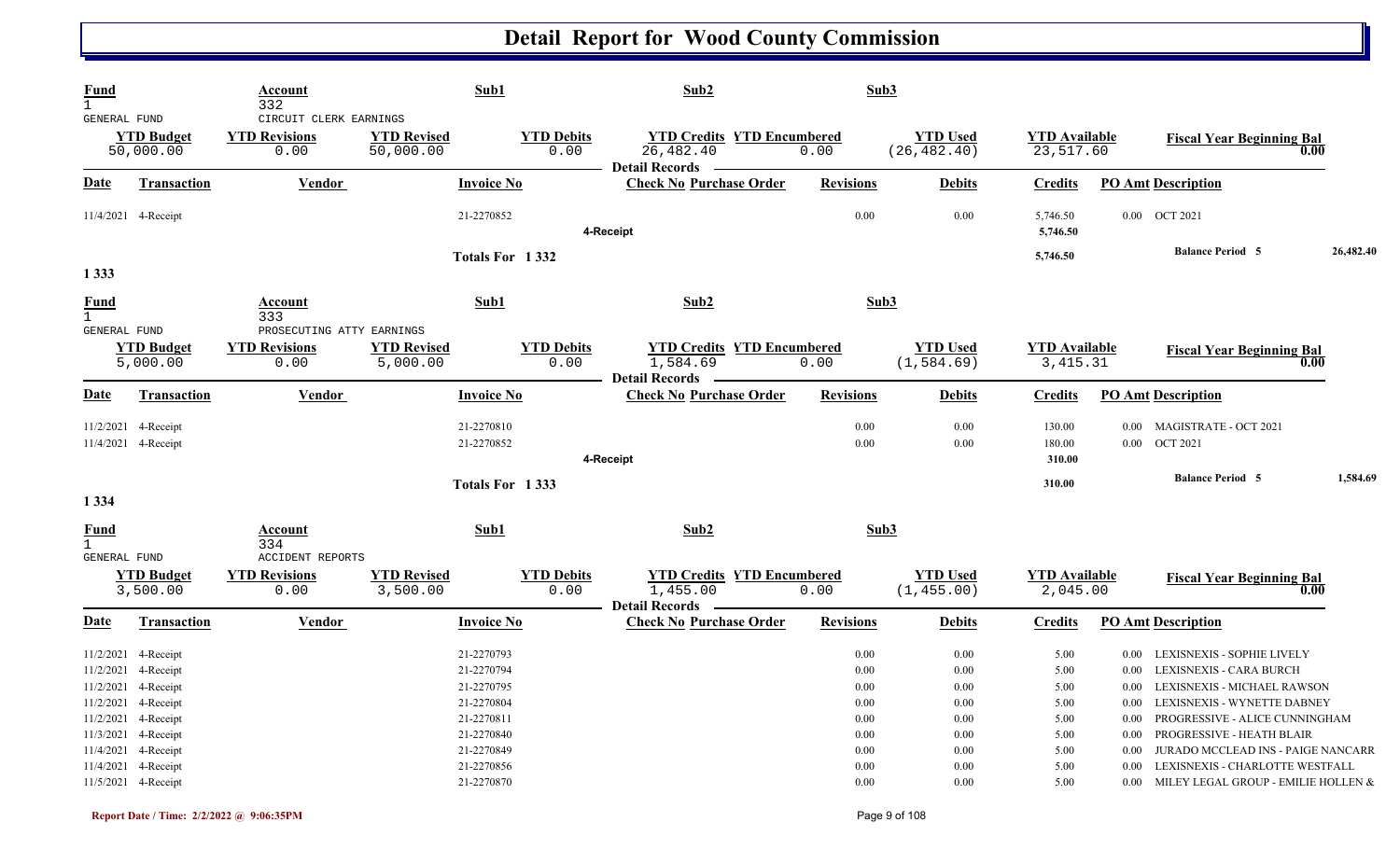|                        |             | <b>Detail Report for Wood County Commission</b> |          |      |          |                                  |
|------------------------|-------------|-------------------------------------------------|----------|------|----------|----------------------------------|
| 11/5/2021 4-Receipt    | 21-2270872  | 0.00                                            | $0.00\,$ | 5.00 | $0.00\,$ | LEXISNEXIS - TENA ROUSH          |
| 11/5/2021 4-Receipt    | 21-2270874  | 0.00                                            | 0.00     | 5.00 | 0.00     | LEXISNEXIS - FELICITY KESSLER    |
| 11/5/2021<br>4-Receipt | 21-2270889  | 0.00                                            | $0.00\,$ | 5.00 | 0.00     | <b>DOUG KASHOREK</b>             |
| 11/8/2021<br>4-Receipt | 21-2270915  | 0.00                                            | $0.00\,$ | 5.00 | 0.00     | JEFF THOMAS LISA SMALL           |
| 11/8/2021<br>4-Receipt | 21-2270916  | 0.00                                            | $0.00\,$ | 5.00 | 0.00     | <b>JENNIFER BLAIR</b>            |
| 11/8/2021<br>4-Receipt | 21-2270925  | 0.00                                            | $0.00\,$ | 5.00 | 0.00     | <b>GRAE CON CONSTRUCTION</b>     |
| 11/9/2021<br>4-Receipt | 21-2270943  | 0.00                                            | $0.00\,$ | 5.00 | $0.00\,$ | <b>CARFAX</b>                    |
| 11/9/2021<br>4-Receipt | 21-2270944  | 0.00                                            | $0.00\,$ | 5.00 | 0.00     | LEXISNEXIS - DEREK CROPP         |
| 11/9/2021<br>4-Receipt | 21-2270945  | 0.00                                            | $0.00\,$ | 5.00 | 0.00     | <b>LEXISNEXIS</b>                |
| 4-Receipt<br>11/9/2021 | 21-2270946  | 0.00                                            | $0.00\,$ | 5.00 | 0.00     | LEXISNEXIS - GODDARD             |
| 11/9/2021<br>4-Receipt | 21-2270947  | 0.00                                            | $0.00\,$ | 5.00 | 0.00     | <b>LEXISNEXIS - IRVIN</b>        |
| 11/9/2021<br>4-Receipt | 21-2270948  | 0.00                                            | $0.00\,$ | 5.00 | 0.00     | <b>LEXISNEXIS - SHEPARD</b>      |
| 11/9/2021<br>4-Receipt | 21-2270949  | 0.00                                            | $0.00\,$ | 5.00 | 0.00     | LEXISNEXIS - STEWART             |
| 11/9/2021<br>4-Receipt | 21-2270952  | 0.00                                            | $0.00\,$ | 5.00 | 0.00     | <b>MARIA GEORGE</b>              |
| 11/10/202 4-Receipt    | 21-2270984  | 0.00                                            | $0.00\,$ | 5.00 | 0.00     | KIMBERLY MONEYPENNY              |
| 11/10/202 4-Receipt    | 21-2270985  | 0.00                                            | $0.00\,$ | 5.00 | 0.00     | <b>GLEN RICKARD</b>              |
| 11/12/202 4-Receipt    | 21-2271006  | 0.00                                            | $0.00\,$ | 5.00 | 0.00     | LEXISNEXIS - CHARLES SMITH       |
| 11/15/202 4-Receipt    | 21-2271019  | 0.00                                            | $0.00\,$ | 5.00 | 0.00     | METROPOLITAN - JENNIFER BLAIR    |
| 11/15/202 4-Receipt    | 21-2271020  | $0.00\,$                                        | $0.00\,$ | 5.00 | 0.00     | <b>LEXISNEXIS - ALISON LANE</b>  |
| 11/15/202 4-Receipt    | 21-2271021  | 0.00                                            | $0.00\,$ | 5.00 | 0.00     | LEXISNEXIS - EMMA RICKARD        |
| 11/15/202 4-Receipt    | 21-2271022  | 0.00                                            | $0.00\,$ | 5.00 | 0.00     | LEXISNEXIS - DOUGLAS KASHOREK    |
| 11/15/202 4-Receipt    | 21-2271023  | 0.00                                            | $0.00\,$ | 5.00 | 0.00     | LEXISNEXIS - BRANDON WOLFE       |
| 11/16/202 4-Receipt    | 21-2271046  | 0.00                                            | $0.00\,$ | 5.00 | 0.00     | LEXISNEXIS - JASON DENT          |
| 11/16/202 4-Receipt    | 21-2271048  | 0.00                                            | $0.00\,$ | 5.00 | 0.00     | LEXISNEXIS - THOMAS DEARTH       |
| 11/16/202 4-Receipt    | 21-2271049  | 0.00                                            | $0.00\,$ | 5.00 | 0.00     | LEXISNEXIS - MARVIN SMALL        |
| 11/16/202 4-Receipt    | 21-2271050  | 0.00                                            | $0.00\,$ | 5.00 | 0.00     | LEXISNEXIS - PAIGE NANCARROW     |
| 11/18/202 4-Receipt    | 21-2271083  | 0.00                                            | $0.00\,$ | 5.00 | 0.00     | <b>VALERIE MACE</b>              |
| 11/18/202 4-Receipt    | 21-2271084  | 0.00                                            | $0.00\,$ | 5.00 | 0.00     | PROGRESSIVE - KELLIE MOORE       |
| 11/18/202 4-Receipt    | 21-2271085  | 0.00                                            | $0.00\,$ | 5.00 | 0.00     | LEXISNEXIS - KIRK REDINGER       |
| 11/18/202 4-Receipt    | 21-2271086  | 0.00                                            | $0.00\,$ | 5.00 | 0.00     | <b>KERI RAFFERTY</b>             |
| 11/19/202 4-Receipt    | 21-2271113  | 0.00                                            | $0.00\,$ | 5.00 | 0.00     | ECHO EXPRESS INC - MICHAEL EALY  |
| 11/22/202 4-Receipt    | 21-2271118  | 0.00                                            | $0.00\,$ | 5.00 | 0.00     | <b>MARK MCCAULEY</b>             |
| 11/22/202 4-Receipt    | 21-2271122  | 0.00                                            | $0.00\,$ | 5.00 | 0.00     | <b>MARIO PUCCIO</b>              |
| 11/22/202 4-Receipt    | 21-2271123  | 0.00                                            | $0.00\,$ | 5.00 | 0.00     | <b>MARK STEAKLEY</b>             |
| 11/22/202 4-Receipt    | 21-2271125  | 0.00                                            | $0.00\,$ | 5.00 | 0.00     | WILLIE KIRK                      |
| 11/22/202 4-Receipt    | 21-2271134  | 0.00                                            | 0.00     | 5.00 | 0.00     | PROGRESSIVE - KELLY BENTZ        |
| 11/22/202 4-Receipt    | 21-2271138  | $0.00\,$                                        | $0.00\,$ | 5.00 |          | 0.00 LEXISNEXIS - CAYLA OSBORN   |
| 11/23/202 4-Receipt    | 21-22271161 | $0.00\,$                                        | $0.00\,$ | 5.00 |          | 0.00 LEXISNEXIS - HOWARD BUSKIRK |
| 11/23/202 4-Receipt    | 21-2271140  | $0.00\,$                                        | $0.00\,$ | 5.00 | $0.00\,$ | JEFF THOMAS INS - FULLER         |
| 11/23/202 4-Receipt    | 21-2271162  | $0.00\,$                                        | $0.00\,$ | 5.00 |          | 0.00 MARY PEPPER                 |
| 11/24/202 4-Receipt    | 21-2271173  | 0.00                                            | $0.00\,$ | 5.00 |          | 0.00 SHARI STILGENBAUER -CC      |
| 11/29/202 4-Receipt    | 21-2271203  | 0.00                                            | $0.00\,$ | 5.00 |          | 0.00 DAVID PURSLEY               |
| 11/29/202 4-Receipt    | 21-2271208  | $0.00\,$                                        | $0.00\,$ | 5.00 | $0.00\,$ | ASHLEY MCCULLOUGH                |
| 11/29/202 4-Receipt    | 21-2271217  | $0.00\,$                                        | $0.00\,$ | 5.00 | $0.00\,$ | AUSTIN IZZO                      |
| 11/29/202 4-Receipt    | 21-2271218  | $0.00\,$                                        | $0.00\,$ | 5.00 |          | 0.00 CARFAX                      |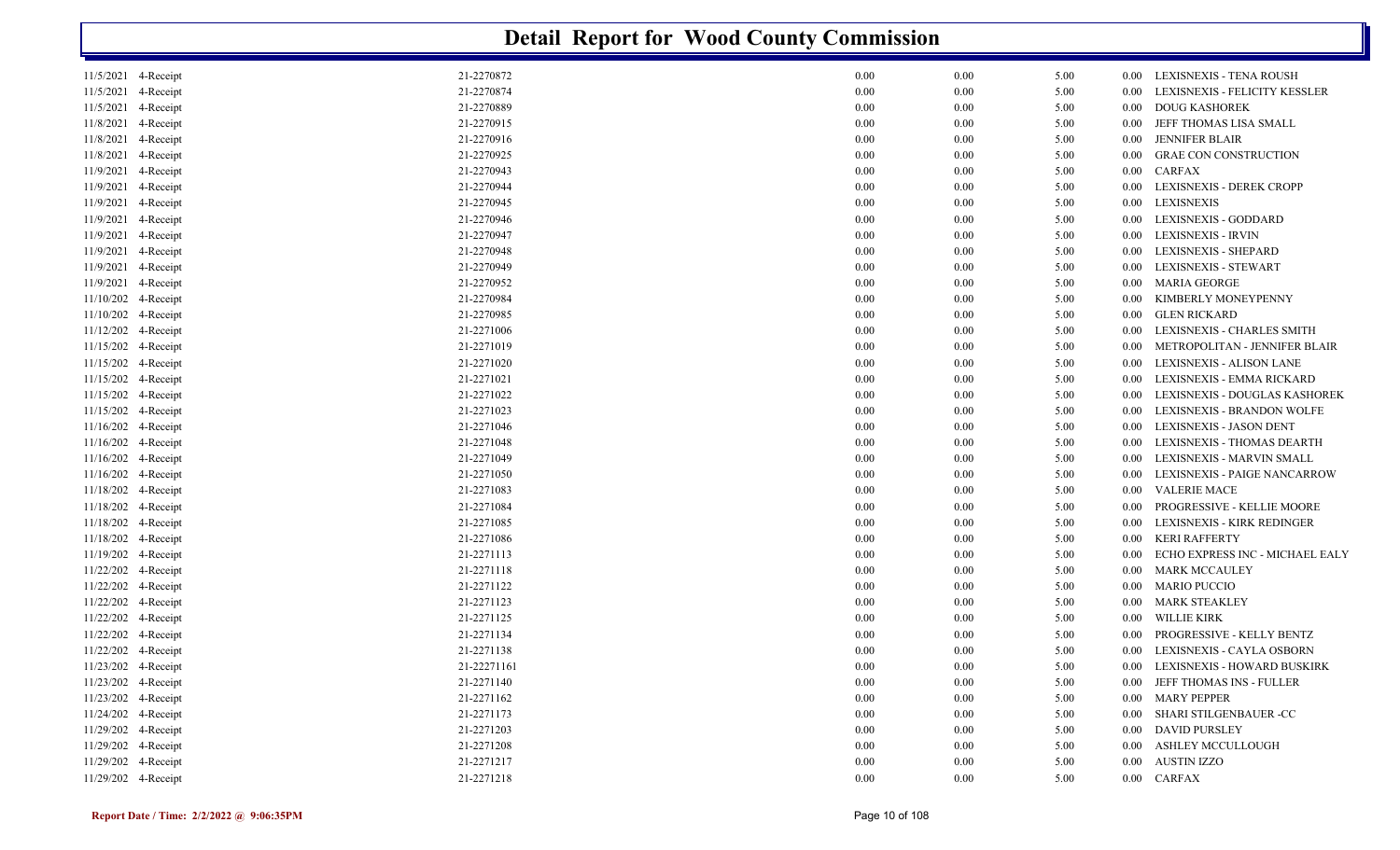|                                             |                                                                                          |                                                        |                                 |                                                      | <b>Detail Report for Wood County Commission</b>                        |                              |                                |                                     |                              |                                                                                                                               |          |
|---------------------------------------------|------------------------------------------------------------------------------------------|--------------------------------------------------------|---------------------------------|------------------------------------------------------|------------------------------------------------------------------------|------------------------------|--------------------------------|-------------------------------------|------------------------------|-------------------------------------------------------------------------------------------------------------------------------|----------|
|                                             | 11/29/202 4-Receipt<br>11/29/202 4-Receipt<br>11/29/202 4-Receipt<br>11/30/202 4-Receipt |                                                        |                                 | 21-2271219<br>21-2271220<br>21-2271221<br>21-2271241 |                                                                        | 0.00<br>0.00<br>0.00<br>0.00 | 0.00<br>0.00<br>0.00<br>0.00   | 5.00<br>5.00<br>5.00<br>5.00        | 0.00<br>0.00<br>0.00<br>0.00 | LEXISNEXIS - MARK MCCAULEY<br>LEXISNEXIS - ALEXANDER SNIDER<br>LEXISNEXIS - NORMAN JACKSON<br>LEXISNEXIS - CHRISTOPHER HINTON |          |
|                                             | 11/30/202 4-Receipt                                                                      |                                                        |                                 | 21-2271242                                           | 4-Receipt                                                              | 0.00                         | 0.00                           | 5.00<br>295.00                      | 0.00                         | LEXISNEXIS - NORMAN MOREHEAD<br><b>Balance Period 5</b>                                                                       | 1,455.00 |
| 1 3 3 5                                     |                                                                                          |                                                        |                                 | Totals For 1334                                      |                                                                        |                              |                                | 295.00                              |                              |                                                                                                                               |          |
| <b>Fund</b><br>$\mathbf{1}$<br>GENERAL FUND |                                                                                          | Account<br>335<br>MOTOR VEHICLE LICENSE FEE            |                                 | Sub1                                                 | Sub2                                                                   | Sub3                         |                                |                                     |                              |                                                                                                                               |          |
|                                             | <b>YTD Budget</b><br>12,000.00                                                           | <b>YTD Revisions</b><br>0.00                           | <b>YTD Revised</b><br>12,000.00 | <b>YTD Debits</b><br>0.00                            | <b>YTD Credits YTD Encumbered</b><br>4,994.50<br><b>Detail Records</b> | 0.00                         | <b>YTD Used</b><br>(4,994.50)  | <b>YTD Available</b><br>7,005.50    |                              | <b>Fiscal Year Beginning Bal</b><br>0.00                                                                                      |          |
| <b>Date</b>                                 | <b>Transaction</b>                                                                       | <b>Vendor</b>                                          |                                 | <b>Invoice No</b>                                    | <b>Check No Purchase Order</b>                                         | <b>Revisions</b>             | <b>Debits</b>                  | <b>Credits</b>                      |                              | <b>PO Amt Description</b>                                                                                                     |          |
|                                             | 11/2/2021 4-Receipt                                                                      |                                                        |                                 | 21-2270796                                           | 4-Receipt                                                              | 0.00                         | 0.00                           | 670.50<br>670.50                    | 0.00                         | SHERIFF OF WOOD COUNTY - OCT 2021                                                                                             |          |
| 1337                                        |                                                                                          |                                                        |                                 | Totals For 1335                                      |                                                                        |                              |                                | 670.50                              |                              | <b>Balance Period 5</b>                                                                                                       | 4,994.50 |
| <b>Fund</b><br>$\mathbf{1}$                 |                                                                                          | <b>Account</b><br>337                                  |                                 | Sub1                                                 | Sub2                                                                   | Sub3                         |                                |                                     |                              |                                                                                                                               |          |
| GENERAL FUND                                | <b>YTD Budget</b><br>11,000.00                                                           | COUNTY CLERK DEED FEES<br><b>YTD Revisions</b><br>0.00 | <b>YTD Revised</b><br>11,000.00 | <b>YTD Debits</b><br>0.00                            | <b>YTD Credits YTD Encumbered</b><br>5,550.00<br><b>Detail Records</b> | 0.00                         | <b>YTD Used</b><br>(5, 550.00) | <b>YTD Available</b><br>5,450.00    |                              | <b>Fiscal Year Beginning Bal</b><br>0.00                                                                                      |          |
| Date                                        | Transaction                                                                              | <b>Vendor</b>                                          |                                 | <b>Invoice No</b>                                    | <b>Check No Purchase Order</b>                                         | <b>Revisions</b>             | <b>Debits</b>                  | <b>Credits</b>                      |                              | <b>PO Amt Description</b>                                                                                                     |          |
|                                             | 11/10/202 4-Receipt                                                                      |                                                        |                                 | 21-2270999                                           | 4-Receipt                                                              | 0.00                         | 0.00                           | 1,114.00<br>1,114.00                | $0.00\,$                     | WOOD COUNTY CLERK - OCT 2021                                                                                                  |          |
| 1 340 17                                    |                                                                                          |                                                        |                                 | Totals For 1337                                      |                                                                        |                              |                                | 1,114.00                            |                              | <b>Balance Period 5</b>                                                                                                       | 5,550.00 |
| <b>Fund</b><br>$\mathbf{1}$                 |                                                                                          | <b>Account</b><br>340<br>RENTS & CONCESSIONS           |                                 | Sub1<br>17<br>SHELTER/ROOM RENT                      | Sub2                                                                   | Sub3                         |                                |                                     |                              |                                                                                                                               |          |
| GENERAL FUND                                | <b>YTD Budget</b><br>4,000.00                                                            | <b>YTD Revisions</b><br>0.00                           | <b>YTD Revised</b><br>4,000.00  | <b>YTD Debits</b><br>0.00                            | <b>YTD Credits YTD Encumbered</b><br>5,134.00<br><b>Detail Records</b> | 0.00                         | <b>YTD Used</b><br>(5, 134.00) | <b>YTD Available</b><br>(1, 134.00) |                              | <b>Fiscal Year Beginning Bal</b><br>0.00                                                                                      |          |
| <b>Date</b>                                 | Transaction                                                                              | <b>Vendor</b>                                          |                                 | <b>Invoice No</b>                                    | <b>Check No Purchase Order</b>                                         | <b>Revisions</b>             | <b>Debits</b>                  | <b>Credits</b>                      |                              | <b>PO Amt Description</b>                                                                                                     |          |
|                                             | 11/5/2021 4-Receipt<br>11/16/202 4-Receipt                                               |                                                        |                                 | 21-2270897<br>21-2271041                             |                                                                        | 0.00<br>0.00                 | 0.00<br>0.00                   | 25.00<br>500.00                     |                              | 0.00 REBER<br>0.00 FIRST CHOICE                                                                                               |          |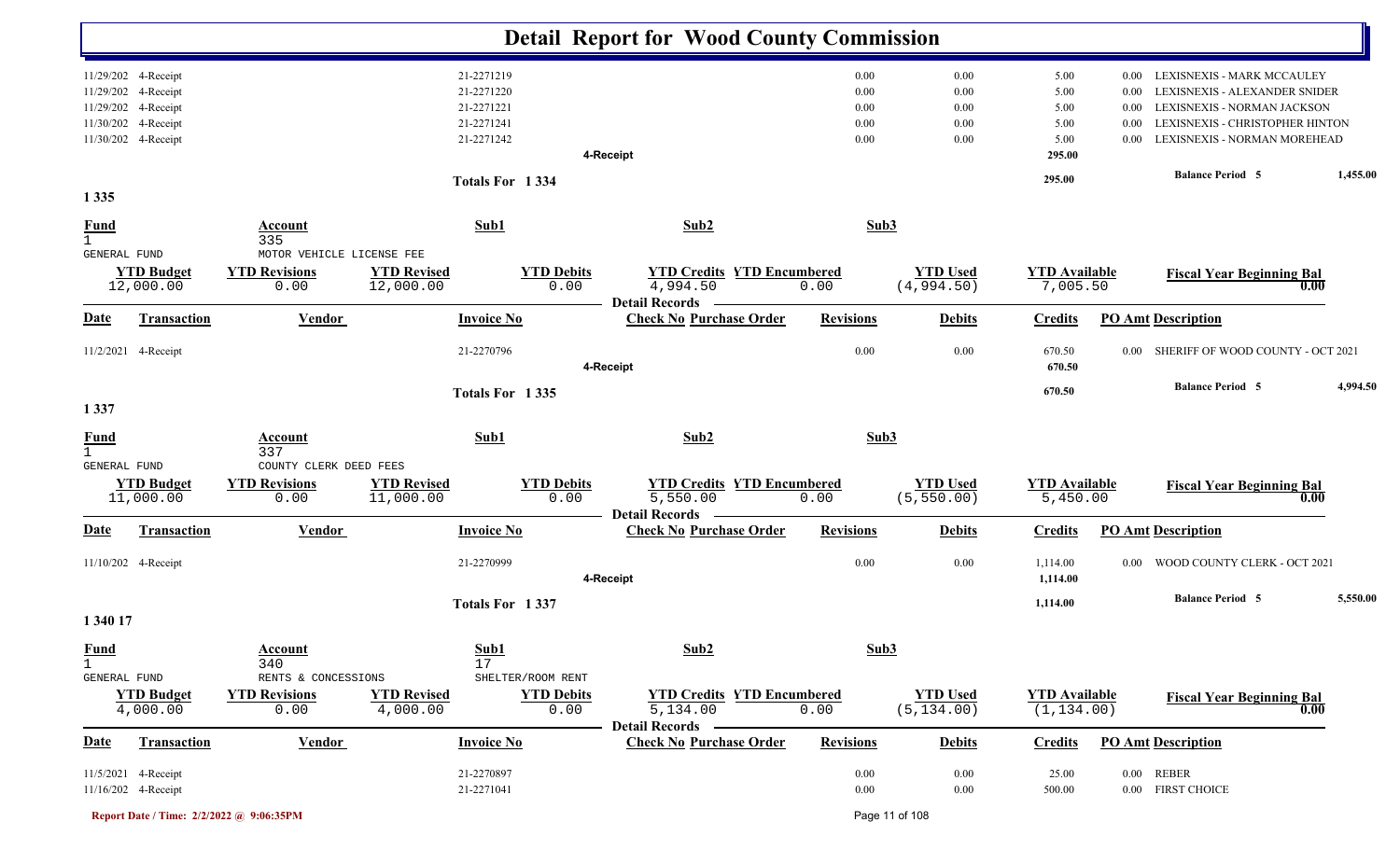|                               |                                            |                                             |                                 |                           | <b>Detail Report for Wood County Commission</b>                         |                  |                                 |                                   |                                                        |           |
|-------------------------------|--------------------------------------------|---------------------------------------------|---------------------------------|---------------------------|-------------------------------------------------------------------------|------------------|---------------------------------|-----------------------------------|--------------------------------------------------------|-----------|
|                               | 11/30/202 4-Receipt                        |                                             | 21-2271233                      |                           | 4-Receipt                                                               | 0.00             | 0.00                            | 150.00<br>675.00                  | WOOD CO COMMISSION<br>$0.00\,$                         |           |
| 1 3 5 0                       |                                            |                                             | <b>Totals For 134017</b>        |                           |                                                                         |                  |                                 | 675.00                            | <b>Balance Period 5</b>                                | 5,134.00  |
| <u>Fund</u><br>$\overline{1}$ |                                            | <b>Account</b><br>350                       | Sub1                            |                           | Sub2                                                                    | Sub3             |                                 |                                   |                                                        |           |
| GENERAL FUND                  | <b>YTD Budget</b><br>45,000.00             | IRP FEES<br><b>YTD Revisions</b><br>0.00    | <b>YTD Revised</b><br>45,000.00 | <b>YTD Debits</b><br>0.00 | <b>YTD Credits YTD Encumbered</b><br>41,249.61<br><b>Detail Records</b> | 0.00             | <b>YTD Used</b><br>(41, 249.61) | <b>YTD Available</b><br>3,750.39  | <b>Fiscal Year Beginning Bal</b><br>0.00               |           |
| <b>Date</b>                   | <b>Transaction</b>                         | <b>Vendor</b>                               | <b>Invoice No</b>               |                           | <b>Check No Purchase Order</b>                                          | <b>Revisions</b> | <b>Debits</b>                   | <b>Credits</b>                    | <b>PO Amt Description</b>                              |           |
|                               | 11/30/202 4-Receipt                        |                                             | 112021                          |                           | 4-Receipt                                                               | 0.00             | 0.00                            | 6,017.90<br>6,017.90              | November Collections<br>$0.00\,$                       |           |
| 1 3 6 1                       |                                            |                                             | Totals For 1350                 |                           |                                                                         |                  |                                 | 6,017.90                          | <b>Balance Period 5</b>                                | 41,249.61 |
| <b>Fund</b><br>$\mathbf{1}$   |                                            | Account<br>361<br>FINES, FEES & COURT COSTS | Sub1                            |                           | Sub2                                                                    | Sub3             |                                 |                                   |                                                        |           |
| GENERAL FUND                  | <b>YTD Budget</b><br>7,000.00              | <b>YTD Revisions</b><br>0.00                | <b>YTD Revised</b><br>7,000.00  | <b>YTD Debits</b><br>0.00 | <b>YTD Credits YTD Encumbered</b><br>1,965.50<br><b>Detail Records</b>  | 0.00             | <b>YTD Used</b><br>(1, 965.50)  | <b>YTD Available</b><br>5,034.50  | <b>Fiscal Year Beginning Bal</b><br>$\mathbf{0.00}$    |           |
| <b>Date</b>                   | <b>Transaction</b>                         | <b>Vendor</b>                               | <b>Invoice No</b>               |                           | <b>Check No Purchase Order</b>                                          | <b>Revisions</b> | <b>Debits</b>                   | <b>Credits</b>                    | <b>PO Amt Description</b>                              |           |
| 11/2/2021                     | 4-Receipt<br>11/2/2021 4-Receipt           |                                             | 21-2270806<br>21-2270808        |                           | 4-Receipt                                                               | 0.00<br>0.00     | 0.00<br>0.00                    | 50.00<br>220.00<br>270.00         | MAGISTRATE<br>$0.00\,$<br>MAGISTRATE<br>$0.00\,$       |           |
| 1 3 6 5                       |                                            |                                             | Totals For 1361                 |                           |                                                                         |                  |                                 | 270.00                            | <b>Balance Period 5</b>                                | 1,965.50  |
| <b>Fund</b><br>GENERAL FUND   |                                            | <b>Account</b><br>365<br>INTEREST EARNED    | Sub1                            |                           | Sub2                                                                    | Sub3             |                                 |                                   |                                                        |           |
|                               | <b>YTD Budget</b><br>9,000.00              | <b>YTD Revisions</b><br>0.00                | <b>YTD Revised</b><br>9,000.00  | <b>YTD Debits</b><br>0.00 | <b>YTD Credits YTD Encumbered</b><br>2,847.77<br>Detail Records -       | 0.00             | <b>YTD</b> Used<br>(2,847.77)   | <b>YTD Available</b><br>6, 152.23 | <b>Fiscal Year Beginning Bal</b><br>$\overline{0.00}$  |           |
| <b>Date</b>                   | <b>Transaction</b>                         | <b>Vendor</b>                               | <b>Invoice No</b>               |                           | <b>Check No Purchase Order</b>                                          | <b>Revisions</b> | <b>Debits</b>                   | <b>Credits</b>                    | <b>PO Amt Description</b>                              |           |
|                               | 11/30/202 4-Receipt<br>11/30/202 4-Receipt |                                             | 112021<br>21-2271336            |                           | 4-Receipt                                                               | 0.00<br>$0.00\,$ | 0.00<br>$0.00\,$                | 47.39<br>632.73<br>680.12         | 0.00 November Collections<br>0.00 UNITED BANK - NOV 21 |           |
|                               |                                            |                                             | Totals For 1365                 |                           |                                                                         |                  |                                 | 680.12                            | <b>Balance Period 5</b>                                | 2,847.77  |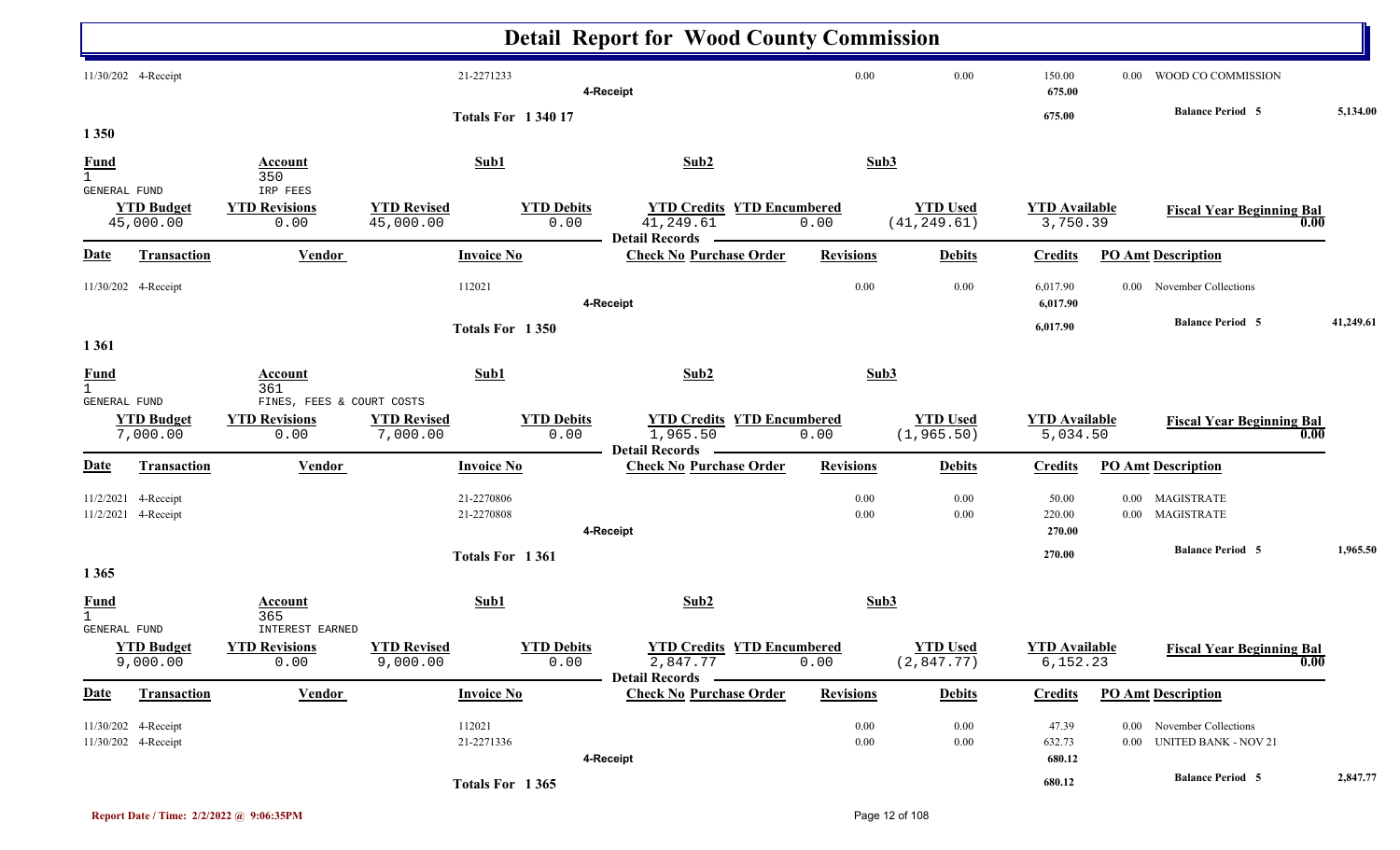| <b>Fund</b><br>$\mathbf{1}$                 | Account<br>366                               | Sub1                                                         | Sub2                              |                                           | Sub3                            |                                     |                                                                      |           |
|---------------------------------------------|----------------------------------------------|--------------------------------------------------------------|-----------------------------------|-------------------------------------------|---------------------------------|-------------------------------------|----------------------------------------------------------------------|-----------|
| GENERAL FUND<br><b>YTD Budget</b><br>500.00 | MISC REVENUE<br><b>YTD Revisions</b><br>0.00 | <b>YTD Revised</b><br><b>YTD Debits</b><br>0.00<br>500.00    | 1,491.62<br>Detail Records —      | <b>YTD Credits YTD Encumbered</b><br>0.00 | <b>YTD Used</b><br>(1, 491.62)  | <b>YTD Available</b><br>(991.62)    | <b>Fiscal Year Beginning Bal</b>                                     | 0.00      |
| Transaction<br>Date                         | Vendor                                       | <b>Invoice No</b>                                            | <b>Check No Purchase Order</b>    | <b>Revisions</b>                          | <b>Debits</b>                   | <b>Credits</b>                      | <b>PO Amt Description</b>                                            |           |
| 11/3/2021 4-Receipt<br>11/30/202 4-Receipt  |                                              | 21-2270835<br>112021                                         | 4-Receipt                         | 0.00<br>0.00                              | 0.00<br>0.00                    | 60.75<br>0.19<br>60.94              | 0.00<br>11/03/2021<br>November Collections<br>0.00 <sub>1</sub>      |           |
|                                             |                                              | Totals For 1366                                              |                                   |                                           |                                 | 60.94                               | <b>Balance Period 5</b>                                              | 1,491.62  |
| 1 3 6 9                                     |                                              |                                                              |                                   |                                           |                                 |                                     |                                                                      |           |
| <b>Fund</b><br>$\mathbf{1}$<br>GENERAL FUND | Account<br>369<br>COMMISSIONS                | Sub1                                                         | Sub2                              |                                           | Sub3                            |                                     |                                                                      |           |
| <b>YTD Budget</b><br>0.00                   | <b>YTD Revisions</b><br>0.00                 | <b>YTD Revised</b><br><b>YTD Debits</b><br>0.00<br>0.00      | 2,669.50<br><b>Detail Records</b> | <b>YTD Credits YTD Encumbered</b><br>0.00 | <b>YTD Used</b><br>(2,669.50)   | <b>YTD Available</b><br>(2, 669.50) | <b>Fiscal Year Beginning Bal</b>                                     | 0.00      |
| <b>Date</b><br>Transaction                  | Vendor                                       | <b>Invoice No</b>                                            | <b>Check No Purchase Order</b>    | <b>Revisions</b>                          | <b>Debits</b>                   | <b>Credits</b>                      | <b>PO Amt Description</b>                                            |           |
| 11/10/202 4-Receipt                         |                                              | 21-2270992                                                   | 4-Receipt                         | 0.00                                      | 0.00                            | 179.70<br>179.70                    | ASSESSOR - OCT 2021<br>$0.00\,$                                      |           |
| 1 3 7 0                                     |                                              | Totals For 1369                                              |                                   |                                           |                                 | 179.70                              | <b>Balance Period 5</b>                                              | 2,669.50  |
| <b>Fund</b><br>$\mathbf{1}$<br>GENERAL FUND | Account<br>370<br>GAMING INCOME              | Sub1                                                         | Sub2                              |                                           | Sub3                            |                                     |                                                                      |           |
| <b>YTD Budget</b><br>30,000.00              | <b>YTD Revisions</b><br>0.00                 | <b>YTD Revised</b><br><b>YTD Debits</b><br>30,000.00<br>0.00 | 18,820.31<br>Detail Records –     | <b>YTD Credits YTD Encumbered</b><br>0.00 | <b>YTD Used</b><br>(18, 820.31) | <b>YTD Available</b><br>11,179.69   | <b>Fiscal Year Beginning Bal</b>                                     | 0.00      |
| Date<br><b>Transaction</b>                  | Vendor                                       | <b>Invoice No</b>                                            | <b>Check No Purchase Order</b>    | <b>Revisions</b>                          | <b>Debits</b>                   | <b>Credits</b>                      | <b>PO Amt Description</b>                                            |           |
| 11/30/202 4-Receipt<br>11/30/202 4-Receipt  |                                              | 21-2271201<br>21-2271202                                     | 4-Receipt                         | 0.00<br>$0.00\,$                          | 0.00<br>0.00                    | 128.71<br>3,726.46<br>3,855.17      | <b>UNITED BANK - NOV 21</b><br>$0.00\,$<br>0.00 UNITED BANK - NOV 21 |           |
| $\rightarrow$ $\rightarrow$                 |                                              | Totals For 1370                                              |                                   |                                           |                                 | 3,855.17                            | <b>Balance Period 5</b>                                              | 18,820.31 |

**1 373**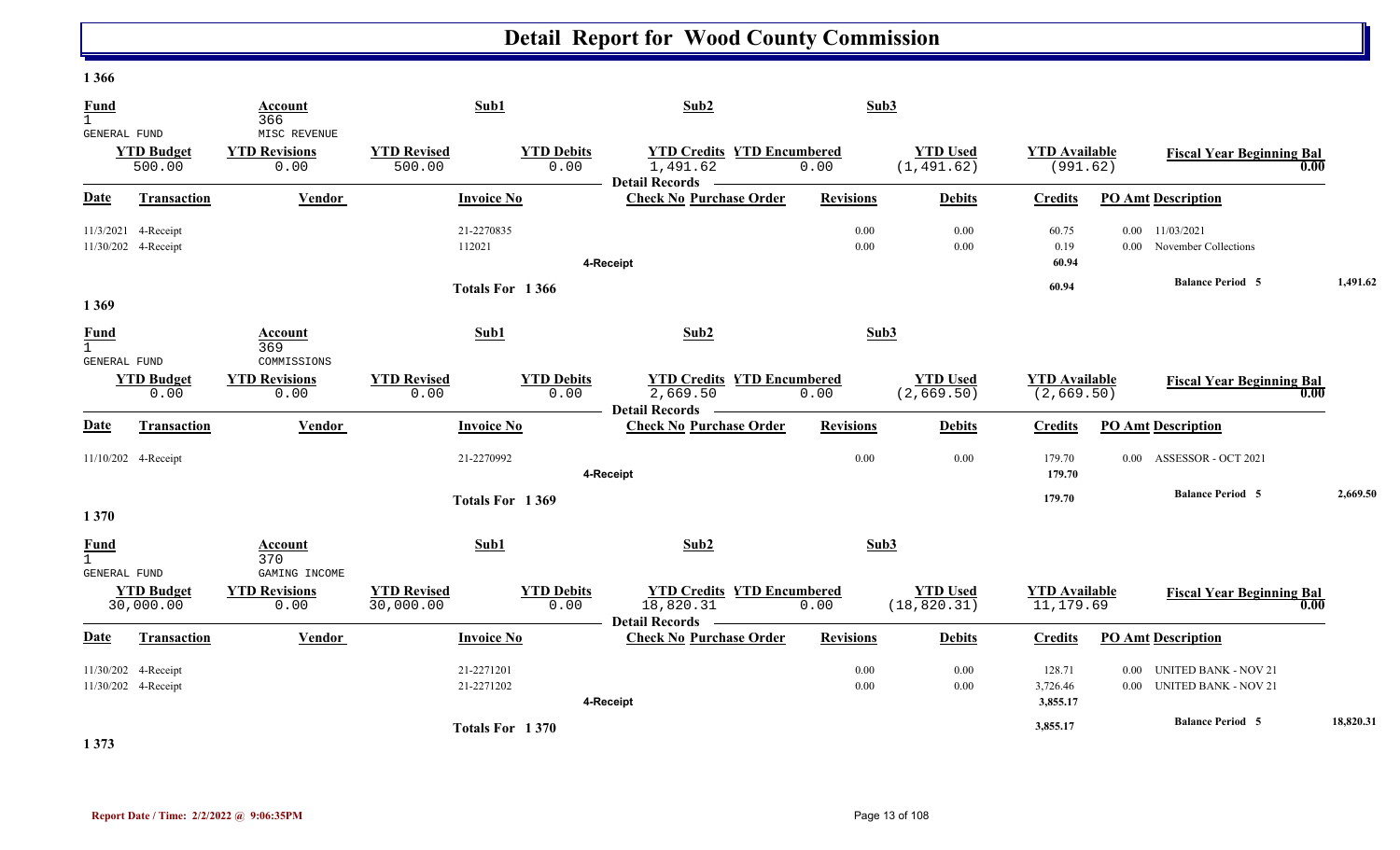| <b>Fund</b><br>$\mathbf{1}$      |                                                                                                                                        | Account<br>373                                  | Sub1                                                                                           |                           | Sub2                                                                     | Sub3                                                 |                                                      |                                                                                  |                                                                                                                                                                                                                                      |            |
|----------------------------------|----------------------------------------------------------------------------------------------------------------------------------------|-------------------------------------------------|------------------------------------------------------------------------------------------------|---------------------------|--------------------------------------------------------------------------|------------------------------------------------------|------------------------------------------------------|----------------------------------------------------------------------------------|--------------------------------------------------------------------------------------------------------------------------------------------------------------------------------------------------------------------------------------|------------|
| GENERAL FUND                     | <b>YTD Budget</b><br>300,000.00                                                                                                        | VIDEO LOTTERY<br><b>YTD Revisions</b><br>0.00   | <b>YTD Revised</b><br>300,000.00                                                               | <b>YTD Debits</b><br>0.00 | <b>YTD Credits YTD Encumbered</b><br>156,005.99<br><b>Detail Records</b> | 0.00                                                 | <b>YTD Used</b><br>(156, 005.99)                     | <b>YTD Available</b><br>143,994.01                                               | <b>Fiscal Year Beginning Bal</b>                                                                                                                                                                                                     | 0.00       |
| <b>Date</b>                      | <b>Transaction</b>                                                                                                                     | <b>Vendor</b>                                   |                                                                                                | <b>Invoice No</b>         | <b>Check No Purchase Order</b>                                           | <b>Revisions</b>                                     | <b>Debits</b>                                        | <b>Credits</b>                                                                   | <b>PO Amt Description</b>                                                                                                                                                                                                            |            |
|                                  | 11/30/202 4-Receipt                                                                                                                    |                                                 | 21-2271205                                                                                     |                           | 4-Receipt                                                                | $0.00\,$                                             | 0.00                                                 | 31,311.24<br>31,311.24                                                           | <b>UNITED BANK - NOV 21</b><br>$0.00\,$                                                                                                                                                                                              |            |
| 1382                             |                                                                                                                                        |                                                 |                                                                                                | Totals For 1373           |                                                                          |                                                      |                                                      | 31,311.24                                                                        | <b>Balance Period 5</b>                                                                                                                                                                                                              | 156,005.99 |
| $\frac{Fund}{1}$<br>GENERAL FUND |                                                                                                                                        | <b>Account</b><br>382<br>REFUNDS/REIMBURSEMENTS | Sub1                                                                                           |                           | Sub2                                                                     | Sub3                                                 |                                                      |                                                                                  |                                                                                                                                                                                                                                      |            |
|                                  | <b>YTD Budget</b><br>250,000.00                                                                                                        | <b>YTD Revisions</b><br>0.00                    | <b>YTD Revised</b><br>250,000.00                                                               | <b>YTD Debits</b><br>0.00 | <b>YTD Credits YTD Encumbered</b><br>82,065.38<br><b>Detail Records</b>  | 0.00                                                 | <b>YTD Used</b><br>(82, 065.38)                      | <b>YTD Available</b><br>167,934.62                                               | <b>Fiscal Year Beginning Bal</b>                                                                                                                                                                                                     | 0.00       |
| <b>Date</b>                      | <b>Transaction</b>                                                                                                                     | <b>Vendor</b>                                   |                                                                                                | <b>Invoice No</b>         | <b>Check No Purchase Order</b>                                           | <b>Revisions</b>                                     | <b>Debits</b>                                        | <b>Credits</b>                                                                   | <b>PO Amt Description</b>                                                                                                                                                                                                            |            |
| 11/17/202 4-Receipt              | 11/5/2021 4-Receipt<br>11/5/2021 4-Receipt<br>11/5/2021 4-Receipt<br>11/17/202 4-Receipt<br>11/19/202 4-Receipt<br>11/23/202 4-Receipt |                                                 | 21-2270879<br>21-2270900<br>21-2270909<br>21-2271069<br>21-2271071<br>21-2271109<br>21-2271144 |                           | 4-Receipt                                                                | 0.00<br>0.00<br>0.00<br>0.00<br>0.00<br>0.00<br>0.00 | 0.00<br>0.00<br>0.00<br>0.00<br>0.00<br>0.00<br>0.00 | 346.00<br>1,575.70<br>174.50<br>501.20<br>19.20<br>79.00<br>1,360.75<br>4,056.35 | TOM ALLEN<br>$0.00\,$<br>$0.00\,$<br>3RD QTR - STATE OF WV<br><b>MARY BUTLER</b><br>$0.00\,$<br>SEPT <sub>21</sub><br>$0.00\,$<br><b>DANIELLE JOHNSON</b><br>0.00<br>CURTIS SAMS - DEC 2021<br>0.00<br><b>ACCT</b> #1015<br>$0.00\,$ |            |
|                                  |                                                                                                                                        |                                                 |                                                                                                | Totals For 1382           |                                                                          |                                                      |                                                      | 4,056.35                                                                         | <b>Balance Period 5</b>                                                                                                                                                                                                              | 82,065.38  |
| 1 3 8 3                          |                                                                                                                                        |                                                 |                                                                                                |                           |                                                                          |                                                      |                                                      |                                                                                  |                                                                                                                                                                                                                                      |            |
| <b>Fund</b><br>GENERAL FUND      |                                                                                                                                        | Account<br>383<br>PARKING                       | Sub1                                                                                           |                           | Sub2                                                                     | Sub3                                                 |                                                      |                                                                                  |                                                                                                                                                                                                                                      |            |
|                                  | <b>YTD Budget</b><br>4,000.00                                                                                                          | <b>YTD Revisions</b><br>0.00                    | <b>YTD Revised</b><br>4,000.00                                                                 | <b>YTD Debits</b><br>0.00 | <b>YTD Credits YTD Encumbered</b><br>2,489.50<br><b>Detail Records</b>   | 0.00                                                 | <b>YTD Used</b><br>(2, 489.50)                       | <b>YTD Available</b><br>1,510.50                                                 | <b>Fiscal Year Beginning Bal</b>                                                                                                                                                                                                     | 0.00       |
| <b>Date</b>                      | <b>Transaction</b>                                                                                                                     | <b>Vendor</b>                                   | <b>Invoice No</b>                                                                              |                           | <b>Check No Purchase Order</b>                                           | <b>Revisions</b>                                     | <b>Debits</b>                                        | <b>Credits</b>                                                                   | <b>PO Amt Description</b>                                                                                                                                                                                                            |            |
|                                  | 11/2/2021 4-Receipt<br>11/5/2021 4-Receipt<br>11/9/2021 4-Receipt<br>11/10/202 4-Receipt                                               |                                                 | 21-2270813<br>21-2270878<br>21-2270961<br>21-2270991                                           |                           |                                                                          | $0.00\,$<br>0.00<br>$0.00\,$<br>$0.00\,$             | $0.00\,$<br>$0.00\,$<br>$0.00\,$<br>$0.00\,$         | 44.00<br>32.25<br>41.50<br>44.50                                                 | $0.00$ 11/01/2021<br>$0.00$ $11/02/2021$<br>0.00 11/08/2021<br>$0.00$ 11/09/2021                                                                                                                                                     |            |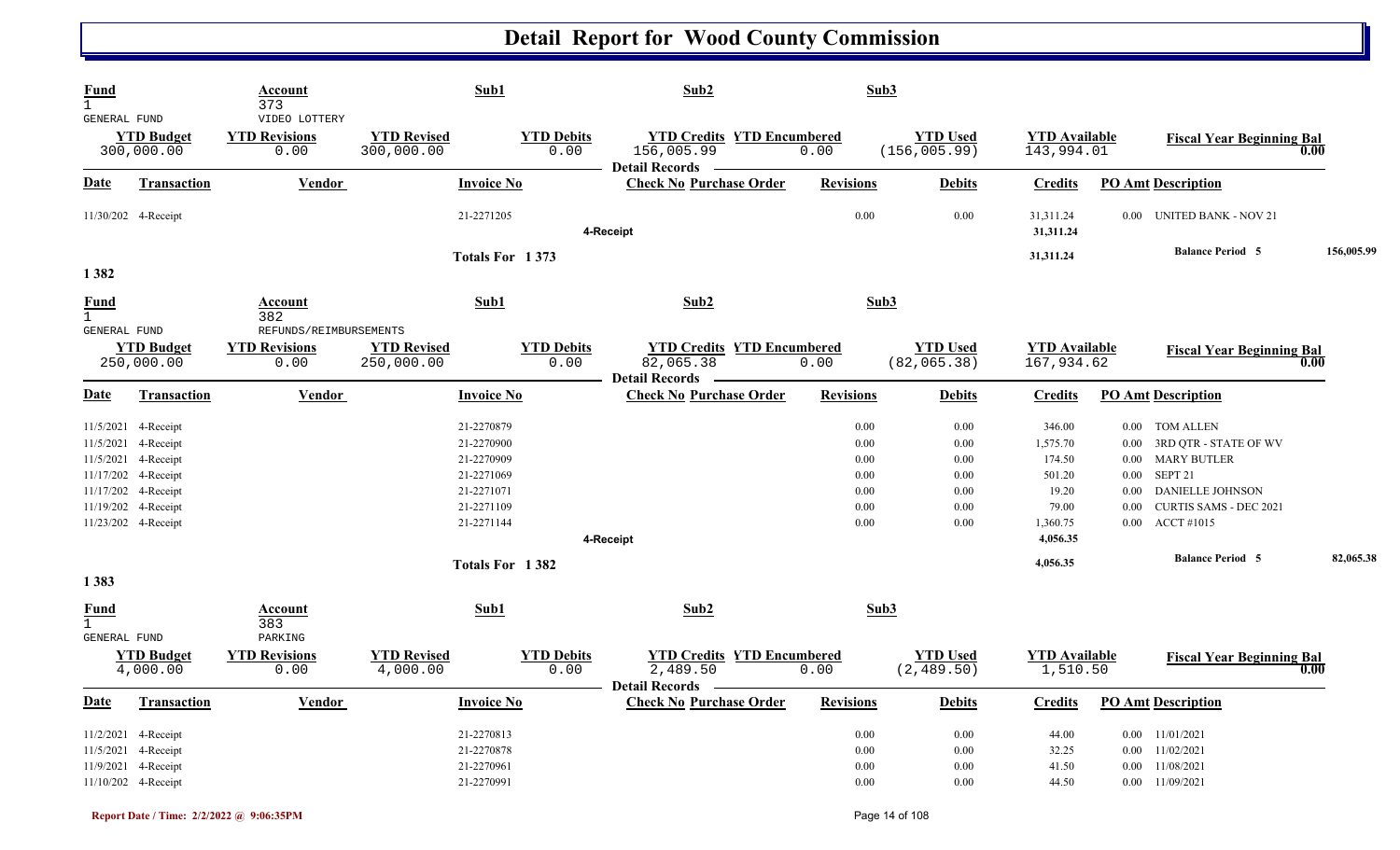|                             |                                   |                                         |                                                |                           | <b>Detail Report for Wood County Commission</b>         |                  |                                  |                                      |          |                                  |          |
|-----------------------------|-----------------------------------|-----------------------------------------|------------------------------------------------|---------------------------|---------------------------------------------------------|------------------|----------------------------------|--------------------------------------|----------|----------------------------------|----------|
|                             | 11/16/202 4-Receipt               |                                         | 21-2271027                                     |                           |                                                         | 0.00             | 0.00                             | 108.00                               |          | $0.00$ $11/10/2021$              |          |
|                             | 11/16/202 4-Receipt               |                                         | 21-2271028                                     |                           |                                                         | 0.00             | 0.00                             | 30.00                                | $0.00\,$ | 11/15/2021                       |          |
|                             | 11/16/202 4-Receipt               |                                         | 21-2271031                                     |                           |                                                         | 0.00             | 0.00                             | 369.50                               | 0.00     | <b>R&amp;W HOTELS LLC</b>        |          |
|                             | 11/17/202 4-Receipt               |                                         | 21-2271076                                     |                           |                                                         | 0.00             | 0.00                             | 53.50                                | $0.00\,$ | 11/16/2021                       |          |
|                             | 11/24/202 4-Receipt               |                                         | 21-2271174                                     |                           |                                                         | 0.00             | 0.00                             | 19.00                                | $0.00\,$ | 11/23/2021                       |          |
|                             | 11/24/202 4-Receipt               |                                         | 21-2271197                                     |                           |                                                         | 0.00             | 0.00                             | 37.50                                | $0.00\,$ | 11/24/2021                       |          |
|                             | 11/30/202 4-Receipt               |                                         | 21-2271232                                     |                           |                                                         | 0.00             | 0.00                             | 33.75                                | $0.00\,$ | 11/29/2021                       |          |
|                             | 11/30/202 4-Receipt               |                                         | 21-2271246                                     |                           |                                                         | 0.00             | 0.00                             | 41.00                                |          | $0.00$ 11/30/2021                |          |
|                             |                                   |                                         |                                                |                           | 4-Receipt                                               |                  |                                  | 854.50                               |          |                                  |          |
|                             |                                   |                                         | Totals For 1383                                |                           |                                                         |                  |                                  | 854.50                               |          | <b>Balance Period 5</b>          | 2,489.50 |
| 1 383 16                    |                                   |                                         |                                                |                           |                                                         |                  |                                  |                                      |          |                                  |          |
| <b>Fund</b><br>$\mathbf{1}$ |                                   | <b>Account</b><br>383                   | Sub1<br>16                                     |                           | Sub2                                                    | Sub3             |                                  |                                      |          |                                  |          |
| GENERAL FUND                | <b>YTD Budget</b><br>20,000.00    | PARKING<br><b>YTD Revisions</b><br>0.00 | <b>RENT</b><br><b>YTD Revised</b><br>20,000.00 | <b>YTD Debits</b><br>0.00 | <b>YTD Credits YTD Encumbered</b><br>3,600.00           | 0.00             | <b>YTD Used</b><br>(3,600.00)    | <b>YTD Available</b><br>16,400.00    |          | <b>Fiscal Year Beginning Bal</b> | 0.00     |
| <b>Date</b>                 | <b>Transaction</b>                | <b>Vendor</b>                           | <b>Invoice No</b>                              |                           | <b>Detail Records</b><br><b>Check No Purchase Order</b> | <b>Revisions</b> | <b>Debits</b>                    | <b>Credits</b>                       |          | <b>PO Amt Description</b>        |          |
|                             | 11/5/2021 4-Receipt               |                                         | 21-2270891                                     |                           |                                                         | 0.00             | 0.00                             | 50.00                                | $0.00\,$ | <b>SMITH</b>                     |          |
| 11/5/2021                   | 4-Receipt                         |                                         | 21-2270892                                     |                           |                                                         | 0.00             | 0.00                             | 50.00                                | $0.00\,$ | <b>SARGENT</b>                   |          |
|                             | 11/5/2021 4-Receipt               |                                         | 21-2270893                                     |                           |                                                         | 0.00             | 0.00                             | 50.00                                | $0.00\,$ | OBLINGER                         |          |
|                             | 11/5/2021 4-Receipt               |                                         | 21-2270894                                     |                           |                                                         | 0.00             | 0.00                             | 50.00                                | $0.00\,$ | WISE                             |          |
|                             | 11/5/2021 4-Receipt               |                                         | 21-2270895                                     |                           |                                                         | 0.00             | 0.00                             | 50.00                                | $0.00\,$ | <b>BOSO</b>                      |          |
|                             | 11/5/2021 4-Receipt               |                                         | 21-2270896                                     |                           |                                                         | 0.00             | 0.00                             | 50.00                                | $0.00\,$ | <b>RIFFLE</b>                    |          |
|                             | 11/5/2021 4-Receipt               |                                         | 21-2270898                                     |                           |                                                         | 0.00             | 0.00                             | 100.00                               | $0.00\,$ | PITCHFORD                        |          |
|                             | 11/16/202 4-Receipt               |                                         | 21-2271040                                     |                           |                                                         | 0.00             | 0.00                             | 50.00                                | $0.00\,$ | <b>MCDANIELS</b>                 |          |
|                             | 11/30/202 4-Receipt               |                                         | 21-2271234                                     |                           |                                                         | 0.00             | 0.00                             | 50.00                                | 0.00     | WOOD CO COMMISSION - LALLEMONT   |          |
|                             | 11/30/202 4-Receipt               |                                         | 21-2271235                                     |                           |                                                         | 0.00             | 0.00                             | 50.00                                | 0.00     | WOOD CO COMMISSION - WILLIAMS    |          |
|                             |                                   |                                         |                                                |                           | 4-Receipt                                               |                  |                                  | 550.00                               |          |                                  |          |
|                             |                                   |                                         | <b>Totals For 138316</b>                       |                           |                                                         |                  |                                  | 550.00                               |          | <b>Balance Period 5</b>          | 3,600.00 |
| 1 397 712                   |                                   |                                         |                                                |                           |                                                         |                  |                                  |                                      |          |                                  |          |
| <b>Fund</b><br>Τ.           |                                   | <b>Account</b><br>397                   | Sub1<br>712                                    |                           | Sub2                                                    | Sub3             |                                  |                                      |          |                                  |          |
| GENERAL FUND                |                                   | PAYROLL REIM                            | $E-911$                                        |                           |                                                         |                  |                                  |                                      |          |                                  |          |
|                             | <b>YTD Budget</b><br>2,016,047.00 | <b>YTD Revisions</b><br>0.00            | <b>YTD Revised</b><br>2,016,047.00             | <b>YTD Debits</b><br>0.00 | <b>YTD Credits YTD Encumbered</b><br>809,745.37         | 0.00             | <b>YTD Used</b><br>(809, 745.37) | <b>YTD Available</b><br>1,206,301.63 |          | <b>Fiscal Year Beginning Bal</b> | 0.00     |
| <b>Date</b>                 | <b>Transaction</b>                | <b>Vendor</b>                           | <b>Invoice No</b>                              |                           | Detail Records –<br><b>Check No Purchase Order</b>      | <b>Revisions</b> | <b>Debits</b>                    | <b>Credits</b>                       |          | <b>PO Amt Description</b>        |          |
|                             | 11/4/2021 4-Receipt               |                                         | 21-2270857                                     |                           | 4-Receipt                                               | 0.00             | $0.00\,$                         | 151,958.71<br>151,958.71             |          | 0.00 OCT 2021                    |          |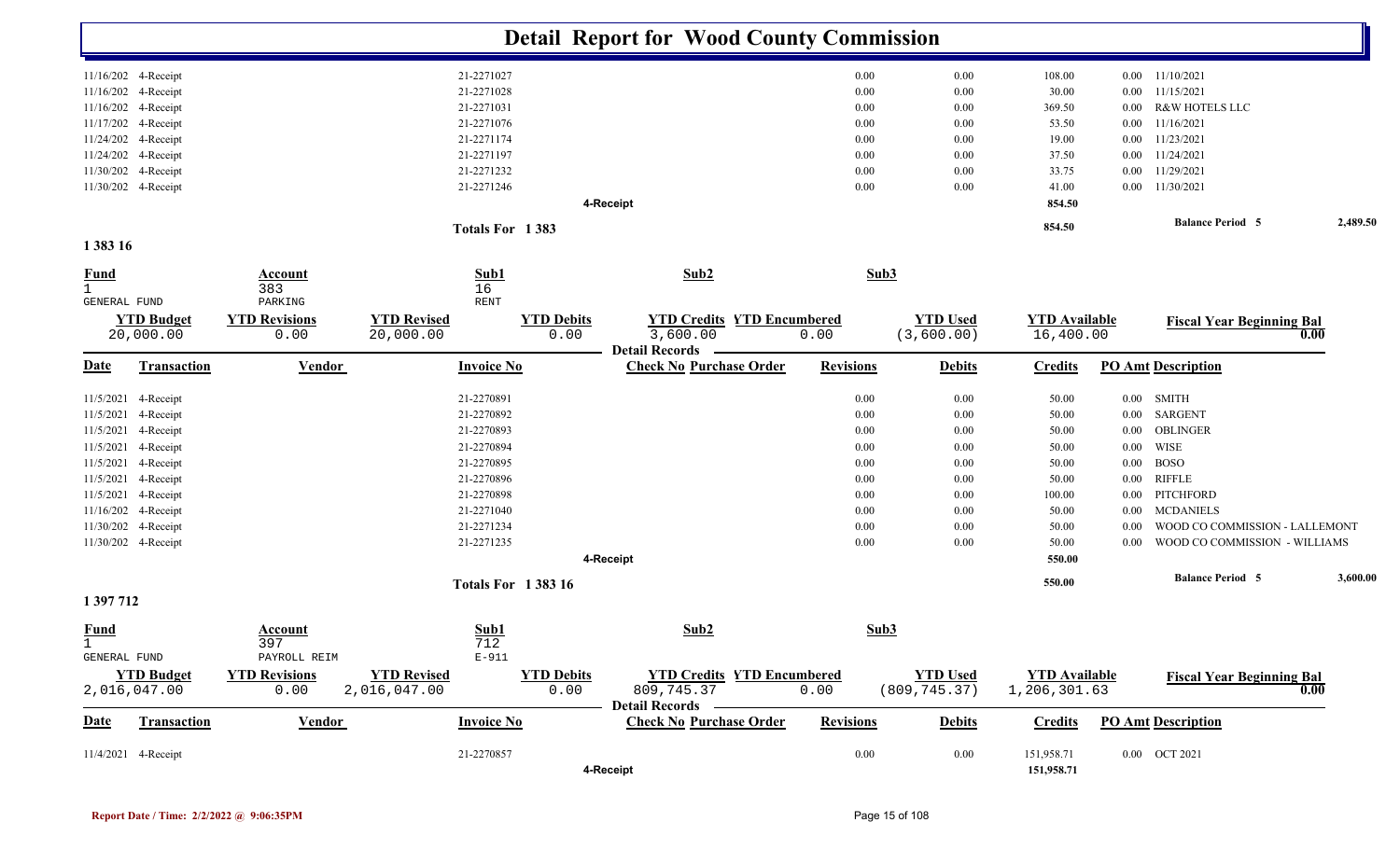|                                             |                                                                                                                              |                                                                                                                                    | <b>Totals For 1397712</b>                                                                                      |                                                                          |                                              |                                                                      | 151,958.71                                   |                                              | <b>Balance Period 5</b>                                                                                                            | 809,745.37        |
|---------------------------------------------|------------------------------------------------------------------------------------------------------------------------------|------------------------------------------------------------------------------------------------------------------------------------|----------------------------------------------------------------------------------------------------------------|--------------------------------------------------------------------------|----------------------------------------------|----------------------------------------------------------------------|----------------------------------------------|----------------------------------------------|------------------------------------------------------------------------------------------------------------------------------------|-------------------|
| 1 3 9 9                                     |                                                                                                                              |                                                                                                                                    |                                                                                                                |                                                                          |                                              |                                                                      |                                              |                                              |                                                                                                                                    |                   |
| <b>Fund</b><br>$\mathbf{1}$                 |                                                                                                                              | Account<br>399                                                                                                                     | Sub1                                                                                                           | Sub2                                                                     | Sub3                                         |                                                                      |                                              |                                              |                                                                                                                                    |                   |
| <b>GENERAL FUND</b>                         | <b>YTD Budget</b><br>757,150.00                                                                                              | TRANSFERS ASSESSOR'S VALUATION<br><b>YTD Revisions</b><br>0.00                                                                     | <b>YTD Revised</b><br><b>YTD Debits</b><br>0.00<br>757,150.00                                                  | <b>YTD Credits YTD Encumbered</b><br>327,848.81<br><b>Detail Records</b> | 0.00                                         | <b>YTD Used</b><br>(327, 848.81)                                     | <b>YTD Available</b><br>429,301.19           |                                              | <b>Fiscal Year Beginning Bal</b>                                                                                                   | 0.00              |
| Date                                        | <b>Transaction</b>                                                                                                           | Vendor                                                                                                                             | <b>Invoice No</b>                                                                                              | <b>Check No Purchase Order</b>                                           | <b>Revisions</b>                             | <b>Debits</b>                                                        | <b>Credits</b>                               |                                              | <b>PO Amt Description</b>                                                                                                          |                   |
|                                             | 11/4/2021 4-Receipt                                                                                                          |                                                                                                                                    | 21-2270858                                                                                                     | 4-Receipt                                                                | 0.00                                         | 0.00                                                                 | 65,673.88<br>65,673.88                       |                                              | 0.00 OCT 2021                                                                                                                      |                   |
|                                             |                                                                                                                              |                                                                                                                                    | Totals For 1399                                                                                                |                                                                          |                                              |                                                                      | 65,673.88                                    |                                              | <b>Balance Period 5</b>                                                                                                            | 327,848.81        |
| 1 401 10 101                                |                                                                                                                              |                                                                                                                                    |                                                                                                                |                                                                          |                                              |                                                                      |                                              |                                              |                                                                                                                                    |                   |
| <b>Fund</b><br>$\mathbf{1}$<br>GENERAL FUND |                                                                                                                              | Account<br>401<br>COUNTY COMMISSION                                                                                                | Sub1<br>10<br>PERSONAL SERVICES                                                                                | Sub2<br>101<br>ELECTED OFFICIALS                                         | Sub3                                         |                                                                      |                                              |                                              |                                                                                                                                    |                   |
|                                             | <b>YTD Budget</b><br>124,185.00                                                                                              | <b>YTD Revisions</b><br>0.00                                                                                                       | <b>YTD Revised</b><br><b>YTD Debits</b><br>124,185.00<br>51,743.70                                             | <b>YTD Credits YTD Encumbered</b><br>0.00<br><b>Detail Records</b>       | 0.00                                         | <b>YTD</b> Used<br>(51, 743.70)                                      | <b>YTD Available</b><br>72,441.30            |                                              | <b>Fiscal Year Beginning Bal</b>                                                                                                   | 0.00              |
| <u>Date</u>                                 | <b>Transaction</b>                                                                                                           | <u>Vendor</u>                                                                                                                      | <b>Invoice No</b>                                                                                              | <b>Check No Purchase Order</b>                                           | <b>Revisions</b>                             | <b>Debits</b>                                                        | <b>Credits</b>                               |                                              | <b>PO Amt Description</b>                                                                                                          |                   |
| 11/15/202                                   | 11/15/202 2-Invoice<br>2-Invoice<br>11/15/202 2-Invoice<br>11/30/202 2-Invoice<br>11/30/202 2-Invoice<br>11/30/202 2-Invoice | COLOMBO JAMES E.<br><b>COUCH DAVID BLAIR</b><br>TEBAY ROBERT K.<br>COLOMBO JAMES E.<br><b>COUCH DAVID BLAIR</b><br>TEBAY ROBERT K. | 10-00274740-REG<br>10-00274741-REG<br>10-00274748-REG<br>10-00274956-REG<br>10-00274957-REG<br>10-00274964-REG | 274740<br>274741<br>274748<br>274956<br>274957<br>274964                 | 0.00<br>0.00<br>0.00<br>0.00<br>0.00<br>0.00 | 1,724.79<br>1,724.79<br>1,724.79<br>1,724.79<br>1,724.79<br>1,724.79 | 0.00<br>0.00<br>0.00<br>0.00<br>0.00<br>0.00 | 0.00<br>0.00<br>0.00<br>0.00<br>0.00<br>0.00 | COLOMBO JAMES E.<br><b>COUCH DAVID BLAIR</b><br>TEBAY ROBERT K.<br>COLOMBO JAMES E.<br><b>COUCH DAVID BLAIR</b><br>TEBAY ROBERT K. |                   |
|                                             |                                                                                                                              |                                                                                                                                    |                                                                                                                | 2-Invoice                                                                |                                              | 10,348.74                                                            |                                              |                                              |                                                                                                                                    |                   |
| 1 401 10 103                                |                                                                                                                              |                                                                                                                                    | <b>Totals For 140110101</b>                                                                                    |                                                                          |                                              | 10,348.74                                                            |                                              |                                              | <b>Balance Period 5</b>                                                                                                            | 51,743.70         |
| <u>Fund</u><br>$\mathbf{1}$<br>GENERAL FUND |                                                                                                                              | Account<br>401<br>COUNTY COMMISSION                                                                                                | Sub1<br>10<br>PERSONAL SERVICES                                                                                | Sub2<br>103<br>SALARIES-DEPUTIES                                         | Sub3                                         |                                                                      |                                              |                                              |                                                                                                                                    |                   |
|                                             | <b>YTD Budget</b><br>390,730.00                                                                                              | <b>YTD Revisions</b><br>0.00                                                                                                       | <b>YTD Revised</b><br><b>YTD Debits</b><br>390,730.00<br>142,643.10                                            | <b>YTD Credits YTD Encumbered</b><br>0.00<br>Detail Records –            | 0.00                                         | <b>YTD Used</b><br>(142, 643.10)                                     | <b>YTD Available</b><br>248,086.90           |                                              | <b>Fiscal Year Beginning Bal</b>                                                                                                   | $\overline{0.00}$ |
| <u>Date</u>                                 | <b>Transaction</b>                                                                                                           | <b>Vendor</b>                                                                                                                      | <b>Invoice No</b>                                                                                              | <b>Check No Purchase Order</b>                                           | <b>Revisions</b>                             | <b>Debits</b>                                                        | <b>Credits</b>                               |                                              | <b>PO Amt Description</b>                                                                                                          |                   |
|                                             | 11/15/202 2-Invoice<br>11/15/202 2-Invoice<br>11/15/202 2-Invoice                                                            | <b>BRUST PAMELA J.</b><br>DENNIS AMANDA JO<br><b>GRAHAM ANGELA M.</b>                                                              | 10-00274739-REG<br>10-00274742-REG<br>10-00274743-REG                                                          | 274739<br>274742<br>274743                                               | 0.00<br>$0.00\,$<br>$0.00\,$                 | 1,509.38<br>1,521.19<br>1,859.38                                     | $0.00\,$<br>0.00<br>$0.00\,$                 |                                              | 0.00 BRUST PAMELA J.<br>0.00 DENNIS AMANDA JO<br>0.00 GRAHAM ANGELA M.                                                             |                   |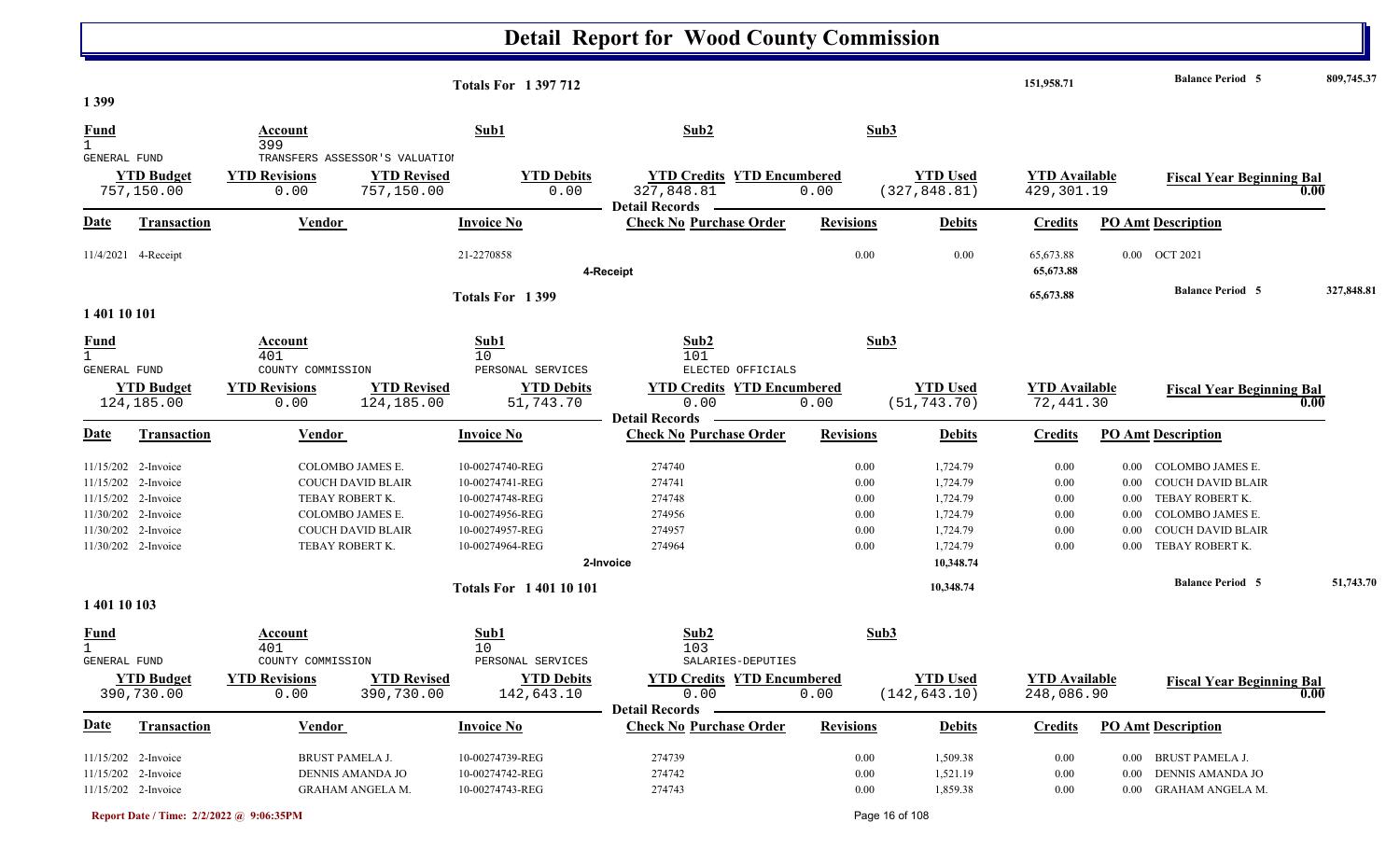| $11/30/202$ 2-Invoice | WHITTAKER CHRISTOPHER I    | 10-00274965-REG | 274965<br>2-Invoice | 0.00 | 2,406.26<br>28,660.62 | 0.00 |                   | WHITTAKER CHRISTOPHER H. |  |
|-----------------------|----------------------------|-----------------|---------------------|------|-----------------------|------|-------------------|--------------------------|--|
|                       |                            |                 |                     |      |                       |      |                   |                          |  |
|                       |                            |                 |                     |      |                       |      | 0.00              |                          |  |
| 11/30/202 2-Invoice   | <b>SEUFER MARTIN A.</b>    | 10-00274963-REG | 274963              | 0.00 | 3,434.38              | 0.00 | 0.00              | SEUFER MARTIN A.         |  |
| 11/30/202 2-Invoice   | <b>ROBINSON SARAH JANE</b> | 10-00274962-REG | 274962              | 0.00 | 1,596.88              | 0.00 | 0.00              | ROBINSON SARAH JANE      |  |
| 11/30/202 2-Invoice   | <b>JACKSON DARRELL V</b>   | 10-00274961-REG | 274961              | 0.00 | 1,458.34              | 0.00 | 0.00              | JACKSON DARRELL V        |  |
| 11/30/202 2-Invoice   | <b>HUPP MICHAEL GALE</b>   | 10-00274960-REG | 274960              | 0.00 | 495.00                | 0.00 | 0.00 <sub>1</sub> | HUPP MICHAEL GALE        |  |
| 11/30/202 2-Invoice   | <b>GRAHAM ANGELA M.</b>    | 10-00274959-REG | 274959              | 0.00 | 1,859.38              | 0.00 | 0.00              | GRAHAM ANGELA M.         |  |
| 11/30/202 2-Invoice   | DENNIS AMANDA JO           | 10-00274958-REG | 274958              | 0.00 | 1,521.19              | 0.00 | 0.00              | DENNIS AMANDA JO         |  |
| 11/30/202 2-Invoice   | BRUST PAMELA J.            | 10-00274955-REG | 274955              | 0.00 | 1,509.38              | 0.00 | 0.00              | <b>BRUST PAMELA J.</b>   |  |
| 11/15/202 2-Invoice   | WHITTAKER CHRISTOPHER I    |                 | 274749              | 0.00 | 2,406.26              | 0.00 | 0.00              | WHITTAKER CHRISTOPHER H. |  |
| 11/15/202 2-Invoice   | <b>SEUFER MARTIN A.</b>    | 10-00274747-REG | 274747              | 0.00 | 3,434.38              | 0.00 | 0.00              | SEUFER MARTIN A.         |  |
| $11/15/202$ 2-Invoice | <b>ROBINSON SARAH JANE</b> | 10-00274746-REG | 274746              | 0.00 | 1,596.88              | 0.00 | 0.00              | ROBINSON SARAH JANE      |  |
| 11/15/202 2-Invoice   | <b>JACKSON DARRELL V</b>   | 10-00274745-REG | 274745              | 0.00 | 1,458.34              | 0.00 | 0.00 <sub>1</sub> | JACKSON DARRELL V        |  |
| $11/15/202$ 2-Invoice | <b>HUPP MICHAEL GALE</b>   | 10-00274744-REG | 274744              | 0.00 | 594.00                | 0.00 | 0.00              | HUPP MICHAEL GALE        |  |
|                       |                            |                 | 10-00274749-REG     |      |                       |      |                   |                          |  |

**1 401 10 104** 

| <u>Fund</u>                 |                                 | Account<br>401                      |                                    | Sub1<br>10                      | Sub2<br>104                                                        |                  | Sub3                             |                                   |                   |                                  |      |           |
|-----------------------------|---------------------------------|-------------------------------------|------------------------------------|---------------------------------|--------------------------------------------------------------------|------------------|----------------------------------|-----------------------------------|-------------------|----------------------------------|------|-----------|
| <b>GENERAL FUND</b>         |                                 | COUNTY COMMISSION                   |                                    | PERSONAL SERVICES               | SOCIAL SECURITY                                                    |                  |                                  |                                   |                   |                                  |      |           |
|                             | <b>YTD Budget</b><br>39,391.00  | <b>YTD Revisions</b><br>0.00        | <b>YTD Revised</b><br>39,391.00    | <b>YTD Debits</b><br>14,377.62  | <b>YTD Credits YTD Encumbered</b><br>0.00                          | 0.00             | <b>YTD Used</b><br>(14, 377.62)  | <b>YTD Available</b><br>25,013.38 |                   | <b>Fiscal Year Beginning Bal</b> | 0.00 |           |
| <b>Date</b>                 | <b>Transaction</b>              | Vendor                              |                                    | <b>Invoice No</b>               | <b>Detail Records</b><br><b>Check No Purchase Order</b>            | <b>Revisions</b> | <b>Debits</b>                    | <b>Credits</b>                    |                   | <b>PO Amt Description</b>        |      |           |
|                             | 11/15/202 2-Invoice             |                                     | DEPARTMENT OF TREASURY 20211115-00 |                                 | 3758                                                               | 0.00             | 1,169.70                         | 0.00                              |                   | $0.00$ FICA                      |      |           |
|                             | 11/15/202 2-Invoice             |                                     | DEPARTMENT OF TREASURY 20211115-00 |                                 | 3758                                                               | 0.00             | 273.54                           | 0.00                              |                   | $0.00$ MED                       |      |           |
|                             | 11/30/202 2-Invoice             |                                     | DEPARTMENT OF TREASURY 20211130-00 |                                 | 3772                                                               | 0.00             | 1,180.29                         | 0.00                              |                   | $0.00$ FICA                      |      |           |
|                             | 11/30/202 2-Invoice             |                                     | DEPARTMENT OF TREASURY 20211130-00 |                                 | 3772<br>2-Invoice                                                  | 0.00             | 276.02<br>2,899.55               | 0.00                              |                   | $0.00$ MED                       |      |           |
|                             |                                 |                                     |                                    | <b>Totals For 140110104</b>     |                                                                    |                  | 2,899.55                         |                                   |                   | <b>Balance Period 5</b>          |      | 14,377.62 |
| 1 401 10 105                |                                 |                                     |                                    |                                 |                                                                    |                  |                                  |                                   |                   |                                  |      |           |
| <u>Fund</u><br>GENERAL FUND |                                 | Account<br>401<br>COUNTY COMMISSION |                                    | Sub1<br>10<br>PERSONAL SERVICES | Sub2<br>105<br>INSURANCE PREMIUM                                   |                  | Sub3                             |                                   |                   |                                  |      |           |
|                             | <b>YTD Budget</b><br>159,770.00 | <b>YTD Revisions</b><br>0.00        | <b>YTD Revised</b><br>159,770.00   | <b>YTD Debits</b><br>76,989.76  | <b>YTD Credits YTD Encumbered</b><br>0.00<br><b>Detail Records</b> | 0.00             | <b>YTD Used</b><br>(76, 989, 76) | <b>YTD</b> Available<br>82,780.24 |                   | <b>Fiscal Year Beginning Bal</b> | 0.00 |           |
| Date                        | <b>Transaction</b>              | Vendor                              |                                    | <b>Invoice No</b>               | <b>Check No Purchase Order</b>                                     | <b>Revisions</b> | <b>Debits</b>                    | <b>Credits</b>                    |                   | <b>PO Amt Description</b>        |      |           |
|                             | 11/2/2021 2-Invoice             | <b>MUTUAL OF OMAHA</b>              |                                    | 001263075728                    | 172789                                                             | 0.00             | 18.44                            | 0.00                              | $0.00 -$          | LIFE PREMIUM                     |      |           |
|                             | $11/2/2021$ 2-Invoice           | <b>MUTUAL OF OMAHA</b>              |                                    | 001263075728                    | 172789                                                             | 0.00             | 94.80                            | 0.00                              | $0.00\,$          | LTD PREMIUM                      |      |           |
| 11/2/2021                   | 2-Invoice                       | <b>MUTUAL OF OMAHA</b>              |                                    | 001263075728                    | 172789                                                             | 0.00             | 2.28                             | 0.00                              | 0.00 <sub>1</sub> | <b>INV ADJ</b>                   |      |           |
|                             | $11/2/2021$ 2-Invoice           |                                     | VISION SERVICE PLAN (WV)           | 813501725                       | 172795                                                             | 0.00             | 33.20                            | 0.00                              | 0.00              | SINGLE VISION                    |      |           |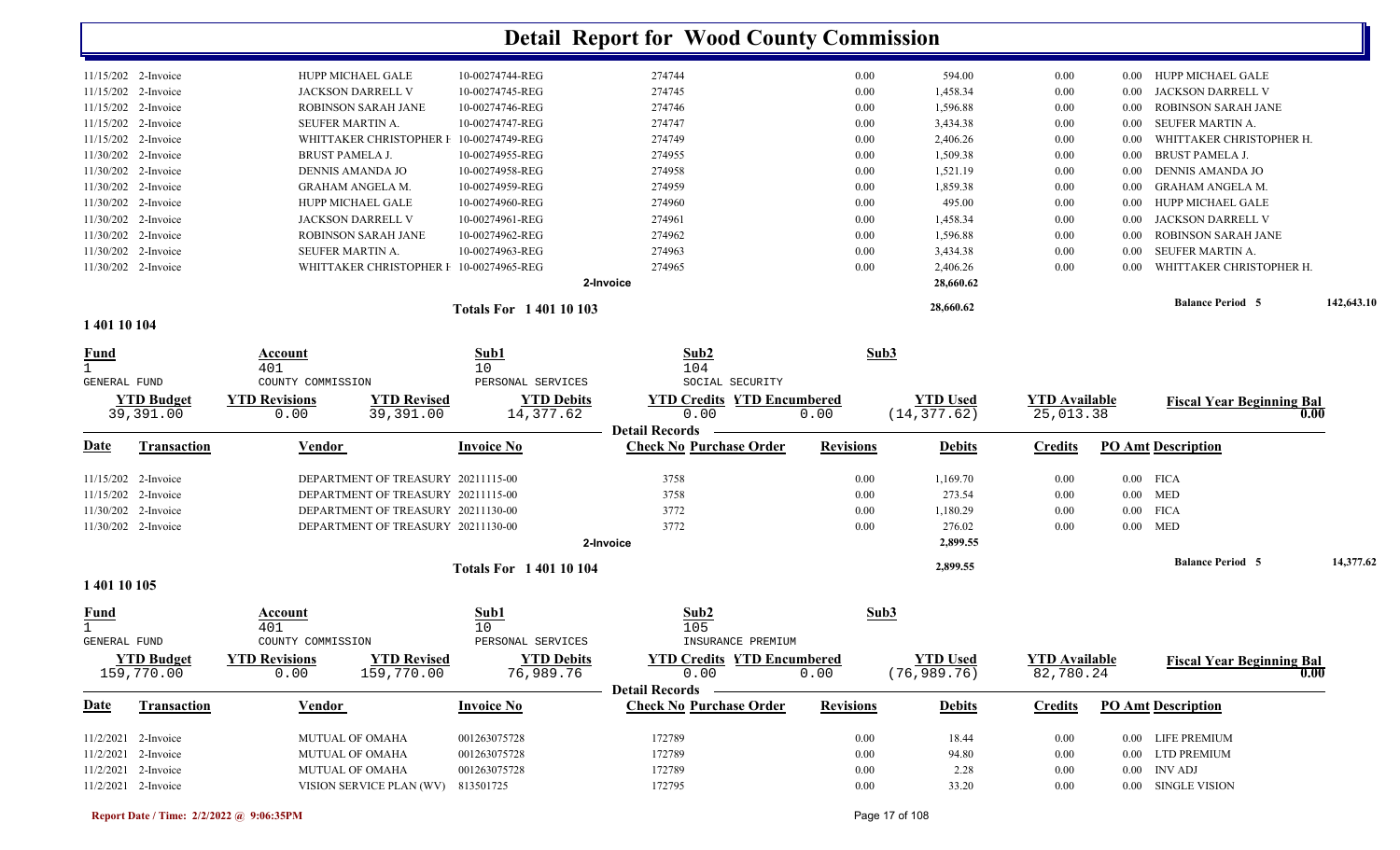|                       |                                     | <b>Totals For 140110105</b> |           |      | 10,042.38  |      |          | <b>Balance Period 5</b> | 76,989.76 |
|-----------------------|-------------------------------------|-----------------------------|-----------|------|------------|------|----------|-------------------------|-----------|
|                       |                                     |                             | 2-Invoice |      | 10,042.38  |      |          |                         |           |
| 11/30/202 2-Invoice   | VISION SERVICE PLAN (WV)            | 122021                      | 172917    | 0.00 | 172.80     | 0.00 |          | 0.00 FAMILY             |           |
| $11/30/202$ 2-Invoice | VISION SERVICE PLAN (WV)            | 122021                      | 172917    | 0.00 | 53.42      | 0.00 |          | 0.00 ADJUSTMENT         |           |
| $11/30/202$ 2-Invoice | VISION SERVICE PLAN (WV)            | 122021                      | 172917    | 0.00 | 33.20      | 0.00 | $0.00\,$ | SINGLE                  |           |
| $11/30/202$ 2-Invoice | MUTUAL OF OMAHA                     | 1274116306                  | 172912    | 0.00 | 94.80      | 0.00 |          | $0.00$ LTD              |           |
| 11/30/202 2-Invoice   | <b>MUTUAL OF OMAHA</b>              | 1274116306                  | 172912    | 0.00 | (6.83)     | 0.00 |          | $0.00$ INV ADJ          |           |
| $11/30/202$ 2-Invoice | <b>MUTUAL OF OMAHA</b>              | 1274116306                  | 172912    | 0.00 | 18.44      | 0.00 |          | 0.00 BASIC LIFE         |           |
| 11/30/202 2-Invoice   | HIGHMARK WEST VIRGINIA              | 12012021                    | 3778      | 0.00 | (2,874.05) | 0.00 |          | 0.00 ADJUSTMENTS        |           |
| $11/30/202$ 2-Invoice | HIGHMARK WEST VIRGINIA              | 12012021                    | 3778      | 0.00 | 10,947.98  | 0.00 |          | 0.00 HEALTH PREMIUM     |           |
| $11/30/202$ 2-Invoice | RENAISSANCE                         | CNS000084352                | 3779      | 0.00 | 43.47      | 0.00 |          | 0.00 ADJUSTMENTS        |           |
| $11/30/202$ 2-Invoice | RENAISSANCE                         | CNS000084352                | 3779      | 0.00 | 55.89      | 0.00 |          | 0.00 DEC ADMIN FEE      |           |
| $11/12/202$ 2-Invoice | HIGHMARK WEST VIRGINIA              | F211102A6057                | 3764      | 0.00 | 263.09     | 0.00 |          | $0.00$ HRA              |           |
| $11/12/202$ 2-Invoice | HIGHMARK WEST VIRGINIA F211109A2014 |                             | 3763      | 0.00 | 1,267.30   | 0.00 |          | $0.00$ HRA              |           |
| $11/12/202$ 2-Invoice | HIGHMARK WEST VIRGINIA F211111A7942 |                             | 3762      | 0.00 | (254.95)   | 0.00 |          | $0.00$ HRA              |           |
| $11/2/2021$ 2-Invoice | VISION SERVICE PLAN (WV) 813501725  |                             | 172795    | 0.00 | (93.70)    | 0.00 |          | 0.00 FAMILY EMP DED     |           |
| $11/2/2021$ 2-Invoice | VISION SERVICE PLAN (WV) 813501725  |                             | 172795    | 0.00 | 172.80     | 0.00 |          | 0.00 FAMILY VISION      |           |
|                       |                                     |                             |           |      |            |      |          |                         |           |

#### **1 401 10 106**

| <u>Fund</u><br><b>GENERAL FUND</b> |                                              | Account<br>401<br>COUNTY COMMISSION                |                                                                            | Sub1<br>10 <sup>°</sup><br>PERSONAL SERVICES | Sub2<br>106<br>RETIREMENT                                          | Sub3             |                                 |                                   |                       |                                  |           |
|------------------------------------|----------------------------------------------|----------------------------------------------------|----------------------------------------------------------------------------|----------------------------------------------|--------------------------------------------------------------------|------------------|---------------------------------|-----------------------------------|-----------------------|----------------------------------|-----------|
|                                    | <b>YTD Budget</b><br>51,491.00               | <b>YTD Revisions</b><br>0.00                       | <b>YTD Revised</b><br>51,491.00                                            | <b>YTD Debits</b><br>16,009.94               | <b>YTD Credits YTD Encumbered</b><br>0.00<br><b>Detail Records</b> | 0.00             | <b>YTD Used</b><br>(16,009.94)  | <b>YTD</b> Available<br>35,481.06 |                       | <b>Fiscal Year Beginning Bal</b> | 0.00      |
| <u>Date</u>                        | <b>Transaction</b>                           | <b>Vendor</b>                                      |                                                                            | <b>Invoice No</b>                            | <b>Check No Purchase Order</b>                                     | <b>Revisions</b> | <b>Debits</b>                   | <b>Credits</b>                    |                       | <b>PO Amt Description</b>        |           |
|                                    | $11/15/202$ 2-Invoice<br>11/30/202 2-Invoice |                                                    | WV PUBLIC EMP RETIREMEN 20211115-00<br>WV PUBLIC EMP RETIREMEN 20211130-00 |                                              | 3777<br>3777                                                       | 0.00<br>0.00     | 1,551.23<br>1,551.04            | 0.00<br>0.00                      | 0.00<br>$0.00\,$      | <b>RETIREMENT</b><br>RETIREMENT  |           |
| 1 401 40 211                       |                                              |                                                    |                                                                            | 2-Invoice<br><b>Totals For 140110106</b>     |                                                                    |                  | 3,102.27<br>3,102.27            |                                   |                       | <b>Balance Period 5</b>          | 16,009.94 |
| <u>Fund</u><br>GENERAL FUND        |                                              | Account<br>401<br>COUNTY COMMISSION                |                                                                            | Sub1<br>40<br>CONTRACTURAL SERVICES          | Sub2<br>211<br>TELEPHONES                                          | Sub3             |                                 |                                   |                       |                                  |           |
|                                    | <b>YTD Budget</b><br>65,000.00               | <b>YTD Revisions</b><br>0.00                       | <b>YTD Revised</b><br>65,000.00                                            | <b>YTD Debits</b><br>13,981.82               | <b>YTD Credits YTD Encumbered</b><br>0.00                          | 0.00             | <b>YTD Used</b><br>(13, 981.82) | <b>YTD Available</b><br>51,018.18 |                       | <b>Fiscal Year Beginning Bal</b> | 0.00      |
| <b>Date</b>                        | <b>Transaction</b>                           | <b>Vendor</b>                                      |                                                                            | <b>Invoice No</b>                            | <b>Detail Records</b><br><b>Check No Purchase Order</b>            | <b>Revisions</b> | <b>Debits</b>                   | <b>Credits</b>                    |                       | <b>PO Amt Description</b>        |           |
|                                    | 11/9/2021 2-Invoice                          |                                                    | MILLER COMMUNICATIONS                                                      | 118006                                       | 172815                                                             | 0.00             | 100.00                          | 0.00                              | 0.00                  | TOWER RENTAL - LIMESTONE         |           |
|                                    | 11/9/2021 2-Invoice<br>11/9/2021 2-Invoice   | <b>VERIZON WIRELESS</b><br><b>VERIZON WIRELESS</b> |                                                                            | 9891453759<br>9891453759                     | 172838<br>172838                                                   | 0.00<br>0.00     | 50.38<br>50.38                  | 0.00<br>0.00                      | $0.00\,$<br>$0.00$ IT | <b>BLAIR</b>                     |           |
|                                    | 11/9/2021 2-Invoice                          | <b>VERIZON WIRELESS</b>                            |                                                                            | 9891453759                                   | 172838                                                             | 0.00             | 50.38                           | 0.00                              |                       | 0.00 MARTY                       |           |

**Report Date / Time: 2/2/2022 @ 9:06:35PM** Page 18 of 108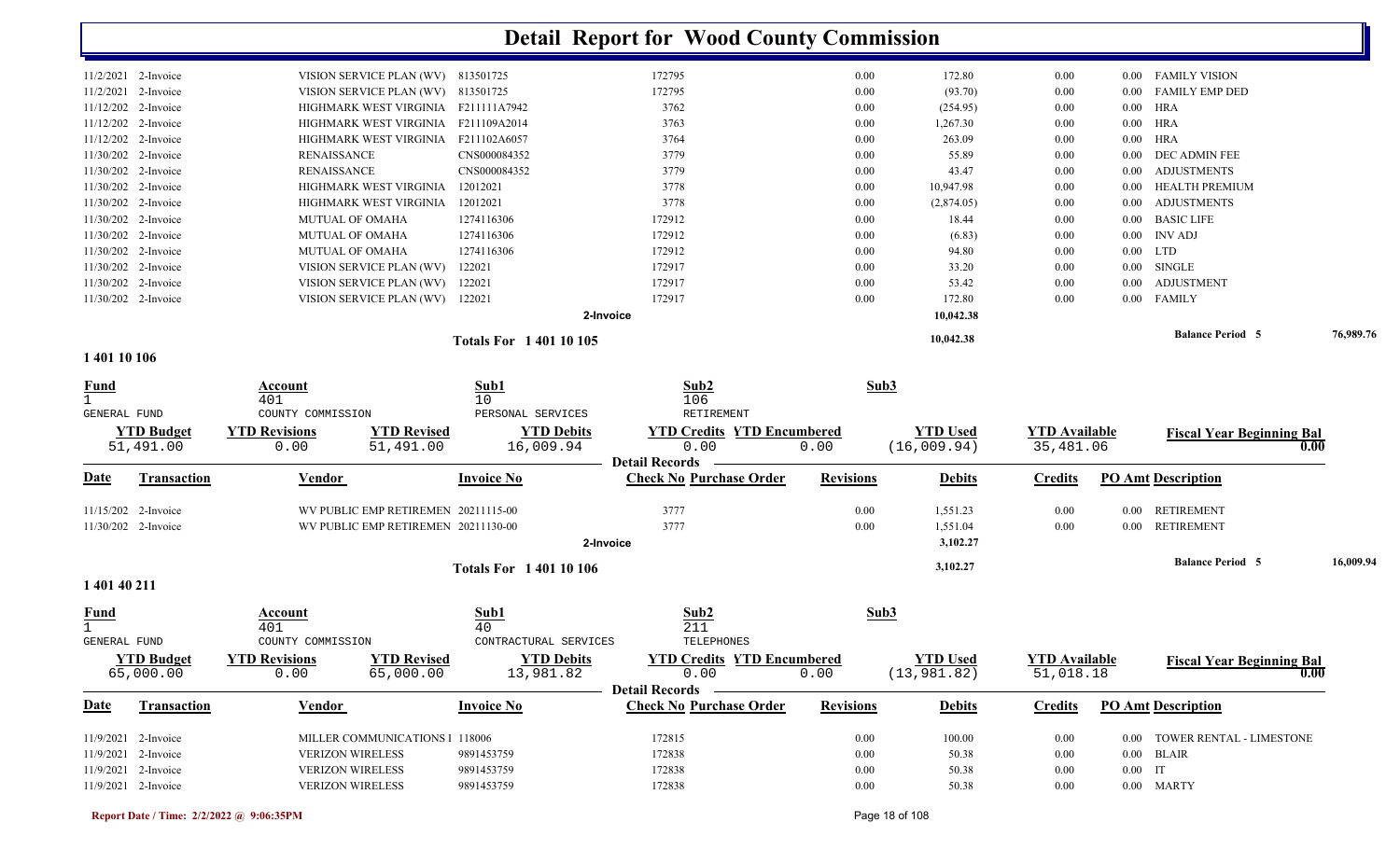|                     |                           |                         |                                         | <b>Detail Report for Wood County Commission</b> |                  |                             |                      |          |                                    |           |
|---------------------|---------------------------|-------------------------|-----------------------------------------|-------------------------------------------------|------------------|-----------------------------|----------------------|----------|------------------------------------|-----------|
| 11/9/2021 2-Invoice |                           | <b>VERIZON WIRELESS</b> | 9891453759                              | 172838                                          | 0.00             | 50.37                       | 0.00                 |          | 0.00 VIRUS                         |           |
| 11/9/2021           | 2-Invoice                 | <b>VERIZON WIRELESS</b> | 9891453759                              | 172838                                          | 0.00             | 50.36                       | 0.00                 | $0.00\,$ | <b>VIRUS</b>                       |           |
| 11/9/2021           | 2-Invoice                 | <b>VERIZON WIRELESS</b> | 9891453759                              | 172838                                          | 0.00             | 20.54                       | 0.00                 | $0.00\,$ | <b>IT IPAD</b>                     |           |
| 11/9/2021           | 2-Invoice                 | <b>VERIZON WIRELESS</b> | 9891453759                              | 172838                                          | 0.00             | 40.01                       | 0.00                 | $0.00\,$ | <b>BROADBAND</b>                   |           |
| 11/9/2021 2-Invoice |                           | <b>VERIZON WIRELESS</b> | 9891453759                              | 172838                                          | 0.00             | 40.01                       | 0.00                 | $0.00\,$ | <b>BROADBAND</b>                   |           |
| 11/9/2021           | 2-Invoice                 | <b>VERIZON WIRELESS</b> | 9891453759                              | 172838                                          | 0.00             | 29.62                       | $0.00\,$             | $0.00\,$ | SARAH                              |           |
| 11/9/2021           | 2-Invoice                 | <b>VERIZON WIRELESS</b> | 9891453759                              | 172838                                          | 0.00             | 29.62                       | 0.00                 | $0.00\,$ | DRIVE THRU - VIRUS CELL            |           |
| 11/9/2021           | 2-Invoice                 | <b>VERIZON WIRELESS</b> | 9891453759                              | 172838                                          | 0.00             | 29.62                       | 0.00                 | $0.00\,$ | <b>MOUNTWOOD</b>                   |           |
| 11/9/2021           | 2-Invoice                 | <b>VERIZON WIRELESS</b> | 9891453759                              | 172838                                          | 0.00             | 40.01                       | 0.00                 | $0.00\,$ | <b>IPAD</b>                        |           |
| 11/9/2021           | 2-Invoice                 | <b>VERIZON WIRELESS</b> | 9891453759                              | 172838                                          | 0.00             | 40.01                       | 0.00                 |          | $0.00$ IPAD                        |           |
| 11/9/2021           | 2-Invoice                 | <b>VERIZON WIRELESS</b> | 9891453759                              | 172838                                          | 0.00             | 40.01                       | 0.00                 | $0.00\,$ | IPAD                               |           |
| 11/9/2021           | 2-Invoice                 | <b>VERIZON WIRELESS</b> | 9891453759                              | 172838                                          | 0.00             | 40.01                       | 0.00                 | $0.00\,$ | IPAD                               |           |
| 11/9/2021 2-Invoice |                           | <b>VERIZON WIRELESS</b> | 9891453759                              | 172838                                          | 0.00             | (166.71)                    | 0.00                 | $0.00\,$ | <b>CREDIT BALANCE</b>              |           |
| 11/30/202 2-Invoice |                           | <b>FRONTIER</b>         | 5050Z889-S-2131                         | 172904                                          | 0.00             | 328.00                      | 0.00                 | $0.00\,$ | <b>BILL NO 5050Z889S3</b>          |           |
|                     |                           |                         |                                         | 2-Invoice                                       |                  | 862.62                      |                      |          |                                    |           |
|                     | 11/16/202 5-Journal Entry | <b>FRONTIER</b>         | 20211110016001                          |                                                 | 0.00             | 71.02                       | 0.00                 | 0.00     | WOOD CO FINANCE-4019-FRONTIER COMI |           |
|                     | 11/16/202 5-Journal Entry | <b>FRONTIER</b>         | 20211110039001                          |                                                 | 0.00             | 252.76                      | $0.00\,$             | 0.00     | WOOD CO FINANCE-4019-FRONTIER COMI |           |
|                     | 11/16/202 5-Journal Entry | <b>FRONTIER</b>         | 20211110047001                          |                                                 | 0.00             | 217.79                      | $0.00\,$             | 0.00     | WOOD CO FINANCE-4019-FRONTIER COMI |           |
|                     | 11/16/202 5-Journal Entry | <b>FRONTIER</b>         | 20211110049001                          |                                                 | 0.00             | 304.50                      | $0.00\,$             | 0.00     | WOOD CO FINANCE-4019-FRONTIER COMI |           |
|                     | 11/16/202 5-Journal Entry | <b>FRONTIER</b>         | 20211110071001                          |                                                 | 0.00             | 1,196.32                    | $0.00\,$             | 0.00     | WOOD CO FINANCE-4019-FRONTIER COMI |           |
|                     | 11/16/202 5-Journal Entry | <b>FRONTIER</b>         | 20211110080001                          |                                                 | 0.00             | 359.50                      | 0.00                 | 0.00     | WOOD CO FINANCE-4019-FRONTIER COMI |           |
|                     |                           |                         |                                         | 5-Journal Entry                                 |                  | 2,401.89                    |                      |          | <b>Balance Period 5</b>            | 13,981.82 |
|                     | 1 401 40 213 1310         |                         | <b>Totals For 140140211</b>             |                                                 |                  | 3,264.51                    |                      |          |                                    |           |
|                     |                           |                         |                                         |                                                 |                  |                             |                      |          |                                    |           |
| <b>Fund</b>         |                           | <b>Account</b><br>401   | Sub1<br>40                              | Sub2<br>213                                     | Sub3<br>1310     |                             |                      |          |                                    |           |
| GENERAL FUND        |                           | COUNTY COMMISSION       | CONTRACTURAL SERVICES                   | UTILITIES                                       |                  | <b>GAS-COURTHOUSE</b>       |                      |          |                                    |           |
|                     | <b>YTD Budget</b>         | <b>YTD Revisions</b>    | <b>YTD Revised</b><br><b>YTD Debits</b> | <b>YTD Credits YTD Encumbered</b>               |                  | <b>YTD Used</b>             | <b>YTD Available</b> |          | <b>Fiscal Year Beginning Bal</b>   |           |
|                     | 9,000.00                  | 0.00                    | 486.91<br>9,000.00                      | 0.00                                            | 0.00             | (486.91)                    | 8,513.09             |          | 0.00                               |           |
|                     |                           |                         |                                         | <b>Detail Records</b>                           |                  |                             |                      |          |                                    |           |
| <b>Date</b>         | Transaction               | <b>Vendor</b>           | <b>Invoice No</b>                       | <b>Check No Purchase Order</b>                  | <b>Revisions</b> | <b>Debits</b>               | <b>Credits</b>       |          | <b>PO Amt Description</b>          |           |
| 11/2/2021 2-Invoice |                           | <b>DOMINION HOPE</b>    | 11152021                                | 172782<br>2-Invoice                             | 0.00             | 169.13<br>169.13            | 0.00                 |          | 0.00 ACCT NO 4 1000 0009 1804      |           |
|                     |                           |                         | Totals For 1 401 40 213 1310            |                                                 |                  | 169.13                      |                      |          | <b>Balance Period 5</b>            | 486.91    |
|                     | 1 401 40 213 1313         |                         |                                         |                                                 |                  |                             |                      |          |                                    |           |
| <b>Fund</b>         |                           | Account                 | Sub1                                    | Sub2                                            | Sub3             |                             |                      |          |                                    |           |
| $\mathbf{1}$        |                           | 401                     | 40                                      | 213                                             | 1313             |                             |                      |          |                                    |           |
| GENERAL FUND        |                           | COUNTY COMMISSION       | CONTRACTURAL SERVICES                   | UTILITIES                                       |                  | <b>GAS MAINTENANCE BLDG</b> |                      |          |                                    |           |
|                     | <b>YTD Budget</b>         | <b>YTD Revisions</b>    | <b>YTD Revised</b><br><b>YTD Debits</b> | <b>YTD Credits YTD Encumbered</b>               |                  | <b>YTD Used</b>             | <b>YTD</b> Available |          | <b>Fiscal Year Beginning Bal</b>   |           |
|                     | 4,000.00                  | 0.00                    | 4,000.00<br>183.19                      | 0.00<br><b>Detail Records</b>                   | 0.00             | (183.19)                    | 3,816.81             |          | 0.00                               |           |
| <b>Date</b>         | <b>Transaction</b>        | <b>Vendor</b>           | <b>Invoice No</b>                       | <b>Check No Purchase Order</b>                  | <b>Revisions</b> | <b>Debits</b>               | <b>Credits</b>       |          | <b>PO Amt Description</b>          |           |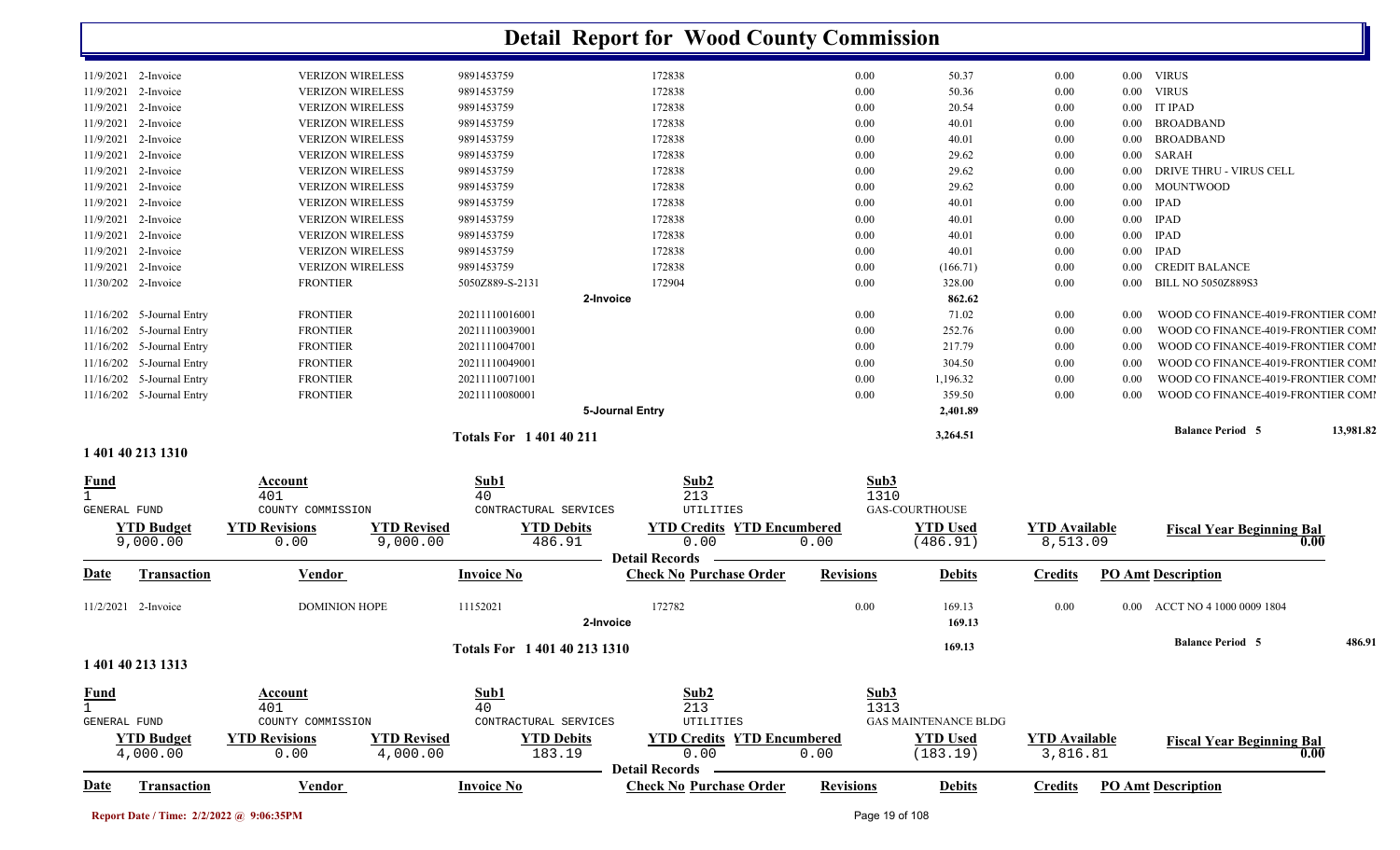#### **Detail Report for Wood County Commission** 11/9/2021 2-Invoice 2-DOMINION HOPE 11152021B 172803 172803 172803 0.00 41.64 0.00 0.00 0.00 ACCT NO 9 1000 0009 1811 **2-Invoice 41.64 41.64 Balance Period 183.19 <sup>5</sup> Totals For 1 401 40 213 13131 401 40 213 1315** $\overline{1}$  401  $1$  and  $40$  and  $213$  and  $1315$ **Fund Account Sub1 Sub2 Sub3** GENERAL FUND COUNTY COMMISSION CONTRACTURAL SERVICES UTILITIES6,200.00 0.00 6,200.00 152.44 0.00 0.00 6,047.56 (152.44) **YTD Budget YTD Revisions YTD Revised YTD Debits YTD Credits YTD Encumbered<u>TD Used</u> <b>YTD Available Fiscal Year Beginning Bal 0.00** (152.44) **Fiscal Year Beginning Bal** 132 COURT SQUARE **Date Vendor Invoice NoTransaction Purchase Order Revisions Debits Credits PO Amt Description Detail RecordsContract Vendor Check Invoice No** 11/2/2021 2-Invoice 2-DOMINION HOPE 11152021 172782 172782 0.00 79.14 0.00 0.00 ACCT NO 8 5000 0097 4785 **2-Invoice 79.14 79.14 Balance Period 152.44 <sup>5</sup> Totals For 1 401 40 213 13151 401 40 213 1318**1 401 $1^{1}$  and  $40^{1}$  and  $213^{13}$  and  $1318$ **Fund Account Sub1 Sub2 Sub3** GENERAL FUND COUNTY COMMISSION CONTRACTURAL SERVICES UTILITIES0.00 0.00 0.00 101.98 0.00 0.00 ) (101.98) (101.98 **YTD Budget YTD Revisions YTD Revised YTD Debits YTD Credits YTD Encumbered<u>TD Used</u> <b>YTD Available Fiscal Year Beginning Bal 0.00** (101.98) **Fiscal Year Beginning Bal** 328 1/2 2ND STREET **Date Vendor Invoice NoTransaction Purchase Order Revisions Debits Credits PO Amt Description Detail RecordsConductional Vendor Check Invoice No** 11/2/2021 2-Invoice 22-INVOICE 211152021 172782 0.00 28.68 0.00 0.00 ACCT NO 5 5000 0867 5889 **2-Invoice 28.68 28.68 Balance Period 101.98 <sup>5</sup> Totals For 1 401 40 213 13181 401 40 213 1319**1 401 $1^{1}$  and  $40^{1}$  and  $213^{1}$  and  $213^{1}$ **Fund Account Sub1 Sub2 Sub3** GENERAL FUND COUNTY COMMISSION CONTRACTURAL SERVICES UTILITIES2,000.00 0.00 2,000.00 225.38 0.00 0.00 1,774.62 (225.38) **YTD Budget YTD Revisions YTD Revised YTD Debits YTD Encumbered<u>TD Used</u><br>
1,774.62<br>
<b>Fiscal Year Beginning Bal 1,774.62**<br> **Fiscal Year Beginning Bal 0.00** TOWNE SQ 315 MARKET **Date Vendor Invoice NoTransaction Purchase Order Revisions Debits Credits PO Amt Description Detail Records** Vendor **Invoice No** 11/2/2021 2-Invoice 22-INVOICE 11152021 172782 0.00 125.50 0.00 0.00 ACCT NO 5 5000 2440 7220 **2-Invoice 125.50 125.50 Balance Period 225.38 <sup>5</sup> Totals For 1 401 40 213 1319**

### **1 401 40 213 1320**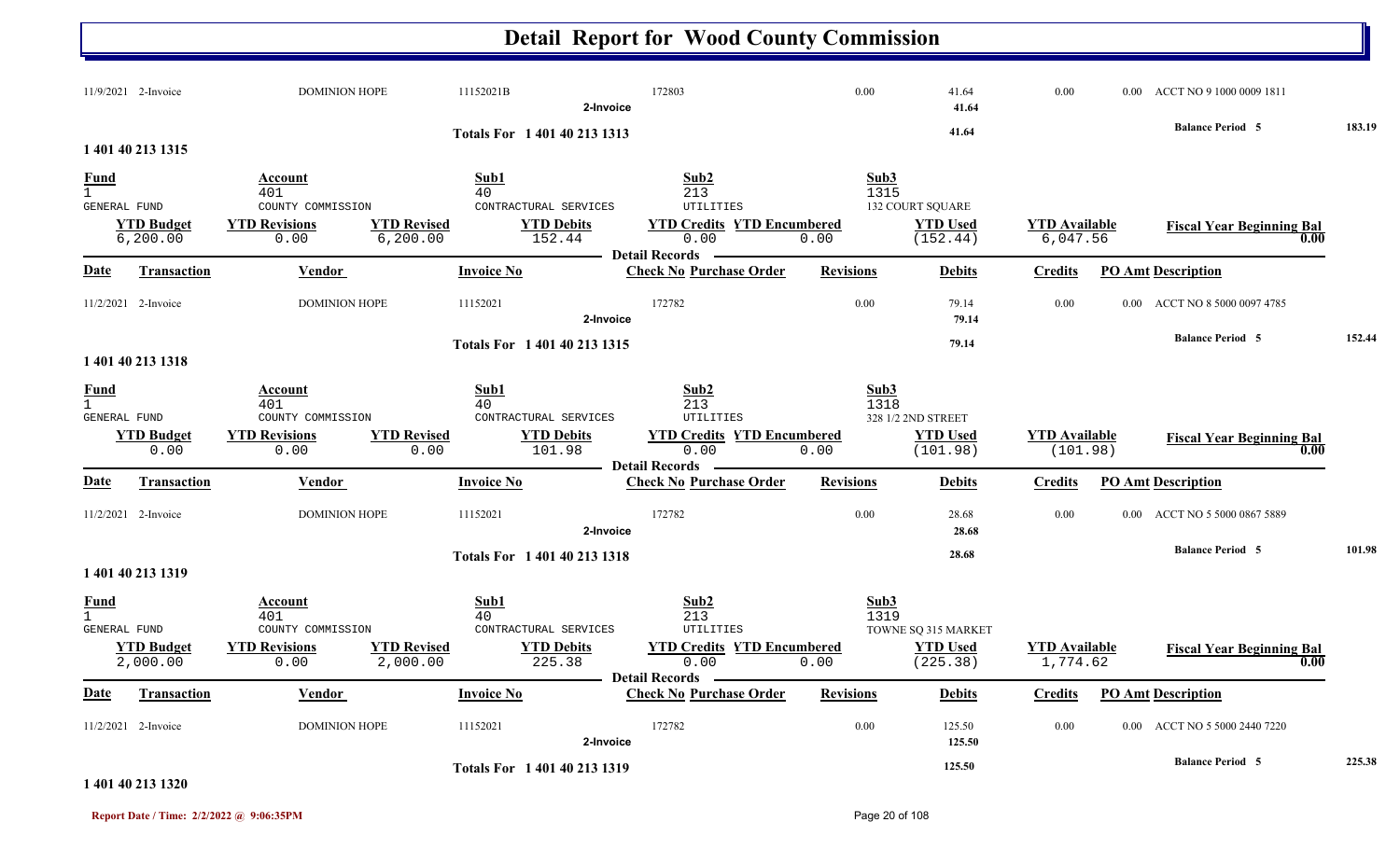| <b>Fund</b><br>$\mathbf{1}$                        |                                                                   | Account<br>401                                                      |                                 | Sub1<br>40                                                            | Sub2<br>213                                                                                    |                      | Sub3<br>1320                                                               |                                     |                  |                                                            |           |  |
|----------------------------------------------------|-------------------------------------------------------------------|---------------------------------------------------------------------|---------------------------------|-----------------------------------------------------------------------|------------------------------------------------------------------------------------------------|----------------------|----------------------------------------------------------------------------|-------------------------------------|------------------|------------------------------------------------------------|-----------|--|
| <b>GENERAL FUND</b>                                | <b>YTD Budget</b><br>3,200.00                                     | COUNTY COMMISSION<br><b>YTD Revisions</b><br>0.00                   | <b>YTD Revised</b><br>3,200.00  | CONTRACTURAL SERVICES<br><b>YTD Debits</b><br>13,169.42               | UTILITIES<br><b>YTD Credits YTD Encumbered</b><br>0.00                                         | 0.00                 | ELECTRIC-COURTHOUSE<br><b>YTD Used</b><br>(13, 169.42)                     | <b>YTD Available</b><br>(9, 969.42) |                  | <b>Fiscal Year Beginning Bal</b>                           | 0.00      |  |
| <b>Date</b>                                        | <b>Transaction</b>                                                | <b>Vendor</b>                                                       |                                 | <b>Invoice No</b>                                                     | <b>Detail Records</b><br><b>Check No Purchase Order</b>                                        | <b>Revisions</b>     | <b>Debits</b>                                                              | <b>Credits</b>                      |                  | <b>PO Amt Description</b>                                  |           |  |
|                                                    | 11/9/2021 2-Invoice<br>11/9/2021 2-Invoice<br>11/9/2021 2-Invoice | <b>MON POWER</b><br><b>MON POWER</b><br><b>MON POWER</b>            |                                 | 11152021a<br>11162021<br>11162021<br>2-Invoice                        | 3757<br>3757<br>3757                                                                           | 0.00<br>0.00<br>0.00 | 5.00<br>2,586.01<br>42.04<br>2,633.05                                      | 0.00<br>0.00<br>0.00                | 0.00<br>$0.00\,$ | 0.00 110 087 670 347<br>110 082 835 635<br>110 083 939 485 |           |  |
|                                                    |                                                                   |                                                                     |                                 | Totals For 1 401 40 213 1320                                          |                                                                                                |                      | 2,633.05                                                                   |                                     |                  | <b>Balance Period 5</b>                                    | 13,169.42 |  |
|                                                    | 1 401 40 213 1323                                                 |                                                                     |                                 |                                                                       |                                                                                                |                      |                                                                            |                                     |                  |                                                            |           |  |
| <b>Fund</b><br>$\mathbf{1}$<br>GENERAL FUND        | <b>YTD Budget</b><br>34,000.00                                    | Account<br>401<br>COUNTY COMMISSION<br><b>YTD Revisions</b><br>0.00 | <b>YTD Revised</b><br>34,000.00 | Sub1<br>40<br>CONTRACTURAL SERVICES<br><b>YTD Debits</b><br>16,597.77 | Sub2<br>213<br>UTILITIES<br><b>YTD Credits YTD Encumbered</b><br>0.00                          | 0.00                 | Sub3<br>1323<br><b>ELECTRIC-ANNEX</b><br><b>YTD Used</b><br>(16, 597.77)   | <b>YTD</b> Available<br>17,402.23   |                  | <b>Fiscal Year Beginning Bal</b>                           | 0.00      |  |
| <b>Date</b>                                        | Transaction                                                       | Vendor                                                              |                                 | <b>Invoice No</b>                                                     | <b>Detail Records</b><br><b>Check No Purchase Order</b>                                        | <b>Revisions</b>     | <b>Debits</b>                                                              | <b>Credits</b>                      |                  | <b>PO Amt Description</b>                                  |           |  |
|                                                    | $11/9/2021$ 2-Invoice                                             | <b>MON POWER</b>                                                    |                                 | 11162021<br>2-Invoice                                                 | 3757                                                                                           | 0.00                 | 4,085.54<br>4,085.54                                                       | 0.00                                |                  | 0.00 110 082 835 262                                       |           |  |
|                                                    | 1 401 40 213 1324                                                 |                                                                     |                                 | Totals For 1 401 40 213 1323                                          |                                                                                                |                      | 4,085.54                                                                   |                                     |                  | <b>Balance Period 5</b>                                    | 16,597.77 |  |
| <b>Fund</b><br>$\mathbf{1}$<br><b>GENERAL FUND</b> | <b>YTD Budget</b><br>52,000.00                                    | Account<br>401<br>COUNTY COMMISSION<br><b>YTD Revisions</b><br>0.00 | <b>YTD Revised</b><br>52,000.00 | Sub1<br>40<br>CONTRACTURAL SERVICES<br><b>YTD Debits</b><br>4,254.51  | Sub2<br>213<br>UTILITIES<br><b>YTD Credits YTD Encumbered</b><br>0.00<br><b>Detail Records</b> | 0.00                 | Sub3<br>1324<br>ELECTRIC MAINTENANCE BLD<br><b>YTD Used</b><br>(4, 254.51) | <b>YTD Available</b><br>47,745.49   |                  | <b>Fiscal Year Beginning Bal</b>                           | 0.00      |  |
| Date                                               | <b>Transaction</b>                                                | Vendor                                                              |                                 | <b>Invoice No</b>                                                     | <b>Check No Purchase Order</b>                                                                 | <b>Revisions</b>     | <b>Debits</b>                                                              | <b>Credits</b>                      |                  | <b>PO Amt Description</b>                                  |           |  |
|                                                    | $11/9/2021$ 2-Invoice                                             | <b>MON POWER</b>                                                    |                                 | 11162021<br>2-Invoice                                                 | 3757                                                                                           | 0.00                 | 691.82<br>691.82                                                           | 0.00                                |                  | 0.00 110 082 834 638                                       |           |  |
|                                                    | 1.401.40.212.120                                                  |                                                                     |                                 | Totals For 1 401 40 213 1324                                          |                                                                                                |                      | 691.82                                                                     |                                     |                  | <b>Balance Period 5</b>                                    | 4,254.51  |  |

**1 401 40 213 1329**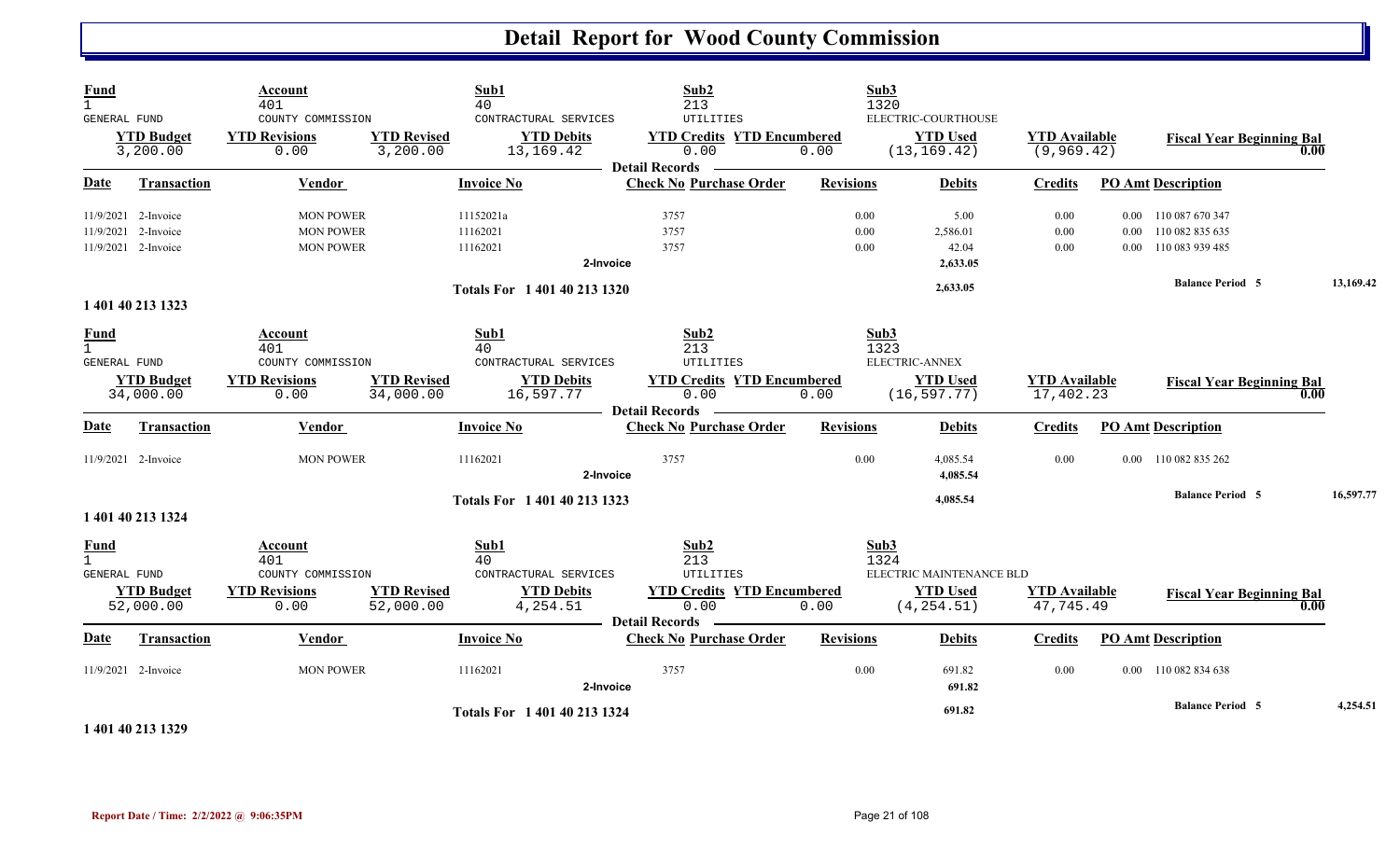| <b>Fund</b><br>$\mathbf{1}$ | GENERAL FUND                      | Account<br>401<br>COUNTY COMMISSION       |                                        | Sub1<br>40<br>CONTRACTURAL SERVICES        | Sub2<br>213<br>UTILITIES                                | Sub3<br>1329     | TOWNE SQ 315 MARKET                 |                                      |          |                                  |           |
|-----------------------------|-----------------------------------|-------------------------------------------|----------------------------------------|--------------------------------------------|---------------------------------------------------------|------------------|-------------------------------------|--------------------------------------|----------|----------------------------------|-----------|
|                             | <b>YTD Budget</b><br>9,500.00     | <b>YTD Revisions</b><br>0.00              | <b>YTD Revised</b><br>9,500.00         | <b>YTD Debits</b><br>19,502.31             | <b>YTD Credits YTD Encumbered</b><br>0.00               | 0.00             | <b>YTD</b> Used<br>(19, 502.31)     | <b>YTD</b> Available<br>(10, 002.31) |          | <b>Fiscal Year Beginning Bal</b> | 0.00      |
| Date                        | <b>Transaction</b>                | Vendor                                    |                                        | Invoice No                                 | <b>Detail Records</b><br><b>Check No Purchase Order</b> | <b>Revisions</b> | <b>Debits</b>                       | <b>Credits</b>                       |          | <b>PO Amt Description</b>        |           |
|                             | 11/9/2021 2-Invoice               | <b>MON POWER</b>                          |                                        | 11162021                                   | 3757                                                    | 0.00             | 1,902.14                            | 0.00                                 |          | 0.00 110 082 836 260             |           |
|                             | 11/9/2021 2-Invoice               | <b>MON POWER</b>                          |                                        | 11162021                                   | 3757                                                    | 0.00             | 2,412.33                            | 0.00                                 | 0.00     | 110 082 837 110                  |           |
|                             |                                   |                                           |                                        |                                            | 2-Invoice                                               |                  | 4,314.47                            |                                      |          |                                  |           |
|                             |                                   |                                           |                                        | Totals For 1 401 40 213 1329               |                                                         |                  | 4,314.47                            |                                      |          | <b>Balance Period 5</b>          | 19,502.31 |
|                             | 1 401 40 213 1330                 |                                           |                                        |                                            |                                                         |                  |                                     |                                      |          |                                  |           |
| Fund                        |                                   | Account                                   |                                        | Sub1                                       | Sub2                                                    | Sub3             |                                     |                                      |          |                                  |           |
| $\mathbf{1}$                |                                   | 401                                       |                                        | 40                                         | 213                                                     | 1330             |                                     |                                      |          |                                  |           |
|                             | GENERAL FUND<br><b>YTD Budget</b> | COUNTY COMMISSION<br><b>YTD Revisions</b> | <b>YTD Revised</b>                     | CONTRACTURAL SERVICES<br><b>YTD Debits</b> | UTILITIES<br><b>YTD Credits YTD Encumbered</b>          |                  | WATER-COURTHOUSE<br><b>YTD Used</b> | <b>YTD</b> Available                 |          |                                  |           |
|                             | 57,000.00                         | 0.00                                      | 57,000.00                              | 1,045.23                                   | 0.00                                                    | 0.00             | (1, 045.23)                         | 55,954.77                            |          | <b>Fiscal Year Beginning Bal</b> | 0.00      |
|                             |                                   |                                           |                                        |                                            | <b>Detail Records</b>                                   |                  |                                     |                                      |          |                                  |           |
| Date                        | <b>Transaction</b>                | Vendor                                    |                                        | <b>Invoice No</b>                          | <b>Check No Purchase Order</b>                          | <b>Revisions</b> | <b>Debits</b>                       | <b>Credits</b>                       |          | <b>PO Amt Description</b>        |           |
|                             | 11/16/202 5-Journal Entry         |                                           | PARKERSBURG UTILITY BOA 20211110012001 |                                            |                                                         | 0.00             | 10.50                               | 0.00                                 | 0.00     | BARBARA JOHNSTON-3722-PARKERSBUR |           |
|                             | 11/16/202 5-Journal Entry         |                                           | PARKERSBURG UTILITY BOA 20211110018001 |                                            |                                                         | 0.00             | 39.60                               | 0.00                                 | 0.00     | BARBARA JOHNSTON-3722-PARKERSBUR |           |
|                             | 11/16/202 5-Journal Entry         |                                           | PARKERSBURG UTILITY BOA 20211110032001 |                                            |                                                         | 0.00             | 13.93                               | 0.00                                 | 0.00     | BARBARA JOHNSTON-3722-PARKERSBUR |           |
|                             |                                   |                                           |                                        |                                            | 5-Journal Entry                                         |                  | 64.03                               |                                      |          |                                  |           |
|                             | 1 401 40 213 1333                 |                                           |                                        | Totals For 1 401 40 213 1330               |                                                         |                  | 64.03                               |                                      |          | <b>Balance Period 5</b>          | 1,045.23  |
| Fund                        |                                   | Account                                   |                                        | Sub1                                       | Sub2                                                    | Sub3             |                                     |                                      |          |                                  |           |
| $\mathbf{1}$                | <b>GENERAL FUND</b>               | 401<br>COUNTY COMMISSION                  |                                        | 40<br>CONTRACTURAL SERVICES                | 213<br>UTILITIES                                        | 1333             | <b>WATER-ANNEX</b>                  |                                      |          |                                  |           |
|                             | <b>YTD Budget</b>                 | <b>YTD Revisions</b>                      | <b>YTD Revised</b>                     | <b>YTD Debits</b>                          | <b>YTD Credits YTD Encumbered</b>                       |                  | <b>YTD Used</b>                     | <b>YTD</b> Available                 |          | <b>Fiscal Year Beginning Bal</b> |           |
|                             | 3,200.00                          | 0.00                                      | 3,200.00                               | 1,430.20                                   | 0.00                                                    | 0.00             | (1, 430.20)                         | 1,769.80                             |          |                                  | 0.00      |
|                             |                                   |                                           |                                        | <b>Invoice No</b>                          | <b>Detail Records</b><br><b>Check No Purchase Order</b> | <b>Revisions</b> |                                     |                                      |          |                                  |           |
| <u>Date</u>                 | <b>Transaction</b>                | Vendor                                    |                                        |                                            |                                                         |                  | <b>Debits</b>                       | <b>Credits</b>                       |          | <b>PO Amt Description</b>        |           |
|                             | 11/16/202 5-Journal Entry         |                                           | PARKERSBURG UTILITY BOA 20211110017001 |                                            |                                                         | $0.00\,$         | 136.99                              | 0.00                                 | $0.00\,$ | BARBARA JOHNSTON-3722-PARKERSBUR |           |
|                             | 11/16/202 5-Journal Entry         |                                           | PARKERSBURG UTILITY BOA 20211110029001 |                                            |                                                         | 0.00             | 173.82                              | 0.00                                 | 0.00     | BARBARA JOHNSTON-3722-PARKERSBUR |           |
|                             | 11/16/202 5-Journal Entry         |                                           | PARKERSBURG UTILITY BOA 20211110030001 |                                            |                                                         | 0.00             | 17.66                               | 0.00                                 | 0.00     | BARBARA JOHNSTON-3722-PARKERSBUR |           |
|                             | 11/16/202 5-Journal Entry         |                                           | PARKERSBURG UTILITY BOA 20211110031001 |                                            |                                                         | 0.00             | 86.82                               | 0.00                                 | 0.00     | BARBARA JOHNSTON-3722-PARKERSBUR |           |
|                             |                                   |                                           |                                        |                                            | 5-Journal Entry                                         |                  | 415.29                              |                                      |          | <b>Balance Period 5</b>          | 1,430.20  |
|                             | 1 401 40 213 1334                 |                                           |                                        | Totals For 1 401 40 213 1333               |                                                         |                  | 415.29                              |                                      |          |                                  |           |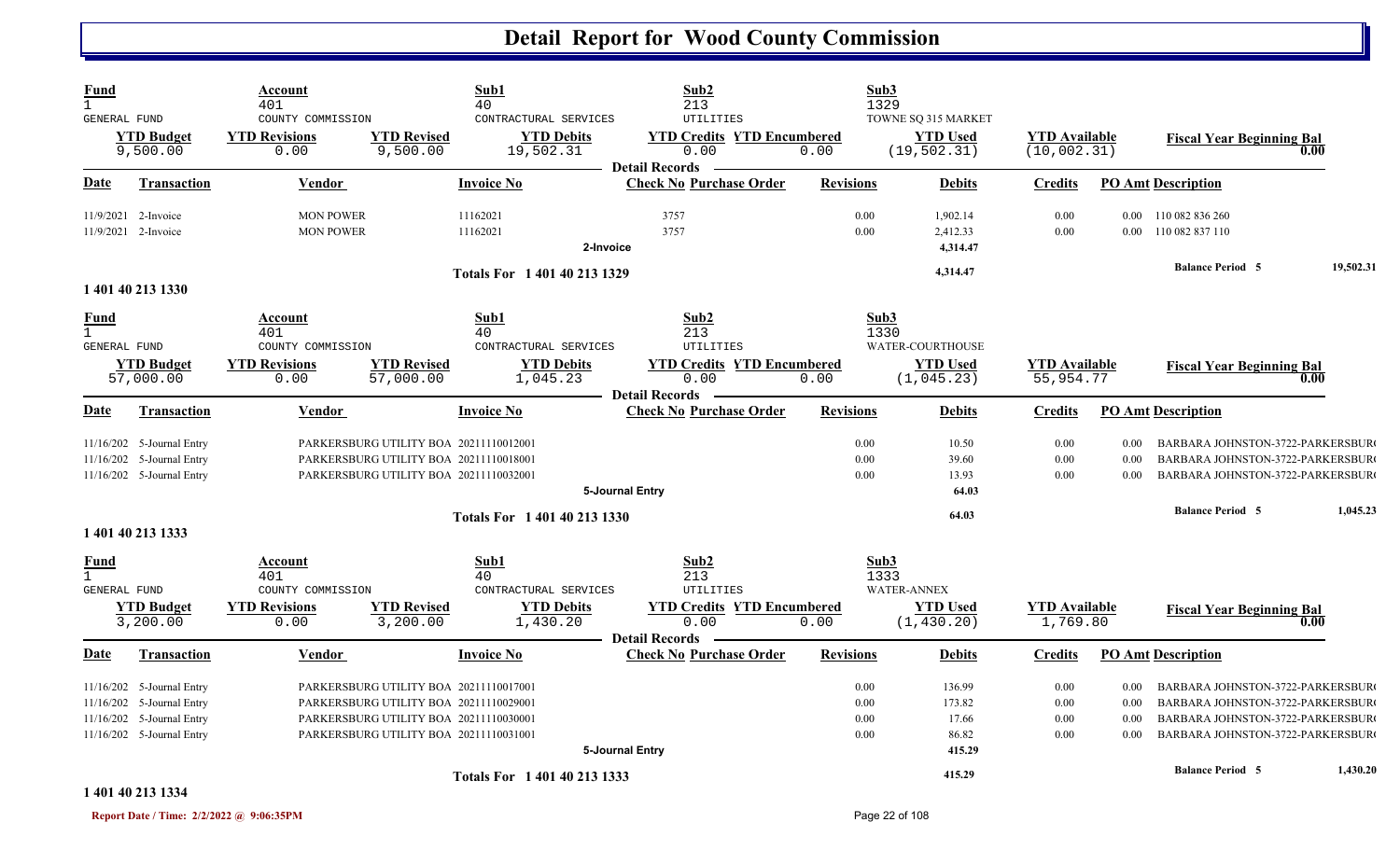| Fund<br>$\mathbf{1}$          |                                                      | Account<br>401                                                      |                                        | Sub1<br>40                                                         | Sub2<br>213                                                                                                       | Sub3<br>1334         |                                                       |                                  |      |                                          |        |
|-------------------------------|------------------------------------------------------|---------------------------------------------------------------------|----------------------------------------|--------------------------------------------------------------------|-------------------------------------------------------------------------------------------------------------------|----------------------|-------------------------------------------------------|----------------------------------|------|------------------------------------------|--------|
|                               | GENERAL FUND<br><b>YTD Budget</b><br>4,500.00        | COUNTY COMMISSION<br><b>YTD Revisions</b><br>0.00                   | <b>YTD Revised</b><br>4,500.00         | CONTRACTURAL SERVICES<br><b>YTD Debits</b><br>338.15               | <b>UTILITIES</b><br><b>YTD Credits YTD Encumbered</b><br>0.00                                                     | 0.00                 | WATER-LAW ENFORCEMNT B<br><b>YTD Used</b><br>(338.15) | <b>YTD Available</b><br>4,161.85 |      | <b>Fiscal Year Beginning Bal</b><br>0.00 |        |
| Date                          | <b>Transaction</b>                                   | <b>Vendor</b>                                                       |                                        | <b>Invoice No</b>                                                  | <b>Detail Records</b><br><b>Check No Purchase Order</b>                                                           | <b>Revisions</b>     | <b>Debits</b>                                         | <b>Credits</b>                   |      | <b>PO Amt Description</b>                |        |
|                               | 11/16/202 5-Journal Entry                            |                                                                     | PARKERSBURG UTILITY BOA 20211110028001 |                                                                    | 5-Journal Entry                                                                                                   | 0.00                 | 70.41<br>70.41                                        | 0.00                             | 0.00 | <b>BARBARA JOHNSTON-3722-PARKERSBUR</b>  |        |
|                               | 1 401 40 213 1337                                    |                                                                     |                                        | Totals For 1 401 40 213 1334                                       |                                                                                                                   |                      | 70.41                                                 |                                  |      | <b>Balance Period 5</b>                  | 338.15 |
| <b>Fund</b><br>$\mathbf{1}$   | <b>GENERAL FUND</b><br><b>YTD Budget</b><br>1,800.00 | Account<br>401<br>COUNTY COMMISSION<br><b>YTD Revisions</b><br>0.00 | <b>YTD Revised</b><br>1,800.00         | Sub1<br>40<br>CONTRACTURAL SERVICES<br><b>YTD Debits</b><br>721.96 | Sub <sub>2</sub><br>213<br><b>UTILITIES</b><br><b>YTD Credits YTD Encumbered</b><br>0.00<br><b>Detail Records</b> | Sub3<br>1337<br>0.00 | WATER-SIDS 300 MARKET<br><b>YTD Used</b><br>(721.96)  | <b>YTD</b> Available<br>1,078.04 |      | <b>Fiscal Year Beginning Bal</b><br>0.00 |        |
| Date                          | <b>Transaction</b>                                   | Vendor                                                              |                                        | <b>Invoice No</b>                                                  | <b>Check No Purchase Order</b>                                                                                    | <b>Revisions</b>     | <b>Debits</b>                                         | <b>Credits</b>                   |      | <b>PO Amt Description</b>                |        |
|                               | 11/16/202 5-Journal Entry                            |                                                                     | PARKERSBURG UTILITY BOA 20211110013001 |                                                                    | 5-Journal Entry                                                                                                   | 0.00                 | 174.37<br>174.37                                      | 0.00                             | 0.00 | BARBARA JOHNSTON-3722-PARKERSBUR         |        |
|                               | 1 401 40 213 1342                                    |                                                                     |                                        | Totals For 1 401 40 213 1337                                       |                                                                                                                   |                      | 174.37                                                |                                  |      | <b>Balance Period 5</b>                  | 721.96 |
| <u>Fund</u><br>$\overline{1}$ | GENERAL FUND                                         | Account<br>401<br>COUNTY COMMISSION                                 |                                        | Sub1<br>40<br>CONTRACTURAL SERVICES                                | Sub2<br>213<br>UTILITIES                                                                                          | Sub3<br>1342         | <b>WATER-HINTGEN</b>                                  |                                  |      |                                          |        |
|                               | <b>YTD Budget</b><br>2,300.00                        | <b>YTD Revisions</b><br>0.00                                        | <b>YTD Revised</b><br>2,300.00         | <b>YTD Debits</b><br>739.56                                        | <b>YTD Credits YTD Encumbered</b><br>0.00<br><b>Detail Records</b>                                                | 0.00                 | <b>YTD Used</b><br>(739.56)                           | <b>YTD</b> Available<br>1,560.44 |      | <b>Fiscal Year Beginning Bal</b><br>0.00 |        |
| Date                          | <b>Transaction</b>                                   | Vendor                                                              |                                        | <b>Invoice No</b>                                                  | <b>Check No Purchase Order</b>                                                                                    | <b>Revisions</b>     | <b>Debits</b>                                         | <b>Credits</b>                   |      | <b>PO Amt Description</b>                |        |
|                               | 11/16/202 5-Journal Entry                            |                                                                     | PARKERSBURG UTILITY BOA 20211110014001 |                                                                    | 5-Journal Entry                                                                                                   | 0.00                 | 190.51<br>190.51                                      | 0.00                             | 0.00 | BARBARA JOHNSTON-3722-PARKERSBUR         |        |
|                               | 1 401 40 213 1343                                    |                                                                     |                                        | Totals For 1 401 40 213 1342                                       |                                                                                                                   |                      | 190.51                                                |                                  |      | <b>Balance Period 5</b>                  | 739.56 |
| Fund<br>$\mathbf{1}$          | GENERAL FUND<br><b>YTD Budget</b><br>3,000.00        | Account<br>401<br>COUNTY COMMISSION<br><b>YTD Revisions</b><br>0.00 | <b>YTD Revised</b><br>3,000.00         | Sub1<br>40<br>CONTRACTURAL SERVICES<br><b>YTD Debits</b><br>636.09 | Sub2<br>213<br>UTILITIES<br><b>YTD Credits YTD Encumbered</b><br>0.00                                             | Sub3<br>1343<br>0.00 | <b>GAS-HINTGEN</b><br><b>YTD</b> Used<br>(636.09)     | <b>YTD</b> Available<br>2,363.91 |      | <b>Fiscal Year Beginning Bal</b><br>0.00 |        |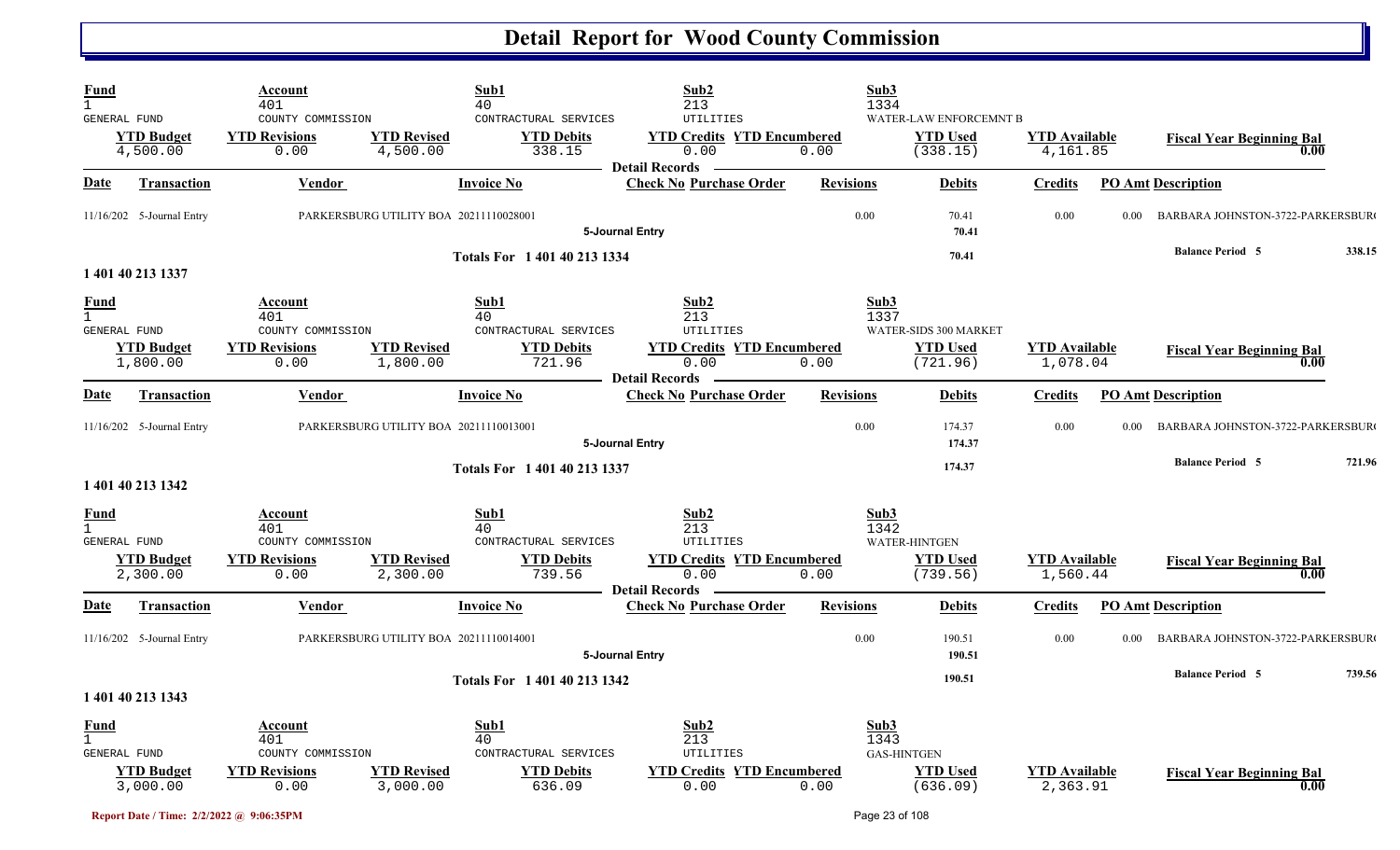|                                     |                                |                                |                                 |                                | <b>Detail Records</b>                     |                  |                                 |                                      |        |                                            |           |
|-------------------------------------|--------------------------------|--------------------------------|---------------------------------|--------------------------------|-------------------------------------------|------------------|---------------------------------|--------------------------------------|--------|--------------------------------------------|-----------|
| Date                                | Transaction                    | Vendor                         |                                 | <b>Invoice No</b>              | <b>Check No Purchase Order</b>            | <b>Revisions</b> | <b>Debits</b>                   | <b>Credits</b>                       |        | <b>PO Amt Description</b>                  |           |
|                                     | 11/2/2021 2-Invoice            | <b>DOMINION HOPE</b>           |                                 | 11152021<br>2-Invoice          | 172782                                    | 0.00             | 135.72<br>135.72                | $0.00\,$                             |        | 0.00 ACCT NO 5 5000 4832 6846              |           |
|                                     |                                |                                |                                 |                                |                                           |                  | 135.72                          |                                      |        | <b>Balance Period 5</b>                    | 636.09    |
|                                     | 1 401 40 213 1344              |                                |                                 | Totals For 1 401 40 213 1343   |                                           |                  |                                 |                                      |        |                                            |           |
| <b>Fund</b>                         |                                | Account                        |                                 | Sub1                           | Sub2                                      | Sub3             |                                 |                                      |        |                                            |           |
| $\mathbf{1}$                        |                                | 401                            |                                 | 40                             | 213                                       | 1344             |                                 |                                      |        |                                            |           |
| GENERAL FUND                        |                                | COUNTY COMMISSION              |                                 | CONTRACTURAL SERVICES          | UTILITIES                                 |                  | ELECTRIC-HINTGEN                |                                      |        |                                            |           |
|                                     | <b>YTD Budget</b><br>4,000.00  | <b>YTD Revisions</b><br>0.00   | <b>YTD Revised</b><br>4,000.00  | <b>YTD Debits</b><br>29,494.93 | <b>YTD Credits YTD Encumbered</b><br>0.00 | 0.00             | <b>YTD Used</b><br>(29, 494.93) | <b>YTD</b> Available<br>(25, 494.93) |        | <b>Fiscal Year Beginning Bal</b><br>0.00   |           |
|                                     |                                |                                |                                 |                                | <b>Detail Records</b>                     |                  |                                 |                                      |        |                                            |           |
| Date                                | <b>Transaction</b>             | Vendor                         |                                 | <b>Invoice No</b>              | <b>Check No Purchase Order</b>            | <b>Revisions</b> | <b>Debits</b>                   | <b>Credits</b>                       |        | <b>PO Amt Description</b>                  |           |
|                                     | 11/9/2021 2-Invoice            | <b>MON POWER</b>               |                                 | 11162021                       | 3757                                      | 0.00             | 6,920.63                        | 0.00                                 |        | 0.00 110 082 832 707                       |           |
|                                     | 11/9/2021 2-Invoice            | <b>MON POWER</b>               |                                 | 11162021                       | 3757                                      | 0.00             | 73.20                           | 0.00                                 |        | 0.00 110 094 777 098                       |           |
|                                     | 11/9/2021 2-Invoice            | <b>MON POWER</b>               |                                 | 11162021                       | 3757                                      | 0.00             | 26.88                           | $0.00\,$                             |        | 0.00 110 095 877 012                       |           |
|                                     |                                |                                |                                 | 2-Invoice                      |                                           |                  | 7,020.71                        |                                      |        |                                            |           |
|                                     |                                |                                |                                 | Totals For 1 401 40 213 1344   |                                           |                  | 7,020.71                        |                                      |        | <b>Balance Period 5</b>                    | 29,494.93 |
| 1 401 40 218                        |                                |                                |                                 |                                |                                           |                  |                                 |                                      |        |                                            |           |
| <u>Fund</u>                         |                                | Account                        |                                 | Sub1                           | Sub2                                      | Sub3             |                                 |                                      |        |                                            |           |
| $\mathbf{1}$<br><b>GENERAL FUND</b> |                                | 401<br>COUNTY COMMISSION       |                                 | 40<br>CONTRACTURAL SERVICES    | 218<br>POSTAGE                            |                  |                                 |                                      |        |                                            |           |
|                                     | <b>YTD Budget</b><br>85,000.00 | <b>YTD Revisions</b><br>0.00   | <b>YTD Revised</b><br>85,000.00 | <b>YTD Debits</b><br>44,834.58 | <b>YTD Credits YTD Encumbered</b><br>0.00 | 406.00           | <b>YTD Used</b><br>(44, 834.58) | <b>YTD</b> Available<br>39,759.42    |        | <b>Fiscal Year Beginning Bal</b><br>0.00   |           |
|                                     |                                |                                |                                 |                                | <b>Detail Records</b>                     |                  |                                 |                                      |        |                                            |           |
| Date                                | <b>Transaction</b>             | Vendor                         |                                 | <b>Invoice No</b>              | <b>Check No Purchase Order</b>            | <b>Revisions</b> | <b>Debits</b>                   | <b>Credits</b>                       |        | <b>PO Amt Description</b>                  |           |
|                                     | 11/18/202 1-Purchase Order     |                                | UNITED STATES POSTAL SER        |                                | 85104<br>1-Purchase Order                 | 0.00             | 0.00                            | 0.00                                 |        | 406.00 STAMPS FOR JUROR PKTS FOR JAN. TERM |           |
|                                     | 11/16/202 5-Journal Entry      | <b>S W RESOURCES</b>           |                                 | 20211110051001                 |                                           | 0.00             | 12,215.98                       | 0.00                                 | 0.00   | WOOD CO FINANCE-4019-SW RESOURCES          |           |
|                                     | 11/16/202 5-Journal Entry      | <b>S W RESOURCES</b>           |                                 | 20211110055001                 |                                           | 0.00             | 6,624.91                        | 0.00                                 | 0.00   | WOOD CO FINANCE-4019-SW RESOURCES          |           |
|                                     |                                |                                |                                 |                                | 5-Journal Entry                           |                  | 18,840.89                       |                                      |        |                                            |           |
|                                     |                                |                                |                                 | <b>Totals For 140140218</b>    |                                           |                  | 18,840.89                       |                                      | 406.00 | <b>Balance Period 5</b>                    | 44,834.58 |
| 1 401 40 220                        |                                |                                |                                 |                                |                                           |                  |                                 |                                      |        |                                            |           |
| <b>Fund</b>                         |                                | Account                        |                                 | Sub1                           | Sub2                                      | Sub3             |                                 |                                      |        |                                            |           |
| $\mathbf{1}$                        |                                | 401                            |                                 | 40                             | 220                                       |                  |                                 |                                      |        |                                            |           |
| <b>GENERAL FUND</b>                 |                                | COUNTY COMMISSION              |                                 | CONTRACTURAL SERVICES          | ADVERTISING                               |                  |                                 |                                      |        |                                            |           |
|                                     | <b>YTD Budget</b><br>4,000.00  | <b>YTD Revisions</b><br>733.00 | <b>YTD Revised</b><br>4,733.00  | <b>YTD Debits</b><br>1,059.28  | <b>YTD Credits YTD Encumbered</b><br>0.00 | 193.03           | <b>YTD Used</b><br>(1,059.28)   | <b>YTD</b> Available<br>3,480.69     |        | <b>Fiscal Year Beginning Bal</b><br>0.00   |           |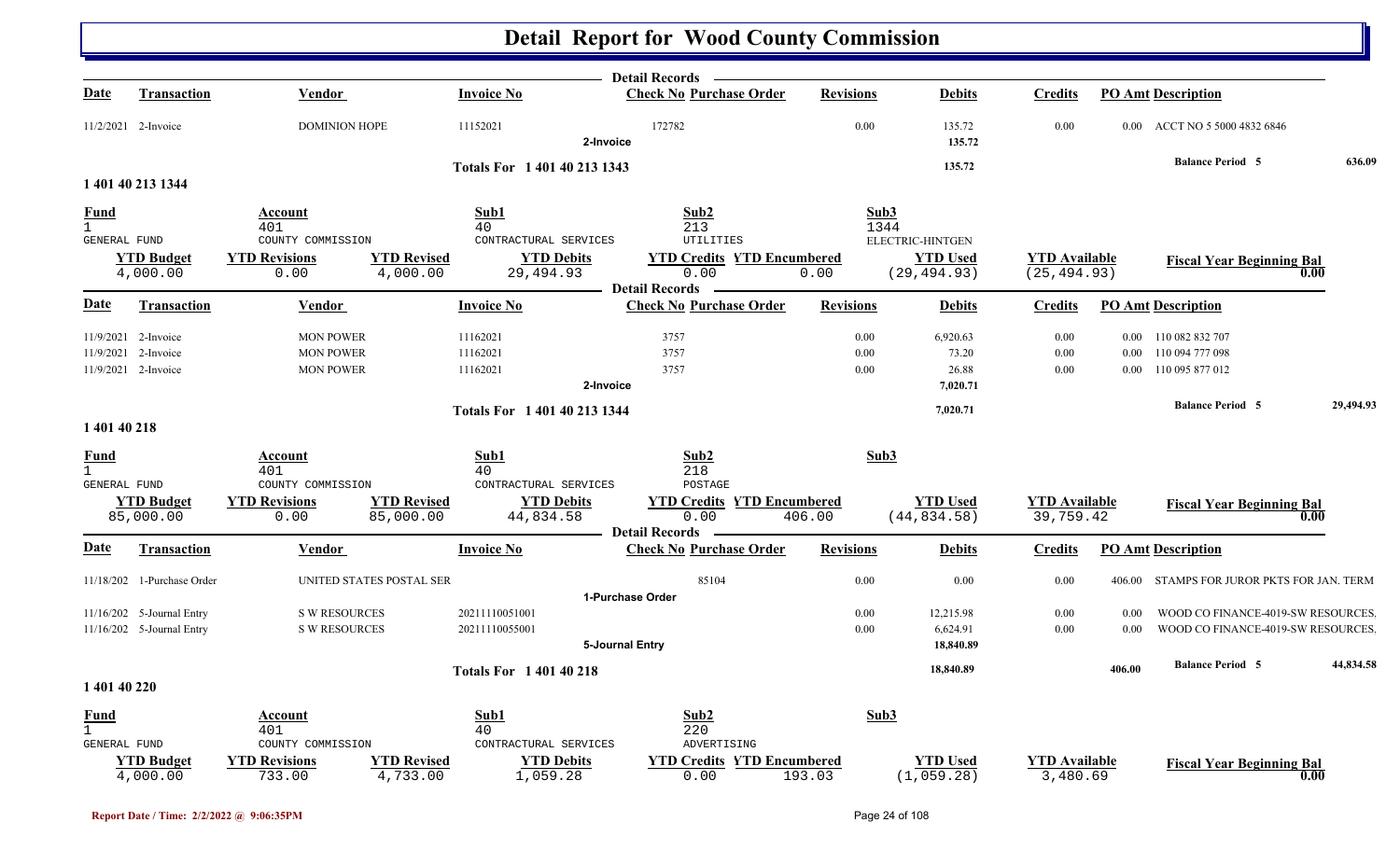|                              |                                            |                                      |                                                                   | <b>Detail Records</b>                                   |                  |                                 |                                      |                   |                                                |           |
|------------------------------|--------------------------------------------|--------------------------------------|-------------------------------------------------------------------|---------------------------------------------------------|------------------|---------------------------------|--------------------------------------|-------------------|------------------------------------------------|-----------|
| <b>Date</b>                  | <b>Transaction</b>                         | Vendor                               | <b>Invoice No</b>                                                 | <b>Check No Purchase Order</b>                          | <b>Revisions</b> | <b>Debits</b>                   | <b>Credits</b>                       |                   | <b>PO Amt Description</b>                      |           |
|                              | 11/16/202 5-Journal Entry                  |                                      | PARKERSBURG NEWS & SEN' 20211110113001                            | 5-Journal Entry                                         | 0.00             | 21.34<br>21.34                  | 0.00                                 | 0.00              | WOOD CO FINANCE-4019-PARKERSBURG               |           |
|                              |                                            |                                      | <b>Totals For 140140220</b>                                       |                                                         |                  | 21.34                           |                                      |                   | <b>Balance Period 5</b>                        | 1,059.28  |
| 1 401 40 223                 |                                            |                                      |                                                                   |                                                         |                  |                                 |                                      |                   |                                                |           |
| <b>Fund</b><br>$\mathbf{1}$  |                                            | Account<br>401                       | Sub1<br>40                                                        | Sub2<br>223                                             | Sub3             |                                 |                                      |                   |                                                |           |
| GENERAL FUND                 |                                            | COUNTY COMMISSION                    | CONTRACTURAL SERVICES                                             | PROFESSIONAL SERVICES                                   |                  |                                 |                                      |                   |                                                |           |
|                              | <b>YTD Budget</b><br>56,000.00             | <b>YTD Revisions</b><br>0.00         | <b>YTD Revised</b><br><b>YTD Debits</b><br>56,000.00<br>83,083.24 | <b>YTD Credits YTD Encumbered</b><br>0.00               | 0.00             | <b>YTD Used</b><br>(83, 083.24) | <b>YTD Available</b><br>(27, 083.24) |                   | <b>Fiscal Year Beginning Bal</b><br>0.00       |           |
| <b>Date</b>                  | <b>Transaction</b>                         | <b>Vendor</b>                        | <b>Invoice No</b>                                                 | <b>Detail Records</b><br><b>Check No Purchase Order</b> | <b>Revisions</b> | <b>Debits</b>                   | Credits                              |                   | <b>PO Amt Description</b>                      |           |
|                              |                                            |                                      |                                                                   |                                                         |                  |                                 |                                      |                   |                                                |           |
|                              | 11/9/2021 2-Invoice                        | TIANO-KNOPP ASSOC., INC.             | 11072021                                                          | 172835                                                  | 0.00             | 500.00                          | 0.00                                 | $0.00\,$          | CARES ACT - SEPT 2021                          |           |
|                              | 11/9/2021 2-Invoice                        | TIANO-KNOPP ASSOC., INC.             | 11072021A                                                         | 172835                                                  | 0.00             | 500.00                          | 0.00                                 | $0.00\,$          | CARES ACT - OCT 2021                           |           |
|                              | 11/23/202 2-Invoice                        |                                      | PULLIN FOWLER FLANAGAN 139065                                     | 172881                                                  | 0.00             | 635.00                          | 0.00                                 | $0.00\,$          | WCC - 09151923                                 |           |
|                              | 11/23/202 2-Invoice                        | <b>ZMM INC</b>                       | 2021073-4                                                         | 172892                                                  | 0.00             | 1,311.37                        | 0.00                                 | 0.00              | PROFESSIONAL SERVICES 10/2021                  |           |
|                              | 11/30/202 2-Invoice                        | <b>GOODWIN &amp; GOODWIN</b>         | 27521                                                             | 172905                                                  | 0.00             | 61,996.87                       | 0.00                                 | 0.00              | ACCT NO 5904-0000M                             |           |
|                              | 11/30/202 2-Invoice                        | <b>MARIA HARDY</b>                   | 11262021<br>11262021                                              | 172907<br>172907                                        | 0.00             | 1,200.00                        | 0.00                                 | 0.00              | NOVEMBER 2021                                  |           |
|                              | 11/30/202 2-Invoice<br>11/30/202 2-Invoice | <b>MARIA HARDY</b><br><b>ZMM INC</b> | 2021141-3                                                         | 172919                                                  | 0.00<br>0.00     | 375.00<br>2,285.00              | 0.00<br>0.00                         | 0.00<br>0.00      | MOUNTWOOD - NOV 2021<br><b>PROJECT 2021141</b> |           |
|                              |                                            |                                      |                                                                   | 2-Invoice                                               |                  | 68,803.24                       |                                      |                   |                                                |           |
|                              |                                            |                                      |                                                                   |                                                         |                  |                                 |                                      |                   | <b>Balance Period 5</b>                        | 83,083.24 |
|                              | 1 401 40 226 2602                          |                                      | <b>Totals For 140140223</b>                                       |                                                         |                  | 68,803.24                       |                                      |                   |                                                |           |
| <b>Fund</b>                  |                                            | Account                              | Sub1                                                              | Sub2                                                    | Sub3             |                                 |                                      |                   |                                                |           |
| $\mathbf{1}$<br>GENERAL FUND |                                            | 401<br>COUNTY COMMISSION             | 40<br>CONTRACTURAL SERVICES                                       | 226<br>INSURANCE & BONDS                                | 2602             | <b>LIABILITY INSURANCE</b>      |                                      |                   |                                                |           |
|                              |                                            | <b>YTD Revisions</b>                 | <b>YTD Revised</b><br><b>YTD Debits</b>                           | <b>YTD Credits YTD Encumbered</b>                       |                  | <b>YTD Used</b>                 |                                      |                   |                                                |           |
|                              | <b>YTD Budget</b><br>326,686.00            | 0.00                                 | 326,686.00<br>20,865.81                                           | 0.00                                                    | 0.00             | (20, 865.81)                    | <b>YTD</b> Available<br>305,820.19   |                   | <b>Fiscal Year Beginning Bal</b><br>0.00       |           |
| <b>Date</b>                  | <b>Transaction</b>                         | Vendor                               | <b>Invoice No</b>                                                 | <b>Detail Records</b><br><b>Check No Purchase Order</b> | <b>Revisions</b> | <b>Debits</b>                   | <b>Credits</b>                       |                   | <b>PO Amt Description</b>                      |           |
|                              |                                            |                                      |                                                                   |                                                         |                  |                                 |                                      |                   |                                                |           |
|                              | 11/30/202 2-Invoice                        |                                      | CSU PRODUCER RESOURCES 11212021                                   | 172899<br>2-Invoice                                     | 0.00             | 2,305.33<br>2,305.33            | 0.00                                 | 0.00 <sub>1</sub> | ACCT NO 3000503994                             |           |
| .                            |                                            |                                      | Totals For 1 401 40 226 2602                                      |                                                         |                  | 2,305.33                        |                                      |                   | <b>Balance Period 5</b>                        | 20,865.81 |

**1 401 40 230** 

N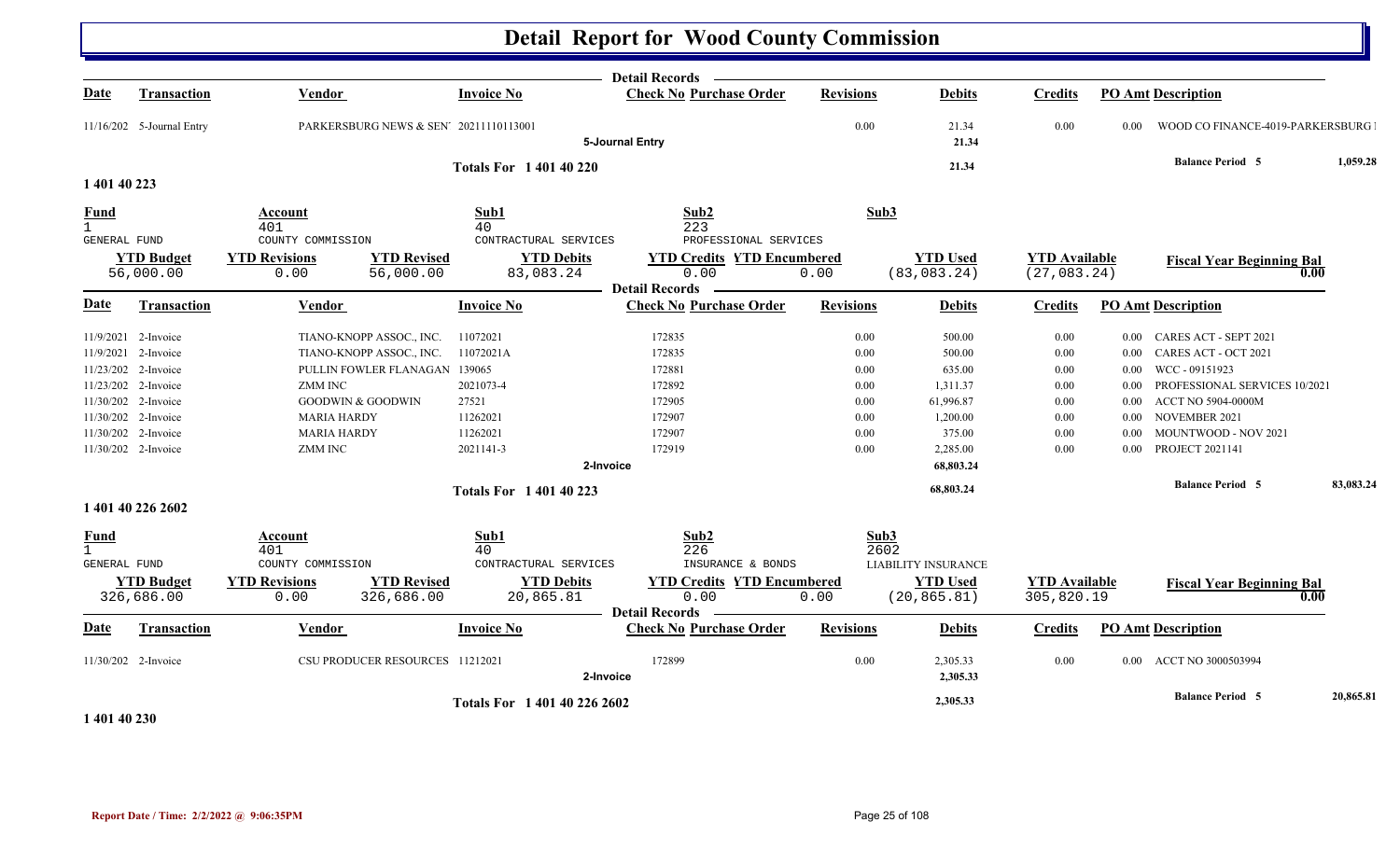| Fund<br>GENERAL FUND |                                | Account<br>401<br>COUNTY COMMISSION                             | Sub1<br>40<br>CONTRACTURAL SERVICES | Sub2<br>230<br>CONTRACTED SERVICES                      |                  | Sub3                           |                                   |          |                                          |
|----------------------|--------------------------------|-----------------------------------------------------------------|-------------------------------------|---------------------------------------------------------|------------------|--------------------------------|-----------------------------------|----------|------------------------------------------|
|                      | <b>YTD Budget</b>              | <b>YTD Revisions</b><br><b>YTD Revised</b>                      | <b>YTD Debits</b>                   | <b>YTD Credits YTD Encumbered</b>                       |                  | <b>YTD Used</b>                | <b>YTD Available</b>              |          | <b>Fiscal Year Beginning Bal</b>         |
|                      | 250,000.00                     | 0.00<br>250,000.00                                              | 84,592.08                           | 0.00                                                    | 0.00             | (84, 592.08)                   | 165,407.92                        |          | 0.00                                     |
| <u>Date</u>          | <b>Transaction</b>             | <b>Vendor</b>                                                   | Invoice No                          | <b>Detail Records</b><br><b>Check No Purchase Order</b> | <b>Revisions</b> | Debits                         | <b>Credits</b>                    |          | <b>PO Amt Description</b>                |
| 11/2/2021 2-Invoice  |                                | <b>DISH NETWORK</b>                                             | 11022021                            | 172780                                                  | 0.00             | 113.57                         | 0.00                              | $0.00\,$ | ACCT NO 8255 7070 8148 7964              |
| 11/2/2021 2-Invoice  |                                | US BANK EQUIPMENT FINAN 455858993                               |                                     | 172793                                                  | 0.00             | 95.00                          | 0.00                              | $0.00\,$ | 500-0569314-000                          |
| 11/9/2021            | 2-Invoice                      | DONNELLON MCCARTHY EN 74314839                                  |                                     | 172804                                                  | 0.00             | 256.87                         | 0.00                              | $0.00\,$ | <b>ACCT NO 1197275</b>                   |
| 11/9/2021 2-Invoice  |                                | DONNELLON MCCARTHY EN 456039726                                 |                                     | 172805                                                  | 0.00             | 185.78                         | 0.00                              | $0.00\,$ | <b>ACCT NO 1640675</b>                   |
| 11/9/2021 2-Invoice  |                                | RICOH USA INC                                                   | 5063111893                          | 172827                                                  | 0.00             | 237.56                         | 0.00                              | $0.00\,$ | <b>CUST NO 14886209</b>                  |
| 11/9/2021            | 2-Invoice                      | RECORDS IMAGING & STORA 036908                                  |                                     | 172828                                                  | 0.00             | 1,048.26                       | 0.00                              | $0.00\,$ | <b>RECORD STORAGE</b>                    |
| 11/9/2021 2-Invoice  |                                | SOFTWARE SYSTEMS INC                                            | 35522                               | 172831                                                  | 0.00             | 461.00                         | 0.00                              | $0.00\,$ | <b>MAINT CHARGES</b>                     |
| 11/16/202 2-Invoice  |                                | DONNELLON MCCARTHY EN 457402469                                 |                                     | 172850                                                  | 0.00             | 761.44                         | 0.00                              | $0.00\,$ | <b>ACCT NO 1306206</b>                   |
| 11/16/202 2-Invoice  |                                | <b>LAMP PESTPROOF</b>                                           | 408686                              | 172856                                                  | 0.00             | 140.00                         | 0.00                              | $0.00\,$ | CUST #1112                               |
| 11/16/202 2-Invoice  |                                | US BANK EQUIPMENT FINAN 457304715                               |                                     | 172864                                                  | 0.00             | 2,293.56                       | 0.00                              | $0.00\,$ | <b>ACCT NO 1306206</b>                   |
| 11/23/202 2-Invoice  |                                | <b>CWS</b>                                                      | 645491                              | 172870                                                  | 0.00             | 472.33                         | 0.00                              | $0.00\,$ | ACCT NO WCC36                            |
| 11/23/202 2-Invoice  |                                | <b>EMAR CORPORATION</b>                                         | 29500                               | 172873                                                  | 0.00             | 75.00                          | 0.00                              | $0.00\,$ | EMAR #32038                              |
| 11/23/202 2-Invoice  |                                | <b>SUDDENLINK</b>                                               | 12122021                            | 172886                                                  | 0.00             | 155.22                         | 0.00                              | 0.00     | ACCT NO 07712-100900-01-3                |
| 11/30/202 2-Invoice  |                                | <b>DISH NETWORK</b>                                             | 12032021                            | 172900                                                  | 0.00             | 122.07                         | 0.00                              | $0.00\,$ | ACCT NO 8255 7070 8148 7964              |
| 11/30/202 2-Invoice  |                                | DONNELLON MCCARTHY EN 458459849                                 |                                     | 172902                                                  | 0.00             | 185.78                         | 0.00                              | $0.00\,$ | <b>ACCT NO 1640675</b>                   |
| 11/30/202 2-Invoice  |                                | <b>LAMP PESTPROOF</b>                                           | 400920                              | 172910                                                  | 0.00             | 140.00                         | 0.00                              | $0.00\,$ | CUST NO 1112                             |
| 11/30/202 2-Invoice  |                                | TAYLOR'S TRASH REMOVAL 112021                                   |                                     | 172914                                                  | 0.00             | 130.99                         | 0.00                              | $0.00\,$ | <b>ACCT WC05</b>                         |
| 11/30/202 2-Invoice  |                                | TAYLOR'S TRASH REMOVAL 112021                                   |                                     | 172914                                                  | $0.00\,$         | 130.99                         | 0.00                              | $0.00\,$ | <b>ACCT WC03</b>                         |
| 11/30/202 2-Invoice  |                                | US BANK EQUIPMENT FINAN 458290921                               |                                     | 172916                                                  | 0.00             | 95.00                          | 0.00                              | $0.00\,$ | <b>ACCT NO 1306206</b>                   |
|                      |                                |                                                                 | 2-Invoice                           |                                                         |                  | 7,100.42                       |                                   |          |                                          |
|                      | $11/16/202$ 5-Journal Entry    | <b>EMAR CORPORATION</b>                                         | 20211110073001                      |                                                         | $0.00\,$         | 550.00                         | 0.00                              | 0.00     | WOOD CO FINANCE-4019-IN                  |
|                      | 11/16/202 5-Journal Entry      | <b>EMAR CORPORATION</b>                                         | 20211110074001                      |                                                         | 0.00             | 75.00                          | 0.00                              | 0.00     | WOOD CO FINANCE-4019-IN                  |
|                      | 11/16/202 5-Journal Entry      | <b>EMAR CORPORATION</b>                                         | 20211110075001                      |                                                         | 0.00             | 3,050.00                       | 0.00                              | 0.00     | WOOD CO FINANCE-4019-IN                  |
| 11/16/202            | 5-Journal Entry                | <b>EMAR CORPORATION</b>                                         | 20211110076001                      |                                                         | 0.00             | 300.00                         | 0.00                              | 0.00     | WOOD CO FINANCE-4019-IN                  |
|                      | 11/16/202 5-Journal Entry      | <b>EMAR CORPORATION</b>                                         | 20211110077001                      |                                                         | 0.00             | 202.75                         | 0.00                              | 0.00     | WOOD CO FINANCE-4019-IN                  |
|                      | 11/16/202 5-Journal Entry      | WASTE MANAGEMENT OF W 20211110045001                            |                                     |                                                         | 0.00             | 342.54                         | 0.00                              | 0.00     | WOOD CO FINANCE-4019-WASTE MGMT V        |
|                      |                                |                                                                 |                                     | 5-Journal Entry                                         |                  | 4,520.29                       |                                   |          |                                          |
|                      |                                |                                                                 | <b>Totals For 140140230</b>         |                                                         |                  | 11,620.71                      |                                   |          | 84,592.08<br><b>Balance Period 5</b>     |
| 1 401 40 231         |                                |                                                                 |                                     |                                                         |                  |                                |                                   |          |                                          |
| Fund                 |                                | Account                                                         | Sub1                                | Sub2                                                    |                  | Sub3                           |                                   |          |                                          |
|                      |                                | 401                                                             | 40                                  | 231                                                     |                  |                                |                                   |          |                                          |
| GENERAL FUND         |                                | COUNTY COMMISSION                                               | CONTRACTURAL SERVICES               | FIRE SERVICE FEE                                        |                  |                                |                                   |          |                                          |
|                      | <b>YTD Budget</b><br>20,000.00 | <b>YTD Revisions</b><br><b>YTD Revised</b><br>20,000.00<br>0.00 | <b>YTD Debits</b><br>6,581.48       | <b>YTD Credits YTD Encumbered</b><br>0.00               | 0.00             | <b>YTD Used</b><br>(6, 581.48) | <b>YTD</b> Available<br>13,418.52 |          | <b>Fiscal Year Beginning Bal</b><br>0.00 |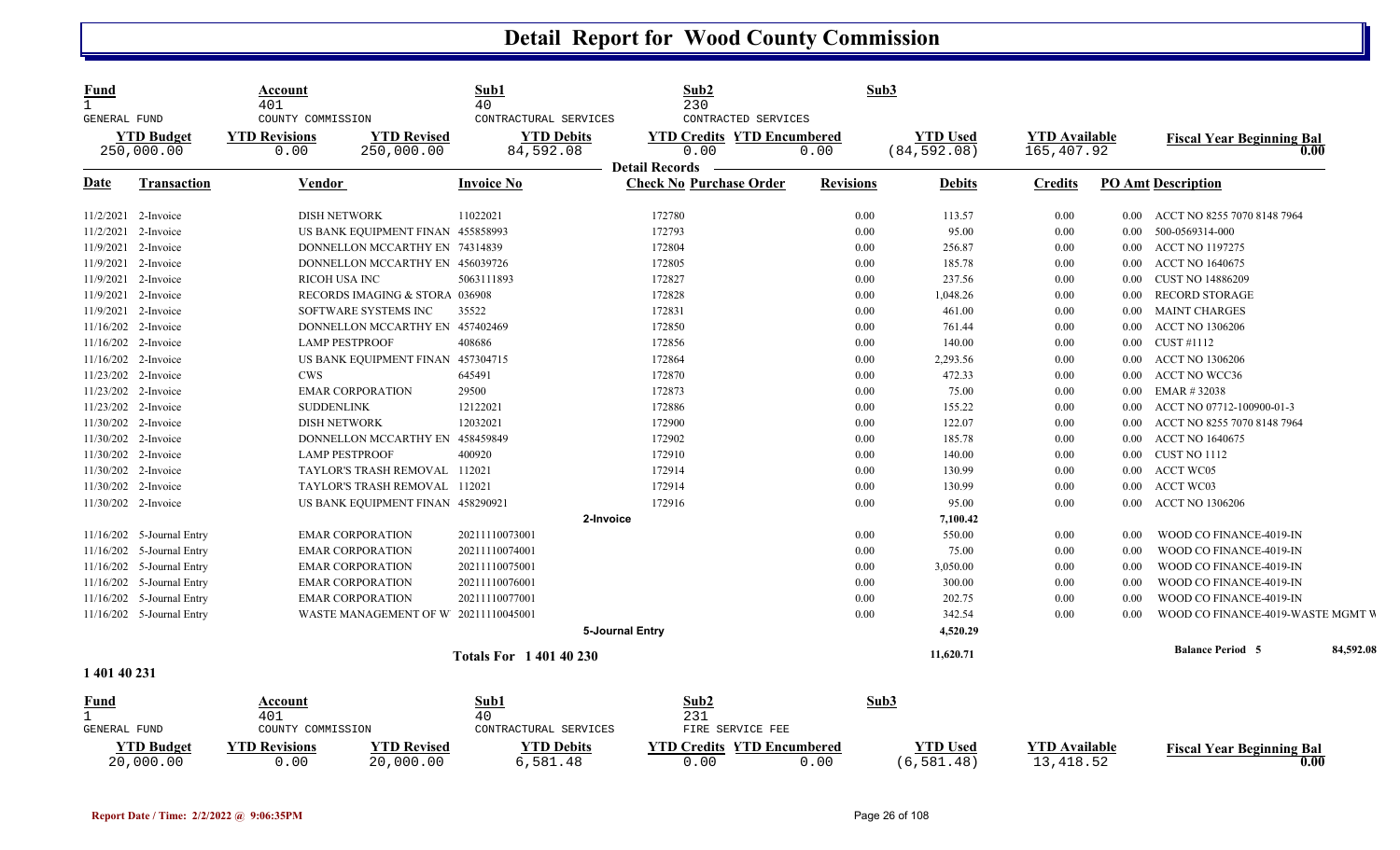|                                                    |                                                        |                                            |                                                               | Detail Records -                                                           |                  |                                  |                                    |                               |                                          |
|----------------------------------------------------|--------------------------------------------------------|--------------------------------------------|---------------------------------------------------------------|----------------------------------------------------------------------------|------------------|----------------------------------|------------------------------------|-------------------------------|------------------------------------------|
| <u>Date</u>                                        | Transaction                                            | <b>Vendor</b>                              | <b>Invoice No</b>                                             | <b>Check No Purchase Order</b>                                             | <b>Revisions</b> | <b>Debits</b>                    | <b>Credits</b>                     | <b>PO Amt Description</b>     |                                          |
|                                                    | 11/16/202 5-Journal Entry                              | <b>CITY OF PARKERSBURG</b>                 | 20211110043001                                                | 5-Journal Entry                                                            | 0.00             | 1,645.37<br>1,645.37             | 0.00                               | 0.00                          | BARBARA JOHNSTON-3722-CITY OF PARK       |
| 1 401 40 232                                       |                                                        |                                            | <b>Totals For 140140231</b>                                   |                                                                            |                  | 1,645.37                         |                                    | <b>Balance Period 5</b>       | 6,581.48                                 |
|                                                    |                                                        |                                            |                                                               |                                                                            |                  |                                  |                                    |                               |                                          |
| <b>Fund</b><br>$\mathbf{1}$                        |                                                        | <b>Account</b><br>401                      | Sub1<br>40                                                    | Sub2<br>232                                                                | Sub3             |                                  |                                    |                               |                                          |
| GENERAL FUND                                       |                                                        | COUNTY COMMISSION                          | CONTRACTURAL SERVICES                                         | <b>BANK CHARGES</b>                                                        |                  |                                  |                                    |                               |                                          |
|                                                    | <b>YTD</b> Budget<br>0.00                              | <b>YTD Revisions</b><br>0.00               | <b>YTD Revised</b><br><b>YTD Debits</b><br>295.72<br>0.00     | <b>YTD Credits YTD Encumbered</b><br>0.00                                  | 0.00             | <b>YTD Used</b><br>(295.72)      | <b>YTD Available</b><br>(295.72)   |                               | <b>Fiscal Year Beginning Bal</b><br>0.00 |
|                                                    |                                                        |                                            |                                                               | <b>Detail Records</b>                                                      |                  |                                  |                                    |                               |                                          |
| <b>Date</b>                                        | <b>Transaction</b>                                     | Vendor                                     | <b>Invoice No</b>                                             | <b>Check No Purchase Order</b>                                             | <b>Revisions</b> | <b>Debits</b>                    | <b>Credits</b>                     | <b>PO Amt Description</b>     |                                          |
|                                                    | 11/15/202 2-Invoice                                    | CHILD SUPPORT ENF DIV                      | 20211115-CH09                                                 | 3759                                                                       | $0.00\,$         | 1.00                             | 0.00                               | PROCESSING FEE<br>$0.00\,$    |                                          |
|                                                    | 11/30/202 2-Invoice                                    | CHILD SUPPORT ENF DIV                      | 20211130-CH09                                                 | 3771                                                                       | $0.00\,$         | 1.00                             | $0.00\,$                           | 0.00 PROCESSING FEE           |                                          |
|                                                    |                                                        | FIFTH THIRD BANK                           | 20211110114001                                                | 2-Invoice                                                                  | 0.00             | 2.00<br>86.69                    | $0.00\,$                           | $0.00\,$                      | WOOD CO COMMISSION-3664- Finance Cha     |
|                                                    | 11/16/202 5-Journal Entry<br>11/16/202 5-Journal Entry | FIFTH THIRD BANK                           | 20211110115001                                                |                                                                            | 0.00             | 2.34                             | 0.00                               | 0.00                          | WOOD COUNTY SHERIFF-5139- Finance Ch     |
|                                                    |                                                        |                                            |                                                               | 5-Journal Entry                                                            |                  | 89.03                            |                                    |                               |                                          |
|                                                    |                                                        |                                            | <b>Totals For 1 401 40 232</b>                                |                                                                            |                  | 91.03                            |                                    | <b>Balance Period 5</b>       | 295.72                                   |
| 1 401 40 239                                       |                                                        |                                            |                                                               |                                                                            |                  |                                  |                                    |                               |                                          |
| $rac{\text{Fund}}{1}$                              |                                                        | Account<br>401                             | Sub1<br>40                                                    | Sub2<br>239                                                                | Sub3             |                                  |                                    |                               |                                          |
| GENERAL FUND                                       |                                                        | COUNTY COMMISSION                          | CONTRACTURAL SERVICES                                         | INSURANCE PREM FOR RETIR                                                   |                  |                                  |                                    |                               |                                          |
|                                                    | <b>YTD Budget</b><br>305,000.00                        | <b>YTD Revisions</b><br>305,000.00<br>0.00 | <b>YTD Revised</b><br><b>YTD Debits</b><br>115,650.00         | <b>YTD Credits YTD Encumbered</b><br>0.00<br><b>Detail Records</b>         | 0.00             | <b>YTD Used</b><br>(115, 650.00) | <b>YTD Available</b><br>189,350.00 |                               | <b>Fiscal Year Beginning Bal</b><br>0.00 |
| <b>Date</b>                                        | Transaction                                            | Vendor                                     | <b>Invoice No</b>                                             | <b>Check No Purchase Order</b>                                             | <b>Revisions</b> | <b>Debits</b>                    | <b>Credits</b>                     | <b>PO Amt Description</b>     |                                          |
|                                                    | 11/9/2021 2-Invoice                                    | RETIREE HEALTH BENEFIT T. 112021           |                                                               | 3755<br>2-Invoice                                                          | $0.00\,$         | 22,899.00<br>22,899.00           | $0.00\,$                           | NOVEMBER RETIREES<br>$0.00\,$ |                                          |
|                                                    |                                                        |                                            | <b>Totals For 140140239</b>                                   |                                                                            |                  | 22,899.00                        |                                    | <b>Balance Period 5</b>       | 115,650.00                               |
| 1 401 40 9999                                      |                                                        |                                            |                                                               |                                                                            |                  |                                  |                                    |                               |                                          |
| <b>Fund</b><br>$\mathbf{1}$<br><b>GENERAL FUND</b> |                                                        | <b>Account</b><br>401<br>COUNTY COMMISSION | Sub1<br>40<br>CONTRACTURAL SERVICES                           | Sub2<br>9999<br>CREDIT CARD CLEARING                                       | Sub3             |                                  |                                    |                               |                                          |
|                                                    | <b>YTD Budget</b><br>0.00                              | <b>YTD Revisions</b><br>0.00               | <b>YTD Debits</b><br><b>YTD Revised</b><br>148,143.22<br>0.00 | <b>YTD Credits YTD Encumbered</b><br>148, 143. 22<br><b>Detail Records</b> | 0.00             | <b>YTD Used</b><br>0.00          | <b>YTD Available</b>               | 0.00                          | <b>Fiscal Year Beginning Bal</b><br>0.00 |
| <u>Date</u>                                        | <b>Transaction</b>                                     | <b>Vendor</b>                              | <b>Invoice No</b>                                             | <b>Check No Purchase Order</b>                                             | <b>Revisions</b> | <b>Debits</b>                    | <b>Credits</b>                     | <b>PO</b> Amt Description     |                                          |
|                                                    | Report Date / Time: 2/2/2022 @ 9:06:35PM               |                                            |                                                               |                                                                            | Page 27 of 108   |                                  |                                    |                               |                                          |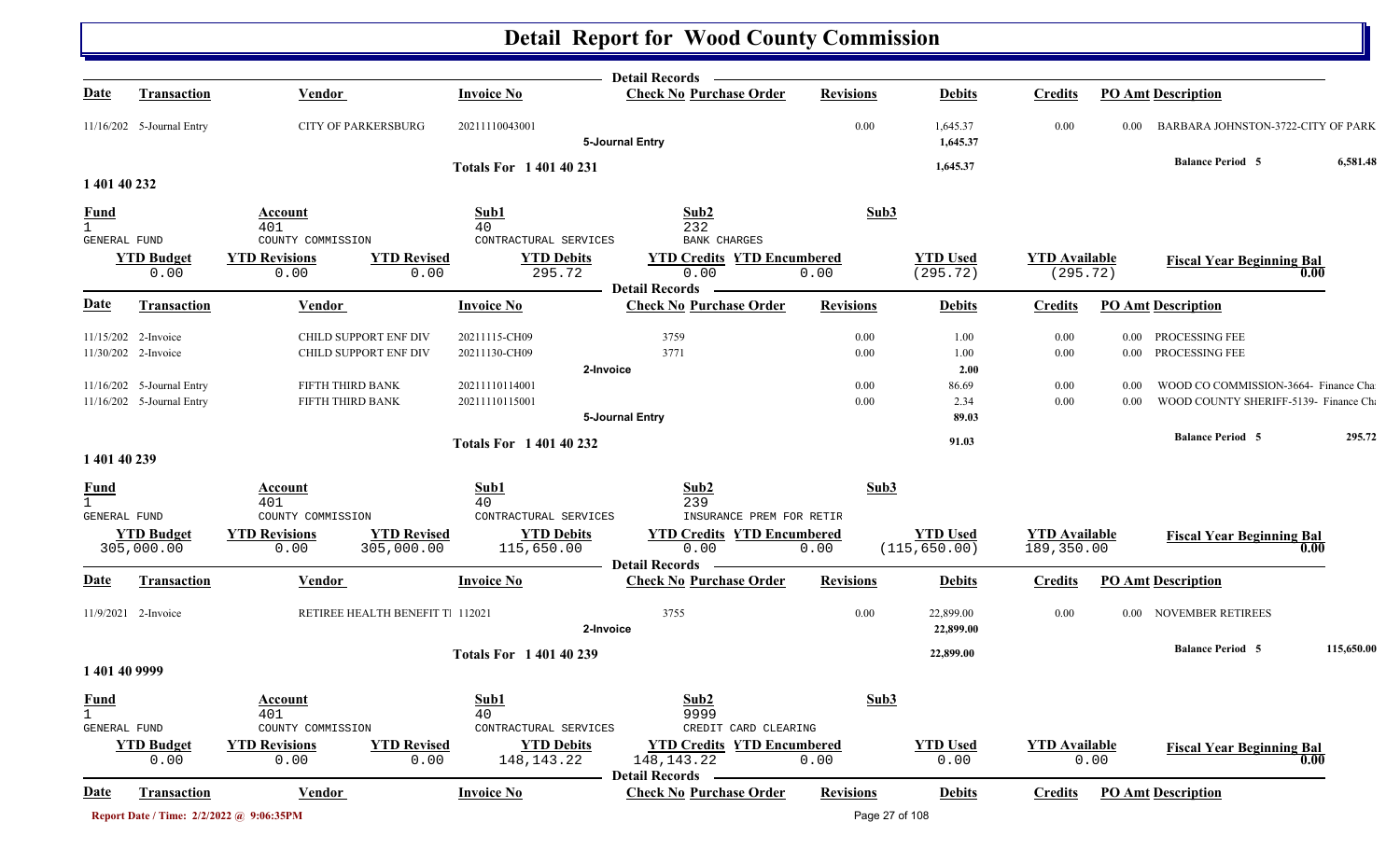| 11/16/202 2-Invoice       | FIFTH THIRD BANK                        | 202111101      | 172846    | 0.00 | 42,938.59 | 0.00     |          | 0.00 PURCHASE CARD                                            |
|---------------------------|-----------------------------------------|----------------|-----------|------|-----------|----------|----------|---------------------------------------------------------------|
|                           |                                         |                | 2-Invoice |      | 42,938.59 |          |          |                                                               |
| 11/16/202 5-Journal Entry | AIRGAS MID AMERICA                      | 20211110060001 |           | 0.00 | $0.00\,$  | 77.69    | 0.00     | WOOD CO FINANCE-4019-AIRGAS USA, LL                           |
| 11/16/202 5-Journal Entry | AIRGAS MID AMERICA                      | 20211110107001 |           | 0.00 | 0.00      | 280.80   | 0.00     | WOOD CO FINANCE-4019-AIRGAS USA, LL                           |
| 11/16/202 5-Journal Entry | <b>AMAZON</b>                           | 20211110015001 | 84908     | 0.00 | 0.00      | 337.90   |          | (337.90) END TAB FOLDERS; PAPER TOWELS; THUN                  |
| 11/16/202 5-Journal Entry | <b>AMAZON</b>                           | 20211110037001 | 84911     | 0.00 | 0.00      | 671.95   |          | (671.95) 1 YR SUBSCRIPTION FOR OTC ENCORE & C                 |
| 11/16/202 5-Journal Entry | <b>AMAZON</b>                           | 20211110042001 | 84911     | 0.00 | $0.00\,$  | 152.55   |          | (152.55) 1 YR SUBSCRIPTION FOR OTC ENCORE & C                 |
| 11/16/202 5-Journal Entry | <b>AMAZON</b>                           | 20211110052001 | 84908     | 0.00 | 0.00      | 272.85   |          | (272.85) END TAB FOLDERS; PAPER TOWELS; THUN                  |
| 11/16/202 5-Journal Entry | <b>AMAZON</b>                           | 20211110054001 | 84908     | 0.00 | 0.00      | 38.84    |          | (38.84) END TAB FOLDERS; PAPER TOWELS; THUN                   |
| 11/16/202 5-Journal Entry | <b>AMAZON</b>                           | 20211110070001 | 84950     | 0.00 | $0.00\,$  | 58.98    |          | (58.98) 3x5 memo pads TERESA WADE-7214-AMZN M                 |
| 11/16/202 5-Journal Entry | <b>AMAZON</b>                           | 20211110072001 | 84950     | 0.00 | 0.00      | 84.34    |          | (84.34) 3x5 memo pads TERESA WADE-7214-AMZN M                 |
| 11/16/202 5-Journal Entry | <b>AMAZON</b>                           | 20211110086001 | 84951     | 0.00 | 0.00      | 12.98    |          | (12.98) printer stand, pens, calendars, trays, file racks RH  |
| 11/16/202 5-Journal Entry | <b>AMAZON</b>                           | 20211110092001 | 84951     | 0.00 | 0.00      | 70.20    |          | (70.20) printer stand, pens, calendars, trays, file racks RH  |
| 11/16/202 5-Journal Entry | <b>AMAZON</b>                           | 20211110095001 | 85036     | 0.00 | $0.00\,$  | 122.97   |          | (122.97) external drives RHEA HAMMER-3938-AMZN M              |
| 11/16/202 5-Journal Entry | <b>AMAZON</b>                           | 20211110096001 | 84951     | 0.00 | 0.00      | 253.87   |          | (253.87) printer stand, pens, calendars, trays, file racks RH |
| 11/16/202 5-Journal Entry | <b>AMAZON</b>                           | 20211110099001 | 84987     | 0.00 | $0.00\,$  | 534.95   |          | (534.95) portable external hard drives GREG BROGDON-          |
| 11/16/202 5-Journal Entry | <b>AMAZON</b>                           | 20211110105001 | 84997     | 0.00 | 0.00      | 30.98    |          | (30.98) 4 pk LED emergency flashlight for transport vehi-     |
| 11/16/202 5-Journal Entry | <b>AMAZON</b>                           | 20211110110001 | 85003     | 0.00 | $0.00\,$  | 41.08    |          | $(41.08)$ 3 pk lightning female to USP-C made adapter GR      |
| 11/16/202 5-Journal Entry | <b>AMAZON</b>                           | 20211110111001 | 84996     | 0.00 | 0.00      | 179.90   |          | (179.90) flash drives, legal pads, white out RHEA HAMM        |
| 11/16/202 5-Journal Entry | <b>AMAZON</b>                           | 20211110112001 | 84996     | 0.00 | 0.00      | 307.47   |          | (307.47) flash drives, legal pads, white out RHEA HAMM        |
| 11/16/202 5-Journal Entry | <b>BP BUSINESS SOLUTIONS</b>            | 20211110058001 |           | 0.00 | 0.00      | 35.78    | 0.00     | JEFFREY KIDDER II-4586-BP#38587841216 F                       |
| 11/16/202 5-Journal Entry | <b>BP OIL</b>                           | 20211110022001 |           | 0.00 | $0.00\,$  | 25.00    | 0.00     | TYLER MARLOW-8352-BP#2928471ROSE CI                           |
| 11/16/202 5-Journal Entry | <b>BP OIL</b>                           | 20211110065001 |           | 0.00 | 0.00      | 35.76    | 0.00     | TAYLOR PHILLIPS-8386-BP#38587841216 R                         |
| 11/16/202 5-Journal Entry | <b>BP OIL</b>                           | 20211110066001 |           | 0.00 | $0.00\,$  | 18.18    | 0.00     | TYLER MARLOW-8352-BP#2928620HILLMA                            |
| 11/16/202 5-Journal Entry | <b>BP OIL</b>                           | 20211110067001 |           | 0.00 | 0.00      | 24.99    | 0.00     | TYLER MARLOW-8352-BP#1284700EXPRES                            |
| 11/16/202 5-Journal Entry | <b>BP OIL</b>                           | 20211110068001 |           | 0.00 | 0.00      | 37.46    | 0.00     | TYLER MARLOW-8352-BP#38587841216 RT                           |
| 11/16/202 5-Journal Entry | CHAPMAN PRINTING CO. INC 20211110011001 |                | 84837     | 0.00 | $0.00\,$  | 836.40   | (836.40) | boxes of perf receipt paper WOOD CO FINANCI                   |
| 11/16/202 5-Journal Entry | <b>CITY OF PARKERSBURG</b>              | 20211110043001 |           | 0.00 | 0.00      | 1,645.37 | $0.00\,$ | BARBARA JOHNSTON-3722-CITY OF PARK                            |
| 11/16/202 5-Journal Entry | <b>DECKS DIRECT</b>                     | 20211110087001 | 84913     | 0.00 | $0.00\,$  | 722.78   | (722.78) | PREMIUM CAST, POST CAPS JEREMY CROS                           |
| 11/16/202 5-Journal Entry | <b>EMAR CORPORATION</b>                 | 20211110073001 |           | 0.00 | 0.00      | 550.00   | 0.00     | WOOD CO FINANCE-4019-IN                                       |
| 11/16/202 5-Journal Entry | <b>EMAR CORPORATION</b>                 | 20211110074001 |           | 0.00 | 0.00      | 75.00    | 0.00     | WOOD CO FINANCE-4019-IN                                       |
| 11/16/202 5-Journal Entry | <b>EMAR CORPORATION</b>                 | 20211110075001 |           | 0.00 | 0.00      | 3,050.00 | 0.00     | WOOD CO FINANCE-4019-IN                                       |
| 11/16/202 5-Journal Entry | <b>EMAR CORPORATION</b>                 | 20211110076001 |           | 0.00 | $0.00\,$  | 300.00   | 0.00     | WOOD CO FINANCE-4019-IN                                       |
| 11/16/202 5-Journal Entry | <b>EMAR CORPORATION</b>                 | 20211110077001 |           | 0.00 | 0.00      | 202.75   | 0.00     | WOOD CO FINANCE-4019-IN                                       |
| 11/16/202 5-Journal Entry | FIFTH THIRD BANK                        | 20211110114001 |           | 0.00 | 0.00      | 86.69    | 0.00     | WOOD CO COMMISSION-3664- Finance Cha                          |
| 11/16/202 5-Journal Entry | FIFTH THIRD BANK                        | 20211110115001 |           | 0.00 | 0.00      | 2.34     | 0.00     | WOOD COUNTY SHERIFF-5139- Finance Chi                         |
| 11/16/202 5-Journal Entry | <b>FRONTIER</b>                         | 20211110016001 |           | 0.00 | 0.00      | 71.02    | 0.00     | WOOD CO FINANCE-4019-FRONTIER COMI                            |
| 11/16/202 5-Journal Entry | <b>FRONTIER</b>                         | 20211110039001 |           | 0.00 | 0.00      | 252.76   | 0.00     | WOOD CO FINANCE-4019-FRONTIER COMI                            |
| 11/16/202 5-Journal Entry | <b>FRONTIER</b>                         | 20211110047001 |           | 0.00 | 0.00      | 217.79   | 0.00     | WOOD CO FINANCE-4019-FRONTIER COMI                            |
| 11/16/202 5-Journal Entry | <b>FRONTIER</b>                         | 20211110049001 |           | 0.00 | 0.00      | 304.50   | 0.00     | WOOD CO FINANCE-4019-FRONTIER COMI                            |
| 11/16/202 5-Journal Entry | <b>FRONTIER</b>                         | 20211110071001 |           | 0.00 | 0.00      | 1,196.32 | 0.00     | WOOD CO FINANCE-4019-FRONTIER COMI                            |
| 11/16/202 5-Journal Entry | <b>FRONTIER</b>                         | 20211110080001 |           | 0.00 | 0.00      | 359.50   | 0.00     | WOOD CO FINANCE-4019-FRONTIER COMI                            |
| 11/16/202 5-Journal Entry | <b>FRONTIER</b>                         | 20211110109001 |           | 0.00 | 0.00      | 593.64   | 0.00     | WOOD CO FINANCE-4019-FRONTIER COMI                            |
| 11/16/202 5-Journal Entry | <b>HAMPTON INN</b>                      | 20211110103001 | 84829     | 0.00 | 0.00      | 109.68   |          | (109.68) NIGHT STAY FOR TRAINING OCTOBER 19T                  |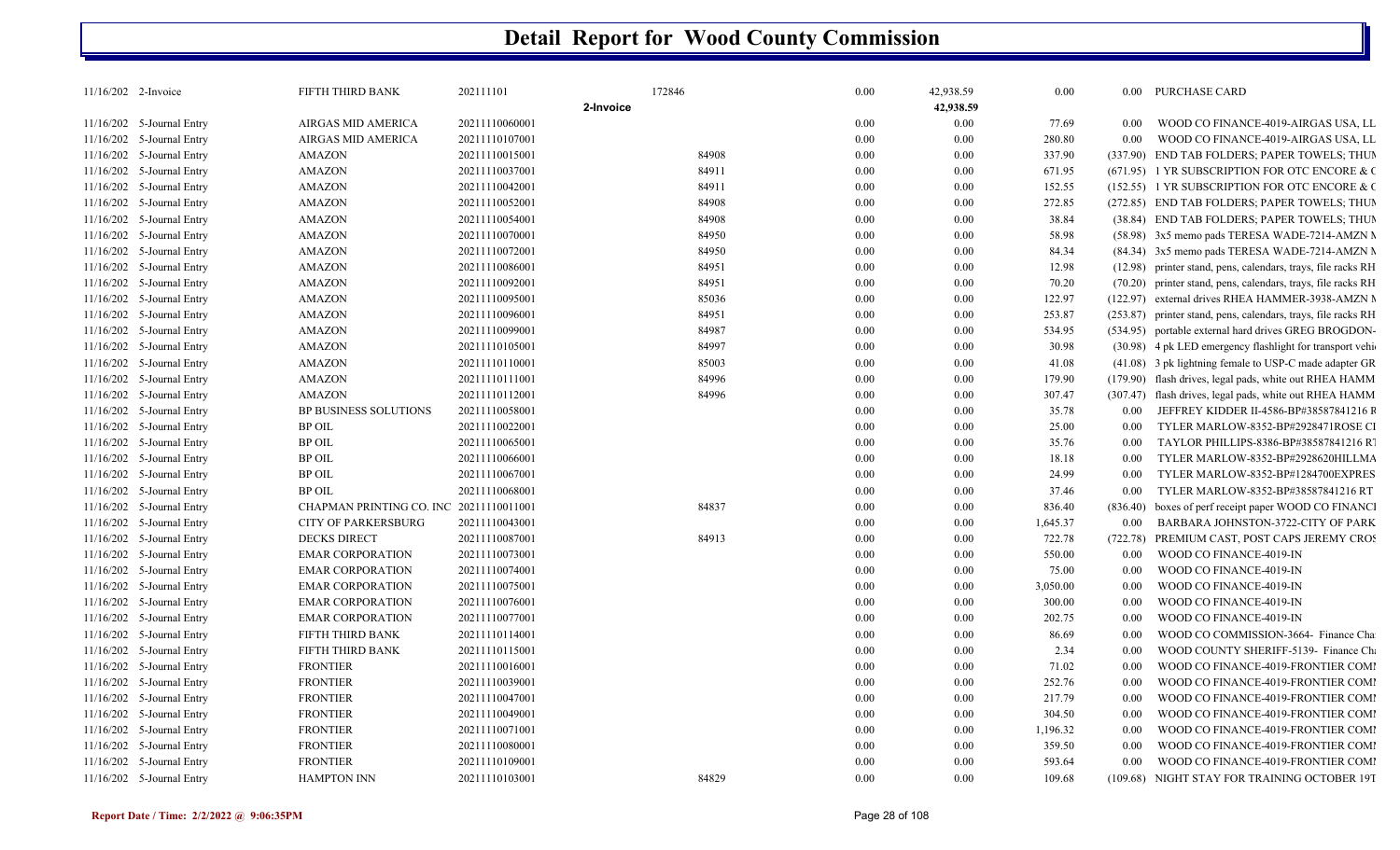| 11/16/202 5-Journal Entry | <b>KFC</b>                              | 20211110069001 |       | 0.00     | 0.00 | 8.08      | 0.00     | TYLER MARLOW-8352-KFC G135647                             |
|---------------------------|-----------------------------------------|----------------|-------|----------|------|-----------|----------|-----------------------------------------------------------|
| 11/16/202 5-Journal Entry | <b>LEXIS NEXIS</b>                      | 20211110035001 |       | 0.00     | 0.00 | 523.11    | 0.00     | WOOD CO FINANCE-4019-REI MATTHEW E                        |
| 11/16/202 5-Journal Entry | <b>LEXIS NEXIS</b>                      | 20211110061001 |       | 0.00     | 0.00 | 523.11    | 0.00     | WOOD CO FINANCE-4019-REI MATTHEW E                        |
| 11/16/202 5-Journal Entry | <b>LEXIS NEXIS</b>                      | 20211110088001 |       | 0.00     | 0.00 | 182.60    | 0.00     | WOOD CO FINANCE-4019-REI MATTHEW E                        |
| 11/16/202 5-Journal Entry | <b>LEXIS NEXIS</b>                      | 20211110091001 |       | 0.00     | 0.00 | 182.60    | 0.00     | WOOD CO FINANCE-4019-REI MATTHEW E                        |
| 11/16/202 5-Journal Entry | <b>MARATHON PETROL</b>                  | 20211110036001 |       | 0.00     | 0.00 | 35.47     | 0.00     | JEFFREY KIDDER II-4586-MARATHON PET                       |
| 11/16/202 5-Journal Entry | <b>MARATHON PETROL</b>                  | 20211110057001 |       | 0.00     | 0.00 | 38.16     | 0.00     | JEFFREY KIDDER II-4586-MARATHON PET                       |
| 11/16/202 5-Journal Entry | <b>MARATHON PETROL</b>                  | 20211110064001 |       | 0.00     | 0.00 | 24.36     | 0.00     | TAYLOR PHILLIPS-8386-MARATHON PETR                        |
| 11/16/202 5-Journal Entry | <b>MEIJER</b>                           | 20211110044001 |       | 0.00     | 0.00 | 35.85     | 0.00     | TAYLOR PHILLIPS-8386-MEIJER #282 FUEI                     |
| 11/16/202 5-Journal Entry | <b>MEIJER</b>                           | 20211110050001 |       | $0.00\,$ | 0.00 | 34.93     | 0.00     | TYLER MARLOW-8352-MEIJER # 282 FUEL                       |
| 11/16/202 5-Journal Entry | <b>MEIJER</b>                           | 20211110056001 |       | 0.00     | 0.00 | 30.10     | 0.00     | JEFFREY KIDDER II-4586-MEIJER # 282 FUI                   |
| 11/16/202 5-Journal Entry | MURPHY OIL AT WALMART (20211110063001   |                |       | 0.00     | 0.00 | 27.92     | 0.00     | TAYLOR PHILLIPS-8386-MURPHY7387ATW                        |
| 11/16/202 5-Journal Entry | PARKERSBURG NEWS & SEN' 20211110062001  |                |       | 0.00     | 0.00 | 723.18    | 0.00     | WOOD CO FINANCE-4019-PARKERSBURG                          |
| 11/16/202 5-Journal Entry | PARKERSBURG NEWS & SEN' 20211110102001  |                |       | 0.00     | 0.00 | 723.18    | 0.00     | WOOD CO FINANCE-4019-PARKERSBURG                          |
| 11/16/202 5-Journal Entry | PARKERSBURG NEWS & SEN' 20211110113001  |                |       | 0.00     | 0.00 | 21.34     | 0.00     | WOOD CO FINANCE-4019-PARKERSBURG                          |
| 11/16/202 5-Journal Entry | PARKERSBURG UTILITY BOA 20211110012001  |                |       | 0.00     | 0.00 | 10.50     | 0.00     | BARBARA JOHNSTON-3722-PARKERSBUR                          |
| 11/16/202 5-Journal Entry | PARKERSBURG UTILITY BOA 20211110013001  |                |       | 0.00     | 0.00 | 174.37    | 0.00     | BARBARA JOHNSTON-3722-PARKERSBUR                          |
| 11/16/202 5-Journal Entry | PARKERSBURG UTILITY BOA 20211110014001  |                |       | 0.00     | 0.00 | 190.51    | 0.00     | BARBARA JOHNSTON-3722-PARKERSBUR                          |
| 11/16/202 5-Journal Entry | PARKERSBURG UTILITY BOA 20211110017001  |                |       | 0.00     | 0.00 | 136.99    | 0.00     | BARBARA JOHNSTON-3722-PARKERSBUR                          |
| 11/16/202 5-Journal Entry | PARKERSBURG UTILITY BOA 20211110018001  |                |       | 0.00     | 0.00 | 39.60     | 0.00     | BARBARA JOHNSTON-3722-PARKERSBUR                          |
| 11/16/202 5-Journal Entry | PARKERSBURG UTILITY BOA 20211110028001  |                |       | 0.00     | 0.00 | 70.41     | 0.00     | BARBARA JOHNSTON-3722-PARKERSBUR                          |
| 11/16/202 5-Journal Entry | PARKERSBURG UTILITY BOA 20211110029001  |                |       | 0.00     | 0.00 | 173.82    | 0.00     | BARBARA JOHNSTON-3722-PARKERSBUR                          |
| 11/16/202 5-Journal Entry | PARKERSBURG UTILITY BOA 20211110030001  |                |       | 0.00     | 0.00 | 17.66     | 0.00     | BARBARA JOHNSTON-3722-PARKERSBUR                          |
| 11/16/202 5-Journal Entry | PARKERSBURG UTILITY BOA 20211110031001  |                |       | 0.00     | 0.00 | 86.82     | 0.00     | BARBARA JOHNSTON-3722-PARKERSBUR                          |
| 11/16/202 5-Journal Entry | PARKERSBURG UTILITY BOA 20211110032001  |                |       | 0.00     | 0.00 | 13.93     | 0.00     | BARBARA JOHNSTON-3722-PARKERSBUR                          |
| 11/16/202 5-Journal Entry | <b>S W RESOURCES</b>                    | 20211110051001 |       | 0.00     | 0.00 | 12,215.98 | 0.00     | WOOD CO FINANCE-4019-SW RESOURCES                         |
| 11/16/202 5-Journal Entry | <b>S W RESOURCES</b>                    | 20211110055001 |       | 0.00     | 0.00 | 6,624.91  | 0.00     | WOOD CO FINANCE-4019-SW RESOURCES                         |
| 11/16/202 5-Journal Entry | <b>S W RESOURCES</b>                    | 20211110059001 | 84943 | 0.00     | 0.00 | 42.00     |          | (42.00) nameplate with holder - Cyndie BARBARA JOH        |
| 11/16/202 5-Journal Entry | <b>SAM'S CLUB</b>                       | 20211110020001 | 84903 | 0.00     | 0.00 | 258.54    |          | (258.54) SUGAR, CREAMER, PAPERCLIPS, ENVELOI              |
| 11/16/202 5-Journal Entry | <b>SAM'S CLUB</b>                       | 20211110048001 | 84944 | 0.00     | 0.00 | 182.66    |          | (182.66) 12 oz foam cups TERESA WADE-7214-SAMSC           |
| 11/16/202 5-Journal Entry | <b>SAM'S CLUB</b>                       | 20211110090001 | 84903 | 0.00     | 0.00 | 30.28     |          | (30.28) SUGAR, CREAMER, PAPERCLIPS, ENVELOI               |
| 11/16/202 5-Journal Entry | <b>SHELL OIL</b>                        | 20211110027001 |       | 0.00     | 0.00 | 42.70     | $0.00\,$ | TAYLOR PHILLIPS-8386-SHELL OIL 125271                     |
| 11/16/202 5-Journal Entry | <b>SHELL OIL</b>                        | 20211110034001 |       | 0.00     | 0.00 | 38.42     | 0.00     | JEFFREY KIDDER II-4586-SHELL OIL 12527                    |
| 11/16/202 5-Journal Entry | SPEEDWAY SUPERAMERICA 20211110019001    |                |       | 0.00     | 0.00 | 23.60     | 0.00     | JEFFREY KIDDER II-4586-SPEEDWAY 0917                      |
| 11/16/202 5-Journal Entry | SPEEDWAY SUPERAMERICA 20211110021001    |                |       | 0.00     | 0.00 | 44.70     | 0.00     | TYLER MARLOW-8352-SPEEDWAY 02325 T                        |
| 11/16/202 5-Journal Entry | SPEEDWAY SUPERAMERICA 20211110023001    |                |       | 0.00     | 0.00 | 26.50     | 0.00     | TAYLOR PHILLIPS-8386-SPEEDWAY 09171                       |
| 11/16/202 5-Journal Entry | STATIONERS INC                          | 20211110024001 | 84860 | 0.00     | 0.00 | 75.10     |          | (75.10) VARIOUS OFFICE SUPPLIES WOOD CO FIN.              |
| 11/16/202 5-Journal Entry | STATIONERS INC                          | 20211110089001 | 84912 | 0.00     | 0.00 | 34.10     |          | (34.10) BROTHER INTELLIFAX FAX MACHINE; FAI               |
| 11/16/202 5-Journal Entry | <b>STATIONERS INC</b>                   | 20211110098001 | 84932 | 0.00     | 0.00 | 4,375.00  |          | $(4,375.00)$ 8 1/2 x 11 copy paper WOOD CO FINANCE-401    |
| 11/16/202 5-Journal Entry | <b>SUNOCO</b>                           | 20211110010001 |       | 0.00     | 0.00 | 25.00     |          | 0.00 ADAM N WOOD-0093-SUNOCO 0099368300                   |
| 11/16/202 5-Journal Entry | UNDER ARMOUR                            | 20211110106001 | 85007 | 0.00     | 0.00 | 107.00    |          | (107.00) boots for Deputy Marlow TERESA WADE-7214         |
| 11/16/202 5-Journal Entry | <b>U.S.A. WASTE SERVICES</b>            | 20211110053001 |       | 0.00     | 0.00 | 2.00      | 0.00     | JEFFREY KIDDER II-4586-USA CSC TEP CO                     |
| 11/16/202 5-Journal Entry | UNITED STATES POSTAL SER 20211110083001 |                | 84982 | 0.00     | 0.00 | 4.45      |          | (4.45) shipment of broken transmitters to Project Lifesav |
| 11/16/202 5-Journal Entry | WASTE MANAGEMENT OF W 20211110045001    |                |       | 0.00     | 0.00 | 342.54    | 0.00     | WOOD CO FINANCE-4019-WASTE MGMT V                         |
| 11/16/202 5-Journal Entry | <b>WISCOMM</b>                          | 20211110085001 | 84983 | 0.00     | 0.00 | 130.50    |          | (130.50) radio interface board ROBERT SIMS-4776-WISC      |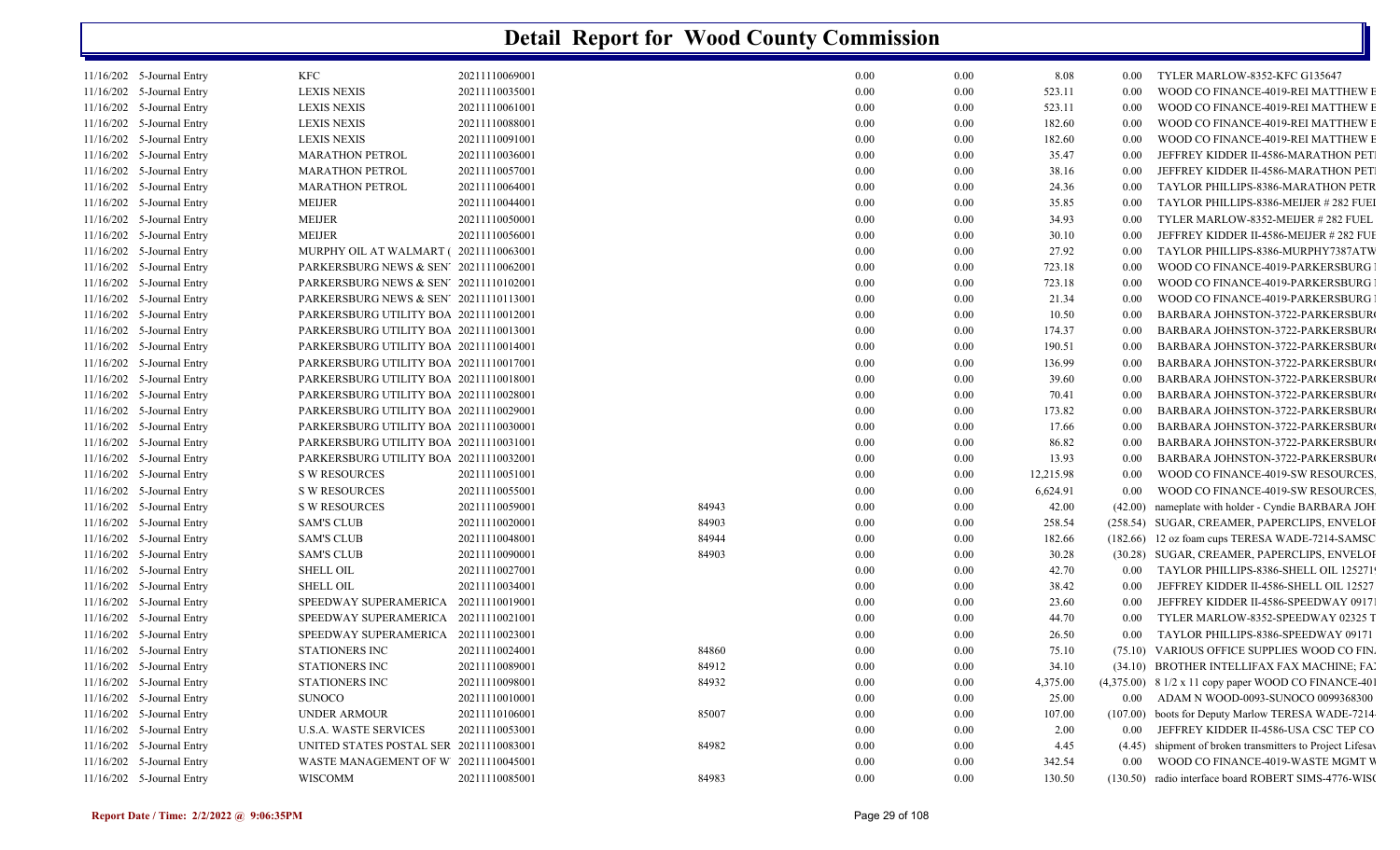|                     |                            |                                           |                                        |                                 | 5-Journal Entry       |                                                         |                  |                 | 42,938.59            |            |                                                       |           |
|---------------------|----------------------------|-------------------------------------------|----------------------------------------|---------------------------------|-----------------------|---------------------------------------------------------|------------------|-----------------|----------------------|------------|-------------------------------------------------------|-----------|
|                     |                            |                                           |                                        | <b>Totals For 1 401 40 9999</b> |                       |                                                         |                  | 42,938.59       | 42,938.59            | 10,080.30) | <b>Balance Period 5</b>                               | 0.00      |
| 1 401 55 341        |                            |                                           |                                        |                                 |                       |                                                         |                  |                 |                      |            |                                                       |           |
| $\frac{Fund}{1}$    |                            | Account                                   |                                        | Sub1                            |                       | Sub2                                                    | Sub3             |                 |                      |            |                                                       |           |
|                     |                            | 401                                       |                                        | 55                              |                       | 341                                                     |                  |                 |                      |            |                                                       |           |
| <b>GENERAL FUND</b> | <b>YTD Budget</b>          | COUNTY COMMISSION<br><b>YTD Revisions</b> | <b>YTD Revised</b>                     | COMMODITIES                     | <b>YTD Debits</b>     | SUPPLIES/MATERIALS<br><b>YTD Credits YTD Encumbered</b> |                  | <b>YTD Used</b> | <b>YTD</b> Available |            |                                                       |           |
|                     | 42,000.00                  | 367.00                                    | 42,367.00                              | 18, 154. 11                     |                       | 0.00                                                    | 2,597.91         | (18, 154.11)    | 21,614.98            |            | <b>Fiscal Year Beginning Bal</b>                      | 0.00      |
| Date                |                            |                                           |                                        | <b>Invoice No</b>               | <b>Detail Records</b> | <b>Check No Purchase Order</b>                          | <b>Revisions</b> |                 |                      |            | <b>PO Amt Description</b>                             |           |
|                     | <b>Transaction</b>         | <b>Vendor</b>                             |                                        |                                 |                       |                                                         |                  | <b>Debits</b>   | <b>Credits</b>       |            |                                                       |           |
| 11/4/2021           | 1-Purchase Order           |                                           | DEAN'S SCREENS INK                     |                                 |                       | 85043                                                   | 0.00             | 0.00            | 0.00                 |            | 101.50 MEDIUM EMBROIDERED LONG SLEEVE SI              |           |
| 11/4/2021           | 1-Purchase Order           |                                           | UNITED BANKCARD CENTER                 |                                 |                       | 85050                                                   | 0.00             | 0.00            | 0.00                 | 100.00     | COFFEE, CREAMER, SUGAR FOR JURORS                     |           |
| 11/15/202           | 1-Purchase Order           | STATIONERS INC                            |                                        |                                 |                       | 85073                                                   | 0.00             | 0.00            | 0.00                 | 2,204.40   | BOXES OF LEGAL SIZE PAPER - 10PK PER I                |           |
| 11/18/202           | 1-Purchase Order           |                                           | UNITED BANKCARD CENTER                 |                                 |                       | 85093                                                   | 0.00             | 0.00            | 0.00                 | 45.00      | Typewriter ribbons for parking lot ticket printer (1) |           |
| 11/18/202           | 1-Purchase Order           |                                           | UNITED BANKCARD CENTER                 |                                 |                       | 85093                                                   | 0.00             | 0.00            | 0.00                 | 20.00      | Packing tape (AMAZON)                                 |           |
|                     | 11/29/202 1-Purchase Order |                                           | UNITED BANKCARD CENTER                 |                                 |                       | 85137                                                   | 0.00             | 0.00            | 0.00                 | 30.00      | COOKIE TRAY AND ICE FOR CCAWV MEET                    |           |
|                     |                            |                                           |                                        |                                 | 1-Purchase Order      |                                                         |                  |                 |                      |            |                                                       |           |
|                     | 11/9/2021 2-Invoice        |                                           | JIMMIE HARPER CONSTRUCT 31216          |                                 | 172810                |                                                         | 0.00             | 9,000.00        | 0.00                 | $0.00\,$   | JOB 61141                                             |           |
| 11/9/2021           | 2-Invoice                  |                                           | UNITED BANKCARD CENTER 111-3332653-331 |                                 | 172837                | 84906                                                   | 0.00             | 58.37           | 0.00                 |            | (58.37) FIRST AID KIT FOR COMPLIANCE VEHICLI          |           |
| 11/9/2021           | 2-Invoice                  | <b>WATERBOY LLC</b>                       |                                        | 045442                          | 172840                |                                                         | 0.00             | 22.00           | 0.00                 |            | $0.00$ WATER                                          |           |
|                     | 11/23/202 2-Invoice        |                                           | <b>DEAN'S SCREENS INK</b>              | 14153                           | 172871                | 85043                                                   | 0.00             | 101.50          | 0.00                 |            | (101.50) MEDIUM EMBROIDERED LONG SLEEVE SH            |           |
|                     |                            |                                           |                                        |                                 | 2-Invoice             |                                                         |                  | 9,181.87        |                      |            |                                                       |           |
|                     | 11/16/202 5-Journal Entry  | <b>STATIONERS INC</b>                     |                                        | 20211110098001                  |                       | 84932                                                   | 0.00             | 4,375.00        | 0.00                 |            | (4,375.00) 8 1/2 x 11 copy paper WOOD CO FINANCE-401  |           |
|                     |                            |                                           |                                        |                                 | 5-Journal Entry       |                                                         |                  | 4,375.00        |                      |            |                                                       |           |
|                     |                            |                                           |                                        | <b>Totals For 140155341</b>     |                       |                                                         |                  | 13,556.87       |                      | (2,033.97) | <b>Balance Period 5</b>                               | 18,154.11 |
| 1 401 55 343        |                            |                                           |                                        |                                 |                       |                                                         |                  |                 |                      |            |                                                       |           |
| <u>Fund</u>         |                            | Account                                   |                                        | Sub1                            |                       | Sub2                                                    | Sub3             |                 |                      |            |                                                       |           |
| $\mathbf{1}$        |                            | 401                                       |                                        | 55                              |                       | 343                                                     |                  |                 |                      |            |                                                       |           |
| <b>GENERAL FUND</b> |                            | COUNTY COMMISSION                         |                                        | COMMODITIES                     |                       | AUTOMOBILE SUPPLIES                                     |                  |                 |                      |            |                                                       |           |
|                     | <b>YTD Budget</b>          | <b>YTD Revisions</b>                      | <b>YTD Revised</b>                     |                                 | <b>YTD Debits</b>     | <b>YTD Credits YTD Encumbered</b>                       |                  | <b>YTD Used</b> | <b>YTD Available</b> |            | <b>Fiscal Year Beginning Bal</b>                      |           |
|                     | 5,500.00                   | 0.00                                      | 5,500.00                               | 1,270.95                        |                       | 0.00                                                    | 380.80           | (1, 270.95)     | 3,848.25             |            |                                                       | 0.00      |
|                     |                            |                                           |                                        |                                 | <b>Detail Records</b> |                                                         |                  |                 |                      |            |                                                       |           |
| Date                | Transaction                | <b>Vendor</b>                             |                                        | <b>Invoice No</b>               |                       | <b>Check No Purchase Order</b>                          | <b>Revisions</b> | <b>Debits</b>   | <b>Credits</b>       |            | <b>PO Amt Description</b>                             |           |
|                     | 11/4/2021 1-Purchase Order |                                           | ENGLEFIELD OIL COMPANY                 |                                 |                       | 84981                                                   | 0.00             | 0.00            | 0.00                 |            | 228.70 regular unleadeded fuel for Mountwood          |           |
|                     | 11/4/2021 1-Purchase Order |                                           | ENGLEFIELD OIL COMPANY                 |                                 |                       | 84981                                                   | $0.00\,$         | 0.00            | $0.00\,$             |            | 197.58 regular unleadeded fuel for Compliance         |           |
|                     | 11/4/2021 1-Purchase Order |                                           | ENGLEFIELD OIL COMPANY                 |                                 |                       | 85051                                                   | 0.00             | 0.00            | 0.00                 |            | 246.07 FUEL FOR MOUNTWOOD                             |           |
|                     | 11/4/2021 1-Purchase Order |                                           | <b>ENGLEFIELD OIL COMPANY</b>          |                                 |                       | 85051                                                   | 0.00             | 0.00            | 0.00                 |            | 134.73 FUEL FOR COMPLIANCE                            |           |
|                     |                            |                                           |                                        |                                 | 1-Purchase Order      |                                                         |                  |                 |                      |            |                                                       |           |
|                     | 11/2/2021 2-Invoice        |                                           | ENGLEFIELD OIL COMPANY IN544891        |                                 | 172783                | 84880                                                   | $0.00\,$         | 278.03          | $0.00\,$             |            | (278.03) FUEL FOR MOUNTWOOD                           |           |
|                     | 11/2/2021 2-Invoice        |                                           | ENGLEFIELD OIL COMPANY IN544891        |                                 | 172783                | 84880                                                   | 0.00             | 130.29          | $0.00\,$             |            | (130.29) FUEL FOR COMPLIANCE                          |           |
|                     | 11/9/2021 2-Invoice        |                                           | ENGLEFIELD OIL COMPANY IN-552204       |                                 | 172806 84981          |                                                         | 0.00             | 228.70          | 0.00                 |            | (228.70) regular unleadeded fuel for Mountwood        |           |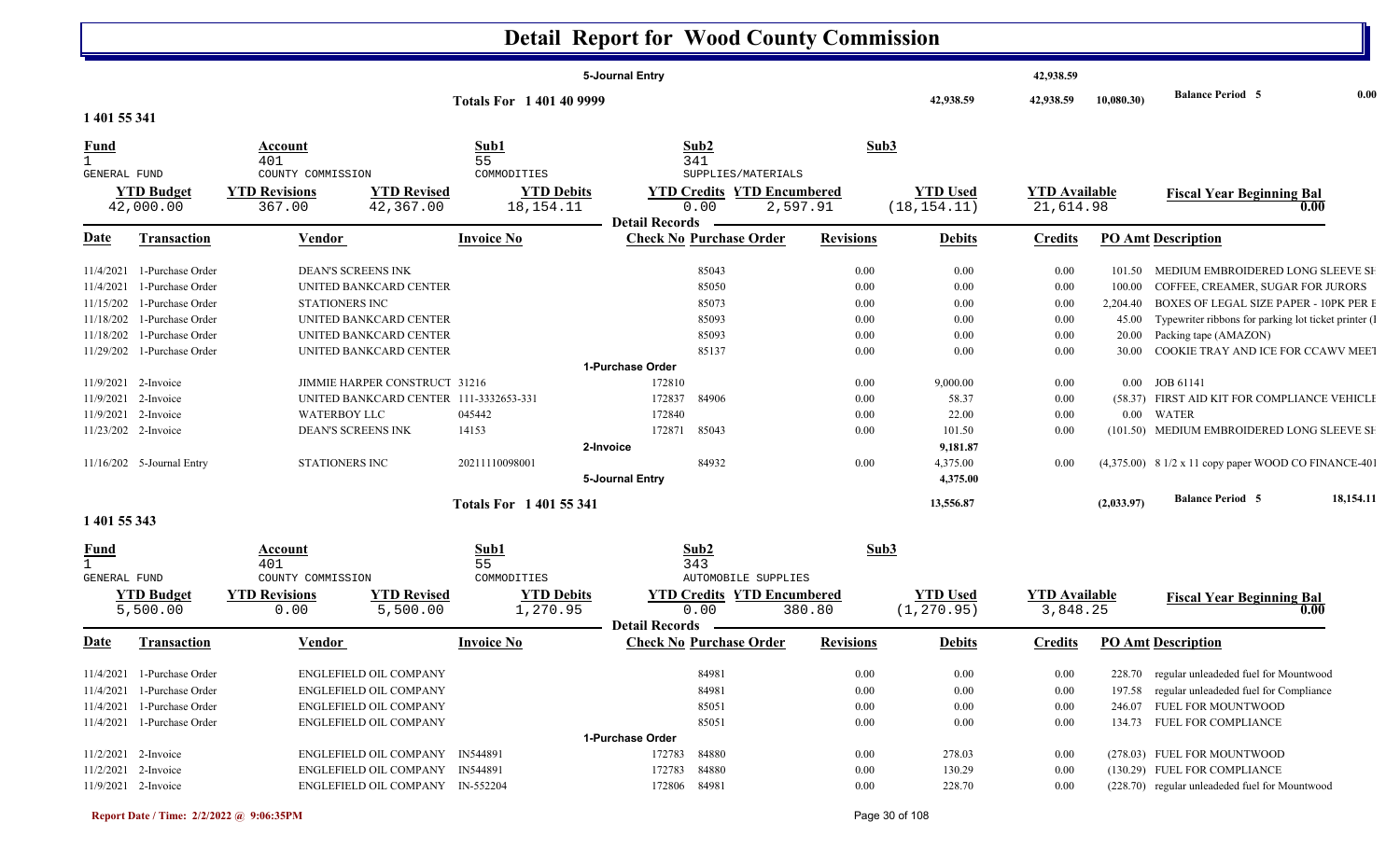|                                             |                                                |                                            |                                                                          |                                | <b>Detail Report for Wood County Commission</b>                              |                      |                             |                                       |           |                                                 |          |
|---------------------------------------------|------------------------------------------------|--------------------------------------------|--------------------------------------------------------------------------|--------------------------------|------------------------------------------------------------------------------|----------------------|-----------------------------|---------------------------------------|-----------|-------------------------------------------------|----------|
|                                             | 11/9/2021 2-Invoice                            |                                            | ENGLEFIELD OIL COMPANY IN-552204                                         | 2-Invoice                      | 172806 84981                                                                 | 0.00                 | 197.58<br>834.60            | 0.00                                  |           | (197.58) regular unleadeded fuel for Compliance |          |
| 1 401 65 458                                |                                                |                                            |                                                                          | <b>Totals For 140155343</b>    |                                                                              |                      | 834.60                      |                                       | (27.52)   | <b>Balance Period 5</b>                         | 1,270.95 |
| $\frac{Fund}{1}$<br>GENERAL FUND            |                                                | Account<br>401<br>COUNTY COMMISSION        | Sub1<br>65<br>CAPITAL OUTLAY                                             |                                | Sub2<br>458<br>OTHER IMPROVEMENTS                                            | Sub3                 |                             |                                       |           |                                                 |          |
|                                             | <b>YTD Budget</b><br>0.00                      | <b>YTD Revisions</b><br>0.00               | <b>YTD Revised</b><br>0.00                                               | <b>YTD Debits</b><br>0.00      | <b>YTD Credits YTD Encumbered</b><br>0.00<br><b>Detail Records</b>           | 119,160.00           | <b>YTD</b> Used<br>0.00     | <b>YTD Available</b><br>(119, 160.00) |           | <b>Fiscal Year Beginning Bal</b><br>0.00        |          |
| <u>Date</u>                                 | <b>Transaction</b>                             | Vendor                                     | <b>Invoice No</b>                                                        |                                | <b>Check No Purchase Order</b>                                               | <b>Revisions</b>     | <b>Debits</b>               | <b>Credits</b>                        |           | <b>PO Amt Description</b>                       |          |
| 11/8/2021                                   | 1-Purchase Order                               |                                            | TRI-STATE ROOFING & SHEE                                                 |                                | 85056<br>1-Purchase Order                                                    | 0.00                 | 0.00                        | 0.00                                  |           | 119,160.00 Drug Lab standing seam roof          |          |
| 1 401 65 459                                |                                                |                                            |                                                                          | <b>Totals For 140165458</b>    |                                                                              |                      |                             |                                       | 19,160.00 | <b>Balance Period 5</b>                         | 0.00     |
| <b>Fund</b><br>1<br>GENERAL FUND            |                                                | Account<br>401<br>COUNTY COMMISSION        | Sub1<br>65<br>CAPITAL OUTLAY                                             |                                | Sub2<br>459<br>EQUIPMENT                                                     | Sub3                 |                             |                                       |           |                                                 |          |
|                                             | <b>YTD Budget</b><br>0.00                      | <b>YTD Revisions</b><br>0.00               | <b>YTD Revised</b><br>0.00                                               | <b>YTD Debits</b><br>0.00      | <b>YTD Credits</b><br><b>YTD Encumbered</b><br>0.00<br><b>Detail Records</b> | 15,903.00            | <b>YTD Used</b><br>0.00     | <b>YTD Available</b><br>(15, 903.00)  |           | <b>Fiscal Year Beginning Bal</b><br>0.00        |          |
| <u>Date</u>                                 | <b>Transaction</b>                             | <b>Vendor</b>                              | <b>Invoice No</b>                                                        |                                | <b>Check No Purchase Order</b>                                               | <b>Revisions</b>     | <b>Debits</b>               | <b>Credits</b>                        |           | <b>PO Amt Description</b>                       |          |
|                                             | 11/8/2021 1-Purchase Order                     |                                            | TRI-STATE ROOFING & SHEE                                                 |                                | 85057<br>1-Purchase Order                                                    | 0.00                 | 0.00                        | 0.00                                  |           | 15,903.00 Day Report HVAC                       |          |
| 1 401 70 104                                |                                                |                                            |                                                                          | <b>Totals For 140165459</b>    |                                                                              |                      |                             |                                       | 15,903.00 | <b>Balance Period 5</b>                         | 0.00     |
| <u>Fund</u><br>$\mathbf{1}$<br>GENERAL FUND |                                                | <b>Account</b><br>401<br>COUNTY COMMISSION | Sub1<br>70<br>CONTRIBUTIONS                                              |                                | Sub2<br>104<br>SOCIAL SECURITY                                               | Sub3                 |                             |                                       |           |                                                 |          |
|                                             | <b>YTD Budget</b><br>0.00                      | <b>YTD Revisions</b><br>0.00               | <b>YTD Revised</b><br>0.00                                               | <b>YTD Debits</b><br>113.84    | <b>YTD Credits YTD Encumbered</b><br>0.00<br>Detail Records –                | 0.00                 | <b>YTD Used</b><br>(113.84) | <b>YTD Available</b><br>(113.84)      |           | <b>Fiscal Year Beginning Bal</b><br>0.00        |          |
| <b>Date</b>                                 | <b>Transaction</b>                             | <b>Vendor</b>                              | <b>Invoice No</b>                                                        |                                | <b>Check No Purchase Order</b>                                               | <b>Revisions</b>     | <b>Debits</b>               | <b>Credits</b>                        |           | <b>PO Amt Description</b>                       |          |
|                                             | $11/15/202$ 2-Invoice<br>$11/15/202$ 2-Invoice |                                            | DEPARTMENT OF TREASURY 20211115-00<br>DEPARTMENT OF TREASURY 20211115-00 | 2-Invoice                      | 3758<br>3758                                                                 | $0.00\,$<br>$0.00\,$ | 18.49<br>4.32<br>22.81      | 0.00<br>0.00                          |           | $0.00$ FICA<br>$0.00$ MED                       |          |
|                                             |                                                |                                            |                                                                          | <b>Totals For 1 401 70 104</b> |                                                                              |                      | 22.81                       |                                       |           | <b>Balance Period 5</b>                         | 113.84   |

**1 401 70 106**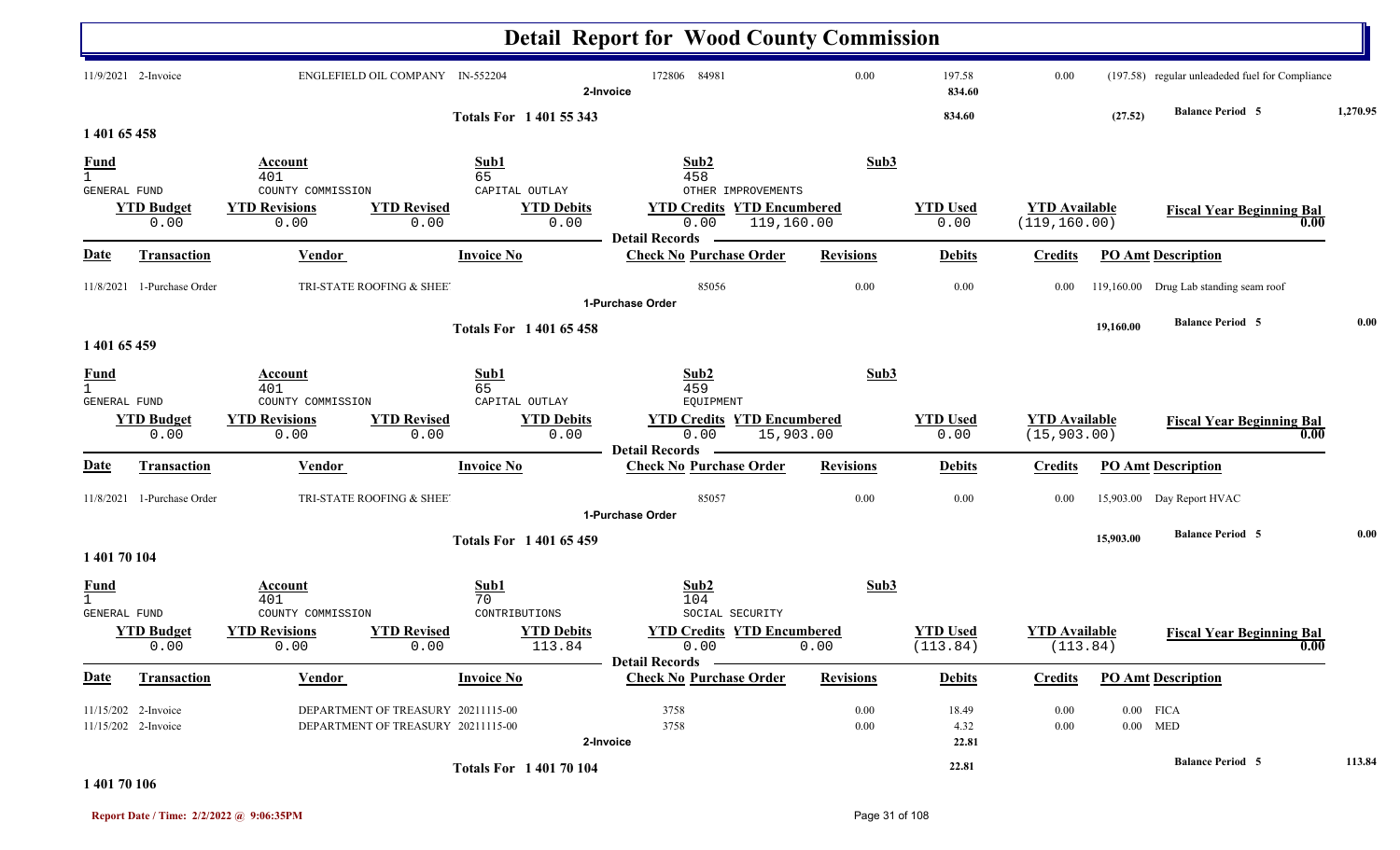| Fund<br>$\mathbf{1}$<br><b>GENERAL FUND</b> |                                                                                                                                        | Account<br>401<br>COUNTY COMMISSION                         |                                                                                                                            | Sub1<br>70<br>CONTRIBUTIONS                                                                 | Sub2<br>106<br>RETIREMENT                                               | Sub3                                         |                                                    |                                                  |                                                      |                                                                                                                             |          |
|---------------------------------------------|----------------------------------------------------------------------------------------------------------------------------------------|-------------------------------------------------------------|----------------------------------------------------------------------------------------------------------------------------|---------------------------------------------------------------------------------------------|-------------------------------------------------------------------------|----------------------------------------------|----------------------------------------------------|--------------------------------------------------|------------------------------------------------------|-----------------------------------------------------------------------------------------------------------------------------|----------|
|                                             | <b>YTD Budget</b><br>0.00                                                                                                              | <b>YTD Revisions</b><br>0.00                                | <b>YTD Revised</b><br>0.00                                                                                                 | <b>YTD Debits</b><br>174.68                                                                 | <b>YTD Credits YTD Encumbered</b><br>0.00<br><b>Detail Records</b>      | 0.00                                         | <b>YTD Used</b><br>(174.68)                        | <b>YTD</b> Available<br>(174.68)                 |                                                      | <b>Fiscal Year Beginning Bal</b><br>0.00                                                                                    |          |
| Date                                        | <b>Transaction</b>                                                                                                                     | Vendor                                                      |                                                                                                                            | <b>Invoice No</b>                                                                           | <b>Check No Purchase Order</b>                                          | <b>Revisions</b>                             | <b>Debits</b>                                      | <b>Credits</b>                                   |                                                      | <b>PO Amt Description</b>                                                                                                   |          |
|                                             | 11/15/202 2-Invoice<br>11/15/202 2-Invoice                                                                                             |                                                             | WV DEPUTY SHERIFF'S RETIF 20211115-00<br>WV PUBLIC EMP RETIREMEN 20211115-00                                               |                                                                                             | 3776<br>3777<br>2-Invoice                                               | 0.00<br>0.00                                 | 15.44<br>17.89<br>33.33                            | 0.00<br>0.00                                     |                                                      | 0.00 DEP-RETIRE<br>0.00 RETIREMENT                                                                                          |          |
| 1 401 70 566                                |                                                                                                                                        |                                                             |                                                                                                                            | <b>Totals For 140170106</b>                                                                 |                                                                         |                                              | 33.33                                              |                                                  |                                                      | <b>Balance Period 5</b>                                                                                                     | 174.68   |
| Fund<br>$\mathbf{1}$<br><b>GENERAL FUND</b> |                                                                                                                                        | Account<br>401<br>COUNTY COMMISSION                         |                                                                                                                            | Sub1<br>70<br>CONTRIBUTIONS                                                                 | Sub2<br>566<br>OTHER FUNDS                                              | Sub3                                         |                                                    |                                                  |                                                      |                                                                                                                             |          |
|                                             | <b>YTD Budget</b><br>0.00                                                                                                              | <b>YTD Revisions</b><br>0.00                                | <b>YTD Revised</b><br>0.00                                                                                                 | <b>YTD Debits</b><br>5,100.00                                                               | <b>YTD Credits YTD Encumbered</b><br>0.00<br><b>Detail Records</b>      | 0.00                                         | <b>YTD Used</b><br>(5, 100.00)                     | <b>YTD</b> Available<br>(5, 100.00)              |                                                      | <b>Fiscal Year Beginning Bal</b><br>0.00                                                                                    |          |
| Date                                        | <b>Transaction</b>                                                                                                                     | <b>Vendor</b>                                               |                                                                                                                            | <b>Invoice No</b>                                                                           | <b>Check No Purchase Order</b>                                          | <b>Revisions</b>                             | <b>Debits</b>                                      | <b>Credits</b>                                   |                                                      | <b>PO Amt Description</b>                                                                                                   |          |
| 11/2/2021                                   | 2-Invoice<br>11/2/2021 2-Invoice                                                                                                       |                                                             | ASSESSOR VALUATION FUNI 10282021<br>WILLIAMSTOWN POLICE DEF 10282021                                                       |                                                                                             | 172778<br>172796<br>2-Invoice                                           | 0.00<br>0.00                                 | 2,600.00<br>2,500.00<br>5,100.00                   | 0.00<br>0.00                                     | $0.00 -$<br>$0.00 -$                                 | 2010 FORD ESCAPE SALE<br>2006 HONDA CIVIC SALE                                                                              |          |
|                                             | 1 401 70 568 3006                                                                                                                      |                                                             |                                                                                                                            | <b>Totals For 140170566</b>                                                                 |                                                                         |                                              | 5,100.00                                           |                                                  |                                                      | <b>Balance Period 5</b>                                                                                                     | 5,100.00 |
| Fund<br>$\mathbf{1}$<br><b>GENERAL FUND</b> | <b>YTD Budget</b>                                                                                                                      | Account<br>401<br>COUNTY COMMISSION<br><b>YTD Revisions</b> | <b>YTD Revised</b>                                                                                                         | Sub1<br>70<br>CONTRIBUTIONS<br><b>YTD Debits</b>                                            | Sub2<br>568<br>OTHER CONTRIBUTIONS<br><b>YTD Credits YTD Encumbered</b> | Sub3<br>3006                                 | HEALTH MEMBERSHIP REIMBUR!<br><b>YTD</b> Used      | <b>YTD Available</b>                             |                                                      |                                                                                                                             |          |
|                                             | 6,000.00                                                                                                                               | 0.00                                                        | 6,000.00                                                                                                                   | 1,559.50                                                                                    | 0.00<br><b>Detail Records</b>                                           | 0.00                                         | (1, 559.50)                                        | 4,440.50                                         |                                                      | <b>Fiscal Year Beginning Bal</b><br>0.00                                                                                    |          |
| Date                                        | <b>Transaction</b>                                                                                                                     | Vendor                                                      |                                                                                                                            | <b>Invoice No</b>                                                                           | <b>Check No Purchase Order</b>                                          | <b>Revisions</b>                             | <b>Debits</b>                                      | <b>Credits</b>                                   |                                                      | <b>PO Amt Description</b>                                                                                                   |          |
|                                             | 11/15/202 2-Invoice<br>11/15/202 2-Invoice<br>11/15/202 2-Invoice<br>11/15/202 2-Invoice<br>11/15/202 2-Invoice<br>11/15/202 2-Invoice | <b>BARKER CHELSEA N.</b><br><b>MARLOW TYLER D.</b>          | <b>BLATT WILLIAM ANTHONY</b><br><b>ESCANDON HERNANDO</b><br>HOCKENBERRY CHRISTINA I 10-00274758-REG<br>PENNINGTON SUE ANNE | 10-00274906-REG<br>10-00274845-REG<br>10-00274940-REG<br>10-00274872-REG<br>10-00274761-REG | 274906<br>274845<br>274940<br>274758<br>274872<br>274761                | 0.00<br>0.00<br>0.00<br>0.00<br>0.00<br>0.00 | 28.04<br>40.00<br>34.42<br>40.00<br>40.00<br>40.00 | 0.00<br>0.00<br>$0.00\,$<br>0.00<br>0.00<br>0.00 | $0.00\,$<br>0.00<br>$0.00\,$<br>0.00<br>0.00<br>0.00 | BARKER CHELSEA N.<br>BLATT WILLIAM ANTHONY<br><b>ESCANDON HERNANDO</b><br>HOCKENBERRY CHRISTINA L<br><b>MARLOW TYLER D.</b> |          |
|                                             | 11/15/202 2-Invoice<br>11/15/202 2-Invoice                                                                                             | RITCHIE MICHAEL B<br>SINGER JANA L.                         |                                                                                                                            | 10-00274883-REG<br>10-00274949-REG                                                          | 274883<br>274949                                                        | 0.00<br>0.00                                 | 40.00<br>40.00                                     | 0.00<br>0.00                                     | 0.00                                                 | PENNINGTON SUE ANNE<br><b>RITCHIE MICHAEL B</b><br>0.00 SINGER JANA L.                                                      |          |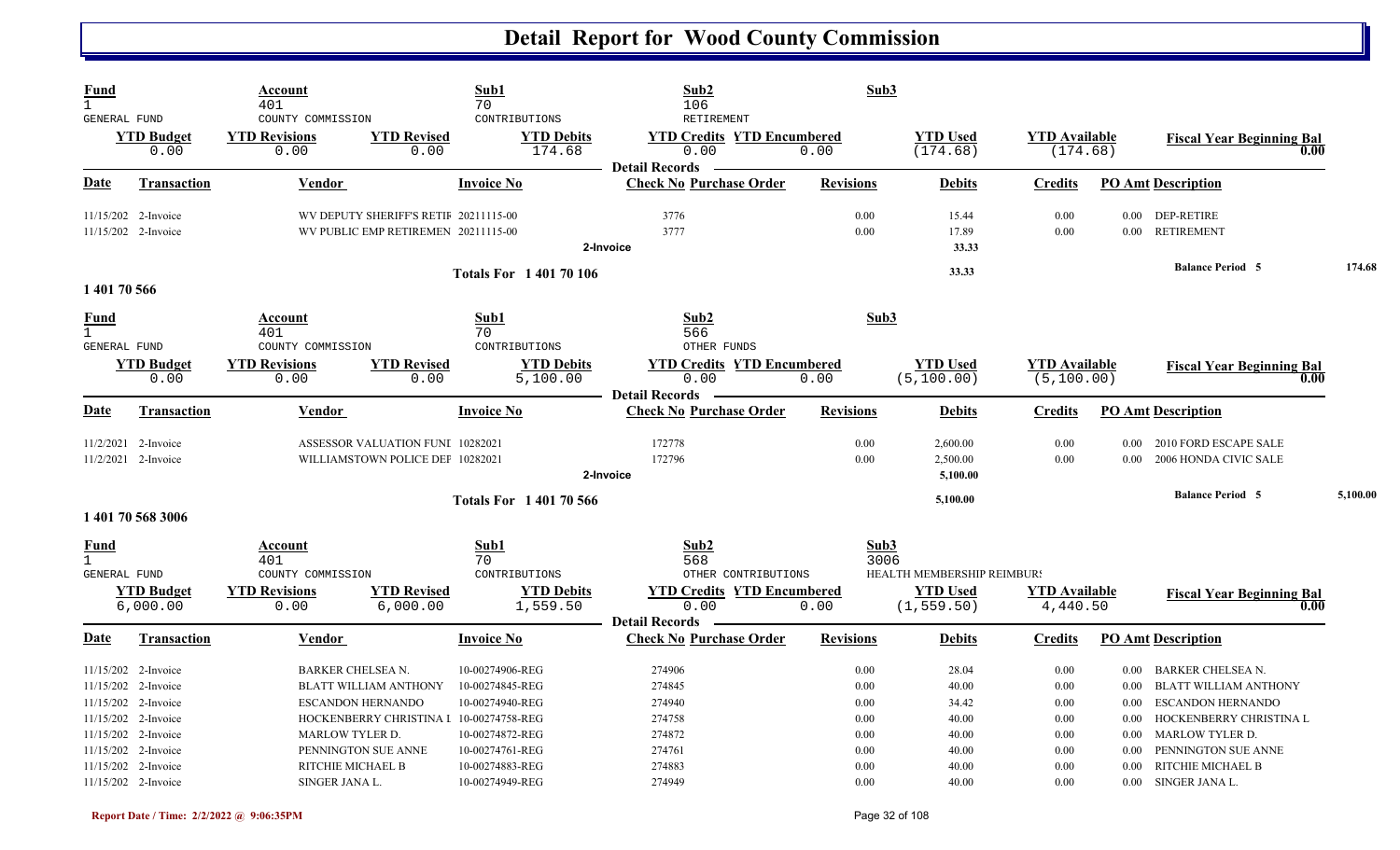|                                         |                                                                                          |                                                                 |                                                                     |                                                                          | <b>Detail Report for Wood County Commission</b>                |                                  |                                              |                                              |                          |                                                                                             |           |
|-----------------------------------------|------------------------------------------------------------------------------------------|-----------------------------------------------------------------|---------------------------------------------------------------------|--------------------------------------------------------------------------|----------------------------------------------------------------|----------------------------------|----------------------------------------------|----------------------------------------------|--------------------------|---------------------------------------------------------------------------------------------|-----------|
|                                         |                                                                                          |                                                                 |                                                                     |                                                                          | 2-Invoice                                                      |                                  | 302.46                                       |                                              |                          |                                                                                             |           |
| 1 402 10 101                            |                                                                                          |                                                                 |                                                                     | Totals For 1 401 70 568 3006                                             |                                                                |                                  | 302.46                                       |                                              |                          | <b>Balance Period 5</b>                                                                     | 1,559.50  |
| <b>Fund</b>                             |                                                                                          | Account<br>402                                                  |                                                                     | Sub1<br>10                                                               | Sub2<br>101                                                    | Sub3                             |                                              |                                              |                          |                                                                                             |           |
| <b>GENERAL FUND</b>                     | <b>YTD Budget</b><br>62,093.00                                                           | COUNTY CLERK<br><b>YTD Revisions</b><br>0.00                    | <b>YTD Revised</b><br>62,093.00                                     | PERSONAL SERVICES<br><b>YTD Debits</b><br>25,872.10                      | ELECTED OFFICIALS<br><b>YTD Credits YTD Encumbered</b><br>0.00 | 0.00                             | <b>YTD Used</b><br>(25, 872.10)              | <b>YTD Available</b><br>36,220.90            |                          | <b>Fiscal Year Beginning Bal</b><br>0.00                                                    |           |
| <u>Date</u>                             | <b>Transaction</b>                                                                       | <b>Vendor</b>                                                   |                                                                     | <b>Invoice No</b>                                                        | <b>Detail Records</b><br><b>Check No Purchase Order</b>        | <b>Revisions</b>                 | <b>Debits</b>                                | <b>Credits</b>                               |                          | <b>PO Amt Description</b>                                                                   |           |
|                                         | 11/15/202 2-Invoice<br>11/30/202 2-Invoice                                               | RHODES MARK D.<br>RHODES MARK D.                                |                                                                     | 10-00274762-REG<br>10-00274978-REG                                       | 274762<br>274978<br>2-Invoice                                  | 0.00<br>0.00                     | 2,587.21<br>2,587.21<br>5,174.42             | 0.00<br>0.00                                 | $0.00\,$<br>$0.00\,$     | RHODES MARK D.<br>RHODES MARK D.                                                            |           |
| 1 402 10 103                            |                                                                                          |                                                                 |                                                                     | <b>Totals For 1 402 10 101</b>                                           |                                                                |                                  | 5,174.42                                     |                                              |                          | <b>Balance Period 5</b>                                                                     | 25,872.10 |
| <u>Fund</u><br>1<br><b>GENERAL FUND</b> |                                                                                          | Account<br>402<br>COUNTY CLERK                                  |                                                                     | Sub1<br>10 <sup>°</sup><br>PERSONAL SERVICES                             | Sub2<br>103<br>SALARIES-DEPUTIES                               | Sub3                             |                                              |                                              |                          |                                                                                             |           |
|                                         | <b>YTD Budget</b><br>601,083.00                                                          | <b>YTD Revisions</b><br>0.00                                    | <b>YTD Revised</b><br>601,083.00                                    | <b>YTD Debits</b><br>244,380.39                                          | <b>YTD Credits YTD Encumbered</b><br>0.00                      | 0.00                             | <b>YTD Used</b><br>(244, 380.39)             | <b>YTD Available</b><br>356,702.61           |                          | <b>Fiscal Year Beginning Bal</b><br>0.00                                                    |           |
| <u>Date</u>                             | <b>Transaction</b>                                                                       | Vendor                                                          |                                                                     | <b>Invoice No</b>                                                        | <b>Detail Records</b><br><b>Check No Purchase Order</b>        | <b>Revisions</b>                 | <b>Debits</b>                                | <b>Credits</b>                               |                          | <b>PO Amt Description</b>                                                                   |           |
|                                         | 11/15/202 2-Invoice<br>11/15/202 2-Invoice<br>11/15/202 2-Invoice                        | <b>BEARY ELIZABETH</b><br>BOWMAN DONNA M.                       | BECKETT CAROLYN J.                                                  | 10-00274750-REG<br>10-00274751-REG<br>10-00274752-REG                    | 274750<br>274751<br>274752                                     | 0.00<br>0.00<br>0.00             | 1,550.00<br>1,550.00<br>1,550.00             | 0.00<br>0.00<br>0.00                         | 0.00<br>0.00<br>0.00     | <b>BEARY ELIZABETH</b><br>BECKETT CAROLYN J.<br>BOWMAN DONNA M.                             |           |
|                                         | 11/15/202 2-Invoice<br>11/15/202 2-Invoice<br>11/15/202 2-Invoice                        | CROSS ALISHA D                                                  | DEVORE MARTHA JANE<br><b>DOTSON LESLIE RENEE</b>                    | 10-00274753-REG<br>10-00274754-REG<br>10-00274755-REG                    | 274753<br>274754<br>274755                                     | 0.00<br>0.00<br>0.00             | 1,450.00<br>1,600.00<br>1,600.00             | 0.00<br>0.00<br>0.00                         | 0.00<br>0.00<br>$0.00\,$ | CROSS ALISHA D<br>DEVORE MARTHA JANE<br><b>DOTSON LESLIE RENEE</b>                          |           |
|                                         | 11/15/202 2-Invoice<br>11/15/202 2-Invoice<br>11/15/202 2-Invoice                        | DYE BRENDA D.                                                   | <b>GARRETT DIANA KAY</b><br>HOCKENBERRY CHRISTINA I 10-00274758-REG | 10-00274756-REG<br>10-00274757-REG                                       | 274756<br>274757<br>274758                                     | 0.00<br>0.00<br>0.00             | 1,550.00<br>1,600.00<br>1,600.00             | 0.00<br>0.00<br>0.00                         | $0.00\,$<br>0.00         | DYE BRENDA D.<br><b>GARRETT DIANA KAY</b><br>0.00 HOCKENBERRY CHRISTINA L                   |           |
| 11/15/202 2-Invoice                     | 11/15/202 2-Invoice<br>11/15/202 2-Invoice                                               | <b>MOORE KRISTIN N</b>                                          | JOHNSTON BARBARA A.<br>PENNINGTON SUE ANNE                          | 10-00274759-REG<br>10-00274760-REG<br>10-00274761-REG                    | 274759<br>274760<br>274761                                     | $0.00\,$<br>0.00<br>0.00         | 1,830.00<br>1,550.00<br>1,425.00             | 0.00<br>0.00<br>0.00                         |                          | 0.00 JOHNSTON BARBARA A.<br>0.00 MOORE KRISTIN N<br>0.00 PENNINGTON SUE ANNE                |           |
|                                         | 11/15/202 2-Invoice<br>11/15/202 2-Invoice<br>11/15/202 2-Invoice                        | <b>SMIRI SOUMIA</b><br><b>STEPHENS ALIKKA</b>                   | <b>SPRADLING HEATHER N</b>                                          | 10-00274763-REG<br>10-00274764-REG<br>10-00274765-REG                    | 274763<br>274764<br>274765                                     | 0.00<br>0.00<br>0.00             | 1,400.00<br>1,550.00<br>1,475.00             | $0.00\,$<br>$0.00\,$<br>$0.00\,$             | $0.00\,$<br>$0.00\,$     | 0.00 SMIRI SOUMIA<br>SPRADLING HEATHER N<br>STEPHENS ALIKKA                                 |           |
|                                         | 11/15/202 2-Invoice<br>11/30/202 2-Invoice<br>11/30/202 2-Invoice<br>11/30/202 2-Invoice | <b>WADE CYNDIE</b><br><b>BEARY ELIZABETH</b><br>BOWMAN DONNA M. | BECKETT CAROLYN J.                                                  | 10-00274766-REG<br>10-00274966-REG<br>10-00274967-REG<br>10-00274968-REG | 274766<br>274966<br>274967<br>274968                           | 0.00<br>0.00<br>0.00<br>$0.00\,$ | 1,400.00<br>1,550.00<br>1,550.00<br>1,550.00 | $0.00\,$<br>$0.00\,$<br>$0.00\,$<br>$0.00\,$ |                          | 0.00 WADE CYNDIE<br>0.00 BEARY ELIZABETH<br>0.00 BECKETT CAROLYN J.<br>0.00 BOWMAN DONNA M. |           |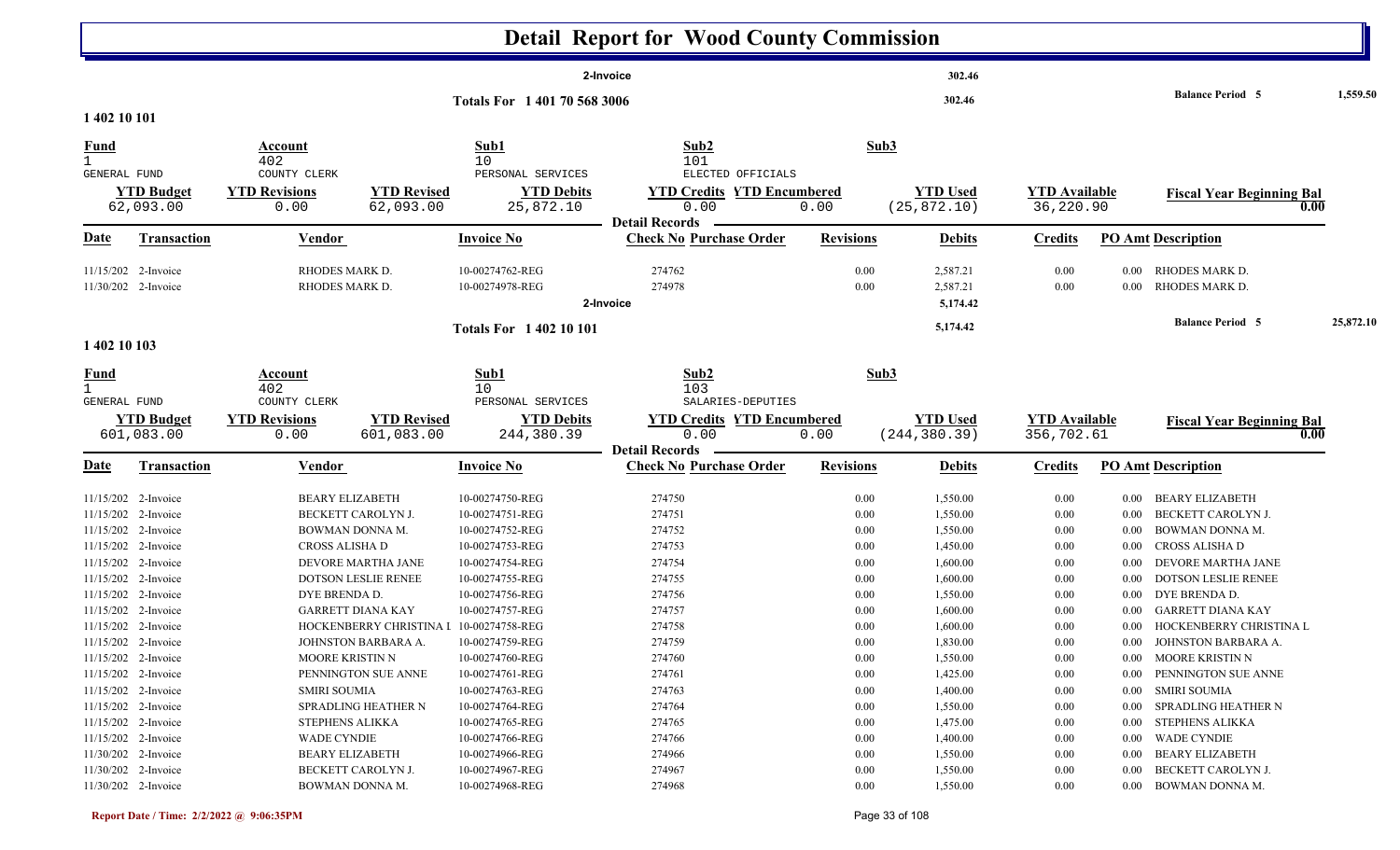|                       |                       |                            | <b>Totals For 140210103</b> |           |      | 49,360.00 |      |       | <b>Balance Period 5</b>    | 244,380.39 |
|-----------------------|-----------------------|----------------------------|-----------------------------|-----------|------|-----------|------|-------|----------------------------|------------|
|                       |                       |                            |                             | 2-Invoice |      | 49,360.00 |      |       |                            |            |
|                       | $11/30/202$ 2-Invoice | <b>WADE CYNDIE</b>         | 10-00274982-REG             | 274982    | 0.00 | 1,400.00  | 0.00 | 0.00  | <b>WADE CYNDIE</b>         |            |
|                       | $11/30/202$ 2-Invoice | <b>STEPHENS ALIKKA</b>     | 10-00274981-REG             | 274981    | 0.00 | 1,475.00  | 0.00 | 0.00  | STEPHENS ALIKKA            |            |
|                       | $11/30/202$ 2-Invoice | SPRADLING HEATHER N        | 10-00274980-REG             | 274980    | 0.00 | 1,550.00  | 0.00 | 0.00  | SPRADLING HEATHER N        |            |
|                       | $11/30/202$ 2-Invoice | SMIRI SOUMIA               | 10-00274979-REG             | 274979    | 0.00 | 1,400.00  | 0.00 | 0.00  | SMIRI SOUMIA               |            |
|                       | $11/30/202$ 2-Invoice | PENNINGTON SUE ANNE        | 10-00274977-REG             | 274977    | 0.00 | 1,425.00  | 0.00 | 0.00  | PENNINGTON SUE ANNE        |            |
|                       | $11/30/202$ 2-Invoice | <b>MOORE KRISTIN N</b>     | 10-00274976-REG             | 274976    | 0.00 | 1,550.00  | 0.00 | 0.00  | MOORE KRISTIN N            |            |
|                       | $11/30/202$ 2-Invoice | JOHNSTON BARBARA A.        | 10-00274975-REG             | 274975    | 0.00 | 1,830.00  | 0.00 | 0.00  | JOHNSTON BARBARA A.        |            |
|                       | $11/30/202$ 2-Invoice | HOCKENBERRY CHRISTINA I    | 10-00274974-REG             | 274974    | 0.00 | 1,600.00  | 0.00 | -0.00 | HOCKENBERRY CHRISTINA L    |            |
|                       | $11/30/202$ 2-Invoice | <b>GARRETT DIANA KAY</b>   | 10-00274973-REG             | 274973    | 0.00 | 1,600.00  | 0.00 | -0.00 | GARRETT DIANA KAY          |            |
|                       | $11/30/202$ 2-Invoice | DYE BRENDA D.              | 10-00274972-REG             | 274972    | 0.00 | 1,550.00  | 0.00 | 0.00  | DYE BRENDA D.              |            |
|                       | $11/30/202$ 2-Invoice | <b>DOTSON LESLIE RENEE</b> | 10-00274971-REG             | 274971    | 0.00 | 1,600.00  | 0.00 | 0.00  | <b>DOTSON LESLIE RENEE</b> |            |
|                       | $11/30/202$ 2-Invoice | DEVORE MARTHA JANE         | 10-00274970-REG             | 274970    | 0.00 | 1,600.00  | 0.00 | 0.00  | DEVORE MARTHA JANE         |            |
| $11/30/202$ 2-Invoice |                       | CROSS ALISHA D             | 10-00274969-REG             | 274969    | 0.00 | 1,450.00  | 0.00 | 0.00  | CROSS ALISHA D             |            |

**1 402 10 104** 

| <b>Fund</b>                    |                                                           | Account<br>402                     |                                       | Sub1<br>10 <sup>°</sup>                                                     | Sub2<br>104                                                        | Sub3             |                                 |                                    |                           |                                  |           |  |
|--------------------------------|-----------------------------------------------------------|------------------------------------|---------------------------------------|-----------------------------------------------------------------------------|--------------------------------------------------------------------|------------------|---------------------------------|------------------------------------|---------------------------|----------------------------------|-----------|--|
| <b>GENERAL FUND</b>            |                                                           | COUNTY CLERK                       |                                       | PERSONAL SERVICES                                                           | SOCIAL SECURITY                                                    |                  |                                 |                                    |                           |                                  |           |  |
| <b>YTD Budget</b><br>50,848.00 |                                                           | <b>YTD Revisions</b><br>0.00       | <b>YTD Revised</b><br>50,848.00       | <b>YTD Debits</b><br>19,825.04                                              | <b>YTD Credits YTD Encumbered</b><br>0.00                          | 0.00             | <b>YTD Used</b><br>(19, 825.04) | <b>YTD Available</b><br>31,022.96  |                           | <b>Fiscal Year Beginning Bal</b> |           |  |
| <b>Date</b>                    | <b>Transaction</b>                                        | <b>Invoice No</b><br>Vendor        |                                       | <b>Detail Records</b><br><b>Check No Purchase Order</b><br><b>Revisions</b> |                                                                    | <b>Debits</b>    | <b>Credits</b>                  |                                    | <b>PO Amt Description</b> |                                  |           |  |
|                                | $11/15/202$ 2-Invoice                                     | DEPARTMENT OF TREASURY 20211115-00 |                                       | 3758                                                                        |                                                                    | 0.00             | 1,661.15                        | 0.00                               |                           | $0.00$ FICA                      |           |  |
|                                | 11/15/202 2-Invoice<br>DEPARTMENT OF TREASURY 20211115-00 |                                    |                                       | 3758                                                                        | 0.00                                                               | 388.55           | 0.00                            |                                    | $0.00$ MED                |                                  |           |  |
|                                | 11/30/202 2-Invoice                                       | DEPARTMENT OF TREASURY 20211130-00 |                                       |                                                                             | 3772                                                               |                  | 1,675.32                        | 0.00                               |                           | $0.00$ FICA                      |           |  |
| 11/30/202 2-Invoice            |                                                           | DEPARTMENT OF TREASURY 20211130-00 |                                       |                                                                             | 3772                                                               | 0.00             | 391.79                          | 0.00                               |                           | $0.00$ MED                       |           |  |
|                                |                                                           |                                    |                                       |                                                                             | 2-Invoice                                                          |                  | 4,116.81                        |                                    |                           |                                  |           |  |
|                                | <b>Totals For 1 402 10 104</b>                            |                                    |                                       |                                                                             |                                                                    | 4,116.81         |                                 |                                    | <b>Balance Period 5</b>   |                                  | 19,825.04 |  |
| 1 402 10 105                   |                                                           |                                    |                                       |                                                                             |                                                                    |                  |                                 |                                    |                           |                                  |           |  |
| <u>Fund</u><br>GENERAL FUND    |                                                           | Account<br>402<br>COUNTY CLERK     |                                       | Sub1<br>10<br>PERSONAL SERVICES                                             | Sub <sub>2</sub><br>105<br>INSURANCE PREMIUM                       |                  | Sub3                            |                                    |                           |                                  |           |  |
|                                | <b>YTD Budget</b><br>236,910.00                           | <b>YTD Revisions</b><br>0.00       | <b>YTD Revised</b><br>236,910.00      | <b>YTD Debits</b><br>93, 252.91                                             | <b>YTD Credits YTD Encumbered</b><br>0.00<br><b>Detail Records</b> | 0.00             | <b>YTD Used</b><br>(93, 252.91) | <b>YTD Available</b><br>143,657.09 |                           | <b>Fiscal Year Beginning Bal</b> | 0.00      |  |
| <b>Date</b>                    | <b>Transaction</b>                                        | Vendor                             |                                       | <b>Invoice No</b>                                                           | <b>Check No Purchase Order</b>                                     | <b>Revisions</b> | <b>Debits</b>                   | <b>Credits</b>                     |                           | <b>PO Amt Description</b>        |           |  |
|                                | $11/2/2021$ 2-Invoice                                     | <b>MUTUAL OF OMAHA</b>             |                                       | 001263075728                                                                | 172789                                                             | 0.00             | 34.41                           | 0.00                               | 0.00                      | LIFE PREMIUM                     |           |  |
| 11/2/2021                      | 2-Invoice                                                 |                                    | <b>MUTUAL OF OMAHA</b>                |                                                                             | 172789                                                             | 0.00             | 129.21                          | 0.00                               | 0.00                      | <b>LTD PREMIUM</b>               |           |  |
| 11/2/2021                      | 2-Invoice                                                 |                                    | VISION SERVICE PLAN (WV)<br>813501725 |                                                                             | 172795                                                             | 0.00             | 46.48                           | 0.00                               | 0.00                      | <b>SINGLE VISION</b>             |           |  |
|                                | 11/2/2021 2-Invoice                                       | VISION SERVICE PLAN (WV) 813501725 |                                       |                                                                             | 172795                                                             | 0.00             | 134.40                          | 0.00                               |                           | FAMILY VISION<br>$0.00\,$        |           |  |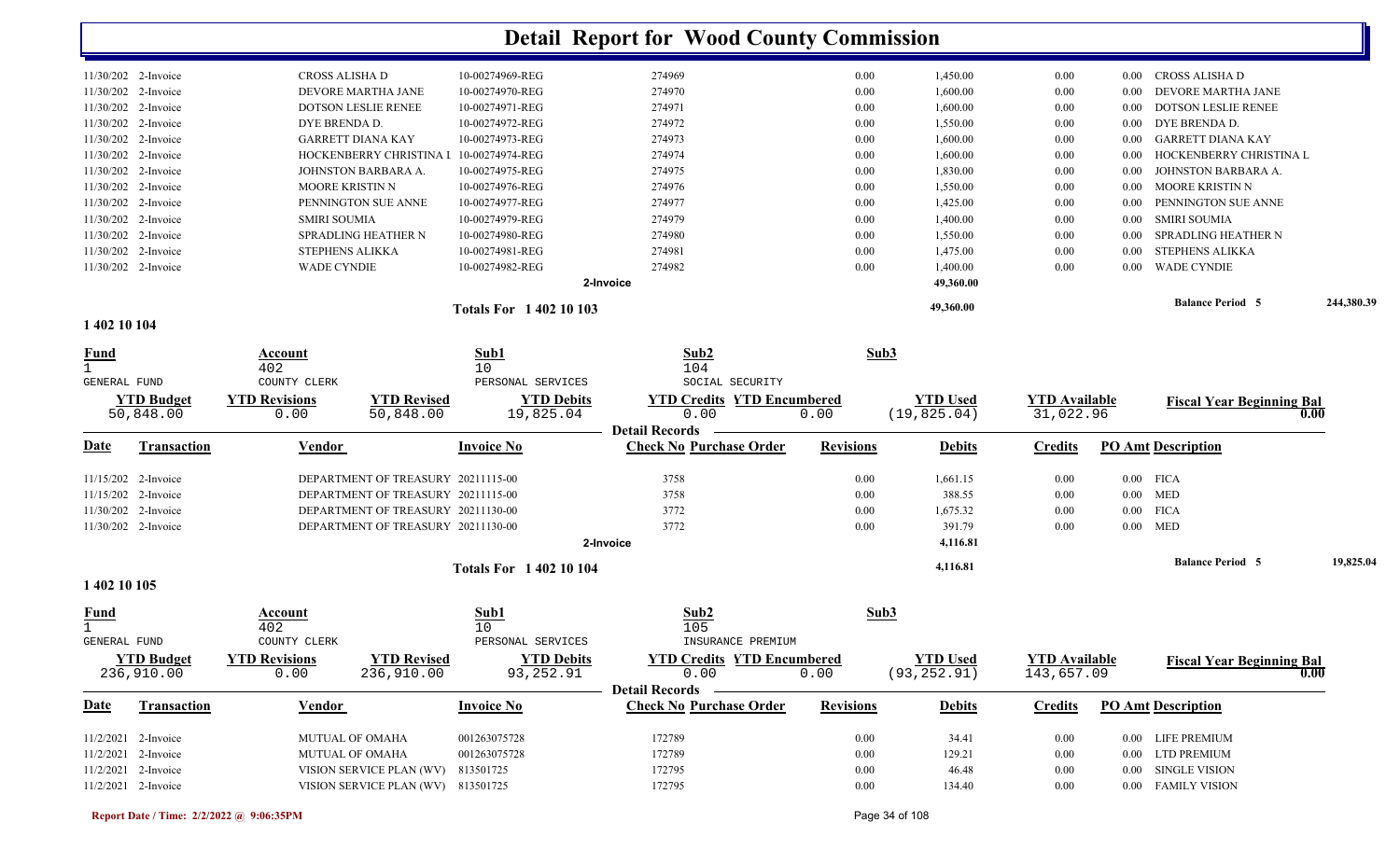|                               |                                     |                                       |                                     |                                                         | <b>Detail Report for Wood County Commission</b> |                  |                             |                                |                           |                                  |           |
|-------------------------------|-------------------------------------|---------------------------------------|-------------------------------------|---------------------------------------------------------|-------------------------------------------------|------------------|-----------------------------|--------------------------------|---------------------------|----------------------------------|-----------|
| $11/12/202$ 2-Invoice         |                                     | HIGHMARK WEST VIRGINIA F211102A6057   |                                     |                                                         | 3764                                            | 0.00             | 1,213.31                    | 0.00                           |                           | $0.00$ HRA                       |           |
| 11/23/202 2-Invoice           | HIGHMARK WEST VIRGINIA F211116A7142 |                                       |                                     |                                                         | 3766                                            | 0.00             | 63.17                       | 0.00                           |                           | $0.00$ HRA                       |           |
| 11/30/202 2-Invoice           |                                     | <b>RENAISSANCE</b>                    |                                     | CNS000084352                                            | 3779                                            | $0.00\,$         | 86.94                       | 0.00                           | $0.00\,$                  | DEC ADMIN FEE                    |           |
| 11/30/202<br>2-Invoice        |                                     |                                       | HIGHMARK WEST VIRGINIA F21112341666 |                                                         | 3775                                            | $0.00\,$         | 676.67                      | 0.00                           | 0.00                      | <b>HRA</b>                       |           |
| 11/30/202 2-Invoice           |                                     |                                       | HIGHMARK WEST VIRGINIA              | 12012021                                                | 3778                                            | 0.00             | 15,901.39                   | 0.00                           | $0.00\,$                  | HEALTH PREMIUM                   |           |
| 11/30/202 2-Invoice           |                                     |                                       | MUTUAL OF OMAHA                     | 1274116306                                              | 172912                                          | 0.00             | 34.41                       | 0.00                           | $0.00\,$                  | <b>BASIC LIFE</b>                |           |
| 11/30/202<br>2-Invoice        |                                     | MUTUAL OF OMAHA                       |                                     | 1274116306                                              | 172912                                          | 0.00             | 129.21                      | 0.00                           | $0.00\,$                  | <b>LTD</b>                       |           |
| 11/30/202<br>2-Invoice        |                                     |                                       | VISION SERVICE PLAN (WV)            | 122021<br>172917                                        |                                                 | 0.00             | 46.48                       | 0.00                           | 0.00                      | <b>SINGLE</b>                    |           |
| 11/30/202 2-Invoice           |                                     |                                       | VISION SERVICE PLAN (WV)            | 122021                                                  | 172917                                          | 0.00             | 134.40                      | 0.00                           | $0.00\,$                  | <b>FAMILY</b>                    |           |
|                               |                                     |                                       |                                     |                                                         | 2-Invoice                                       |                  | 18,630.48                   |                                |                           |                                  |           |
|                               |                                     |                                       |                                     | <b>Totals For 140210105</b>                             |                                                 |                  | 18,630.48                   |                                |                           | <b>Balance Period 5</b>          | 93,252.91 |
| 1 402 10 106                  |                                     |                                       |                                     |                                                         |                                                 |                  |                             |                                |                           |                                  |           |
| <b>Fund</b>                   |                                     | Account                               |                                     | Sub1                                                    | Sub2                                            | Sub3             |                             |                                |                           |                                  |           |
| $\mathbf{1}$                  |                                     | 402                                   |                                     | 10                                                      | 106                                             |                  |                             |                                |                           |                                  |           |
| GENERAL FUND                  |                                     | COUNTY CLERK                          |                                     | PERSONAL SERVICES                                       | RETIREMENT                                      |                  |                             |                                |                           |                                  |           |
| <b>YTD Budget</b>             |                                     | <b>YTD Revisions</b>                  | <b>YTD Revised</b>                  | <b>YTD Debits</b>                                       | <b>YTD Credits YTD Encumbered</b>               |                  | <b>YTD Used</b>             | <b>YTD Available</b>           |                           | <b>Fiscal Year Beginning Bal</b> |           |
| 66,468.00                     |                                     | 0.00                                  | 66,468.00                           | 26,936.95                                               | 0.00<br><b>Detail Records</b>                   | 0.00             | (26, 936.95)                | 39,531.05                      |                           |                                  | 0.00      |
| Date                          | Transaction                         | Vendor                                |                                     | <b>Invoice No</b>                                       | <b>Check No Purchase Order</b>                  | <b>Revisions</b> | <b>Debits</b>               | <b>Credits</b>                 |                           | <b>PO Amt Description</b>        |           |
| 11/15/202 2-Invoice           |                                     |                                       | WV PUBLIC EMP RETIREMEN 20211115-00 |                                                         | 3777                                            | 0.00             | 2,722.94                    | 0.00                           | $0.00\,$                  | RETIREMENT                       |           |
| 11/30/202 2-Invoice           |                                     |                                       | WV PUBLIC EMP RETIREMEN 20211130-00 |                                                         | 3777                                            | 0.00             | 2,740.55                    | 0.00                           | $0.00\,$                  | <b>RETIREMENT</b>                |           |
|                               |                                     |                                       |                                     |                                                         | 2-Invoice                                       |                  | 5,463.49                    |                                |                           |                                  |           |
|                               |                                     |                                       |                                     | <b>Totals For 1 402 10 106</b>                          |                                                 |                  | 5,463.49                    |                                |                           | <b>Balance Period 5</b>          | 26,936.95 |
| 1 402 10 108                  |                                     |                                       |                                     |                                                         |                                                 |                  |                             |                                |                           |                                  |           |
| Fund                          |                                     | Account                               |                                     | Sub1                                                    | Sub2                                            | Sub3             |                             |                                |                           |                                  |           |
| $\mathbf{1}$                  |                                     | 402                                   |                                     | 10                                                      | 108                                             |                  |                             |                                |                           |                                  |           |
| <b>GENERAL FUND</b>           |                                     | COUNTY CLERK                          |                                     | PERSONAL SERVICES                                       | OVERTIME                                        |                  |                             |                                |                           |                                  |           |
| <b>YTD Budget</b><br>1,500.00 |                                     | <b>YTD Revisions</b><br>0.00          | <b>YTD Revised</b><br>1,500.00      | <b>YTD Debits</b><br>594.52                             | <b>YTD Credits YTD Encumbered</b><br>0.00       | 0.00             | <b>YTD Used</b><br>(594.52) | <b>YTD Available</b><br>905.48 |                           | <b>Fiscal Year Beginning Bal</b> | 0.00      |
| Date                          | <b>Transaction</b>                  | <b>Vendor</b><br><b>Invoice No</b>    |                                     | <b>Detail Records</b><br><b>Check No Purchase Order</b> | <b>Revisions</b>                                | <b>Debits</b>    | <b>Credits</b>              |                                | <b>PO Amt Description</b> |                                  |           |
| 11/15/202<br>2-Invoice        |                                     | <b>BEARY ELIZABETH</b>                |                                     | 10-00274750-REG                                         | 274750                                          | 0.00             | 40.24                       | 0.00                           | 0.00                      | <b>BEARY ELIZABETH</b>           |           |
| 11/30/202 2-Invoice           |                                     | DEVORE MARTHA JANE<br>10-00274970-REG |                                     |                                                         | 274970                                          | 0.00             | 138.46                      | 0.00                           | $0.00\,$                  | <b>DEVORE MARTHA JANE</b>        |           |
|                               |                                     |                                       |                                     |                                                         | 2-Invoice                                       |                  | 178.70                      |                                |                           |                                  |           |
|                               |                                     |                                       |                                     | <b>Totals For 140210108</b>                             |                                                 |                  | 178.70                      |                                |                           | <b>Balance Period 5</b>          | 594.52    |

**1 402 40 220**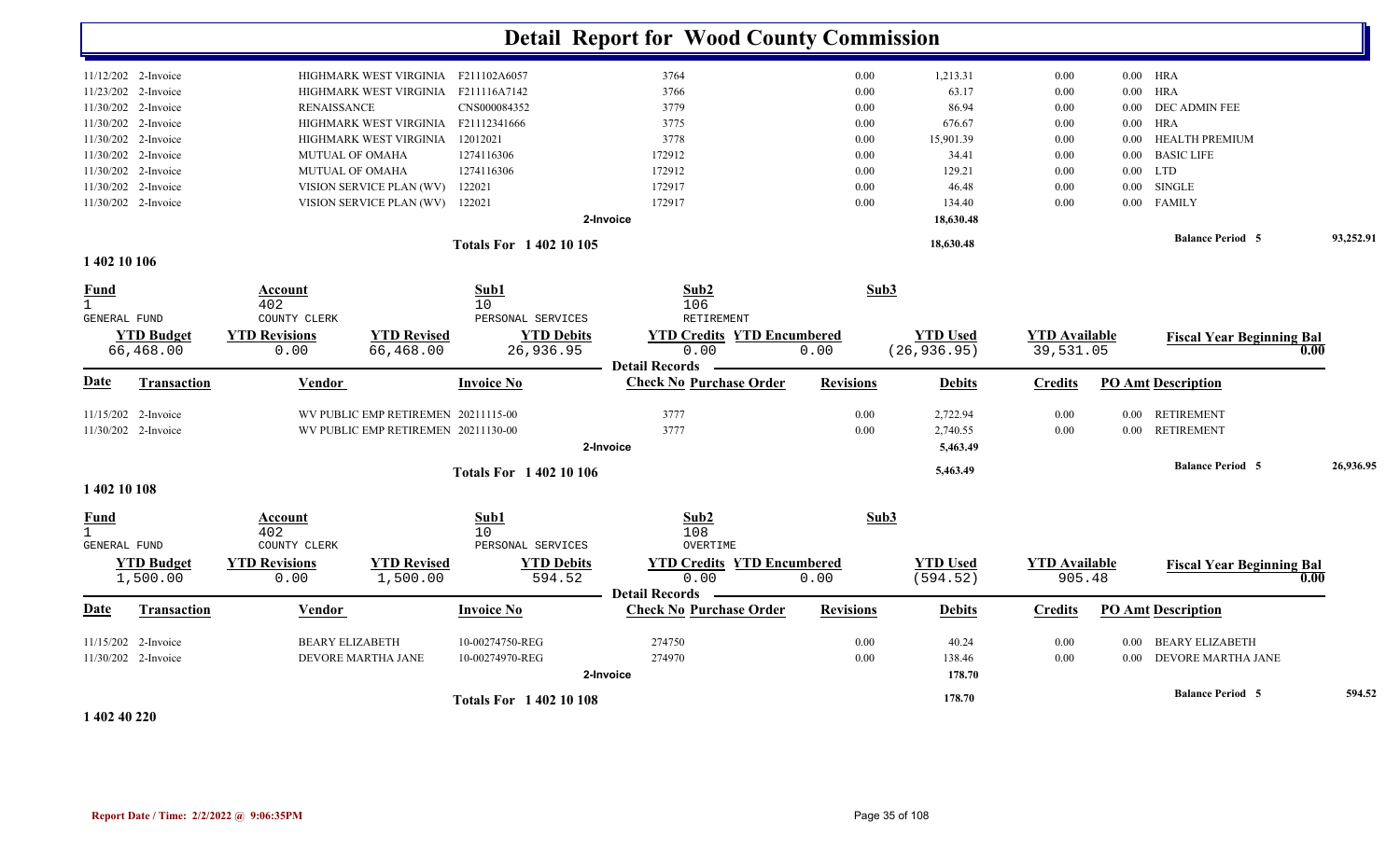| <u>Fund</u><br>$\mathbf{1}$<br>GENERAL FUND<br><b>YTD Budget</b><br>12,000.00 |                                                                                     | Account<br>402<br>COUNTY CLERK<br><b>YTD Revisions</b><br>0.00                               |                                                                       | <b>YTD Revised</b><br>12,000.00                                                                      | Sub1<br>40<br>CONTRACTURAL SERVICES<br><b>YTD Debits</b><br>6,722.17 | <b>Detail Records</b>                             | Sub2<br>220<br>ADVERTISING<br><b>YTD Credits YTD Encumbered</b><br>0.00 | Sub3<br>0.00                 | <b>YTD Used</b><br>(6, 722.17)     | <b>YTD</b> Available<br>5,277.83 |                                                                      | <b>Fiscal Year Beginning Bal</b><br>0.00                                                                                                 |  |
|-------------------------------------------------------------------------------|-------------------------------------------------------------------------------------|----------------------------------------------------------------------------------------------|-----------------------------------------------------------------------|------------------------------------------------------------------------------------------------------|----------------------------------------------------------------------|---------------------------------------------------|-------------------------------------------------------------------------|------------------------------|------------------------------------|----------------------------------|----------------------------------------------------------------------|------------------------------------------------------------------------------------------------------------------------------------------|--|
| <b>Date</b>                                                                   | <b>Transaction</b>                                                                  | Vendor                                                                                       |                                                                       | <b>Invoice No</b>                                                                                    |                                                                      | <b>Check No Purchase Order</b>                    | <b>Revisions</b>                                                        | <b>Debits</b>                | <b>Credits</b>                     |                                  | <b>PO Amt Description</b>                                            |                                                                                                                                          |  |
| 11/16/202 5-Journal Entry<br>11/16/202 5-Journal Entry                        |                                                                                     | PARKERSBURG NEWS & SEN <sup>7</sup> 20211110062001<br>PARKERSBURG NEWS & SEN' 20211110102001 |                                                                       |                                                                                                      | 5-Journal Entry                                                      |                                                   |                                                                         | 723.18<br>723.18<br>1,446.36 | 0.00<br>0.00                       | 0.00<br>0.00                     | WOOD CO FINANCE-4019-PARKERSBURG<br>WOOD CO FINANCE-4019-PARKERSBURG |                                                                                                                                          |  |
| 1 402 55 341                                                                  |                                                                                     |                                                                                              |                                                                       |                                                                                                      | <b>Totals For 1 402 40 220</b>                                       |                                                   |                                                                         |                              | 1,446.36                           |                                  |                                                                      | <b>Balance Period 5</b><br>6,722.17                                                                                                      |  |
| Fund<br>$\mathbf{1}$                                                          |                                                                                     | Account<br>402<br>COUNTY CLERK                                                               |                                                                       |                                                                                                      | Sub1<br>55<br>COMMODITIES                                            |                                                   | Sub2<br>341<br>SUPPLIES/MATERIALS                                       | Sub3                         |                                    |                                  |                                                                      |                                                                                                                                          |  |
| GENERAL FUND<br><b>YTD Budget</b><br>10,000.00                                |                                                                                     | <b>YTD Revisions</b><br>44.00                                                                |                                                                       | <b>YTD Revised</b><br><b>YTD Debits</b><br>10,044.00<br>3,654.59                                     |                                                                      | <b>Detail Records</b>                             | <b>YTD Credits YTD Encumbered</b><br>0.00<br>1,140.42                   |                              | <b>YTD Used</b><br>(3, 654.59)     | <b>YTD Available</b><br>5,248.99 |                                                                      | <b>Fiscal Year Beginning Bal</b><br>0.00                                                                                                 |  |
| <u>Date</u>                                                                   | <b>Transaction</b>                                                                  |                                                                                              | Vendor                                                                |                                                                                                      | <b>Invoice No</b>                                                    |                                                   | <b>Check No Purchase Order</b>                                          | <b>Revisions</b>             | <b>Debits</b>                      | <b>Credits</b>                   |                                                                      | <b>PO Amt Description</b>                                                                                                                |  |
| 11/15/202<br>11/15/202<br>11/15/202<br>11/18/202                              | 1-Purchase Order<br>1-Purchase Order<br>1-Purchase Order<br>1-Purchase Order        |                                                                                              | OFFICE DEPOT<br>OFFICE DEPOT<br><b>STATIONERS INC</b><br>OFFICE DEPOT |                                                                                                      |                                                                      |                                                   | 85068<br>85068<br>85080<br>85096                                        | 0.00<br>0.00<br>0.00<br>0.00 | 0.00<br>0.00<br>0.00<br>0.00       | 0.00<br>0.00<br>0.00<br>0.00     | 49.16<br>13.17<br>194.40<br>118.17                                   | APG CASH DRAWER UNDER COUNTER MC<br><b>TAX &amp; SHIPPING</b><br><b>ERC-31 BLACK PRINTER RIBBONS</b><br>KEYBOARD & MOUSE; WALL CALENDARS |  |
|                                                                               | 11/22/202 1-Purchase Order<br>11/15/202 1-Purchase Order Pending Pcard              |                                                                                              | OFFICE DEPOT                                                          | DUNBAR PRINTING AND GRA                                                                              |                                                                      | 1-Purchase Order                                  | 85122<br>85089                                                          | 0.00<br>0.00                 | 0.00<br>0.00                       | 0.00<br>0.00                     | 86.94<br>248.00                                                      | LEGAL FILE FOLDERS; DESK PAD CALEND<br><b>CASES PRINTER RECEIPT PAPER</b>                                                                |  |
|                                                                               | 11/16/202 2-Invoice<br>11/16/202 2-Invoice<br>11/30/202 2-Invoice                   |                                                                                              |                                                                       | <b>CRYSTAL SPRING WATER</b><br><b>CRYSTAL SPRING WATER</b><br><b>CAPITOL BUSINESS INTERIOI 83198</b> | 675371<br>10214368                                                   | 1-Purchase Order Pe<br>172849<br>172849<br>172897 | 84995                                                                   | 0.00<br>0.00<br>0.00         | 25.00<br>16.00<br>81.18            | 0.00<br>0.00<br>0.00             |                                                                      | 0.00 WATER<br>0.00 SEPT COOLER RENT<br>(81.18) Laminate Center drawer 26x15 Shaker cherry #H                                             |  |
|                                                                               | 11/16/202 5-Journal Entry<br>11/16/202 5-Journal Entry<br>11/16/202 5-Journal Entry |                                                                                              | <b>LEXIS NEXIS</b><br><b>S W RESOURCES</b><br>STATIONERS INC          |                                                                                                      | 20211110035001<br>20211110059001<br>20211110089001                   | 2-Invoice                                         | 84943<br>84912                                                          | 0.00<br>0.00<br>0.00         | 122.18<br>523.11<br>42.00<br>34.10 | 0.00<br>0.00<br>0.00             | 0.00                                                                 | WOOD CO FINANCE-4019-REI MATTHEW E<br>(42.00) nameplate with holder - Cyndie BARBARA JOH<br>(34.10) BROTHER INTELLIFAX FAX MACHINE; FAI  |  |
| 1 403 10 101                                                                  |                                                                                     |                                                                                              |                                                                       |                                                                                                      | Totals For 1 402 55 341                                              | 5-Journal Entry                                   |                                                                         |                              | 599.21<br>721.39                   |                                  | 552.56                                                               | 3,654.59<br><b>Balance Period 5</b>                                                                                                      |  |

**Report Date / Time: 2/2/2022 @ 9:06:35PM** Page 36 of 108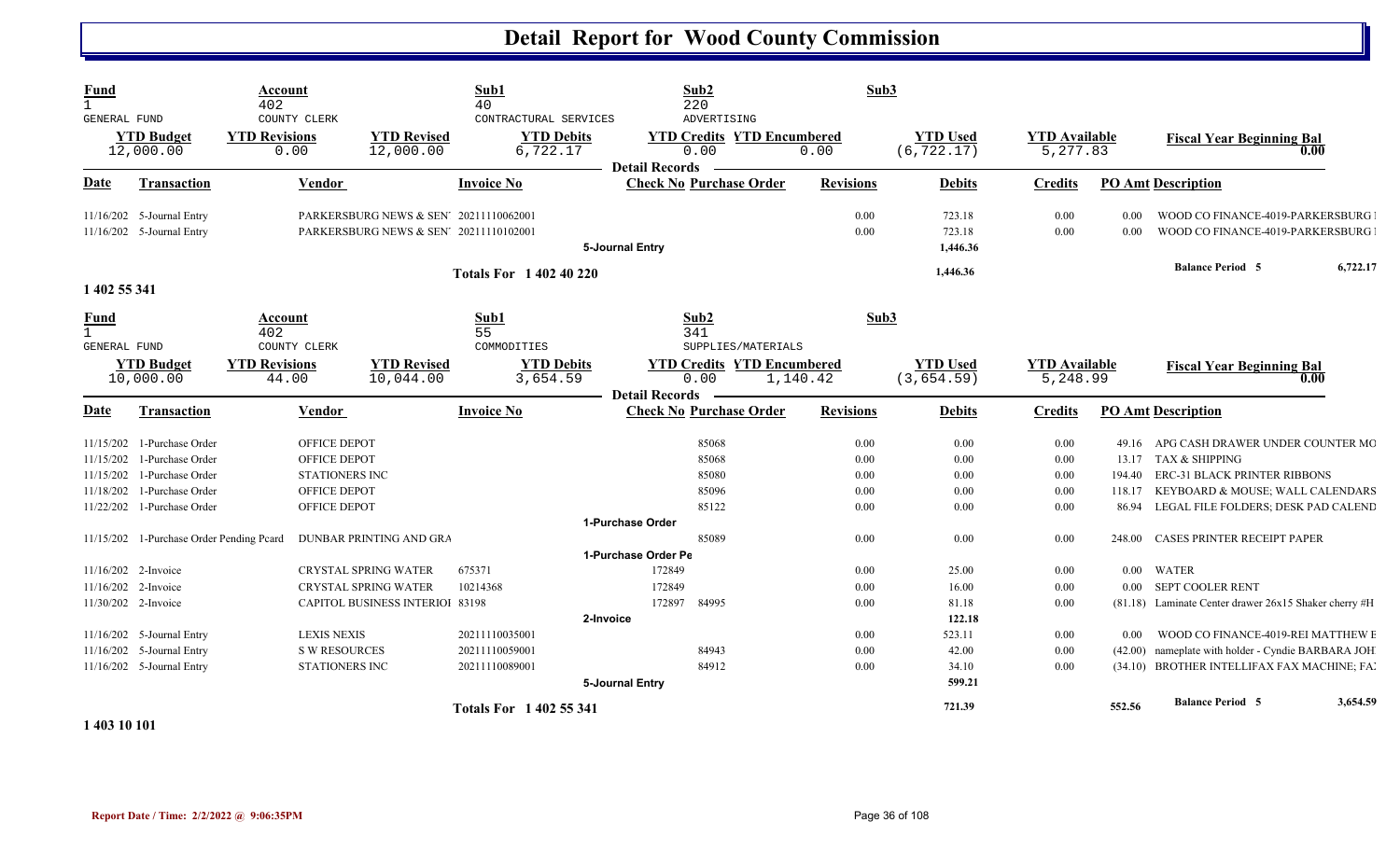| <b>Fund</b><br>$\mathbf{1}$<br><b>GENERAL FUND</b> |                                                                   | Account<br>403<br>CIRCUIT CLERK        |                                              | Sub1<br>10<br>PERSONAL SERVICES                       | Sub2<br>101<br>ELECTED OFFICIALS                                   | Sub3                 |                                  |                                    |                              |                                                                    |           |
|----------------------------------------------------|-------------------------------------------------------------------|----------------------------------------|----------------------------------------------|-------------------------------------------------------|--------------------------------------------------------------------|----------------------|----------------------------------|------------------------------------|------------------------------|--------------------------------------------------------------------|-----------|
|                                                    | <b>YTD Budget</b><br>62,093.00                                    | <b>YTD Revisions</b><br>0.00           | <b>YTD Revised</b><br>62,093.00              | <b>YTD Debits</b><br>25,872.10                        | <b>YTD Credits YTD Encumbered</b><br>0.00<br><b>Detail Records</b> | 0.00                 | <b>YTD Used</b><br>(25, 872.10)  | <b>YTD Available</b><br>36,220.90  |                              | <b>Fiscal Year Beginning Bal</b><br>0.00                           |           |
| Date                                               | <b>Transaction</b>                                                | Vendor                                 |                                              | <b>Invoice No</b>                                     | <b>Check No Purchase Order</b>                                     | <b>Revisions</b>     | <b>Debits</b>                    | <b>Credits</b>                     |                              | <b>PO Amt Description</b>                                          |           |
|                                                    | 11/15/202 2-Invoice<br>11/30/202 2-Invoice                        |                                        | RIDGWAY CELESTE A.<br>RIDGWAY CELESTE A.     | 10-00274779-REG<br>10-00274995-REG                    | 274779<br>274995<br>2-Invoice                                      | 0.00<br>0.00         | 2,587.21<br>2,587.21<br>5,174.42 | 0.00<br>0.00                       | 0.00<br>0.00                 | RIDGWAY CELESTE A.<br>RIDGWAY CELESTE A.                           |           |
| 1 403 10 103                                       |                                                                   |                                        |                                              | <b>Totals For 140310101</b>                           |                                                                    |                      | 5,174.42                         |                                    |                              | <b>Balance Period 5</b>                                            | 25,872.10 |
| Fund<br>$\mathbf{1}$<br><b>GENERAL FUND</b>        |                                                                   | Account<br>403<br>CIRCUIT CLERK        |                                              | Sub1<br>10<br>PERSONAL SERVICES                       | Sub2<br>103<br>SALARIES-DEPUTIES                                   | Sub3                 |                                  |                                    |                              |                                                                    |           |
|                                                    | <b>YTD Budget</b><br>428,102.00                                   | <b>YTD Revisions</b><br>0.00           | <b>YTD Revised</b><br>428,102.00             | <b>YTD Debits</b><br>178, 375.41                      | <b>YTD Credits YTD Encumbered</b><br>0.00<br><b>Detail Records</b> | 0.00                 | <b>YTD Used</b><br>(178, 375.41) | <b>YTD Available</b><br>249,726.59 |                              | <b>Fiscal Year Beginning Bal</b><br>0.00                           |           |
| Date                                               | <b>Transaction</b>                                                | <b>Vendor</b>                          |                                              | <b>Invoice No</b>                                     | <b>Check No Purchase Order</b>                                     | <b>Revisions</b>     | <b>Debits</b>                    | <b>Credits</b>                     |                              | <b>PO Amt Description</b>                                          |           |
|                                                    | 11/15/202 2-Invoice<br>11/15/202 2-Invoice                        | <b>BONNELL CRYSTAL</b>                 | DAUGHERTY ANDREA M                           | 10-00274767-REG<br>10-00274768-REG                    | 274767<br>274768                                                   | 0.00<br>0.00         | 1,279.08<br>1,279.08             | 0.00<br>0.00                       | $0.00\,$<br>$0.00\,$         | <b>BONNELL CRYSTAL</b><br>DAUGHERTY ANDREA M                       |           |
|                                                    | 11/15/202 2-Invoice<br>11/15/202 2-Invoice                        | HENRIE MARGARET J                      | <b>JACKS DEBORAH KAY</b>                     | 10-00274770-REG<br>10-00274771-REG                    | 274770<br>274771                                                   | 0.00<br>0.00         | 1,276.25<br>1,482.79             | 0.00<br>0.00                       | 0.00<br>$0.00\,$             | HENRIE MARGARET J<br>JACKS DEBORAH KAY                             |           |
|                                                    | 11/15/202 2-Invoice<br>11/15/202 2-Invoice<br>11/15/202 2-Invoice | KAUFMAN DENISE A.<br>LEACH AMY S.      | <b>LALLATHIN DONNA M</b>                     | 10-00274772-REG<br>10-00274774-REG<br>10-00274775-REG | 274772<br>274774<br>274775                                         | 0.00<br>0.00<br>0.00 | 1,566.26<br>1,275.58<br>1,368.00 | 0.00<br>0.00<br>0.00               | $0.00\,$<br>0.00<br>$0.00\,$ | KAUFMAN DENISE A.<br>LALLATHIN DONNA M<br>LEACH AMY S.             |           |
|                                                    | 11/15/202 2-Invoice<br>11/15/202 2-Invoice                        | <b>MILLER DAWN</b>                     | PALMER ERICA NICOLE                          | 10-00274776-REG<br>10-00274778-REG                    | 274776<br>274778                                                   | 0.00<br>0.00         | 1,278.75<br>1,266.58             | 0.00<br>0.00                       | $0.00\,$<br>0.00             | <b>MILLER DAWN</b><br>PALMER ERICA NICOLE                          |           |
|                                                    | 11/15/202 2-Invoice<br>11/15/202 2-Invoice<br>11/15/202 2-Invoice | WALTERS TERESA G.<br>WILLIAMS TRACY A. | ROCKHOLD MICHELE LYNN                        | 10-00274780-REG<br>10-00274781-REG<br>10-00274782-REG | 274780<br>274781<br>274782                                         | 0.00<br>0.00<br>0.00 | 2,002.61<br>1,760.12<br>2,002.44 | 0.00<br>0.00<br>0.00               | 0.00<br>$0.00\,$<br>0.00     | ROCKHOLD MICHELE LYNN<br>WALTERS TERESA G.<br>WILLIAMS TRACY A.    |           |
|                                                    | 11/30/202 2-Invoice<br>11/30/202 2-Invoice                        | <b>BONNELL CRYSTAL</b>                 | DAUGHERTY ANDREA M                           | 10-00274983-REG<br>10-00274984-REG                    | 274983<br>274984                                                   | 0.00<br>0.00         | 1,279.08<br>1,279.08             | 0.00<br>0.00                       | 0.00<br>$0.00\,$             | <b>BONNELL CRYSTAL</b><br>DAUGHERTY ANDREA M                       |           |
|                                                    | 11/30/202 2-Invoice<br>11/30/202 2-Invoice<br>11/30/202 2-Invoice | HENRIE MARGARET J<br>KAUFMAN DENISE A. | <b>JACKS DEBORAH KAY</b>                     | 10-00274986-REG<br>10-00274987-REG<br>10-00274988-REG | 274986<br>274987<br>274988                                         | 0.00<br>0.00<br>0.00 | 1,276.25<br>1,482.79<br>1,566.26 | 0.00<br>0.00<br>0.00               | $0.00\,$<br>0.00<br>$0.00\,$ | HENRIE MARGARET J<br>JACKS DEBORAH KAY<br>KAUFMAN DENISE A.        |           |
|                                                    | 11/30/202 2-Invoice<br>11/30/202 2-Invoice                        | LEACH AMY S.                           | LALLATHIN DONNA M                            | 10-00274990-REG<br>10-00274991-REG                    | 274990<br>274991                                                   | 0.00<br>0.00         | 1,275.58<br>1,368.00             | 0.00<br>0.00                       | $0.00\,$<br>$0.00\,$         | LALLATHIN DONNA M<br>LEACH AMY S.                                  |           |
|                                                    | 11/30/202 2-Invoice<br>11/30/202 2-Invoice<br>11/30/202 2-Invoice | <b>MILLER DAWN</b>                     | PALMER ERICA NICOLE<br>ROCKHOLD MICHELE LYNN | 10-00274992-REG<br>10-00274994-REG<br>10-00274996-REG | 274992<br>274994<br>274996                                         | 0.00<br>0.00<br>0.00 | 1,278.75<br>1,266.58<br>2,002.61 | 0.00<br>0.00<br>0.00               | $0.00\,$<br>$0.00\,$<br>0.00 | <b>MILLER DAWN</b><br>PALMER ERICA NICOLE<br>ROCKHOLD MICHELE LYNN |           |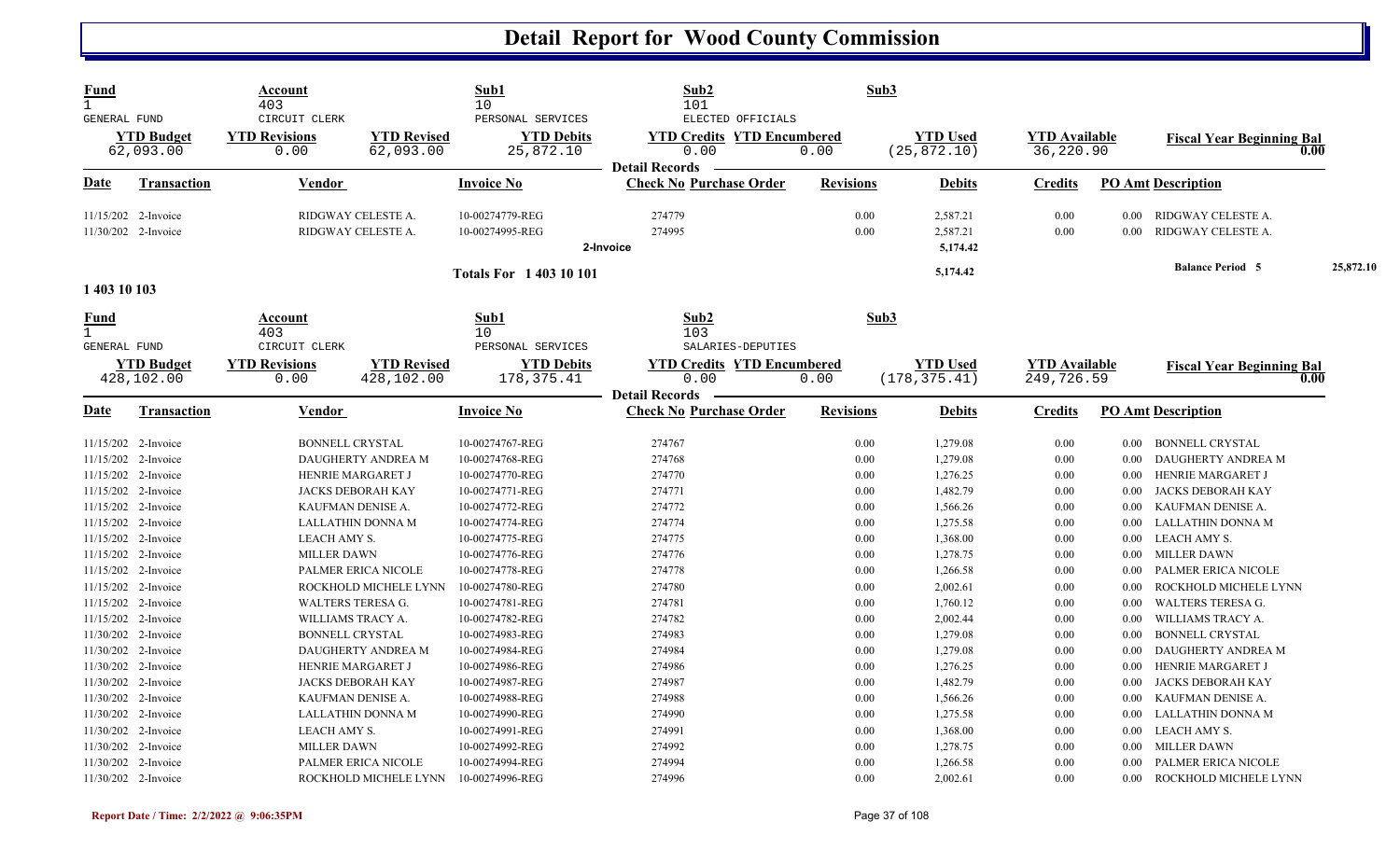|                                                                   |                                 |                                        |                                                                                                                |                                    | <b>Detail Report for Wood County Commission</b>         |                      |                                   |                                   |              |                                          |      |            |
|-------------------------------------------------------------------|---------------------------------|----------------------------------------|----------------------------------------------------------------------------------------------------------------|------------------------------------|---------------------------------------------------------|----------------------|-----------------------------------|-----------------------------------|--------------|------------------------------------------|------|------------|
| 11/30/202 2-Invoice                                               | 11/30/202 2-Invoice             | WALTERS TERESA G.<br>WILLIAMS TRACY A. |                                                                                                                | 10-00274997-REG<br>10-00274998-REG | 274997<br>274998<br>2-Invoice                           | 0.00<br>0.00         | 1,760.12<br>2,002.44<br>35,675.08 | 0.00<br>0.00                      | 0.00<br>0.00 | WALTERS TERESA G.<br>WILLIAMS TRACY A.   |      |            |
| 1 403 10 104                                                      |                                 |                                        |                                                                                                                | <b>Totals For 140310103</b>        |                                                         |                      | 35,675.08                         |                                   |              | <b>Balance Period 5</b>                  |      | 178,375.41 |
|                                                                   |                                 |                                        |                                                                                                                |                                    |                                                         |                      |                                   |                                   |              |                                          |      |            |
| <u>Fund</u><br>$\mathbf{1}$<br><b>GENERAL FUND</b>                |                                 | Account<br>403<br>CIRCUIT CLERK        |                                                                                                                | Sub1<br>10<br>PERSONAL SERVICES    | Sub2<br>104<br>SOCIAL SECURITY                          | Sub3                 |                                   |                                   |              |                                          |      |            |
|                                                                   | <b>YTD Budget</b><br>39,412.00  | <b>YTD Revisions</b><br>0.00           | <b>YTD Revised</b><br>39,412.00                                                                                | <b>YTD Debits</b><br>15,762.27     | <b>YTD Credits YTD Encumbered</b><br>0.00               | 0.00                 | <b>YTD Used</b><br>(15, 762.27)   | <b>YTD Available</b><br>23,649.73 |              | <b>Fiscal Year Beginning Bal</b>         | 0.00 |            |
| Date                                                              | Transaction                     | Vendor                                 |                                                                                                                | <b>Invoice No</b>                  | <b>Detail Records</b><br><b>Check No Purchase Order</b> | <b>Revisions</b>     | <b>Debits</b>                     | <b>Credits</b>                    |              | <b>PO Amt Description</b>                |      |            |
| 11/15/202 2-Invoice<br>11/15/202 2-Invoice<br>11/30/202 2-Invoice |                                 |                                        | DEPARTMENT OF TREASURY 20211115-00<br>DEPARTMENT OF TREASURY 20211115-00<br>DEPARTMENT OF TREASURY 20211130-00 |                                    | 3758<br>3758<br>3772                                    | 0.00<br>0.00<br>0.00 | 1,310.09<br>306.39<br>1,312.32    | 0.00<br>0.00<br>0.00              |              | $0.00$ FICA<br>$0.00$ MED<br>$0.00$ FICA |      |            |
| 11/30/202 2-Invoice                                               |                                 |                                        | DEPARTMENT OF TREASURY 20211130-00                                                                             |                                    | 3772<br>2-Invoice                                       | 0.00                 | 306.92<br>3,235.72                | 0.00                              |              | $0.00$ MED                               |      |            |
|                                                                   |                                 |                                        |                                                                                                                | <b>Totals For 140310104</b>        |                                                         |                      | 3,235.72                          |                                   |              | <b>Balance Period 5</b>                  |      | 15,762.27  |
| 1 403 10 105                                                      |                                 |                                        |                                                                                                                |                                    |                                                         |                      |                                   |                                   |              |                                          |      |            |
| <u>Fund</u><br>$\mathbf{1}$<br>GENERAL FUND                       |                                 | Account<br>403<br>CIRCUIT CLERK        |                                                                                                                | Sub1<br>10<br>PERSONAL SERVICES    | Sub2<br>105<br>INSURANCE PREMIUM                        | Sub3                 |                                   |                                   |              |                                          |      |            |
|                                                                   | <b>YTD Budget</b><br>167,491.00 | <b>YTD Revisions</b><br>0.00           | <b>YTD Revised</b><br>167,491.00                                                                               | <b>YTD Debits</b><br>73,369.94     | <b>YTD Credits YTD Encumbered</b><br>0.00               | 0.00                 | <b>YTD Used</b><br>(73, 369.94)   | <b>YTD Available</b><br>94,121.06 |              | <b>Fiscal Year Beginning Bal</b>         | 0.00 |            |
| <u>Date</u>                                                       | <b>Transaction</b>              | <b>Vendor</b>                          |                                                                                                                | <b>Invoice No</b>                  | <b>Detail Records</b><br><b>Check No Purchase Order</b> | <b>Revisions</b>     | <b>Debits</b>                     | <b>Credits</b>                    |              | <b>PO Amt Description</b>                |      |            |
|                                                                   | 11/2/2021 2-Invoice             |                                        | <b>MUTUAL OF OMAHA</b>                                                                                         | 001263075728                       | 172789                                                  | 0.00                 | 28.34                             | 0.00                              | $0.00\,$     | <b>LIFE PREMIUM</b>                      |      |            |
|                                                                   | 11/2/2021 2-Invoice             | MUTUAL OF OMAHA                        |                                                                                                                | 001263075728                       | 172789                                                  | 0.00                 | 102.12                            | 0.00                              | $0.00\,$     | <b>LTD PREMIUM</b>                       |      |            |
|                                                                   | 11/2/2021 2-Invoice             |                                        | VISION SERVICE PLAN (WV)                                                                                       | 813501725                          | 172795                                                  | 0.00                 | 39.84                             | 0.00                              | $0.00\,$     | <b>SINGLE VISION</b>                     |      |            |
|                                                                   | 11/2/2021 2-Invoice             |                                        | VISION SERVICE PLAN (WV) 813501725                                                                             |                                    | 172795                                                  | 0.00                 | 96.00                             | 0.00                              | $0.00\,$     | <b>FAMILY VISION</b>                     |      |            |
| 11/12/202 2-Invoice                                               |                                 |                                        | HIGHMARK WEST VIRGINIA F211102A6057                                                                            |                                    | 3764                                                    | 0.00                 | 293.00                            | 0.00                              |              | $0.00$ HRA                               |      |            |
| 11/23/202 2-Invoice                                               |                                 |                                        | HIGHMARK WEST VIRGINIA F211116A7142                                                                            |                                    | 3766                                                    | $0.00\,$             | 2,285.18                          | $0.00\,$                          |              | $0.00$ $\,$ HRA                          |      |            |
| 11/30/202 2-Invoice                                               |                                 | <b>RENAISSANCE</b>                     |                                                                                                                | CNS000084352                       | 3779                                                    | 0.00                 | 74.52                             | $0.00\,$                          |              | 0.00 DEC ADMIN FEE                       |      |            |
| 11/30/202 2-Invoice                                               |                                 |                                        | HIGHMARK WEST VIRGINIA F21112341666                                                                            |                                    | 3775                                                    | $0.00\,$             | 90.86                             | $0.00\,$                          |              | $0.00$ HRA                               |      |            |
| 11/30/202 2-Invoice<br>11/30/202 2-Invoice                        |                                 |                                        | HIGHMARK WEST VIRGINIA<br><b>MUTUAL OF OMAHA</b>                                                               | 12012021<br>1274116306             | 3778<br>172912                                          | $0.00\,$<br>0.00     | 13,460.47<br>28.34                | $0.00\,$<br>$0.00\,$              |              | 0.00 HEALTH PREMIUM<br>0.00 BASIC LIFE   |      |            |
| 11/30/202 2-Invoice                                               |                                 |                                        | <b>MUTUAL OF OMAHA</b>                                                                                         | 1274116306                         | 172912                                                  | 0.00                 | 102.12                            | $0.00\,$                          |              | $0.00$ LTD                               |      |            |
| 11/30/202 2-Invoice                                               |                                 |                                        | VISION SERVICE PLAN (WV)                                                                                       | 122021                             | 172917                                                  | $0.00\,$             | 39.84                             | $0.00\,$                          |              | $0.00$ SINGLE                            |      |            |
| 11/30/202 2-Invoice                                               |                                 |                                        | VISION SERVICE PLAN (WV) 122021                                                                                |                                    | 172917                                                  | 0.00                 | 96.00                             | $0.00\,$                          |              | 0.00 FAMILY                              |      |            |
|                                                                   |                                 |                                        |                                                                                                                |                                    | 2-Invoice                                               |                      | 16,736.63                         |                                   |              |                                          |      |            |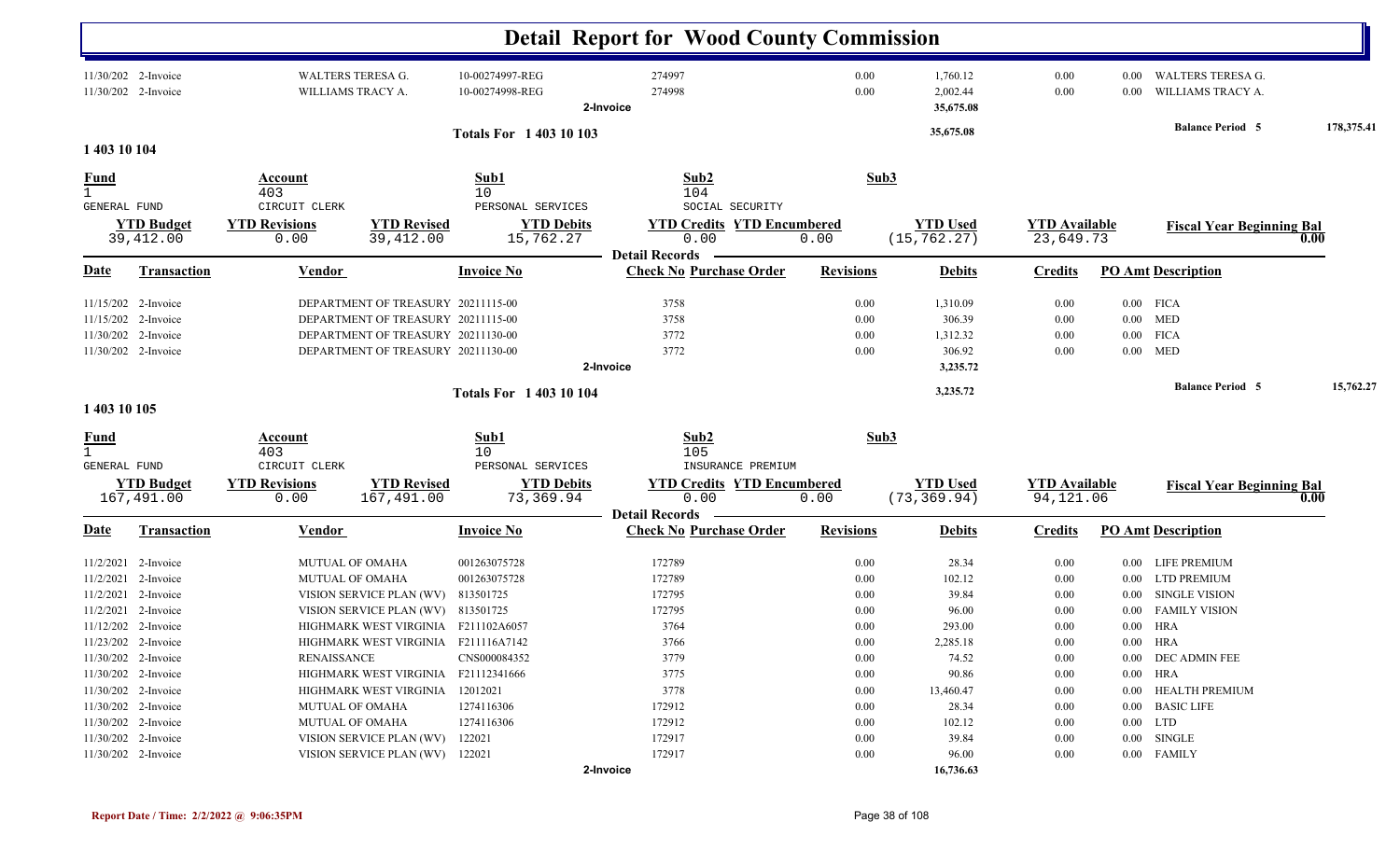|                                             |                                            |                                   |                                                                            | <b>Totals For 140310105</b>        |                                                                    |                  | 16,736.63                        |                                   |                  | <b>Balance Period 5</b>                                    | 73,369.94 |
|---------------------------------------------|--------------------------------------------|-----------------------------------|----------------------------------------------------------------------------|------------------------------------|--------------------------------------------------------------------|------------------|----------------------------------|-----------------------------------|------------------|------------------------------------------------------------|-----------|
| 1 403 10 106                                |                                            |                                   |                                                                            |                                    |                                                                    |                  |                                  |                                   |                  |                                                            |           |
| <u>Fund</u><br>$\mathbf{1}$<br>GENERAL FUND |                                            | Account<br>403<br>CIRCUIT CLERK   |                                                                            | Sub1<br>10<br>PERSONAL SERVICES    | Sub2<br>106<br><b>RETIREMENT</b>                                   |                  | Sub3                             |                                   |                  |                                                            |           |
|                                             | <b>YTD Budget</b><br>49,119.00             | <b>YTD Revisions</b><br>0.00      | <b>YTD Revised</b><br>49,119.00                                            | <b>YTD Debits</b><br>20,424.70     | <b>YTD Credits YTD Encumbered</b><br>0.00<br><b>Detail Records</b> | 0.00             | <b>YTD Used</b><br>(20, 424.70)  | <b>YTD Available</b><br>28,694.30 |                  | <b>Fiscal Year Beginning Bal</b>                           | 0.00      |
| Date                                        | <b>Transaction</b>                         | <b>Vendor</b>                     |                                                                            | <b>Invoice No</b>                  | <b>Check No Purchase Order</b>                                     | <b>Revisions</b> | <b>Debits</b>                    | <b>Credits</b>                    |                  | <b>PO Amt Description</b>                                  |           |
|                                             | 11/15/202 2-Invoice<br>11/30/202 2-Invoice |                                   | WV PUBLIC EMP RETIREMEN 20211115-00<br>WV PUBLIC EMP RETIREMEN 20211130-00 |                                    | 3777<br>3777<br>2-Invoice                                          | 0.00<br>0.00     | 2,042.47<br>2,042.47<br>4,084.94 | 0.00<br>0.00                      | 0.00<br>$0.00\,$ | <b>RETIREMENT</b><br><b>RETIREMENT</b>                     |           |
|                                             |                                            |                                   |                                                                            | <b>Totals For 1 403 10 106</b>     |                                                                    |                  | 4,084.94                         |                                   |                  | <b>Balance Period 5</b>                                    | 20,424.70 |
| 1 403 10 109                                |                                            |                                   |                                                                            |                                    |                                                                    |                  |                                  |                                   |                  |                                                            |           |
| <u>Fund</u><br>$\mathbf{1}$<br>GENERAL FUND |                                            | Account<br>403<br>CIRCUIT CLERK   |                                                                            | Sub1<br>10<br>PERSONAL SERVICES    | Sub2<br>109<br>EXTRA HELP                                          |                  | Sub3                             |                                   |                  |                                                            |           |
|                                             | <b>YTD Budget</b><br>24,000.00             | <b>YTD Revisions</b><br>0.00      | <b>YTD Revised</b><br>24,000.00                                            | <b>YTD Debits</b><br>10,352.50     | <b>YTD Credits YTD Encumbered</b><br>0.00<br><b>Detail Records</b> | 0.00             | <b>YTD Used</b><br>(10, 352.50)  | <b>YTD Available</b><br>13,647.50 |                  | <b>Fiscal Year Beginning Bal</b>                           | 0.00      |
| Date                                        | <b>Transaction</b>                         | Vendor                            |                                                                            | <b>Invoice No</b>                  | <b>Check No Purchase Order</b>                                     | <b>Revisions</b> | <b>Debits</b>                    | <b>Credits</b>                    |                  | <b>PO Amt Description</b>                                  |           |
|                                             | 11/15/202 2-Invoice                        | <b>FORSHEY BARBARA S.</b>         |                                                                            | 10-00274769-REG                    | 274769                                                             | 0.00             | 200.00                           | 0.00                              | 0.00             | <b>FORSHEY BARBARA S.</b>                                  |           |
|                                             | 11/15/202 2-Invoice<br>11/15/202 2-Invoice | KUCZKO JULIE D<br>O'CONNOR MONA L |                                                                            | 10-00274773-REG<br>10-00274777-REG | 274773<br>274777                                                   | 0.00<br>0.00     | 400.00<br>400.00                 | 0.00<br>0.00                      | 0.00<br>0.00     | KUCZKO JULIE D<br>O'CONNOR MONA L                          |           |
|                                             | 11/30/202 2-Invoice                        |                                   | <b>FORSHEY BARBARA S.</b>                                                  | 10-00274985-REG                    | 274985                                                             | 0.00             | 200.00                           | 0.00                              | $0.00\,$         | <b>FORSHEY BARBARA S.</b>                                  |           |
|                                             | 11/30/202 2-Invoice                        | KUCZKO JULIE D                    |                                                                            | 10-00274989-REG                    | 274989                                                             | 0.00             | 400.00                           | 0.00                              | 0.00             | KUCZKO JULIE D                                             |           |
|                                             | 11/30/202 2-Invoice                        | O'CONNOR MONA L                   |                                                                            | 10-00274993-REG                    | 274993<br>2-Invoice                                                | 0.00             | 400.00<br>2,000.00               | 0.00                              | 0.00             | O'CONNOR MONA L                                            |           |
|                                             |                                            |                                   |                                                                            |                                    |                                                                    |                  | 2,000.00                         |                                   |                  | <b>Balance Period 5</b>                                    | 10,352.50 |
| 1 403 55 341                                |                                            |                                   |                                                                            | <b>Totals For 140310109</b>        |                                                                    |                  |                                  |                                   |                  |                                                            |           |
| <b>Fund</b><br>$\mathbf{1}$<br>GENERAL FUND |                                            | Account<br>403<br>CIRCUIT CLERK   |                                                                            | Sub1<br>55<br>COMMODITIES          | Sub2<br>341<br>SUPPLIES/MATERIALS                                  |                  | Sub3                             |                                   |                  |                                                            |           |
|                                             | <b>YTD Budget</b><br>7,000.00              | <b>YTD Revisions</b><br>2,326.00  | <b>YTD Revised</b><br>9,326.00                                             | <b>YTD Debits</b><br>3,249.90      | <b>YTD Credits YTD Encumbered</b><br>0.00<br><b>Detail Records</b> | 875.88           | <b>YTD Used</b><br>(3, 249.90)   | <b>YTD</b> Available<br>5,200.22  |                  | <b>Fiscal Year Beginning Bal</b>                           | 0.00      |
| <b>Date</b>                                 | <b>Transaction</b>                         | <b>Vendor</b>                     |                                                                            | <b>Invoice No</b>                  | <b>Check No Purchase Order</b>                                     | <b>Revisions</b> | <b>Debits</b>                    | <b>Credits</b>                    |                  | <b>PO Amt Description</b>                                  |           |
|                                             | 11/4/2021 1-Purchase Order                 | <b>STATIONERS INC</b>             |                                                                            |                                    | 85047                                                              | 0.00             | 0.00                             | 0.00                              |                  | 351.00 OFFICE SUPPLIES; DESK CHAIR MATS                    |           |
|                                             | 11/29/202 1-Purchase Order                 | STATIONERS INC                    |                                                                            |                                    | 85136                                                              | $0.00\,$         | $0.00\,$                         | $0.00\,$                          |                  | 135.00 various office supplies, pens, white out, ink pads, |           |

**Report Date / Time: 2/2/2022 @ 9:06:35PM** Page 39 of 108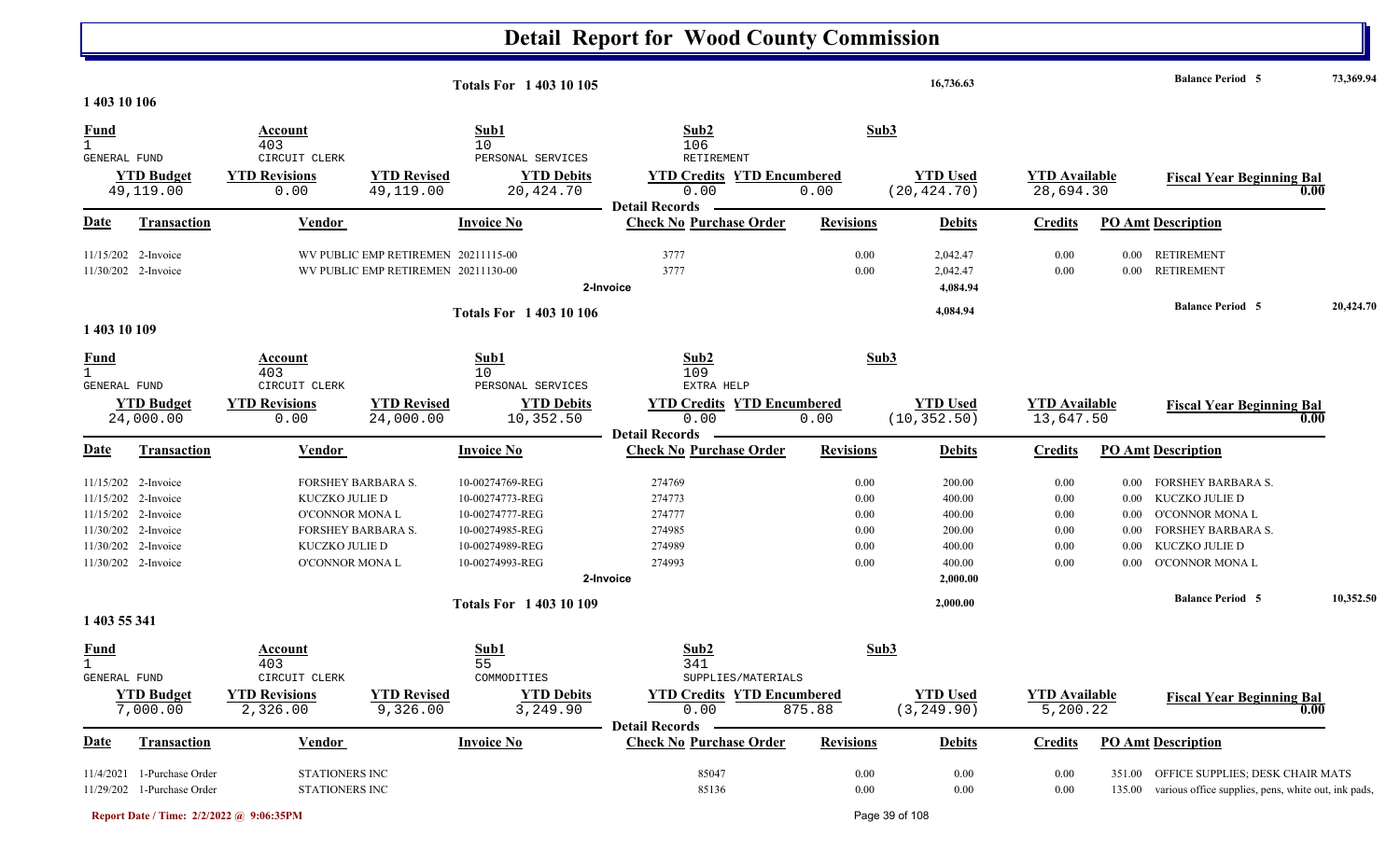#### **Detail Report for Wood County Commission 1-Purchase Order** 11/16/202 5-Journal Entry 2 5-Journal Entry 2021110028001 20211110024001 84860 84860 0.00 75.10 0.00 (75.10 VARIOUS OFFICE SUPPLIES WOOD CO FIN **5-Journal Entry 75.10 75.10410.90 Balance Period 3,249.90 <sup>5</sup> Totals For 1 403 55 341**

| 1 404 10 101                                |                     |                                        |                            |                                 |                                   |                  |                 |                      |          |                                  |           |
|---------------------------------------------|---------------------|----------------------------------------|----------------------------|---------------------------------|-----------------------------------|------------------|-----------------|----------------------|----------|----------------------------------|-----------|
| Fund<br>$\mathbf{1}$<br><b>GENERAL FUND</b> |                     | <b>Account</b><br>404<br>SHERIFF'S TAX |                            | Sub1<br>10<br>PERSONAL SERVICES | Sub2<br>101<br>ELECTED OFFICIALS  | Sub3             |                 |                      |          |                                  |           |
|                                             | <b>YTD Budget</b>   | <b>YTD Revisions</b>                   | <b>YTD Revised</b>         | <b>YTD Debits</b>               | <b>YTD Credits YTD Encumbered</b> |                  | <b>YTD</b> Used | <b>YTD</b> Available |          | <b>Fiscal Year Beginning Bal</b> |           |
|                                             | 50,266.00           | 0.00                                   | 50,266.00                  | 20,944.20                       | 0.00                              | 0.00             | (20, 944.20)    | 29,321.80            |          |                                  | 0.00      |
|                                             |                     |                                        |                            |                                 | <b>Detail Records</b>             |                  |                 |                      |          |                                  |           |
| Date                                        | <b>Transaction</b>  | Vendor                                 |                            | <b>Invoice No</b>               | <b>Check No Purchase Order</b>    | <b>Revisions</b> | <b>Debits</b>   | <b>Credits</b>       |          | <b>PO Amt Description</b>        |           |
|                                             | 11/15/202 2-Invoice | STEPHENS STEVEN A.                     |                            | 10-00274794-REG                 | 274794                            | 0.00             | 2,094.42        | 0.00                 | $0.00\,$ | STEPHENS STEVEN A.               |           |
|                                             | 11/30/202 2-Invoice | STEPHENS STEVEN A.                     |                            | 10-00275008-REG                 | 275008                            | 0.00             | 2,094.42        | 0.00                 | $0.00\,$ | STEPHENS STEVEN A.               |           |
|                                             |                     |                                        |                            |                                 | 2-Invoice                         |                  | 4,188.84        |                      |          |                                  |           |
|                                             |                     |                                        |                            | <b>Totals For 140410101</b>     |                                   |                  | 4,188.84        |                      |          | <b>Balance Period 5</b>          | 20,944.20 |
| 1 404 10 103                                |                     |                                        |                            |                                 |                                   |                  |                 |                      |          |                                  |           |
| $\frac{Fund}{1}$                            |                     | Account                                |                            | Sub1                            | Sub2                              | Sub3             |                 |                      |          |                                  |           |
| <b>GENERAL FUND</b>                         |                     | 404<br>SHERIFF'S TAX                   |                            | 10<br>PERSONAL SERVICES         | 103<br>SALARIES-DEPUTIES          |                  |                 |                      |          |                                  |           |
|                                             | <b>YTD Budget</b>   | <b>YTD Revisions</b>                   | <b>YTD Revised</b>         | <b>YTD Debits</b>               | <b>YTD Credits YTD Encumbered</b> |                  | <b>YTD</b> Used | <b>YTD Available</b> |          |                                  |           |
|                                             | 422,949.00          | 23,050.00                              | 445,999.00                 | 178,396.93                      | 0.00                              | 0.00             | (178, 396.93)   | 267,602.07           |          | <b>Fiscal Year Beginning Bal</b> | 0.00      |
|                                             |                     |                                        |                            |                                 | <b>Detail Records</b>             |                  |                 |                      |          |                                  |           |
| Date                                        | Transaction         | Vendor                                 |                            | <b>Invoice No</b>               | <b>Check No Purchase Order</b>    | <b>Revisions</b> | <b>Debits</b>   | <b>Credits</b>       |          | <b>PO Amt Description</b>        |           |
|                                             | 11/15/202 2-Invoice |                                        | RABER-ABLES AMANDA         | 10-00274791-REG                 | 274791                            | 0.00             | 1,312.50        | 0.00                 | 0.00     | <b>RABER-ABLES AMANDA</b>        |           |
|                                             | 11/15/202 2-Invoice | ADKINS AMANDA J.                       |                            | 10-00274783-REG                 | 274783                            | 0.00             | 1,564.06        | 0.00                 | $0.00\,$ | ADKINS AMANDA J.                 |           |
|                                             | 11/15/202 2-Invoice |                                        | <b>BARGELOH REGINA KAY</b> | 10-00274784-REG                 | 274784                            | 0.00             | 1,378.12        | 0.00                 | 0.00     | <b>BARGELOH REGINA KAY</b>       |           |
|                                             | 11/15/202 2-Invoice | BRADEN ANGELA K                        |                            | 10-00274785-REG                 | 274785                            | 0.00             | 1,312.50        | 0.00                 | 0.00     | <b>BRADEN ANGELA K</b>           |           |
|                                             | 11/15/202 2-Invoice | COOK KAYLA                             |                            | 10-00274786-REG                 | 274786                            | 0.00             | 605.75          | 0.00                 | $0.00\,$ | COOK KAYLA                       |           |
| 11/15/202                                   | 2-Invoice           | <b>DAVIES KYLE</b>                     |                            | 10-00274787-REG                 | 274787                            | 0.00             | 969.19          | 0.00                 | 0.00     | <b>DAVIES KYLE</b>               |           |
| 11/15/202                                   | 2-Invoice           | <b>JOHNSON BRANDI</b>                  |                            | 10-00274788-REG                 | 274788                            | 0.00             | 1,356.25        | 0.00                 | 0.00     | <b>JOHNSON BRANDI</b>            |           |
|                                             | 11/15/202 2-Invoice | <b>MAXSON PAULA A</b>                  |                            | 10-00274789-REG                 | 274789                            | 0.00             | 636.03          | 0.00                 | 0.00     | <b>MAXSON PAULA A</b>            |           |
|                                             | 11/15/202 2-Invoice | <b>MAXSON PAULA A</b>                  |                            | 10-00274789-REG                 | 274789                            | 0.00             | 2,560.02        | 0.00                 | 0.00     | <b>MAXSON PAULA A</b>            |           |
|                                             | 11/15/202 2-Invoice | PHILLIPS REBECCA J                     |                            | 10-00274790-REG                 | 274790                            | 0.00             | 1,334.37        | 0.00                 | 0.00     | PHILLIPS REBECCA J               |           |
|                                             | 11/15/202 2-Invoice | <b>SCHUCK DENISE E.</b>                |                            | 10-00274792-REG                 | 274792                            | 0.00             | 2,887.48        | 0.00                 | 0.00     | <b>SCHUCK DENISE E.</b>          |           |
|                                             | 11/15/202 2-Invoice | SOVEL TONYA M.                         |                            | 10-00274793-REG                 | 274793                            | 0.00             | 1,465.63        | 0.00                 | 0.00     | SOVEL TONYA M.                   |           |
|                                             | 11/15/202 2-Invoice | TRIBETT JOHN                           |                            | 10-00274795-REG                 | 274795                            | 0.00             | 1,312.50        | 0.00                 | 0.00     | <b>TRIBETT JOHN</b>              |           |
|                                             | 11/30/202 2-Invoice |                                        | RABER-ABLES AMANDA         | 10-00275005-REG                 | 275005                            | 0.00             | 1,312.50        | 0.00                 | 0.00     | RABER-ABLES AMANDA               |           |
|                                             | 11/30/202 2-Invoice | ADKINS AMANDA J.                       |                            | 10-00274999-REG                 | 274999                            | 0.00             | 1,564.06        | 0.00                 | 0.00     | ADKINS AMANDA J.                 |           |
|                                             | 11/30/202 2-Invoice |                                        | <b>BARGELOH REGINA KAY</b> | 10-00275000-REG                 | 275000                            | 0.00             | 1,378.12        | 0.00                 | 0.00     | <b>BARGELOH REGINA KAY</b>       |           |
|                                             | 11/30/202 2-Invoice | BENSON REBECCA J                       |                            | 10-00275001-REG                 | 275001                            | 0.00             | 1,334.37        | 0.00                 | 0.00     | <b>BENSON REBECCA J</b>          |           |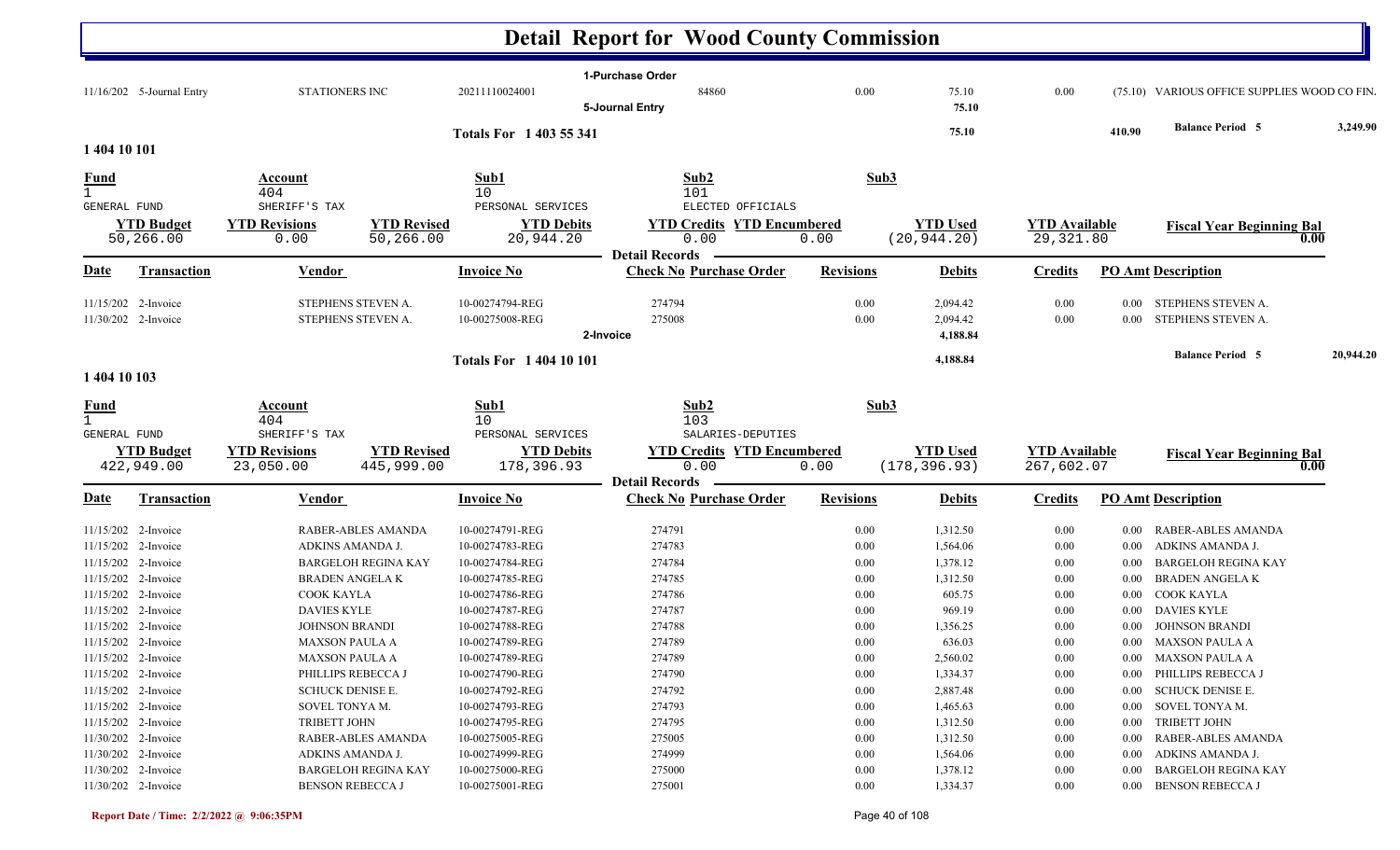| 11/30/202 2-Invoice<br><b>BRADEN ANGELA K</b><br>10-00275002-REG<br>275002<br>0.00<br>1,312.50<br>0.00<br>BRADEN ANGELA K<br>$0.00\,$<br>COOK KAYLA<br>11/30/202 2-Invoice<br>COOK KAYLA<br>10-00275003-REG<br>275003<br>0.00<br>1,312.50<br>0.00<br>$0.00\,$<br>11/30/202 2-Invoice<br><b>JOHNSON BRANDI</b><br>10-00275004-REG<br>275004<br>0.00<br>1,356.25<br><b>JOHNSON BRANDI</b><br>0.00<br>$0.00\,$<br>11/30/202 2-Invoice<br><b>SCHUCK DENISE E.</b><br>10-00275006-REG<br>275006<br>2,887.48<br><b>SCHUCK DENISE E.</b><br>0.00<br>0.00<br>0.00<br>11/30/202 2-Invoice<br>SOVEL TONYA M.<br>10-00275007-REG<br>275007<br>0.00<br>1,465.63<br>SOVEL TONYA M.<br>0.00<br>0.00<br>11/30/202 2-Invoice<br><b>TRIBETT JOHN</b><br>10-00275009-REG<br>275009<br>0.00<br>1,312.50<br>0.00<br>TRIBETT JOHN<br>0.00<br>275010<br>11/30/202 2-Invoice<br>0.00<br>1,191.35<br>YOUNG VICTORIA<br>YOUNG VICTORIA<br>10-00275010-REG<br>0.00<br>$0.00\,$<br>35,121.66<br>2-Invoice<br><b>Balance Period 5</b><br>35,121.66<br><b>Totals For 140410103</b><br>1 404 10 104<br>Sub1<br>Sub2<br>Sub3<br>$\frac{Fund}{1}$<br>Account<br>404<br>10<br>104<br>SHERIFF'S TAX<br>PERSONAL SERVICES<br>SOCIAL SECURITY<br><b>GENERAL FUND</b><br><b>YTD Revised</b><br><b>YTD Budget</b><br><b>YTD Revisions</b><br><b>YTD Debits</b><br><b>YTD Credits YTD Encumbered</b><br><b>YTD Used</b><br><b>YTD Available</b><br><b>Fiscal Year Beginning Bal</b><br>37,922.00<br>(15, 706.81)<br>23,979.19<br>1,764.00<br>39,686.00<br>15,706.81<br>0.00<br>0.00<br>0.00<br><b>Detail Records</b><br><b>Check No Purchase Order</b><br><b>Revisions</b><br><b>PO Amt Description</b><br><b>Transaction</b><br>Vendor<br><b>Invoice No</b><br><b>Debits</b><br><b>Credits</b><br>11/15/202 2-Invoice<br>DEPARTMENT OF TREASURY 20211115-00<br>3758<br>$0.00$ FICA<br>0.00<br>1,266.67<br>0.00<br>296.25<br>11/15/202 2-Invoice<br>DEPARTMENT OF TREASURY 20211115-00<br>3758<br>0.00<br>$0.00$ MED<br>0.00<br>3772<br>11/30/202 2-Invoice<br>DEPARTMENT OF TREASURY 20211130-00<br>0.00<br>1,134.25<br>$0.00$ FICA<br>0.00<br>11/30/202 2-Invoice<br>DEPARTMENT OF TREASURY 20211130-00<br>3772<br>0.00<br>265.27<br>$0.00$ MED<br>0.00<br>2-Invoice<br>2,962.44<br><b>Balance Period 5</b><br>2,962.44<br><b>Totals For 140410104</b><br>1 404 10 105<br>Sub2<br>Sub3<br>Sub1<br><u>Fund</u><br>Account<br>404<br>10<br>105<br>SHERIFF'S TAX<br>PERSONAL SERVICES<br><b>GENERAL FUND</b><br>INSURANCE PREMIUM<br><b>YTD Revisions</b><br><b>YTD Revised</b><br><b>YTD Debits</b><br><b>YTD Credits YTD Encumbered</b><br><b>YTD Used</b><br><b>YTD Budget</b><br><b>YTD Available</b><br><b>Fiscal Year Beginning Bal</b><br>199,197.00<br>76,349.54<br>0.00<br>(76, 349.54)<br>199,197.00<br>0.00<br>0.00<br>122,847.46<br>0.00<br><b>Detail Records</b><br><b>Check No Purchase Order</b><br><b>PO Amt Description</b><br><b>Transaction</b><br><b>Invoice No</b><br><b>Revisions</b><br>Vendor<br><b>Debits</b><br><b>Credits</b><br>001263075728<br>172789<br>11/2/2021 2-Invoice<br>MUTUAL OF OMAHA<br>0.00<br>24.08<br>$0.00\,$<br>0.00 LIFE PREMIUM<br>172789<br>11/2/2021 2-Invoice<br>MUTUAL OF OMAHA<br>001263075728<br>$0.00\,$<br>86.98<br>0.00 LTD PREMIUM<br>0.00<br>11/2/2021 2-Invoice<br>VISION SERVICE PLAN (WV) 813501725<br>172795<br>0.00<br>36.52<br>0.00 SINGLE VISION<br>0.00<br>172795<br>$11/2/2021$ 2-Invoice<br>VISION SERVICE PLAN (WV) 813501725<br>0.00<br>134.40<br>0.00<br>0.00 FAMILY VISION<br>11/12/202 2-Invoice<br>3763<br>HIGHMARK WEST VIRGINIA F211109A2014<br>0.00<br>(142.95)<br>0.00<br>$0.00$ HRA<br>11/12/202 2-Invoice<br>3764<br>39.26<br>$0.00$ HRA<br>HIGHMARK WEST VIRGINIA F211102A6057<br>0.00<br>0.00<br>$0.00$ HRA<br>11/23/202 2-Invoice<br>HIGHMARK WEST VIRGINIA F211116A7142<br>3766<br>0.00<br>494.17<br>$0.00\,$<br>3779<br>11/30/202 2-Invoice<br><b>RENAISSANCE</b><br>CNS000084352<br>0.00<br>62.10<br>0.00 DEC ADMIN FEE<br>$0.00\,$<br>11/30/202 2-Invoice<br>HIGHMARK WEST VIRGINIA F21112341666<br>3775<br>72.67<br>$0.00$ HRA<br>0.00<br>$0.00\,$<br>11/30/202 2-Invoice<br>3778<br>12,370.28<br>0.00 HEALTH PREMIUM<br>HIGHMARK WEST VIRGINIA 12012021<br>0.00<br>$0.00\,$ |             |  |  | <b>Detail Report for Wood County Commission</b> |  |  |            |
|------------------------------------------------------------------------------------------------------------------------------------------------------------------------------------------------------------------------------------------------------------------------------------------------------------------------------------------------------------------------------------------------------------------------------------------------------------------------------------------------------------------------------------------------------------------------------------------------------------------------------------------------------------------------------------------------------------------------------------------------------------------------------------------------------------------------------------------------------------------------------------------------------------------------------------------------------------------------------------------------------------------------------------------------------------------------------------------------------------------------------------------------------------------------------------------------------------------------------------------------------------------------------------------------------------------------------------------------------------------------------------------------------------------------------------------------------------------------------------------------------------------------------------------------------------------------------------------------------------------------------------------------------------------------------------------------------------------------------------------------------------------------------------------------------------------------------------------------------------------------------------------------------------------------------------------------------------------------------------------------------------------------------------------------------------------------------------------------------------------------------------------------------------------------------------------------------------------------------------------------------------------------------------------------------------------------------------------------------------------------------------------------------------------------------------------------------------------------------------------------------------------------------------------------------------------------------------------------------------------------------------------------------------------------------------------------------------------------------------------------------------------------------------------------------------------------------------------------------------------------------------------------------------------------------------------------------------------------------------------------------------------------------------------------------------------------------------------------------------------------------------------------------------------------------------------------------------------------------------------------------------------------------------------------------------------------------------------------------------------------------------------------------------------------------------------------------------------------------------------------------------------------------------------------------------------------------------------------------------------------------------------------------------------------------------------------------------------------------------------------------------------------------------------------------------------------------------------------------------------------------------------------------------------------------------------------------------------------------------------------------------------------------------------------------------------------------------------------------------------------------------------------------------------------------------------------------------------------------|-------------|--|--|-------------------------------------------------|--|--|------------|
|                                                                                                                                                                                                                                                                                                                                                                                                                                                                                                                                                                                                                                                                                                                                                                                                                                                                                                                                                                                                                                                                                                                                                                                                                                                                                                                                                                                                                                                                                                                                                                                                                                                                                                                                                                                                                                                                                                                                                                                                                                                                                                                                                                                                                                                                                                                                                                                                                                                                                                                                                                                                                                                                                                                                                                                                                                                                                                                                                                                                                                                                                                                                                                                                                                                                                                                                                                                                                                                                                                                                                                                                                                                                                                                                                                                                                                                                                                                                                                                                                                                                                                                                                                                                                              |             |  |  |                                                 |  |  |            |
|                                                                                                                                                                                                                                                                                                                                                                                                                                                                                                                                                                                                                                                                                                                                                                                                                                                                                                                                                                                                                                                                                                                                                                                                                                                                                                                                                                                                                                                                                                                                                                                                                                                                                                                                                                                                                                                                                                                                                                                                                                                                                                                                                                                                                                                                                                                                                                                                                                                                                                                                                                                                                                                                                                                                                                                                                                                                                                                                                                                                                                                                                                                                                                                                                                                                                                                                                                                                                                                                                                                                                                                                                                                                                                                                                                                                                                                                                                                                                                                                                                                                                                                                                                                                                              |             |  |  |                                                 |  |  |            |
|                                                                                                                                                                                                                                                                                                                                                                                                                                                                                                                                                                                                                                                                                                                                                                                                                                                                                                                                                                                                                                                                                                                                                                                                                                                                                                                                                                                                                                                                                                                                                                                                                                                                                                                                                                                                                                                                                                                                                                                                                                                                                                                                                                                                                                                                                                                                                                                                                                                                                                                                                                                                                                                                                                                                                                                                                                                                                                                                                                                                                                                                                                                                                                                                                                                                                                                                                                                                                                                                                                                                                                                                                                                                                                                                                                                                                                                                                                                                                                                                                                                                                                                                                                                                                              |             |  |  |                                                 |  |  |            |
|                                                                                                                                                                                                                                                                                                                                                                                                                                                                                                                                                                                                                                                                                                                                                                                                                                                                                                                                                                                                                                                                                                                                                                                                                                                                                                                                                                                                                                                                                                                                                                                                                                                                                                                                                                                                                                                                                                                                                                                                                                                                                                                                                                                                                                                                                                                                                                                                                                                                                                                                                                                                                                                                                                                                                                                                                                                                                                                                                                                                                                                                                                                                                                                                                                                                                                                                                                                                                                                                                                                                                                                                                                                                                                                                                                                                                                                                                                                                                                                                                                                                                                                                                                                                                              |             |  |  |                                                 |  |  |            |
|                                                                                                                                                                                                                                                                                                                                                                                                                                                                                                                                                                                                                                                                                                                                                                                                                                                                                                                                                                                                                                                                                                                                                                                                                                                                                                                                                                                                                                                                                                                                                                                                                                                                                                                                                                                                                                                                                                                                                                                                                                                                                                                                                                                                                                                                                                                                                                                                                                                                                                                                                                                                                                                                                                                                                                                                                                                                                                                                                                                                                                                                                                                                                                                                                                                                                                                                                                                                                                                                                                                                                                                                                                                                                                                                                                                                                                                                                                                                                                                                                                                                                                                                                                                                                              |             |  |  |                                                 |  |  |            |
|                                                                                                                                                                                                                                                                                                                                                                                                                                                                                                                                                                                                                                                                                                                                                                                                                                                                                                                                                                                                                                                                                                                                                                                                                                                                                                                                                                                                                                                                                                                                                                                                                                                                                                                                                                                                                                                                                                                                                                                                                                                                                                                                                                                                                                                                                                                                                                                                                                                                                                                                                                                                                                                                                                                                                                                                                                                                                                                                                                                                                                                                                                                                                                                                                                                                                                                                                                                                                                                                                                                                                                                                                                                                                                                                                                                                                                                                                                                                                                                                                                                                                                                                                                                                                              |             |  |  |                                                 |  |  |            |
|                                                                                                                                                                                                                                                                                                                                                                                                                                                                                                                                                                                                                                                                                                                                                                                                                                                                                                                                                                                                                                                                                                                                                                                                                                                                                                                                                                                                                                                                                                                                                                                                                                                                                                                                                                                                                                                                                                                                                                                                                                                                                                                                                                                                                                                                                                                                                                                                                                                                                                                                                                                                                                                                                                                                                                                                                                                                                                                                                                                                                                                                                                                                                                                                                                                                                                                                                                                                                                                                                                                                                                                                                                                                                                                                                                                                                                                                                                                                                                                                                                                                                                                                                                                                                              |             |  |  |                                                 |  |  |            |
|                                                                                                                                                                                                                                                                                                                                                                                                                                                                                                                                                                                                                                                                                                                                                                                                                                                                                                                                                                                                                                                                                                                                                                                                                                                                                                                                                                                                                                                                                                                                                                                                                                                                                                                                                                                                                                                                                                                                                                                                                                                                                                                                                                                                                                                                                                                                                                                                                                                                                                                                                                                                                                                                                                                                                                                                                                                                                                                                                                                                                                                                                                                                                                                                                                                                                                                                                                                                                                                                                                                                                                                                                                                                                                                                                                                                                                                                                                                                                                                                                                                                                                                                                                                                                              |             |  |  |                                                 |  |  |            |
|                                                                                                                                                                                                                                                                                                                                                                                                                                                                                                                                                                                                                                                                                                                                                                                                                                                                                                                                                                                                                                                                                                                                                                                                                                                                                                                                                                                                                                                                                                                                                                                                                                                                                                                                                                                                                                                                                                                                                                                                                                                                                                                                                                                                                                                                                                                                                                                                                                                                                                                                                                                                                                                                                                                                                                                                                                                                                                                                                                                                                                                                                                                                                                                                                                                                                                                                                                                                                                                                                                                                                                                                                                                                                                                                                                                                                                                                                                                                                                                                                                                                                                                                                                                                                              |             |  |  |                                                 |  |  | 178,396.93 |
|                                                                                                                                                                                                                                                                                                                                                                                                                                                                                                                                                                                                                                                                                                                                                                                                                                                                                                                                                                                                                                                                                                                                                                                                                                                                                                                                                                                                                                                                                                                                                                                                                                                                                                                                                                                                                                                                                                                                                                                                                                                                                                                                                                                                                                                                                                                                                                                                                                                                                                                                                                                                                                                                                                                                                                                                                                                                                                                                                                                                                                                                                                                                                                                                                                                                                                                                                                                                                                                                                                                                                                                                                                                                                                                                                                                                                                                                                                                                                                                                                                                                                                                                                                                                                              |             |  |  |                                                 |  |  |            |
|                                                                                                                                                                                                                                                                                                                                                                                                                                                                                                                                                                                                                                                                                                                                                                                                                                                                                                                                                                                                                                                                                                                                                                                                                                                                                                                                                                                                                                                                                                                                                                                                                                                                                                                                                                                                                                                                                                                                                                                                                                                                                                                                                                                                                                                                                                                                                                                                                                                                                                                                                                                                                                                                                                                                                                                                                                                                                                                                                                                                                                                                                                                                                                                                                                                                                                                                                                                                                                                                                                                                                                                                                                                                                                                                                                                                                                                                                                                                                                                                                                                                                                                                                                                                                              |             |  |  |                                                 |  |  |            |
|                                                                                                                                                                                                                                                                                                                                                                                                                                                                                                                                                                                                                                                                                                                                                                                                                                                                                                                                                                                                                                                                                                                                                                                                                                                                                                                                                                                                                                                                                                                                                                                                                                                                                                                                                                                                                                                                                                                                                                                                                                                                                                                                                                                                                                                                                                                                                                                                                                                                                                                                                                                                                                                                                                                                                                                                                                                                                                                                                                                                                                                                                                                                                                                                                                                                                                                                                                                                                                                                                                                                                                                                                                                                                                                                                                                                                                                                                                                                                                                                                                                                                                                                                                                                                              |             |  |  |                                                 |  |  |            |
|                                                                                                                                                                                                                                                                                                                                                                                                                                                                                                                                                                                                                                                                                                                                                                                                                                                                                                                                                                                                                                                                                                                                                                                                                                                                                                                                                                                                                                                                                                                                                                                                                                                                                                                                                                                                                                                                                                                                                                                                                                                                                                                                                                                                                                                                                                                                                                                                                                                                                                                                                                                                                                                                                                                                                                                                                                                                                                                                                                                                                                                                                                                                                                                                                                                                                                                                                                                                                                                                                                                                                                                                                                                                                                                                                                                                                                                                                                                                                                                                                                                                                                                                                                                                                              |             |  |  |                                                 |  |  |            |
|                                                                                                                                                                                                                                                                                                                                                                                                                                                                                                                                                                                                                                                                                                                                                                                                                                                                                                                                                                                                                                                                                                                                                                                                                                                                                                                                                                                                                                                                                                                                                                                                                                                                                                                                                                                                                                                                                                                                                                                                                                                                                                                                                                                                                                                                                                                                                                                                                                                                                                                                                                                                                                                                                                                                                                                                                                                                                                                                                                                                                                                                                                                                                                                                                                                                                                                                                                                                                                                                                                                                                                                                                                                                                                                                                                                                                                                                                                                                                                                                                                                                                                                                                                                                                              |             |  |  |                                                 |  |  |            |
|                                                                                                                                                                                                                                                                                                                                                                                                                                                                                                                                                                                                                                                                                                                                                                                                                                                                                                                                                                                                                                                                                                                                                                                                                                                                                                                                                                                                                                                                                                                                                                                                                                                                                                                                                                                                                                                                                                                                                                                                                                                                                                                                                                                                                                                                                                                                                                                                                                                                                                                                                                                                                                                                                                                                                                                                                                                                                                                                                                                                                                                                                                                                                                                                                                                                                                                                                                                                                                                                                                                                                                                                                                                                                                                                                                                                                                                                                                                                                                                                                                                                                                                                                                                                                              |             |  |  |                                                 |  |  |            |
|                                                                                                                                                                                                                                                                                                                                                                                                                                                                                                                                                                                                                                                                                                                                                                                                                                                                                                                                                                                                                                                                                                                                                                                                                                                                                                                                                                                                                                                                                                                                                                                                                                                                                                                                                                                                                                                                                                                                                                                                                                                                                                                                                                                                                                                                                                                                                                                                                                                                                                                                                                                                                                                                                                                                                                                                                                                                                                                                                                                                                                                                                                                                                                                                                                                                                                                                                                                                                                                                                                                                                                                                                                                                                                                                                                                                                                                                                                                                                                                                                                                                                                                                                                                                                              | <b>Date</b> |  |  |                                                 |  |  |            |
|                                                                                                                                                                                                                                                                                                                                                                                                                                                                                                                                                                                                                                                                                                                                                                                                                                                                                                                                                                                                                                                                                                                                                                                                                                                                                                                                                                                                                                                                                                                                                                                                                                                                                                                                                                                                                                                                                                                                                                                                                                                                                                                                                                                                                                                                                                                                                                                                                                                                                                                                                                                                                                                                                                                                                                                                                                                                                                                                                                                                                                                                                                                                                                                                                                                                                                                                                                                                                                                                                                                                                                                                                                                                                                                                                                                                                                                                                                                                                                                                                                                                                                                                                                                                                              |             |  |  |                                                 |  |  |            |
|                                                                                                                                                                                                                                                                                                                                                                                                                                                                                                                                                                                                                                                                                                                                                                                                                                                                                                                                                                                                                                                                                                                                                                                                                                                                                                                                                                                                                                                                                                                                                                                                                                                                                                                                                                                                                                                                                                                                                                                                                                                                                                                                                                                                                                                                                                                                                                                                                                                                                                                                                                                                                                                                                                                                                                                                                                                                                                                                                                                                                                                                                                                                                                                                                                                                                                                                                                                                                                                                                                                                                                                                                                                                                                                                                                                                                                                                                                                                                                                                                                                                                                                                                                                                                              |             |  |  |                                                 |  |  |            |
|                                                                                                                                                                                                                                                                                                                                                                                                                                                                                                                                                                                                                                                                                                                                                                                                                                                                                                                                                                                                                                                                                                                                                                                                                                                                                                                                                                                                                                                                                                                                                                                                                                                                                                                                                                                                                                                                                                                                                                                                                                                                                                                                                                                                                                                                                                                                                                                                                                                                                                                                                                                                                                                                                                                                                                                                                                                                                                                                                                                                                                                                                                                                                                                                                                                                                                                                                                                                                                                                                                                                                                                                                                                                                                                                                                                                                                                                                                                                                                                                                                                                                                                                                                                                                              |             |  |  |                                                 |  |  |            |
|                                                                                                                                                                                                                                                                                                                                                                                                                                                                                                                                                                                                                                                                                                                                                                                                                                                                                                                                                                                                                                                                                                                                                                                                                                                                                                                                                                                                                                                                                                                                                                                                                                                                                                                                                                                                                                                                                                                                                                                                                                                                                                                                                                                                                                                                                                                                                                                                                                                                                                                                                                                                                                                                                                                                                                                                                                                                                                                                                                                                                                                                                                                                                                                                                                                                                                                                                                                                                                                                                                                                                                                                                                                                                                                                                                                                                                                                                                                                                                                                                                                                                                                                                                                                                              |             |  |  |                                                 |  |  |            |
|                                                                                                                                                                                                                                                                                                                                                                                                                                                                                                                                                                                                                                                                                                                                                                                                                                                                                                                                                                                                                                                                                                                                                                                                                                                                                                                                                                                                                                                                                                                                                                                                                                                                                                                                                                                                                                                                                                                                                                                                                                                                                                                                                                                                                                                                                                                                                                                                                                                                                                                                                                                                                                                                                                                                                                                                                                                                                                                                                                                                                                                                                                                                                                                                                                                                                                                                                                                                                                                                                                                                                                                                                                                                                                                                                                                                                                                                                                                                                                                                                                                                                                                                                                                                                              |             |  |  |                                                 |  |  |            |
|                                                                                                                                                                                                                                                                                                                                                                                                                                                                                                                                                                                                                                                                                                                                                                                                                                                                                                                                                                                                                                                                                                                                                                                                                                                                                                                                                                                                                                                                                                                                                                                                                                                                                                                                                                                                                                                                                                                                                                                                                                                                                                                                                                                                                                                                                                                                                                                                                                                                                                                                                                                                                                                                                                                                                                                                                                                                                                                                                                                                                                                                                                                                                                                                                                                                                                                                                                                                                                                                                                                                                                                                                                                                                                                                                                                                                                                                                                                                                                                                                                                                                                                                                                                                                              |             |  |  |                                                 |  |  | 15,706.81  |
|                                                                                                                                                                                                                                                                                                                                                                                                                                                                                                                                                                                                                                                                                                                                                                                                                                                                                                                                                                                                                                                                                                                                                                                                                                                                                                                                                                                                                                                                                                                                                                                                                                                                                                                                                                                                                                                                                                                                                                                                                                                                                                                                                                                                                                                                                                                                                                                                                                                                                                                                                                                                                                                                                                                                                                                                                                                                                                                                                                                                                                                                                                                                                                                                                                                                                                                                                                                                                                                                                                                                                                                                                                                                                                                                                                                                                                                                                                                                                                                                                                                                                                                                                                                                                              |             |  |  |                                                 |  |  |            |
|                                                                                                                                                                                                                                                                                                                                                                                                                                                                                                                                                                                                                                                                                                                                                                                                                                                                                                                                                                                                                                                                                                                                                                                                                                                                                                                                                                                                                                                                                                                                                                                                                                                                                                                                                                                                                                                                                                                                                                                                                                                                                                                                                                                                                                                                                                                                                                                                                                                                                                                                                                                                                                                                                                                                                                                                                                                                                                                                                                                                                                                                                                                                                                                                                                                                                                                                                                                                                                                                                                                                                                                                                                                                                                                                                                                                                                                                                                                                                                                                                                                                                                                                                                                                                              |             |  |  |                                                 |  |  |            |
|                                                                                                                                                                                                                                                                                                                                                                                                                                                                                                                                                                                                                                                                                                                                                                                                                                                                                                                                                                                                                                                                                                                                                                                                                                                                                                                                                                                                                                                                                                                                                                                                                                                                                                                                                                                                                                                                                                                                                                                                                                                                                                                                                                                                                                                                                                                                                                                                                                                                                                                                                                                                                                                                                                                                                                                                                                                                                                                                                                                                                                                                                                                                                                                                                                                                                                                                                                                                                                                                                                                                                                                                                                                                                                                                                                                                                                                                                                                                                                                                                                                                                                                                                                                                                              |             |  |  |                                                 |  |  |            |
|                                                                                                                                                                                                                                                                                                                                                                                                                                                                                                                                                                                                                                                                                                                                                                                                                                                                                                                                                                                                                                                                                                                                                                                                                                                                                                                                                                                                                                                                                                                                                                                                                                                                                                                                                                                                                                                                                                                                                                                                                                                                                                                                                                                                                                                                                                                                                                                                                                                                                                                                                                                                                                                                                                                                                                                                                                                                                                                                                                                                                                                                                                                                                                                                                                                                                                                                                                                                                                                                                                                                                                                                                                                                                                                                                                                                                                                                                                                                                                                                                                                                                                                                                                                                                              |             |  |  |                                                 |  |  |            |
|                                                                                                                                                                                                                                                                                                                                                                                                                                                                                                                                                                                                                                                                                                                                                                                                                                                                                                                                                                                                                                                                                                                                                                                                                                                                                                                                                                                                                                                                                                                                                                                                                                                                                                                                                                                                                                                                                                                                                                                                                                                                                                                                                                                                                                                                                                                                                                                                                                                                                                                                                                                                                                                                                                                                                                                                                                                                                                                                                                                                                                                                                                                                                                                                                                                                                                                                                                                                                                                                                                                                                                                                                                                                                                                                                                                                                                                                                                                                                                                                                                                                                                                                                                                                                              |             |  |  |                                                 |  |  |            |
|                                                                                                                                                                                                                                                                                                                                                                                                                                                                                                                                                                                                                                                                                                                                                                                                                                                                                                                                                                                                                                                                                                                                                                                                                                                                                                                                                                                                                                                                                                                                                                                                                                                                                                                                                                                                                                                                                                                                                                                                                                                                                                                                                                                                                                                                                                                                                                                                                                                                                                                                                                                                                                                                                                                                                                                                                                                                                                                                                                                                                                                                                                                                                                                                                                                                                                                                                                                                                                                                                                                                                                                                                                                                                                                                                                                                                                                                                                                                                                                                                                                                                                                                                                                                                              | Date        |  |  |                                                 |  |  |            |
|                                                                                                                                                                                                                                                                                                                                                                                                                                                                                                                                                                                                                                                                                                                                                                                                                                                                                                                                                                                                                                                                                                                                                                                                                                                                                                                                                                                                                                                                                                                                                                                                                                                                                                                                                                                                                                                                                                                                                                                                                                                                                                                                                                                                                                                                                                                                                                                                                                                                                                                                                                                                                                                                                                                                                                                                                                                                                                                                                                                                                                                                                                                                                                                                                                                                                                                                                                                                                                                                                                                                                                                                                                                                                                                                                                                                                                                                                                                                                                                                                                                                                                                                                                                                                              |             |  |  |                                                 |  |  |            |
|                                                                                                                                                                                                                                                                                                                                                                                                                                                                                                                                                                                                                                                                                                                                                                                                                                                                                                                                                                                                                                                                                                                                                                                                                                                                                                                                                                                                                                                                                                                                                                                                                                                                                                                                                                                                                                                                                                                                                                                                                                                                                                                                                                                                                                                                                                                                                                                                                                                                                                                                                                                                                                                                                                                                                                                                                                                                                                                                                                                                                                                                                                                                                                                                                                                                                                                                                                                                                                                                                                                                                                                                                                                                                                                                                                                                                                                                                                                                                                                                                                                                                                                                                                                                                              |             |  |  |                                                 |  |  |            |
|                                                                                                                                                                                                                                                                                                                                                                                                                                                                                                                                                                                                                                                                                                                                                                                                                                                                                                                                                                                                                                                                                                                                                                                                                                                                                                                                                                                                                                                                                                                                                                                                                                                                                                                                                                                                                                                                                                                                                                                                                                                                                                                                                                                                                                                                                                                                                                                                                                                                                                                                                                                                                                                                                                                                                                                                                                                                                                                                                                                                                                                                                                                                                                                                                                                                                                                                                                                                                                                                                                                                                                                                                                                                                                                                                                                                                                                                                                                                                                                                                                                                                                                                                                                                                              |             |  |  |                                                 |  |  |            |
|                                                                                                                                                                                                                                                                                                                                                                                                                                                                                                                                                                                                                                                                                                                                                                                                                                                                                                                                                                                                                                                                                                                                                                                                                                                                                                                                                                                                                                                                                                                                                                                                                                                                                                                                                                                                                                                                                                                                                                                                                                                                                                                                                                                                                                                                                                                                                                                                                                                                                                                                                                                                                                                                                                                                                                                                                                                                                                                                                                                                                                                                                                                                                                                                                                                                                                                                                                                                                                                                                                                                                                                                                                                                                                                                                                                                                                                                                                                                                                                                                                                                                                                                                                                                                              |             |  |  |                                                 |  |  |            |
|                                                                                                                                                                                                                                                                                                                                                                                                                                                                                                                                                                                                                                                                                                                                                                                                                                                                                                                                                                                                                                                                                                                                                                                                                                                                                                                                                                                                                                                                                                                                                                                                                                                                                                                                                                                                                                                                                                                                                                                                                                                                                                                                                                                                                                                                                                                                                                                                                                                                                                                                                                                                                                                                                                                                                                                                                                                                                                                                                                                                                                                                                                                                                                                                                                                                                                                                                                                                                                                                                                                                                                                                                                                                                                                                                                                                                                                                                                                                                                                                                                                                                                                                                                                                                              |             |  |  |                                                 |  |  |            |
|                                                                                                                                                                                                                                                                                                                                                                                                                                                                                                                                                                                                                                                                                                                                                                                                                                                                                                                                                                                                                                                                                                                                                                                                                                                                                                                                                                                                                                                                                                                                                                                                                                                                                                                                                                                                                                                                                                                                                                                                                                                                                                                                                                                                                                                                                                                                                                                                                                                                                                                                                                                                                                                                                                                                                                                                                                                                                                                                                                                                                                                                                                                                                                                                                                                                                                                                                                                                                                                                                                                                                                                                                                                                                                                                                                                                                                                                                                                                                                                                                                                                                                                                                                                                                              |             |  |  |                                                 |  |  |            |
|                                                                                                                                                                                                                                                                                                                                                                                                                                                                                                                                                                                                                                                                                                                                                                                                                                                                                                                                                                                                                                                                                                                                                                                                                                                                                                                                                                                                                                                                                                                                                                                                                                                                                                                                                                                                                                                                                                                                                                                                                                                                                                                                                                                                                                                                                                                                                                                                                                                                                                                                                                                                                                                                                                                                                                                                                                                                                                                                                                                                                                                                                                                                                                                                                                                                                                                                                                                                                                                                                                                                                                                                                                                                                                                                                                                                                                                                                                                                                                                                                                                                                                                                                                                                                              |             |  |  |                                                 |  |  |            |
|                                                                                                                                                                                                                                                                                                                                                                                                                                                                                                                                                                                                                                                                                                                                                                                                                                                                                                                                                                                                                                                                                                                                                                                                                                                                                                                                                                                                                                                                                                                                                                                                                                                                                                                                                                                                                                                                                                                                                                                                                                                                                                                                                                                                                                                                                                                                                                                                                                                                                                                                                                                                                                                                                                                                                                                                                                                                                                                                                                                                                                                                                                                                                                                                                                                                                                                                                                                                                                                                                                                                                                                                                                                                                                                                                                                                                                                                                                                                                                                                                                                                                                                                                                                                                              |             |  |  |                                                 |  |  |            |
|                                                                                                                                                                                                                                                                                                                                                                                                                                                                                                                                                                                                                                                                                                                                                                                                                                                                                                                                                                                                                                                                                                                                                                                                                                                                                                                                                                                                                                                                                                                                                                                                                                                                                                                                                                                                                                                                                                                                                                                                                                                                                                                                                                                                                                                                                                                                                                                                                                                                                                                                                                                                                                                                                                                                                                                                                                                                                                                                                                                                                                                                                                                                                                                                                                                                                                                                                                                                                                                                                                                                                                                                                                                                                                                                                                                                                                                                                                                                                                                                                                                                                                                                                                                                                              |             |  |  |                                                 |  |  |            |
|                                                                                                                                                                                                                                                                                                                                                                                                                                                                                                                                                                                                                                                                                                                                                                                                                                                                                                                                                                                                                                                                                                                                                                                                                                                                                                                                                                                                                                                                                                                                                                                                                                                                                                                                                                                                                                                                                                                                                                                                                                                                                                                                                                                                                                                                                                                                                                                                                                                                                                                                                                                                                                                                                                                                                                                                                                                                                                                                                                                                                                                                                                                                                                                                                                                                                                                                                                                                                                                                                                                                                                                                                                                                                                                                                                                                                                                                                                                                                                                                                                                                                                                                                                                                                              |             |  |  |                                                 |  |  |            |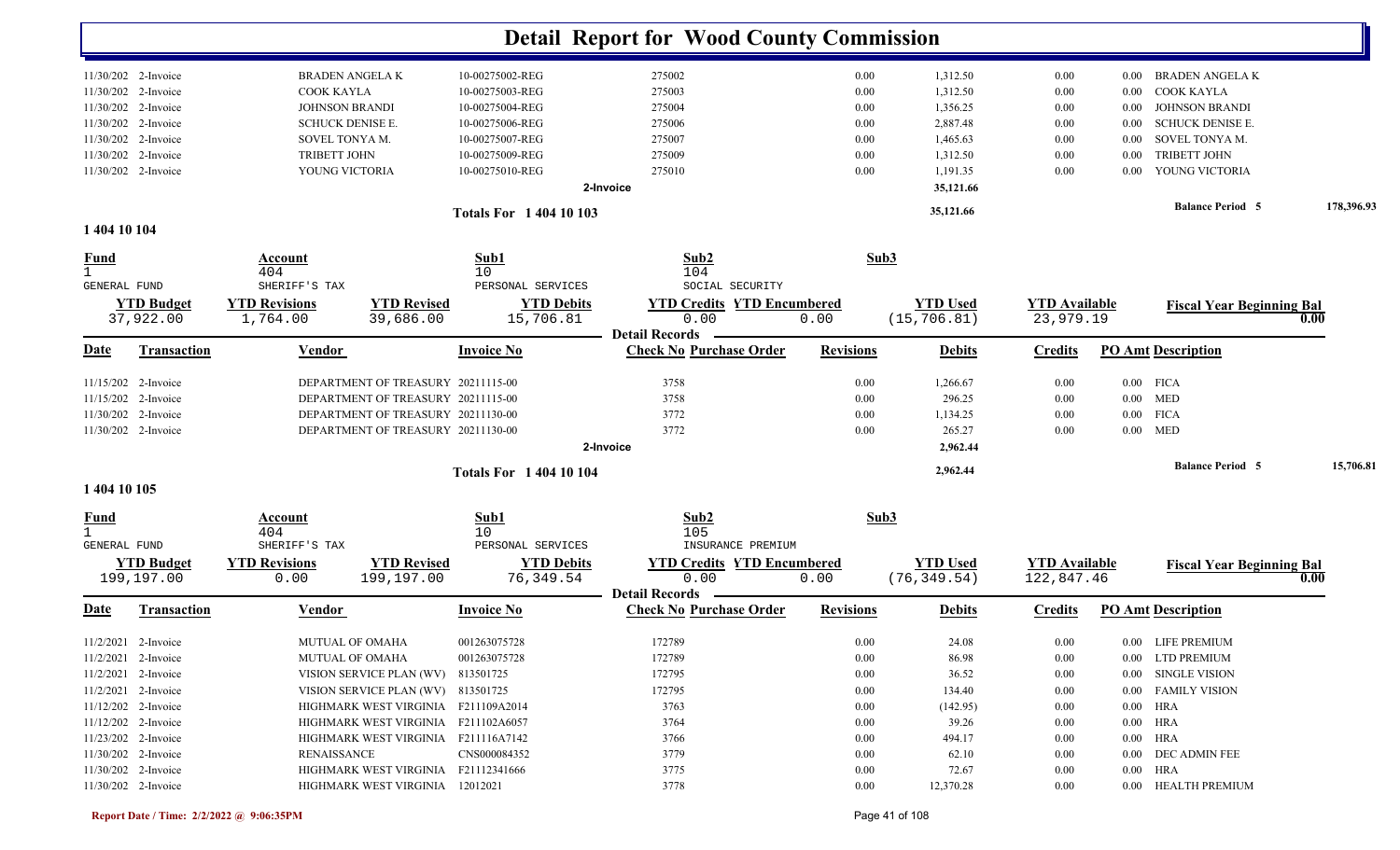|                                     |                                       |                                                      |                                        | <b>Detail Report for Wood County Commission</b>         |                  |                      |                      |                      |                                               |           |
|-------------------------------------|---------------------------------------|------------------------------------------------------|----------------------------------------|---------------------------------------------------------|------------------|----------------------|----------------------|----------------------|-----------------------------------------------|-----------|
| 11/30/202 2-Invoice                 | <b>MUTUAL OF OMAHA</b>                |                                                      | 1274116306                             | 172912                                                  | 0.00             | 24.08                | 0.00                 |                      | 0.00 BASIC LIFE                               |           |
| 11/30/202 2-Invoice<br>2-Invoice    | MUTUAL OF OMAHA                       |                                                      | 1274116306                             | 172912<br>172917                                        | 0.00<br>0.00     | 69.62<br>33.20       | 0.00                 | $0.00\,$             | LTD<br><b>SINGLE</b>                          |           |
| 11/30/202<br>11/30/202 2-Invoice    |                                       | VISION SERVICE PLAN (WV)<br>VISION SERVICE PLAN (WV) | 122021<br>122021                       | 172917                                                  | 0.00             | 134.40               | 0.00<br>0.00         | $0.00\,$<br>$0.00\,$ | <b>FAMILY</b>                                 |           |
|                                     |                                       |                                                      |                                        | 2-Invoice                                               |                  | 13,438.81            |                      |                      |                                               |           |
|                                     |                                       |                                                      | <b>Totals For 140410105</b>            |                                                         |                  | 13,438.81            |                      |                      | <b>Balance Period 5</b>                       | 76,349.54 |
| 1 404 10 106                        |                                       |                                                      |                                        |                                                         |                  |                      |                      |                      |                                               |           |
| <u>Fund</u><br>$\mathbf{1}$         | Account<br>404                        |                                                      | Sub1<br>10                             | Sub2<br>106                                             | Sub3             |                      |                      |                      |                                               |           |
| GENERAL FUND<br><b>YTD Budget</b>   | SHERIFF'S TAX<br><b>YTD Revisions</b> | <b>YTD Revised</b>                                   | PERSONAL SERVICES<br><b>YTD Debits</b> | RETIREMENT<br><b>YTD Credits YTD Encumbered</b>         |                  | <b>YTD Used</b>      | <b>YTD Available</b> |                      | <b>Fiscal Year Beginning Bal</b>              |           |
| 49,421.00                           | 2,305.00                              | 51,726.00                                            | 21,028.92                              | 0.00                                                    | 0.00             | (21, 028.92)         | 30,697.08            |                      | 0.00                                          |           |
|                                     |                                       |                                                      |                                        | <b>Detail Records</b>                                   | <b>Revisions</b> |                      |                      |                      |                                               |           |
| <u>Date</u><br><b>Transaction</b>   | <b>Vendor</b>                         |                                                      | <b>Invoice No</b>                      | <b>Check No Purchase Order</b>                          |                  | <b>Debits</b>        | <b>Credits</b>       |                      | <b>PO Amt Description</b>                     |           |
| 11/15/202 2-Invoice                 |                                       | WV PUBLIC EMP RETIREMEN 20211115-00                  |                                        | 3777                                                    | 0.00             | 1,822.90             | 0.00                 | $0.00\,$             | <b>RETIREMENT</b>                             |           |
| 11/30/202 2-Invoice                 |                                       | WV PUBLIC EMP RETIREMEN 20211130-00                  |                                        | 3777<br>2-Invoice                                       | 0.00             | 1,852.18<br>3,675.08 | 0.00                 | $0.00\,$             | <b>RETIREMENT</b>                             |           |
|                                     |                                       |                                                      | <b>Totals For 1 404 10 106</b>         |                                                         |                  | 3,675.08             |                      |                      | <b>Balance Period 5</b>                       | 21,028.92 |
| 1 404 40 230                        |                                       |                                                      |                                        |                                                         |                  |                      |                      |                      |                                               |           |
| <b>Fund</b>                         | Account                               |                                                      | Sub1                                   | Sub2                                                    | Sub3             |                      |                      |                      |                                               |           |
| $\mathbf{1}$<br><b>GENERAL FUND</b> | 404<br>SHERIFF'S TAX                  |                                                      | 40<br>CONTRACTURAL SERVICES            | 230<br>CONTRACTED SERVICES                              |                  |                      |                      |                      |                                               |           |
| <b>YTD Budget</b>                   | <b>YTD Revisions</b>                  | <b>YTD Revised</b>                                   | <b>YTD Debits</b>                      | <b>YTD Credits YTD Encumbered</b>                       |                  | <b>YTD Used</b>      | <b>YTD Available</b> |                      | <b>Fiscal Year Beginning Bal</b>              |           |
| 10,000.00                           | 0.00                                  | 10,000.00                                            | 275.00                                 | 0.00                                                    | 0.00             | (275.00)             | 9,725.00             |                      | 0.00                                          |           |
| Transaction<br>Date                 | Vendor                                |                                                      | <b>Invoice No</b>                      | <b>Detail Records</b><br><b>Check No Purchase Order</b> | <b>Revisions</b> | <b>Debits</b>        | <b>Credits</b>       |                      | <b>PO Amt Description</b>                     |           |
|                                     |                                       |                                                      |                                        |                                                         |                  |                      |                      |                      |                                               |           |
| 11/9/2021 2-Invoice                 | ROCKY PECK                            |                                                      | 10092021                               | 172823<br>2-Invoice                                     | 0.00             | 275.00<br>275.00     | 0.00                 | 0.00                 | WOOD CO TAX AUCTION                           |           |
|                                     |                                       |                                                      | <b>Totals For 1 404 40 230</b>         |                                                         |                  | 275.00               |                      |                      | <b>Balance Period 5</b>                       | 275.00    |
| 1 404 55 341                        |                                       |                                                      |                                        |                                                         |                  |                      |                      |                      |                                               |           |
| <b>Fund</b>                         | <b>Account</b>                        |                                                      | Sub1                                   | Sub <sub>2</sub>                                        | Sub3             |                      |                      |                      |                                               |           |
| 1<br>GENERAL FUND                   | 404<br>SHERIFF'S TAX                  |                                                      | 55<br>COMMODITIES                      | 341<br>SUPPLIES/MATERIALS                               |                  |                      |                      |                      |                                               |           |
| <b>YTD Budget</b>                   | <b>YTD Revisions</b>                  | <b>YTD Revised</b>                                   | <b>YTD Debits</b>                      | <b>YTD Credits YTD Encumbered</b>                       |                  | <b>YTD Used</b>      | <b>YTD Available</b> |                      | <b>Fiscal Year Beginning Bal</b>              |           |
| 16,819.00                           | 0.00                                  | 16,819.00                                            | 2,894.56                               | 0.00                                                    | 314.01           | (2,894.56)           | 13,610.43            |                      | 0.00                                          |           |
| <b>Date</b><br><b>Transaction</b>   | <b>Vendor</b>                         |                                                      | <b>Invoice No</b>                      | <b>Detail Records</b><br><b>Check No Purchase Order</b> | <b>Revisions</b> | <b>Debits</b>        | <b>Credits</b>       |                      | <b>PO Amt Description</b>                     |           |
|                                     |                                       |                                                      |                                        |                                                         |                  |                      |                      |                      |                                               |           |
| 11/8/2021 1-Purchase Order          |                                       | CHAPMAN PRINTING CO. INC                             |                                        | 85063                                                   | 0.00             | 0.00                 | $0.00\,$             |                      | 0.00 notary stamp                             |           |
| 11/22/202 1-Purchase Order          | OFFICE DEPOT                          |                                                      |                                        | 85110                                                   | $0.00\,$         | $0.00\,$             | $0.00\,$             | 114.67               | sheet protectors, manilla folders, calculator |           |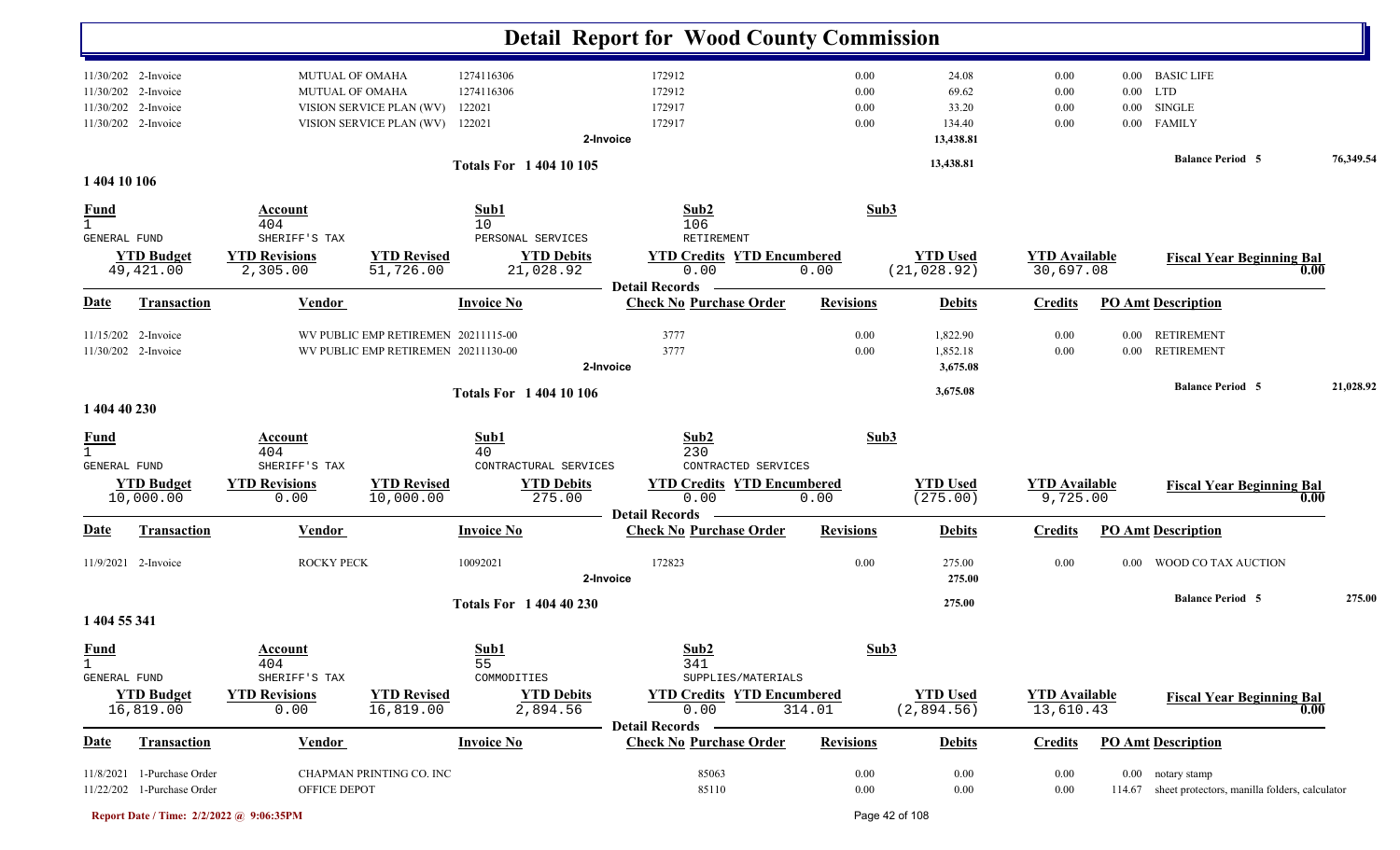|                             |                           |                         |                                         | <b>Detail Report for Wood County Commission</b> |                  |                  |                      |          |                                                      |           |
|-----------------------------|---------------------------|-------------------------|-----------------------------------------|-------------------------------------------------|------------------|------------------|----------------------|----------|------------------------------------------------------|-----------|
|                             |                           |                         |                                         | 1-Purchase Order                                |                  |                  |                      |          |                                                      |           |
| 11/9/2021 2-Invoice         |                           |                         | <b>GLACIER MOUNTAIN BOTTLI 018127</b>   | 172808                                          | 0.00             | 20.00            | 0.00                 |          | 0.00 ACCT NO 012353                                  |           |
| 11/16/202 2-Invoice         |                           | <b>S W RESOURCES</b>    | 158493                                  | 172861<br>84963                                 | 0.00             | 156.00           | 0.00                 |          | $(156.00)$ signs for windows                         |           |
| 11/23/202 2-Invoice         |                           | <b>ITECH</b>            | 27527                                   | 172876                                          | 0.00             | 52.44            | 0.00                 |          | 0.00 ACCT NO WC07                                    |           |
|                             |                           |                         | CHAPMAN PRINTING CO. INC 20211110011001 | 2-Invoice<br>84837                              | 0.00             | 228.44           |                      |          |                                                      |           |
|                             | 11/16/202 5-Journal Entry |                         |                                         | 5-Journal Entry                                 |                  | 836.40<br>836.40 | 0.00                 |          | (836.40) boxes of perf receipt paper WOOD CO FINANCI |           |
|                             |                           |                         |                                         |                                                 |                  |                  |                      |          | <b>Balance Period 5</b>                              | 2,894.56  |
|                             |                           |                         | Totals For 1 404 55 341                 |                                                 |                  | 1,064.84         |                      | (877.73) |                                                      |           |
| 1 405 10 101                |                           |                         |                                         |                                                 |                  |                  |                      |          |                                                      |           |
| <b>Fund</b>                 |                           | Account                 | Sub1                                    | Sub2                                            | Sub3             |                  |                      |          |                                                      |           |
| $\mathbf{1}$                |                           | 405                     | 10                                      | 101                                             |                  |                  |                      |          |                                                      |           |
| GENERAL FUND                |                           | PROSECUTING ATTORNEY    | PERSONAL SERVICES                       | ELECTED OFFICIALS                               |                  |                  |                      |          |                                                      |           |
|                             | <b>YTD Budget</b>         | <b>YTD Revisions</b>    | <b>YTD Revised</b><br><b>YTD Debits</b> | <b>YTD Credits YTD Encumbered</b>               |                  | <b>YTD Used</b>  | <b>YTD Available</b> |          | <b>Fiscal Year Beginning Bal</b>                     |           |
|                             | 108,192.00                | 0.00                    | 108,192.00<br>45,080.00                 | 0.00<br><b>Detail Records</b>                   | 0.00             | (45,080.00)      | 63,112.00            |          |                                                      | 0.00      |
| <u>Date</u>                 | <b>Transaction</b>        | <b>Vendor</b>           | <b>Invoice No</b>                       | <b>Check No Purchase Order</b>                  | <b>Revisions</b> | <b>Debits</b>    | <b>Credits</b>       |          | <b>PO Amt Description</b>                            |           |
| 11/15/202 2-Invoice         |                           | PATRICK LEFEBURE        | 10-00274802-REG                         | 274802                                          | 0.00             | 4,508.00         | 0.00                 |          | 0.00 LEFEBURE PATRICK O.                             |           |
| 11/30/202 2-Invoice         |                           | <b>PATRICK LEFEBURE</b> | 10-00275016-REG                         | 275016                                          | 0.00             | 4,508.00         | 0.00                 |          | 0.00 LEFEBURE PATRICK O.                             |           |
|                             |                           |                         |                                         | 2-Invoice                                       |                  | 9,016.00         |                      |          |                                                      |           |
|                             |                           |                         | <b>Totals For 140510101</b>             |                                                 |                  | 9,016.00         |                      |          | <b>Balance Period 5</b>                              | 45,080.00 |
| 1 405 10 104                |                           |                         |                                         |                                                 |                  |                  |                      |          |                                                      |           |
| <u>Fund</u>                 |                           | <b>Account</b>          | Sub1                                    | Sub2                                            | Sub3             |                  |                      |          |                                                      |           |
| $\mathbf{1}$                |                           | 405                     | 10                                      | 104                                             |                  |                  |                      |          |                                                      |           |
| GENERAL FUND                |                           | PROSECUTING ATTORNEY    | PERSONAL SERVICES                       | SOCIAL SECURITY                                 |                  |                  |                      |          |                                                      |           |
|                             | <b>YTD Budget</b>         | <b>YTD Revisions</b>    | <b>YTD Revised</b><br><b>YTD Debits</b> | <b>YTD Credits YTD Encumbered</b>               |                  | <b>YTD Used</b>  | <b>YTD Available</b> |          | <b>Fiscal Year Beginning Bal</b>                     |           |
|                             | 78,979.00                 | 765.00                  | 79,744.00<br>29,011.88                  | 0.00<br><b>Detail Records</b>                   | 0.00             | (29, 011.88)     | 50,732.12            |          |                                                      | 0.00      |
| <b>Date</b>                 | <b>Transaction</b>        | <b>Vendor</b>           | <b>Invoice No</b>                       | <b>Check No Purchase Order</b>                  | <b>Revisions</b> | <b>Debits</b>    | <b>Credits</b>       |          | <b>PO Amt Description</b>                            |           |
| 11/15/202 2-Invoice         |                           |                         | DEPARTMENT OF TREASURY 20211115-00      | 3758                                            | 0.00             | 2,594.07         | 0.00                 |          | $0.00$ FICA                                          |           |
| 11/15/202 2-Invoice         |                           |                         | DEPARTMENT OF TREASURY 20211115-00      | 3758                                            | 0.00             | 606.67           | 0.00                 | $0.00\,$ | MED                                                  |           |
| 11/30/202 2-Invoice         |                           |                         | DEPARTMENT OF TREASURY 20211130-00      | 3772                                            | 0.00             | 2,601.77         | 0.00                 |          | $0.00$ FICA                                          |           |
| 11/30/202 2-Invoice         |                           |                         | DEPARTMENT OF TREASURY 20211130-00      | 3772                                            | $0.00\,$         | 608.49           | 0.00                 |          | $0.00$ MED                                           |           |
|                             |                           |                         |                                         | 2-Invoice                                       |                  | 6,411.00         |                      |          |                                                      |           |
|                             |                           |                         | <b>Totals For 140510104</b>             |                                                 |                  | 6,411.00         |                      |          | <b>Balance Period 5</b>                              | 29,011.88 |
| 1 405 10 105                |                           |                         |                                         |                                                 |                  |                  |                      |          |                                                      |           |
|                             |                           | <u>Account</u>          | Sub1                                    | Sub2                                            | Sub3             |                  |                      |          |                                                      |           |
| <b>Fund</b><br>$\mathbf{1}$ |                           | 405                     | 10                                      | 105                                             |                  |                  |                      |          |                                                      |           |
| GENERAL FUND                |                           | PROSECUTING ATTORNEY    | PERSONAL SERVICES                       | INSURANCE PREMIUM                               |                  |                  |                      |          |                                                      |           |
|                             | <b>YTD Budget</b>         | <b>YTD Revisions</b>    | <b>YTD Revised</b><br><b>YTD Debits</b> | <b>YTD Credits YTD Encumbered</b>               |                  | <b>YTD Used</b>  | <b>YTD Available</b> |          | <b>Fiscal Year Beginning Bal</b>                     |           |
|                             | 287, 272.00               | 0.00                    | 287, 272.00<br>128,557.19               | 0.00                                            | 0.00             | (128, 557.19)    | 158,714.81           |          |                                                      | 0.00      |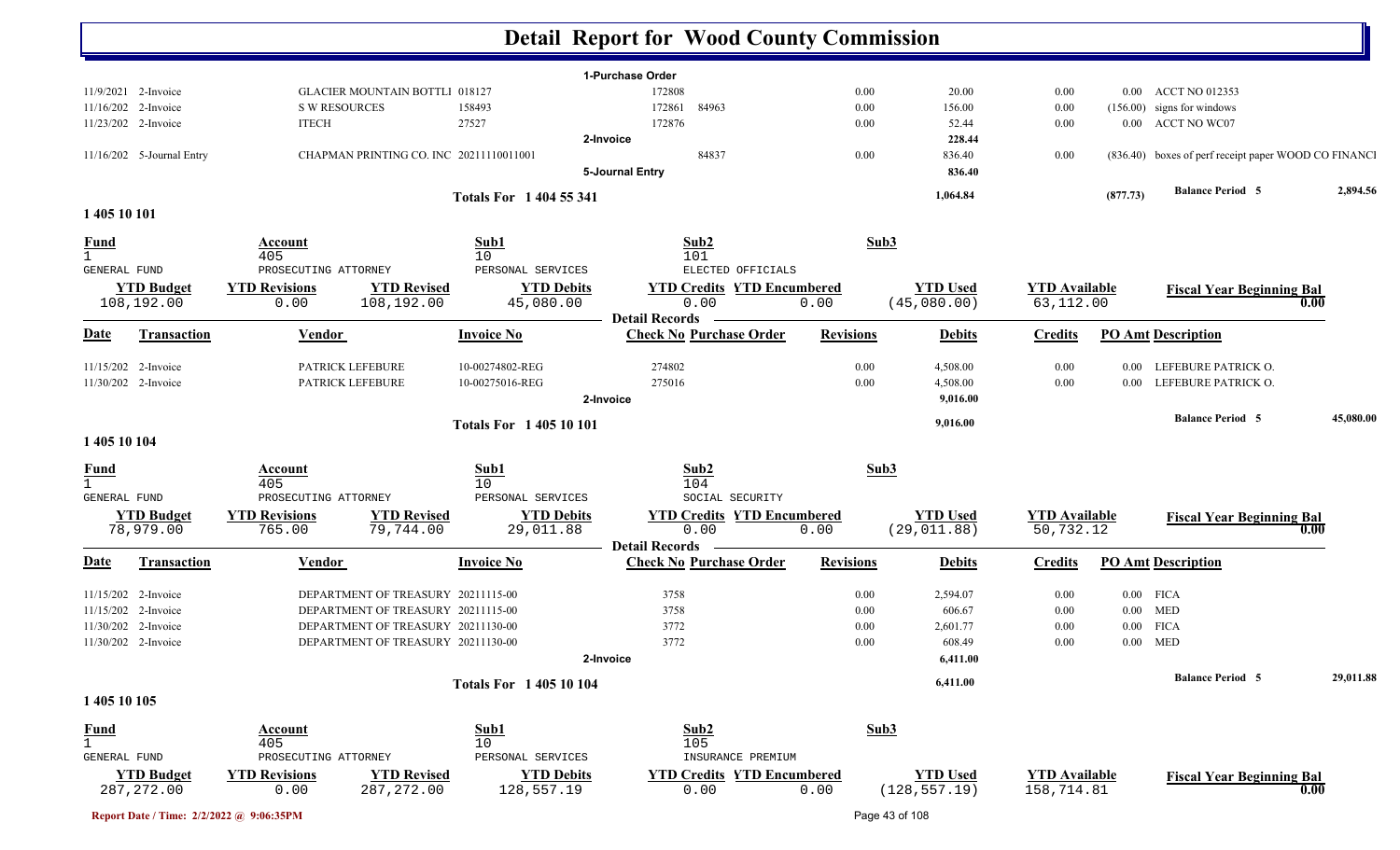|                             |                       |                                            |                             | Detail Records -                  |                  |                 |                      |                                  |            |
|-----------------------------|-----------------------|--------------------------------------------|-----------------------------|-----------------------------------|------------------|-----------------|----------------------|----------------------------------|------------|
| <u>Date</u>                 | <b>Transaction</b>    | <b>Vendor</b>                              | <b>Invoice No</b>           | <b>Check No Purchase Order</b>    | <b>Revisions</b> | <b>Debits</b>   | <b>Credits</b>       | <b>PO Amt Description</b>        |            |
|                             | 11/2/2021 2-Invoice   | <b>MUTUAL OF OMAHA</b>                     | 001263075728                | 172789                            | 0.00             | 34.08           | 0.00                 | 0.00 LIFE PREMIUM                |            |
| 11/2/2021                   | 2-Invoice             | <b>MUTUAL OF OMAHA</b>                     | 001263075728                | 172789                            | 0.00             | 182.27          | $0.00\,$             | <b>LTD PREMIUM</b><br>$0.00\,$   |            |
|                             | $11/2/2021$ 2-Invoice | VISION SERVICE PLAN (WV)                   | 813501725                   | 172795                            | 0.00             | 53.12           | $0.00\,$             | SINGLE VISION<br>$0.00\,$        |            |
|                             | 11/2/2021 2-Invoice   | VISION SERVICE PLAN (WV) 813501725         |                             | 172795                            | 0.00             | 192.00          | 0.00                 | <b>FAMILY VISION</b><br>$0.00\,$ |            |
|                             | 11/12/202 2-Invoice   | HIGHMARK WEST VIRGINIA F211111A7942        |                             | 3762                              | 0.00             | 411.28          | 0.00                 | $0.00$ HRA                       |            |
|                             | 11/12/202 2-Invoice   | HIGHMARK WEST VIRGINIA F211109A2014        |                             | 3763                              | 0.00             | 26.49           | 0.00                 | $0.00$ HRA                       |            |
|                             | 11/12/202 2-Invoice   | HIGHMARK WEST VIRGINIA F211102A6057        |                             | 3764                              | 0.00             | 514.12          | 0.00                 | $0.00$ HRA                       |            |
|                             | 11/23/202 2-Invoice   | HIGHMARK WEST VIRGINIA F211116A7142        |                             | 3766                              | 0.00             | 247.32          | $0.00\,$             | $0.00$ HRA                       |            |
|                             | 11/30/202 2-Invoice   | <b>RENAISSANCE</b>                         | CNS000084352                | 3779                              | 0.00             | 99.36           | $0.00\,$             | 0.00 DEC ADMIN FEE               |            |
|                             | 11/30/202 2-Invoice   | HIGHMARK WEST VIRGINIA F21112341666        |                             | 3775                              | 0.00             | 182.08          | 0.00                 | $0.00$ HRA                       |            |
|                             | 11/30/202 2-Invoice   | HIGHMARK WEST VIRGINIA                     | 12012021                    | 3778                              | 0.00             | 19,693.49       | $0.00\,$             | HEALTH PREMIUM<br>$0.00\,$       |            |
|                             | 11/30/202 2-Invoice   | <b>MUTUAL OF OMAHA</b>                     | 1274116306                  | 172912                            | 0.00             | 34.08           | $0.00\,$             | <b>BASIC LIFE</b><br>$0.00\,$    |            |
|                             | 11/30/202 2-Invoice   | <b>MUTUAL OF OMAHA</b>                     | 1274116306                  | 172912                            | 0.00             | 199.05          | 0.00                 | $0.00$ LTD                       |            |
|                             | 11/30/202 2-Invoice   | VISION SERVICE PLAN (WV)                   | 122021                      | 172917                            | $0.00\,$         | 53.12           | 0.00                 | SINGLE<br>$0.00\,$               |            |
|                             | 11/30/202 2-Invoice   | VISION SERVICE PLAN (WV) 122021            |                             | 172917                            | $0.00\,$         | 211.20          | 0.00                 | <b>FAMILY</b><br>$0.00\,$        |            |
|                             |                       |                                            |                             | 2-Invoice                         |                  | 22,133.06       |                      |                                  |            |
|                             |                       |                                            | <b>Totals For 140510105</b> |                                   |                  | 22,133.06       |                      | <b>Balance Period 5</b>          | 128,557.19 |
| 1 405 10 106                |                       |                                            |                             |                                   |                  |                 |                      |                                  |            |
| <u>Fund</u>                 |                       | Account                                    | Sub1                        | Sub2                              | Sub3             |                 |                      |                                  |            |
| $\mathbf{1}$                |                       | 405                                        | 10                          | 106                               |                  |                 |                      |                                  |            |
| <b>GENERAL FUND</b>         |                       | PROSECUTING ATTORNEY                       | PERSONAL SERVICES           | RETIREMENT                        |                  |                 |                      |                                  |            |
|                             | <b>YTD Budget</b>     | <b>YTD Revisions</b><br><b>YTD Revised</b> | <b>YTD Debits</b>           | <b>YTD Credits YTD Encumbered</b> |                  | <b>YTD Used</b> | <b>YTD Available</b> | <b>Fiscal Year Beginning Bal</b> |            |
|                             | 103,240.00            | 1,000.00<br>104,240.00                     | 39,514.92                   | 0.00<br><b>Detail Records</b>     | 0.00             | (39, 514.92)    | 64,725.08            | 0.00                             |            |
| Date                        | <b>Transaction</b>    | Vendor                                     | <b>Invoice No</b>           | <b>Check No Purchase Order</b>    | <b>Revisions</b> | <b>Debits</b>   | <b>Credits</b>       | <b>PO Amt Description</b>        |            |
|                             |                       |                                            |                             |                                   |                  |                 |                      |                                  |            |
|                             | 11/15/202 2-Invoice   | WV PUBLIC EMP RETIREMEN 20211115-00        |                             | 3777                              | 0.00             | 4,267.59        | 0.00                 | 0.00 RETIREMENT                  |            |
|                             | 11/30/202 2-Invoice   | WV PUBLIC EMP RETIREMEN 20211130-00        |                             | 3777                              | 0.00             | 4,238.85        | $0.00\,$             | 0.00 RETIREMENT                  |            |
|                             |                       |                                            |                             | 2-Invoice                         |                  | 8,506.44        |                      |                                  |            |
|                             |                       |                                            | <b>Totals For 140510106</b> |                                   |                  | 8,506.44        |                      | <b>Balance Period 5</b>          | 39,514.92  |
| 1 405 10 181                |                       |                                            |                             |                                   |                  |                 |                      |                                  |            |
| <b>Fund</b><br>$\mathbf{1}$ |                       | Account<br>405                             | Sub1<br>10                  | Sub2<br>181                       | Sub3             |                 |                      |                                  |            |
| GENERAL FUND                |                       | PROSECUTING ATTORNEY                       | PERSONAL SERVICES           | ASST PROSECUTOR                   |                  |                 |                      |                                  |            |
|                             | <b>YTD Budget</b>     | <b>YTD Revisions</b><br><b>YTD Revised</b> | <b>YTD Debits</b>           | <b>YTD Credits YTD Encumbered</b> |                  | <b>YTD Used</b> | <b>YTD Available</b> | <b>Fiscal Year Beginning Bal</b> |            |
|                             | 612,218.00            | 9,907.00<br>622,125.00                     | 223, 388.37                 | 0.00                              | 0.00             | (223, 388.37)   | 398,736.63           | 0.00                             |            |
|                             |                       |                                            |                             | Detail Records -                  |                  |                 |                      |                                  |            |
| <u>Date</u>                 | Transaction           | <b>Vendor</b>                              | <b>Invoice No</b>           | <b>Check No Purchase Order</b>    | <b>Revisions</b> | <b>Debits</b>   | <b>Credits</b>       | <b>PO Amt Description</b>        |            |
|                             | 11/15/202 2-Invoice   | <b>BELL ANDREW H</b>                       | 10-00274796-REG             | 274796                            | $0.00\,$         | 2,375.00        | $0.00\,$             | 0.00 BELL ANDREW H               |            |

**Report Date / Time: 2/2/2022 @ 9:06:35PM** Page 44 of 108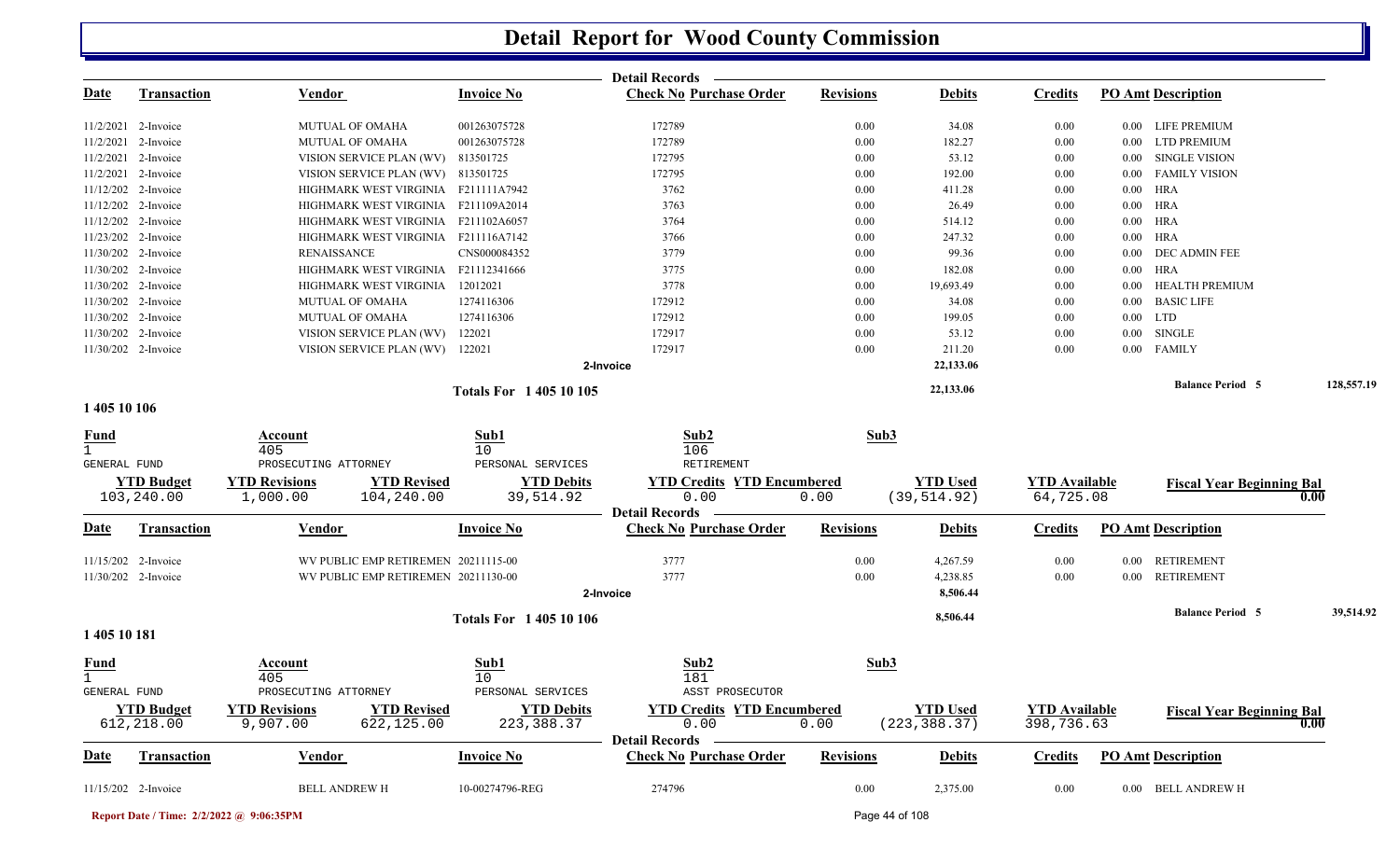|              | 11/15/202 2-Invoice | DAUPHIN CHARLOTTE A                        | 10-00274797-REG             | 274797                            | $0.00\,$         | 2,395.83        | 0.00                 | $0.00\,$ | DAUPHIN CHARLOTTE A              |            |
|--------------|---------------------|--------------------------------------------|-----------------------------|-----------------------------------|------------------|-----------------|----------------------|----------|----------------------------------|------------|
|              | 11/15/202 2-Invoice | CATHERINE BLAIRE HUDSON                    | 10-00274800-REG             | 274800                            | 0.00             | 3,166.67        | 0.00                 | 0.00     | HUDSON CATHERINE BLAIRE          |            |
|              | 11/15/202 2-Invoice | <b>MARTIN EMILY M.</b>                     | 10-00274803-REG             | 274803                            | $0.00\,$         | 2,770.83        | 0.00                 | 0.00     | MARTIN EMILY M.                  |            |
| 11/15/202    | 2-Invoice           | MCCULLOUGH DAVID SHANI 10-00274804-REG     |                             | 274804                            | $0.00\,$         | 3,250.00        | 0.00                 | 0.00     | MCCULLOUGH DAVID SHANE           |            |
|              | 11/15/202 2-Invoice | NICHOLSON HEATHER D                        | 10-00274806-REG             | 274806                            | 0.00             | 2,874.99        | 0.00                 | 0.00     | NICHOLSON HEATHER D              |            |
|              | 11/15/202 2-Invoice | SKOGSTAD RUSSELL J.                        | 10-00274809-REG             | 274809                            | $0.00\,$         | 3,294.67        | 0.00                 | 0.00     | <b>SKOGSTAD RUSSELL J.</b>       |            |
|              | 11/15/202 2-Invoice | SNODGRASS LORA B.                          | 10-00274810-REG             | 274810                            | $0.00\,$         | 3,104.16        | 0.00                 | 0.00     | SNODGRASS LORA B.                |            |
|              | 11/15/202 2-Invoice | UNDERWOOD MEGAN E.                         | 10-00274812-REG             | 274812                            | 0.00             | 2,999.99        | 0.00                 | 0.00     | UNDERWOOD MEGAN E.               |            |
|              | 11/30/202 2-Invoice | <b>BELL ANDREW H</b>                       | 10-00275011-REG             | 275011                            | $0.00\,$         | 2,375.00        | 0.00                 | 0.00     | <b>BELL ANDREW H</b>             |            |
|              | 11/30/202 2-Invoice | DAUPHIN CHARLOTTE A                        | 10-00275012-REG             | 275012                            | $0.00\,$         | 2,395.83        | 0.00                 | $0.00\,$ | DAUPHIN CHARLOTTE A              |            |
|              | 11/30/202 2-Invoice | CATHERINE BLAIRE HUDSON                    | 10-00275015-REG             | 275015                            | 0.00             | 3,166.67        | 0.00                 | 0.00     | HUDSON CATHERINE BLAIRE          |            |
|              | 11/30/202 2-Invoice | MARTIN EMILY M.                            | 10-00275017-REG             | 275017                            | $0.00\,$         | 2,770.83        | 0.00                 | $0.00\,$ | MARTIN EMILY M.                  |            |
|              | 11/30/202 2-Invoice | MCCULLOUGH DAVID SHANI                     | 10-00275018-REG             | 275018                            | $0.00\,$         | 3,250.00        | 0.00                 | 0.00     | MCCULLOUGH DAVID SHANE           |            |
|              | 11/30/202 2-Invoice | NICHOLSON HEATHER D                        | 10-00275020-REG             | 275020                            | $0.00\,$         | 2,874.99        | 0.00                 | 0.00     | NICHOLSON HEATHER D              |            |
|              | 11/30/202 2-Invoice | SKOGSTAD RUSSELL J.                        | 10-00275023-REG             | 275023                            | $0.00\,$         | 3,294.67        | 0.00                 | 0.00     | SKOGSTAD RUSSELL J.              |            |
| 11/30/202    | 2-Invoice           | SNODGRASS LORA B.                          | 10-00275024-REG             | 275024                            | $0.00\,$         | 3,104.16        | 0.00                 | 0.00     | SNODGRASS LORA B.                |            |
|              | 11/30/202 2-Invoice | UNDERWOOD MEGAN E.                         | 10-00275026-REG             | 275026                            | 0.00             | 2,999.99        | 0.00                 | 0.00     | UNDERWOOD MEGAN E.               |            |
|              |                     |                                            |                             | 2-Invoice                         |                  | 52,464.28       |                      |          |                                  |            |
|              |                     |                                            |                             |                                   |                  |                 |                      |          | <b>Balance Period 5</b>          | 223,388.37 |
|              |                     |                                            | <b>Totals For 140510181</b> |                                   |                  | 52,464.28       |                      |          |                                  |            |
| 1 405 10 182 |                     |                                            |                             |                                   |                  |                 |                      |          |                                  |            |
| <u>Fund</u>  |                     | Account                                    | Sub1                        | Sub2                              | Sub3             |                 |                      |          |                                  |            |
|              |                     | 405                                        | 10                          | 182                               |                  |                 |                      |          |                                  |            |
| GENERAL FUND |                     | PROSECUTING ATTORNEY                       | PERSONAL SERVICES           | SECRETARIES                       |                  |                 |                      |          |                                  |            |
|              | <b>YTD Budget</b>   | <b>YTD Revisions</b><br><b>YTD Revised</b> | <b>YTD Debits</b>           | <b>YTD Credits YTD Encumbered</b> |                  | <b>YTD Used</b> | <b>YTD</b> Available |          | <b>Fiscal Year Beginning Bal</b> |            |
|              | 311,991.00          | 93.00<br>312,084.00                        | 127,360.23                  | 0.00                              | 0.00             | (127, 360.23)   | 184,723.77           |          | 0.00                             |            |
|              |                     |                                            |                             | <b>Detail Records</b>             |                  |                 |                      |          |                                  |            |
| <u>Date</u>  | <b>Transaction</b>  | Vendor                                     | <b>Invoice No</b>           | <b>Check No Purchase Order</b>    | <b>Revisions</b> | <b>Debits</b>   | <b>Credits</b>       |          | <b>PO Amt Description</b>        |            |
|              | 11/15/202 2-Invoice | <b>HALL KAYLEE N</b>                       | 10-00274798-REG             | 274798                            | $0.00\,$         | 1,395.84        | 0.00                 | $0.00\,$ | HALL KAYLEE N                    |            |
|              | 11/15/202 2-Invoice | HAMMER RHEA LYNN                           | 10-00274799-REG             | 274799                            | $0.00\,$         | 2,095.79        | 0.00                 | $0.00\,$ | HAMMER RHEA LYNN                 |            |
|              | 11/15/202 2-Invoice | KIGER TIFFANY F.                           | 10-00274801-REG             | 274801                            | $0.00\,$         | 495.76          | 0.00                 | 0.00     | KIGER TIFFANY F.                 |            |
|              | 11/15/202 2-Invoice | MEEKS KAYLA B.                             | 10-00274805-REG             | 274805                            | $0.00\,$         | 1,566.66        | 0.00                 | 0.00     | MEEKS KAYLA B.                   |            |
| 11/15/202    | 2-Invoice           | PADDEN KANDY A                             | 10-00274807-REG             | 274807                            | $0.00\,$         | 1,478.33        | 0.00                 | $0.00\,$ | PADDEN KANDY A                   |            |
|              | 11/15/202 2-Invoice | RYDER-GEORGE DEBRAK.                       | 10-00274808-REG             | 274808                            | 0.00             | 1,757.56        | 0.00                 | 0.00     | RYDER DEBRA K.                   |            |
|              | 11/15/202 2-Invoice | STURM DOUGLAS                              | 10-00274811-REG             | 274811                            | $0.00\,$         | 1,875.00        | 0.00                 | 0.00     | <b>STURM DOUGLAS</b>             |            |
|              | 11/15/202 2-Invoice | WILLIAMS JEZIRAE L                         | 10-00274813-REG             | 274813                            | 0.00             | 1,270.83        | 0.00                 | 0.00     | WILLIAMS JEZIRAE L               |            |
|              | 11/30/202 2-Invoice | <b>HALL KAYLEE N</b>                       | 10-00275013-REG             | 275013                            | $0.00\,$         | 1,395.84        | 0.00                 |          | 0.00 HALL KAYLEE N               |            |
|              |                     |                                            |                             |                                   |                  |                 |                      |          |                                  |            |
|              | 11/30/202 2-Invoice | HAMMER RHEA LYNN                           | 10-00275014-REG             | 275014                            | $0.00\,$         | 2,095.79        | 0.00                 |          | 0.00 HAMMER RHEA LYNN            |            |
|              | 11/30/202 2-Invoice | MEEKS KAYLA B.                             | 10-00275019-REG             | 275019                            | $0.00\,$         | 1,566.66        | 0.00                 |          | 0.00 MEEKS KAYLA B.              |            |
|              | 11/30/202 2-Invoice | PADDEN KANDY A                             | 10-00275021-REG             | 275021                            | $0.00\,$         | 1,478.33        | 0.00                 |          | 0.00 PADDEN KANDY A              |            |
|              | 11/30/202 2-Invoice | RYDER-GEORGE DEBRAK.                       | 10-00275022-REG             | 275022                            | $0.00\,$         | 1,757.56        | 0.00                 |          | 0.00 RYDER DEBRAK.               |            |
|              | 11/30/202 2-Invoice | <b>STURM DOUGLAS</b>                       | 10-00275025-REG             | 275025                            | $0.00\,$         | 1,875.00        | 0.00                 | $0.00\,$ | STURM DOUGLAS                    |            |
|              | 11/30/202 2-Invoice | WILLIAMS JEZIRAE L                         | 10-00275027-REG             | 275027                            | $0.00\,$         | 1,479.17        | 0.00                 | $0.00\,$ | WILLIAMS JEZIRAE L               |            |
|              |                     |                                            |                             | 2-Invoice                         |                  | 23,584.12       |                      |          |                                  |            |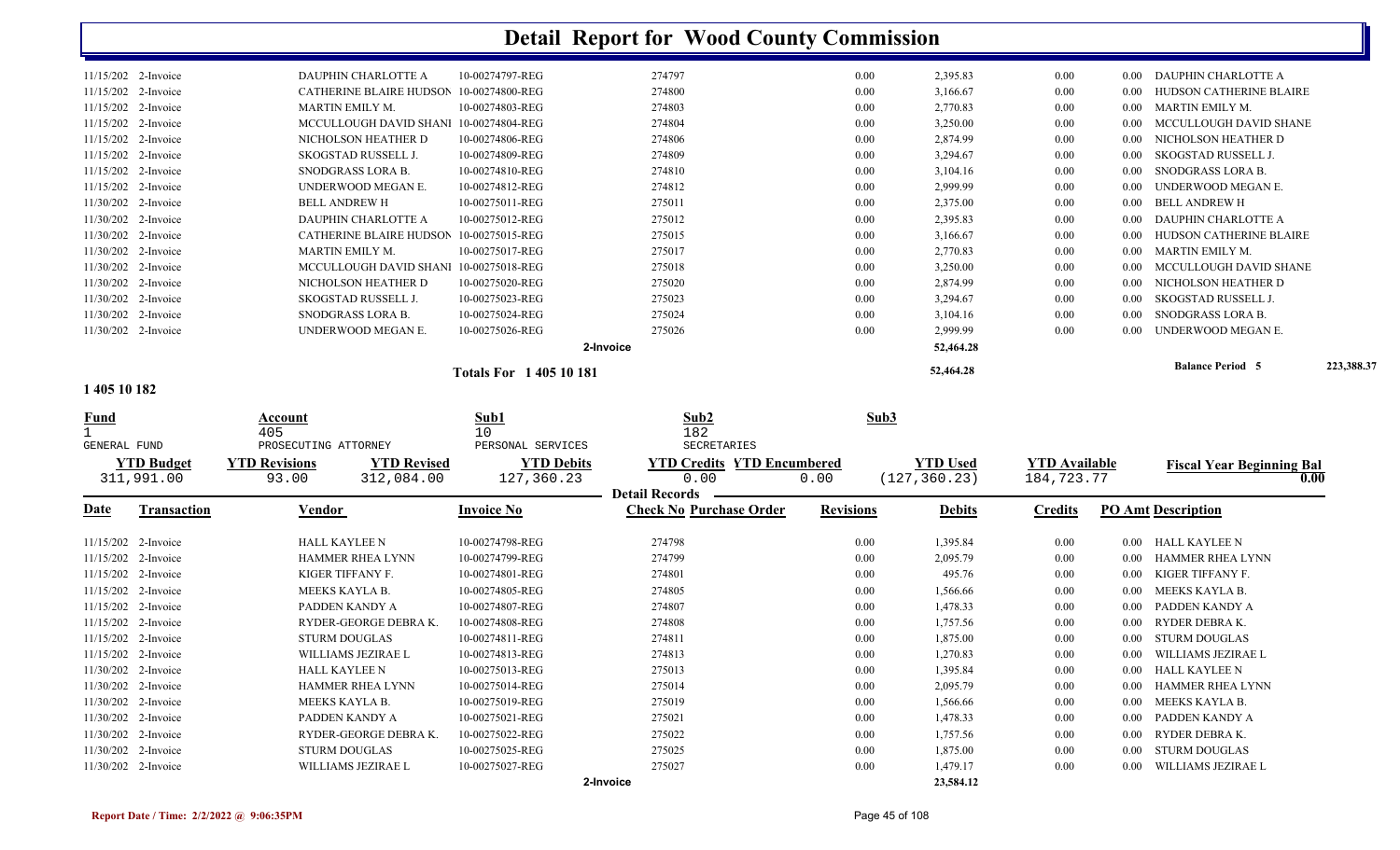|                                                    |                                |                                                                        |                                                                                                         | <b>Detail Report for Wood County Commission</b>                                               |                      |                                                          |                                   |        |                                  |            |
|----------------------------------------------------|--------------------------------|------------------------------------------------------------------------|---------------------------------------------------------------------------------------------------------|-----------------------------------------------------------------------------------------------|----------------------|----------------------------------------------------------|-----------------------------------|--------|----------------------------------|------------|
|                                                    | 1 405 40 212 1201              |                                                                        | <b>Totals For 140510182</b>                                                                             |                                                                                               |                      | 23,584.12                                                |                                   |        | <b>Balance Period 5</b>          | 127,360.23 |
| <b>Fund</b><br>$\mathbf{1}$<br><b>GENERAL FUND</b> | <b>YTD Budget</b><br>12,476.00 | Account<br>405<br>PROSECUTING ATTORNEY<br><b>YTD Revisions</b><br>0.00 | Sub1<br>40<br>CONTRACTURAL SERVICES<br><b>YTD Revised</b><br><b>YTD Debits</b><br>12,476.00<br>7,490.79 | Sub2<br>212<br>PRINTING<br><b>YTD Credits YTD Encumbered</b><br>0.00<br><b>Detail Records</b> | Sub3<br>1201<br>0.00 | <b>DATA PROCESSING</b><br><b>YTD</b> Used<br>(7, 490.79) | <b>YTD Available</b><br>4,985.21  |        | <b>Fiscal Year Beginning Bal</b> | 0.00       |
| Date                                               | Transaction                    | <b>Vendor</b>                                                          | <b>Invoice No</b>                                                                                       | <b>Check No Purchase Order</b>                                                                | <b>Revisions</b>     | <b>Debits</b>                                            | <b>Credits</b>                    |        | <b>PO Amt Description</b>        |            |
|                                                    | 11/16/202 2-Invoice            | <b>LEXIS NEXIS</b>                                                     | 3093509771                                                                                              | 172857<br>2-Invoice                                                                           | 0.00                 | 525.37<br>525.37                                         | 0.00                              |        | 0.00 ACCT NO 424VBTHXJ           |            |
| 1 405 40 221                                       |                                |                                                                        | Totals For 1 405 40 212 1201                                                                            |                                                                                               |                      | 525.37                                                   |                                   |        | <b>Balance Period 5</b>          | 7,490.79   |
| <b>Fund</b><br>$\mathbf{1}$<br><b>GENERAL FUND</b> |                                | Account<br>405<br>PROSECUTING ATTORNEY                                 | Sub1<br>40<br>CONTRACTURAL SERVICES                                                                     | Sub2<br>221<br>TRAINING & EDUCATION                                                           | Sub3                 |                                                          |                                   |        |                                  |            |
|                                                    | <b>YTD Budget</b><br>17,250.00 | <b>YTD Revisions</b><br>0.00                                           | <b>YTD Revised</b><br><b>YTD Debits</b><br>17,250.00<br>0.00                                            | <b>YTD Credits YTD Encumbered</b><br>0.00                                                     | 200.00               | <b>YTD Used</b><br>0.00                                  | <b>YTD</b> Available<br>17,050.00 |        | <b>Fiscal Year Beginning Bal</b> | 0.00       |
| <u>Date</u>                                        | Transaction                    | Vendor                                                                 | <b>Invoice No</b>                                                                                       | <b>Detail Records</b><br><b>Check No Purchase Order</b>                                       | <b>Revisions</b>     | <b>Debits</b>                                            | <b>Credits</b>                    |        | <b>PO Amt Description</b>        |            |
|                                                    | 11/15/202 1-Purchase Order     | <b>WVPAA</b>                                                           |                                                                                                         | 85084<br>1-Purchase Order                                                                     | 0.00                 | 0.00                                                     | 0.00                              | 200.00 | REGISTRATION WITNER SEMINAR      |            |
| 1 405 40 233                                       |                                |                                                                        | <b>Totals For 140540221</b>                                                                             |                                                                                               |                      |                                                          |                                   | 200.00 | <b>Balance Period 5</b>          | 0.00       |
| <u>Fund</u><br>$\mathbf{1}$<br><b>GENERAL FUND</b> | <b>YTD Budget</b>              | Account<br>405<br>PROSECUTING ATTORNEY<br><b>YTD Revisions</b>         | Sub1<br>40<br>CONTRACTURAL SERVICES<br><b>YTD Revised</b><br><b>YTD Debits</b>                          | Sub2<br>233<br>INVESTIGATION EXPENSE<br><b>YTD Credits YTD Encumbered</b>                     | Sub3                 | <b>YTD Used</b>                                          | <b>YTD</b> Available              |        | <b>Fiscal Year Beginning Bal</b> |            |
|                                                    | 5,500.00                       | 0.00                                                                   | 5,500.00<br>929.90                                                                                      | 0.00<br><b>Detail Records</b>                                                                 | 0.00                 | (929.90)                                                 | 4,570.10                          |        |                                  | 0.00       |
| Date                                               | <b>Transaction</b>             | Vendor                                                                 | <b>Invoice No</b>                                                                                       | <b>Check No Purchase Order</b>                                                                | <b>Revisions</b>     | <b>Debits</b>                                            | <b>Credits</b>                    |        | <b>PO Amt Description</b>        |            |
|                                                    | 11/23/202 2-Invoice            | NANCY S. JARRELL, CCR                                                  | NJ2021-1102                                                                                             | 172877<br>2-Invoice                                                                           | 0.00                 | 785.40<br>785.40                                         | 0.00                              |        | $0.00$ 15/13/21 & 05/18/2021     |            |
|                                                    |                                |                                                                        | <b>Totals For 140540233</b>                                                                             |                                                                                               |                      | 785.40                                                   |                                   |        | <b>Balance Period 5</b>          | 929.90     |

**1 405 40 233 2618**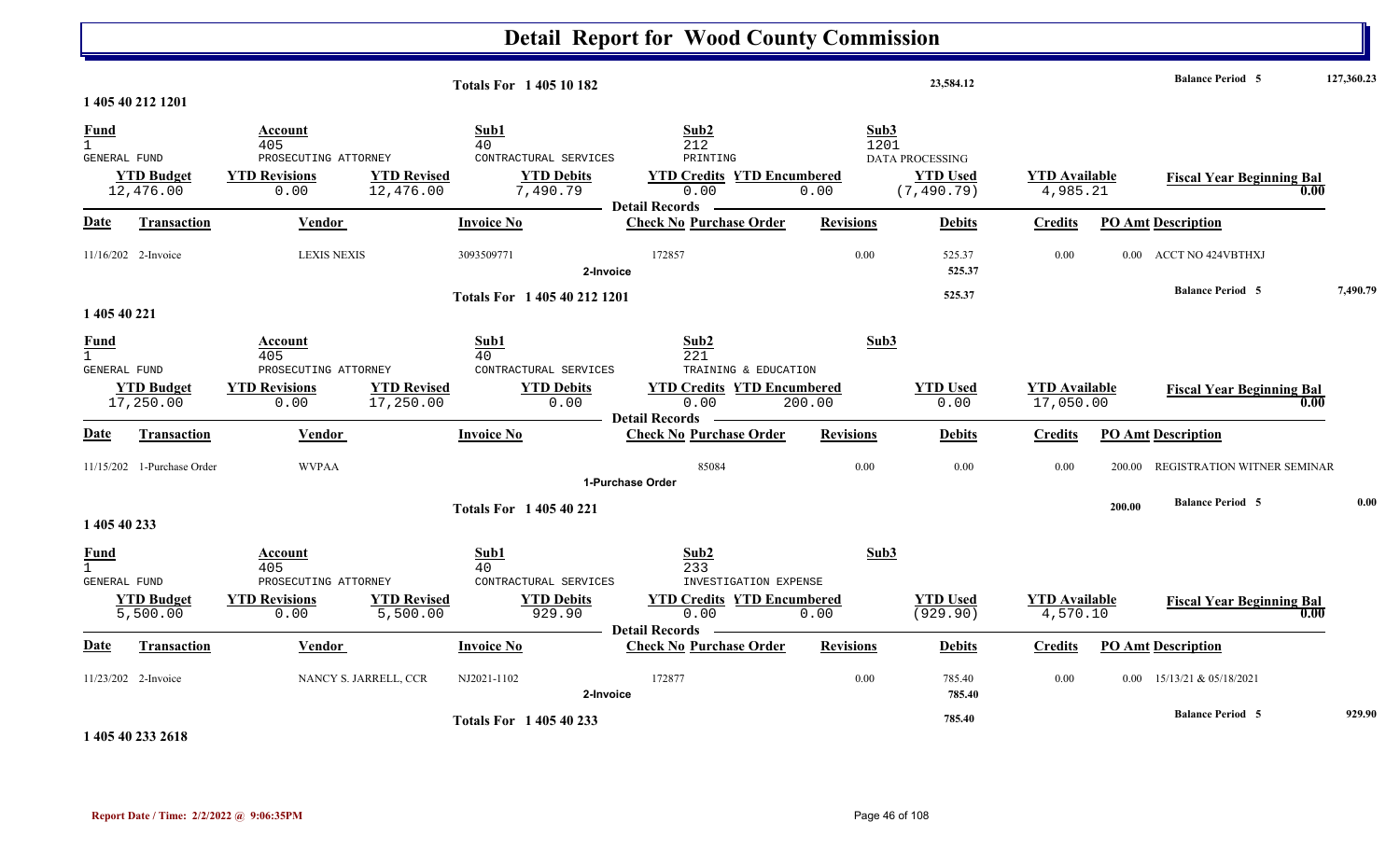| <b>Fund</b><br>$\mathbf{1}$<br>GENERAL FUND |                                | Account<br>405<br>PROSECUTING ATTORNEY                 |                                 | Sub1<br>40<br>CONTRACTURAL SERVICES          | Sub2<br>233<br>INVESTIGATION EXPENSE                                                     |                  | Sub3<br>2618<br><b>FIT TEAM</b> |                                  |          |                                                               |          |
|---------------------------------------------|--------------------------------|--------------------------------------------------------|---------------------------------|----------------------------------------------|------------------------------------------------------------------------------------------|------------------|---------------------------------|----------------------------------|----------|---------------------------------------------------------------|----------|
|                                             | <b>YTD Budget</b><br>1,500.00  | <b>YTD Revisions</b><br>0.00                           | <b>YTD Revised</b><br>1,500.00  | <b>YTD Debits</b><br>97.05                   | <b>YTD Credits YTD Encumbered</b><br>0.00                                                | 34.24            | <b>YTD</b> Used<br>(97.05)      | <b>YTD</b> Available<br>1,368.71 |          | <b>Fiscal Year Beginning Bal</b><br>0.00                      |          |
| Date                                        | <b>Transaction</b>             | <b>Vendor</b>                                          |                                 | <b>Invoice No</b>                            | <b>Detail Records</b><br><b>Check No Purchase Order</b>                                  | <b>Revisions</b> | <b>Debits</b>                   | <b>Credits</b>                   |          | <b>PO Amt Description</b>                                     |          |
|                                             | 11/9/2021 2-Invoice            | <b>RAYMOND MYERS</b>                                   |                                 | 10282021                                     | 172816 85017<br>2-Invoice                                                                | 0.00             | 26.87<br>26.87                  | 0.00                             |          | (26.87) REIMBURSE FOR GAS - FIT TEAM                          |          |
|                                             |                                |                                                        |                                 | Totals For 1 405 40 233 2618                 |                                                                                          |                  | 26.87                           |                                  | (26.87)  | <b>Balance Period 5</b>                                       | 97.05    |
| 1 405 55 341                                |                                |                                                        |                                 |                                              |                                                                                          |                  |                                 |                                  |          |                                                               |          |
| <u>Fund</u><br>$\mathbf{1}$                 |                                | Account<br>405                                         |                                 | Sub1<br>55                                   | Sub2<br>341                                                                              |                  | Sub3                            |                                  |          |                                                               |          |
| <b>GENERAL FUND</b>                         | <b>YTD Budget</b><br>14,736.00 | PROSECUTING ATTORNEY<br><b>YTD Revisions</b><br>126.00 | <b>YTD Revised</b><br>14,862.00 | COMMODITIES<br><b>YTD Debits</b><br>5,973.82 | SUPPLIES/MATERIALS<br><b>YTD Credits YTD Encumbered</b><br>0.00<br><b>Detail Records</b> | 1,450.66         | <b>YTD Used</b><br>(5, 973.82)  | <b>YTD Available</b><br>7,437.52 |          | <b>Fiscal Year Beginning Bal</b><br>$\boldsymbol{0.00}$       |          |
| <u>Date</u>                                 | Transaction                    | Vendor                                                 |                                 | <b>Invoice No</b>                            | <b>Check No Purchase Order</b>                                                           | <b>Revisions</b> | <b>Debits</b>                   | <b>Credits</b>                   |          | <b>PO Amt Description</b>                                     |          |
| 11/1/2021                                   | 1-Purchase Order               | <b>AMAZON</b>                                          |                                 |                                              | 85027                                                                                    | 0.00             | 0.00                            | 0.00                             | 242.18   | <b>LEGAL PADS/COFFEE</b>                                      |          |
| 11/4/2021                                   | 1-Purchase Order               | <b>AMAZON</b>                                          |                                 |                                              | 85036                                                                                    | 0.00             | 0.00                            | $0.00\,$                         | 122.97   | external drives                                               |          |
|                                             | 11/15/202 1-Purchase Order     | <b>AMAZON</b>                                          |                                 |                                              | 85081                                                                                    | 0.00             | 0.00                            | 0.00                             | 454.01   | EXTERNAL DRIVES, SCISSORS, WIPES, CD                          |          |
|                                             |                                |                                                        |                                 |                                              | 1-Purchase Order                                                                         |                  |                                 |                                  |          |                                                               |          |
|                                             | 11/16/202 5-Journal Entry      | <b>AMAZON</b>                                          |                                 | 20211110015001                               | 84908                                                                                    | 0.00             | 337.90                          | 0.00                             |          | (337.90) END TAB FOLDERS; PAPER TOWELS; THUP                  |          |
|                                             | 11/16/202 5-Journal Entry      | <b>AMAZON</b>                                          |                                 | 20211110052001                               | 84908                                                                                    | 0.00             | 272.85                          | 0.00                             |          | (272.85) END TAB FOLDERS; PAPER TOWELS; THUN                  |          |
|                                             | 11/16/202 5-Journal Entry      | <b>AMAZON</b>                                          |                                 | 20211110054001                               | 84908                                                                                    | 0.00             | 38.84                           | 0.00                             |          | (38.84) END TAB FOLDERS; PAPER TOWELS; THUN                   |          |
|                                             | 11/16/202 5-Journal Entry      | <b>AMAZON</b>                                          |                                 | 20211110086001                               | 84951                                                                                    | 0.00             | 12.98                           | 0.00                             |          | (12.98) printer stand, pens, calendars, trays, file racks RH  |          |
|                                             | 11/16/202 5-Journal Entry      | AMAZON                                                 |                                 | 20211110092001                               | 84951                                                                                    | 0.00             | 70.20                           | 0.00                             |          | (70.20) printer stand, pens, calendars, trays, file racks RH  |          |
|                                             | 11/16/202 5-Journal Entry      | <b>AMAZON</b>                                          |                                 | 20211110095001                               | 85036                                                                                    | 0.00             | 122.97                          | 0.00                             |          | (122.97) external drives RHEA HAMMER-3938-AMZN M              |          |
|                                             | 11/16/202 5-Journal Entry      | <b>AMAZON</b>                                          |                                 | 20211110096001                               | 84951                                                                                    | 0.00             | 253.87                          | 0.00                             |          | (253.87) printer stand, pens, calendars, trays, file racks RH |          |
|                                             | 11/16/202 5-Journal Entry      | <b>AMAZON</b>                                          |                                 | 20211110111001                               | 84996                                                                                    | 0.00             | 179.90                          | 0.00                             |          | (179.90) flash drives, legal pads, white out RHEA HAMM        |          |
|                                             | 11/16/202 5-Journal Entry      | <b>AMAZON</b>                                          |                                 | 20211110112001                               | 84996                                                                                    | 0.00             | 307.47                          | 0.00                             |          | (307.47) flash drives, legal pads, white out RHEA HAMM        |          |
|                                             | 11/16/202 5-Journal Entry      | <b>LEXIS NEXIS</b>                                     |                                 | 20211110061001                               |                                                                                          | 0.00             | 523.11                          | 0.00                             | 0.00     | WOOD CO FINANCE-4019-REI MATTHEW E                            |          |
|                                             | 11/16/202 5-Journal Entry      | <b>LEXIS NEXIS</b>                                     |                                 | 20211110088001                               |                                                                                          | 0.00             | 182.60                          | 0.00                             | 0.00     | WOOD CO FINANCE-4019-REI MATTHEW E                            |          |
|                                             | 11/16/202 5-Journal Entry      | <b>LEXIS NEXIS</b>                                     |                                 | 20211110091001                               |                                                                                          | 0.00             | 182.60                          | 0.00                             | 0.00     | WOOD CO FINANCE-4019-REI MATTHEW E                            |          |
|                                             |                                |                                                        |                                 | <b>Totals For 1405 55 341</b>                | 5-Journal Entry                                                                          |                  | 2,485.29<br>2,485.29            |                                  | (777.82) | <b>Balance Period 5</b>                                       | 5,973.82 |
|                                             |                                |                                                        |                                 |                                              |                                                                                          |                  |                                 |                                  |          |                                                               |          |

**1 405 65 459**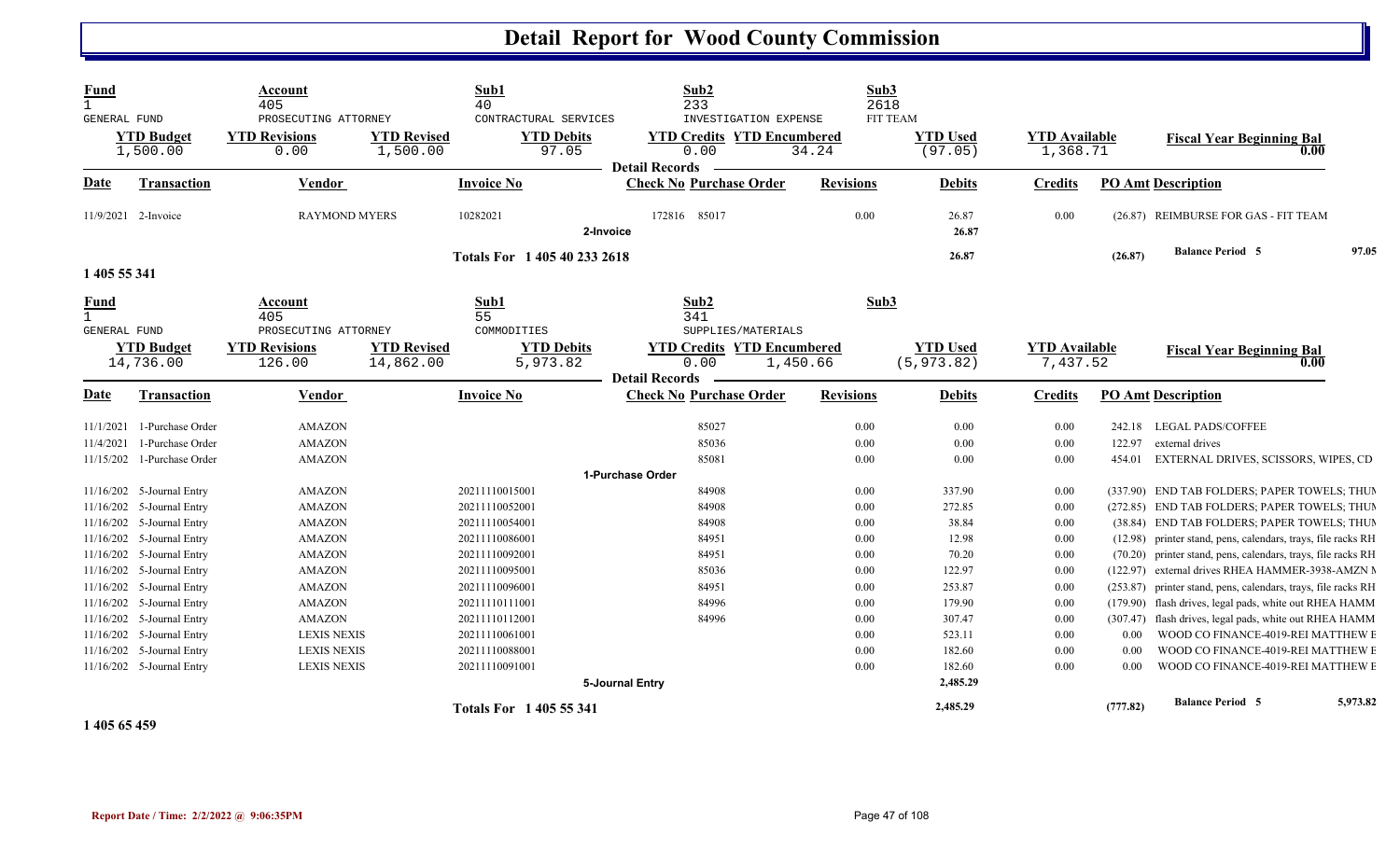| <b>Fund</b><br>$\mathbf{1}$<br><b>GENERAL FUND</b> | <b>YTD Budget</b><br>1,000.00                                     | Account<br>405<br>PROSECUTING ATTORNEY<br><b>YTD Revisions</b><br>0.00 | <b>YTD Revised</b><br>1,000.00  | Sub1<br>65<br>CAPITAL OUTLAY<br><b>YTD Debits</b><br>260.00 | Sub2<br>459<br><b>EQUIPMENT</b><br><b>YTD Credits YTD Encumbered</b><br>0.00<br><b>Detail Records</b> | Sub3<br>0.00         | <b>YTD Used</b><br>(260.00)            | <b>YTD</b> Available<br>740.00    |                  | <b>Fiscal Year Beginning Bal</b>                     | 0.00 |           |
|----------------------------------------------------|-------------------------------------------------------------------|------------------------------------------------------------------------|---------------------------------|-------------------------------------------------------------|-------------------------------------------------------------------------------------------------------|----------------------|----------------------------------------|-----------------------------------|------------------|------------------------------------------------------|------|-----------|
| <b>Date</b>                                        | <b>Transaction</b>                                                | <b>Vendor</b>                                                          |                                 | <b>Invoice No</b>                                           | <b>Check No Purchase Order</b>                                                                        | <b>Revisions</b>     | <b>Debits</b>                          | <b>Credits</b>                    |                  | <b>PO Amt Description</b>                            |      |           |
|                                                    | 11/9/2021 2-Invoice                                               |                                                                        | PURE WATER PARTNERS             | 850584                                                      | 172825<br>2-Invoice                                                                                   | 0.00                 | 65.00<br>65.00                         | 0.00                              |                  | 0.00 ACCT NO 17844                                   |      |           |
| 1 406 10 101                                       |                                                                   |                                                                        |                                 | Totals For 1 405 65 459                                     |                                                                                                       |                      | 65.00                                  |                                   |                  | <b>Balance Period 5</b>                              |      | 260.00    |
| <b>Fund</b><br>$\mathbf{1}$<br>GENERAL FUND        |                                                                   | Account<br>406<br>ASSESSOR                                             |                                 | Sub1<br>10<br>PERSONAL SERVICES                             | Sub2<br>101<br>ELECTED OFFICIALS                                                                      | Sub3                 |                                        |                                   |                  |                                                      |      |           |
|                                                    | <b>YTD Budget</b><br>50,266.00                                    | <b>YTD Revisions</b><br>0.00                                           | <b>YTD Revised</b><br>50,266.00 | <b>YTD Debits</b><br>20,944.20                              | <b>YTD Credits YTD Encumbered</b><br>0.00<br><b>Detail Records</b>                                    | 0.00                 | <b>YTD Used</b><br>(20, 944.20)        | <b>YTD</b> Available<br>29,321.80 |                  | <b>Fiscal Year Beginning Bal</b>                     | 0.00 |           |
| <b>Date</b>                                        | Transaction                                                       | Vendor                                                                 |                                 | <b>Invoice No</b>                                           | <b>Check No Purchase Order</b>                                                                        | <b>Revisions</b>     | <b>Debits</b>                          | <b>Credits</b>                    |                  | <b>PO Amt Description</b>                            |      |           |
|                                                    | 11/15/202 2-Invoice<br>11/30/202 2-Invoice                        | NOHE DAVID C.<br>NOHE DAVID C.                                         |                                 | 10-00274819-REG<br>10-00275033-REG                          | 274819<br>275033<br>2-Invoice                                                                         | 0.00<br>0.00         | 2,094.42<br>2,094.42<br>4,188.84       | 0.00<br>0.00                      | 0.00<br>$0.00 -$ | NOHE DAVID C.<br>NOHE DAVID C.                       |      |           |
|                                                    |                                                                   |                                                                        |                                 | <b>Totals For 140610101</b>                                 |                                                                                                       |                      | 4,188.84                               |                                   |                  | <b>Balance Period 5</b>                              |      | 20,944.20 |
| 1 406 10 102                                       |                                                                   |                                                                        |                                 |                                                             |                                                                                                       |                      |                                        |                                   |                  |                                                      |      |           |
| <b>Fund</b><br>$\mathbf{1}$<br><b>GENERAL FUND</b> |                                                                   | Account<br>406<br>ASSESSOR                                             |                                 | Sub1<br>10<br>PERSONAL SERVICES                             | Sub2<br>102<br>SUPPLEMENTAL                                                                           | Sub3                 |                                        |                                   |                  |                                                      |      |           |
|                                                    | <b>YTD Budget</b><br>25,027.00                                    | <b>YTD Revisions</b><br>0.00                                           | <b>YTD Revised</b><br>25,027.00 | <b>YTD Debits</b><br>8,002.41                               | <b>YTD Credits YTD Encumbered</b><br>0.00<br><b>Detail Records</b>                                    | 0.00                 | <b>YTD Used</b><br>(8,002.41)          | <b>YTD Available</b><br>17,024.59 |                  | <b>Fiscal Year Beginning Bal</b>                     | 0.00 |           |
| Date                                               | Transaction                                                       | Vendor                                                                 |                                 | <b>Invoice No</b>                                           | <b>Check No Purchase Order</b>                                                                        | <b>Revisions</b>     | <b>Debits</b>                          | <b>Credits</b>                    |                  | <b>PO Amt Description</b>                            |      |           |
|                                                    | 11/15/202 2-Invoice<br>11/15/202 2-Invoice<br>11/30/202 2-Invoice | NOHE DAVID C.<br>NOHE DAVID C.<br>NOHE DAVID C.                        |                                 | 10-00274819-REG<br>10-00274819-REG<br>10-00275033-REG       | 274819<br>274819<br>275033<br>2-Invoice                                                               | 0.00<br>0.00<br>0.00 | 1.10<br>179.70<br>5,026.61<br>5,207.41 | 0.00<br>0.00<br>0.00              | 0.00<br>$0.00 -$ | 0.00 NOHE DAVID C.<br>NOHE DAVID C.<br>NOHE DAVID C. |      |           |
|                                                    |                                                                   |                                                                        |                                 | <b>Totals For 1 406 10 102</b>                              |                                                                                                       |                      | 5,207.41                               |                                   |                  | <b>Balance Period 5</b>                              |      | 8,002.41  |

**1 406 10 103**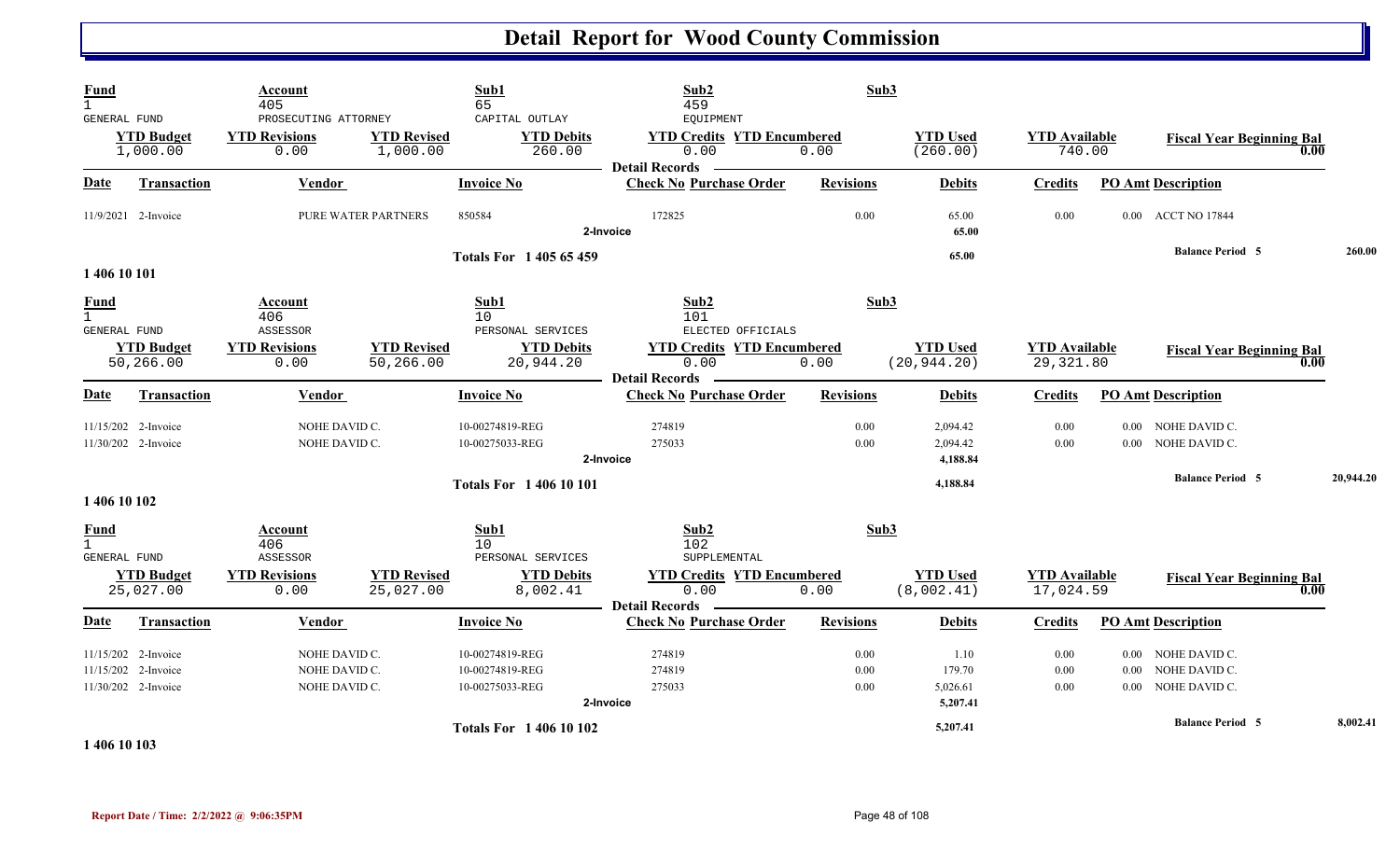| <b>Fund</b><br>$\mathbf{1}$<br>GENERAL FUND | <b>YTD Budget</b><br>243,079.00 | Account<br>406<br>ASSESSOR<br><b>YTD Revisions</b><br>0.00 | <b>YTD Revised</b><br>243,079.00   | Sub1<br>10<br>PERSONAL SERVICES<br><b>YTD Debits</b><br>98,125.10 | Sub2<br>103<br>SALARIES-DEPUTIES<br><b>YTD Credits YTD Encumbered</b><br>0.00<br><b>Detail Records</b> | Sub3<br>0.00     | <b>YTD Used</b><br>(98, 125.10) | <b>YTD Available</b><br>144,953.90 |          | <b>Fiscal Year Beginning Bal</b> | 0.00      |
|---------------------------------------------|---------------------------------|------------------------------------------------------------|------------------------------------|-------------------------------------------------------------------|--------------------------------------------------------------------------------------------------------|------------------|---------------------------------|------------------------------------|----------|----------------------------------|-----------|
| Date                                        | <b>Transaction</b>              | Vendor                                                     |                                    | <b>Invoice No</b>                                                 | <b>Check No Purchase Order</b>                                                                         | <b>Revisions</b> | <b>Debits</b>                   | <b>Credits</b>                     |          | <b>PO Amt Description</b>        |           |
|                                             | 11/15/202 2-Invoice             | COLE G. MICHELL                                            |                                    | 10-00274814-REG                                                   | 274814                                                                                                 | 0.00             | 2,000.00                        | 0.00                               | 0.00     | COLE GAYLEN MICHELL              |           |
|                                             | 11/15/202 2-Invoice             | <b>EDELEN SARAH J</b>                                      |                                    | 10-00274815-REG                                                   | 274815                                                                                                 | 0.00             | 1,666.67                        | 0.00                               | 0.00     | EDELEN SARAH J                   |           |
|                                             | 11/15/202 2-Invoice             |                                                            | GRIMM DONALD M.                    | 10-00274816-REG                                                   | 274816                                                                                                 | 0.00             | 2,229.17                        | 0.00                               | 0.00     | <b>GRIMM DONALD M.</b>           |           |
|                                             | 11/15/202 2-Invoice             | JOY MELINDA R.                                             |                                    | 10-00274817-REG                                                   | 274817                                                                                                 | 0.00             | 1,291.67                        | 0.00                               | 0.00     | JOY MELINDA R.                   |           |
|                                             | 11/15/202 2-Invoice             | <b>MERCER ERICA L.</b>                                     |                                    | 10-00274818-REG                                                   | 274818                                                                                                 | 0.00             | 1,333.33                        | 0.00                               | 0.00     | MERCER ERICA L.                  |           |
|                                             | 11/15/202 2-Invoice             |                                                            | STEPHENS SANDRA K.                 | 10-00274820-REG                                                   | 274820                                                                                                 | 0.00             | 1,291.67                        | 0.00                               | 0.00     | STEPHENS SANDRA K.               |           |
|                                             | 11/30/202 2-Invoice             | COLE G. MICHELL                                            |                                    | 10-00275028-REG                                                   | 275028                                                                                                 | 0.00             | 2,000.00                        | 0.00                               | 0.00     | COLE GAYLEN MICHELL              |           |
|                                             | 11/30/202 2-Invoice             | <b>EDELEN SARAH J</b>                                      |                                    | 10-00275029-REG                                                   | 275029                                                                                                 | 0.00             | 1,666.67                        | 0.00                               | 0.00     | EDELEN SARAH J                   |           |
|                                             | 11/30/202 2-Invoice             |                                                            | <b>GRIMM DONALD M.</b>             | 10-00275030-REG                                                   | 275030                                                                                                 | 0.00             | 2,229.17                        | 0.00                               | 0.00     | <b>GRIMM DONALD M.</b>           |           |
|                                             | 11/30/202 2-Invoice             | JOY MELINDA R.                                             |                                    | 10-00275031-REG                                                   | 275031                                                                                                 | 0.00             | 1,291.67                        | 0.00                               | 0.00     | JOY MELINDA R.                   |           |
|                                             | 11/30/202 2-Invoice             | MERCER ERICA L.                                            |                                    | 10-00275032-REG                                                   | 275032                                                                                                 | 0.00             | 1,333.33                        | 0.00                               | 0.00     | MERCER ERICA L.                  |           |
|                                             | 11/30/202 2-Invoice             |                                                            | STEPHENS SANDRA K.                 | 10-00275034-REG                                                   | 275034                                                                                                 | 0.00             | 1,291.67                        | 0.00                               | 0.00     | STEPHENS SANDRA K.               |           |
|                                             |                                 |                                                            |                                    |                                                                   | 2-Invoice                                                                                              |                  | 19,625.02                       |                                    |          |                                  |           |
|                                             |                                 |                                                            |                                    | <b>Totals For 1 406 10 103</b>                                    |                                                                                                        |                  | 19,625.02                       |                                    |          | <b>Balance Period 5</b>          | 98,125.10 |
| 1 406 10 104                                |                                 |                                                            |                                    |                                                                   |                                                                                                        |                  |                                 |                                    |          |                                  |           |
| <b>Fund</b><br>$\mathbf{1}$                 |                                 | Account<br>406                                             |                                    | Sub1<br>10                                                        | Sub2<br>104                                                                                            | Sub3             |                                 |                                    |          |                                  |           |
| GENERAL FUND                                |                                 | ASSESSOR                                                   |                                    | PERSONAL SERVICES                                                 | SOCIAL SECURITY                                                                                        |                  |                                 |                                    |          |                                  |           |
|                                             | <b>YTD Budget</b><br>25,120.00  | <b>YTD Revisions</b><br>0.00                               | <b>YTD Revised</b><br>25,120.00    | <b>YTD Debits</b><br>9,713.46                                     | <b>YTD Credits YTD Encumbered</b><br>0.00<br><b>Detail Records</b>                                     | 0.00             | <b>YTD</b> Used<br>(9, 713.46)  | <b>YTD Available</b><br>15,406.54  |          | <b>Fiscal Year Beginning Bal</b> | 0.00      |
| Date                                        | Transaction                     | <b>Vendor</b>                                              |                                    | <b>Invoice No</b>                                                 | <b>Check No Purchase Order</b>                                                                         | <b>Revisions</b> | <b>Debits</b>                   | <b>Credits</b>                     |          | <b>PO Amt Description</b>        |           |
|                                             | 11/15/202 2-Invoice             |                                                            | DEPARTMENT OF TREASURY 20211115-00 |                                                                   | 3758                                                                                                   | 0.00             | 726.95                          | 0.00                               |          | $0.00$ FICA                      |           |
|                                             | 11/15/202 2-Invoice             |                                                            | DEPARTMENT OF TREASURY 20211115-00 |                                                                   | 3758                                                                                                   | 0.00             | 170.01                          | 0.00                               |          | $0.00$ MED                       |           |
|                                             | 11/30/202 2-Invoice             |                                                            | DEPARTMENT OF TREASURY 20211130-00 |                                                                   | 3772                                                                                                   | 0.00             | 1,036.31                        | 0.00                               | $0.00\,$ | <b>FICA</b>                      |           |
|                                             | 11/30/202 2-Invoice             |                                                            | DEPARTMENT OF TREASURY 20211130-00 |                                                                   | 3772                                                                                                   | 0.00             | 242.37                          | 0.00                               | $0.00\,$ | <b>MED</b>                       |           |
|                                             |                                 |                                                            |                                    |                                                                   | 2-Invoice                                                                                              |                  | 2,175.64                        |                                    |          |                                  |           |
|                                             |                                 |                                                            |                                    | <b>Totals For 140610104</b>                                       |                                                                                                        |                  | 2,175.64                        |                                    |          | <b>Balance Period 5</b>          | 9,713.46  |

**1 406 10 105**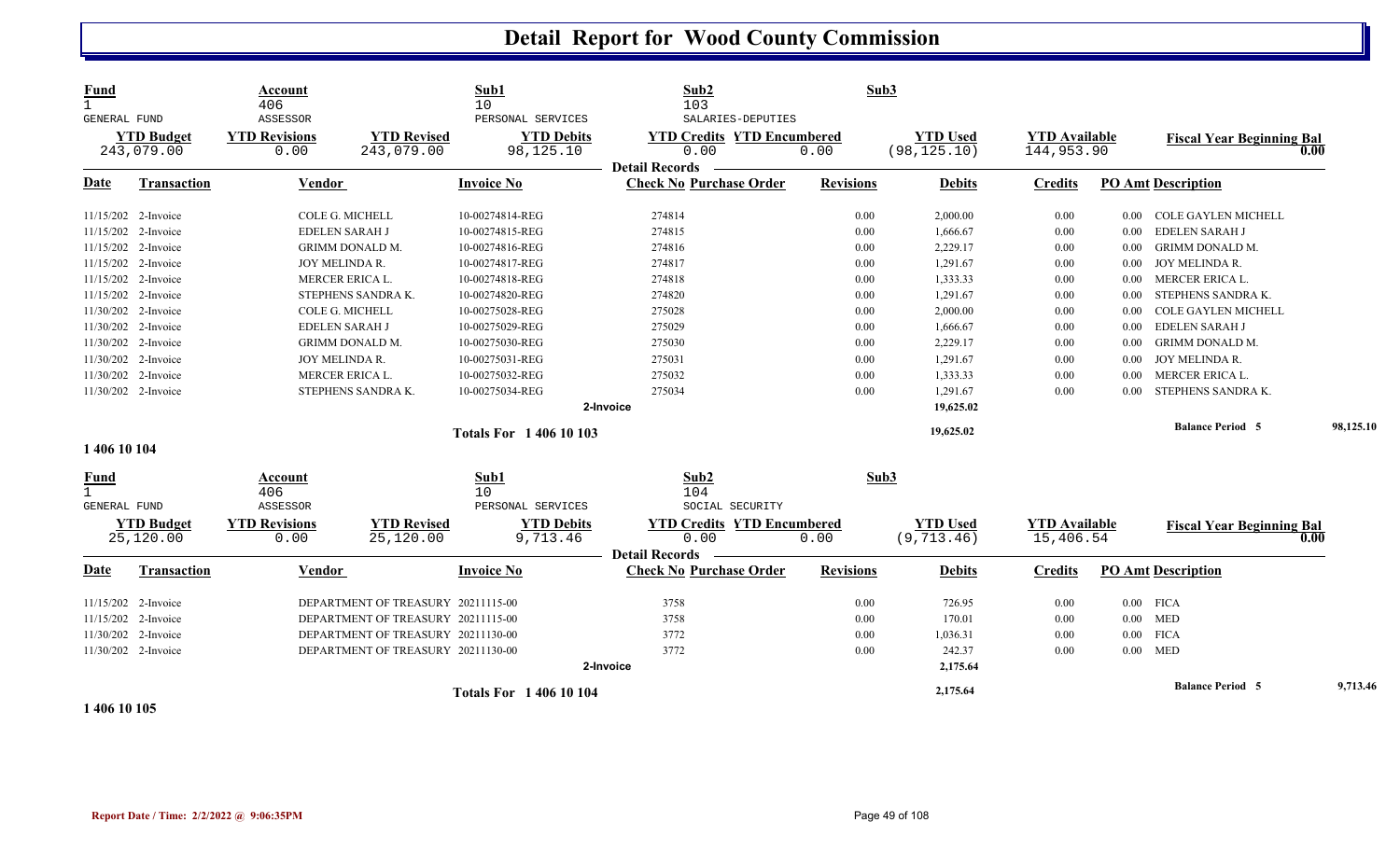| <b>Fund</b><br>$\mathbf{1}$<br>GENERAL FUND | <b>YTD Budget</b>              | Account<br>406<br>ASSESSOR<br><b>YTD Revisions</b> | <b>YTD Revised</b>                  | Sub1<br>10<br>PERSONAL SERVICES<br><b>YTD Debits</b> | Sub2<br>105<br>INSURANCE PREMIUM<br><b>YTD Credits YTD Encumbered</b> | Sub3             | <b>YTD Used</b>                 | <b>YTD Available</b>              |          | <b>Fiscal Year Beginning Bal</b> |      |           |
|---------------------------------------------|--------------------------------|----------------------------------------------------|-------------------------------------|------------------------------------------------------|-----------------------------------------------------------------------|------------------|---------------------------------|-----------------------------------|----------|----------------------------------|------|-----------|
|                                             | 94,796.00                      | 0.00                                               | 94,796.00                           | 54,944.26                                            | 0.00                                                                  | 0.00             | (54, 944.26)                    | 39,851.74                         |          |                                  | 0.00 |           |
| Date                                        | <b>Transaction</b>             | Vendor                                             |                                     | <b>Invoice No</b>                                    | <b>Detail Records</b><br><b>Check No Purchase Order</b>               | <b>Revisions</b> | <b>Debits</b>                   | Credits                           |          | <b>PO Amt Description</b>        |      |           |
|                                             | 11/2/2021 2-Invoice            |                                                    | <b>MUTUAL OF OMAHA</b>              | 001263075728                                         | 172789                                                                | 0.00             | 13.43                           | 0.00                              | $0.00\,$ | LIFE PREMIUM                     |      |           |
|                                             | 11/2/2021 2-Invoice            |                                                    | <b>MUTUAL OF OMAHA</b>              | 001263075728                                         | 172789                                                                | 0.00             | 59.53                           | 0.00                              | $0.00\,$ | <b>LTD PREMIUM</b>               |      |           |
|                                             | 11/2/2021 2-Invoice            |                                                    | VISION SERVICE PLAN (WV)            | 813501725                                            | 172795                                                                | 0.00             | 19.92                           | 0.00                              | 0.00     | <b>SINGLE VISION</b>             |      |           |
|                                             | 11/2/2021 2-Invoice            |                                                    | VISION SERVICE PLAN (WV) 813501725  |                                                      | 172795                                                                | 0.00             | 96.00                           | 0.00                              | $0.00\,$ | <b>FAMILY VISION</b>             |      |           |
|                                             | 11/12/202 2-Invoice            |                                                    | HIGHMARK WEST VIRGINIA F211111A7942 |                                                      | 3762                                                                  | 0.00             | 432.25                          | 0.00                              | $0.00\,$ | HRA                              |      |           |
|                                             | 11/12/202 2-Invoice            |                                                    | HIGHMARK WEST VIRGINIA              | F211109A2014                                         | 3763                                                                  | 0.00             | 36.08                           | 0.00                              | $0.00\,$ | HRA                              |      |           |
|                                             | 11/12/202 2-Invoice            |                                                    | HIGHMARK WEST VIRGINIA              | F211102A6057                                         | 3764                                                                  | 0.00             | 37.57                           | 0.00                              |          | $0.00$ HRA                       |      |           |
|                                             | 11/23/202 2-Invoice            |                                                    | HIGHMARK WEST VIRGINIA F211116A7142 |                                                      | 3766                                                                  | 0.00             | 126.67                          | 0.00                              | $0.00\,$ | <b>HRA</b>                       |      |           |
|                                             | 11/30/202 2-Invoice            | <b>RENAISSANCE</b>                                 |                                     | CNS000084352                                         | 3779                                                                  | 0.00             | 43.47                           | 0.00                              | $0.00\,$ | DEC ADMIN FEE                    |      |           |
|                                             | 11/30/202 2-Invoice            |                                                    | HIGHMARK WEST VIRGINIA              | F21112341666                                         | 3775                                                                  | 0.00             | 36.08                           | 0.00                              | 0.00     | <b>HRA</b>                       |      |           |
|                                             | 11/30/202 2-Invoice            |                                                    | HIGHMARK WEST VIRGINIA              | 12012021                                             | 3778                                                                  | 0.00             | 8,735.14                        | 0.00                              | 0.00     | <b>HEALTH PREMIUM</b>            |      |           |
|                                             | 11/30/202 2-Invoice            |                                                    | <b>MUTUAL OF OMAHA</b>              | 1274116306                                           | 172912                                                                | 0.00             | 13.43                           | 0.00                              | 0.00     | <b>BASIC LIFE</b>                |      |           |
|                                             | 11/30/202 2-Invoice            |                                                    | <b>MUTUAL OF OMAHA</b>              | 1274116306                                           | 172912                                                                | 0.00             | 59.53                           | 0.00                              | 0.00     | <b>LTD</b>                       |      |           |
|                                             | 11/30/202 2-Invoice            |                                                    | VISION SERVICE PLAN (WV)            | 122021                                               | 172917                                                                | 0.00             | 19.92                           | 0.00                              | $0.00\,$ | SINGLE                           |      |           |
|                                             | 11/30/202 2-Invoice            |                                                    | VISION SERVICE PLAN (WV) 122021     |                                                      | 172917                                                                | 0.00             | 76.80                           | 0.00                              |          | 0.00 FAMILY                      |      |           |
|                                             |                                |                                                    |                                     |                                                      | 2-Invoice                                                             |                  | 9,805.82                        |                                   |          |                                  |      |           |
|                                             |                                |                                                    |                                     | <b>Totals For 140610105</b>                          |                                                                       |                  | 9,805.82                        |                                   |          | <b>Balance Period 5</b>          |      | 54,944.26 |
| 1 406 10 106                                |                                |                                                    |                                     |                                                      |                                                                       |                  |                                 |                                   |          |                                  |      |           |
| <u>Fund</u><br>GENERAL FUND                 |                                | Account<br>406<br>ASSESSOR                         |                                     | Sub1<br>10<br>PERSONAL SERVICES                      | Sub2<br>106<br>RETIREMENT                                             | Sub3             |                                 |                                   |          |                                  |      |           |
|                                             | <b>YTD Budget</b><br>31,837.00 | <b>YTD Revisions</b><br>0.00                       | <b>YTD Revised</b><br>31,837.00     | <b>YTD Debits</b><br>12,707.25                       | <b>YTD Credits YTD Encumbered</b><br>0.00<br><b>Detail Records</b>    | 0.00             | <b>YTD Used</b><br>(12, 707.25) | <b>YTD Available</b><br>19,129.75 |          | <b>Fiscal Year Beginning Bal</b> | 0.00 |           |
| <u>Date</u>                                 | <b>Transaction</b>             | Vendor                                             |                                     | <b>Invoice No</b>                                    | <b>Check No Purchase Order</b>                                        | <b>Revisions</b> | <b>Debits</b>                   | <b>Credits</b>                    |          | <b>PO Amt Description</b>        |      |           |
|                                             | 11/15/202 2-Invoice            |                                                    | WV PUBLIC EMP RETIREMEN 20211115-00 |                                                      | 3777                                                                  | 0.00             | 1,208.77                        | 0.00                              | 0.00     | <b>RETIREMENT</b>                |      |           |
|                                             | 11/30/202 2-Invoice            |                                                    | WV PUBLIC EMP RETIREMEN 20211130-00 |                                                      | 3777<br>2-Invoice                                                     | 0.00             | 1,693.37<br>2,902.14            | 0.00                              |          | 0.00 RETIREMENT                  |      |           |
|                                             |                                |                                                    |                                     | <b>Totals For 140610106</b>                          |                                                                       |                  | 2,902.14                        |                                   |          | <b>Balance Period 5</b>          |      | 12,707.25 |

**1 407 10 103**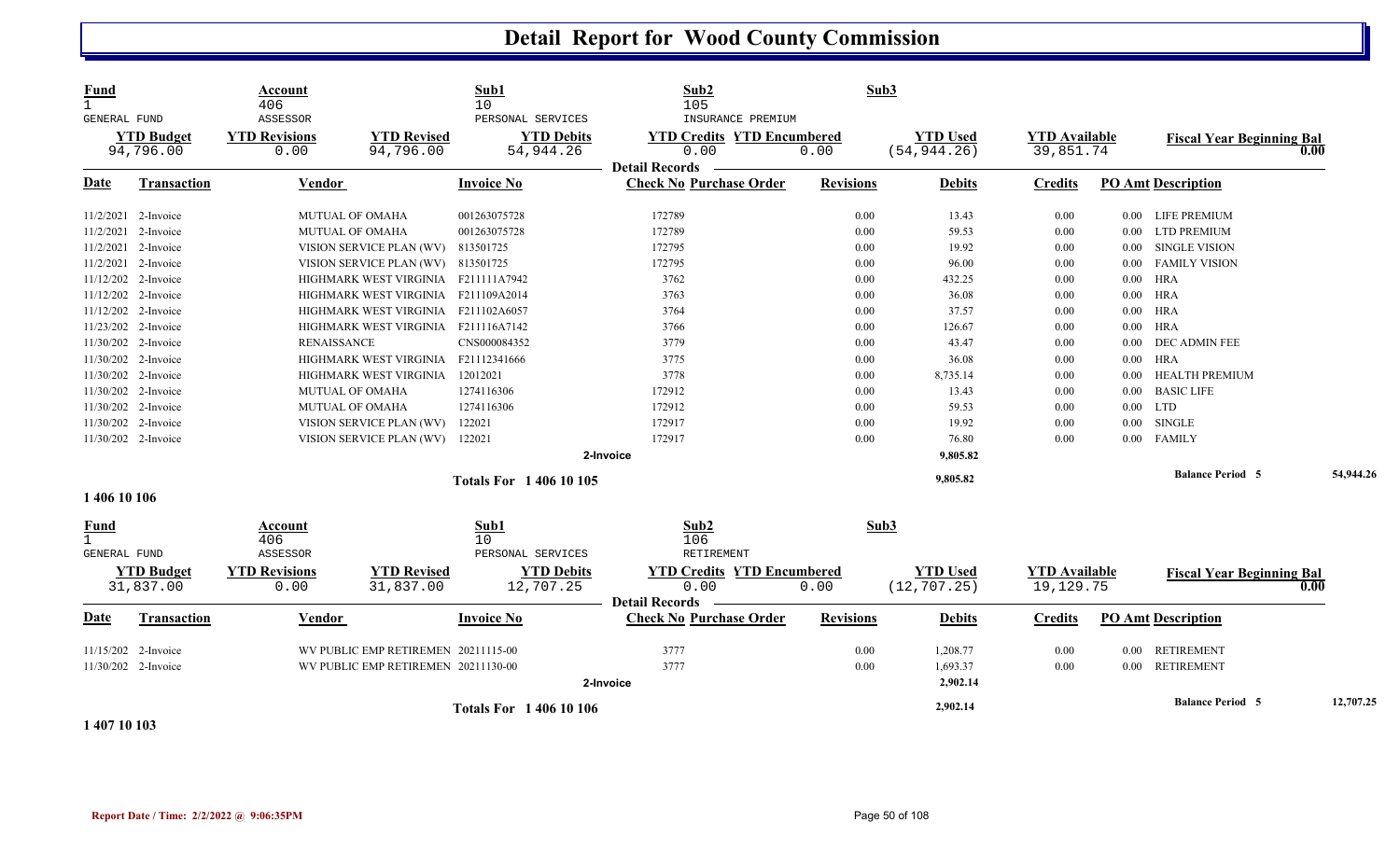| <b>Fund</b><br>$\mathbf{1}$<br>GENERAL FUND |                    | Account<br>407<br>ASSESSOR'S VALUATION |                                       | Sub1<br>10<br>PERSONAL SERVICES | Sub2<br>103<br>SALARIES-DEPUTIES  | Sub3             |                 |                      |          |                                  |            |
|---------------------------------------------|--------------------|----------------------------------------|---------------------------------------|---------------------------------|-----------------------------------|------------------|-----------------|----------------------|----------|----------------------------------|------------|
|                                             | <b>YTD Budget</b>  | <b>YTD Revisions</b>                   | <b>YTD Revised</b>                    | <b>YTD Debits</b>               | <b>YTD Credits YTD Encumbered</b> |                  | <b>YTD Used</b> | <b>YTD Available</b> |          | <b>Fiscal Year Beginning Bal</b> |            |
|                                             | 475,650.00         | 0.00                                   | 475,650.00                            | 205,601.82                      | 0.00<br><b>Detail Records</b>     | 0.00             | (205, 601.82)   | 270,048.18           |          | 0.00                             |            |
| Date                                        | <b>Transaction</b> | Vendor                                 |                                       | <b>Invoice No</b>               | <b>Check No Purchase Order</b>    | <b>Revisions</b> | <b>Debits</b>   | <b>Credits</b>       |          | <b>PO Amt Description</b>        |            |
| 11/15/202 2-Invoice                         |                    | <b>ATKINSON CARA</b>                   |                                       | 10-00274821-REG                 | 274821                            | 0.00             | 1,666.67        | 0.00                 | $0.00\,$ | ATKINSON CARA                    |            |
| 11/15/202 2-Invoice                         |                    |                                        | <b>COTTRELL LARRY DEAN</b>            | 10-00274822-REG                 | 274822                            | 0.00             | 2,291.67        | 0.00                 | 0.00     | COTTRELL LARRY DEAN              |            |
| 11/15/202 2-Invoice                         |                    |                                        | DAWKINS KENNETH PAUL                  | 10-00274823-REG                 | 274823                            | 0.00             | 1,916.67        | 0.00                 | 0.00     | DAWKINS KENNETH PAUL             |            |
| 11/15/202 2-Invoice                         |                    |                                        | DEGRAEF KAREN SUE                     | 10-00274824-REG                 | 274824                            | 0.00             | 2,125.00        | 0.00                 | 0.00     | DEGRAEF KAREN SUE                |            |
| 11/15/202 2-Invoice                         |                    |                                        | FLEAK STACEY LYNN                     | 10-00274825-REG                 | 274825                            | 0.00             | 1,854.17        | 0.00                 | 0.00     | FLEAK STACEY LYNN                |            |
| 11/15/202 2-Invoice                         |                    |                                        | GILCHRIST COREY THOMAS                | 10-00274826-REG                 | 274826                            | 0.00             | 1,563.00        | 0.00                 | 0.00     | <b>GILCHRIST COREY THOMAS</b>    |            |
| 11/15/202 2-Invoice                         |                    | MCATEE CONNIE L                        |                                       | 10-00274827-REG                 | 274827                            | 0.00             | 2,500.00        | 0.00                 | $0.00\,$ | MCATEE CONNIE L                  |            |
| 11/15/202 2-Invoice                         |                    |                                        | MCINTYRE TERESA A.                    | 10-00274828-REG                 | 274828                            | 0.00             | 1,583.33        | 0.00                 | 0.00     | MCINTYRE TERESA A.               |            |
| 11/15/202 2-Invoice                         |                    |                                        | MONTGOMERY JEREMY SHA 10-00274829-REG |                                 | 274829                            | 0.00             | 1,563.00        | 0.00                 | 0.00     | MONTGOMERY JEREMY SHANE          |            |
| 11/15/202 2-Invoice                         |                    | PARSONS TOM F                          |                                       | 10-00274830-REG                 | 274830                            | 0.00             | 1,750.00        | 0.00                 | 0.00     | PARSONS TOM F                    |            |
| 11/15/202 2-Invoice                         |                    | <b>RADER STEVE E</b>                   |                                       | 10-00274831-REG                 | 274831                            | 0.00             | 1,771.88        | 0.00                 | $0.00\,$ | RADER STEVE E.                   |            |
| 11/30/202 2-Invoice                         |                    | <b>ATKINSON CARA</b>                   |                                       | 10-00275035-REG                 | 275035                            | 0.00             | 1,666.67        | 0.00                 | 0.00     | <b>ATKINSON CARA</b>             |            |
| 11/30/202 2-Invoice                         |                    |                                        | COTTRELL LARRY DEAN                   | 10-00275036-REG                 | 275036                            | 0.00             | 2,291.67        | 0.00                 | 0.00     | COTTRELL LARRY DEAN              |            |
| 11/30/202 2-Invoice                         |                    |                                        | DAWKINS KENNETH PAUL                  | 10-00275037-REG                 | 275037                            | 0.00             | 1,916.67        | 0.00                 | 0.00     | DAWKINS KENNETH PAUL             |            |
| 11/30/202 2-Invoice                         |                    |                                        | <b>DEGRAEF KAREN SUE</b>              | 10-00275038-REG                 | 275038                            | 0.00             | 2,125.00        | 0.00                 | 0.00     | <b>DEGRAEF KAREN SUE</b>         |            |
| 11/30/202 2-Invoice                         |                    |                                        | FLEAK STACEY LYNN                     | 10-00275039-REG                 | 275039                            | 0.00             | 1,854.17        | 0.00                 | $0.00\,$ | FLEAK STACEY LYNN                |            |
| 11/30/202 2-Invoice                         |                    |                                        | GILCHRIST COREY THOMAS                | 10-00275040-REG                 | 275040                            | 0.00             | 1,563.00        | 0.00                 | 0.00     | <b>GILCHRIST COREY THOMAS</b>    |            |
| 11/30/202 2-Invoice                         |                    | MCATEE CONNIE L                        |                                       | 10-00275041-REG                 | 275041                            | 0.00             | 2,500.00        | 0.00                 | 0.00     | MCATEE CONNIE L                  |            |
| 11/30/202 2-Invoice                         |                    |                                        | MCINTYRE TERESA A.                    | 10-00275042-REG                 | 275042                            | 0.00             | 1,583.33        | 0.00                 | 0.00     | MCINTYRE TERESA A.               |            |
| 11/30/202 2-Invoice                         |                    |                                        | MONTGOMERY JEREMY SHA 10-00275043-REG |                                 | 275043                            | 0.00             | 1,563.00        | 0.00                 | 0.00     | MONTGOMERY JEREMY SHANE          |            |
| 11/30/202 2-Invoice                         |                    | PARSONS TOM F                          |                                       | 10-00275044-REG                 | 275044                            | 0.00             | 1,750.00        | 0.00                 | 0.00     | PARSONS TOM F                    |            |
| 11/30/202 2-Invoice                         |                    | <b>RADER STEVE E</b>                   |                                       | 10-00275045-REG                 | 275045                            | 0.00             | 1,771.88        | 0.00                 | 0.00     | <b>RADER STEVE E.</b>            |            |
|                                             |                    |                                        |                                       |                                 | 2-Invoice                         |                  | 41,170.78       |                      |          |                                  |            |
|                                             |                    |                                        |                                       | <b>Totals For 140710103</b>     |                                   |                  | 41,170.78       |                      |          | <b>Balance Period 5</b>          | 205,601.82 |
| 1 407 10 104                                |                    |                                        |                                       |                                 |                                   |                  |                 |                      |          |                                  |            |
| <u>Fund</u>                                 |                    | Account                                |                                       | Sub1                            | Sub2                              | Sub3             |                 |                      |          |                                  |            |
| $\mathbf{1}$                                |                    | 407                                    |                                       | 10                              | 104                               |                  |                 |                      |          |                                  |            |
| <b>GENERAL FUND</b>                         |                    | ASSESSOR'S VALUATION                   |                                       | PERSONAL SERVICES               | SOCIAL SECURITY                   |                  |                 |                      |          |                                  |            |
|                                             | <b>YTD Budget</b>  | <b>YTD Revisions</b>                   | <b>YTD Revised</b>                    | <b>YTD Debits</b>               | <b>YTD Credits YTD Encumbered</b> |                  | <b>YTD</b> Used | <b>YTD Available</b> |          | <b>Fiscal Year Beginning Bal</b> |            |
|                                             | 36,387.00          | 0.00                                   | 36, 387.00                            | 15,009.81                       | 0.00                              | 0.00             | (15,009.81)     | 21,377.19            |          | 0.00                             |            |
|                                             |                    |                                        |                                       |                                 | <b>Detail Records</b>             |                  |                 |                      |          |                                  |            |
| <u>Date</u>                                 | <b>Transaction</b> | Vendor                                 |                                       | <b>Invoice No</b>               | <b>Check No Purchase Order</b>    | <b>Revisions</b> | <b>Debits</b>   | <b>Credits</b>       |          | <b>PO Amt Description</b>        |            |
|                                             |                    |                                        |                                       |                                 |                                   |                  |                 |                      |          |                                  |            |
| 11/15/202 2-Invoice                         |                    |                                        | DEPARTMENT OF TREASURY 20211115-00    |                                 | 3758                              | 0.00             | 1,251.27        | 0.00                 | $0.00\,$ | <b>FICA</b>                      |            |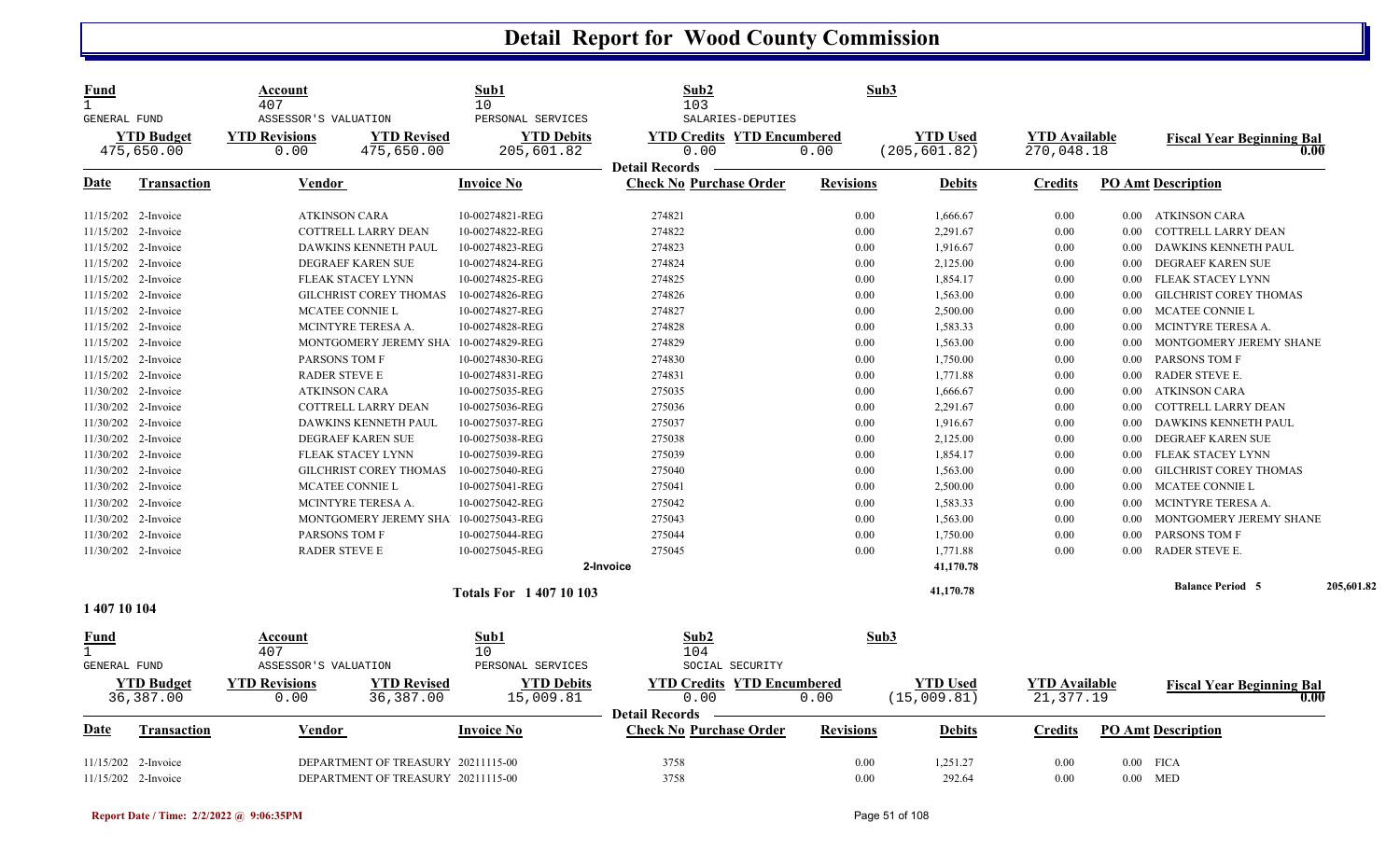|                              |                                            |                              |                                                                          |                                | <b>Detail Report for Wood County Commission</b>         |                  |                                 |                                   |          |                                  |           |
|------------------------------|--------------------------------------------|------------------------------|--------------------------------------------------------------------------|--------------------------------|---------------------------------------------------------|------------------|---------------------------------|-----------------------------------|----------|----------------------------------|-----------|
|                              | 11/30/202 2-Invoice<br>11/30/202 2-Invoice |                              | DEPARTMENT OF TREASURY 20211130-00<br>DEPARTMENT OF TREASURY 20211130-00 |                                | 3772<br>3772<br>2-Invoice                               | 0.00<br>0.00     | 1,262.56<br>295.26<br>3,101.73  | 0.00<br>0.00                      |          | $0.00$ FICA<br>$0.00$ MED        |           |
| 1 407 10 105                 |                                            |                              |                                                                          | <b>Totals For 140710104</b>    |                                                         |                  | 3,101.73                        |                                   |          | <b>Balance Period 5</b>          | 15,009.81 |
| <u>Fund</u>                  |                                            | Account                      |                                                                          | Sub1                           | Sub2                                                    | Sub3             |                                 |                                   |          |                                  |           |
| $\mathbf{1}$<br>GENERAL FUND |                                            | 407<br>ASSESSOR'S VALUATION  |                                                                          | 10<br>PERSONAL SERVICES        | 105<br>INSURANCE PREMIUM                                |                  |                                 |                                   |          |                                  |           |
|                              | <b>YTD Budget</b><br>184,872.00            | <b>YTD Revisions</b><br>0.00 | <b>YTD Revised</b><br>184,872.00                                         | <b>YTD Debits</b><br>87,390.18 | <b>YTD Credits YTD Encumbered</b><br>0.00               | 0.00             | <b>YTD Used</b><br>(87, 390.18) | <b>YTD Available</b><br>97,481.82 |          | <b>Fiscal Year Beginning Bal</b> | 0.00      |
| <b>Date</b>                  | <b>Transaction</b>                         | <b>Vendor</b>                |                                                                          | <b>Invoice No</b>              | <b>Detail Records</b><br><b>Check No Purchase Order</b> | <b>Revisions</b> | <b>Debits</b>                   | <b>Credits</b>                    |          | <b>PO Amt Description</b>        |           |
|                              | 11/2/2021 2-Invoice                        |                              | <b>MUTUAL OF OMAHA</b>                                                   | 001263075728                   | 172789                                                  | 0.00             | 23.43                           | 0.00                              |          | 0.00 LIFE PREMIUM                |           |
| 11/2/2021                    | 2-Invoice                                  |                              | <b>MUTUAL OF OMAHA</b>                                                   | 001263075728                   | 172789                                                  | 0.00             | 102.92                          | 0.00                              | $0.00\,$ | <b>LTD PREMIUM</b>               |           |
|                              | 11/2/2021 2-Invoice                        |                              | VISION SERVICE PLAN (WV)                                                 | 813501725                      | 172795                                                  | 0.00             | 36.52                           | 0.00                              | $0.00\,$ | <b>SINGLE VISION</b>             |           |
| 11/2/2021                    | 2-Invoice                                  |                              | VISION SERVICE PLAN (WV) 813501725                                       |                                | 172795                                                  | 0.00             | 153.60                          | 0.00                              | $0.00\,$ | <b>FAMILY VISION</b>             |           |
| 11/12/202                    | 2-Invoice                                  |                              | HIGHMARK WEST VIRGINIA                                                   | F211109A2014                   | 3763                                                    | 0.00             | 55.45                           | 0.00                              | $0.00\,$ | HRA                              |           |
| 11/12/202                    | 2-Invoice                                  |                              | HIGHMARK WEST VIRGINIA                                                   | F211102A6057                   | 3764                                                    | 0.00             | 728.16                          | 0.00                              | $0.00\,$ | HRA                              |           |
| 11/23/202                    | 2-Invoice                                  |                              | HIGHMARK WEST VIRGINIA                                                   | F211116A7142                   | 3766                                                    | 0.00             | 194.69                          | 0.00                              | $0.00\,$ | HRA                              |           |
|                              | 11/30/202 2-Invoice                        | <b>RENAISSANCE</b>           |                                                                          | CNS000084352                   | 3779                                                    | 0.00             | 68.31                           | 0.00                              | $0.00\,$ | DEC ADMIN FEE                    |           |
|                              | 11/30/202 2-Invoice                        |                              | HIGHMARK WEST VIRGINIA                                                   | 12012021                       | 3778                                                    | 0.00             | 16,017.15                       | 0.00                              | 0.00     | HEALTH PREMIUM                   |           |
|                              | 11/30/202 2-Invoice                        |                              | <b>MUTUAL OF OMAHA</b>                                                   | 1274116306                     | 172912                                                  | 0.00             | 23.43                           | 0.00                              | $0.00\,$ | <b>BASIC LIFE</b>                |           |
|                              | 11/30/202 2-Invoice                        |                              | <b>MUTUAL OF OMAHA</b>                                                   | 1274116306                     | 172912                                                  | 0.00             | 102.92                          | 0.00                              |          | $0.00$ LTD                       |           |
|                              | 11/30/202 2-Invoice                        |                              | VISION SERVICE PLAN (WV)                                                 | 122021                         | 172917                                                  | 0.00             | 36.52                           | 0.00                              | $0.00\,$ | SINGLE                           |           |
|                              | 11/30/202 2-Invoice                        |                              | VISION SERVICE PLAN (WV) 122021                                          |                                | 172917                                                  | 0.00             | 153.60                          | 0.00                              |          | 0.00 FAMILY                      |           |
|                              |                                            |                              |                                                                          |                                | 2-Invoice                                               |                  | 17,696.70                       |                                   |          |                                  |           |
| 1 407 10 106                 |                                            |                              |                                                                          | Totals For 1 407 10 105        |                                                         |                  | 17,696.70                       |                                   |          | <b>Balance Period 5</b>          | 87,390.18 |
|                              |                                            | Account                      |                                                                          | Sub1                           | Sub2                                                    | Sub3             |                                 |                                   |          |                                  |           |
| <u>Fund</u><br>$\mathbf 1$   |                                            | 407                          |                                                                          | 10                             | 106                                                     |                  |                                 |                                   |          |                                  |           |
| GENERAL FUND                 |                                            | ASSESSOR'S VALUATION         |                                                                          | PERSONAL SERVICES              | RETIREMENT                                              |                  |                                 |                                   |          |                                  |           |
|                              | <b>YTD Budget</b><br>47,565.00             | <b>YTD Revisions</b><br>0.00 | <b>YTD Revised</b><br>47,565.00                                          | <b>YTD Debits</b><br>20,560.40 | <b>YTD Credits YTD Encumbered</b><br>0.00               | 0.00             | <b>YTD Used</b><br>(20, 560.40) | <b>YTD Available</b><br>27,004.60 |          | <b>Fiscal Year Beginning Bal</b> | 0.00      |
| <u>Date</u>                  | <b>Transaction</b>                         | Vendor                       |                                                                          | <b>Invoice No</b>              | Detail Records —<br><b>Check No Purchase Order</b>      | <b>Revisions</b> | <b>Debits</b>                   | <b>Credits</b>                    |          | <b>PO Amt Description</b>        |           |
|                              | 11/15/202 2-Invoice                        |                              | WV PUBLIC EMP RETIREMEN 20211115-00                                      |                                | 3777                                                    | $0.00\,$         | 2,058.56                        | 0.00                              |          | 0.00 RETIREMENT                  |           |
|                              | 11/30/202 2-Invoice                        |                              | WV PUBLIC EMP RETIREMEN 20211130-00                                      |                                | 3777<br>2-Invoice                                       | $0.00\,$         | 2,058.56<br>4,117.12            | $0.00\,$                          |          | 0.00 RETIREMENT                  |           |
|                              |                                            |                              |                                                                          | <b>Totals For 140710106</b>    |                                                         |                  | 4,117.12                        |                                   |          | <b>Balance Period 5</b>          | 20,560.40 |

#### **1 412 10 103**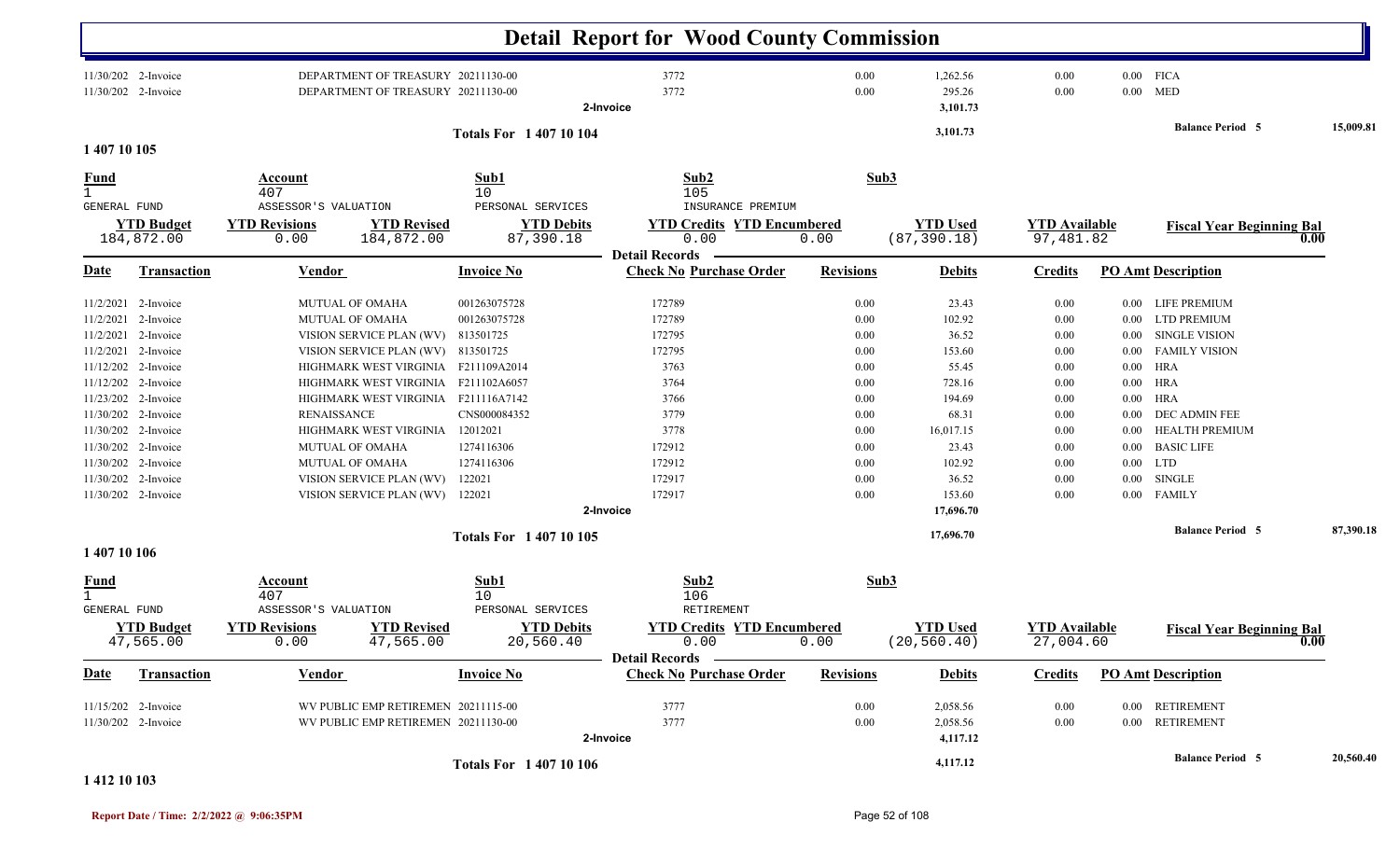| <b>Fund</b>                  |                     | Account                 |                                    | Sub1                        | Sub2                              | Sub3             |                 |                      |          |                                  |           |
|------------------------------|---------------------|-------------------------|------------------------------------|-----------------------------|-----------------------------------|------------------|-----------------|----------------------|----------|----------------------------------|-----------|
| $\mathbf{1}$<br>GENERAL FUND |                     | 412<br>EXTENSION OFFICE |                                    | 10<br>PERSONAL SERVICES     | 103<br>SALARIES-DEPUTIES          |                  |                 |                      |          |                                  |           |
|                              | <b>YTD</b> Budget   | <b>YTD Revisions</b>    | <b>YTD Revised</b>                 | <b>YTD Debits</b>           | <b>YTD Credits YTD Encumbered</b> |                  | <b>YTD Used</b> | <b>YTD</b> Available |          | <b>Fiscal Year Beginning Bal</b> |           |
|                              | 60,564.00           | 0.00                    | 60,564.00                          | 25, 235.00                  | 0.00                              | 0.00             | (25, 235.00)    | 35, 329.00           |          |                                  | 0.00      |
|                              |                     |                         |                                    |                             | <b>Detail Records</b>             |                  |                 |                      |          |                                  |           |
| <b>Date</b>                  | <b>Transaction</b>  | <b>Vendor</b>           |                                    | <b>Invoice No</b>           | <b>Check No Purchase Order</b>    | <b>Revisions</b> | <b>Debits</b>   | <b>Credits</b>       |          | <b>PO Amt Description</b>        |           |
|                              | 11/15/202 2-Invoice | <b>BOSO LINDSEY A</b>   |                                    | 10-00274832-REG             | 274832                            | 0.00             | 1,246.88        | 0.00                 |          | 0.00 BOSO LINDSEY A              |           |
|                              | 11/15/202 2-Invoice |                         | <b>BRADFORD RISHA LYNN</b>         | 10-00274833-REG             | 274833                            | 0.00             | 1,276.62        | 0.00                 | 0.00     | BRADFORD RISHA LYNN              |           |
|                              | 11/30/202 2-Invoice | <b>BOSO LINDSEY A</b>   |                                    | 10-00275046-REG             | 275046                            | 0.00             | 1,246.88        | 0.00                 | 0.00     | <b>BOSO LINDSEY A</b>            |           |
|                              | 11/30/202 2-Invoice |                         | <b>BRADFORD RISHA LYNN</b>         | 10-00275047-REG             | 275047                            | 0.00             | 1,276.62        | 0.00                 | 0.00     | BRADFORD RISHA LYNN              |           |
|                              |                     |                         |                                    |                             | 2-Invoice                         |                  | 5,047.00        |                      |          |                                  |           |
|                              |                     |                         |                                    | <b>Totals For 141210103</b> |                                   |                  | 5,047.00        |                      |          | <b>Balance Period 5</b>          | 25,235.00 |
| 1 412 10 104                 |                     |                         |                                    |                             |                                   |                  |                 |                      |          |                                  |           |
| <u>Fund</u>                  |                     | <b>Account</b>          |                                    | Sub1                        | Sub <sub>2</sub>                  | Sub3             |                 |                      |          |                                  |           |
| $\mathbf{1}$                 |                     | 412                     |                                    | 10                          | 104                               |                  |                 |                      |          |                                  |           |
| GENERAL FUND                 |                     | EXTENSION OFFICE        |                                    | PERSONAL SERVICES           | SOCIAL SECURITY                   |                  |                 |                      |          |                                  |           |
|                              | <b>YTD Budget</b>   | <b>YTD Revisions</b>    | <b>YTD Revised</b>                 | <b>YTD Debits</b>           | <b>YTD Credits YTD Encumbered</b> |                  | <b>YTD Used</b> | <b>YTD Available</b> |          | <b>Fiscal Year Beginning Bal</b> |           |
|                              | 5,398.00            | 0.00                    | 5,398.00                           | 1,862.47                    | 0.00<br><b>Detail Records</b>     | 0.00             | (1, 862.47)     | 3,535.53             |          |                                  | 0.00      |
| Date                         | <b>Transaction</b>  | Vendor                  |                                    | <b>Invoice No</b>           | <b>Check No Purchase Order</b>    | <b>Revisions</b> | <b>Debits</b>   | <b>Credits</b>       |          | <b>PO Amt Description</b>        |           |
|                              |                     |                         |                                    |                             |                                   |                  |                 |                      |          |                                  |           |
|                              | 11/15/202 2-Invoice |                         | DEPARTMENT OF TREASURY 20211115-00 |                             | 3758                              | 0.00             | 152.22          | 0.00                 |          | $0.00$ FICA                      |           |
|                              | 11/15/202 2-Invoice |                         | DEPARTMENT OF TREASURY 20211115-00 |                             | 3758                              | 0.00             | 35.60           | 0.00                 |          | $0.00$ MED                       |           |
|                              | 11/30/202 2-Invoice |                         | DEPARTMENT OF TREASURY 20211130-00 |                             | 3772                              | 0.00             | 153.64          | 0.00                 | $0.00\,$ | <b>FICA</b>                      |           |
|                              | 11/30/202 2-Invoice |                         | DEPARTMENT OF TREASURY 20211130-00 |                             | 3772                              | 0.00             | 35.93           | 0.00                 |          | $0.00$ MED                       |           |
|                              |                     |                         |                                    |                             | 2-Invoice                         |                  | 377.39          |                      |          |                                  |           |
|                              |                     |                         |                                    | <b>Totals For 141210104</b> |                                   |                  | 377.39          |                      |          | <b>Balance Period 5</b>          | 1.862.47  |
| 1 412 10 105                 |                     |                         |                                    |                             |                                   |                  |                 |                      |          |                                  |           |
| <u>Fund</u>                  |                     | Account                 |                                    | Sub1                        | Sub2                              | Sub3             |                 |                      |          |                                  |           |
| $\mathbf{1}$                 |                     | 412                     |                                    | 10                          | 105                               |                  |                 |                      |          |                                  |           |
| <b>GENERAL FUND</b>          |                     | EXTENSION OFFICE        |                                    | PERSONAL SERVICES           | INSURANCE PREMIUM                 |                  |                 |                      |          |                                  |           |
|                              | <b>YTD Budget</b>   | <b>YTD Revisions</b>    | <b>YTD Revised</b>                 | <b>YTD Debits</b>           | <b>YTD Credits YTD Encumbered</b> |                  | <b>YTD</b> Used | <b>YTD</b> Available |          | <b>Fiscal Year Beginning Bal</b> |           |
|                              | 21,568.00           | 0.00                    | 21,568.00                          | 9,168.40                    | 0.00                              | 0.00             | (9, 168.40)     | 12,399.60            |          |                                  | 0.00      |
|                              |                     |                         |                                    |                             | <b>Detail Records</b>             |                  |                 |                      |          |                                  |           |
| <u>Date</u>                  | <b>Transaction</b>  | Vendor                  |                                    | <b>Invoice No</b>           | <b>Check No Purchase Order</b>    | <b>Revisions</b> | <b>Debits</b>   | <b>Credits</b>       |          | <b>PO Amt Description</b>        |           |
|                              | 11/2/2021 2-Invoice | <b>MUTUAL OF OMAHA</b>  |                                    | 001263075728                | 172789                            | 0.00             | 4.26            | 0.00                 |          | 0.00 LIFE PREMIUM                |           |
|                              | 11/2/2021 2-Invoice | <b>MUTUAL OF OMAHA</b>  |                                    | 001263075728                | 172789                            | 0.00             | 12.62           | 0.00                 |          | 0.00 LTD PREMIUM                 |           |
|                              | 11/2/2021 2-Invoice |                         | VISION SERVICE PLAN (WV)           | 813501725                   | 172795                            | 0.00             | 6.64            | 0.00                 | 0.00     | <b>SINGLE VISION</b>             |           |
|                              | 11/2/2021 2-Invoice |                         | VISION SERVICE PLAN (WV) 813501725 |                             | 172795                            | 0.00             | 38.40           | 0.00                 |          | 0.00 FAMILY VISION               |           |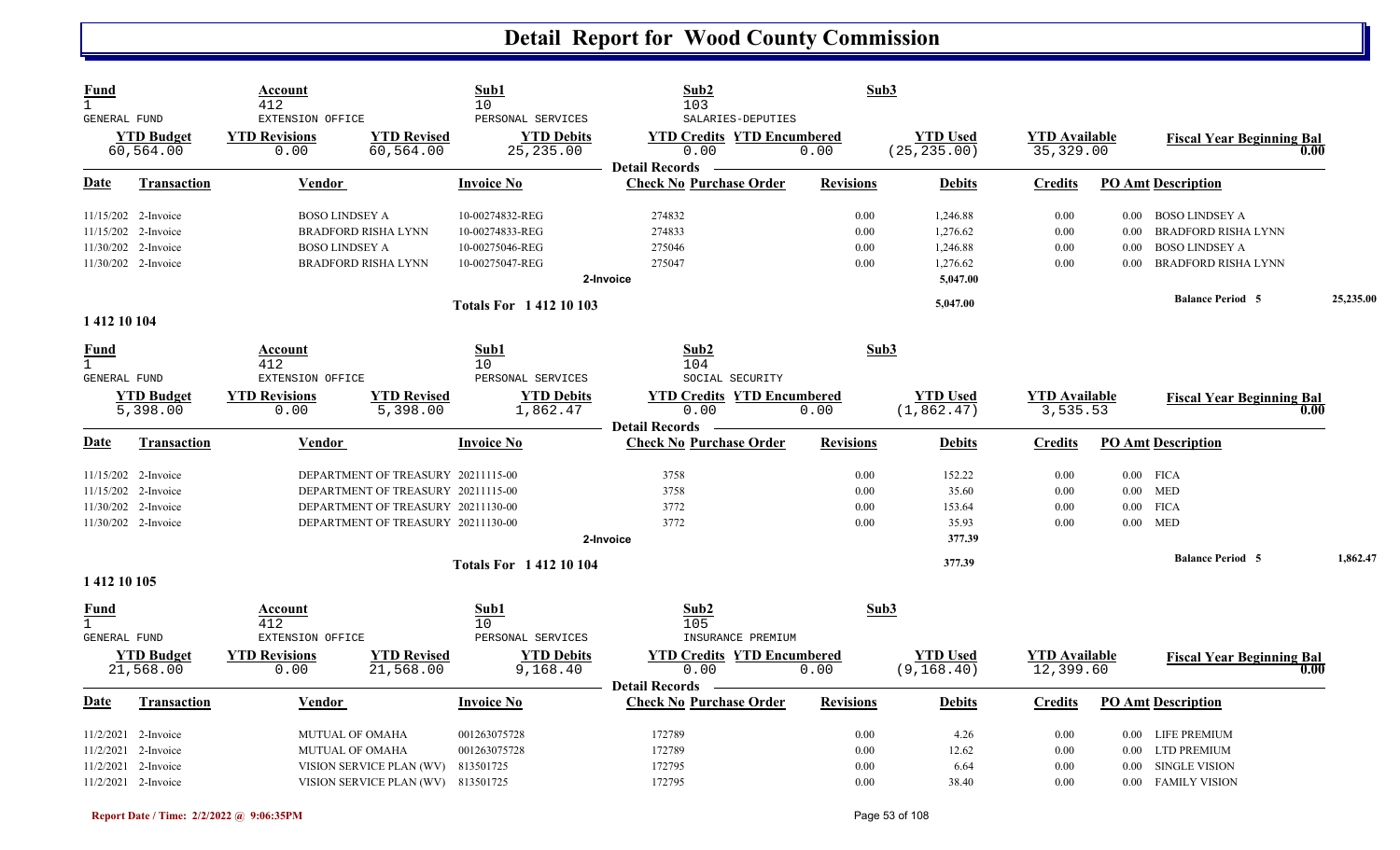|                                     |                            |                                          |                                     |                             |                                            | <b>Detail Report for Wood County Commission</b> |                  |                 |                      |          |                                                           |                     |
|-------------------------------------|----------------------------|------------------------------------------|-------------------------------------|-----------------------------|--------------------------------------------|-------------------------------------------------|------------------|-----------------|----------------------|----------|-----------------------------------------------------------|---------------------|
|                                     | 11/30/202 2-Invoice        | <b>RENAISSANCE</b>                       |                                     | CNS000084352                |                                            | 3779                                            | 0.00             | 12.42           | 0.00                 |          | 0.00 DEC ADMIN FEE                                        |                     |
|                                     | 11/30/202 2-Invoice        |                                          | HIGHMARK WEST VIRGINIA              | 12012021                    |                                            | 3778                                            | 0.00             | 1,557.62        | 0.00                 | 0.00     | <b>HEALTH PREMIUM</b>                                     |                     |
|                                     | 11/30/202 2-Invoice        | MUTUAL OF OMAHA                          |                                     | 1274116306                  |                                            | 172912                                          | 0.00             | 4.26            | 0.00                 | $0.00\,$ | <b>BASIC LIFE</b>                                         |                     |
|                                     | 11/30/202 2-Invoice        | <b>MUTUAL OF OMAHA</b>                   |                                     | 1274116306                  |                                            | 172912                                          | 0.00             | 12.62           | 0.00                 | $0.00\,$ | LTD                                                       |                     |
|                                     | 11/30/202 2-Invoice        |                                          | VISION SERVICE PLAN (WV)            | 122021                      |                                            | 172917                                          | 0.00             | 6.64            | 0.00                 | $0.00\,$ | <b>SINGLE</b>                                             |                     |
|                                     | 11/30/202 2-Invoice        |                                          | VISION SERVICE PLAN (WV)            | 122021                      |                                            | 172917                                          | 0.00             | 38.40           | 0.00                 |          | 0.00 FAMILY                                               |                     |
|                                     |                            |                                          |                                     |                             | 2-Invoice                                  |                                                 |                  | 1,693.88        |                      |          |                                                           |                     |
| 1 412 10 106                        |                            |                                          |                                     | <b>Totals For 141210105</b> |                                            |                                                 |                  | 1,693.88        |                      |          | <b>Balance Period 5</b>                                   | 9,168.40            |
| <b>Fund</b>                         |                            | Account                                  |                                     | Sub1                        |                                            | Sub2                                            | Sub3             |                 |                      |          |                                                           |                     |
| $\mathbf{1}$<br><b>GENERAL FUND</b> |                            | 412<br>EXTENSION OFFICE                  |                                     | 10                          | PERSONAL SERVICES                          | 106<br>RETIREMENT                               |                  |                 |                      |          |                                                           |                     |
|                                     | <b>YTD Budget</b>          | <b>YTD Revisions</b>                     | <b>YTD Revised</b>                  |                             | <b>YTD Debits</b>                          | <b>YTD Credits YTD Encumbered</b>               |                  | <b>YTD Used</b> | <b>YTD Available</b> |          | <b>Fiscal Year Beginning Bal</b>                          |                     |
|                                     | 6,056.00                   | 0.00                                     | 6,056.00                            |                             | 2,523.60                                   | 0.00                                            | 0.00             | (2, 523.60)     | 3,532.40             |          |                                                           | 0.00                |
|                                     |                            |                                          |                                     |                             |                                            | <b>Detail Records</b>                           |                  |                 |                      |          |                                                           |                     |
| <u>Date</u>                         | <b>Transaction</b>         | <b>Vendor</b>                            |                                     | <b>Invoice No</b>           |                                            | <b>Check No Purchase Order</b>                  | <b>Revisions</b> | <b>Debits</b>   | <b>Credits</b>       |          | <b>PO Amt Description</b>                                 |                     |
|                                     | 11/15/202 2-Invoice        |                                          | WV PUBLIC EMP RETIREMEN 20211115-00 |                             |                                            | 3777                                            | 0.00             | 252.36          | 0.00                 | $0.00\,$ | RETIREMENT                                                |                     |
|                                     | 11/30/202 2-Invoice        |                                          | WV PUBLIC EMP RETIREMEN 20211130-00 |                             |                                            | 3777                                            | 0.00             | 252.36          | 0.00                 | $0.00\,$ | <b>RETIREMENT</b>                                         |                     |
|                                     |                            |                                          |                                     |                             | 2-Invoice                                  |                                                 |                  | 504.72          |                      |          |                                                           |                     |
|                                     |                            |                                          |                                     | <b>Totals For 141210106</b> |                                            |                                                 |                  | 504.72          |                      |          | <b>Balance Period 5</b>                                   | 2,523.60            |
| 1 412 40 214                        |                            |                                          |                                     |                             |                                            |                                                 |                  |                 |                      |          |                                                           |                     |
| <u>Fund</u><br>$\mathbf{1}$         |                            | Account<br>412                           |                                     | Sub1<br>40                  |                                            | Sub2<br>214                                     | Sub3             |                 |                      |          |                                                           |                     |
| GENERAL FUND                        | <b>YTD Budget</b>          | EXTENSION OFFICE<br><b>YTD Revisions</b> | <b>YTD Revised</b>                  |                             | CONTRACTURAL SERVICES<br><b>YTD Debits</b> | TRAVEL<br><b>YTD Credits YTD Encumbered</b>     |                  | <b>YTD Used</b> | <b>YTD Available</b> |          | <b>Fiscal Year Beginning Bal</b>                          |                     |
|                                     | 12,000.00                  | 268.00                                   | 12,268.00                           |                             | 2,149.83                                   | 0.00<br><b>Detail Records</b>                   | 930.37           | (2, 149.83)     | 9,187.80             |          |                                                           | $\boldsymbol{0.00}$ |
| <u>Date</u>                         | <b>Transaction</b>         | <u>Vendor</u>                            |                                     | <b>Invoice No</b>           |                                            | <b>Check No Purchase Order</b>                  | <b>Revisions</b> | <b>Debits</b>   | <b>Credits</b>       |          | <b>PO Amt Description</b>                                 |                     |
| 11/8/2021                           | 1-Purchase Order           | <b>JODI SMITH</b>                        |                                     |                             |                                            | 85059                                           | 0.00             | 0.00            | 0.00                 | 205.98   | BLANKET MILEAGE FOR NOVEMBER                              |                     |
| 11/15/202                           | 1-Purchase Order           | J. J. BARRETT                            |                                     |                             |                                            | 85071                                           | 0.00             | 0.00            | 0.00                 | 220.42   | <b>BLANKET MILEAGE FOR NOVEMBER</b>                       |                     |
|                                     | 11/15/202 1-Purchase Order | <b>GWEN CRUM</b>                         |                                     |                             |                                            | 85086                                           | 0.00             | 0.00            | 0.00                 | 54.04    | <b>BLANKET MILEAGE FOR NOVEMBER</b>                       |                     |
|                                     | 11/29/202 1-Purchase Order | <b>JODI SMITH</b>                        |                                     |                             |                                            | 85132                                           | $0.00\,$         | 0.00            | $0.00\,$             |          | 267.50 mileage reimbursement for December, 2021           |                     |
|                                     |                            |                                          |                                     |                             |                                            | 1-Purchase Order                                |                  |                 |                      |          |                                                           |                     |
|                                     | 11/2/2021 2-Invoice        | <b>BOSO LINDSEY A</b>                    |                                     | 10282021                    |                                            | 172779<br>84923                                 | $0.00\,$         | 118.24          | 0.00                 |          | (118.24) mileage reimbursement for \$H, Famil & Health as |                     |
|                                     | 11/9/2021 2-Invoice        | <b>GWEN CRUM</b>                         |                                     | 11012021A                   |                                            | 172801 84925                                    | $0.00\,$         | 170.13          | 0.00                 |          | (107.00) Family & Comm. Development travel 200 miles      |                     |
|                                     | 11/9/2021 2-Invoice        | <b>JODI SMITH</b>                        |                                     | 11042021                    |                                            | 172829 84941                                    | 0.00             | 180.83          | 0.00                 |          | (180.83) mileage reimb for Jodi Smith - October 500x.535  |                     |
|                                     | 11/9/2021 2-Invoice        | <b>VERIZON WIRELESS</b>                  |                                     | 9891453759                  |                                            | 172838                                          | 0.00             | 29.61           | 0.00                 |          | $0.00$ WVU                                                |                     |
|                                     | 11/30/202 2-Invoice        | <b>JODI SMITH</b>                        |                                     | 11232021                    |                                            | 172913 85059                                    | $0.00\,$         | 205.98          | 0.00                 |          | (205.98) BLANKET MILEAGE FOR NOVEMBER                     |                     |
|                                     |                            |                                          |                                     |                             | 2-Invoice                                  |                                                 |                  | 704.79          |                      |          |                                                           |                     |
|                                     |                            |                                          |                                     | <b>Totals For 141240214</b> |                                            |                                                 |                  | 704.79          |                      | 135.89   | <b>Balance Period 5</b>                                   | 2,149.83            |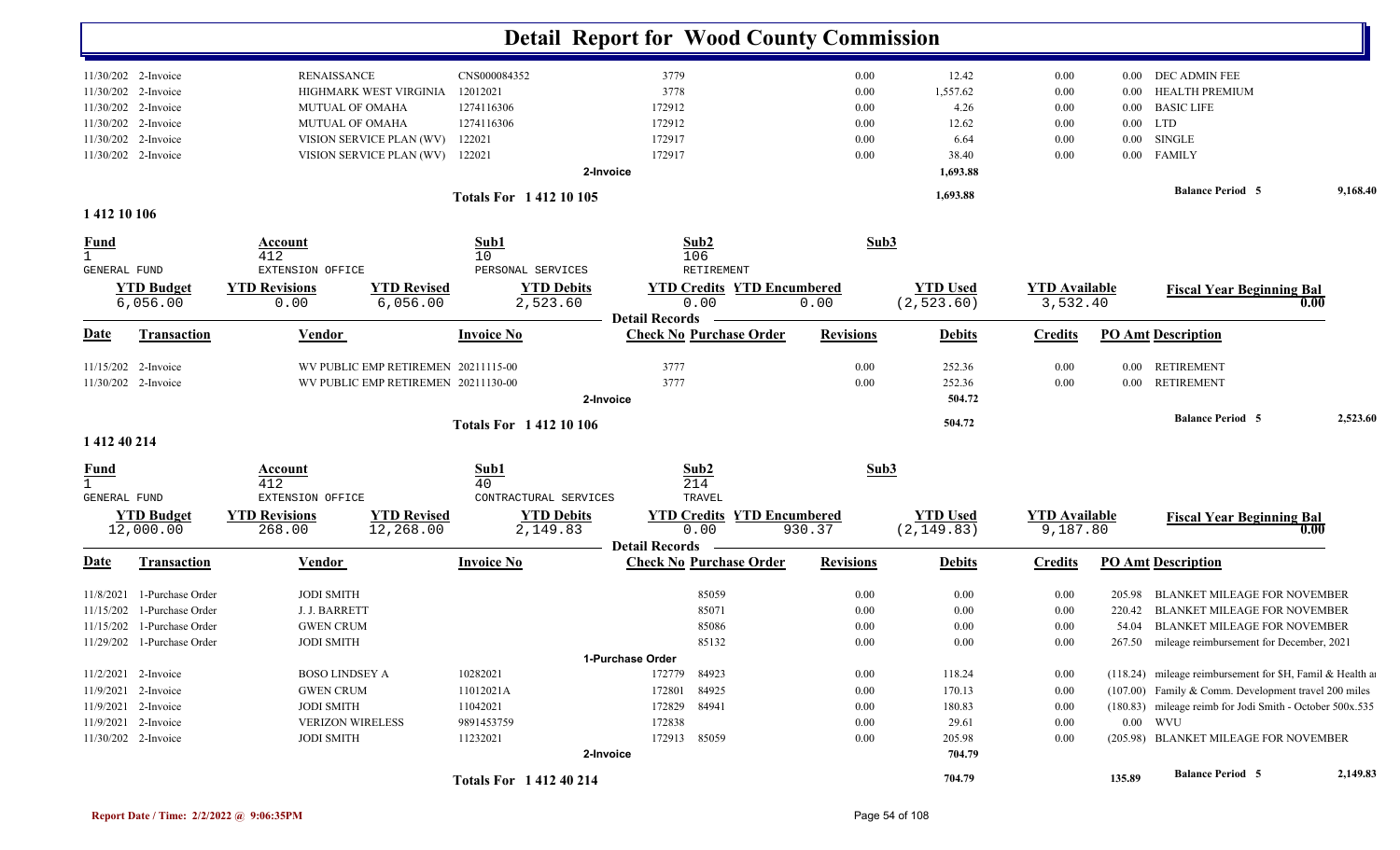#### **1 412 40 230**

| <b>Fund</b><br>$\mathbf{1}$<br><b>GENERAL FUND</b> |                                      | Account<br>412<br>EXTENSION OFFICE                  |                                 | Sub1<br>40                | CONTRACTURAL SERVICES                              | Sub2<br>230<br>CONTRACTED SERVICES                                 | Sub3             |                               |                                   |                    |                                                                                                   |          |
|----------------------------------------------------|--------------------------------------|-----------------------------------------------------|---------------------------------|---------------------------|----------------------------------------------------|--------------------------------------------------------------------|------------------|-------------------------------|-----------------------------------|--------------------|---------------------------------------------------------------------------------------------------|----------|
|                                                    | <b>YTD Budget</b><br>10,000.00       | <b>YTD Revisions</b><br>0.00                        | <b>YTD Revised</b><br>10,000.00 |                           | <b>YTD Debits</b><br>2,823.53                      | <b>YTD Credits YTD Encumbered</b><br>0.00<br><b>Detail Records</b> | 0.00             | <b>YTD Used</b><br>(2,823.53) | <b>YTD Available</b><br>7,176.47  |                    | <b>Fiscal Year Beginning Bal</b><br>0.00                                                          |          |
| Date                                               | Transaction                          | Vendor                                              |                                 | <b>Invoice No</b>         |                                                    | <b>Check No Purchase Order</b>                                     | <b>Revisions</b> | <b>Debits</b>                 | <b>Credits</b>                    |                    | <b>PO Amt Description</b>                                                                         |          |
| 11/2/2021                                          | 2-Invoice<br>11/16/202 2-Invoice     | NOE OFFICE EQUIPMENT                                | DONNELLON MCCARTHY EN 457401800 | IN952996                  | 2-Invoice                                          | 172790<br>172850                                                   | 0.00<br>0.00     | 109.68<br>542.77<br>652.45    | 0.00<br>0.00                      | 0.00<br>$0.00\,$   | <b>ACCT NO NOE-WV00</b><br><b>ACCT NO 1306206</b>                                                 |          |
|                                                    |                                      |                                                     |                                 |                           | <b>Totals For 141240230</b>                        |                                                                    |                  | 652.45                        |                                   |                    | <b>Balance Period 5</b>                                                                           | 2,823.53 |
| 1 412 55 341                                       |                                      |                                                     |                                 |                           |                                                    |                                                                    |                  |                               |                                   |                    |                                                                                                   |          |
| <b>Fund</b><br>$\mathbf{1}$<br><b>GENERAL FUND</b> |                                      | Account<br>412<br>EXTENSION OFFICE                  |                                 | Sub1<br>55<br>COMMODITIES |                                                    | Sub2<br>341<br>SUPPLIES/MATERIALS                                  |                  | Sub3                          |                                   |                    |                                                                                                   |          |
|                                                    | <b>YTD Budget</b><br>2,500.00        | <b>YTD Revisions</b><br>0.00                        | <b>YTD Revised</b><br>2,500.00  |                           | <b>YTD Debits</b><br>572.10                        | <b>YTD Credits YTD Encumbered</b><br>0.00<br><b>Detail Records</b> | 460.16           | <b>YTD Used</b><br>(572.10)   | <b>YTD Available</b><br>1,467.74  |                    | <b>Fiscal Year Beginning Bal</b><br>0.00                                                          |          |
| Date                                               | <b>Transaction</b>                   | <b>Vendor</b>                                       |                                 | <b>Invoice No</b>         |                                                    | <b>Check No Purchase Order</b>                                     | <b>Revisions</b> | <b>Debits</b>                 | <b>Credits</b>                    |                    | <b>PO Amt Description</b>                                                                         |          |
| 11/4/2021<br>11/8/2021                             | 1-Purchase Order<br>1-Purchase Order | <b>GWEN CRUM</b><br><b>JODI SMITH</b>               |                                 |                           |                                                    | 85045<br>85058                                                     | 0.00<br>0.00     | 0.00<br>0.00                  | 0.00<br>0.00                      | $0.00\,$<br>100.00 | <b>BLANKET SUPPLIES FOR NOVEMBER</b><br><b>BLANKET SUPPLIES FOR NOVEMBER</b>                      |          |
| 11/15/202<br>11/29/202                             | 1-Purchase Order<br>1-Purchase Order | <b>CHARLENE VILLERS</b><br><b>JODI SMITH</b>        |                                 |                           |                                                    | 85075<br>85133                                                     | 0.00<br>0.00     | 0.00<br>0.00                  | 0.00<br>0.00                      | 104.86<br>$0.00\,$ | TRAVEL TO PICK UP GARDEN CALENDAR!<br>supllies for 4H & Energy Express programs Dece              |          |
|                                                    |                                      |                                                     |                                 |                           |                                                    | 1-Purchase Order                                                   |                  |                               |                                   |                    |                                                                                                   |          |
| 11/9/2021                                          | 2-Invoice                            | <b>GWEN CRUM</b>                                    |                                 | 11012021                  |                                                    | 172801<br>84926                                                    | 0.00             | 21.88                         | 0.00                              |                    | (21.88) family and comm. development supplies October                                             |          |
| 11/9/2021                                          | 2-Invoice<br>11/23/202 2-Invoice     | <b>JODI SMITH</b><br><b>CHARLENE VILLERS</b>        |                                 | 11042021<br>11172021      | 2-Invoice                                          | 84940<br>172829<br>85075<br>172890                                 | 0.00<br>0.00     | 54.67<br>104.86<br>181.41     | 0.00<br>0.00                      |                    | (54.67) supplies for 4H & Energy Express - October<br>(104.86) TRAVEL TO PICK UP GARDEN CALENDAR: |          |
|                                                    |                                      |                                                     |                                 |                           | <b>Totals For 141255341</b>                        |                                                                    |                  | 181.41                        |                                   | 23.45              | <b>Balance Period 5</b>                                                                           | 572.10   |
| 1 413 40 220                                       |                                      |                                                     |                                 |                           |                                                    |                                                                    |                  |                               |                                   |                    |                                                                                                   |          |
| <u>Fund</u><br>$\mathbf{1}$                        |                                      | Account<br>413                                      |                                 | Sub1<br>40                |                                                    | Sub2<br>220                                                        |                  | Sub3                          |                                   |                    |                                                                                                   |          |
| GENERAL FUND                                       | <b>YTD Budget</b><br>12,000.00       | ELECTIONS-CTY CLERK<br><b>YTD Revisions</b><br>0.00 | <b>YTD Revised</b><br>12,000.00 |                           | CONTRACTURAL SERVICES<br><b>YTD Debits</b><br>0.00 | ADVERTISING<br><b>YTD Credits YTD Encumbered</b><br>0.00           | 30.44            | <b>YTD Used</b><br>0.00       | <b>YTD</b> Available<br>11,969.56 |                    | <b>Fiscal Year Beginning Bal</b><br>0.00                                                          |          |
|                                                    |                                      |                                                     |                                 |                           |                                                    | <b>Detail Records</b>                                              |                  |                               |                                   |                    |                                                                                                   |          |
| Date                                               | <b>Transaction</b>                   | Vendor                                              |                                 | <b>Invoice No</b>         |                                                    | <b>Check No Purchase Order</b>                                     | <b>Revisions</b> | <b>Debits</b>                 | <b>Credits</b>                    |                    | <b>PO Amt Description</b>                                                                         |          |
|                                                    | 11/4/2021 1-Purchase Order           |                                                     | PARKERSBURG NEWS & SEN          |                           |                                                    | 85040                                                              | 0.00             | 0.00                          | 0.00                              |                    | 30.44 NOTICE FOR MAGISTERIAL DISTRICT & PR                                                        |          |

**Report Date / Time: 2/2/2022 @ 9:06:35PM** Page 55 of 108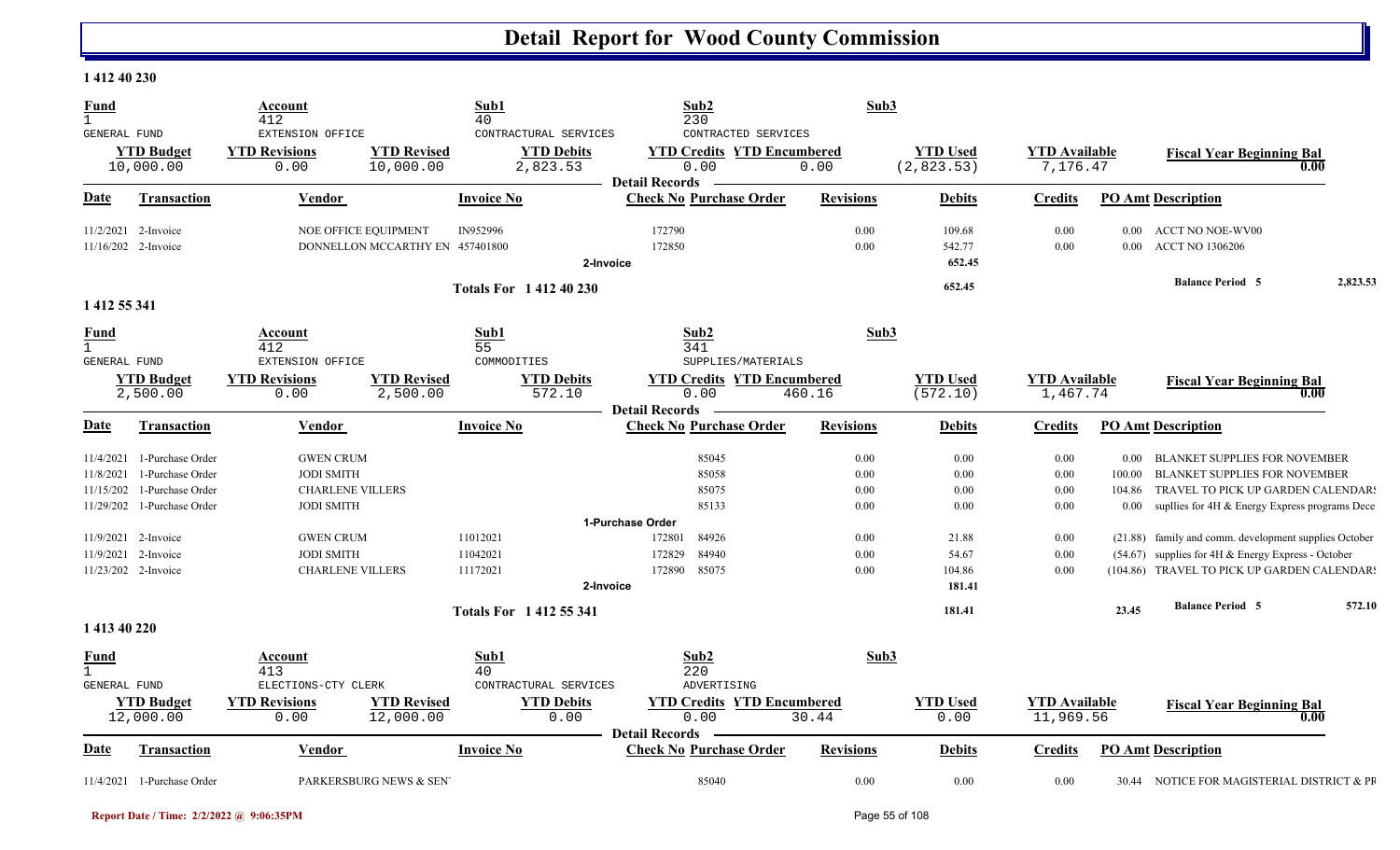|                     |                                 |                                     |                                  |                                | 1-Purchase Order                                        |                  |                                 |                                    |          |                                          |          |
|---------------------|---------------------------------|-------------------------------------|----------------------------------|--------------------------------|---------------------------------------------------------|------------------|---------------------------------|------------------------------------|----------|------------------------------------------|----------|
|                     |                                 |                                     |                                  | <b>Totals For 141340220</b>    |                                                         |                  |                                 |                                    | 30.44    | <b>Balance Period 5</b>                  | 0.00     |
| 1 413 55 341        |                                 |                                     |                                  |                                |                                                         |                  |                                 |                                    |          |                                          |          |
| <b>Fund</b>         |                                 | Account                             |                                  | Sub1                           | Sub2                                                    | Sub3             |                                 |                                    |          |                                          |          |
|                     |                                 | 413                                 |                                  | 55                             | 341                                                     |                  |                                 |                                    |          |                                          |          |
| GENERAL FUND        |                                 | ELECTIONS-CTY CLERK                 |                                  | COMMODITIES                    | SUPPLIES/MATERIALS                                      |                  |                                 |                                    |          |                                          |          |
|                     | <b>YTD Budget</b><br>36,000.00  | <b>YTD Revisions</b><br>0.00        | <b>YTD Revised</b><br>36,000.00  | <b>YTD Debits</b><br>9,138.67  | <b>YTD Credits YTD Encumbered</b><br>0.00               | 168.00           | <b>YTD Used</b><br>(9, 138.67)  | <b>YTD Available</b><br>26,693.33  |          | <b>Fiscal Year Beginning Bal</b><br>0.00 |          |
|                     |                                 |                                     |                                  |                                | <b>Detail Records</b>                                   |                  |                                 |                                    |          |                                          |          |
| <u>Date</u>         | <b>Transaction</b>              | Vendor                              |                                  | <b>Invoice No</b>              | <b>Check No Purchase Order</b>                          | <b>Revisions</b> | <b>Debits</b>                   | <b>Credits</b>                     |          | <b>PO Amt Description</b>                |          |
|                     | 11/15/202 1-Purchase Order      | <b>B&amp;H PHOTO VIDEO</b>          |                                  |                                | 85076                                                   | 0.00             | 0.00                            | 0.00                               | 168.00   | CANON 24LB BOND PAPER 36"X300' ROLL      |          |
|                     |                                 |                                     |                                  |                                | 1-Purchase Order                                        |                  |                                 |                                    |          |                                          |          |
|                     |                                 |                                     |                                  | <b>Totals For 1413 55 341</b>  |                                                         |                  |                                 |                                    | 168.00   | <b>Balance Period 5</b>                  | 9,138.67 |
| 1 415 40 211        |                                 |                                     |                                  |                                |                                                         |                  |                                 |                                    |          |                                          |          |
| <b>Fund</b>         |                                 | Account                             |                                  | Sub1                           | Sub2                                                    | Sub3             |                                 |                                    |          |                                          |          |
|                     |                                 | 415                                 |                                  | 40                             | 211                                                     |                  |                                 |                                    |          |                                          |          |
| GENERAL FUND        |                                 | MAGISTRATE COURT                    |                                  | CONTRACTURAL SERVICES          | TELEPHONES                                              |                  |                                 |                                    |          |                                          |          |
|                     | <b>YTD Budget</b>               | <b>YTD Revisions</b>                | <b>YTD Revised</b>               | <b>YTD Debits</b>              | <b>YTD Credits YTD Encumbered</b>                       |                  | <b>YTD Used</b>                 | <b>YTD</b> Available               |          | <b>Fiscal Year Beginning Bal</b>         |          |
|                     | 5,500.00                        | 0.00                                | 5,500.00                         | 2,501.68                       | 0.00                                                    | 0.00             | (2, 501.68)                     | 2,998.32                           |          | 0.00                                     |          |
| <b>Date</b>         | <b>Transaction</b>              | Vendor                              |                                  | <b>Invoice No</b>              | <b>Detail Records</b><br><b>Check No Purchase Order</b> | <b>Revisions</b> | <b>Debits</b>                   | <b>Credits</b>                     |          | <b>PO Amt Description</b>                |          |
|                     |                                 |                                     |                                  |                                |                                                         |                  |                                 |                                    |          |                                          |          |
|                     | 11/9/2021 2-Invoice             | <b>VERIZON WIRELESS</b>             |                                  | 9891453759                     | 172838                                                  | 0.00             | 29.60                           | 0.00                               |          | $0.00$ ERNIE                             |          |
|                     |                                 | <b>FRONTIER</b>                     |                                  |                                | 2-Invoice                                               |                  | 29.60                           |                                    |          |                                          |          |
|                     | 11/16/202 5-Journal Entry       |                                     |                                  | 20211110109001                 | 5-Journal Entry                                         | 0.00             | 593.64<br>593.64                | 0.00                               | 0.00     | WOOD CO FINANCE-4019-FRONTIER COMI       |          |
|                     |                                 |                                     |                                  |                                |                                                         |                  |                                 |                                    |          | <b>Balance Period 5</b>                  | 2,501.68 |
|                     |                                 |                                     |                                  | <b>Totals For 141540211</b>    |                                                         |                  | 623.24                          |                                    |          |                                          |          |
| 1 424 10 103        |                                 |                                     |                                  |                                |                                                         |                  |                                 |                                    |          |                                          |          |
| <b>Fund</b>         |                                 | Account                             |                                  | Sub1                           | Sub2                                                    | Sub3             |                                 |                                    |          |                                          |          |
|                     |                                 | 424                                 |                                  | 10                             | 103                                                     |                  |                                 |                                    |          |                                          |          |
| <b>GENERAL FUND</b> |                                 | MAINTENANCE                         |                                  | PERSONAL SERVICES              | SALARIES-DEPUTIES                                       |                  |                                 |                                    |          |                                          |          |
|                     | <b>YTD Budget</b><br>231,058.00 | <b>YTD Revisions</b><br>0.00        | <b>YTD Revised</b><br>231,058.00 | <b>YTD Debits</b><br>90,625.80 | <b>YTD Credits YTD Encumbered</b><br>0.00               | 0.00             | <b>YTD Used</b><br>(90, 625.80) | <b>YTD</b> Available<br>140,432.20 |          | <b>Fiscal Year Beginning Bal</b><br>0.00 |          |
|                     |                                 |                                     |                                  |                                | –  Detail Records   –                                   |                  |                                 |                                    |          |                                          |          |
| <b>Date</b>         | <b>Transaction</b>              | <b>Vendor</b>                       |                                  | <b>Invoice No</b>              | <b>Check No Purchase Order</b>                          | <b>Revisions</b> | <b>Debits</b>                   | <b>Credits</b>                     |          | <b>PO Amt Description</b>                |          |
|                     | 11/15/202 2-Invoice             | BENNETT JR STEPHEN R                |                                  | 10-00274834-REG                | 274834                                                  | $0.00\,$         | 1,246.88                        | $0.00\,$                           |          | 0.00 BENNETT JR STEPHEN R                |          |
|                     | 11/15/202 2-Invoice             | BUNNER RUSSELL W.                   |                                  | 10-00274835-REG                | 274835                                                  | 0.00             | 1,290.63                        | 0.00                               | $0.00\,$ | <b>BUNNER RUSSELL W.</b>                 |          |
|                     | 11/15/202 2-Invoice             | KUCZKO THOMAS M.                    |                                  | 10-00274836-REG                | 274836                                                  | 0.00             | 1,400.00                        | $0.00\,$                           | $0.00\,$ | KUCZKO THOMAS M.                         |          |
|                     | 11/15/202 2-Invoice             | MILLER MICHAEL                      |                                  | 10-00274837-REG                | 274837                                                  | 0.00             | 440.00                          | $0.00\,$                           | $0.00\,$ | MILLER MICHAEL                           |          |
|                     | 11/15/202 2-Invoice             | NONAMAKER TODD A<br>10-00274838-REG |                                  |                                | 274838                                                  | 0.00             | 2,291.67                        | $0.00\,$                           |          | 0.00 NONAMAKER TODD A                    |          |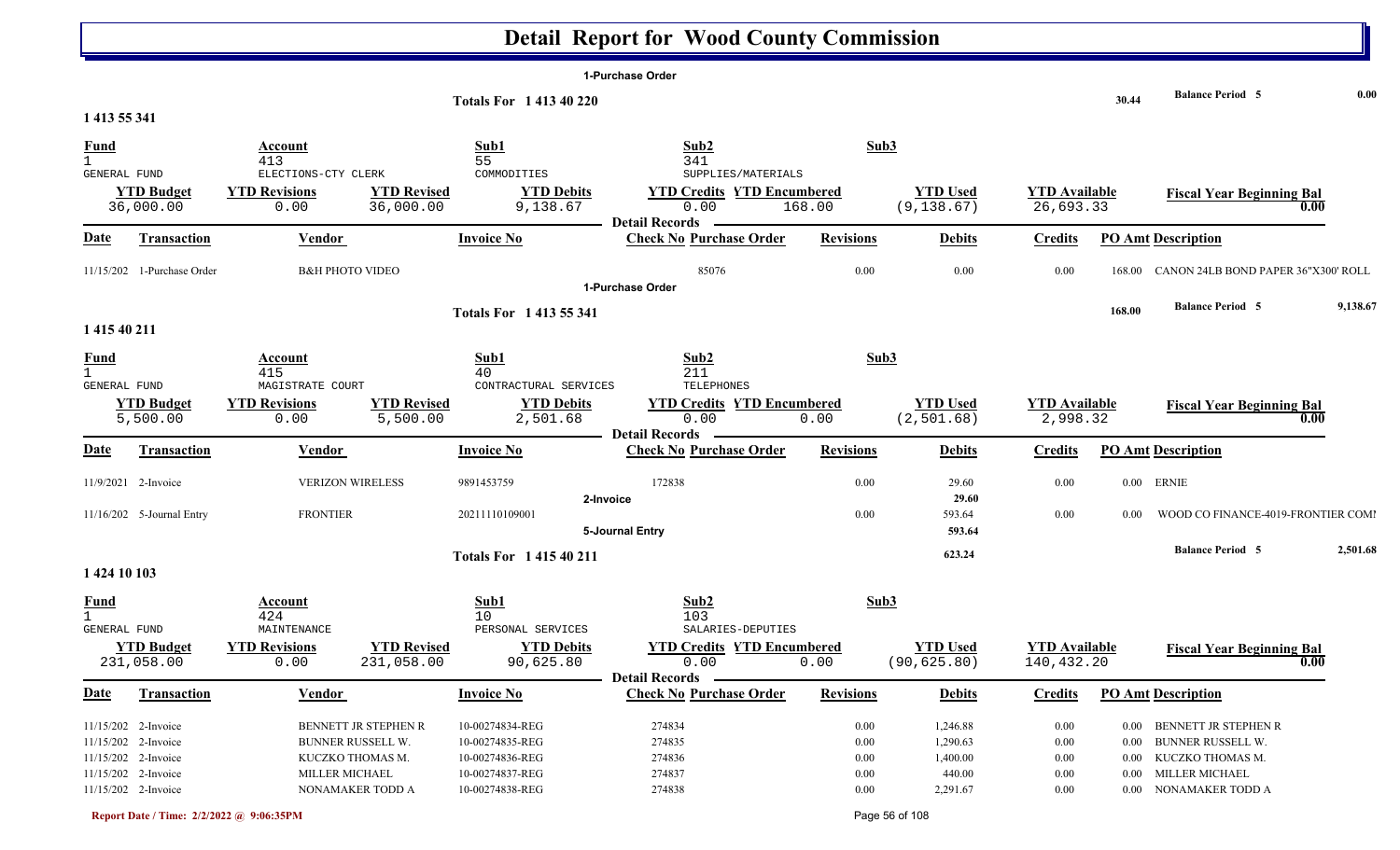|                             |                       |                       |                                     |                             | <b>Detail Report for Wood County Commission</b> |                  |                 |                      |          |                                   |      |           |
|-----------------------------|-----------------------|-----------------------|-------------------------------------|-----------------------------|-------------------------------------------------|------------------|-----------------|----------------------|----------|-----------------------------------|------|-----------|
|                             | 11/15/202 2-Invoice   | TRAVIS STEVEN W.      |                                     | 10-00274839-REG             | 274839                                          | 0.00             | 1,465.52        | 0.00                 | 0.00     | TRAVIS STEVEN W.                  |      |           |
|                             | 11/15/202 2-Invoice   | WICKHAM CHAD M        |                                     | 10-00274840-REG             | 274840                                          | 0.00             | 1,246.88        | 0.00                 | 0.00     | WICKHAM CHAD M                    |      |           |
|                             | 11/30/202 2-Invoice   |                       | BENNETT JR STEPHEN R                | 10-00275048-REG             | 275048                                          | 0.00             | 1,246.88        | 0.00                 | 0.00     | BENNETT JR STEPHEN R              |      |           |
|                             | 11/30/202 2-Invoice   |                       | <b>BUNNER RUSSELL W.</b>            | 10-00275049-REG             | 275049                                          | 0.00             | 1,290.63        | 0.00                 | 0.00     | <b>BUNNER RUSSELL W.</b>          |      |           |
|                             | 11/30/202 2-Invoice   |                       | KUCZKO THOMAS M.                    | 10-00275050-REG             | 275050                                          | 0.00             | 1,400.00        | 0.00                 | 0.00     | KUCZKO THOMAS M.                  |      |           |
|                             | 11/30/202 2-Invoice   | <b>MILLER MICHAEL</b> |                                     | 10-00275051-REG             | 275051                                          | 0.00             | 88.00           | 0.00                 | 0.00     | <b>MILLER MICHAEL</b>             |      |           |
|                             | 11/30/202 2-Invoice   |                       | NONAMAKER TODD A                    | 10-00275052-REG             | 275052                                          | 0.00             | 2,291.67        | 0.00                 | 0.00     | NONAMAKER TODD A                  |      |           |
|                             | 11/30/202 2-Invoice   | TRAVIS STEVEN W.      |                                     | 10-00275053-REG             | 275053                                          | 0.00             | 1,465.52        | 0.00                 | 0.00     | TRAVIS STEVEN W.                  |      |           |
|                             | 11/30/202 2-Invoice   | WICKHAM CHAD M        |                                     | 10-00275054-REG             | 275054                                          | 0.00             | 1,246.88        | 0.00                 | 0.00     | WICKHAM CHAD M                    |      |           |
|                             |                       |                       |                                     |                             | 2-Invoice                                       |                  | 18,411.16       |                      |          |                                   |      |           |
|                             |                       |                       |                                     | <b>Totals For 142410103</b> |                                                 |                  | 18,411.16       |                      |          | <b>Balance Period 5</b>           |      | 90,625.80 |
| 1 424 10 104                |                       |                       |                                     |                             |                                                 |                  |                 |                      |          |                                   |      |           |
| <b>Fund</b><br>$\mathbf{1}$ |                       | Account<br>424        |                                     | Sub1<br>10                  | Sub2<br>104                                     | Sub3             |                 |                      |          |                                   |      |           |
| GENERAL FUND                |                       | MAINTENANCE           |                                     | PERSONAL SERVICES           | SOCIAL SECURITY                                 |                  |                 |                      |          |                                   |      |           |
|                             | <b>YTD Budget</b>     | <b>YTD Revisions</b>  | <b>YTD Revised</b>                  | <b>YTD Debits</b>           | <b>YTD Credits YTD Encumbered</b>               |                  | <b>YTD Used</b> | <b>YTD Available</b> |          | <b>Fiscal Year Beginning Bal</b>  |      |           |
|                             | 18,288.00             | 0.00                  | 18,288.00                           | 6,772.86                    | 0.00<br><b>Detail Records</b>                   | 0.00             | (6, 772.86)     | 11,515.14            |          |                                   | 0.00 |           |
| <u>Date</u>                 | <b>Transaction</b>    | <b>Vendor</b>         |                                     | <b>Invoice No</b>           | <b>Check No Purchase Order</b>                  | <b>Revisions</b> | <b>Debits</b>   | <b>Credits</b>       |          | <b>PO Amt Description</b>         |      |           |
|                             | 11/15/202 2-Invoice   |                       | DEPARTMENT OF TREASURY 20211115-00  |                             | 3758                                            | 0.00             | 584.43          | 0.00                 |          | $0.00$ FICA                       |      |           |
|                             | 11/15/202 2-Invoice   |                       | DEPARTMENT OF TREASURY 20211115-00  |                             | 3758                                            | 0.00             | 136.68          | 0.00                 |          | $0.00$ MED                        |      |           |
|                             | 11/30/202 2-Invoice   |                       | DEPARTMENT OF TREASURY 20211130-00  |                             | 3772                                            | 0.00             | 577.43          | 0.00                 |          | $0.00$ FICA                       |      |           |
|                             | 11/30/202 2-Invoice   |                       | DEPARTMENT OF TREASURY 20211130-00  |                             | 3772                                            | 0.00             | 135.04          | 0.00                 |          | $0.00$ MED                        |      |           |
|                             |                       |                       |                                     |                             | 2-Invoice                                       |                  | 1,433.58        |                      |          |                                   |      |           |
|                             |                       |                       |                                     | <b>Totals For 142410104</b> |                                                 |                  | 1,433.58        |                      |          | <b>Balance Period 5</b>           |      | 6,772.86  |
| 1 424 10 105                |                       |                       |                                     |                             |                                                 |                  |                 |                      |          |                                   |      |           |
| <u>Fund</u><br>$\mathbf{1}$ |                       | <b>Account</b><br>424 |                                     | Sub1<br>10                  | Sub2<br>105                                     | Sub3             |                 |                      |          |                                   |      |           |
| GENERAL FUND                |                       | MAINTENANCE           |                                     | PERSONAL SERVICES           | INSURANCE PREMIUM                               |                  |                 |                      |          |                                   |      |           |
|                             | <b>YTD Budget</b>     | <b>YTD Revisions</b>  | <b>YTD Revised</b>                  | <b>YTD Debits</b>           | <b>YTD Credits YTD Encumbered</b>               |                  | <b>YTD Used</b> | <b>YTD Available</b> |          | <b>Fiscal Year Beginning Bal</b>  |      |           |
|                             | 76,477.00             | 0.00                  | 76,477.00                           | 40,138.32                   | 0.00<br><b>Detail Records</b>                   | 0.00             | (40, 138.32)    | 36, 338.68           |          |                                   | 0.00 |           |
|                             | Date Transaction      | <b>Vendor</b>         |                                     | <b>Invoice No</b>           | <b>Check No Purchase Order</b>                  | <b>Revisions</b> | <b>Debits</b>   |                      |          | <b>Credits</b> PO Amt Description |      |           |
|                             | $11/2/2021$ 2-Invoice |                       | <b>MUTUAL OF OMAHA</b>              | 001263075728                | 172789                                          | $0.00\,$         | 38.47           | $0.00\,$             |          | 0.00 LTD PREMIUM                  |      |           |
|                             | 11/2/2021 2-Invoice   |                       | <b>MUTUAL OF OMAHA</b>              | 001263075728                | 172789                                          | $0.00\,$         | 12.78           | 0.00                 | $0.00\,$ | LIFE PREMIUM                      |      |           |
|                             | 11/2/2021 2-Invoice   |                       | VISION SERVICE PLAN (WV)            | 813501725                   | 172795                                          | $0.00\,$         | 16.60           | 0.00                 |          | 0.00 SINGLE VISION                |      |           |
|                             | 11/2/2021 2-Invoice   |                       | VISION SERVICE PLAN (WV) 813501725  |                             | 172795                                          | $0.00\,$         | 57.60           | 0.00                 |          | 0.00 FAMILY VISION                |      |           |
|                             | 11/12/202 2-Invoice   |                       | HIGHMARK WEST VIRGINIA F211111A7942 |                             | 3762                                            | 0.00             | 291.12          | 0.00                 |          | $0.00$ HRA                        |      |           |
|                             | 11/12/202 2-Invoice   |                       | HIGHMARK WEST VIRGINIA F211102A6057 |                             | 3764                                            | 0.00             | 211.88          | $0.00\,$             |          | $0.00$ HRA                        |      |           |
|                             | 11/23/202 2-Invoice   |                       | HIGHMARK WEST VIRGINIA F211116A7142 |                             | 3766                                            | 0.00             | 462.98          | $0.00\,$             |          | $0.00$ HRA                        |      |           |
|                             | 11/30/202 2-Invoice   | <b>RENAISSANCE</b>    |                                     | CNS000084352                | 3779                                            | 0.00             | 31.05           | $0.00\,$             |          | 0.00 DEC ADMIN FEE                |      |           |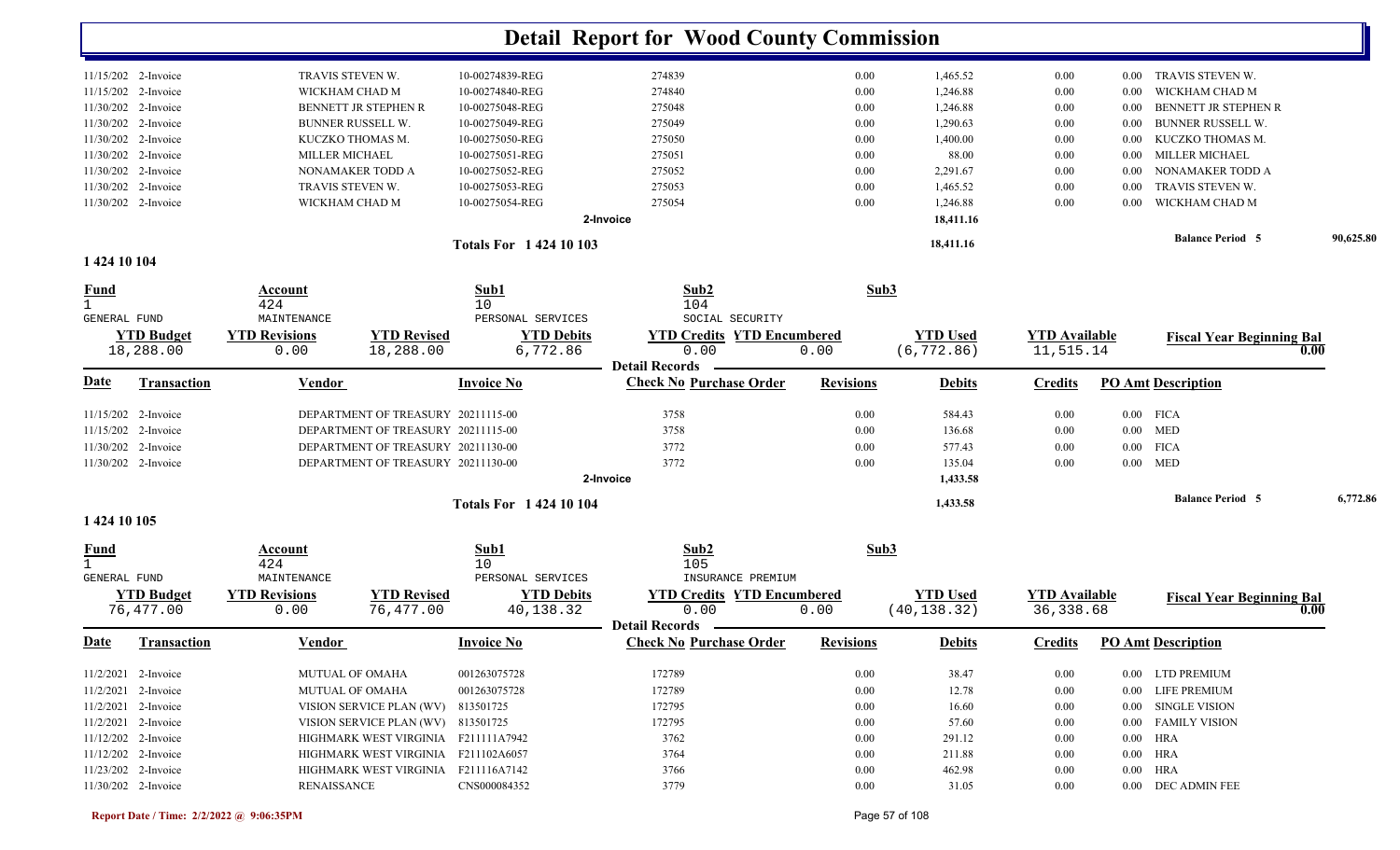|                                                    |                                |                                      |                                     |                                 | <b>Detail Report for Wood County Commission</b>                    |                  |                                |                                   |          |                                  |           |
|----------------------------------------------------|--------------------------------|--------------------------------------|-------------------------------------|---------------------------------|--------------------------------------------------------------------|------------------|--------------------------------|-----------------------------------|----------|----------------------------------|-----------|
|                                                    | 11/30/202 2-Invoice            |                                      | HIGHMARK WEST VIRGINIA              | 12012021                        | 3778                                                               | $0.00\,$         | 6,626.79                       | 0.00                              |          | 0.00 HEALTH PREMIUM              |           |
|                                                    | 11/30/202 2-Invoice            | <b>MUTUAL OF OMAHA</b>               |                                     | 1274116306                      | 172912                                                             | 0.00             | 12.78                          | 0.00                              | $0.00\,$ | <b>BASIC LIFE</b>                |           |
|                                                    | 11/30/202 2-Invoice            | MUTUAL OF OMAHA                      |                                     | 1274116306                      | 172912                                                             | 0.00             | 38.47                          | 0.00                              |          | $0.00$ LTD                       |           |
|                                                    | 11/30/202 2-Invoice            |                                      | VISION SERVICE PLAN (WV)            | 122021                          | 172917                                                             | 0.00             | 16.60                          | 0.00                              | $0.00\,$ | <b>SINGLE</b>                    |           |
|                                                    | 11/30/202 2-Invoice            |                                      | VISION SERVICE PLAN (WV)            | 122021                          | 172917                                                             | 0.00             | 57.60                          | 0.00                              | $0.00\,$ | <b>FAMILY</b>                    |           |
|                                                    |                                |                                      |                                     |                                 | 2-Invoice                                                          |                  | 7,874.72                       |                                   |          |                                  |           |
| 1 424 10 106                                       |                                |                                      |                                     | Totals For 1 424 10 105         |                                                                    |                  | 7,874.72                       |                                   |          | <b>Balance Period 5</b>          | 40,138.32 |
| <b>Fund</b><br>$\mathbf{1}$                        |                                | Account<br>424                       |                                     | Sub1<br>$10$                    | Sub2<br>106                                                        | Sub3             |                                |                                   |          |                                  |           |
| <b>GENERAL FUND</b>                                |                                | MAINTENANCE                          |                                     | PERSONAL SERVICES               | <b>RETIREMENT</b>                                                  |                  |                                |                                   |          |                                  |           |
|                                                    | <b>YTD Budget</b><br>23,906.00 | <b>YTD Revisions</b><br>0.00         | <b>YTD Revised</b><br>23,906.00     | <b>YTD Debits</b><br>9,166.18   | <b>YTD Credits YTD Encumbered</b><br>0.00                          | 0.00             | <b>YTD Used</b><br>(9, 166.18) | <b>YTD Available</b><br>14,739.82 |          | <b>Fiscal Year Beginning Bal</b> | 0.00      |
|                                                    |                                |                                      |                                     |                                 | <b>Detail Records</b>                                              |                  |                                |                                   |          |                                  |           |
| <b>Date</b>                                        | Transaction                    | <b>Vendor</b>                        |                                     | <b>Invoice No</b>               | <b>Check No Purchase Order</b>                                     | <b>Revisions</b> | <b>Debits</b>                  | <b>Credits</b>                    |          | <b>PO</b> Amt Description        |           |
|                                                    | 11/15/202 2-Invoice            |                                      | WV PUBLIC EMP RETIREMEN 20211115-00 |                                 | 3777                                                               | 0.00             | 911.74                         | 0.00                              |          | 0.00 RETIREMENT                  |           |
|                                                    | 11/30/202 2-Invoice            |                                      | WV PUBLIC EMP RETIREMEN 20211130-00 |                                 | 3777                                                               | 0.00             | 927.33                         | 0.00                              | $0.00\,$ | <b>RETIREMENT</b>                |           |
|                                                    |                                |                                      |                                     |                                 | 2-Invoice                                                          |                  | 1,839.07                       |                                   |          |                                  |           |
|                                                    |                                |                                      |                                     | <b>Totals For 1 424 10 106</b>  |                                                                    |                  | 1,839.07                       |                                   |          | <b>Balance Period 5</b>          | 9,166.18  |
| 1 424 10 108                                       |                                |                                      |                                     |                                 |                                                                    |                  |                                |                                   |          |                                  |           |
| <b>Fund</b><br>$\mathbf{1}$<br><b>GENERAL FUND</b> |                                | <b>Account</b><br>424<br>MAINTENANCE |                                     | Sub1<br>10<br>PERSONAL SERVICES | Sub2<br>108<br>OVERTIME                                            | Sub3             |                                |                                   |          |                                  |           |
|                                                    | <b>YTD Budget</b><br>8,000.00  | <b>YTD Revisions</b><br>0.00         | <b>YTD Revised</b><br>8,000.00      | <b>YTD Debits</b><br>2,245.04   | <b>YTD Credits YTD Encumbered</b><br>0.00<br><b>Detail Records</b> | 0.00             | <b>YTD Used</b><br>(2, 245.04) | <b>YTD Available</b><br>5,754.96  |          | <b>Fiscal Year Beginning Bal</b> | 0.00      |
| Date                                               | <b>Transaction</b>             | <b>Vendor</b>                        |                                     | <b>Invoice No</b>               | <b>Check No Purchase Order</b>                                     | <b>Revisions</b> | <b>Debits</b>                  | <b>Credits</b>                    |          | <b>PO Amt Description</b>        |           |
|                                                    | 11/15/202 2-Invoice            | <b>BUNNER RUSSELL W.</b>             |                                     | 10-00274835-REG                 | 274835                                                             | 0.00             | 89.35                          | 0.00                              | $0.00\,$ | <b>BUNNER RUSSELL W.</b>         |           |
|                                                    | 11/15/202 2-Invoice            | WICKHAM CHAD M                       |                                     | 10-00274840-REG                 | 274840                                                             | 0.00             | 86.32                          | 0.00                              | $0.00\,$ | WICKHAM CHAD M                   |           |
|                                                    | 11/30/202 2-Invoice            |                                      | BENNETT JR STEPHEN R                | 10-00275048-REG                 | 275048                                                             | 0.00             | 43.16                          | 0.00                              | $0.00\,$ | BENNETT JR STEPHEN R             |           |
| 11/30/202                                          | 2-Invoice                      | BUNNER RUSSELL W.                    |                                     | 10-00275049-REG                 | 275049                                                             | 0.00             | 44.67                          | 0.00                              | 0.00     | <b>BUNNER RUSSELL W.</b>         |           |
|                                                    | 11/30/202 2-Invoice            | KUCZKO THOMAS M.                     |                                     | 10-00275050-REG                 | 275050                                                             | 0.00             | 48.46                          | 0.00                              | $0.00\,$ | KUCZKO THOMAS M.                 |           |
|                                                    | 11/30/202 2-Invoice            | TRAVIS STEVEN W.                     |                                     | 10-00275053-REG                 | 275053                                                             | 0.00             | 152.18                         | 0.00                              | $0.00\,$ | TRAVIS STEVEN W.                 |           |
|                                                    | 11/30/202 2-Invoice            | WICKHAM CHAD M                       |                                     | 10-00275054-REG                 | 275054                                                             | 0.00             | 43.16                          | 0.00                              | 0.00     | WICKHAM CHAD M                   |           |
|                                                    |                                |                                      |                                     |                                 | 2-Invoice                                                          |                  | 507.30                         |                                   |          |                                  |           |
|                                                    |                                |                                      |                                     | <b>Totals For 142410108</b>     |                                                                    |                  | 507.30                         |                                   |          | <b>Balance Period 5</b>          | 2,245.04  |
| 1.424.40.211                                       |                                |                                      |                                     |                                 |                                                                    |                  |                                |                                   |          |                                  |           |

**1 424 40 211**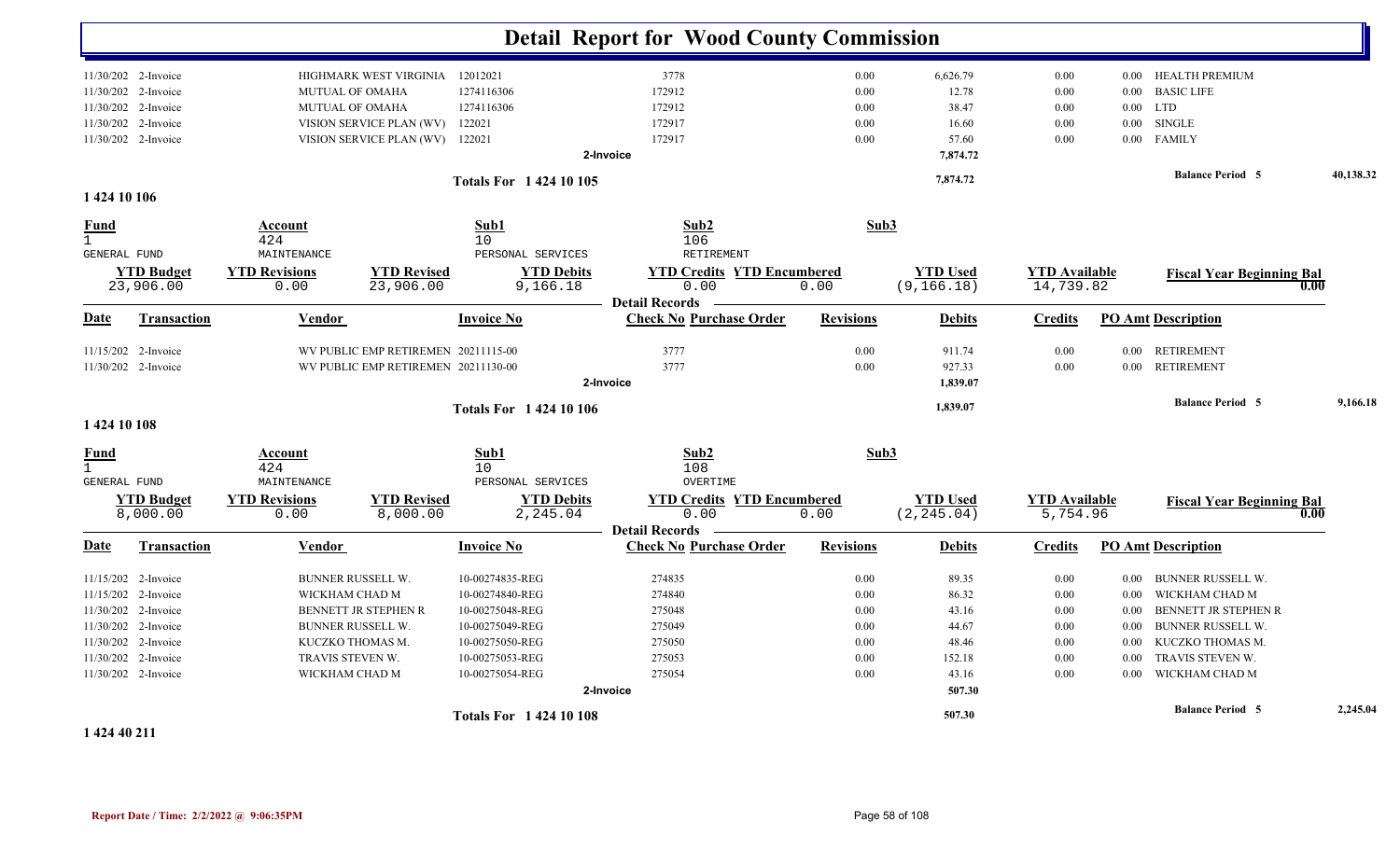| Fund<br>GENERAL FUND                        |                                      | Account<br>424<br>MAINTENANCE                      |                                                                                          | Sub1<br>40<br>CONTRACTURAL SERVICES                      | Sub2<br>211<br><b>TELEPHONES</b>                                        |                  | Sub3                 |                                 |                                  |                  |                                                                                                                                                 |           |
|---------------------------------------------|--------------------------------------|----------------------------------------------------|------------------------------------------------------------------------------------------|----------------------------------------------------------|-------------------------------------------------------------------------|------------------|----------------------|---------------------------------|----------------------------------|------------------|-------------------------------------------------------------------------------------------------------------------------------------------------|-----------|
|                                             | <b>YTD Budget</b><br>1,200.00        | <b>YTD Revisions</b><br>0.00                       | <b>YTD Revised</b><br>1,200.00                                                           | <b>YTD Debits</b><br>178.04                              | <b>YTD Credits YTD Encumbered</b><br>0.00<br><b>Detail Records</b>      | 0.00             |                      | <b>YTD Used</b><br>(178.04)     | <b>YTD Available</b><br>1,021.96 |                  | <b>Fiscal Year Beginning Bal</b><br>0.00                                                                                                        |           |
| Date                                        | <b>Transaction</b>                   | <b>Vendor</b>                                      |                                                                                          | <b>Invoice No</b>                                        | <b>Check No Purchase Order</b>                                          | <b>Revisions</b> |                      | <b>Debits</b>                   | <b>Credits</b>                   |                  | <b>PO Amt Description</b>                                                                                                                       |           |
| 11/9/2021                                   | 2-Invoice<br>11/9/2021 2-Invoice     | <b>VERIZON WIRELESS</b><br><b>VERIZON WIRELESS</b> |                                                                                          | 9891453759<br>9891453759<br>2-Invoice                    | 172838<br>172838                                                        |                  | 0.00<br>0.00         | 29.62<br>29.62<br>59.24         | 0.00<br>0.00                     | 0.00<br>$0.00\,$ | DRIVE THRU - VIRUS CELL<br><b>TODD</b>                                                                                                          |           |
| 1 424 40 216                                |                                      |                                                    |                                                                                          | <b>Totals For 142440211</b>                              |                                                                         |                  |                      | 59.24                           |                                  |                  | <b>Balance Period 5</b>                                                                                                                         | 178.04    |
| Fund                                        |                                      | Account<br>424                                     |                                                                                          | Sub1<br>40                                               | Sub2<br>216                                                             |                  | Sub3                 |                                 |                                  |                  |                                                                                                                                                 |           |
| <b>GENERAL FUND</b>                         | <b>YTD Budget</b><br>20,000.00       | MAINTENANCE<br><b>YTD Revisions</b><br>12,671.00   | <b>YTD Revised</b><br>32,671.00                                                          | CONTRACTURAL SERVICES<br><b>YTD Debits</b><br>23, 217.19 | M&R -EQUIPMENT<br><b>YTD Credits YTD Encumbered</b><br>0.00             | 1,554.91         |                      | <b>YTD Used</b><br>(23, 217.19) | <b>YTD Available</b><br>7,898.90 |                  | <b>Fiscal Year Beginning Bal</b><br>0.00                                                                                                        |           |
| Date                                        | <b>Transaction</b>                   | <b>Vendor</b>                                      |                                                                                          | <b>Invoice No</b>                                        | <b>Detail Records</b><br><b>Check No Purchase Order</b>                 | <b>Revisions</b> |                      | <b>Debits</b>                   | <b>Credits</b>                   |                  | <b>PO Amt Description</b>                                                                                                                       |           |
| 11/1/2021<br>11/4/2021                      | 1-Purchase Order<br>1-Purchase Order |                                                    | VIKING PRODUCTS GROUP, II<br>CM&I PRODUCTS, INC.                                         |                                                          | 85029<br>85049                                                          |                  | 0.00<br>0.00         | 0.00<br>0.00                    | 0.00<br>0.00                     | $0.00\,$         | 75.75 RUBBER ROOF PATCH<br>AIR HOSE REPAIR - GARAGE                                                                                             |           |
| 11/2/2021<br>11/2/2021<br>11/9/2021         | 2-Invoice<br>2-Invoice<br>2-Invoice  |                                                    | JOHNSON CONTROLS, INC.<br>VIKING PRODUCTS GROUP, II CI-VKG0024195<br>THE GARLAND CO INC. | 1-106833642177<br>CI-GUS0191216                          | 1-Purchase Order<br>83566 PY2021<br>172787<br>85029<br>172794<br>172807 |                  | 0.00<br>0.00<br>0.00 | 11,396.00<br>70.57<br>6.59      | 0.00<br>0.00<br>0.00             |                  | (11,396.00) HVAC control system (hardware/software) update<br>(70.57) RUBBER ROOF PATCH<br>0.00 CUST NO 1009657                                 |           |
| 11/9/2021<br>11/9/2021<br>11/9/2021         | 2-Invoice<br>2-Invoice<br>2-Invoice  |                                                    | LOWE'S COMPANIES, INC.<br>LOWE'S COMPANIES, INC.<br>LOWE'S COMPANIES, INC.               | 911959<br>901863<br>901416                               | 172814<br>84918<br>84918<br>172814<br>84918<br>172814                   |                  | 0.00<br>0.00<br>0.00 | 38.04<br>6.14<br>165.32         | 0.00<br>0.00<br>0.00             |                  | (38.04) fountain lights replacement materials<br>(6.14) fountain lights replacement materials<br>(165.32) fountain lights replacement materials |           |
| 11/16/202                                   | 2-Invoice<br>11/23/202 2-Invoice     | <b>GRAINGER</b><br><b>GRAINGER</b>                 |                                                                                          | 9103544319<br>9108267874<br>2-Invoice                    | 85015<br>172853<br>85015<br>172874                                      |                  | 0.00<br>0.00         | 87.56<br>52.34<br>11,822.56     | 0.00<br>0.00                     |                  | (87.56) mobile scaffold<br>(52.34) mobile scaffold                                                                                              |           |
|                                             | 1 424 40 216 1602                    |                                                    |                                                                                          | <b>Totals For 142440216</b>                              |                                                                         |                  |                      | 11,822.56                       |                                  | 11,740.22)       | <b>Balance Period 5</b>                                                                                                                         | 23.217.19 |
| Fund<br>$\mathbf{1}$<br><b>GENERAL FUND</b> |                                      | <b>Account</b><br>424<br>MAINTENANCE               |                                                                                          | Sub1<br>40<br>CONTRACTURAL SERVICES                      | Sub2<br>216<br>M&R -EQUIPMENT                                           |                  | Sub3<br>1602         | REPAIRS EQUIP. ANNEX            |                                  |                  |                                                                                                                                                 |           |
|                                             | <b>YTD Budget</b><br>7,500.00        | <b>YTD Revisions</b><br>0.00                       | <b>YTD Revised</b><br>7,500.00                                                           | <b>YTD Debits</b><br>4,813.41                            | <b>YTD Credits YTD Encumbered</b><br>0.00                               | 33.78            |                      | <b>YTD Used</b><br>(4, 813.41)  | <b>YTD Available</b><br>2,652.81 |                  | <b>Fiscal Year Beginning Bal</b><br>0.00                                                                                                        |           |
| Date                                        | <b>Transaction</b>                   | Vendor                                             |                                                                                          | <b>Invoice No</b>                                        | <b>Detail Records</b><br><b>Check No Purchase Order</b>                 | <b>Revisions</b> |                      | <b>Debits</b>                   | <b>Credits</b>                   |                  | <b>PO Amt Description</b>                                                                                                                       |           |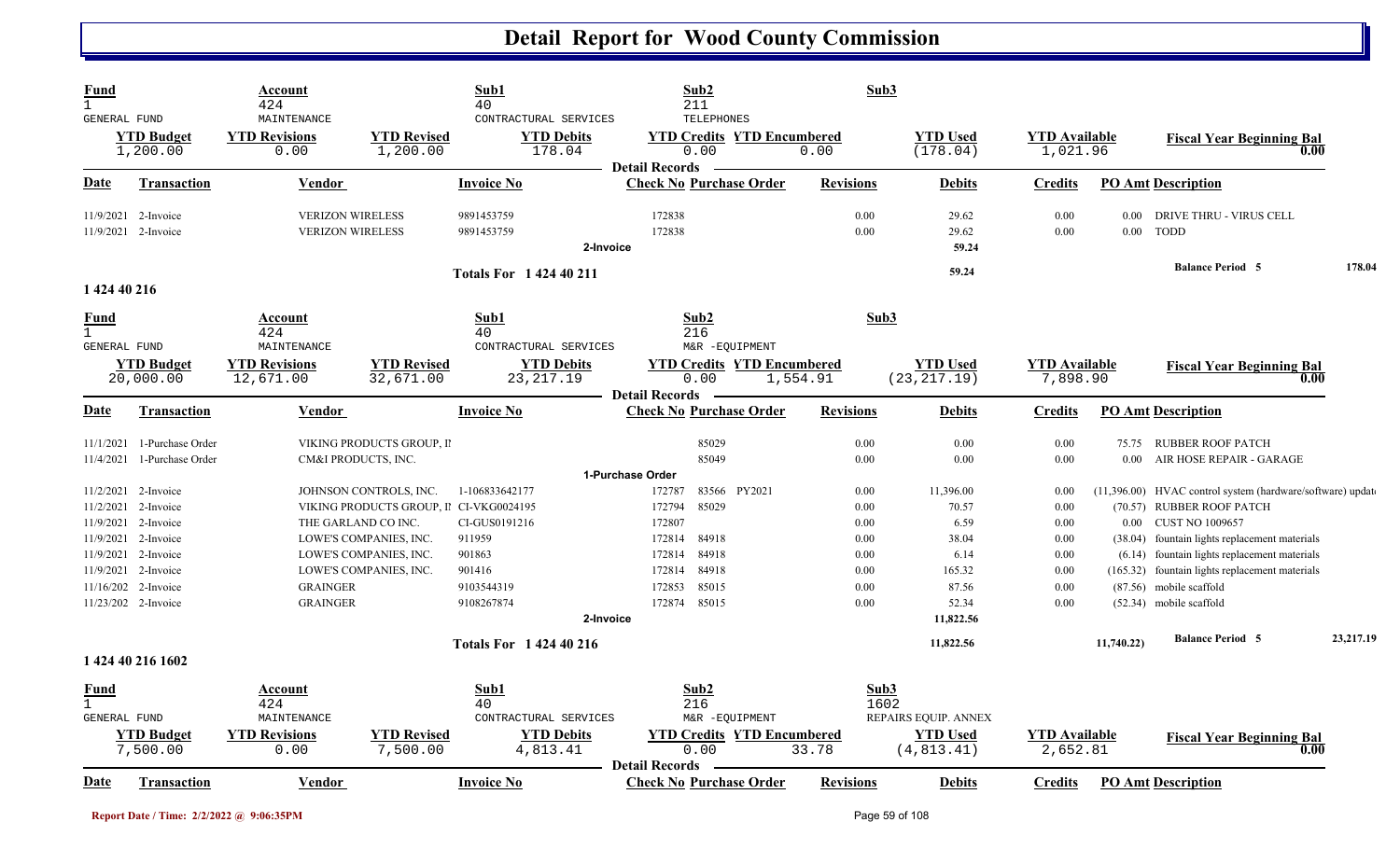| Totals For 1424402161602 |                              |                                         |                |                  |          |      | 4,734.59 | (116.19)      | <b>Balance Period 5</b>            | 4,813.41 |
|--------------------------|------------------------------|-----------------------------------------|----------------|------------------|----------|------|----------|---------------|------------------------------------|----------|
|                          |                              | 2-Invoice                               |                |                  | 4,734.59 |      |          |               |                                    |          |
| $11/23/202$ 2-Invoice    |                              | GRAINGER                                | 9108267874     | 172874           | 85015    | 0.00 | 52.34    | 0.00          | $(52.34)$ mobile scaffold          |          |
| $11/16/202$ 2-Invoice    |                              | <b>GRAINGER</b>                         | 9103544319     | 172853 85015     |          | 0.00 | 87.56    | 0.00          | $(87.56)$ mobile scaffold          |          |
| $11/9/2021$ 2-Invoice    |                              | JOHNSON CONTROLS, INC.                  | 1-108010955775 | 172811           |          | 0.00 | 942.78   | 0.00          | 0.00 ACCT NO 1303571               |          |
| $11/9/2021$ 2-Invoice    |                              | JOHNSON CONTROLS, INC.                  | 1-106806978687 | 172811           |          | 0.00 | 3,574.76 | 0.00          | 0.00 ACCT NO 1303571               |          |
| $11/9/2021$ 2-Invoice    |                              | THE GARLAND CO INC.                     | CI-GUS0191216  | 172807           |          | 0.00 | 6.59     | 0.00          | 0.00 CUST NO 1009657               |          |
| $11/2/2021$ 2-Invoice    |                              | VIKING PRODUCTS GROUP, II CI-VKG0024195 |                | 172794           | 85029    | 0.00 | 70.56    | 0.00          | (70.56) RUBBER ROOF PATCH          |          |
|                          |                              |                                         |                | 1-Purchase Order |          |      |          |               |                                    |          |
|                          | $11/15/202$ 1-Purchase Order | STATE ELECTRIC SUPPLY CO                |                |                  | 85069    | 0.00 | 0.00     | 0.00<br>18.52 | EMERGENCY ELECTRIC REPAIR SUPPLIES |          |
| 11/1/2021                | 1-Purchase Order             | VIKING PRODUCTS GROUP, II               |                |                  | 85029    | 0.00 | 0.00     | 0.00<br>75.75 | RUBBER ROOF PATCH                  |          |
|                          |                              |                                         |                |                  |          |      |          |               |                                    |          |

#### **1 424 40 216 1604**

| <b>Fund</b>         |                               | Account<br>424               |                                | Sub1<br>40                    |                       | Sub2<br>216                               | Sub3<br>1604     |                               |                                    |            |                                                            |          |
|---------------------|-------------------------------|------------------------------|--------------------------------|-------------------------------|-----------------------|-------------------------------------------|------------------|-------------------------------|------------------------------------|------------|------------------------------------------------------------|----------|
| <b>GENERAL FUND</b> |                               | MAINTENANCE                  |                                | CONTRACTURAL SERVICES         |                       | M&R -EQUIPMENT                            |                  | REPAIRS EQUIP OTHER BLDG      |                                    |            |                                                            |          |
|                     | <b>YTD Budget</b><br>6,000.00 | <b>YTD Revisions</b><br>0.00 | <b>YTD Revised</b><br>6,000.00 | <b>YTD Debits</b><br>7,023.18 |                       | <b>YTD Credits YTD Encumbered</b><br>0.00 | 782.51           | <b>YTD Used</b><br>(7,023.18) | <b>YTD Available</b><br>(1,805.69) |            | <b>Fiscal Year Beginning Bal</b><br>0.00                   |          |
| Date                | <b>Transaction</b>            | <b>Vendor</b>                |                                | <b>Invoice No</b>             | <b>Detail Records</b> | <b>Check No Purchase Order</b>            | <b>Revisions</b> | <b>Debits</b>                 | <b>Credits</b>                     |            | <b>PO Amt Description</b>                                  |          |
| 11/4/2021           | 1-Purchase Order              | <b>KENT WELDING INC</b>      |                                |                               |                       | 85034                                     | 0.00             | $0.00\,$                      | 0.00                               | 2,600.00   | repair fire escape stairs at the Health Dept.              |          |
| 11/22/202           | 1-Purchase Order              | JOHNSTONE SUPPLY             |                                |                               |                       | 85120                                     | 0.00             | 0.00                          | 0.00                               | 304.52     | $1/6$ HP 115V 1140 rpm 48z monitor                         |          |
| 11/22/202           | 1-Purchase Order              |                              | STATE ELECTRIC SUPPLY CO       |                               |                       | 85111                                     | 0.00             | $0.00\,$                      | 0.00                               | 0.00       | Century 1/10 HP 115-230V 1050rpm 42FR                      |          |
| 11/22/202           | 1-Purchase Order              |                              | STATE ELECTRIC SUPPLY CO       |                               |                       | 85111                                     | 0.00             | 0.00                          | 0.00                               | 0.00       | 1/2 HP 4P 56FR 115V B/B S                                  |          |
| 11/22/202           | 1-Purchase Order              |                              | STATE ELECTRIC SUPPLY CO       |                               |                       | 85111                                     | 0.00             | $0.00\,$                      | 0.00                               |            | 0.00 Freight                                               |          |
|                     |                               |                              |                                |                               | 1-Purchase Order      |                                           |                  |                               |                                    |            |                                                            |          |
| 11/9/2021           | 2-Invoice                     | Diebold Nixdorf              |                                | 502719706                     | 172802                | 84875                                     | 0.00             | 2,496.00                      | 0.00                               |            | $(2.496.00)$ intercom rebuild - tax office                 |          |
| 11/9/2021           | 2-Invoice                     |                              | LOWE'S COMPANIES, INC.         | 919672                        | 172814                | 84810                                     | 0.00             | 12.21                         | 0.00                               |            | (12.21) pvc drain materials for hvac rtu                   |          |
| 11/9/2021           | 2-Invoice                     |                              | LOWE'S COMPANIES, INC.         | 913621                        | 172814                | 84810                                     | 0.00             | 8.86                          | 0.00                               |            | (8.86) pvc drain materials for hvac rtu                    |          |
| 11/9/2021           | 2-Invoice                     |                              | LOWE'S COMPANIES, INC.         | 903833                        | 172814                | 84810                                     | 0.00             | 4.03                          | 0.00                               |            | 0.00 pvc drain materials for hvac rtu                      |          |
| 11/16/202           | 2-Invoice                     | <b>GRAINGER</b>              |                                | 9103544319                    | 172853                | 85015                                     | 0.00             | 87.56                         | 0.00                               |            | (87.56) mobile scaffold                                    |          |
| 11/23/202 2-Invoice |                               | <b>GRAINGER</b>              |                                | 9108267874                    | 172874                | 85015                                     | 0.00             | 52.34                         | 0.00                               |            | $(52.34)$ mobile scaffold                                  |          |
|                     | 11/30/202 2-Invoice           | KENT WELDING INC             |                                | 4059                          | 172909                | 85034                                     | 0.00             | 2,600.00                      | 0.00                               |            | $(2,600.00)$ repair fire escape stairs at the Health Dept. |          |
|                     |                               |                              |                                |                               | 2-Invoice             |                                           |                  | 5,261.00                      |                                    |            |                                                            |          |
|                     |                               |                              |                                | Totals For 1 424 40 216 1604  |                       |                                           |                  | 5,261.00                      |                                    | (2,352.45) | <b>Balance Period 5</b>                                    | 7,023.18 |
|                     | 1 424 40 216 1606             |                              |                                |                               |                       |                                           |                  |                               |                                    |            |                                                            |          |
| Fund                |                               | Account                      |                                | Sub1                          |                       | Sub <sub>2</sub>                          | Sub3             |                               |                                    |            |                                                            |          |
|                     |                               | 424                          |                                | 40                            |                       | 216                                       | 1606             |                               |                                    |            |                                                            |          |

|                  | - - -                |             | - ∸                   | <u>_ _ v</u>   |                            | ∸◡◡                      |                      |                                  |
|------------------|----------------------|-------------|-----------------------|----------------|----------------------------|--------------------------|----------------------|----------------------------------|
| GENERAL FUND     | AINTENANCE           |             | CONTRACTURAL SERVICES | M&R -EOUIPMENT |                            | <b>SUPPLIES/MECHANIC</b> |                      |                                  |
| $\vee$ TD Budget | <b>YTD Revisions</b> | 'TD Revised | <b>TD Debits</b>      |                | YTD Credits YTD Encumbered | $\rm ^{\vee}TD$ Used     | <b>YTD Available</b> | <b>Fiscal Year Beginning Bal</b> |
| ⊥,500.00         | J.OO                 | ,500.00     | ,075.75               | , 00           |                            | ,075.75                  | 401.00               |                                  |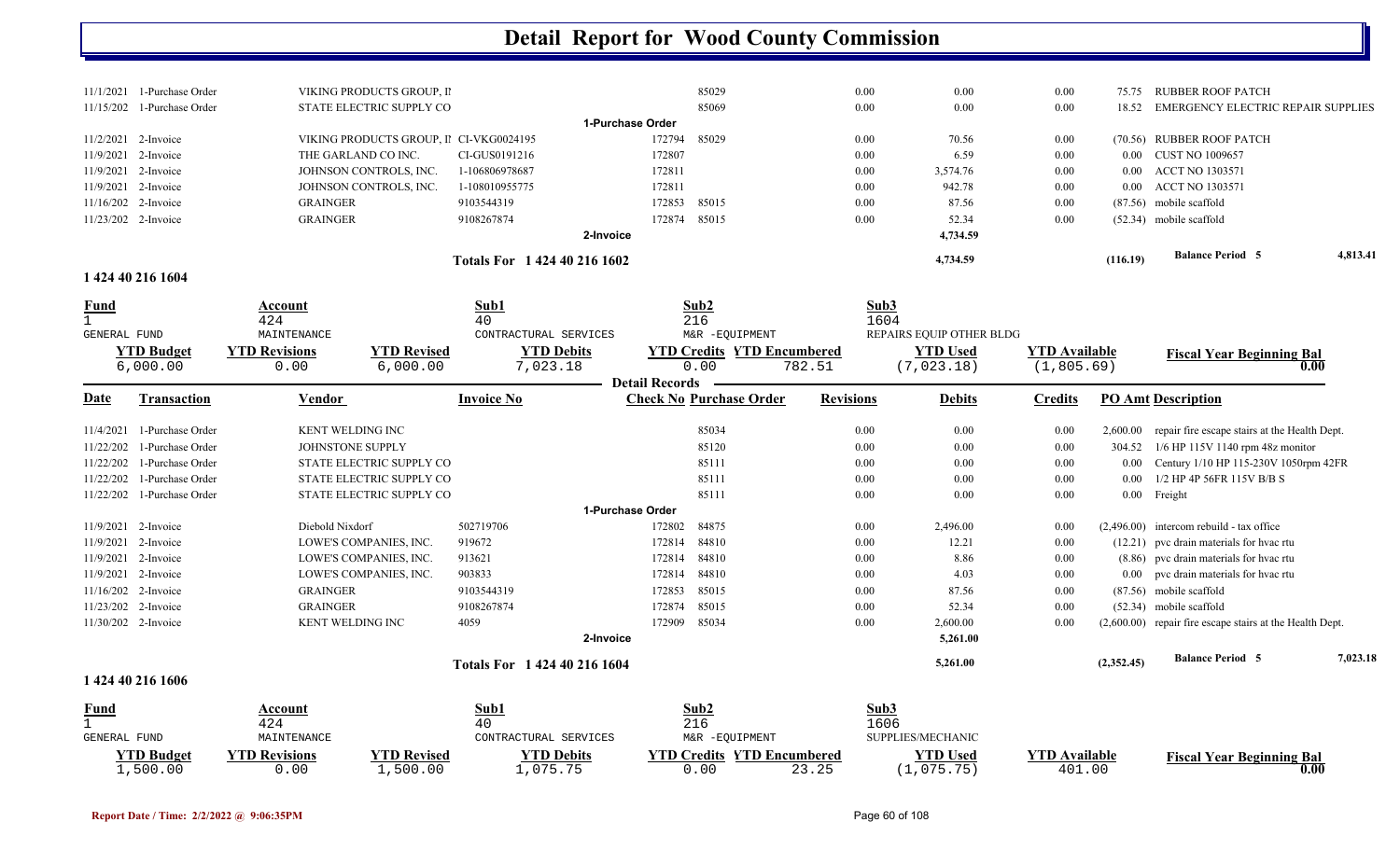|                              |                            |                              |                                         |                               |                  | <b>Detail Records</b>                               |                  |                                          |                                  |        |                                               |          |
|------------------------------|----------------------------|------------------------------|-----------------------------------------|-------------------------------|------------------|-----------------------------------------------------|------------------|------------------------------------------|----------------------------------|--------|-----------------------------------------------|----------|
| <u>Date</u>                  | <b>Transaction</b>         | <b>Vendor</b>                |                                         | <b>Invoice No</b>             |                  | <b>Check No Purchase Order</b>                      | <b>Revisions</b> | <b>Debits</b>                            | <u>Credits</u>                   |        | <b>PO Amt Description</b>                     |          |
|                              | 11/4/2021 1-Purchase Order | CM&I PRODUCTS, INC.          |                                         |                               |                  | 85035                                               | 0.00             | 0.00                                     | 0.00                             |        | 35.00 repair airhose at the shop              |          |
|                              |                            |                              |                                         |                               | 1-Purchase Order |                                                     |                  |                                          |                                  |        |                                               |          |
|                              | 11/16/202 2-Invoice        | CM&I PRODUCTS, INC.          |                                         | 10089159                      | 2-Invoice        | 172848<br>85035                                     | 0.00             | 13.45<br>13.45                           | 0.00                             |        | $(13.45)$ repair airhose at the shop          |          |
|                              |                            |                              |                                         | Totals For 1 424 40 216 1606  |                  |                                                     |                  | 13.45                                    |                                  | 21.55  | <b>Balance Period 5</b>                       | 1,075.75 |
|                              | 1 424 40 216 1607          |                              |                                         |                               |                  |                                                     |                  |                                          |                                  |        |                                               |          |
| <u>Fund</u>                  |                            | Account                      |                                         | Sub1                          |                  | Sub2                                                | Sub3             |                                          |                                  |        |                                               |          |
| $\mathbf{1}$                 |                            | 424                          |                                         | 40                            |                  | 216                                                 | 1607             |                                          |                                  |        |                                               |          |
| GENERAL FUND                 | <b>YTD Budget</b>          | MAINTENANCE                  | <b>YTD Revised</b>                      | CONTRACTURAL SERVICES         |                  | M&R -EQUIPMENT<br><b>YTD Credits YTD Encumbered</b> |                  | EQUIPMENT MAINTENANCE<br><b>YTD Used</b> |                                  |        |                                               |          |
|                              | 4,800.00                   | <b>YTD Revisions</b><br>0.00 | 4,800.00                                | <b>YTD Debits</b><br>278.46   |                  | 0.00                                                | 525.54           | (278.46)                                 | <b>YTD</b> Available<br>3,996.00 |        | <b>Fiscal Year Beginning Bal</b><br>0.00      |          |
|                              |                            |                              |                                         |                               |                  | <b>Detail Records</b>                               |                  |                                          |                                  |        |                                               |          |
| Date                         | Transaction                | Vendor                       |                                         | <b>Invoice No</b>             |                  | <b>Check No Purchase Order</b>                      | <b>Revisions</b> | <b>Debits</b>                            | <b>Credits</b>                   |        | <b>PO Amt Description</b>                     |          |
|                              | 11/4/2021 1-Purchase Order |                              | R.E. MICHEL COMPANY INC                 |                               |                  | 85055                                               | 0.00             | 0.00                                     | 0.00                             |        | 36.00 temp sensor                             |          |
|                              | 11/29/202 1-Purchase Order |                              | LOWE'S COMPANIES, INC.                  |                               |                  | 85125                                               | 0.00             | 0.00                                     | 0.00                             |        | 500.00 misc garage items - Black Friday sales |          |
|                              |                            |                              |                                         |                               | 1-Purchase Order |                                                     |                  |                                          |                                  |        |                                               |          |
|                              | 11/2/2021 2-Invoice        | <b>ADVANCE AUTO PARTS</b>    |                                         | 12560-319917                  |                  | 85011<br>172777                                     | 0.00             | 37.51                                    | 0.00                             |        | $(37.51)$ CUST NO 471840 - battery for mower  |          |
|                              | 11/16/202 2-Invoice        | <b>GRAINGER</b>              |                                         | 9103544319                    |                  | 85015<br>172853                                     | 0.00             | 87.56                                    | 0.00                             |        | (87.56) mobile scaffold                       |          |
|                              | 11/16/202 2-Invoice        |                              | R.E. MICHEL COMPANY INC                 | 36767000                      |                  | 172860<br>85055                                     | 0.00             | 15.59                                    | 0.00                             |        | $(15.59)$ temp sensor                         |          |
|                              | 11/23/202 2-Invoice        | <b>GRAINGER</b>              |                                         | 9108267874                    |                  | 85015<br>172874                                     | 0.00             | 52.34                                    | 0.00                             |        | $(52.34)$ mobile scaffold                     |          |
|                              |                            |                              |                                         |                               | 2-Invoice        |                                                     |                  | 193.00                                   |                                  |        |                                               |          |
|                              |                            |                              |                                         | Totals For 1 424 40 216 1607  |                  |                                                     |                  | 193.00                                   |                                  | 343.00 | <b>Balance Period 5</b>                       | 278.46   |
|                              | 1 424 40 216 1610          |                              |                                         |                               |                  |                                                     |                  |                                          |                                  |        |                                               |          |
| <b>Fund</b>                  |                            | Account                      |                                         | Sub1                          |                  | Sub2                                                | Sub3             |                                          |                                  |        |                                               |          |
| $\mathbf{1}$<br>GENERAL FUND |                            | 424<br>MAINTENANCE           |                                         | 40<br>CONTRACTURAL SERVICES   |                  | 216<br>M&R -EQUIPMENT                               | 1610             |                                          |                                  |        |                                               |          |
|                              | <b>YTD Budget</b>          |                              | <b>YTD Revised</b>                      |                               |                  |                                                     |                  | JUDGE BLACK ANNEX<br><b>YTD Used</b>     |                                  |        |                                               |          |
|                              | 10,000.00                  | <b>YTD Revisions</b><br>0.00 | 10,000.00                               | <b>YTD Debits</b><br>2,474.89 |                  | <b>YTD Credits YTD Encumbered</b><br>0.00           | 96.28            | (2, 474.89)                              | <b>YTD Available</b><br>7,428.83 |        | <b>Fiscal Year Beginning Bal</b><br>0.00      |          |
|                              |                            |                              |                                         |                               |                  | <b>Detail Records</b>                               |                  |                                          |                                  |        |                                               |          |
| <u>Date</u>                  | <b>Transaction</b>         | Vendor                       |                                         | <b>Invoice No</b>             |                  | <b>Check No Purchase Order</b>                      | <b>Revisions</b> | <b>Debits</b>                            | <u>Credits</u>                   |        | <b>PO Amt Description</b>                     |          |
|                              | 11/1/2021 1-Purchase Order |                              | VIKING PRODUCTS GROUP, II               |                               |                  | 85029                                               | 0.00             | 0.00                                     | 0.00                             | 75.75  | RUBBER ROOF PATCH                             |          |
|                              |                            |                              |                                         |                               | 1-Purchase Order |                                                     |                  |                                          |                                  |        |                                               |          |
|                              | 11/2/2021 2-Invoice        |                              | VIKING PRODUCTS GROUP, II CI-VKG0024195 |                               |                  | 172794<br>85029                                     | 0.00             | 70.57                                    | 0.00                             |        | (70.57) RUBBER ROOF PATCH                     |          |
|                              | 11/9/2021 2-Invoice        | THE GARLAND CO INC.          |                                         | CI-GUS0191216                 |                  | 172807                                              | 0.00             | 6.59                                     | 0.00                             |        | 0.00 CUST NO 1009657                          |          |
|                              | 11/16/202 2-Invoice        | <b>GRAINGER</b>              |                                         | 9103544319                    |                  | 85015<br>172853                                     | 0.00             | 87.56                                    | 0.00                             |        | $(87.56)$ mobile scaffold                     |          |
|                              | 11/23/202 2-Invoice        | <b>GRAINGER</b>              |                                         | 9108267874                    |                  | 172874 85015                                        | 0.00             | 52.34                                    | 0.00                             |        | (52.34) mobile scaffold                       |          |
|                              |                            |                              |                                         |                               | 2-Invoice        |                                                     |                  | 217.06                                   |                                  |        |                                               |          |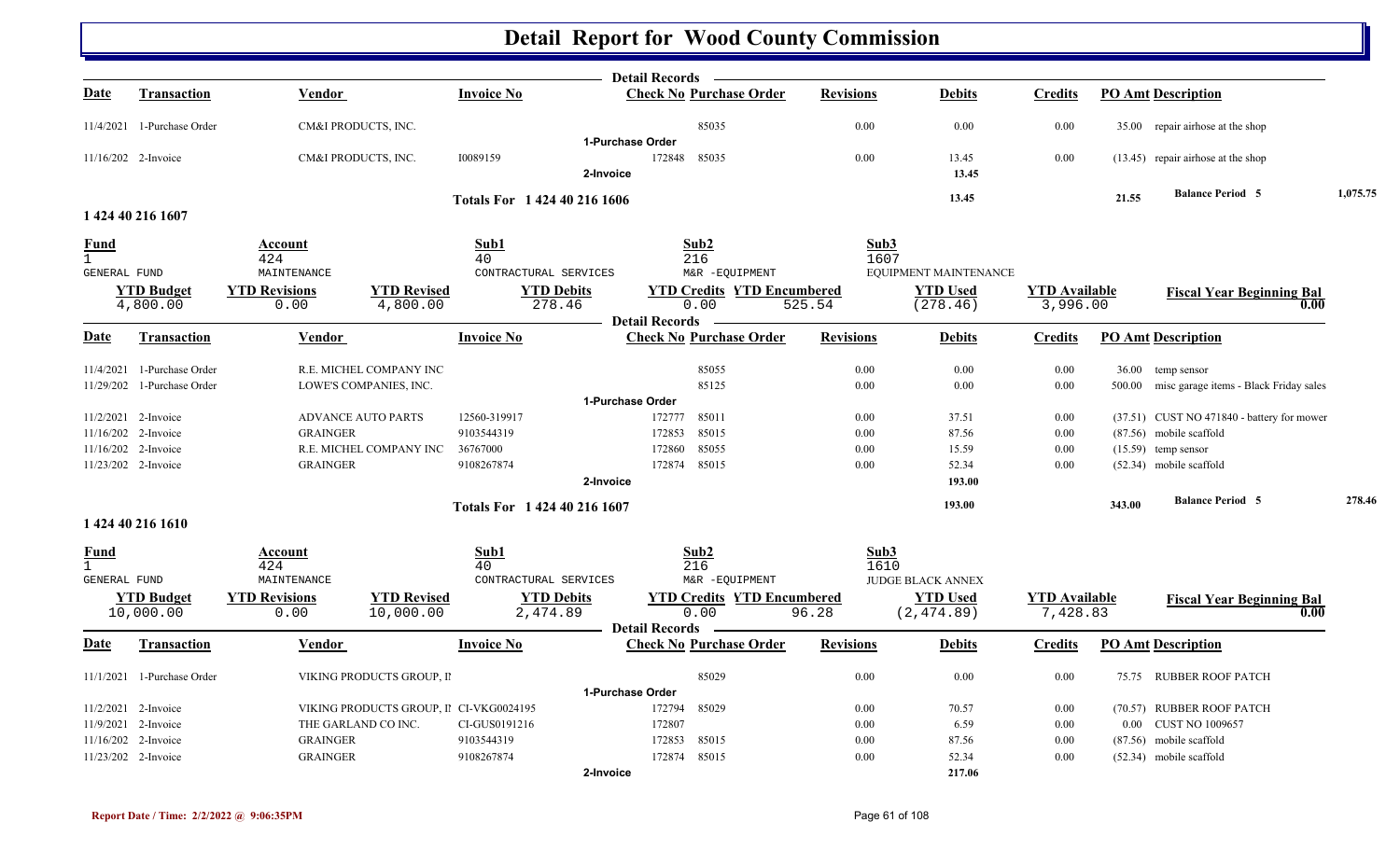#### **Detail Report for Wood County Commission 217.06 (134.72) Balance Period 2,474.89 <sup>5</sup> Totals For 1 424 40 216 16101 424 40 216 1611**1 424 40 216 1611 **Fund Account Sub1 Sub2 Sub3** GENERAL FUND MAINTENANCE CONTRACTURAL SERVICES M&R -EQUIPMENT 7,500.00 0.00 7,500.00 1,630.39 0.00 351.93 5,517.68 (1,630.39) **YTD Budget YTD Revisions YTD Revised YTD Debits YTD Credits YTD Encumbered YTD Used YTD Available Fiscal Year Beginning Bal 0.00**HINTGEN BUILDING**Date Vendor Invoice NoTransaction Purchase Order Revisions Debits Credits PO Amt Description Detail Records**Vendor **Invoice No** 11/1/2021 1-Purchase Order 1 1-Purchase Order VIKING PRODUCTS GROUP, II 85029 0.00 0.00 0.00 0.00 75.75 RUBBER ROOF PATCH **1-Purchase Order**11/2/2021 2-Invoice CI-VKG0024195 85029 0.00 VIKING PRODUCTS GROUP, I N172794 85029 0.00 0.00 70.56 0.00 0.00 0.056 D.MUBBER ROOF PATCH 11/9/20212-Invoice THE GARLAND CO INC. CI-GUS0191216 172807 0.00 6.59 0.00 0.00 0.00 CUST NO 1009657 11/9/2021 2-Invoice 2-INVE'S COMPANIES, INC. 919672 172814 84810 172814 84810 0.00 12.20 0.00 12.20 12.20 pvc drain materials for hvac rtu 11/9/20212-Invoice 12.02 pvc drain materials for hvac rtu  $172814$  84810 0.00 12.02 0.00 (12.02) pvc drain materials for hvac rtu 11/9/20212-Invoice LOWE'S COMPANIES, INC. 903833 122814 84810 0.00 4.03 0.00 (1.84) pvc drain materials for hvac rtu 11/16/202 2-Invoice 2-Invoice 9103544319 85015 0.00 GRAINGER 172853 87.55 0.00 ) (87.55 mobile scaffold 11/23/202 2-Invoice 2-Invoice 9108267874 85015 0.00 GRAINGER 172874 52.34 0.00 ) (52.34 mobile scaffold **2-Invoice 245.29 245.29 (160.76) Balance Period 1,630.39 <sup>5</sup> Totals For 1 424 40 216 16111 424 40 217** 1 424 40 217 **Fund Account Sub1 Sub2 Sub3** GENERAL FUND MAINTENANCE CONTRACTURAL SERVICES M&R-AUTOS & TRUCKSM&R-AUTOS & TRUCKS 3,000.00 875.00 3,875.00 1,894.06 0.00 13.79 1,967.15 (1,894.06) **YTD Budget YTD Revisions YTD Revised YTD Debits YTD Credits YTD Encumbered<u>TTD Used</u> <b>YTD** Available **Fiscal Year Beginning Bal** 13.79 (1,894.06) 1,967.15 **Date Vendor Invoice NoTransaction Purchase Order Revisions Debits Credits PO Amt Description Detail RecordsConductional Vendor Check Invoice No** 11/16/202 2-Invoice 2-Invoice 29899 85014 0.00 GOODYEAR AUTO SERVICE C 172852 750.16 0.00 ) (750.16 tires for Ford truck **2-Invoice 750.16 750.16 (750.16) Balance Period 1,894.06 <sup>5</sup> Totals For 1 424 40 217 1 424 55 341** 1 424 $\frac{4}{341}$ **Fund Account Sub1 Sub2 Sub3** GENERAL FUND MAINTENANCE COMMODITIES SUPPLIES/MATERIALS 11,000.00 234.00 11,234.00 6,931.63 0.00 648.23 3,654.14 (6,931.63) **YTD Budget YTD Revisions YTD Revised YTD Debits YTD Credits YTD Encumbered<u>Cumbered</u> <b>YTD** Used **YTD** Available **Fiscal Year Beginning Bal** 648.23 (6,931.63) 3,654.14 (0.00 **Date Vendor Invoice NoTransaction Purchase Order Revisions Debits Credits PO Amt Description Detail Records** Vendor **Invoice No**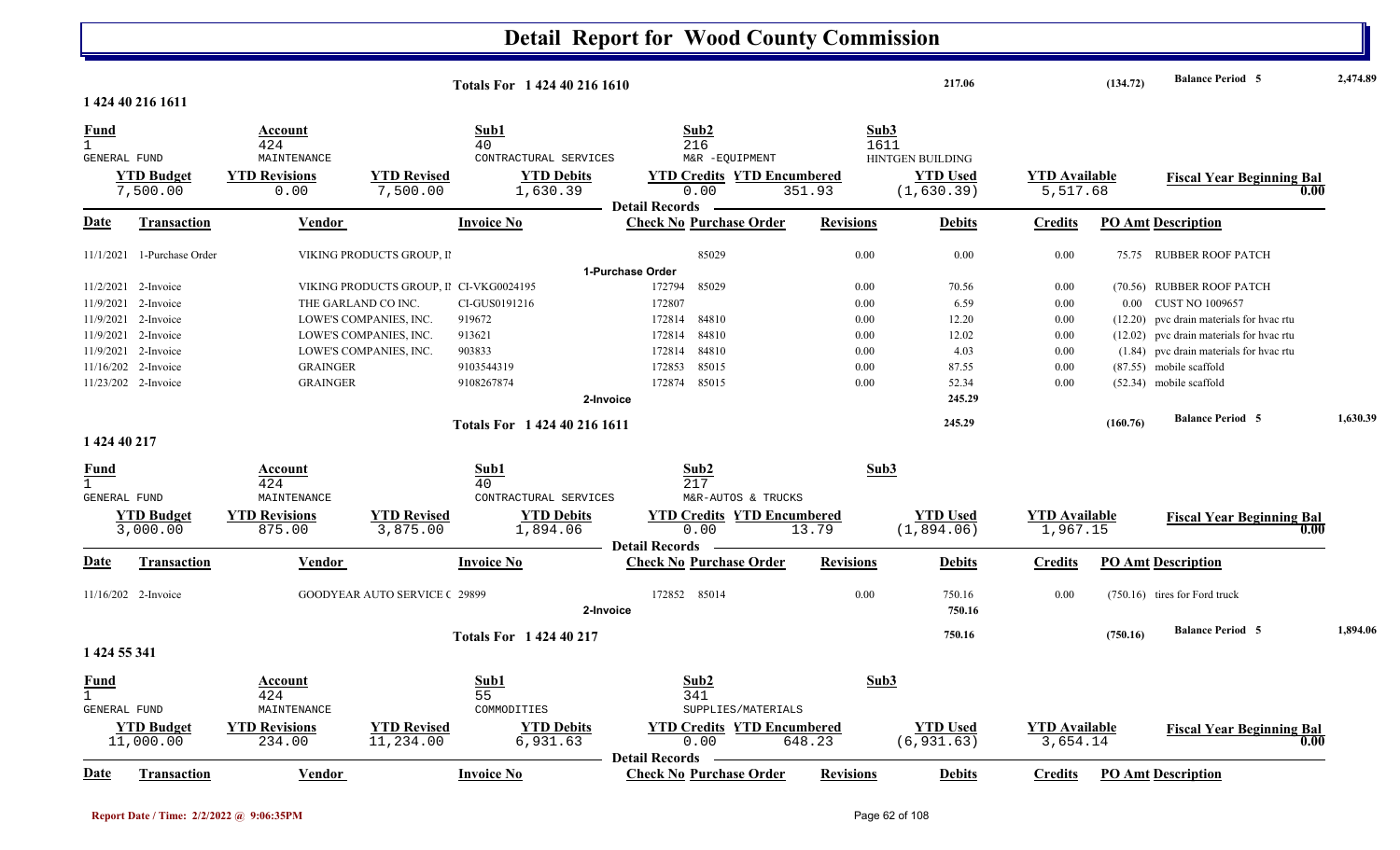|                             |                            |                                     |                            |                                  | <b>Detail Report for Wood County Commission</b>         |                  |                                |                                     |                  |                                              |          |
|-----------------------------|----------------------------|-------------------------------------|----------------------------|----------------------------------|---------------------------------------------------------|------------------|--------------------------------|-------------------------------------|------------------|----------------------------------------------|----------|
|                             | 11/18/202 1-Purchase Order | <b>GENERAL SALES CO.</b>            |                            |                                  | 85094                                                   | 0.00             | 0.00                           | 0.00                                |                  | 452.14 paper goods                           |          |
|                             |                            |                                     |                            |                                  | 1-Purchase Order                                        |                  |                                |                                     |                  |                                              |          |
|                             | 11/2/2021 2-Invoice        | <b>GENERAL SALES CO.</b>            |                            | 346898                           | 172785<br>84977                                         | 0.00             | 282.89                         | 0.00                                |                  | $(282.89)$ paper goods                       |          |
| 11/9/2021                   | 2-Invoice                  |                                     | LOWE'S COMPANIES, INC.     | 913869                           | 85006<br>172814                                         | 0.00             | 42.50                          | 0.00                                |                  | $(42.50)$ plastic drop cloths                |          |
|                             | 11/9/2021 2-Invoice        |                                     | LOWE'S COMPANIES, INC.     | 913812                           | 172814<br>84905                                         | 0.00             | 39.19                          | 0.00                                |                  | (39.19) 250 coil 12-2 wire                   |          |
|                             | 11/9/2021 2-Invoice        |                                     | LOWE'S COMPANIES, INC.     | 956476                           | 84976<br>172814                                         | 0.00             | 385.82                         | 0.00                                |                  | (385.82) lumber to board up 422 Happy Valley |          |
| 11/9/2021                   | 2-Invoice                  |                                     | LOWE'S COMPANIES, INC.     | 919249                           | 84992<br>172814                                         | 0.00             | 146.20                         | 0.00                                | $(146.20)$ tarps |                                              |          |
|                             | 11/9/2021 2-Invoice        |                                     | LOWE'S COMPANIES, INC.     | 919359                           | 84994<br>172814                                         | 0.00             | 151.92                         | 0.00                                | $(151.92)$ tarps |                                              |          |
|                             | 11/16/202 2-Invoice        | <b>GENERAL SALES CO.</b>            |                            | 693031                           | 172851 84977                                            | 0.00             | 40.09                          | 0.00                                |                  | (39.28) paper goods                          |          |
|                             |                            |                                     |                            |                                  | 2-Invoice                                               |                  | 1,088.61                       |                                     |                  |                                              |          |
|                             |                            |                                     |                            | <b>Totals For 1424 55 341</b>    |                                                         |                  | 1,088.61                       |                                     | (635.66)         | <b>Balance Period 5</b>                      | 6,931.63 |
|                             | 1 424 55 341 4101          |                                     |                            |                                  |                                                         |                  |                                |                                     |                  |                                              |          |
| <u>Fund</u><br>$\mathbf{1}$ |                            | Account<br>424                      |                            | Sub1<br>55                       | Sub2<br>341                                             | Sub3<br>4101     |                                |                                     |                  |                                              |          |
| GENERAL FUND                |                            | MAINTENANCE                         |                            | COMMODITIES                      | SUPPLIES/MATERIALS                                      | <b>WCCC</b>      |                                |                                     |                  |                                              |          |
|                             | <b>YTD Budget</b><br>0.00  | <b>YTD Revisions</b><br>0.00        | <b>YTD Revised</b><br>0.00 | <b>YTD Debits</b><br>1,518.89    | <b>YTD Credits YTD Encumbered</b><br>0.00               | 464.31           | <b>YTD Used</b><br>(1, 518.89) | <b>YTD Available</b><br>(1, 983.20) |                  | <b>Fiscal Year Beginning Bal</b>             | 0.00     |
| Date                        | <b>Transaction</b>         | <b>Vendor</b>                       |                            | <b>Invoice No</b>                | <b>Detail Records</b><br><b>Check No Purchase Order</b> | <b>Revisions</b> | <b>Debits</b>                  | <b>Credits</b>                      |                  | <b>PO Amt Description</b>                    |          |
|                             | 11/18/202 1-Purchase Order | GENERAL SALES CO.                   |                            |                                  | 85094                                                   | 0.00             | 0.00                           | 0.00                                |                  | 452.14 paper goods                           |          |
|                             |                            |                                     |                            |                                  | 1-Purchase Order                                        |                  |                                |                                     |                  |                                              |          |
|                             | 11/16/202 5-Journal Entry  |                                     | AIRGAS MID AMERICA         | 20211110107001                   | 5-Journal Entry                                         | 0.00             | 280.80<br>280.80               | 0.00                                | 0.00             | WOOD CO FINANCE-4019-AIRGAS USA, LL          |          |
|                             | 1 424 55 341 4102          |                                     |                            | Totals For 1424 55 341 4101      |                                                         |                  | 280.80                         |                                     | 452.14           | <b>Balance Period 5</b>                      | 1,518.89 |
|                             |                            |                                     |                            |                                  |                                                         |                  |                                |                                     |                  |                                              |          |
| <u>Fund</u><br>$\mathbf{1}$ |                            | Account<br>424                      |                            | Sub1<br>55                       | Sub2<br>341                                             | Sub3<br>4102     |                                |                                     |                  |                                              |          |
| GENERAL FUND                | <b>YTD Budget</b>          | MAINTENANCE<br><b>YTD Revisions</b> | <b>YTD Revised</b>         | COMMODITIES<br><b>YTD Debits</b> | SUPPLIES/MATERIALS<br><b>YTD Credits YTD Encumbered</b> | <b>ANNEX</b>     | <b>YTD Used</b>                | <b>YTD</b> Available                |                  |                                              |          |
|                             | 6,500.00                   | 0.00                                | 6,500.00                   | 1,676.80                         | 0.00                                                    | 75.71            | (1,676.80)                     | 4,747.49                            |                  | <b>Fiscal Year Beginning Bal</b>             | 0.00     |
| Date                        | Transaction                | Vendor                              |                            | <b>Invoice No</b>                | <b>Detail Records</b><br><b>Check No Purchase Order</b> | <b>Revisions</b> | <b>Debits</b>                  | Credits                             |                  | <b>PO Amt Description</b>                    |          |
| 11/2/2021                   | 2-Invoice                  | <b>GENERAL SALES CO.</b>            |                            | 346898                           | 84977<br>172785                                         | 0.00             | 282.89                         | 0.00                                | $(282.89)$ 1     |                                              |          |
| 11/9/2021                   | 2-Invoice                  |                                     | LOWE'S COMPANIES, INC.     | 913812                           | 84905<br>172814                                         | 0.00             | 39.19                          | 0.00                                |                  | (39.19) 250 coil 12-2 wire                   |          |
|                             | 11/16/202 2-Invoice        | <b>GENERAL SALES CO.</b>            |                            | 693031                           | 172851 84977                                            | 0.00             | 40.09                          | 0.00                                | $(39.26)$ 1      |                                              |          |
|                             |                            |                                     |                            |                                  | 2-Invoice                                               |                  | 362.17                         |                                     |                  |                                              |          |
|                             |                            |                                     |                            |                                  |                                                         |                  |                                |                                     |                  | <b>Balance Period 5</b>                      | 1,676.80 |
|                             |                            |                                     |                            | Totals For 1424 55 341 4102      |                                                         |                  | 362.17                         |                                     | (361.34)         |                                              |          |

#### **1 424 55 341 4104**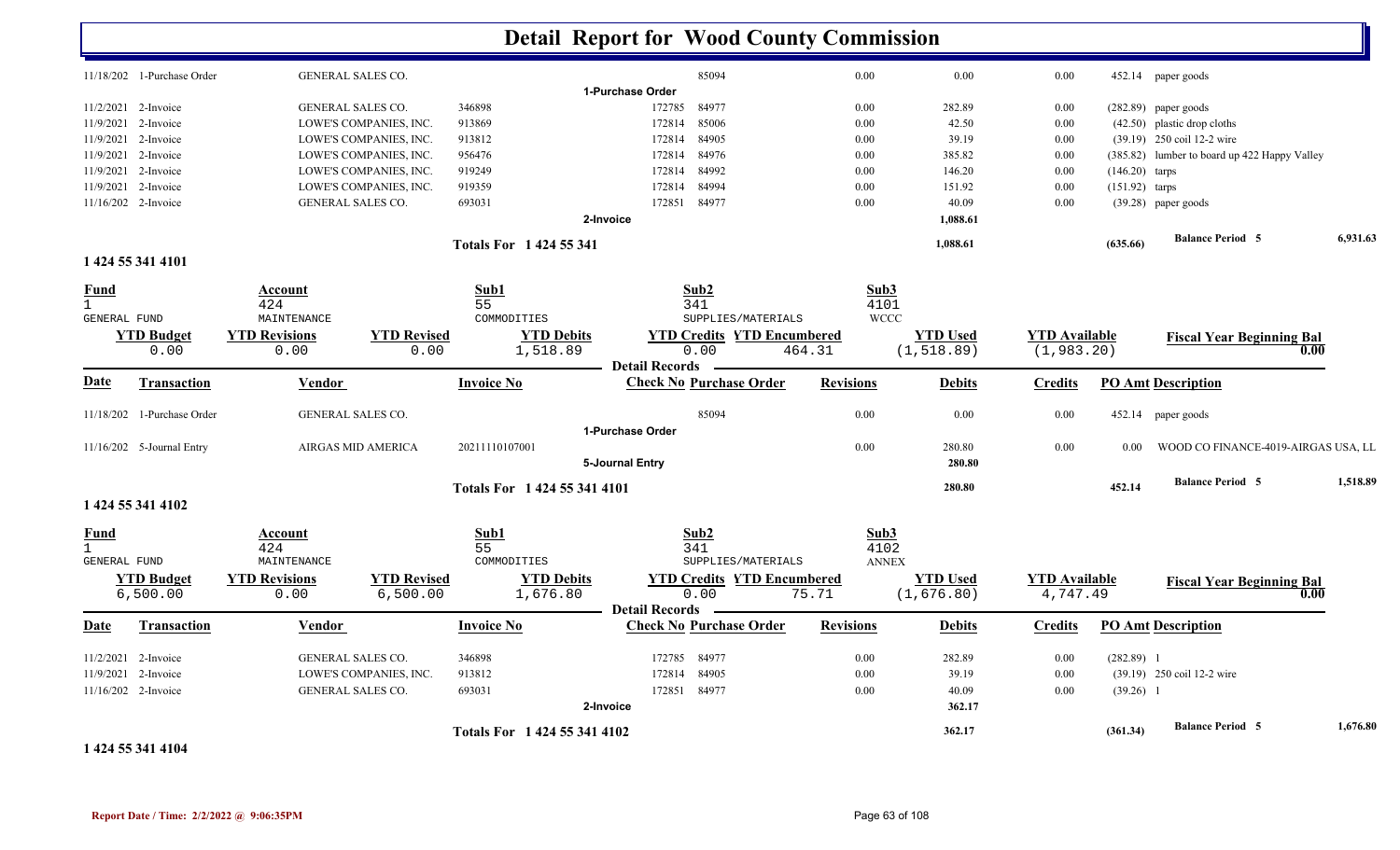| <b>Fund</b><br>$\mathbf{1}$<br>GENERAL FUND |                               | Account<br>424<br>MAINTENANCE  |                                      | Sub1<br>55<br>COMMODITIES     | Sub2<br>341<br>SUPPLIES/MATERIALS                                  | Sub3<br>4104     | OTHER BLDG                     |                                  |          |                                                       |          |
|---------------------------------------------|-------------------------------|--------------------------------|--------------------------------------|-------------------------------|--------------------------------------------------------------------|------------------|--------------------------------|----------------------------------|----------|-------------------------------------------------------|----------|
|                                             | <b>YTD Budget</b><br>5,500.00 | <b>YTD Revisions</b><br>0.00   | <b>YTD Revised</b><br>5,500.00       | <b>YTD Debits</b><br>3,578.78 | <b>YTD Credits YTD Encumbered</b><br>0.00<br><b>Detail Records</b> | 804.56           | <b>YTD Used</b><br>(3, 578.78) | <b>YTD Available</b><br>1,116.66 |          | <b>Fiscal Year Beginning Bal</b>                      | 0.00     |
| Date                                        | <b>Transaction</b>            | <b>Vendor</b>                  |                                      | <b>Invoice No</b>             | <b>Check No Purchase Order</b>                                     | <b>Revisions</b> | <b>Debits</b>                  | <b>Credits</b>                   |          | <b>PO Amt Description</b>                             |          |
|                                             | 11/18/202 1-Purchase Order    | <b>GENERAL SALES CO.</b>       |                                      |                               | 85094                                                              | 0.00             | 0.00                           | 0.00                             |          | 452.14 paper goods                                    |          |
|                                             |                               |                                |                                      |                               | 1-Purchase Order                                                   |                  |                                |                                  |          |                                                       |          |
|                                             | $11/2/2021$ 2-Invoice         | <b>GENERAL SALES CO.</b>       |                                      | 346898                        | 84977<br>172785                                                    | 0.00             | 282.89                         | 0.00                             |          | $(282.89)$ paper goods                                |          |
|                                             | 11/9/2021 2-Invoice           |                                | LOWE'S COMPANIES, INC.               | 903358                        | 84934<br>172814                                                    | 0.00             | 15.07                          | 0.00                             |          | (15.07) gutter hangers for DRC                        |          |
|                                             | 11/16/202 2-Invoice           | GENERAL SALES CO.              |                                      | 693031                        | 172851 84977                                                       | 0.00             | 40.09                          | 0.00                             |          | $(39.28)$ paper goods                                 |          |
|                                             |                               |                                |                                      |                               | 2-Invoice                                                          |                  | 338.05                         |                                  |          |                                                       |          |
|                                             | 11/16/202 5-Journal Entry     | AIRGAS MID AMERICA             |                                      | 20211110060001                |                                                                    | 0.00             | 77.69                          | 0.00                             | 0.00     | WOOD CO FINANCE-4019-AIRGAS USA, LL                   |          |
|                                             |                               |                                |                                      |                               | 5-Journal Entry                                                    |                  | 77.69                          |                                  |          |                                                       |          |
|                                             |                               |                                |                                      | Totals For 1 424 55 341 4104  |                                                                    |                  | 415.74                         |                                  | 114.90   | <b>Balance Period 5</b>                               | 3,578.78 |
|                                             | 1 424 55 341 4106             |                                |                                      |                               |                                                                    |                  |                                |                                  |          |                                                       |          |
| <b>Fund</b>                                 |                               | Account                        |                                      | Sub1                          | Sub2                                                               | Sub3             |                                |                                  |          |                                                       |          |
| $\mathbf{1}$                                |                               | 424                            |                                      | 55                            | 341                                                                | 4106             |                                |                                  |          |                                                       |          |
| GENERAL FUND                                |                               | MAINTENANCE                    |                                      | COMMODITIES                   | SUPPLIES/MATERIALS                                                 |                  | <b>MAINTENANCE</b>             |                                  |          |                                                       |          |
|                                             | <b>YTD</b> Budget             | <b>YTD Revisions</b>           | <b>YTD Revised</b>                   | <b>YTD Debits</b>             | <b>YTD Credits YTD Encumbered</b>                                  |                  | <b>YTD Used</b>                | <b>YTD Available</b>             |          | <b>Fiscal Year Beginning Bal</b>                      |          |
|                                             | 5,500.00                      | 0.00                           | 5,500.00                             | 839.12                        | 0.00                                                               | 726.22           | (839.12)                       | 3,934.66                         |          |                                                       | 0.00     |
|                                             |                               |                                |                                      |                               | <b>Detail Records</b>                                              |                  |                                |                                  |          |                                                       |          |
| Date                                        | <b>Transaction</b>            | Vendor                         |                                      | <b>Invoice No</b>             | <b>Check No Purchase Order</b>                                     | <b>Revisions</b> | <b>Debits</b>                  | Credits                          |          | <b>PO Amt Description</b>                             |          |
|                                             | 11/2/2021 2-Invoice           |                                | <b>ADVANCE AUTO PARTS</b>            | 12560-319918                  | 172777<br>85012                                                    | 0.00             | 50.59                          | 0.00                             |          | (50.59) CUST NO 471840 - hydraulic fluid for forklift |          |
|                                             | 11/9/2021 2-Invoice           |                                | STATE ELECTRIC SUPPLY CO 15662612-00 |                               | 85018<br>172832                                                    | 0.00             | 56.60                          | 0.00                             |          | $(56.60)$ T8 BULBS                                    |          |
|                                             |                               |                                |                                      |                               | 2-Invoice                                                          |                  | 107.19                         |                                  |          |                                                       |          |
|                                             |                               |                                |                                      | Totals For 1 424 55 341 4106  |                                                                    |                  | 107.19                         |                                  | (107.19) | <b>Balance Period 5</b>                               | 839.12   |
|                                             | 1 424 55 341 4109             |                                |                                      |                               |                                                                    |                  |                                |                                  |          |                                                       |          |
| <u>Fund</u>                                 |                               | <u>Account</u>                 |                                      | Sub1                          | Sub2                                                               | Sub3             |                                |                                  |          |                                                       |          |
| $\mathbf{1}$<br>GENERAL FUND                |                               | 424<br>MAINTENANCE             |                                      | 55<br>COMMODITIES             | 341<br>SUPPLIES/MATERIALS                                          | 4109             | JUDGE BLACK ANNEX              |                                  |          |                                                       |          |
|                                             |                               |                                |                                      |                               |                                                                    |                  |                                |                                  |          |                                                       |          |
|                                             | <b>YTD Budget</b><br>6,000.00 | <b>YTD Revisions</b><br>107.00 | <b>YTD Revised</b><br>6, 107.00      | <b>YTD Debits</b><br>2,967.36 | <b>YTD Credits YTD Encumbered</b><br>0.00                          | 647.15           | <b>YTD Used</b><br>(2, 967.36) | <b>YTD</b> Available<br>2,492.49 |          | <b>Fiscal Year Beginning Bal</b>                      | 0.00     |
|                                             |                               |                                |                                      |                               | <b>Detail Records</b>                                              |                  |                                |                                  |          |                                                       |          |
| Date                                        | <b>Transaction</b>            | Vendor                         |                                      | <b>Invoice No</b>             | <b>Check No Purchase Order</b>                                     | <b>Revisions</b> | <b>Debits</b>                  | Credits                          |          | <b>PO Amt Description</b>                             |          |
| 11/4/2021                                   | 1-Purchase Order              | JOHNSTONE SUPPLY               |                                      |                               | 85053                                                              | 0.00             | 0.00                           | 0.00                             |          | 365.00 hvac filters                                   |          |
|                                             | 11/18/202 1-Purchase Order    | <b>GENERAL SALES CO.</b>       |                                      |                               | 85094                                                              | 0.00             | 0.00                           | 0.00                             |          | 452.14 paper goods                                    |          |
|                                             |                               |                                |                                      |                               | 1-Purchase Order                                                   |                  |                                |                                  |          |                                                       |          |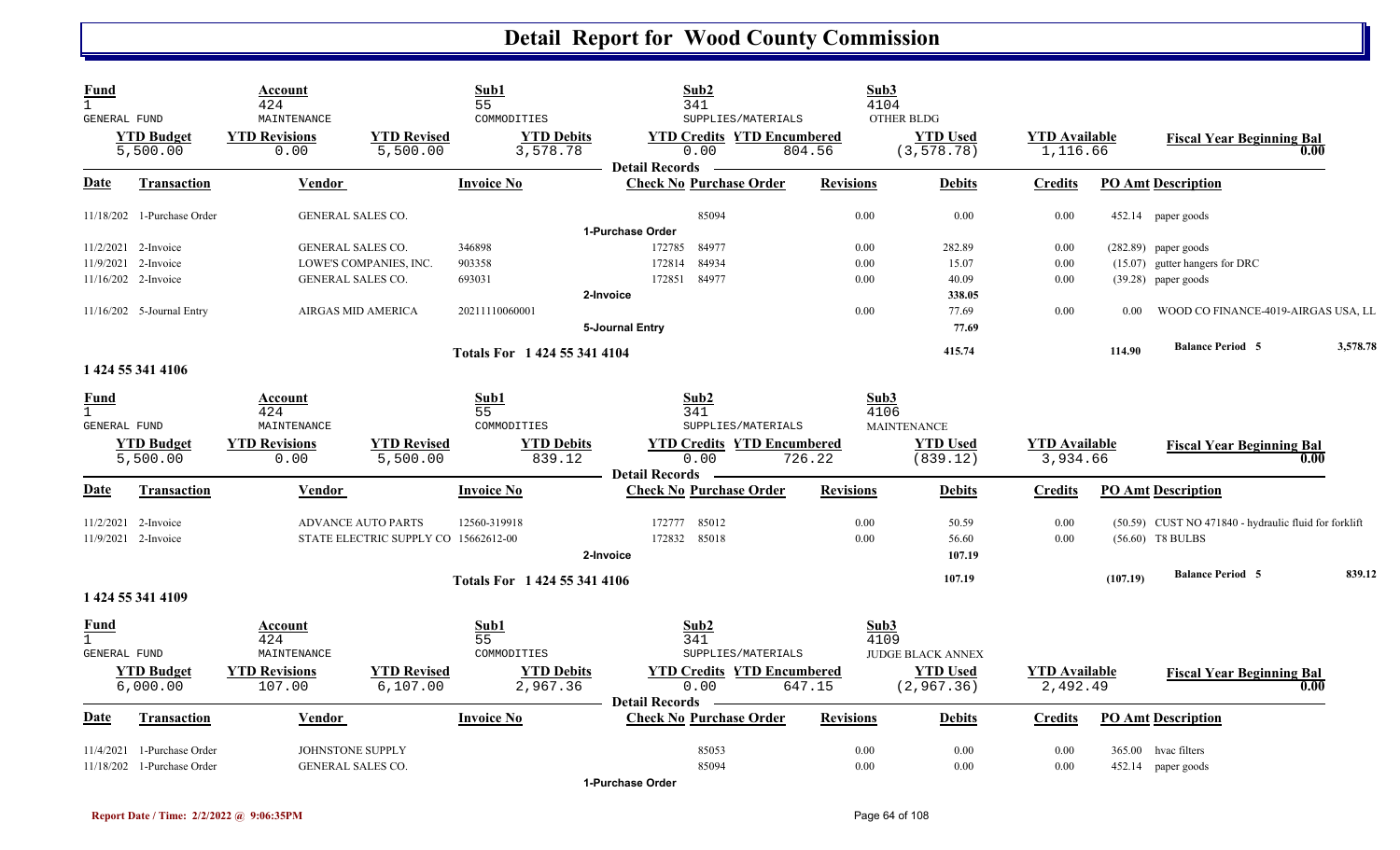|                     |                               |                              |                                        |                               | <b>Detail Report for Wood County Commission</b>         |                  |                                |                                  |          |                                                    |          |
|---------------------|-------------------------------|------------------------------|----------------------------------------|-------------------------------|---------------------------------------------------------|------------------|--------------------------------|----------------------------------|----------|----------------------------------------------------|----------|
|                     | $11/2/2021$ 2-Invoice         | <b>GENERAL SALES CO.</b>     |                                        | 346898                        | 84977<br>172785                                         | 0.00             | 282.89                         | 0.00                             |          | $(282.89)$ paper goods                             |          |
| 11/9/2021           | 2-Invoice                     |                              | LOWE'S COMPANIES, INC.                 | 913812                        | 84905<br>172814                                         | 0.00             | 39.18                          | 0.00                             |          | (39.18) 250 coil 12-2 wire                         |          |
| 11/9/2021           | 2-Invoice                     |                              | STATE ELECTRIC SUPPLY CO 15662612-00   |                               | 85018<br>172832                                         | 0.00             | 56.60                          | 0.00                             |          | $(56.60)$ T8 BULBS                                 |          |
| 11/9/2021           | 2-Invoice                     |                              | UNITED BANKCARD CENTER 113-7602070-017 |                               | 84949<br>172837                                         | 0.00             | 239.97                         | 0.00                             |          | (239.97) Detectors for the fountain at Black Annex |          |
| 11/16/202           | 2-Invoice                     | <b>GENERAL SALES CO.</b>     |                                        | 693031                        | 84977<br>172851                                         | 0.00             | 40.09                          | 0.00                             |          | (39.28) paper goods                                |          |
| 11/16/202 2-Invoice |                               | JOHNSTONE SUPPLY             |                                        | 1066187                       | 85053<br>172855                                         | 0.00             | 364.66                         | 0.00                             |          | $(364.66)$ hvac filters                            |          |
|                     |                               |                              |                                        |                               | 2-Invoice                                               |                  | 1,023.39                       |                                  |          |                                                    |          |
|                     | 1 424 55 341 4110             |                              |                                        | Totals For 1 424 55 341 4109  |                                                         |                  | 1,023.39                       |                                  | (205.44) | <b>Balance Period 5</b>                            | 2,967.36 |
| <b>Fund</b>         |                               | Account                      |                                        | Sub1                          | Sub2                                                    | Sub3             |                                |                                  |          |                                                    |          |
| $\mathbf{1}$        |                               | 424                          |                                        | 55                            | 341                                                     | 4110             |                                |                                  |          |                                                    |          |
| <b>GENERAL FUND</b> |                               | MAINTENANCE                  |                                        | COMMODITIES                   | SUPPLIES/MATERIALS                                      |                  | <b>HINTGEN BUILDING</b>        |                                  |          |                                                    |          |
|                     | <b>YTD Budget</b><br>7,500.00 | <b>YTD Revisions</b><br>0.00 | <b>YTD Revised</b><br>7,500.00         | <b>YTD Debits</b><br>2,452.62 | <b>YTD Credits YTD Encumbered</b><br>0.00               | 540.96           | <b>YTD Used</b><br>(2, 452.62) | <b>YTD Available</b><br>4,506.42 |          | <b>Fiscal Year Beginning Bal</b><br>0.00           |          |
| <u>Date</u>         | <b>Transaction</b>            | <b>Vendor</b>                |                                        | <b>Invoice No</b>             | <b>Detail Records</b><br><b>Check No Purchase Order</b> | <b>Revisions</b> | <b>Debits</b>                  | <b>Credits</b>                   |          | <b>PO Amt Description</b>                          |          |
| 11/4/2021           | 1-Purchase Order              | JOHNSTONE SUPPLY             |                                        |                               | 85052                                                   | 0.00             | 0.00                           | 0.00                             | 133.00   | hvac filters                                       |          |
|                     | 11/18/202 1-Purchase Order    | <b>GENERAL SALES CO.</b>     |                                        |                               | 85094                                                   | 0.00             | 0.00                           | 0.00                             |          | 452.14 paper goods                                 |          |
|                     |                               |                              |                                        |                               | 1-Purchase Order                                        |                  |                                |                                  |          |                                                    |          |
| 11/2/2021           | 2-Invoice                     | <b>GENERAL SALES CO.</b>     |                                        | 346898                        | 84977<br>172785                                         | 0.00             | 282.89                         | 0.00                             |          | $(282.89)$ paper goods                             |          |
| 11/9/2021           | 2-Invoice                     |                              | LOWE'S COMPANIES, INC.                 | 913812                        | 84905<br>172814                                         | 0.00             | 39.19                          | 0.00                             |          | (39.19) 250 coil 12-2 wire                         |          |
| 11/9/2021           | 2-Invoice                     |                              | STATE ELECTRIC SUPPLY CO               | 15662612-00                   | 85018<br>172832                                         | 0.00             | 56.60                          | 0.00                             |          | $(56.60)$ T8 BULBS                                 |          |
|                     | 11/16/202 2-Invoice           | GENERAL SALES CO.            |                                        | 693031                        | 84977<br>172851                                         | 0.00             | 40.09                          | 0.00                             |          | (39.28) paper goods                                |          |
|                     | 11/16/202 2-Invoice           | JOHNSTONE SUPPLY             |                                        | 1066186                       | 85052<br>172855                                         | 0.00             | 132.78                         | 0.00                             |          | $(132.78)$ hvac filters                            |          |
|                     |                               |                              |                                        |                               | 2-Invoice                                               |                  | 551.55                         |                                  |          |                                                    |          |
|                     |                               |                              |                                        | Totals For 1 424 55 341 4110  |                                                         |                  | 551.55                         |                                  | 34.40    | <b>Balance Period 5</b>                            | 2,452.62 |
| 1 424 55 343        |                               |                              |                                        |                               |                                                         |                  |                                |                                  |          |                                                    |          |
| <b>Fund</b>         |                               | Account<br>424               |                                        | Sub1<br>55                    | Sub2<br>343                                             | Sub3             |                                |                                  |          |                                                    |          |
| <b>GENERAL FUND</b> |                               | MAINTENANCE                  |                                        | COMMODITIES                   | <b>AUTOMOBILE SUPPLIES</b>                              |                  |                                |                                  |          |                                                    |          |
|                     | <b>YTD Budget</b>             | <b>YTD Revisions</b>         | <b>YTD Revised</b>                     | <b>YTD Debits</b>             | <b>YTD Credits YTD Encumbered</b>                       |                  | <b>YTD</b> Used                | <b>YTD Available</b>             |          | <b>Fiscal Year Beginning Bal</b>                   |          |
|                     | 7,000.00                      | 0.00                         | 7,000.00                               | 2,533.75                      | 0.00                                                    | 585.02           | (2, 533.75)                    | 3,881.23                         |          | 0.00                                               |          |
| <b>Date</b>         | <b>Transaction</b>            | <b>Vendor</b>                |                                        | <b>Invoice No</b>             | Detail Records -<br><b>Check No Purchase Order</b>      | <b>Revisions</b> | <b>Debits</b>                  | <b>Credits</b>                   |          | <b>PO Amt Description</b>                          |          |
|                     |                               |                              |                                        |                               |                                                         |                  |                                |                                  |          |                                                    |          |
|                     | 11/4/2021 1-Purchase Order    |                              | <b>ENGLEFIELD OIL COMPANY</b>          |                               | 84981                                                   | 0.00             | 0.00                           | 0.00                             |          | 540.48 regular unleadeded fuel for Maintenance     |          |
|                     | 11/4/2021 1-Purchase Order    |                              | ENGLEFIELD OIL COMPANY                 |                               | 85051                                                   | 0.00             | 0.00                           | $0.00\,$                         |          | 585.02 FUEL FOR MAINTENANCE                        |          |
|                     |                               |                              |                                        |                               | 1-Purchase Order                                        |                  |                                |                                  |          |                                                    |          |
|                     | 11/2/2021 2-Invoice           |                              | ENGLEFIELD OIL COMPANY IN544891        |                               | 172783<br>84880                                         | 0.00             | 965.73                         | 0.00                             |          | (965.73) FUEL FOR MAINTENANCE                      |          |
| 11/9/2021 2-Invoice |                               |                              | ENGLEFIELD OIL COMPANY IN-552204       |                               | 172806<br>84981                                         | 0.00             | 540.48                         | 0.00                             |          | (540.48) regular unleadeded fuel for Maintenance   |          |
|                     |                               |                              |                                        |                               | 2-Invoice                                               |                  | 1,506.21                       |                                  |          |                                                    |          |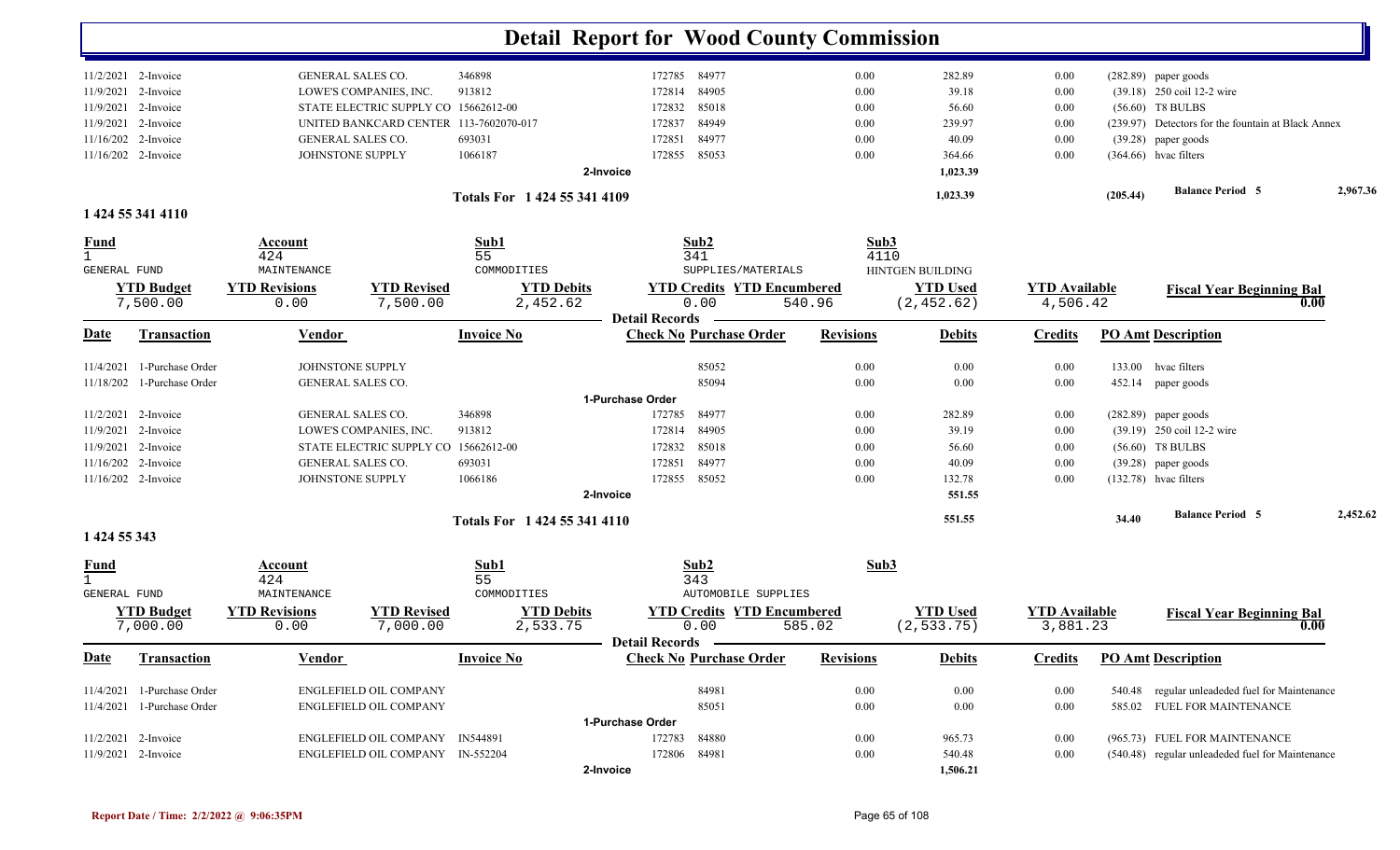|                                                    |                                                                                        |                                                                     |                                                                                     | Totals For 1 424 55 343                                     |                                                                                |                                  | 1,506.21                                  |                                      | (380.71)                     | <b>Balance Period 5</b>                                                                                                                                                                         | 2,533.75  |
|----------------------------------------------------|----------------------------------------------------------------------------------------|---------------------------------------------------------------------|-------------------------------------------------------------------------------------|-------------------------------------------------------------|--------------------------------------------------------------------------------|----------------------------------|-------------------------------------------|--------------------------------------|------------------------------|-------------------------------------------------------------------------------------------------------------------------------------------------------------------------------------------------|-----------|
| 1 424 55 345<br><b>Fund</b><br>$\mathbf{1}$        |                                                                                        | Account<br>424                                                      |                                                                                     | Sub1<br>55                                                  | Sub2<br>345                                                                    | Sub3                             |                                           |                                      |                              |                                                                                                                                                                                                 |           |
| GENERAL FUND                                       | <b>YTD Budget</b><br>4,200.00                                                          | MAINTENANCE<br><b>YTD Revisions</b><br>500.00                       | <b>YTD Revised</b><br>4,700.00                                                      | COMMODITIES<br><b>YTD Debits</b><br>647.52                  | <b>UNIFORMS</b><br><b>YTD Credits YTD Encumbered</b><br>0.00                   | 2,741.34                         | <b>YTD Used</b><br>(647.52)               | <b>YTD Available</b><br>1,311.14     |                              | <b>Fiscal Year Beginning Bal</b><br>0.00                                                                                                                                                        |           |
| <u>Date</u>                                        | Transaction                                                                            | Vendor                                                              |                                                                                     | <b>Invoice No</b>                                           | <b>Detail Records</b><br><b>Check No Purchase Order</b>                        | <b>Revisions</b>                 | <b>Debits</b>                             | <b>Credits</b>                       |                              | <b>PO Amt Description</b>                                                                                                                                                                       |           |
| 11/1/2021<br>11/1/2021<br>11/4/2021                | 1-Purchase Order<br>1-Purchase Order<br>1-Purchase Order<br>11/9/2021 2-Invoice        | <b>SHIRT TALES</b>                                                  | UNITED BANKCARD CENTER<br>UNITED BANKCARD CENTER<br>UNITED BANKCARD CENTER 10182021 |                                                             | 85031<br>85032<br>85054<br>1-Purchase Order<br>84974<br>172837                 | 0.00<br>0.00<br>0.00<br>$0.00\,$ | $0.00\,$<br>$0.00\,$<br>$0.00\,$<br>89.68 | 0.00<br>0.00<br>0.00<br>0.00         | 712.00                       | 910.00 winter boots<br>winter jackets, hats, gloves<br>796.86 sweatshirts, hoodies, ball caps for crew<br>(89.68) shirts, pants and boots for new hire                                          |           |
|                                                    |                                                                                        |                                                                     |                                                                                     |                                                             | 2-Invoice                                                                      |                                  | 89.68                                     |                                      |                              |                                                                                                                                                                                                 |           |
| 1 428 40 230                                       |                                                                                        |                                                                     |                                                                                     | Totals For 1 424 55 345                                     |                                                                                |                                  | 89.68                                     |                                      | 2,329.18                     | <b>Balance Period 5</b>                                                                                                                                                                         | 647.52    |
| <b>Fund</b><br>$\mathbf{1}$<br><b>GENERAL FUND</b> |                                                                                        | <b>Account</b><br>428<br>DATA PROCESSING                            |                                                                                     | Sub1<br>40<br>CONTRACTURAL SERVICES                         | Sub2<br>230<br>CONTRACTED SERVICES                                             | Sub3                             |                                           |                                      |                              |                                                                                                                                                                                                 |           |
|                                                    | <b>YTD Budget</b><br>90,000.00                                                         | <b>YTD Revisions</b><br>472.00                                      | <b>YTD Revised</b><br>90,472.00                                                     | <b>YTD Debits</b><br>45, 223.02                             | <b>YTD Credits YTD Encumbered</b><br>0.00<br><b>Detail Records</b>             | 6,569.05                         | <b>YTD Used</b><br>(45, 223.02)           | <b>YTD Available</b><br>38,679.93    |                              | <b>Fiscal Year Beginning Bal</b><br>0.00                                                                                                                                                        |           |
| <u>Date</u>                                        | <b>Transaction</b>                                                                     | Vendor                                                              |                                                                                     | <b>Invoice No</b>                                           | <b>Check No Purchase Order</b>                                                 | <b>Revisions</b>                 | <b>Debits</b>                             | <b>Credits</b>                       |                              | <b>PO Amt Description</b>                                                                                                                                                                       |           |
|                                                    | 11/9/2021 2-Invoice                                                                    |                                                                     | UNITED BANKCARD CENTER 11082021                                                     |                                                             | 172837<br>2-Invoice                                                            | 0.00                             | (1,034.78)<br>$-1,034.78$                 | 0.00                                 | $0.00\,$                     | <b>RETURN</b>                                                                                                                                                                                   |           |
| 1 428 55 341                                       |                                                                                        |                                                                     |                                                                                     | <b>Totals For 142840230</b>                                 |                                                                                |                                  | (1,034.78)                                |                                      |                              | <b>Balance Period 5</b>                                                                                                                                                                         | 45,223.02 |
| $\frac{Fund}{1}$<br><b>GENERAL FUND</b>            | <b>YTD Budget</b><br>25,000.00                                                         | Account<br>428<br>DATA PROCESSING<br><b>YTD Revisions</b><br>899.00 | <b>YTD Revised</b><br>25,899.00                                                     | Sub1<br>55<br>COMMODITIES<br><b>YTD Debits</b><br>14,455.75 | Sub2<br>341<br>SUPPLIES/MATERIALS<br><b>YTD Credits YTD Encumbered</b><br>0.00 | Sub3<br>6,584.89                 | <b>YTD Used</b><br>(14, 455.75)           | <b>YTD</b> Available<br>4,858.36     |                              | <b>Fiscal Year Beginning Bal</b><br>0.00                                                                                                                                                        |           |
| <u>Date</u>                                        | <b>Transaction</b>                                                                     | <b>Vendor</b>                                                       |                                                                                     | <b>Invoice No</b>                                           | <b>Detail Records</b><br><b>Check No Purchase Order</b>                        | <b>Revisions</b>                 | <b>Debits</b>                             | <b>Credits</b>                       |                              | <b>PO Amt Description</b>                                                                                                                                                                       |           |
| 11/18/202<br>11/29/202<br>11/29/202                | 1-Purchase Order<br>1-Purchase Order<br>1-Purchase Order<br>11/29/202 1-Purchase Order | <b>INSIGHT</b><br><b>IDMS</b><br><b>IDMS</b><br>$IDMS$              |                                                                                     |                                                             | 85097<br>85129<br>85129<br>85130                                               | 0.00<br>0.00<br>0.00<br>0.00     | 0.00<br>$0.00\,$<br>0.00<br>$0.00\,$      | $0.00\,$<br>0.00<br>$0.00\,$<br>0.00 | 1,637.81<br>499.95<br>799.00 | BLACK TONER FOR HP05A, HP58A, HP80A<br>Account Ability Tax Form Preparation Software<br>Affordabel Care Act for 2021 Electronic Filing<br>56.10 W-2 4Up Blank w/ Backer Instructions 50 laser c |           |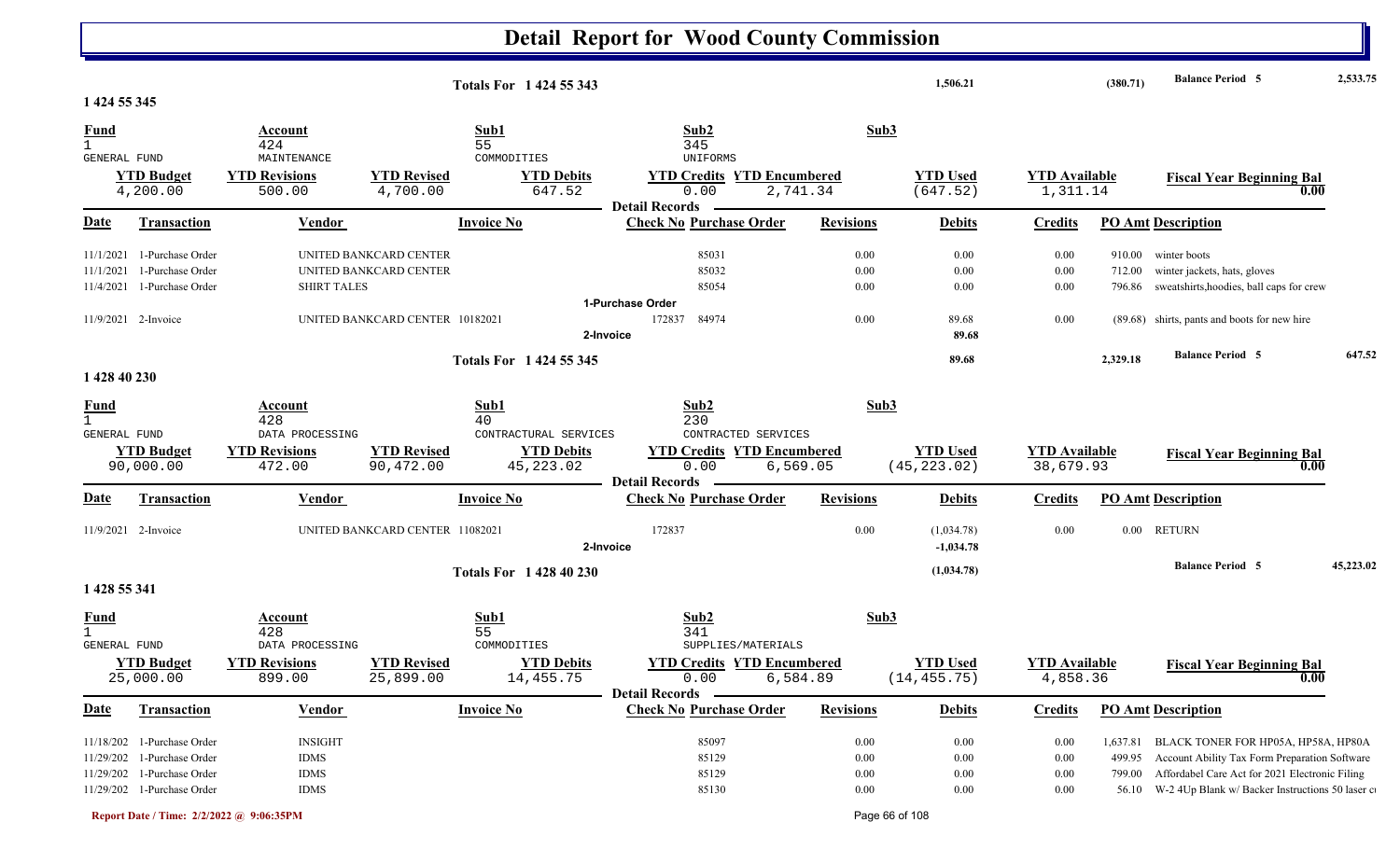|                             |                                          |                                  |                                        | <b>Detail Report for Wood County Commission</b> |                       |                                           |                  |      |                                  |                                       |                  |                                                       |           |
|-----------------------------|------------------------------------------|----------------------------------|----------------------------------------|-------------------------------------------------|-----------------------|-------------------------------------------|------------------|------|----------------------------------|---------------------------------------|------------------|-------------------------------------------------------|-----------|
|                             | 11/29/202 1-Purchase Order               | <b>IDMS</b>                      |                                        |                                                 |                       | 85130                                     |                  | 0.00 | 0.00                             | 0.00                                  | 86.67            | Double Window Self-Seal Envelopes for 4-Up W          |           |
| 11/29/202                   | 1-Purchase Order                         | <b>IDMS</b>                      |                                        |                                                 |                       | 85130                                     |                  | 0.00 | 0.00                             | 0.00                                  | 27.77            | Shipping Charge                                       |           |
| 11/29/202                   | 1-Purchase Order                         | <b>IDMS</b>                      |                                        |                                                 |                       | 85130                                     |                  | 0.00 | 0.00                             | 0.00                                  | 11.94            | WV Service Fee                                        |           |
|                             |                                          |                                  |                                        |                                                 | 1-Purchase Order      |                                           |                  |      |                                  |                                       |                  |                                                       |           |
|                             | 11/15/202 1-Purchase Order Pending Pcard |                                  | DUNBAR PRINTING AND GRA                |                                                 |                       | 85090                                     |                  | 0.00 | 0.00                             | 0.00                                  | 1,208.80         | BLANK DIRECT DEPOSIT PERF PAPER; BLU                  |           |
|                             |                                          |                                  |                                        |                                                 | 1-Purchase Order Pe   |                                           |                  |      |                                  |                                       |                  |                                                       |           |
|                             | 11/23/202 2-Invoice                      | <b>INSIGHT</b>                   |                                        | 1100864191                                      | 172875                | 84774                                     |                  | 0.00 | 974.20                           | 0.00                                  |                  | $(974.20)$ J{ 58A black original toner cartridge      |           |
|                             | 11/23/202 2-Invoice                      | <b>INSIGHT</b>                   |                                        | 1100876593                                      | 172875                | 84916                                     |                  | 0.00 | 1,241.06                         | 0.00                                  |                  | (1,241.06) BLACK TONER - HP 58A, HP 26A, HP 05A       |           |
|                             | 11/23/202 2-Invoice                      | <b>INSIGHT</b>                   |                                        | 1100882662                                      | 172875                | 84969                                     |                  | 0.00 | 753.76                           | 0.00                                  | $(753.76)$ toner |                                                       |           |
|                             | 11/23/202 2-Invoice                      | <b>INSIGHT</b>                   |                                        | 1100881891                                      | 172875                | 84969                                     |                  | 0.00 | 737.60                           | 0.00                                  | $(737.60)$ toner |                                                       |           |
|                             | 11/23/202 2-Invoice                      | <b>INSIGHT</b>                   |                                        | 1100883457                                      | 172875                | 84980                                     |                  | 0.00 | 14.11                            | 0.00                                  |                  | (14.11) add on 8 in display port to VGA adapter cable |           |
|                             |                                          |                                  |                                        |                                                 | 2-Invoice             |                                           |                  |      | 3,720.73                         |                                       |                  |                                                       |           |
|                             |                                          |                                  |                                        | Totals For 1428 55 341                          |                       |                                           |                  |      | 3,720.73                         |                                       | 607.31           | <b>Balance Period 5</b>                               | 14,455.75 |
| 1 428 65 459                |                                          |                                  |                                        |                                                 |                       |                                           |                  |      |                                  |                                       |                  |                                                       |           |
| <b>Fund</b><br>$\mathbf{1}$ |                                          | Account<br>428                   |                                        | Sub1<br>65                                      |                       | Sub2<br>459                               |                  | Sub3 |                                  |                                       |                  |                                                       |           |
| <b>GENERAL FUND</b>         |                                          | DATA PROCESSING                  |                                        | CAPITAL OUTLAY                                  |                       | EQUIPMENT                                 |                  |      |                                  |                                       |                  |                                                       |           |
|                             | <b>YTD Budget</b><br>45,000.00           | <b>YTD Revisions</b><br>3,031.00 | <b>YTD Revised</b><br>48,031.00        | <b>YTD Debits</b><br>7,801.22                   |                       | <b>YTD Credits YTD Encumbered</b><br>0.00 | 5,688.14         |      | <b>YTD Used</b><br>(7, 801.22)   | <b>YTD</b> Available<br>34,541.64     |                  | <b>Fiscal Year Beginning Bal</b>                      | 0.00      |
|                             |                                          |                                  |                                        |                                                 | <b>Detail Records</b> |                                           |                  |      |                                  |                                       |                  |                                                       |           |
| Date                        | <b>Transaction</b>                       | <b>Vendor</b>                    |                                        | <b>Invoice No</b>                               |                       | <b>Check No Purchase Order</b>            | <b>Revisions</b> |      | <b>Debits</b>                    | <b>Credits</b>                        |                  | <b>PO Amt Description</b>                             |           |
| 11/8/2021                   | 1-Purchase Order                         |                                  | UNITED BANKCARD CENTER                 |                                                 |                       | 85062                                     |                  | 0.00 | 0.00                             | 0.00                                  |                  | 15.99 NETGEAR SWITCH                                  |           |
| 11/18/202                   | 1-Purchase Order                         | <b>INSIGHT</b>                   |                                        |                                                 |                       | 85095                                     |                  | 0.00 | 0.00                             | 0.00                                  |                  | 3,146.38 MACBOOK PRO 16", APPLECARE FOR MAC           |           |
| 11/29/202                   | 1-Purchase Order                         |                                  | UNITED BANKCARD CENTER                 |                                                 |                       | 85131                                     |                  | 0.00 | 0.00                             | 0.00                                  | 40.99            | Synvisus Switch Hotkey Switch 2 port w/ cables        |           |
| 11/29/202                   | 1-Purchase Order                         |                                  | UNITED BANKCARD CENTER                 |                                                 |                       | 85131                                     |                  | 0.00 | 0.00                             | 0.00                                  |                  | 13.49 Netgear 5 port Gig Ethernet Switch              |           |
|                             |                                          |                                  |                                        |                                                 | 1-Purchase Order      |                                           |                  |      |                                  |                                       |                  |                                                       |           |
|                             | 11/9/2021 2-Invoice                      |                                  | UNITED BANKCARD CENTER 114-3362256-735 |                                                 | 172837                | 84893                                     |                  | 0.00 | 978.00                           | 0.00                                  |                  | (978.00) SEAGATE IRONWOLF 16GB HARD DRIVES            |           |
|                             | 11/23/202 2-Invoice                      | <b>INSIGHT</b>                   |                                        | 1100885926                                      | 172875                | 85021                                     |                  | 0.00 | 805.57                           | 0.00                                  |                  | (805.57) LENOVO THINKCENTRE M70C                      |           |
|                             |                                          |                                  |                                        |                                                 | 2-Invoice             |                                           |                  |      | 1,783.57                         |                                       |                  |                                                       |           |
|                             | 1 443 40 230 7174                        |                                  |                                        | Totals For 1 428 65 459                         |                       |                                           |                  |      | 1,783.57                         |                                       | 1,433.28         | <b>Balance Period 5</b>                               | 7,801.22  |
|                             |                                          |                                  |                                        |                                                 |                       |                                           |                  |      |                                  |                                       |                  |                                                       |           |
| <u>Fund</u>                 |                                          | Account                          |                                        | Sub1                                            |                       | Sub2                                      |                  | Sub3 |                                  |                                       |                  |                                                       |           |
| $\perp$<br>GENERAL FUND     |                                          | 443<br>STATE GRANTS              |                                        | 40<br>CONTRACTURAL SERVICES                     |                       | 230<br>CONTRACTED SERVICES                |                  | 7174 | 22-CC-29 Day Report              |                                       |                  |                                                       |           |
|                             |                                          |                                  |                                        |                                                 |                       |                                           |                  |      |                                  |                                       |                  |                                                       |           |
|                             | <b>YTD Budget</b><br>0.00                | <b>YTD Revisions</b><br>0.00     | <b>YTD Revised</b><br>0.00             | <b>YTD Debits</b><br>179,060.49                 |                       | <b>YTD Credits YTD Encumbered</b><br>0.00 | 0.00             |      | <b>YTD Used</b><br>(179, 060.49) | <b>YTD Available</b><br>(179, 060.49) |                  | <b>Fiscal Year Beginning Bal</b>                      | 0.00      |
|                             |                                          |                                  |                                        |                                                 | Detail Records —      |                                           |                  |      |                                  |                                       |                  |                                                       |           |
| <b>Date</b>                 | <b>Transaction</b>                       | <b>Vendor</b>                    |                                        | <b>Invoice No</b>                               |                       | <b>Check No Purchase Order</b>            | <b>Revisions</b> |      | <b>Debits</b>                    | <b>Credits</b>                        |                  | <b>PO Amt Description</b>                             |           |
|                             | $11/30/202$ 5-Journal Entry              |                                  |                                        | 11302021DRC                                     |                       |                                           |                  | 0.00 | 25,757.88                        | $0.00\,$                              |                  | 0.00 November Reimbursement                           |           |
|                             | 11/30/202 5-Journal Entry                |                                  |                                        | 11302021DRC                                     |                       |                                           |                  | 0.00 | 1,970.48                         | 0.00                                  | $0.00\,$         | November Reimbursement                                |           |
|                             | 11/30/202 5-Journal Entry                |                                  |                                        | 11302021DRC                                     |                       |                                           |                  | 0.00 | 5,992.96                         | 0.00                                  |                  | 0.00 November Reimbursement                           |           |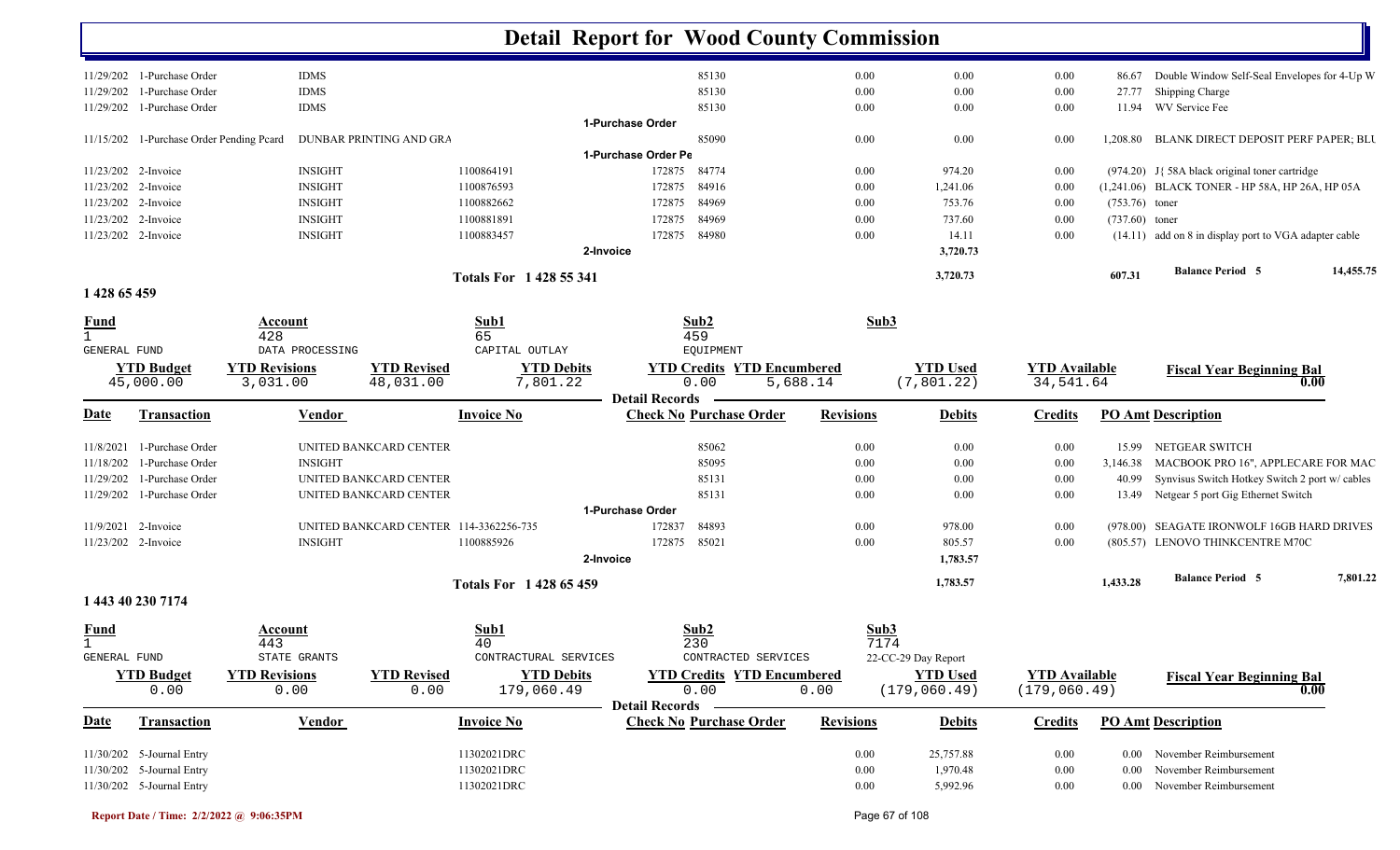|                                             |                                            |                                                                     |                                         |                                                                  | <b>Detail Report for Wood County Commission</b>                                 |                                   |                                                  |                                   |          |                                                            |            |
|---------------------------------------------|--------------------------------------------|---------------------------------------------------------------------|-----------------------------------------|------------------------------------------------------------------|---------------------------------------------------------------------------------|-----------------------------------|--------------------------------------------------|-----------------------------------|----------|------------------------------------------------------------|------------|
|                                             | 11/30/202 5-Journal Entry                  |                                                                     |                                         | 11302021DRC                                                      | 5-Journal Entry                                                                 | 0.00                              | 2,294.04<br>36,015.36                            | 0.00                              | $0.00 -$ | November Reimbursement                                     |            |
|                                             | 1 444 40 230 6903                          |                                                                     |                                         | Totals For 1 443 40 230 7174                                     |                                                                                 |                                   | 36,015.36                                        |                                   |          | <b>Balance Period 5</b>                                    | 179,060.49 |
| <b>Fund</b><br>$\mathbf{1}$                 |                                            | Account<br>444                                                      |                                         | Sub1<br>40                                                       | Sub2<br>230                                                                     | Sub3<br>6903                      |                                                  |                                   |          |                                                            |            |
| GENERAL FUND                                | <b>YTD Budget</b><br>0.00                  | OTHER GRANTS<br><b>YTD Revisions</b><br>0.00                        | <b>YTD Revised</b><br>0.00              | CONTRACTURAL SERVICES<br><b>YTD Debits</b><br>103.86             | CONTRACTED SERVICES<br><b>YTD Credits YTD Encumbered</b><br>0.00                | 0.00                              | PROJECT LIFESAVER<br><b>YTD Used</b><br>(103.86) | <b>YTD Available</b><br>(103.86)  |          | <b>Fiscal Year Beginning Bal</b><br>0.00                   |            |
| <b>Date</b>                                 | <b>Transaction</b>                         | Vendor                                                              |                                         | <b>Invoice No</b>                                                | <b>Detail Records</b><br><b>Check No Purchase Order</b>                         | <b>Revisions</b>                  | <b>Debits</b>                                    | <b>Credits</b>                    |          | <b>PO Amt Description</b>                                  |            |
|                                             | 11/2/2021 2-Invoice<br>11/2/2021 2-Invoice | PROJECT LIFESAVER<br>PROJECT LIFESAVER                              |                                         | S210019520<br>S210019520                                         | 172791<br>84979<br>84979<br>172791<br>2-Invoice                                 | 0.00<br>0.00                      | 79.00<br>20.41<br>99.41                          | 0.00<br>0.00                      |          | (79.00) white round transmitter case<br>$(20.41)$ shipping |            |
|                                             | 11/16/202 5-Journal Entry                  |                                                                     | UNITED STATES POSTAL SER 20211110083001 |                                                                  | 84982<br>5-Journal Entry                                                        | 0.00                              | 4.45<br>4.45                                     | $0.00\,$                          |          | (4.45) shipment of broken transmitters to Project Lifesav  |            |
|                                             | 1 444 40 230 7124                          |                                                                     |                                         | Totals For 1 444 40 230 6903                                     |                                                                                 |                                   | 103.86                                           |                                   | (103.86) | <b>Balance Period 5</b>                                    | 103.86     |
| <b>Fund</b><br>$\mathbf{1}$<br>GENERAL FUND | <b>YTD Budget</b><br>0.00                  | Account<br>444<br>OTHER GRANTS<br><b>YTD Revisions</b><br>15,931.00 | <b>YTD Revised</b><br>15,931.00         | Sub1<br>40<br>CONTRACTURAL SERVICES<br><b>YTD Debits</b><br>0.00 | Sub2<br>230<br>CONTRACTED SERVICES<br><b>YTD Credits YTD Encumbered</b><br>0.00 | Sub3<br>7124<br>K9 UNIT<br>195.20 | <b>YTD Used</b><br>0.00                          | <b>YTD Available</b><br>15,735.80 |          | <b>Fiscal Year Beginning Bal</b><br>0.00                   |            |
| Date                                        | <b>Transaction</b>                         | <b>Vendor</b>                                                       |                                         | <b>Invoice No</b>                                                | <b>Detail Records</b><br><b>Check No Purchase Order</b>                         | <b>Revisions</b>                  | <b>Debits</b>                                    | <b>Credits</b>                    |          | <b>PO Amt Description</b>                                  |            |
|                                             | 11/29/202 1-Purchase Order                 |                                                                     | VCA DUDLEY AVENUE ANIM                  |                                                                  | 85124<br>1-Purchase Order                                                       | $0.00\,$                          | 0.00                                             | 0.00                              |          | 195.20 exam of K-9 Ogi - broken tooth                      |            |
| 1 460 55 341                                |                                            |                                                                     |                                         | Totals For 1 444 40 230 7124                                     |                                                                                 |                                   |                                                  |                                   | 195.20   | <b>Balance Period 5</b>                                    | 0.00       |
| <b>Fund</b><br>$\mathbf{1}$<br>GENERAL FUND | <b>YTD Budget</b>                          | Account<br>460<br>COUNTY CLERK OPERATIONS<br><b>YTD Revisions</b>   |                                         | Sub1<br>55<br>COMMODITIES                                        | Sub2<br>341<br>SUPPLIES/MATERIALS<br><b>YTD Credits YTD Encumbered</b>          | Sub3                              |                                                  | <b>YTD Available</b>              |          |                                                            |            |
|                                             | 0.00                                       | 26,912.00                                                           | <b>YTD Revised</b><br>26,912.00         | <b>YTD Debits</b><br>0.00                                        | 0.00<br>3,468.00<br><b>Detail Records</b>                                       |                                   | <b>YTD Used</b><br>0.00                          | 23,444.00                         |          | <b>Fiscal Year Beginning Bal</b><br>0.00                   |            |
| <u>Date</u>                                 | Transaction                                | <b>Vendor</b>                                                       |                                         | <b>Invoice No</b>                                                | <b>Check No Purchase Order</b>                                                  | <b>Revisions</b>                  | <b>Debits</b>                                    | <b>Credits</b>                    |          | <b>PO Amt Description</b>                                  |            |
|                                             | 11/1/2021 1-Purchase Order                 | <b>ITECH</b>                                                        |                                         |                                                                  | 85030<br>1-Purchase Order                                                       | $0.00\,$                          | 0.00                                             | 0.00                              |          | 3,468.00 FUJITSU SCANNERS                                  |            |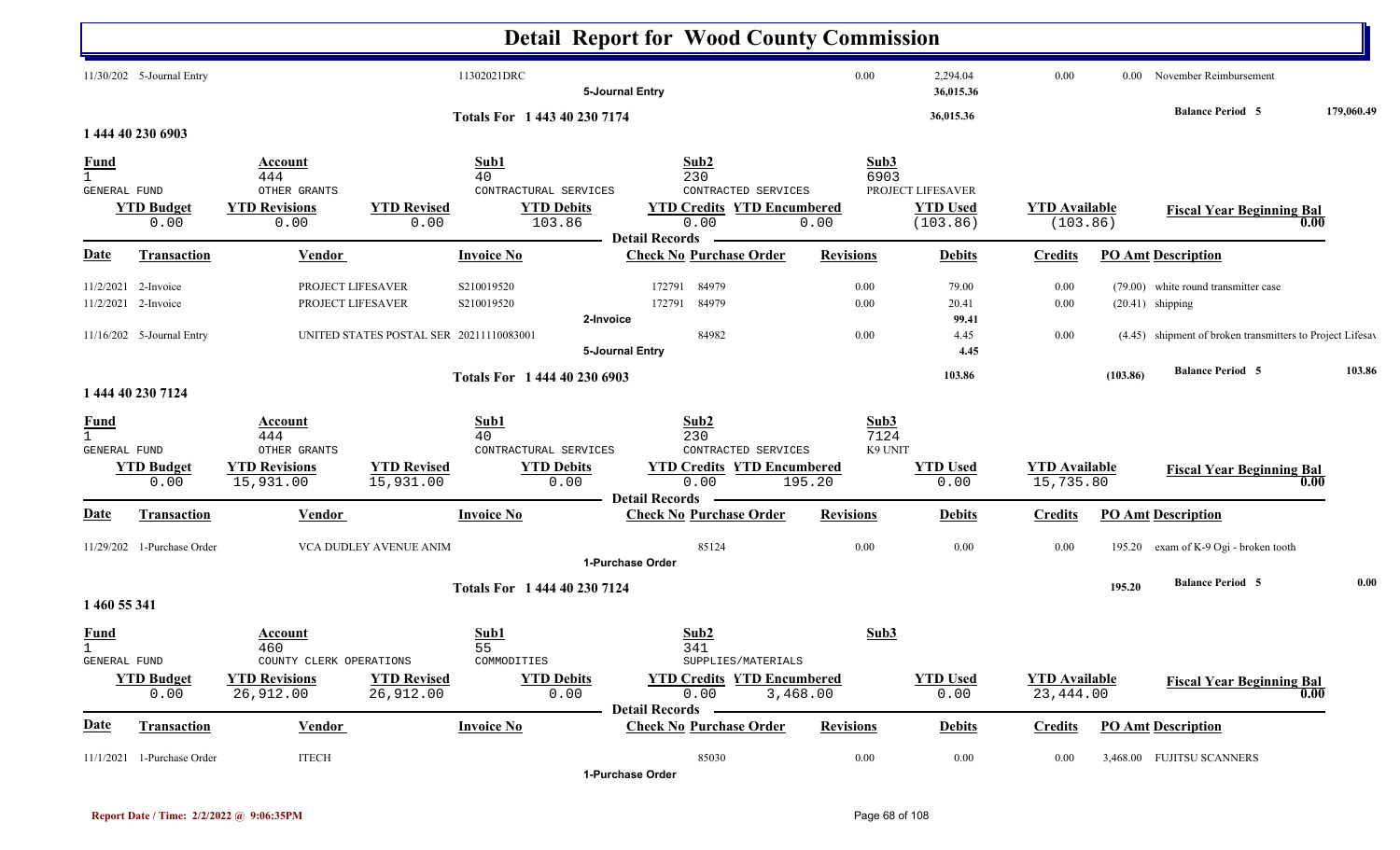|                            |                                            | <b>Totals For 1460 55 341</b> |                                   |                  |                 |                      | 3,468.00 | <b>Balance Period 5</b>          |
|----------------------------|--------------------------------------------|-------------------------------|-----------------------------------|------------------|-----------------|----------------------|----------|----------------------------------|
| 1700 10 103                |                                            |                               |                                   |                  |                 |                      |          |                                  |
| Fund<br>$\mathbf{1}$       | Account<br>700                             | Sub1<br>10                    | Sub2<br>103                       | Sub3             |                 |                      |          |                                  |
| GENERAL FUND               | SHERIFF-LAW ENFORCE                        | PERSONAL SERVICES             | SALARIES-DEPUTIES                 |                  |                 |                      |          |                                  |
| <b>YTD Budget</b>          | <b>YTD Revised</b><br><b>YTD Revisions</b> | <b>YTD Debits</b>             | <b>YTD Credits YTD Encumbered</b> |                  | <b>YTD Used</b> | <b>YTD Available</b> |          | <b>Fiscal Year Beginning Bal</b> |
| 1,930,690.00               | 1,930,690.00<br>0.00                       | 758,992.13                    | 0.00<br><b>Detail Records</b>     | 0.00             | (758, 992.13)   | 1,171,697.87         |          | 0.00                             |
| Date<br><b>Transaction</b> | Vendor                                     | Invoice No                    | <b>Check No Purchase Order</b>    | <b>Revisions</b> | <b>Debits</b>   | <b>Credits</b>       |          | PO Amt Description               |
|                            |                                            |                               |                                   |                  |                 |                      |          |                                  |
| 11/15/202 2-Invoice        | ALLEN JASON WAYNE                          | 10-00100035-REG               | 100035                            | 0.00             | 2,311.13        | 0.00                 |          | 0.00 ALLEN JASON WAYNE           |
| 11/15/202 2-Invoice        | ALLEN TIMOTHY L.                           | 10-00274842-REG               | 274842                            | 0.00             | 2,167.04        | 0.00                 | 0.00     | ALLEN TIMOTHY L.                 |
| 11/15/202 2-Invoice        | <b>ALLTOP DAMIAN A</b>                     | 10-00274843-REG               | 274843                            | 0.00             | 1,915.25        | 0.00                 | $0.00\,$ | ALLTOP DAMIAN A                  |
| 11/15/202 2-Invoice        | <b>BLATT WILLIAM ANTHONY</b>               | 10-00274845-REG               | 274845                            | 0.00             | 1,927.75        | 0.00                 | 0.00     | BLATT WILLIAM ANTHONY            |
| 11/15/202 2-Invoice        | <b>BROWNING EMILY G</b>                    | 10-00274847-REG               | 274847                            | 0.00             | 1,910.25        | 0.00                 | 0.00     | BROWNING EMILY G                 |
| 11/15/202 2-Invoice        | <b>BURNS JOSEPH TYLER</b>                  | 10-00274848-REG               | 274848                            | 0.00             | 1,917.75        | 0.00                 | 0.00     | <b>BURNS JOSEPH TYLER</b>        |
| 11/15/202 2-Invoice        | <b>BUSSEY DAVID</b>                        | 10-00274849-REG               | 274849                            | 0.00             | 2,323.63        | 0.00                 | $0.00\,$ | <b>BUSSEY DAVID</b>              |
| 11/15/202 2-Invoice        | COCHRAN MICHAEL L.                         | 10-00274850-REG               | 274850                            | 0.00             | 2,179.54        | 0.00                 | 0.00     | COCHRAN MICHAEL L.               |
| 11/15/202 2-Invoice        | CROSS DEREK B.                             | 10-00274851-REG               | 274851                            | 0.00             | 2,150.87        | 0.00                 | 0.00     | <b>CROSS DEREK B.</b>            |
| 11/15/202 2-Invoice        | <b>EDWARDS JACOB</b>                       | 10-00274854-REG               | 274854                            | 0.00             | 1,915.25        | 0.00                 | $0.00\,$ | <b>EDWARDS JACOB</b>             |
| 11/15/202 2-Invoice        | FORSHEY NATHAN C                           | 10-00274855-REG               | 274855                            | 0.00             | 1,912.75        | 0.00                 | 0.00     | FORSHEY NATHAN C                 |
| 11/15/202 2-Invoice        | <b>FRAZIER RONALD CHARLES</b>              | 10-00274856-REG               | 274856                            | 0.00             | 2,090.50        | 0.00                 | 0.00     | <b>FRAZIER RONALD CHARLES</b>    |
| 11/15/202 2-Invoice        | <b>FRIDENSTINE TRAVIS LEE</b>              | 10-00274857-REG               | 274857                            | 0.00             | 1,912.75        | 0.00                 | 0.00     | FRIDENSTINE TRAVIS LEE           |
| 11/15/202 2-Invoice        | GEORGE RICHARD A.                          | 10-00274858-REG               | 274858                            | 0.00             | 2,283.62        | 0.00                 | 0.00     | <b>GEORGE RICHARD A.</b>         |
| 11/15/202 2-Invoice        | HEWITT TASHA L                             | 10-00274862-REG               | 274862                            | 0.00             | 1,917.75        | 0.00                 | $0.00\,$ | HEWITT TASHA L                   |
| 11/15/202 2-Invoice        | HUPP MATTHEW C.                            | 10-00274865-REG               | 274865                            | 0.00             | 2,167.04        | 0.00                 | $0.00\,$ | HUPP MATTHEW C.                  |
| 11/15/202 2-Invoice        | KIDDER II JEFFREY S.                       | 10-00274868-REG               | 274868                            | 0.00             | 1,922.75        | 0.00                 | 0.00     | KIDDER II JEFFREY S.             |
| 11/15/202 2-Invoice        | KOCHERSPERGER HANS RAN 10-00274869-REG     |                               | 274869                            | 0.00             | 1,930.25        | 0.00                 | 0.00     | KOCHERSPERGER HANS RANDALL       |
| 11/15/202 2-Invoice        | <b>MARLOW TYLER D.</b>                     | 10-00274872-REG               | 274872                            | 0.00             | 1,925.25        | 0.00                 | $0.00\,$ | MARLOW TYLER D.                  |
| 11/15/202 2-Invoice        | MCCLUNG CODY L.                            | 10-00274873-REG               | 274873                            | 0.00             | 1,925.25        | 0.00                 | 0.00     | MCCLUNG CODY L.                  |
| 11/15/202 2-Invoice        | MCLAUGHLIN JOSHUA DONA 10-00274874-REG     |                               | 274874                            | 0.00             | 1,920.25        | 0.00                 | 0.00     | MCLAUGHLIN JOSHUA DONALD         |
| 11/15/202 2-Invoice        | MICHAEL EVAN G.                            | 10-00274875-REG               | 274875                            | 0.00             | 1,922.75        | $0.00\,$             | $0.00\,$ | MICHAEL EVAN G.                  |
| 11/15/202 2-Invoice        | MODESITT SHANA L.                          | 10-00274876-REG               | 274876                            | 0.00             | 2,179.54        | 0.00                 | 0.00     | MODESITT SHANA L.                |
| 11/15/202 2-Invoice        | MURPHY JAMES T.                            | 10-00274877-REG               | 274877                            | 0.00             | 2,306.13        | 0.00                 | $0.00\,$ | MURPHY JAMES T.                  |
| 11/15/202 2-Invoice        | NICHOLS CLAYTON PAUL                       | 10-00274878-REG               | 274878                            | 0.00             | 1,920.25        | 0.00                 | $0.00\,$ | NICHOLS CLAYTON PAUL             |
| 11/15/202 2-Invoice        | PHILLIPS TAYLOR KELLYN                     | 10-00274881-REG               | 274881                            | 0.00             | 1,920.25        | 0.00                 | 0.00     | PHILLIPS TAYLOR KELLYN           |
| 11/15/202 2-Invoice        | RITCHIE MICHAEL B                          | 10-00274883-REG               | 274883                            | 0.00             | 2,148.37        | 0.00                 | 0.00     | RITCHIE MICHAEL B                |
| 11/15/202 2-Invoice        | SHRIVER ANDREW C.                          | 10-00274884-REG               | 274884                            | 0.00             | 2,169.54        | 0.00                 | 0.00     | SHRIVER ANDREW C.                |
| 11/15/202 2-Invoice        | <b>SIMS ROBERT GENE</b>                    | 10-00274885-REG               | 274885                            | 0.00             | 2,843.75        | 0.00                 | 0.00     | SIMS ROBERT GENE                 |
| 11/15/202 2-Invoice        | STEPHENS KENT MICHAEL                      | 10-00100036-REG               | 100036                            | 0.00             | 2,441.12        | 0.00                 | 0.00     | STEPHENS KENT MICHAEL            |
| 11/15/202 2-Invoice        | SWIGER BRIAN A.                            | 10-00274887-REG               | 274887                            | 0.00             | 2,060.50        | 0.00                 | $0.00\,$ | SWIGER BRIAN A.                  |
| 11/15/202 2-Invoice        | TURNER JR BRANNON GENE                     | 10-00274888-REG               | 274888                            | 0.00             | 1,915.25        | 0.00                 | 0.00     | TURNER JR BRANNON GENE           |
| 11/15/202 2-Invoice        | <b>WATERS ROBERT ANDREW</b>                | 10-00274890-REG               | 274890                            | 0.00             | 1,917.75        | 0.00                 | 0.00     | <b>WATERS ROBERT ANDREW</b>      |
| 11/15/202 2-Invoice        | WETZEL JOHN CALEB                          | 10-00274891-REG               | 274891                            | 0.00             | 2,150.88        | 0.00                 |          | 0.00 WETZEL JOHN CALEB           |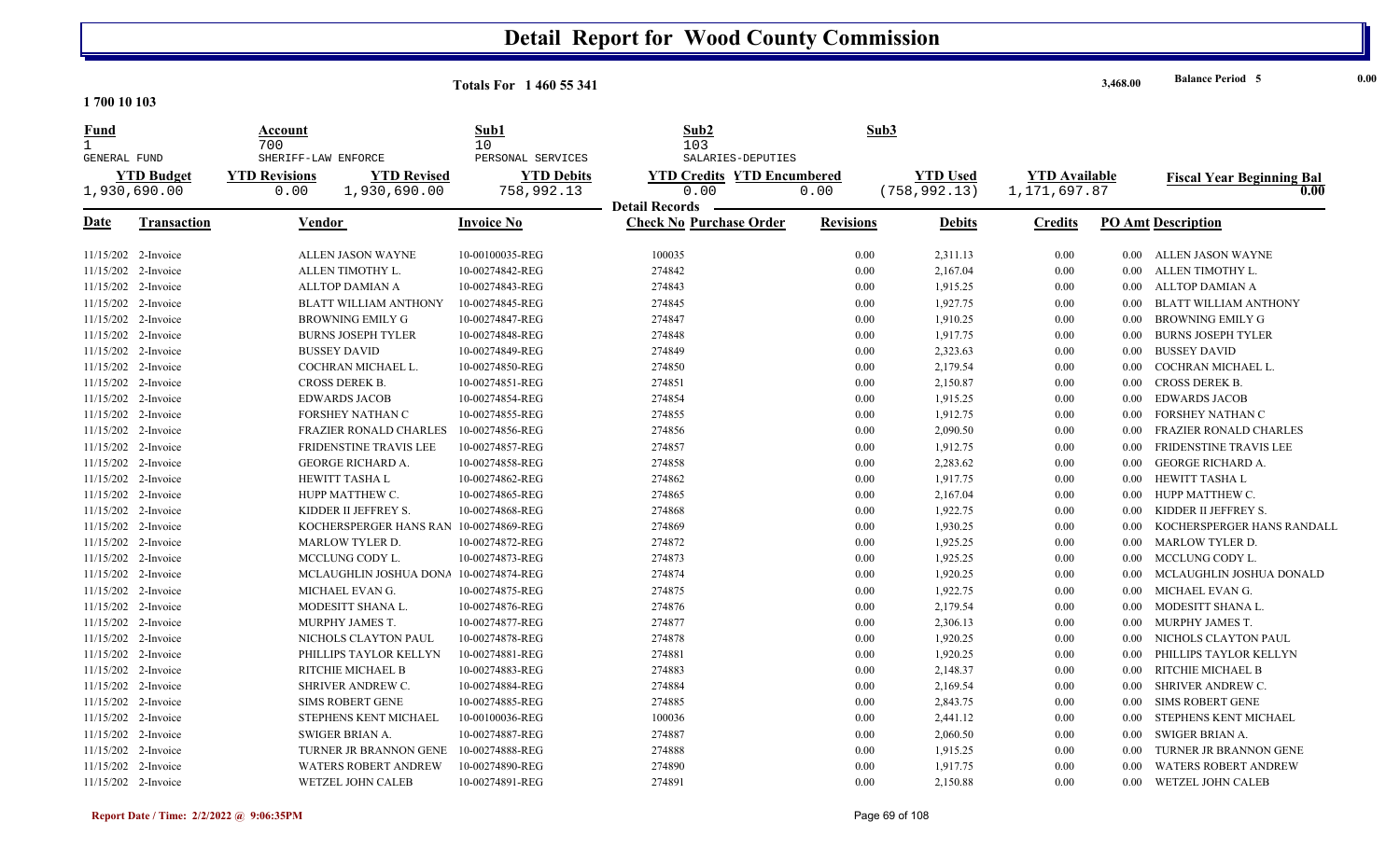|                     |                                        | <b>Totals For 1700 10 103</b> |           |      | 149,453.16 |      |          | <b>Balance Period 5</b>       | 758,992.13 |
|---------------------|----------------------------------------|-------------------------------|-----------|------|------------|------|----------|-------------------------------|------------|
|                     |                                        |                               | 2-Invoice |      | 149,453.16 |      |          |                               |            |
| 11/30/202 2-Invoice | <b>WOOD ADAM N</b>                     | 10-00275106-REG               | 275106    | 0.00 | 1,917.75   | 0.00 | 0.00     | WOOD ADAM N                   |            |
| 11/30/202 2-Invoice | WINDLAND RYAN D.                       | 10-00275105-REG               | 275105    | 0.00 | 2,286.13   | 0.00 | 0.00     | WINDLAND RYAN D.              |            |
| 11/30/202 2-Invoice | WETZEL JOHN CALEB                      | 10-00275103-REG               | 275103    | 0.00 | 2,150.88   | 0.00 | $0.00\,$ | WETZEL JOHN CALEB             |            |
| 11/30/202 2-Invoice | <b>WATERS ROBERT ANDREW</b>            | 10-00275102-REG               | 275102    | 0.00 | 1,917.75   | 0.00 | 0.00     | <b>WATERS ROBERT ANDREW</b>   |            |
| 11/30/202 2-Invoice | TURNER JR BRANNON GENE                 | 10-00275100-REG               | 275100    | 0.00 | 1,915.25   | 0.00 | 0.00     | TURNER JR BRANNON GENE        |            |
| 11/30/202 2-Invoice | SWIGER BRIAN A.                        | 10-00275099-REG               | 275099    | 0.00 | 2,060.50   | 0.00 | $0.00\,$ | SWIGER BRIAN A.               |            |
| 11/30/202 2-Invoice | STEPHENS KENT MICHAEL                  | 10-00100038-REG               | 100038    | 0.00 | 2,441.12   | 0.00 | $0.00\,$ | STEPHENS KENT MICHAEL         |            |
| 11/30/202 2-Invoice | <b>SIMS ROBERT GENE</b>                | 10-00275098-REG               | 275098    | 0.00 | 2,843.75   | 0.00 | 0.00     | SIMS ROBERT GENE              |            |
| 11/30/202 2-Invoice | SHRIVER ANDREW C.                      | 10-00275097-REG               | 275097    | 0.00 | 2,169.54   | 0.00 | $0.00\,$ | SHRIVER ANDREW C.             |            |
| 11/30/202 2-Invoice | RITCHIE MICHAEL B                      | 10-00275096-REG               | 275096    | 0.00 | 2,148.37   | 0.00 | 0.00     | RITCHIE MICHAEL B             |            |
| 11/30/202 2-Invoice | PHILLIPS TAYLOR KELLYN                 | 10-00275094-REG               | 275094    | 0.00 | 1,920.25   | 0.00 | 0.00     | PHILLIPS TAYLOR KELLYN        |            |
| 11/30/202 2-Invoice | NICHOLS CLAYTON PAUL                   | 10-00275091-REG               | 275091    | 0.00 | 1,920.25   | 0.00 | 0.00     | NICHOLS CLAYTON PAUL          |            |
| 11/30/202 2-Invoice | MURPHY JAMES T.                        | 10-00275090-REG               | 275090    | 0.00 | 2,306.13   | 0.00 | 0.00     | MURPHY JAMES T.               |            |
| 11/30/202 2-Invoice | MODESITT SHANA L.                      | 10-00275089-REG               | 275089    | 0.00 | 2,179.54   | 0.00 | $0.00\,$ | MODESITT SHANA L.             |            |
| 11/30/202 2-Invoice | MICHAEL EVAN G.                        | 10-00275088-REG               | 275088    | 0.00 | 1,922.75   | 0.00 | $0.00\,$ | MICHAEL EVAN G.               |            |
| 11/30/202 2-Invoice | MCLAUGHLIN JOSHUA DONA                 | 10-00275087-REG               | 275087    | 0.00 | 1,920.25   | 0.00 | $0.00\,$ | MCLAUGHLIN JOSHUA DONALD      |            |
| 11/30/202 2-Invoice | MCCLUNG CODY L.                        | 10-00275086-REG               | 275086    | 0.00 | 1,925.25   | 0.00 | $0.00\,$ | MCCLUNG CODY L.               |            |
| 11/30/202 2-Invoice | MARLOW TYLER D.                        | 10-00275085-REG               | 275085    | 0.00 | 1,925.25   | 0.00 | $0.00\,$ | MARLOW TYLER D.               |            |
| 11/30/202 2-Invoice | KOCHERSPERGER HANS RAN 10-00275082-REG |                               | 275082    | 0.00 | 1,930.25   | 0.00 | 0.00     | KOCHERSPERGER HANS RANDALL    |            |
| 11/30/202 2-Invoice | KIDDER II JEFFREY S.                   | 10-00275081-REG               | 275081    | 0.00 | 1,922.75   | 0.00 | $0.00\,$ | KIDDER II JEFFREY S.          |            |
| 11/30/202 2-Invoice | HUPP MATTHEW C.                        | 10-00275078-REG               | 275078    | 0.00 | 2,167.04   | 0.00 | $0.00\,$ | HUPP MATTHEW C.               |            |
| 11/30/202 2-Invoice | HEWITT TASHA L                         | 10-00275075-REG               | 275075    | 0.00 | 1,917.75   | 0.00 | $0.00\,$ | HEWITT TASHA L                |            |
| 11/30/202 2-Invoice | <b>GEORGE RICHARD A.</b>               | 10-00275071-REG               | 275071    | 0.00 | 2,283.62   | 0.00 | $0.00\,$ | GEORGE RICHARD A.             |            |
| 11/30/202 2-Invoice | FRIDENSTINE TRAVIS LEE                 | 10-00275070-REG               | 275070    | 0.00 | 1,912.75   | 0.00 | 0.00     | <b>FRIDENSTINE TRAVIS LEE</b> |            |
| 11/30/202 2-Invoice | <b>FRAZIER RONALD CHARLES</b>          | 10-00275069-REG               | 275069    | 0.00 | 2,090.50   | 0.00 | 0.00     | <b>FRAZIER RONALD CHARLES</b> |            |
| 11/30/202 2-Invoice | FORSHEY NATHAN C                       | 10-00275068-REG               | 275068    | 0.00 | 1,912.75   | 0.00 | $0.00\,$ | FORSHEY NATHAN C              |            |
| 11/30/202 2-Invoice | <b>EDWARDS JACOB</b>                   | 10-00275067-REG               | 275067    | 0.00 | 1,915.25   | 0.00 | $0.00\,$ | <b>EDWARDS JACOB</b>          |            |
| 11/30/202 2-Invoice | CROSS DEREK B.                         | 10-00275065-REG               | 275065    | 0.00 | 2,150.87   | 0.00 | $0.00\,$ | <b>CROSS DEREK B.</b>         |            |
| 11/30/202 2-Invoice | COCHRAN MICHAEL L.                     | 10-00275064-REG               | 275064    | 0.00 | 2,179.54   | 0.00 | 0.00     | COCHRAN MICHAEL L.            |            |
| 11/30/202 2-Invoice | <b>BUSSEY DAVID</b>                    | 10-00275063-REG               | 275063    | 0.00 | 2,323.63   | 0.00 | 0.00     | <b>BUSSEY DAVID</b>           |            |
| 11/30/202 2-Invoice | <b>BURNS JOSEPH TYLER</b>              | 10-00275062-REG               | 275062    | 0.00 | 1,917.75   | 0.00 | 0.00     | <b>BURNS JOSEPH TYLER</b>     |            |
| 11/30/202 2-Invoice | <b>BROWNING EMILY G</b>                | 10-00275061-REG               | 275061    | 0.00 | 1,910.25   | 0.00 | $0.00\,$ | BROWNING EMILY G              |            |
| 11/30/202 2-Invoice | <b>BLATT WILLIAM ANTHONY</b>           | 10-00275059-REG               | 275059    | 0.00 | 1,927.75   | 0.00 | 0.00     | <b>BLATT WILLIAM ANTHONY</b>  |            |
| 11/30/202 2-Invoice | ALLTOP DAMIAN A                        | 10-00275057-REG               | 275057    | 0.00 | 1,915.25   | 0.00 | $0.00\,$ | ALLTOP DAMIAN A               |            |
| 11/30/202 2-Invoice | ALLEN TIMOTHY L.                       | 10-00275056-REG               | 275056    | 0.00 | 2,167.04   | 0.00 |          | 0.00 ALLEN TIMOTHY L.         |            |
| 11/30/202 2-Invoice | ALLEN JASON WAYNE                      | 10-00100037-REG               | 100037    | 0.00 | 2,311.13   | 0.00 |          | 0.00 ALLEN JASON WAYNE        |            |
| 11/15/202 2-Invoice | WOOD ADAM N                            | 10-00274894-REG               | 274894    | 0.00 | 1,917.75   | 0.00 | 0.00     | WOOD ADAM N                   |            |
| 11/15/202 2-Invoice | WINDLAND RYAN D.                       | 10-00274893-REG               | 274893    | 0.00 | 2,286.13   | 0.00 |          | 0.00 WINDLAND RYAN D.         |            |
|                     |                                        |                               |           |      |            |      |          |                               |            |

**1 700 10 104**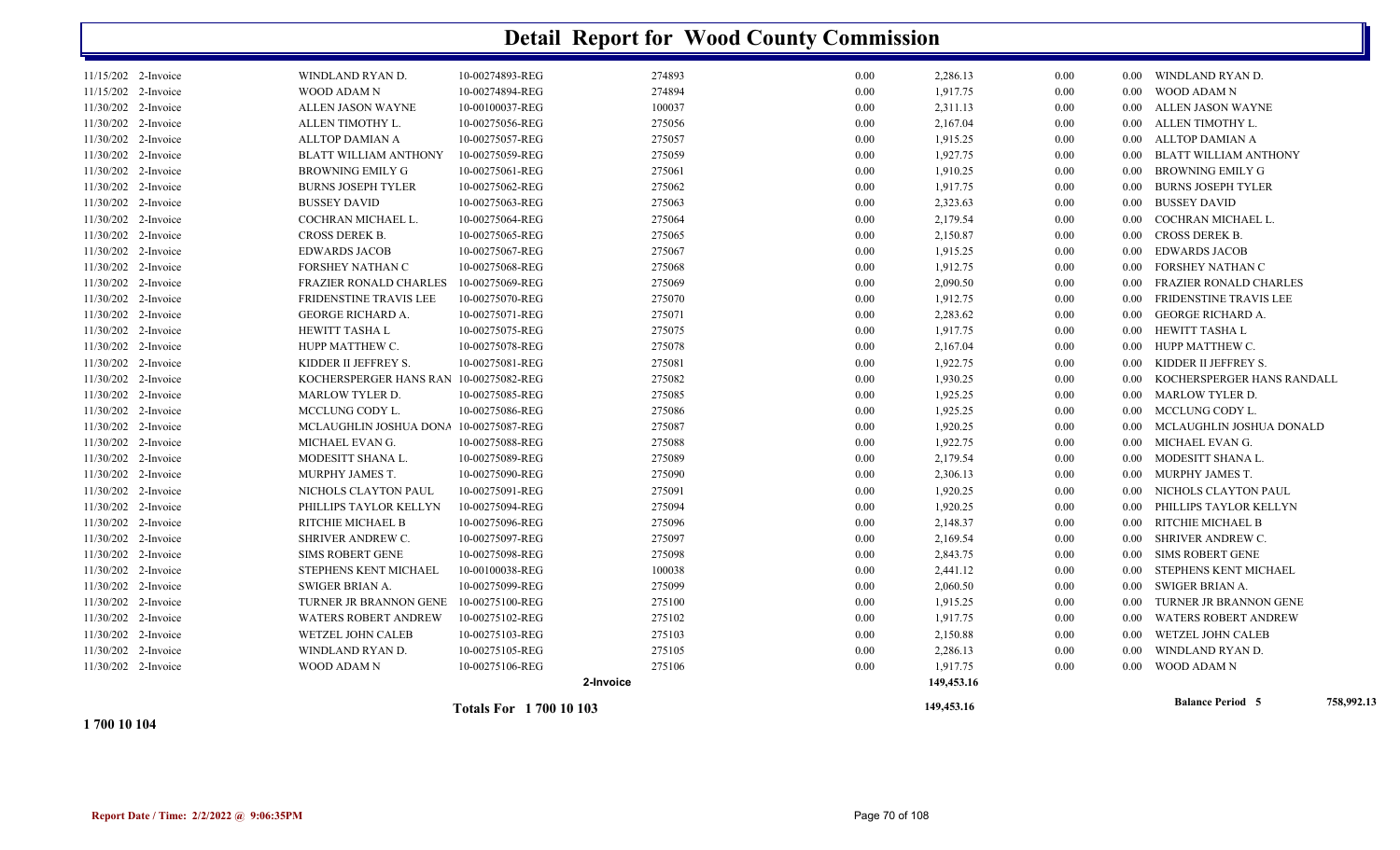| <b>Fund</b><br>$\mathbf{1}$ |                     | Account<br>700                              |                                     | Sub1<br>10                             | Sub2<br>104                                          | Sub3             |                 |                      |          |                                  |      |            |
|-----------------------------|---------------------|---------------------------------------------|-------------------------------------|----------------------------------------|------------------------------------------------------|------------------|-----------------|----------------------|----------|----------------------------------|------|------------|
| GENERAL FUND                | <b>YTD Budget</b>   | SHERIFF-LAW ENFORCE<br><b>YTD Revisions</b> | <b>YTD Revised</b>                  | PERSONAL SERVICES<br><b>YTD Debits</b> | SOCIAL SECURITY<br><b>YTD Credits YTD Encumbered</b> |                  | <b>YTD Used</b> | <b>YTD Available</b> |          | <b>Fiscal Year Beginning Bal</b> |      |            |
|                             | 217,991.00          | 367.00                                      | 218,358.00                          | 84, 310.12                             | 0.00<br><b>Detail Records</b>                        | 0.00             | (84, 310.12)    | 134,047.88           |          |                                  | 0.00 |            |
| Date                        | <b>Transaction</b>  | <b>Vendor</b>                               |                                     | <b>Invoice No</b>                      | <b>Check No Purchase Order</b>                       | <b>Revisions</b> | <b>Debits</b>   | <b>Credits</b>       |          | <b>PO Amt Description</b>        |      |            |
|                             | 11/15/202 2-Invoice |                                             | DEPARTMENT OF TREASURY 20211115-00  |                                        | 3758                                                 | 0.00             | 6,501.58        | 0.00                 |          | $0.00$ FICA                      |      |            |
|                             | 11/15/202 2-Invoice |                                             | DEPARTMENT OF TREASURY 20211115-00  |                                        | 3758                                                 | 0.00             | 1,520.51        | 0.00                 |          | $0.00$ MED                       |      |            |
|                             | 11/30/202 2-Invoice |                                             | DEPARTMENT OF TREASURY 20211130-00  |                                        | 3772                                                 | 0.00             | 6,926.36        | 0.00                 |          | $0.00$ FICA                      |      |            |
|                             | 11/30/202 2-Invoice |                                             | DEPARTMENT OF TREASURY 20211130-00  |                                        | 3772                                                 | 0.00             | 1,619.92        | 0.00                 |          | $0.00$ MED                       |      |            |
|                             |                     |                                             |                                     |                                        | 2-Invoice                                            |                  | 16,568.37       |                      |          |                                  |      |            |
|                             |                     |                                             |                                     | <b>Totals For 170010104</b>            |                                                      |                  | 16,568.37       |                      |          | <b>Balance Period 5</b>          |      | 84,310.12  |
| 1700 10 105                 |                     |                                             |                                     |                                        |                                                      |                  |                 |                      |          |                                  |      |            |
| <b>Fund</b>                 |                     | Account                                     |                                     | Sub1                                   | Sub <sub>2</sub>                                     | Sub3             |                 |                      |          |                                  |      |            |
|                             |                     | 700                                         |                                     | 10 <sup>°</sup>                        | 105                                                  |                  |                 |                      |          |                                  |      |            |
| <b>GENERAL FUND</b>         |                     | SHERIFF-LAW ENFORCE                         |                                     | PERSONAL SERVICES                      | INSURANCE PREMIUM                                    |                  |                 |                      |          |                                  |      |            |
|                             | <b>YTD Budget</b>   | <b>YTD Revisions</b>                        | <b>YTD Revised</b>                  | <b>YTD Debits</b>                      | <b>YTD Credits YTD Encumbered</b>                    |                  | <b>YTD</b> Used | <b>YTD Available</b> |          | <b>Fiscal Year Beginning Bal</b> |      |            |
|                             | 783,519.00          | 0.00                                        | 783,519.00                          | 364,817.70                             | 0.00<br><b>Detail Records</b>                        | 0.00             | (364, 817.70)   | 418,701.30           |          |                                  | 0.00 |            |
| <b>Date</b>                 | <b>Transaction</b>  | Vendor                                      |                                     | <b>Invoice No</b>                      | <b>Check No Purchase Order</b>                       | <b>Revisions</b> | <b>Debits</b>   | <b>Credits</b>       |          | <b>PO Amt Description</b>        |      |            |
|                             | 11/2/2021 2-Invoice |                                             | <b>MUTUAL OF OMAHA</b>              | 001263075728                           | 172789                                               | 0.00             | 106.52          | 0.00                 |          | 0.00 LIFE PREMIUM                |      |            |
|                             | 11/2/2021 2-Invoice |                                             | <b>MUTUAL OF OMAHA</b>              | 001263075728                           | 172789                                               | 0.00             | 477.54          | $0.00\,$             |          | 0.00 LTD PREMIUM                 |      |            |
|                             | 11/2/2021 2-Invoice |                                             | VISION SERVICE PLAN (WV)            | 813501725                              | 172795                                               | 0.00             | 162.68          | 0.00                 | $0.00\,$ | SINGLE VISION                    |      |            |
|                             | 11/2/2021 2-Invoice |                                             | VISION SERVICE PLAN (WV) 813501725  |                                        | 172795                                               | 0.00             | 518.40          | 0.00                 |          | 0.00 FAMILY VISION               |      |            |
|                             | 11/12/202 2-Invoice |                                             | HIGHMARK WEST VIRGINIA F211111A7942 |                                        | 3762                                                 | 0.00             | 1,490.11        | 0.00                 |          | $0.00$ HRA                       |      |            |
|                             | 11/12/202 2-Invoice |                                             | HIGHMARK WEST VIRGINIA F211109A2014 |                                        | 3763                                                 | 0.00             | 1,625.23        | 0.00                 |          | $0.00$ HRA                       |      |            |
|                             | 11/12/202 2-Invoice |                                             | HIGHMARK WEST VIRGINIA F211102A6057 |                                        | 3764                                                 | 0.00             | 2,332.50        | 0.00                 |          | $0.00$ HRA                       |      |            |
|                             | 11/23/202 2-Invoice |                                             | HIGHMARK WEST VIRGINIA F211116A7142 |                                        | 3766                                                 | 0.00             | 4,008.85        | 0.00                 | $0.00\,$ | <b>HRA</b>                       |      |            |
|                             | 11/30/202 2-Invoice | <b>RENAISSANCE</b>                          |                                     | CNS000084352                           | 3779                                                 | 0.00             | 291.87          | 0.00                 |          | 0.00 DEC ADMIN FEE               |      |            |
|                             | 11/30/202 2-Invoice |                                             | HIGHMARK WEST VIRGINIA F21112341666 |                                        | 3775                                                 | 0.00             | 3,643.34        | $0.00\,$             |          | $0.00$ HRA                       |      |            |
|                             | 11/30/202 2-Invoice |                                             | HIGHMARK WEST VIRGINIA              | 12012021                               | 3778                                                 | 0.00             | 59,017.63       | 0.00                 | 0.00     | HEALTH PREMIUM                   |      |            |
|                             | 11/30/202 2-Invoice |                                             | <b>MUTUAL OF OMAHA</b>              | 1274116306                             | 172912                                               | 0.00             | 106.52          | 0.00                 | $0.00\,$ | <b>BASIC LIFE</b>                |      |            |
|                             | 11/30/202 2-Invoice |                                             | <b>MUTUAL OF OMAHA</b>              | 1274116306                             | 172912                                               | 0.00             | 477.59          | 0.00                 |          | $0.00$ LTD                       |      |            |
|                             | 11/30/202 2-Invoice |                                             | VISION SERVICE PLAN (WV)            | 122021                                 | 172917                                               | 0.00             | 162.68          | 0.00                 | $0.00\,$ | SINGLE                           |      |            |
|                             | 11/30/202 2-Invoice |                                             | VISION SERVICE PLAN (WV) 122021     |                                        | 172917                                               | 0.00             | 518.40          | 0.00                 |          | 0.00 FAMILY                      |      |            |
|                             |                     |                                             |                                     |                                        | 2-Invoice                                            |                  | 74,939.86       |                      |          |                                  |      |            |
|                             |                     |                                             |                                     | <b>Totals For 170010105</b>            |                                                      |                  | 74,939.86       |                      |          | <b>Balance Period 5</b>          |      | 364,817.70 |

**1 700 10 106**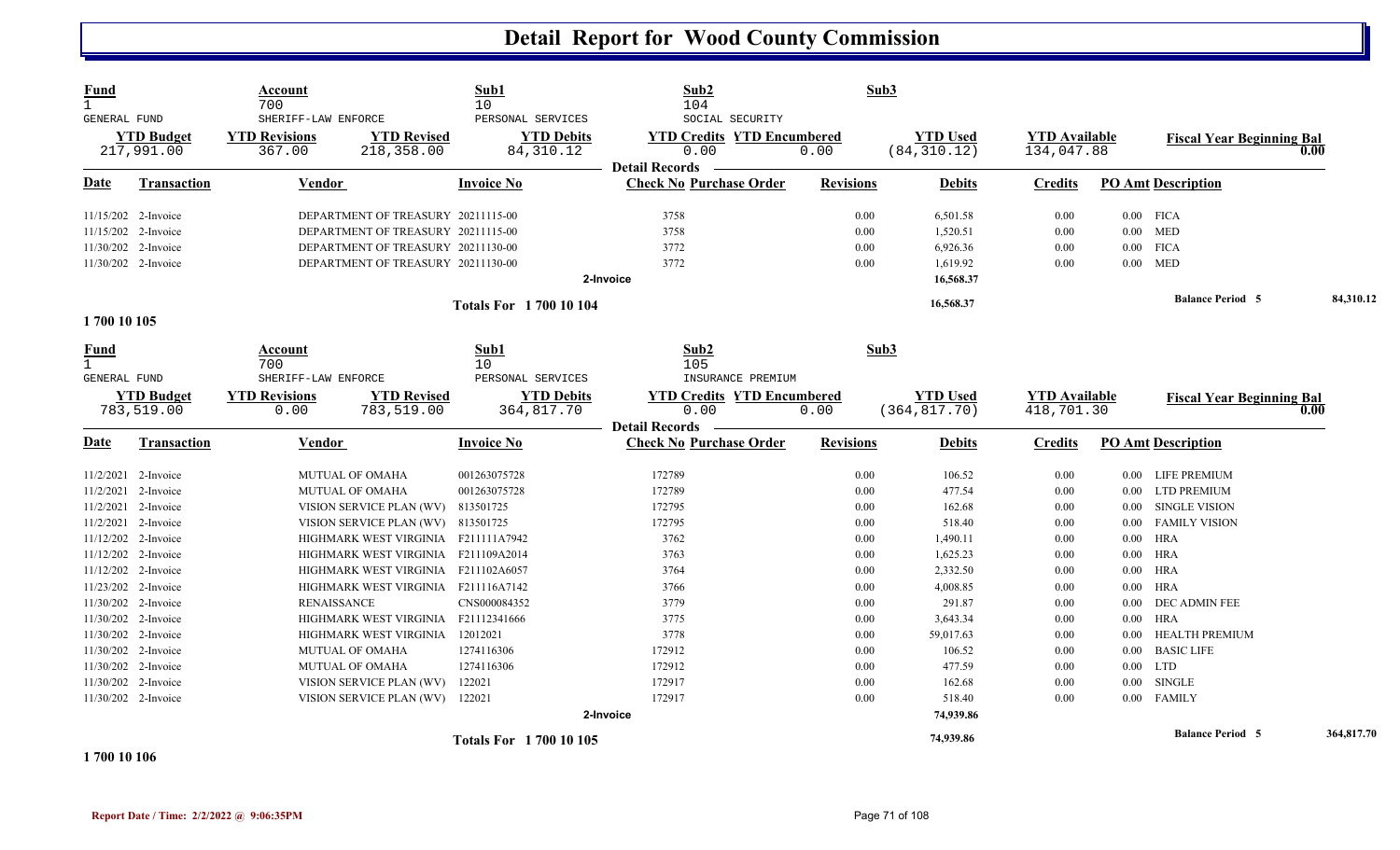| <b>Fund</b><br>$\mathbf{1}$<br>GENERAL FUND<br><b>YTD Budget</b><br>343,373.00 |                                 | Account<br>700<br>SHERIFF-LAW ENFORCE |                                        | Sub1<br>10<br>PERSONAL SERVICES  | Sub2<br>106<br><b>RETIREMENT</b>          | Sub3                                     |                                  |                                    |          |                                          |            |
|--------------------------------------------------------------------------------|---------------------------------|---------------------------------------|----------------------------------------|----------------------------------|-------------------------------------------|------------------------------------------|----------------------------------|------------------------------------|----------|------------------------------------------|------------|
|                                                                                |                                 | <b>YTD Revisions</b><br>611.00        | <b>YTD Revised</b><br>343,984.00       | <b>YTD Debits</b><br>137,987.32  | <b>YTD Credits YTD Encumbered</b><br>0.00 | <b>YTD Used</b><br>0.00<br>(137, 987.32) |                                  | <b>YTD Available</b><br>205,996.68 |          | <b>Fiscal Year Beginning Bal</b><br>0.00 |            |
|                                                                                |                                 |                                       |                                        |                                  | <b>Detail Records</b>                     |                                          |                                  |                                    |          |                                          |            |
| Date                                                                           | <b>Transaction</b>              | <b>Vendor</b>                         |                                        | <b>Invoice No</b>                | <b>Check No Purchase Order</b>            | <b>Revisions</b>                         | <b>Debits</b>                    | <b>Credits</b>                     |          | <b>PO Amt Description</b>                |            |
| 11/15/202 2-Invoice                                                            |                                 | WV DEPUTY SHERIFF'S RETII 20211115-00 |                                        |                                  | 3776                                      | 0.00                                     | 10,809.84                        | 0.00                               |          | 0.00 DEP-RETIRE                          |            |
|                                                                                | 11/15/202 2-Invoice             | WV PUBLIC EMP RETIREMEN 20211115-00   |                                        |                                  | 3777                                      | 0.00                                     | 1,949.92                         | 0.00                               | $0.00\,$ | <b>RETIREMENT</b>                        |            |
| 11/30/202 2-Invoice                                                            |                                 | WV DEPUTY SHERIFF'S RETII 20211130-00 |                                        |                                  | 3776                                      | 0.00                                     | 11,619.04                        | 0.00                               | $0.00\,$ | DEP-RETIRE                               |            |
| 11/30/202 2-Invoice                                                            |                                 | WV PUBLIC EMP RETIREMEN 20211130-00   |                                        |                                  | 3777                                      | 0.00                                     | 2,024.95                         | 0.00                               | 0.00     | <b>RETIREMENT</b>                        |            |
|                                                                                |                                 |                                       |                                        |                                  | 2-Invoice                                 |                                          | 26,403.75                        |                                    |          |                                          |            |
|                                                                                |                                 | <b>Totals For 1700 10106</b>          |                                        |                                  |                                           |                                          | 26,403.75                        |                                    |          | <b>Balance Period 5</b>                  | 137,987.32 |
| 1700 10 108                                                                    |                                 |                                       |                                        |                                  |                                           |                                          |                                  |                                    |          |                                          |            |
| <u>Fund</u><br>$\mathbf{1}$<br>GENERAL FUND                                    |                                 | Account<br>700<br>SHERIFF-LAW ENFORCE |                                        | Sub1<br>10                       | Sub2<br>108                               | Sub3                                     |                                  |                                    |          |                                          |            |
|                                                                                |                                 |                                       |                                        | PERSONAL SERVICES                | OVERTIME                                  |                                          |                                  |                                    |          |                                          |            |
|                                                                                | <b>YTD</b> Budget<br>220,000.00 | <b>YTD Revisions</b><br>0.00          | <b>YTD Revised</b><br>220,000.00       | <b>YTD Debits</b><br>124, 316.53 | <b>YTD Credits YTD Encumbered</b><br>0.00 | 0.00                                     | <b>YTD Used</b><br>(124, 316.53) | <b>YTD</b> Available<br>95,683.47  |          | <b>Fiscal Year Beginning Bal</b>         | 0.00       |
|                                                                                |                                 |                                       |                                        |                                  | <b>Detail Records</b>                     |                                          |                                  |                                    |          |                                          |            |
| Date                                                                           | <b>Transaction</b>              | <b>Vendor</b>                         |                                        | <b>Invoice No</b>                | <b>Check No Purchase Order</b>            | <b>Revisions</b>                         | <b>Debits</b>                    | <b>Credits</b>                     |          | <b>PO Amt Description</b>                |            |
| 11/15/202 2-Invoice                                                            |                                 |                                       | ALLTOP DAMIAN A                        | 10-00274843-REG                  | 274843                                    | 0.00                                     | 298.33                           | 0.00                               | $0.00\,$ | ALLTOP DAMIAN A                          |            |
| 11/15/202 2-Invoice                                                            |                                 |                                       | <b>BLATT WILLIAM ANTHONY</b>           | 10-00274845-REG                  | 274845                                    | 0.00                                     | 683.95                           | 0.00                               | $0.00\,$ | BLATT WILLIAM ANTHONY                    |            |
| 11/15/202 2-Invoice                                                            |                                 | <b>BROWNING EMILY G</b>               |                                        | 10-00274847-REG                  | 274847                                    | 0.00                                     | 528.97                           | 0.00                               | 0.00     | <b>BROWNING EMILY G</b>                  |            |
| 11/15/202 2-Invoice                                                            |                                 | <b>BURNS JOSEPH TYLER</b>             |                                        | 10-00274848-REG                  | 274848                                    | 0.00                                     | 149.36                           | $0.00\,$                           | 0.00     | <b>BURNS JOSEPH TYLER</b>                |            |
| 11/15/202 2-Invoice                                                            |                                 | <b>BUSSEY DAVID</b>                   |                                        | 10-00274849-REG                  | 274849                                    | 0.00                                     | 160.86                           | 0.00                               | 0.00     | <b>BUSSEY DAVID</b>                      |            |
| 11/15/202 2-Invoice                                                            |                                 | COCHRAN MICHAEL L.                    |                                        | 10-00274850-REG                  | 274850                                    | 0.00                                     | 414.93                           | 0.00                               | $0.00\,$ | COCHRAN MICHAEL L.                       |            |
| 11/15/202 2-Invoice                                                            |                                 | <b>CROSS DEREK B.</b>                 |                                        | 10-00274851-REG                  | 274851                                    | 0.00                                     | 111.68                           | $0.00\,$                           | $0.00\,$ | CROSS DEREK B.                           |            |
| 11/15/202 2-Invoice                                                            |                                 | <b>NICK DEEM</b>                      |                                        | 10-00274852-REG                  | 274852                                    | 0.00                                     | 102.50                           | 0.00                               | 0.00     | DEEM NICKY THOMAS                        |            |
| 11/15/202 2-Invoice                                                            |                                 | <b>EDWARDS JACOB</b>                  |                                        | 10-00274854-REG                  | 274854                                    | 0.00                                     | 397.77                           | 0.00                               | 0.00     | <b>EDWARDS JACOB</b>                     |            |
| 11/15/202 2-Invoice                                                            |                                 | FORSHEY NATHAN C                      |                                        | 10-00274855-REG                  | 274855                                    | 0.00                                     | 264.83                           | $0.00\,$                           | 0.00     | FORSHEY NATHAN C                         |            |
| 11/15/202 2-Invoice                                                            |                                 | <b>FRAZIER RONALD CHARLES</b>         |                                        | 10-00274856-REG                  | 274856                                    | 0.00                                     | 741.70                           | 0.00                               | $0.00\,$ | <b>FRAZIER RONALD CHARLES</b>            |            |
| 11/15/202 2-Invoice                                                            |                                 | <b>GEORGE RICHARD A.</b>              |                                        | 10-00274858-REG                  | 274858                                    | 0.00                                     | 217.37                           | 0.00                               | $0.00\,$ | GEORGE RICHARD A.                        |            |
| 11/15/202 2-Invoice                                                            |                                 | <b>HEWITT TASHA L</b>                 |                                        | 10-00274862-REG                  | 274862                                    | 0.00                                     | 157.66                           | 0.00                               | $0.00\,$ | HEWITT TASHA L                           |            |
| 11/15/202 2-Invoice                                                            |                                 |                                       | HOLBERT ANDREW SCOTT                   | 10-00274864-REG                  | 274864                                    | 0.00                                     | 172.64                           | 0.00                               | 0.00     | HOLBERT ANDREW SCOTT                     |            |
| 11/15/202 2-Invoice                                                            |                                 |                                       | HUPP MATTHEW C.                        | 10-00274865-REG                  | 274865                                    | 0.00                                     | 300.04                           | 0.00                               | $0.00\,$ | HUPP MATTHEW C.                          |            |
| 11/15/202 2-Invoice                                                            |                                 |                                       | JACKSON FREDERICK L.                   | 10-00274866-REG                  | 274866                                    | 0.00                                     | 345.27                           | 0.00                               | 0.00     | JACKSON FREDERICK L.                     |            |
| 11/15/202 2-Invoice                                                            |                                 |                                       | KIDDER II JEFFREY S.                   | 10-00274868-REG                  | 274868                                    | 0.00                                     | 249.58                           | 0.00                               | $0.00\,$ | KIDDER II JEFFREY S.                     |            |
| 11/15/202 2-Invoice                                                            |                                 |                                       | KIDDER II JEFFREY S.                   | 10-00274868-REG                  | 274868                                    | 0.00                                     | 116.47                           | 0.00                               | $0.00\,$ | KIDDER II JEFFREY S.                     |            |
| 11/15/202 2-Invoice                                                            |                                 |                                       | KOCHERSPERGER HANS RAN 10-00274869-REG |                                  | 274869                                    | 0.00                                     | 150.33                           | 0.00                               | 0.00     | KOCHERSPERGER HANS RANDALL               |            |
| 11/15/202 2-Invoice                                                            |                                 |                                       | MARLOW TYLER D.                        | 10-00274872-REG                  | 274872                                    | 0.00                                     | 249.90                           | 0.00                               | 0.00     | <b>MARLOW TYLER D.</b>                   |            |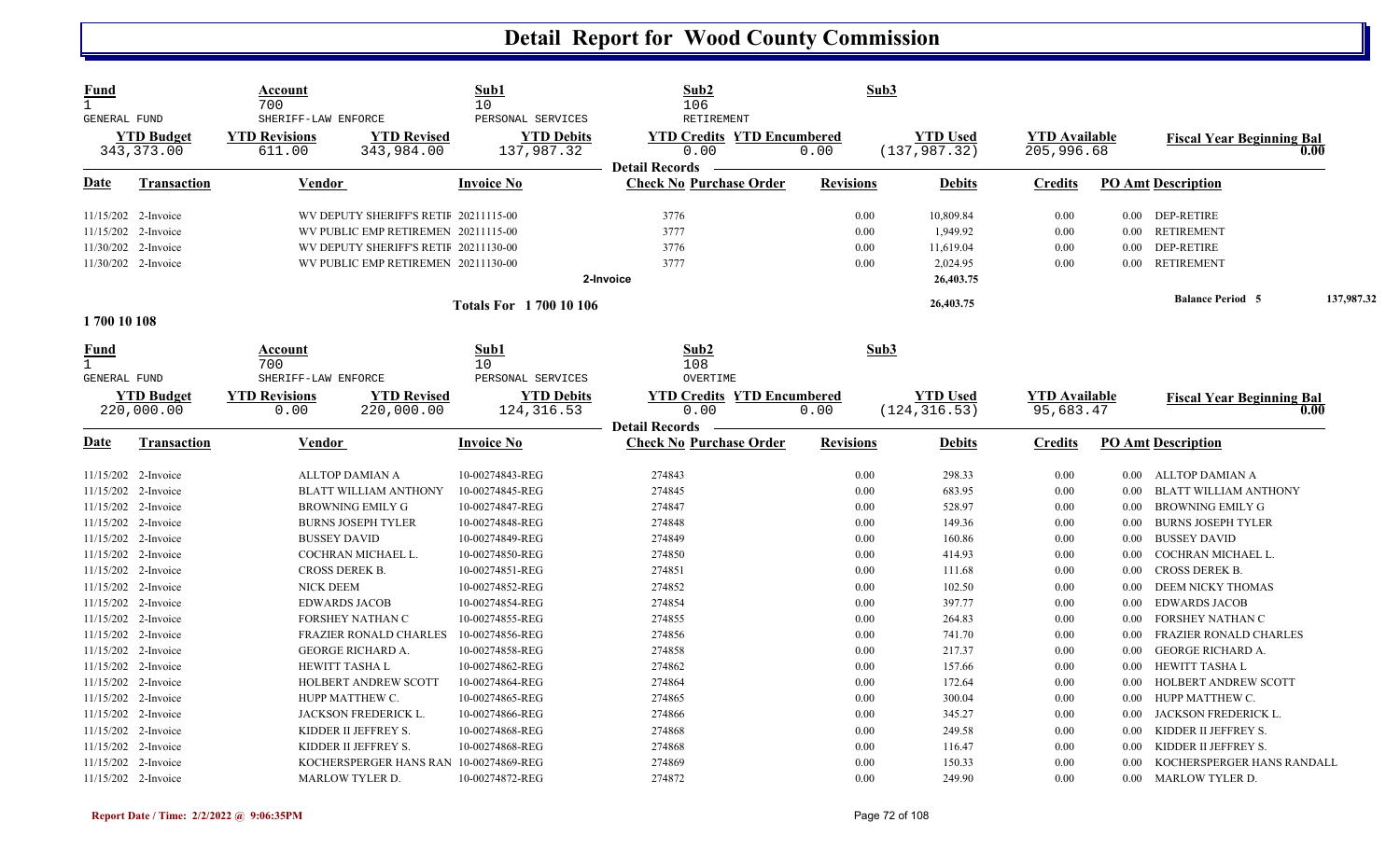| 11/15/202 2-Invoice | MARLOW TYLER D.                        | 10-00274872-REG | 274872 | 0.00 | 166.60   | $0.00\,$ |                   | 0.00 MARLOW TYLER D.          |
|---------------------|----------------------------------------|-----------------|--------|------|----------|----------|-------------------|-------------------------------|
| 11/15/202 2-Invoice | MCCLUNG CODY L.                        | 10-00274873-REG | 274873 | 0.00 | 766.37   | 0.00     | $0.00 -$          | MCCLUNG CODY L.               |
| 11/15/202 2-Invoice | MICHAEL EVAN G.                        | 10-00274875-REG | 274875 | 0.00 | 249.58   | $0.00\,$ | $0.00\,$          | MICHAEL EVAN G.               |
| 11/15/202 2-Invoice | NORTUM WILLIAM E                       | 10-00274879-REG | 274879 | 0.00 | 86.32    | $0.00\,$ |                   | 0.00 NORTUM WILLIAM E         |
| 11/15/202 2-Invoice | PARKS DANIEL S                         | 10-00274880-REG | 274880 | 0.00 | 10.79    | $0.00\,$ | $0.00\,$          | PARKS DANIEL S                |
| 11/15/202 2-Invoice | PHILLIPS TAYLOR KELLYN                 | 10-00274881-REG | 274881 | 0.00 | 249.25   | $0.00\,$ | $0.00\,$          | PHILLIPS TAYLOR KELLYN        |
| 11/15/202 2-Invoice | RITCHIE MICHAEL B                      | 10-00274883-REG | 274883 | 0.00 | 55.77    | 0.00     | 0.00              | RITCHIE MICHAEL B             |
| 11/15/202 2-Invoice | SHRIVER ANDREW C.                      | 10-00274884-REG | 274884 | 0.00 | 1,041.97 | $0.00\,$ | $0.00\,$          | SHRIVER ANDREW C.             |
| 11/15/202 2-Invoice | TURNER JR BRANNON GENE                 | 10-00274888-REG | 274888 | 0.00 | 132.59   | $0.00\,$ | $0.00\,$          | TURNER JR BRANNON GENE        |
| 11/15/202 2-Invoice | <b>WATERS ROBERT ANDREW</b>            | 10-00274890-REG | 274890 | 0.00 | 116.17   | $0.00\,$ | $0.00\,$          | <b>WATERS ROBERT ANDREW</b>   |
| 11/15/202 2-Invoice | WETZEL JOHN CALEB                      | 10-00274891-REG | 274891 | 0.00 | 93.06    | $0.00\,$ | $0.00\,$          | WETZEL JOHN CALEB             |
| 11/15/202 2-Invoice | WINDLAND RYAN D.                       | 10-00274893-REG | 274893 | 0.00 | 158.26   | $0.00\,$ | $0.00\,$          | WINDLAND RYAN D.              |
| 11/15/202 2-Invoice | WOOD ADAM N                            | 10-00274894-REG | 274894 | 0.00 | 99.57    | $0.00\,$ | $0.00\,$          | WOOD ADAM N                   |
| 11/30/202 2-Invoice | ALLEN JASON WAYNE                      | 10-00100037-REG | 100037 | 0.00 | 90.00    | $0.00\,$ | $0.00\,$          | ALLEN JASON WAYNE             |
| 11/30/202 2-Invoice | ALLEN TIMOTHY L.                       | 10-00275056-REG | 275056 | 0.00 | 37.51    | 0.00     | $0.00\,$          | ALLEN TIMOTHY L.              |
| 11/30/202 2-Invoice | ALLTOP DAMIAN A                        | 10-00275057-REG | 275057 | 0.00 | 165.74   | 0.00     | $0.00\,$          | ALLTOP DAMIAN A               |
| 11/30/202 2-Invoice | <b>BEATY PATRICK A</b>                 | 10-00275058-REG | 275058 | 0.00 | 194.22   | $0.00\,$ | $0.00\,$          | <b>BEATY PATRICK A</b>        |
| 11/30/202 2-Invoice | BLATT WILLIAM ANTHONY                  | 10-00275059-REG | 275059 | 0.00 | 200.18   | $0.00\,$ | $0.00\,$          | <b>BLATT WILLIAM ANTHONY</b>  |
| 11/30/202 2-Invoice | <b>BROWNING EMILY G</b>                | 10-00275061-REG | 275061 | 0.00 | 190.10   | $0.00\,$ | $0.00^{\circ}$    | <b>BROWNING EMILY G</b>       |
| 11/30/202 2-Invoice | <b>BURNS JOSEPH TYLER</b>              | 10-00275062-REG | 275062 | 0.00 | 265.52   | 0.00     | $0.00\,$          | <b>BURNS JOSEPH TYLER</b>     |
| 11/30/202 2-Invoice | COCHRAN MICHAEL L.                     | 10-00275064-REG | 275064 | 0.00 | 254.62   | $0.00\,$ | $0.00\,$          | COCHRAN MICHAEL L.            |
| 11/30/202 2-Invoice | CROSS DEREK B.                         | 10-00275065-REG | 275065 | 0.00 | 316.41   | $0.00\,$ | 0.00 <sub>1</sub> | <b>CROSS DEREK B.</b>         |
| 11/30/202 2-Invoice | <b>NICK DEEM</b>                       | 10-00275066-REG | 275066 | 0.00 | 75.53    | $0.00\,$ | $0.00\,$          | DEEM NICKY THOMAS             |
| 11/30/202 2-Invoice | <b>EDWARDS JACOB</b>                   | 10-00275067-REG | 275067 | 0.00 | 331.47   | $0.00\,$ | $0.00\,$          | <b>EDWARDS JACOB</b>          |
| 11/30/202 2-Invoice | FORSHEY NATHAN C                       | 10-00275068-REG | 275068 | 0.00 | 231.73   | $0.00\,$ | $0.00\,$          | FORSHEY NATHAN C              |
| 11/30/202 2-Invoice | <b>FRAZIER RONALD CHARLES</b>          | 10-00275069-REG | 275069 | 0.00 | 886.42   | $0.00\,$ | $0.00\,$          | <b>FRAZIER RONALD CHARLES</b> |
| 11/30/202 2-Invoice | FRIDENSTINE TRAVIS LEE                 | 10-00275070-REG | 275070 | 0.00 | 66.21    | $0.00\,$ | 0.00              | FRIDENSTINE TRAVIS LEE        |
| 11/30/202 2-Invoice | GEORGE RICHARD A.                      | 10-00275071-REG | 275071 | 0.00 | 158.09   | $0.00\,$ | $0.00\,$          | <b>GEORGE RICHARD A.</b>      |
| 11/30/202 2-Invoice | HARRIS MARK C.                         | 10-00275074-REG | 275074 | 0.00 | 216.16   | $0.00\,$ | $0.00\,$          | HARRIS MARK C.                |
| 11/30/202 2-Invoice | HEWITT TASHA L                         | 10-00275075-REG | 275075 | 0.00 | 66.38    | $0.00\,$ | $0.00\,$          | HEWITT TASHA L                |
| 11/30/202 2-Invoice | HOLBERT ANDREW SCOTT                   | 10-00275077-REG | 275077 | 0.00 | 172.64   | $0.00\,$ | $0.00\,$          | HOLBERT ANDREW SCOTT          |
| 11/30/202 2-Invoice | HUPP MATTHEW C.                        | 10-00275078-REG | 275078 | 0.00 | 187.53   | 0.00     | $0.00\,$          | HUPP MATTHEW C.               |
| 11/30/202 2-Invoice | JACKSON FREDERICK L.                   | 10-00275079-REG | 275079 | 0.00 | 172.64   | $0.00\,$ | $0.00\,$          | JACKSON FREDERICK L.          |
| 11/30/202 2-Invoice | KIDDER II JEFFREY S.                   | 10-00275081-REG | 275081 | 0.00 | 249.58   | $0.00\,$ | $0.00\,$          | KIDDER II JEFFREY S.          |
| 11/30/202 2-Invoice | KIDDER II JEFFREY S.                   | 10-00275081-REG | 275081 | 0.00 | 66.55    | 0.00     | 0.00              | KIDDER II JEFFREY S.          |
| 11/30/202 2-Invoice | KOCHERSPERGER HANS RAN 10-00275082-REG |                 | 275082 | 0.00 | 50.11    | $0.00\,$ | $0.00\,$          | KOCHERSPERGER HANS RANDALL    |
| 11/30/202 2-Invoice | <b>MARLOW TYLER D.</b>                 | 10-00275085-REG | 275085 | 0.00 | 249.90   | $0.00\,$ | $0.00\,$          | MARLOW TYLER D.               |
| 11/30/202 2-Invoice | MARLOW TYLER D.                        | 10-00275085-REG | 275085 | 0.00 | 66.64    | $0.00\,$ |                   | 0.00 MARLOW TYLER D.          |
| 11/30/202 2-Invoice | MCCLUNG CODY L.                        | 10-00275086-REG | 275086 | 0.00 | 399.84   | $0.00\,$ | $0.00 -$          | MCCLUNG CODY L.               |
| 11/30/202 2-Invoice | MCLAUGHLIN JOSHUA DONA 10-00275087-REG |                 | 275087 | 0.00 | 66.47    | $0.00\,$ | $0.00\,$          | MCLAUGHLIN JOSHUA DONALD      |
| 11/30/202 2-Invoice | NICHOLS CLAYTON PAUL                   | 10-00275091-REG | 275091 | 0.00 | 315.72   | $0.00\,$ |                   | 0.00 NICHOLS CLAYTON PAUL     |
| 11/30/202 2-Invoice | NORTUM WILLIAM E                       | 10-00275092-REG | 275092 | 0.00 | 183.43   | $0.00\,$ | 0.00 <sub>1</sub> | NORTUM WILLIAM E              |
| 11/30/202 2-Invoice | PHILLIPS TAYLOR KELLYN                 | 10-00275094-REG | 275094 | 0.00 | 249.25   | $0.00\,$ | $0.00\,$          | PHILLIPS TAYLOR KELLYN        |
| 11/30/202 2-Invoice | RITCHIE MICHAEL B                      | 10-00275096-REG | 275096 | 0.00 | 390.41   | $0.00\,$ | $0.00\,$          | RITCHIE MICHAEL B             |
| 11/30/202 2-Invoice | SHRIVER ANDREW C.                      | 10-00275097-REG | 275097 | 0.00 | 826.06   | 0.00     |                   | 0.00 SHRIVER ANDREW C.        |
|                     |                                        |                 |        |      |          |          |                   |                               |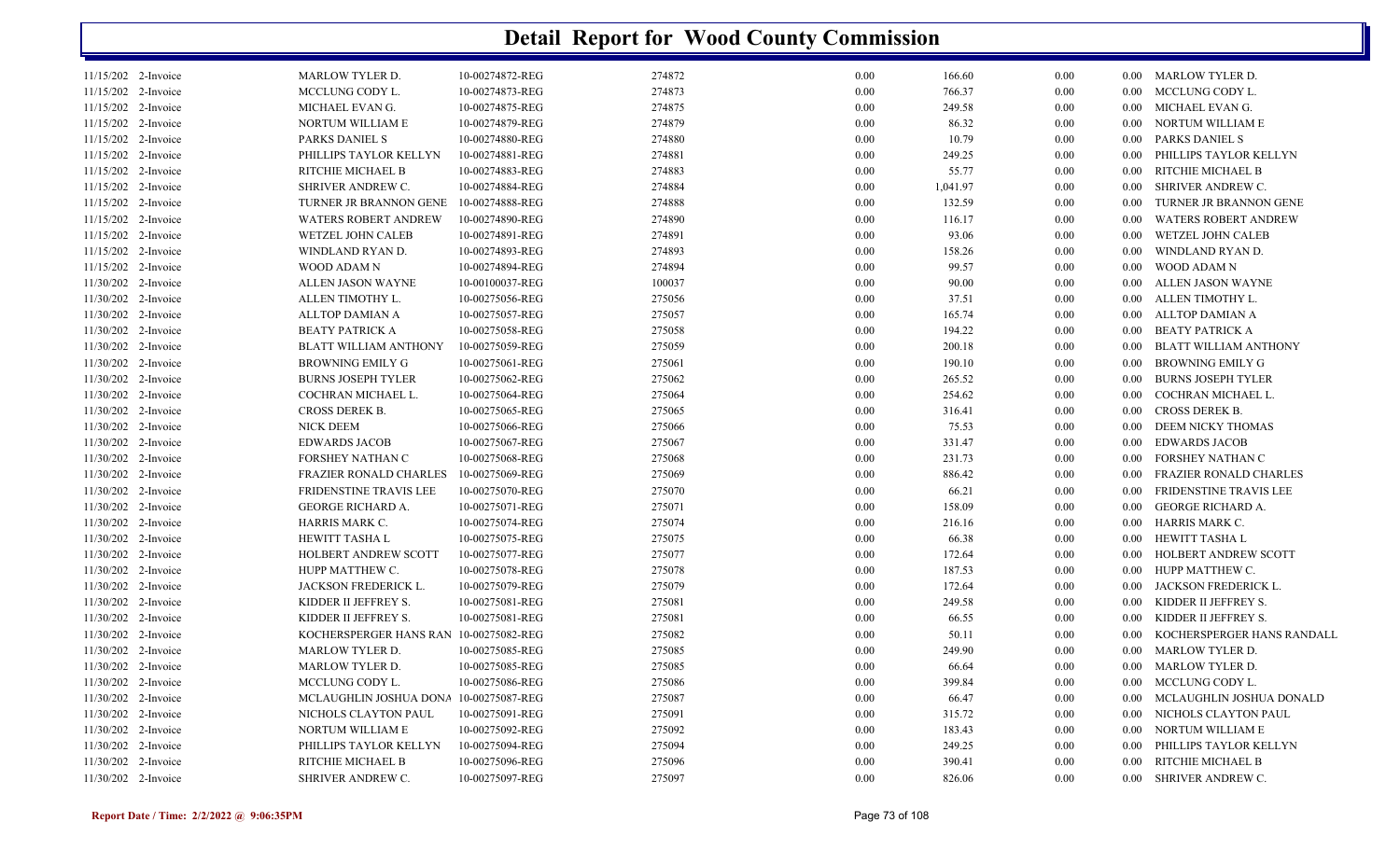| 11/30/202 2-Invoice<br>SWIGER BRIAN A.<br>10-00275099-REG<br>275099<br>0.00<br>213.97<br>SWIGER BRIAN A.<br>$0.00\,$<br>$0.00\,$<br>11/30/202 2-Invoice<br>TURNER JR BRANNON GENE<br>10-00275100-REG<br>275100<br>0.00<br>116.02<br>TURNER JR BRANNON GENE<br>0.00<br>$0.00\,$<br>11/30/202 2-Invoice<br>WATERS ROBERT ANDREW<br>10-00275102-REG<br>275102<br>0.00<br>232.33<br><b>WATERS ROBERT ANDREW</b><br>0.00<br>0.00<br>11/30/202 2-Invoice<br>WETZEL JOHN CALEB<br>10-00275103-REG<br>275103<br>0.00<br>335.03<br>WETZEL JOHN CALEB<br>0.00<br>0.00<br>11/30/202 2-Invoice<br>WOOD ADAM N<br>10-00275106-REG<br>275106<br>0.00<br>149.36<br>WOOD ADAM N<br>0.00<br>$0.00\,$<br>17,480.21<br>2-Invoice<br><b>Balance Period 5</b><br>17,480.21<br><b>Totals For 170010108</b><br>1700 10 109<br>Sub1<br>Sub2<br>Sub3<br>Account<br>109<br>700<br>10<br>$\mathbf{1}$<br>SHERIFF-LAW ENFORCE<br>PERSONAL SERVICES<br>EXTRA HELP<br>GENERAL FUND<br><b>YTD Budget</b><br><b>YTD Revisions</b><br><b>YTD Revised</b><br><b>YTD Debits</b><br><b>YTD Credits YTD Encumbered</b><br><b>YTD Used</b><br><b>YTD Available</b><br><b>Fiscal Year Beginning Bal</b><br>79,186.00<br>29, 357. 11<br>(29, 357.11)<br>92,080.00<br>(12, 894.00)<br>0.00<br>0.00<br>49,828.89<br>0.00<br><b>Detail Records</b><br><b>Check No Purchase Order</b><br><b>PO Amt Description</b><br><b>Transaction</b><br><b>Invoice No</b><br><b>Revisions</b><br><b>Debits</b><br><b>Credits</b><br><u>Vendor</u><br>EATON MICHAEL W.<br>10-00274853-REG<br>274853<br>0.00<br>330.74<br>EATON MICHAEL W.<br>11/15/202 2-Invoice<br>0.00<br>$0.00\,$<br>11/15/202 2-Invoice<br><b>GIFFIN TALEENA P</b><br>10-00274859-REG<br>274859<br>0.00<br>920.32<br><b>GIFFIN TALEENA P</b><br>0.00<br>$0.00\,$<br>11/15/202 2-Invoice<br>10-00274860-REG<br>352.31<br><b>HARDIN GARY L</b><br>274860<br>0.00<br>0.00<br>HARDIN GARY L<br>$0.00\,$<br>11/15/202 2-Invoice<br>HOFMANN WALTER E.<br>10-00274863-REG<br>274863<br>79.09<br>HOFMANN WALTER E.<br>0.00<br>0.00<br>$0.00\,$<br>11/15/202 2-Invoice<br>LANG JEFFREY M<br>10-00274871-REG<br>274871<br>125.83<br>LANG JEFFREY M<br>0.00<br>0.00<br>$0.00\,$<br>11/15/202 2-Invoice<br>PLUM STEVEN M.<br>10-00274882-REG<br>274882<br>805.28<br>PLUM STEVEN M.<br>0.00<br>0.00<br>$0.00\,$<br>11/15/202 2-Invoice<br>WILLIAMS STEVEN W<br>10-00274892-REG<br>274892<br>0.00<br>719.00<br>WILLIAMS STEVEN W<br>0.00<br>0.00<br>10-00275072-REG<br>275072<br>11/30/202 2-Invoice<br><b>GIFFIN TALEENA P</b><br>0.00<br>805.28<br>$0.00\,$<br><b>GIFFIN TALEENA P</b><br>$0.00\,$<br>11/30/202 2-Invoice<br>10-00275073-REG<br>275073<br>179.75<br>HARDIN GARY L<br><b>HARDIN GARY L</b><br>0.00<br>$0.00\,$<br>$0.00\,$<br>HOFMANN WALTER E.<br>10-00275076-REG<br>275076<br>219.30<br>HOFMANN WALTER E.<br>11/30/202 2-Invoice<br>0.00<br>0.00<br>$0.00\,$<br>11/30/202 2-Invoice<br><b>LANG JEFFREY M</b><br>10-00275084-REG<br>275084<br>136.61<br>LANG JEFFREY M<br>0.00<br>$0.00\,$<br>$0.00\,$<br>11/30/202 2-Invoice<br>PLUM STEVEN M.<br>10-00275095-REG<br>275095<br>0.00<br>690.24<br>PLUM STEVEN M.<br>0.00<br>$0.00\,$<br>11/30/202 2-Invoice<br>WILLIAMS STEVEN W<br>10-00275104-REG<br>275104<br>0.00<br>823.26<br>WILLIAMS STEVEN W<br>0.00<br>0.00<br>2-Invoice<br>6,187.01<br><b>Balance Period 5</b><br>29,357.11<br>6,187.01<br><b>Totals For 170010109</b><br>1700 10 182<br>Sub1<br>Sub2<br>Sub3<br><b>Fund</b><br>Account<br>700<br>10<br>182<br>PERSONAL SERVICES<br><b>GENERAL FUND</b><br>SHERIFF-LAW ENFORCE<br>SECRETARIES<br><b>YTD Budget</b><br><b>YTD Revised</b><br><b>YTD Used</b><br><b>YTD Revisions</b><br><b>YTD Debits</b><br><b>YTD Credits YTD Encumbered</b><br><b>YTD Available</b><br><b>Fiscal Year Beginning Bal</b><br>0.00<br>(52, 025.00)<br>119,937.00<br>5,250.00<br>125,187.00<br>52,025.00<br>0.00<br>73,162.00<br>0.00<br>Detail Records —<br><b>Check No Purchase Order</b><br><b>Invoice No</b><br><b>Revisions</b><br><b>PO Amt Description</b><br><b>Transaction</b><br><b>Vendor</b><br><b>Debits</b><br><b>Credits</b><br><u>Date</u><br>274841<br>11/15/202 2-Invoice<br>ALLEN PEGGY SUE<br>10-00274841-REG<br>0.00<br>1,463.02<br>$0.00\,$<br>0.00 ALLEN PEGGY SUE<br>11/15/202 2-Invoice<br>10-00274846-REG<br>274846<br>2,012.51<br>BROGDON GREGORY SCOTT<br><b>BROGDON GREGORY SCOTT</b><br>0.00<br>$0.00\,$<br>$0.00\,$<br>11/15/202 2-Invoice<br>0.00<br>0.00 WADE TERESA JEAN<br>WADE TERESA JEAN |             |  |                 | <b>Detail Report for Wood County Commission</b> |          |          |  |            |
|---------------------------------------------------------------------------------------------------------------------------------------------------------------------------------------------------------------------------------------------------------------------------------------------------------------------------------------------------------------------------------------------------------------------------------------------------------------------------------------------------------------------------------------------------------------------------------------------------------------------------------------------------------------------------------------------------------------------------------------------------------------------------------------------------------------------------------------------------------------------------------------------------------------------------------------------------------------------------------------------------------------------------------------------------------------------------------------------------------------------------------------------------------------------------------------------------------------------------------------------------------------------------------------------------------------------------------------------------------------------------------------------------------------------------------------------------------------------------------------------------------------------------------------------------------------------------------------------------------------------------------------------------------------------------------------------------------------------------------------------------------------------------------------------------------------------------------------------------------------------------------------------------------------------------------------------------------------------------------------------------------------------------------------------------------------------------------------------------------------------------------------------------------------------------------------------------------------------------------------------------------------------------------------------------------------------------------------------------------------------------------------------------------------------------------------------------------------------------------------------------------------------------------------------------------------------------------------------------------------------------------------------------------------------------------------------------------------------------------------------------------------------------------------------------------------------------------------------------------------------------------------------------------------------------------------------------------------------------------------------------------------------------------------------------------------------------------------------------------------------------------------------------------------------------------------------------------------------------------------------------------------------------------------------------------------------------------------------------------------------------------------------------------------------------------------------------------------------------------------------------------------------------------------------------------------------------------------------------------------------------------------------------------------------------------------------------------------------------------------------------------------------------------------------------------------------------------------------------------------------------------------------------------------------------------------------------------------------------------------------------------------------------------------------------------------------------------------------------------------------------------------------------------------------------------------------------------------------------------------------------------------------------------------------------------------------------------------------------------------------------------------------------------------------------------------------------------------------------------------|-------------|--|-----------------|-------------------------------------------------|----------|----------|--|------------|
|                                                                                                                                                                                                                                                                                                                                                                                                                                                                                                                                                                                                                                                                                                                                                                                                                                                                                                                                                                                                                                                                                                                                                                                                                                                                                                                                                                                                                                                                                                                                                                                                                                                                                                                                                                                                                                                                                                                                                                                                                                                                                                                                                                                                                                                                                                                                                                                                                                                                                                                                                                                                                                                                                                                                                                                                                                                                                                                                                                                                                                                                                                                                                                                                                                                                                                                                                                                                                                                                                                                                                                                                                                                                                                                                                                                                                                                                                                                                                                                                                                                                                                                                                                                                                                                                                                                                                                                                                                                                                       |             |  |                 |                                                 |          |          |  |            |
|                                                                                                                                                                                                                                                                                                                                                                                                                                                                                                                                                                                                                                                                                                                                                                                                                                                                                                                                                                                                                                                                                                                                                                                                                                                                                                                                                                                                                                                                                                                                                                                                                                                                                                                                                                                                                                                                                                                                                                                                                                                                                                                                                                                                                                                                                                                                                                                                                                                                                                                                                                                                                                                                                                                                                                                                                                                                                                                                                                                                                                                                                                                                                                                                                                                                                                                                                                                                                                                                                                                                                                                                                                                                                                                                                                                                                                                                                                                                                                                                                                                                                                                                                                                                                                                                                                                                                                                                                                                                                       |             |  |                 |                                                 |          |          |  |            |
|                                                                                                                                                                                                                                                                                                                                                                                                                                                                                                                                                                                                                                                                                                                                                                                                                                                                                                                                                                                                                                                                                                                                                                                                                                                                                                                                                                                                                                                                                                                                                                                                                                                                                                                                                                                                                                                                                                                                                                                                                                                                                                                                                                                                                                                                                                                                                                                                                                                                                                                                                                                                                                                                                                                                                                                                                                                                                                                                                                                                                                                                                                                                                                                                                                                                                                                                                                                                                                                                                                                                                                                                                                                                                                                                                                                                                                                                                                                                                                                                                                                                                                                                                                                                                                                                                                                                                                                                                                                                                       |             |  |                 |                                                 |          |          |  |            |
|                                                                                                                                                                                                                                                                                                                                                                                                                                                                                                                                                                                                                                                                                                                                                                                                                                                                                                                                                                                                                                                                                                                                                                                                                                                                                                                                                                                                                                                                                                                                                                                                                                                                                                                                                                                                                                                                                                                                                                                                                                                                                                                                                                                                                                                                                                                                                                                                                                                                                                                                                                                                                                                                                                                                                                                                                                                                                                                                                                                                                                                                                                                                                                                                                                                                                                                                                                                                                                                                                                                                                                                                                                                                                                                                                                                                                                                                                                                                                                                                                                                                                                                                                                                                                                                                                                                                                                                                                                                                                       |             |  |                 |                                                 |          |          |  |            |
|                                                                                                                                                                                                                                                                                                                                                                                                                                                                                                                                                                                                                                                                                                                                                                                                                                                                                                                                                                                                                                                                                                                                                                                                                                                                                                                                                                                                                                                                                                                                                                                                                                                                                                                                                                                                                                                                                                                                                                                                                                                                                                                                                                                                                                                                                                                                                                                                                                                                                                                                                                                                                                                                                                                                                                                                                                                                                                                                                                                                                                                                                                                                                                                                                                                                                                                                                                                                                                                                                                                                                                                                                                                                                                                                                                                                                                                                                                                                                                                                                                                                                                                                                                                                                                                                                                                                                                                                                                                                                       |             |  |                 |                                                 |          |          |  |            |
|                                                                                                                                                                                                                                                                                                                                                                                                                                                                                                                                                                                                                                                                                                                                                                                                                                                                                                                                                                                                                                                                                                                                                                                                                                                                                                                                                                                                                                                                                                                                                                                                                                                                                                                                                                                                                                                                                                                                                                                                                                                                                                                                                                                                                                                                                                                                                                                                                                                                                                                                                                                                                                                                                                                                                                                                                                                                                                                                                                                                                                                                                                                                                                                                                                                                                                                                                                                                                                                                                                                                                                                                                                                                                                                                                                                                                                                                                                                                                                                                                                                                                                                                                                                                                                                                                                                                                                                                                                                                                       |             |  |                 |                                                 |          |          |  |            |
|                                                                                                                                                                                                                                                                                                                                                                                                                                                                                                                                                                                                                                                                                                                                                                                                                                                                                                                                                                                                                                                                                                                                                                                                                                                                                                                                                                                                                                                                                                                                                                                                                                                                                                                                                                                                                                                                                                                                                                                                                                                                                                                                                                                                                                                                                                                                                                                                                                                                                                                                                                                                                                                                                                                                                                                                                                                                                                                                                                                                                                                                                                                                                                                                                                                                                                                                                                                                                                                                                                                                                                                                                                                                                                                                                                                                                                                                                                                                                                                                                                                                                                                                                                                                                                                                                                                                                                                                                                                                                       |             |  |                 |                                                 |          |          |  | 124,316.53 |
|                                                                                                                                                                                                                                                                                                                                                                                                                                                                                                                                                                                                                                                                                                                                                                                                                                                                                                                                                                                                                                                                                                                                                                                                                                                                                                                                                                                                                                                                                                                                                                                                                                                                                                                                                                                                                                                                                                                                                                                                                                                                                                                                                                                                                                                                                                                                                                                                                                                                                                                                                                                                                                                                                                                                                                                                                                                                                                                                                                                                                                                                                                                                                                                                                                                                                                                                                                                                                                                                                                                                                                                                                                                                                                                                                                                                                                                                                                                                                                                                                                                                                                                                                                                                                                                                                                                                                                                                                                                                                       |             |  |                 |                                                 |          |          |  |            |
|                                                                                                                                                                                                                                                                                                                                                                                                                                                                                                                                                                                                                                                                                                                                                                                                                                                                                                                                                                                                                                                                                                                                                                                                                                                                                                                                                                                                                                                                                                                                                                                                                                                                                                                                                                                                                                                                                                                                                                                                                                                                                                                                                                                                                                                                                                                                                                                                                                                                                                                                                                                                                                                                                                                                                                                                                                                                                                                                                                                                                                                                                                                                                                                                                                                                                                                                                                                                                                                                                                                                                                                                                                                                                                                                                                                                                                                                                                                                                                                                                                                                                                                                                                                                                                                                                                                                                                                                                                                                                       | <u>Fund</u> |  |                 |                                                 |          |          |  |            |
|                                                                                                                                                                                                                                                                                                                                                                                                                                                                                                                                                                                                                                                                                                                                                                                                                                                                                                                                                                                                                                                                                                                                                                                                                                                                                                                                                                                                                                                                                                                                                                                                                                                                                                                                                                                                                                                                                                                                                                                                                                                                                                                                                                                                                                                                                                                                                                                                                                                                                                                                                                                                                                                                                                                                                                                                                                                                                                                                                                                                                                                                                                                                                                                                                                                                                                                                                                                                                                                                                                                                                                                                                                                                                                                                                                                                                                                                                                                                                                                                                                                                                                                                                                                                                                                                                                                                                                                                                                                                                       |             |  |                 |                                                 |          |          |  |            |
|                                                                                                                                                                                                                                                                                                                                                                                                                                                                                                                                                                                                                                                                                                                                                                                                                                                                                                                                                                                                                                                                                                                                                                                                                                                                                                                                                                                                                                                                                                                                                                                                                                                                                                                                                                                                                                                                                                                                                                                                                                                                                                                                                                                                                                                                                                                                                                                                                                                                                                                                                                                                                                                                                                                                                                                                                                                                                                                                                                                                                                                                                                                                                                                                                                                                                                                                                                                                                                                                                                                                                                                                                                                                                                                                                                                                                                                                                                                                                                                                                                                                                                                                                                                                                                                                                                                                                                                                                                                                                       |             |  |                 |                                                 |          |          |  |            |
|                                                                                                                                                                                                                                                                                                                                                                                                                                                                                                                                                                                                                                                                                                                                                                                                                                                                                                                                                                                                                                                                                                                                                                                                                                                                                                                                                                                                                                                                                                                                                                                                                                                                                                                                                                                                                                                                                                                                                                                                                                                                                                                                                                                                                                                                                                                                                                                                                                                                                                                                                                                                                                                                                                                                                                                                                                                                                                                                                                                                                                                                                                                                                                                                                                                                                                                                                                                                                                                                                                                                                                                                                                                                                                                                                                                                                                                                                                                                                                                                                                                                                                                                                                                                                                                                                                                                                                                                                                                                                       |             |  |                 |                                                 |          |          |  |            |
|                                                                                                                                                                                                                                                                                                                                                                                                                                                                                                                                                                                                                                                                                                                                                                                                                                                                                                                                                                                                                                                                                                                                                                                                                                                                                                                                                                                                                                                                                                                                                                                                                                                                                                                                                                                                                                                                                                                                                                                                                                                                                                                                                                                                                                                                                                                                                                                                                                                                                                                                                                                                                                                                                                                                                                                                                                                                                                                                                                                                                                                                                                                                                                                                                                                                                                                                                                                                                                                                                                                                                                                                                                                                                                                                                                                                                                                                                                                                                                                                                                                                                                                                                                                                                                                                                                                                                                                                                                                                                       | Date        |  |                 |                                                 |          |          |  |            |
|                                                                                                                                                                                                                                                                                                                                                                                                                                                                                                                                                                                                                                                                                                                                                                                                                                                                                                                                                                                                                                                                                                                                                                                                                                                                                                                                                                                                                                                                                                                                                                                                                                                                                                                                                                                                                                                                                                                                                                                                                                                                                                                                                                                                                                                                                                                                                                                                                                                                                                                                                                                                                                                                                                                                                                                                                                                                                                                                                                                                                                                                                                                                                                                                                                                                                                                                                                                                                                                                                                                                                                                                                                                                                                                                                                                                                                                                                                                                                                                                                                                                                                                                                                                                                                                                                                                                                                                                                                                                                       |             |  |                 |                                                 |          |          |  |            |
|                                                                                                                                                                                                                                                                                                                                                                                                                                                                                                                                                                                                                                                                                                                                                                                                                                                                                                                                                                                                                                                                                                                                                                                                                                                                                                                                                                                                                                                                                                                                                                                                                                                                                                                                                                                                                                                                                                                                                                                                                                                                                                                                                                                                                                                                                                                                                                                                                                                                                                                                                                                                                                                                                                                                                                                                                                                                                                                                                                                                                                                                                                                                                                                                                                                                                                                                                                                                                                                                                                                                                                                                                                                                                                                                                                                                                                                                                                                                                                                                                                                                                                                                                                                                                                                                                                                                                                                                                                                                                       |             |  |                 |                                                 |          |          |  |            |
|                                                                                                                                                                                                                                                                                                                                                                                                                                                                                                                                                                                                                                                                                                                                                                                                                                                                                                                                                                                                                                                                                                                                                                                                                                                                                                                                                                                                                                                                                                                                                                                                                                                                                                                                                                                                                                                                                                                                                                                                                                                                                                                                                                                                                                                                                                                                                                                                                                                                                                                                                                                                                                                                                                                                                                                                                                                                                                                                                                                                                                                                                                                                                                                                                                                                                                                                                                                                                                                                                                                                                                                                                                                                                                                                                                                                                                                                                                                                                                                                                                                                                                                                                                                                                                                                                                                                                                                                                                                                                       |             |  |                 |                                                 |          |          |  |            |
|                                                                                                                                                                                                                                                                                                                                                                                                                                                                                                                                                                                                                                                                                                                                                                                                                                                                                                                                                                                                                                                                                                                                                                                                                                                                                                                                                                                                                                                                                                                                                                                                                                                                                                                                                                                                                                                                                                                                                                                                                                                                                                                                                                                                                                                                                                                                                                                                                                                                                                                                                                                                                                                                                                                                                                                                                                                                                                                                                                                                                                                                                                                                                                                                                                                                                                                                                                                                                                                                                                                                                                                                                                                                                                                                                                                                                                                                                                                                                                                                                                                                                                                                                                                                                                                                                                                                                                                                                                                                                       |             |  |                 |                                                 |          |          |  |            |
|                                                                                                                                                                                                                                                                                                                                                                                                                                                                                                                                                                                                                                                                                                                                                                                                                                                                                                                                                                                                                                                                                                                                                                                                                                                                                                                                                                                                                                                                                                                                                                                                                                                                                                                                                                                                                                                                                                                                                                                                                                                                                                                                                                                                                                                                                                                                                                                                                                                                                                                                                                                                                                                                                                                                                                                                                                                                                                                                                                                                                                                                                                                                                                                                                                                                                                                                                                                                                                                                                                                                                                                                                                                                                                                                                                                                                                                                                                                                                                                                                                                                                                                                                                                                                                                                                                                                                                                                                                                                                       |             |  |                 |                                                 |          |          |  |            |
|                                                                                                                                                                                                                                                                                                                                                                                                                                                                                                                                                                                                                                                                                                                                                                                                                                                                                                                                                                                                                                                                                                                                                                                                                                                                                                                                                                                                                                                                                                                                                                                                                                                                                                                                                                                                                                                                                                                                                                                                                                                                                                                                                                                                                                                                                                                                                                                                                                                                                                                                                                                                                                                                                                                                                                                                                                                                                                                                                                                                                                                                                                                                                                                                                                                                                                                                                                                                                                                                                                                                                                                                                                                                                                                                                                                                                                                                                                                                                                                                                                                                                                                                                                                                                                                                                                                                                                                                                                                                                       |             |  |                 |                                                 |          |          |  |            |
|                                                                                                                                                                                                                                                                                                                                                                                                                                                                                                                                                                                                                                                                                                                                                                                                                                                                                                                                                                                                                                                                                                                                                                                                                                                                                                                                                                                                                                                                                                                                                                                                                                                                                                                                                                                                                                                                                                                                                                                                                                                                                                                                                                                                                                                                                                                                                                                                                                                                                                                                                                                                                                                                                                                                                                                                                                                                                                                                                                                                                                                                                                                                                                                                                                                                                                                                                                                                                                                                                                                                                                                                                                                                                                                                                                                                                                                                                                                                                                                                                                                                                                                                                                                                                                                                                                                                                                                                                                                                                       |             |  |                 |                                                 |          |          |  |            |
|                                                                                                                                                                                                                                                                                                                                                                                                                                                                                                                                                                                                                                                                                                                                                                                                                                                                                                                                                                                                                                                                                                                                                                                                                                                                                                                                                                                                                                                                                                                                                                                                                                                                                                                                                                                                                                                                                                                                                                                                                                                                                                                                                                                                                                                                                                                                                                                                                                                                                                                                                                                                                                                                                                                                                                                                                                                                                                                                                                                                                                                                                                                                                                                                                                                                                                                                                                                                                                                                                                                                                                                                                                                                                                                                                                                                                                                                                                                                                                                                                                                                                                                                                                                                                                                                                                                                                                                                                                                                                       |             |  |                 |                                                 |          |          |  |            |
|                                                                                                                                                                                                                                                                                                                                                                                                                                                                                                                                                                                                                                                                                                                                                                                                                                                                                                                                                                                                                                                                                                                                                                                                                                                                                                                                                                                                                                                                                                                                                                                                                                                                                                                                                                                                                                                                                                                                                                                                                                                                                                                                                                                                                                                                                                                                                                                                                                                                                                                                                                                                                                                                                                                                                                                                                                                                                                                                                                                                                                                                                                                                                                                                                                                                                                                                                                                                                                                                                                                                                                                                                                                                                                                                                                                                                                                                                                                                                                                                                                                                                                                                                                                                                                                                                                                                                                                                                                                                                       |             |  |                 |                                                 |          |          |  |            |
|                                                                                                                                                                                                                                                                                                                                                                                                                                                                                                                                                                                                                                                                                                                                                                                                                                                                                                                                                                                                                                                                                                                                                                                                                                                                                                                                                                                                                                                                                                                                                                                                                                                                                                                                                                                                                                                                                                                                                                                                                                                                                                                                                                                                                                                                                                                                                                                                                                                                                                                                                                                                                                                                                                                                                                                                                                                                                                                                                                                                                                                                                                                                                                                                                                                                                                                                                                                                                                                                                                                                                                                                                                                                                                                                                                                                                                                                                                                                                                                                                                                                                                                                                                                                                                                                                                                                                                                                                                                                                       |             |  |                 |                                                 |          |          |  |            |
|                                                                                                                                                                                                                                                                                                                                                                                                                                                                                                                                                                                                                                                                                                                                                                                                                                                                                                                                                                                                                                                                                                                                                                                                                                                                                                                                                                                                                                                                                                                                                                                                                                                                                                                                                                                                                                                                                                                                                                                                                                                                                                                                                                                                                                                                                                                                                                                                                                                                                                                                                                                                                                                                                                                                                                                                                                                                                                                                                                                                                                                                                                                                                                                                                                                                                                                                                                                                                                                                                                                                                                                                                                                                                                                                                                                                                                                                                                                                                                                                                                                                                                                                                                                                                                                                                                                                                                                                                                                                                       |             |  |                 |                                                 |          |          |  |            |
|                                                                                                                                                                                                                                                                                                                                                                                                                                                                                                                                                                                                                                                                                                                                                                                                                                                                                                                                                                                                                                                                                                                                                                                                                                                                                                                                                                                                                                                                                                                                                                                                                                                                                                                                                                                                                                                                                                                                                                                                                                                                                                                                                                                                                                                                                                                                                                                                                                                                                                                                                                                                                                                                                                                                                                                                                                                                                                                                                                                                                                                                                                                                                                                                                                                                                                                                                                                                                                                                                                                                                                                                                                                                                                                                                                                                                                                                                                                                                                                                                                                                                                                                                                                                                                                                                                                                                                                                                                                                                       |             |  |                 |                                                 |          |          |  |            |
|                                                                                                                                                                                                                                                                                                                                                                                                                                                                                                                                                                                                                                                                                                                                                                                                                                                                                                                                                                                                                                                                                                                                                                                                                                                                                                                                                                                                                                                                                                                                                                                                                                                                                                                                                                                                                                                                                                                                                                                                                                                                                                                                                                                                                                                                                                                                                                                                                                                                                                                                                                                                                                                                                                                                                                                                                                                                                                                                                                                                                                                                                                                                                                                                                                                                                                                                                                                                                                                                                                                                                                                                                                                                                                                                                                                                                                                                                                                                                                                                                                                                                                                                                                                                                                                                                                                                                                                                                                                                                       |             |  |                 |                                                 |          |          |  |            |
|                                                                                                                                                                                                                                                                                                                                                                                                                                                                                                                                                                                                                                                                                                                                                                                                                                                                                                                                                                                                                                                                                                                                                                                                                                                                                                                                                                                                                                                                                                                                                                                                                                                                                                                                                                                                                                                                                                                                                                                                                                                                                                                                                                                                                                                                                                                                                                                                                                                                                                                                                                                                                                                                                                                                                                                                                                                                                                                                                                                                                                                                                                                                                                                                                                                                                                                                                                                                                                                                                                                                                                                                                                                                                                                                                                                                                                                                                                                                                                                                                                                                                                                                                                                                                                                                                                                                                                                                                                                                                       |             |  |                 |                                                 |          |          |  |            |
|                                                                                                                                                                                                                                                                                                                                                                                                                                                                                                                                                                                                                                                                                                                                                                                                                                                                                                                                                                                                                                                                                                                                                                                                                                                                                                                                                                                                                                                                                                                                                                                                                                                                                                                                                                                                                                                                                                                                                                                                                                                                                                                                                                                                                                                                                                                                                                                                                                                                                                                                                                                                                                                                                                                                                                                                                                                                                                                                                                                                                                                                                                                                                                                                                                                                                                                                                                                                                                                                                                                                                                                                                                                                                                                                                                                                                                                                                                                                                                                                                                                                                                                                                                                                                                                                                                                                                                                                                                                                                       |             |  |                 |                                                 |          |          |  |            |
|                                                                                                                                                                                                                                                                                                                                                                                                                                                                                                                                                                                                                                                                                                                                                                                                                                                                                                                                                                                                                                                                                                                                                                                                                                                                                                                                                                                                                                                                                                                                                                                                                                                                                                                                                                                                                                                                                                                                                                                                                                                                                                                                                                                                                                                                                                                                                                                                                                                                                                                                                                                                                                                                                                                                                                                                                                                                                                                                                                                                                                                                                                                                                                                                                                                                                                                                                                                                                                                                                                                                                                                                                                                                                                                                                                                                                                                                                                                                                                                                                                                                                                                                                                                                                                                                                                                                                                                                                                                                                       |             |  |                 |                                                 |          |          |  |            |
|                                                                                                                                                                                                                                                                                                                                                                                                                                                                                                                                                                                                                                                                                                                                                                                                                                                                                                                                                                                                                                                                                                                                                                                                                                                                                                                                                                                                                                                                                                                                                                                                                                                                                                                                                                                                                                                                                                                                                                                                                                                                                                                                                                                                                                                                                                                                                                                                                                                                                                                                                                                                                                                                                                                                                                                                                                                                                                                                                                                                                                                                                                                                                                                                                                                                                                                                                                                                                                                                                                                                                                                                                                                                                                                                                                                                                                                                                                                                                                                                                                                                                                                                                                                                                                                                                                                                                                                                                                                                                       |             |  |                 |                                                 |          |          |  |            |
|                                                                                                                                                                                                                                                                                                                                                                                                                                                                                                                                                                                                                                                                                                                                                                                                                                                                                                                                                                                                                                                                                                                                                                                                                                                                                                                                                                                                                                                                                                                                                                                                                                                                                                                                                                                                                                                                                                                                                                                                                                                                                                                                                                                                                                                                                                                                                                                                                                                                                                                                                                                                                                                                                                                                                                                                                                                                                                                                                                                                                                                                                                                                                                                                                                                                                                                                                                                                                                                                                                                                                                                                                                                                                                                                                                                                                                                                                                                                                                                                                                                                                                                                                                                                                                                                                                                                                                                                                                                                                       |             |  |                 |                                                 |          |          |  |            |
|                                                                                                                                                                                                                                                                                                                                                                                                                                                                                                                                                                                                                                                                                                                                                                                                                                                                                                                                                                                                                                                                                                                                                                                                                                                                                                                                                                                                                                                                                                                                                                                                                                                                                                                                                                                                                                                                                                                                                                                                                                                                                                                                                                                                                                                                                                                                                                                                                                                                                                                                                                                                                                                                                                                                                                                                                                                                                                                                                                                                                                                                                                                                                                                                                                                                                                                                                                                                                                                                                                                                                                                                                                                                                                                                                                                                                                                                                                                                                                                                                                                                                                                                                                                                                                                                                                                                                                                                                                                                                       |             |  |                 |                                                 |          |          |  |            |
|                                                                                                                                                                                                                                                                                                                                                                                                                                                                                                                                                                                                                                                                                                                                                                                                                                                                                                                                                                                                                                                                                                                                                                                                                                                                                                                                                                                                                                                                                                                                                                                                                                                                                                                                                                                                                                                                                                                                                                                                                                                                                                                                                                                                                                                                                                                                                                                                                                                                                                                                                                                                                                                                                                                                                                                                                                                                                                                                                                                                                                                                                                                                                                                                                                                                                                                                                                                                                                                                                                                                                                                                                                                                                                                                                                                                                                                                                                                                                                                                                                                                                                                                                                                                                                                                                                                                                                                                                                                                                       |             |  |                 |                                                 |          |          |  |            |
|                                                                                                                                                                                                                                                                                                                                                                                                                                                                                                                                                                                                                                                                                                                                                                                                                                                                                                                                                                                                                                                                                                                                                                                                                                                                                                                                                                                                                                                                                                                                                                                                                                                                                                                                                                                                                                                                                                                                                                                                                                                                                                                                                                                                                                                                                                                                                                                                                                                                                                                                                                                                                                                                                                                                                                                                                                                                                                                                                                                                                                                                                                                                                                                                                                                                                                                                                                                                                                                                                                                                                                                                                                                                                                                                                                                                                                                                                                                                                                                                                                                                                                                                                                                                                                                                                                                                                                                                                                                                                       |             |  |                 |                                                 |          |          |  |            |
|                                                                                                                                                                                                                                                                                                                                                                                                                                                                                                                                                                                                                                                                                                                                                                                                                                                                                                                                                                                                                                                                                                                                                                                                                                                                                                                                                                                                                                                                                                                                                                                                                                                                                                                                                                                                                                                                                                                                                                                                                                                                                                                                                                                                                                                                                                                                                                                                                                                                                                                                                                                                                                                                                                                                                                                                                                                                                                                                                                                                                                                                                                                                                                                                                                                                                                                                                                                                                                                                                                                                                                                                                                                                                                                                                                                                                                                                                                                                                                                                                                                                                                                                                                                                                                                                                                                                                                                                                                                                                       |             |  |                 |                                                 |          |          |  |            |
|                                                                                                                                                                                                                                                                                                                                                                                                                                                                                                                                                                                                                                                                                                                                                                                                                                                                                                                                                                                                                                                                                                                                                                                                                                                                                                                                                                                                                                                                                                                                                                                                                                                                                                                                                                                                                                                                                                                                                                                                                                                                                                                                                                                                                                                                                                                                                                                                                                                                                                                                                                                                                                                                                                                                                                                                                                                                                                                                                                                                                                                                                                                                                                                                                                                                                                                                                                                                                                                                                                                                                                                                                                                                                                                                                                                                                                                                                                                                                                                                                                                                                                                                                                                                                                                                                                                                                                                                                                                                                       |             |  |                 |                                                 |          |          |  |            |
|                                                                                                                                                                                                                                                                                                                                                                                                                                                                                                                                                                                                                                                                                                                                                                                                                                                                                                                                                                                                                                                                                                                                                                                                                                                                                                                                                                                                                                                                                                                                                                                                                                                                                                                                                                                                                                                                                                                                                                                                                                                                                                                                                                                                                                                                                                                                                                                                                                                                                                                                                                                                                                                                                                                                                                                                                                                                                                                                                                                                                                                                                                                                                                                                                                                                                                                                                                                                                                                                                                                                                                                                                                                                                                                                                                                                                                                                                                                                                                                                                                                                                                                                                                                                                                                                                                                                                                                                                                                                                       |             |  |                 |                                                 |          |          |  |            |
|                                                                                                                                                                                                                                                                                                                                                                                                                                                                                                                                                                                                                                                                                                                                                                                                                                                                                                                                                                                                                                                                                                                                                                                                                                                                                                                                                                                                                                                                                                                                                                                                                                                                                                                                                                                                                                                                                                                                                                                                                                                                                                                                                                                                                                                                                                                                                                                                                                                                                                                                                                                                                                                                                                                                                                                                                                                                                                                                                                                                                                                                                                                                                                                                                                                                                                                                                                                                                                                                                                                                                                                                                                                                                                                                                                                                                                                                                                                                                                                                                                                                                                                                                                                                                                                                                                                                                                                                                                                                                       |             |  |                 |                                                 |          |          |  |            |
|                                                                                                                                                                                                                                                                                                                                                                                                                                                                                                                                                                                                                                                                                                                                                                                                                                                                                                                                                                                                                                                                                                                                                                                                                                                                                                                                                                                                                                                                                                                                                                                                                                                                                                                                                                                                                                                                                                                                                                                                                                                                                                                                                                                                                                                                                                                                                                                                                                                                                                                                                                                                                                                                                                                                                                                                                                                                                                                                                                                                                                                                                                                                                                                                                                                                                                                                                                                                                                                                                                                                                                                                                                                                                                                                                                                                                                                                                                                                                                                                                                                                                                                                                                                                                                                                                                                                                                                                                                                                                       |             |  | 10-00274889-REG | 274889                                          | 1,726.97 | $0.00\,$ |  |            |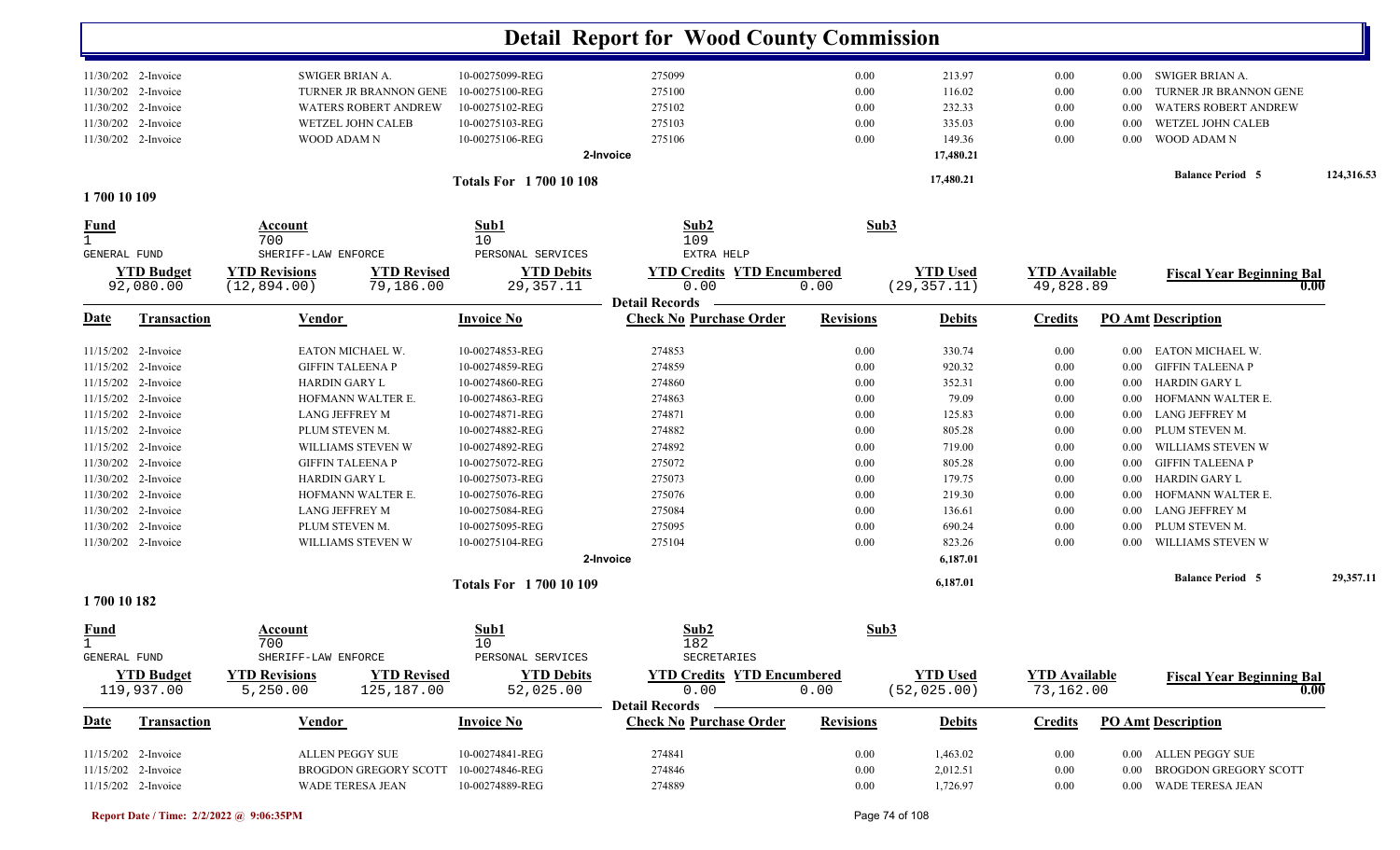|                                            |                     |                                                                            |                                                       | <b>Detail Report for Wood County Commission</b>  |                      |                                               |                      |                              |                                                                     |           |
|--------------------------------------------|---------------------|----------------------------------------------------------------------------|-------------------------------------------------------|--------------------------------------------------|----------------------|-----------------------------------------------|----------------------|------------------------------|---------------------------------------------------------------------|-----------|
| 11/30/202 2-Invoice<br>11/30/202 2-Invoice | 11/30/202 2-Invoice | <b>ALLEN PEGGY SUE</b><br><b>BROGDON GREGORY SCOTT</b><br>WADE TERESA JEAN | 10-00275055-REG<br>10-00275060-REG<br>10-00275101-REG | 275055<br>275060<br>275101<br>2-Invoice          | 0.00<br>0.00<br>0.00 | 1,463.02<br>2,012.51<br>1,726.97<br>10,405.00 | 0.00<br>0.00<br>0.00 | $0.00\,$<br>0.00<br>$0.00\,$ | ALLEN PEGGY SUE<br><b>BROGDON GREGORY SCOTT</b><br>WADE TERESA JEAN |           |
|                                            |                     |                                                                            | <b>Totals For 1700 10 182</b>                         |                                                  |                      | 10,405.00                                     |                      |                              | <b>Balance Period 5</b>                                             | 52,025.00 |
| 1700 10 185                                |                     |                                                                            |                                                       |                                                  |                      |                                               |                      |                              |                                                                     |           |
| Fund                                       |                     | Account<br>700                                                             | Sub1<br>10                                            | Sub2<br>185                                      | Sub3                 |                                               |                      |                              |                                                                     |           |
| GENERAL FUND                               | <b>YTD</b> Budget   | SHERIFF-LAW ENFORCE<br><b>YTD Revisions</b><br><b>YTD Revised</b>          | PERSONAL SERVICES<br><b>YTD Debits</b>                | HOLIDAY PAY<br><b>YTD Credits YTD Encumbered</b> |                      | <b>YTD</b> Used                               | <b>YTD Available</b> |                              |                                                                     |           |
|                                            | 101,000.00          | 101,000.00<br>0.00                                                         | 29,429.68                                             | 0.00                                             | 0.00                 | (29, 429.68)                                  | 71,570.32            |                              | <b>Fiscal Year Beginning Bal</b><br>0.00                            |           |
|                                            |                     |                                                                            |                                                       | <b>Detail Records</b>                            |                      |                                               |                      |                              |                                                                     |           |
| <u>Date</u>                                | <b>Transaction</b>  | <b>Vendor</b>                                                              | <b>Invoice No</b>                                     | <b>Check No Purchase Order</b>                   | <b>Revisions</b>     | <b>Debits</b>                                 | <b>Credits</b>       |                              | <b>PO Amt Description</b>                                           |           |
|                                            | 11/15/202 2-Invoice | HEWITT TASHA L                                                             | 10-00274862-REG                                       | 274862                                           | 0.00                 | 221.27                                        | 0.00                 | $0.00\,$                     | HEWITT TASHA L                                                      |           |
|                                            | 11/30/202 2-Invoice | ALLEN TIMOTHY L.                                                           | 10-00275056-REG                                       | 275056                                           | 0.00                 | 375.05                                        | 0.00                 | $0.00\,$                     | ALLEN TIMOTHY L.                                                    |           |
| 11/30/202 2-Invoice                        |                     | ALLTOP DAMIAN A                                                            | 10-00275057-REG                                       | 275057                                           | 0.00                 | 220.98                                        | 0.00                 | $0.00\,$                     | ALLTOP DAMIAN A                                                     |           |
| 11/30/202 2-Invoice                        |                     | <b>BEATY PATRICK A</b>                                                     | 10-00275058-REG                                       | 275058                                           | 0.00                 | 172.64                                        | 0.00                 | $0.00\,$                     | <b>BEATY PATRICK A</b>                                              |           |
| 11/30/202 2-Invoice                        |                     | <b>BLATT WILLIAM ANTHONY</b>                                               | 10-00275059-REG                                       | 275059                                           | 0.00                 | 222.42                                        | 0.00                 | 0.00                         | <b>BLATT WILLIAM ANTHONY</b>                                        |           |
| 11/30/202 2-Invoice                        |                     | <b>BROWNING EMILY G</b>                                                    | 10-00275061-REG                                       | 275061                                           | 0.00                 | 220.41                                        | 0.00                 | 0.00                         | <b>BROWNING EMILY G</b>                                             |           |
|                                            | 11/30/202 2-Invoice | <b>BURNS JOSEPH TYLER</b>                                                  | 10-00275062-REG                                       | 275062                                           | 0.00                 | 331.91                                        | 0.00                 | 0.00                         | <b>BURNS JOSEPH TYLER</b>                                           |           |
|                                            | 11/30/202 2-Invoice | COCHRAN MICHAEL L.                                                         | 10-00275064-REG                                       | 275064                                           | 0.00                 | 377.21                                        | 0.00                 | 0.00                         | COCHRAN MICHAEL L.                                                  |           |
| 11/30/202 2-Invoice                        |                     | CROSS DEREK B.                                                             | 10-00275065-REG                                       | 275065                                           | 0.00                 | 248.17                                        | 0.00                 | $0.00\,$                     | CROSS DEREK B.                                                      |           |
| 11/30/202 2-Invoice                        |                     | FORSHEY NATHAN C                                                           | 10-00275068-REG                                       | 275068                                           | 0.00                 | 331.04                                        | 0.00                 | $0.00\,$                     | FORSHEY NATHAN C                                                    |           |
| 11/30/202 2-Invoice                        |                     | <b>FRAZIER RONALD CHARLES</b>                                              | 10-00275069-REG                                       | 275069                                           | 0.00                 | 361.80                                        | 0.00                 | 0.00                         | <b>FRAZIER RONALD CHARLES</b>                                       |           |
| 11/30/202 2-Invoice                        |                     | FRIDENSTINE TRAVIS LEE                                                     | 10-00275070-REG                                       | 275070                                           | 0.00                 | 220.69                                        | 0.00                 | 0.00                         | FRIDENSTINE TRAVIS LEE                                              |           |
| 11/30/202                                  | 2-Invoice           | <b>GEORGE RICHARD A.</b>                                                   | 10-00275071-REG                                       | 275071                                           | 0.00                 | 263.48                                        | 0.00                 | 0.00                         | <b>GEORGE RICHARD A.</b>                                            |           |
| 11/30/202 2-Invoice                        |                     | <b>HEWITT TASHAL</b>                                                       | 10-00275075-REG                                       | 275075                                           | 0.00                 | 331.91                                        | 0.00                 | $0.00\,$                     | HEWITT TASHA L                                                      |           |
| 11/30/202 2-Invoice<br>11/30/202 2-Invoice |                     | <b>HOLBERT ANDREW SCOTT</b><br>KIDDER II JEFFREY S.                        | 10-00275077-REG<br>10-00275081-REG                    | 275077<br>275081                                 | 0.00<br>0.00         | 172.64                                        | 0.00                 | 0.00                         | HOLBERT ANDREW SCOTT<br>KIDDER II JEFFREY S.                        |           |
| 11/30/202 2-Invoice                        |                     | MARLOW TYLER D.                                                            | 10-00275085-REG                                       | 275085                                           | 0.00                 | 332.77<br>333.20                              | 0.00<br>0.00         | 0.00<br>0.00                 | <b>MARLOW TYLER D.</b>                                              |           |
| 11/30/202 2-Invoice                        |                     | MCLAUGHLIN JOSHUA DONA                                                     | 10-00275087-REG                                       | 275087                                           | 0.00                 | 221.56                                        | 0.00                 | 0.00                         | MCLAUGHLIN JOSHUA DONALD                                            |           |
| 11/30/202 2-Invoice                        |                     | MICHAEL EVAN G.                                                            | 10-00275088-REG                                       | 275088                                           | 0.00                 | 221.85                                        | 0.00                 | 0.00                         | MICHAEL EVAN G.                                                     |           |
| 11/30/202 2-Invoice                        |                     | NORTUM WILLIAM E                                                           | 10-00275092-REG                                       | 275092                                           | 0.00                 | 172.64                                        | 0.00                 | 0.00                         | NORTUM WILLIAM E                                                    |           |
|                                            | 11/30/202 2-Invoice | RITCHIE MICHAEL B                                                          | 10-00275096-REG                                       | 275096                                           | 0.00                 | 247.88                                        | 0.00                 | $0.00\,$                     | RITCHIE MICHAEL B                                                   |           |
|                                            | 11/30/202 2-Invoice | SHRIVER ANDREW C.                                                          | 10-00275097-REG                                       | 275097                                           | 0.00                 | 375.48                                        | 0.00                 |                              | 0.00 SHRIVER ANDREW C.                                              |           |
|                                            | 11/30/202 2-Invoice | SWIGER BRIAN A.                                                            | 10-00275099-REG                                       | 275099                                           | 0.00                 | 356.61                                        | 0.00                 | $0.00\,$                     | SWIGER BRIAN A.                                                     |           |
|                                            | 11/30/202 2-Invoice | TURNER JR BRANNON GENE                                                     | 10-00275100-REG                                       | 275100                                           | 0.00                 | 331.47                                        | 0.00                 | $0.00\,$                     | TURNER JR BRANNON GENE                                              |           |
|                                            | 11/30/202 2-Invoice | <b>WATERS ROBERT ANDREW</b>                                                | 10-00275102-REG                                       | 275102                                           | 0.00                 | 331.91                                        | 0.00                 | $0.00\,$                     | <b>WATERS ROBERT ANDREW</b>                                         |           |
|                                            | 11/30/202 2-Invoice | WETZEL JOHN CALEB                                                          | 10-00275103-REG                                       | 275103                                           | 0.00                 | 372.25                                        | 0.00                 | $0.00\,$                     | WETZEL JOHN CALEB                                                   |           |
| 11/30/202 2-Invoice                        |                     | WINDLAND RYAN D.                                                           | 10-00275105-REG                                       | 275105                                           | 0.00                 | 263.77                                        | 0.00                 | $0.00\,$                     | WINDLAND RYAN D.                                                    |           |
| 11/30/202 2-Invoice                        |                     | WOOD ADAM N                                                                | 10-00275106-REG                                       | 275106                                           | 0.00                 | 331.91                                        | 0.00                 | $0.00\,$                     | WOOD ADAM N                                                         |           |
|                                            |                     |                                                                            |                                                       | 2-Invoice                                        |                      | 7,964.92                                      |                      |                              |                                                                     |           |
|                                            |                     |                                                                            | <b>Totals For 170010185</b>                           |                                                  |                      | 7,964.92                                      |                      |                              | <b>Balance Period 5</b>                                             | 29,429.68 |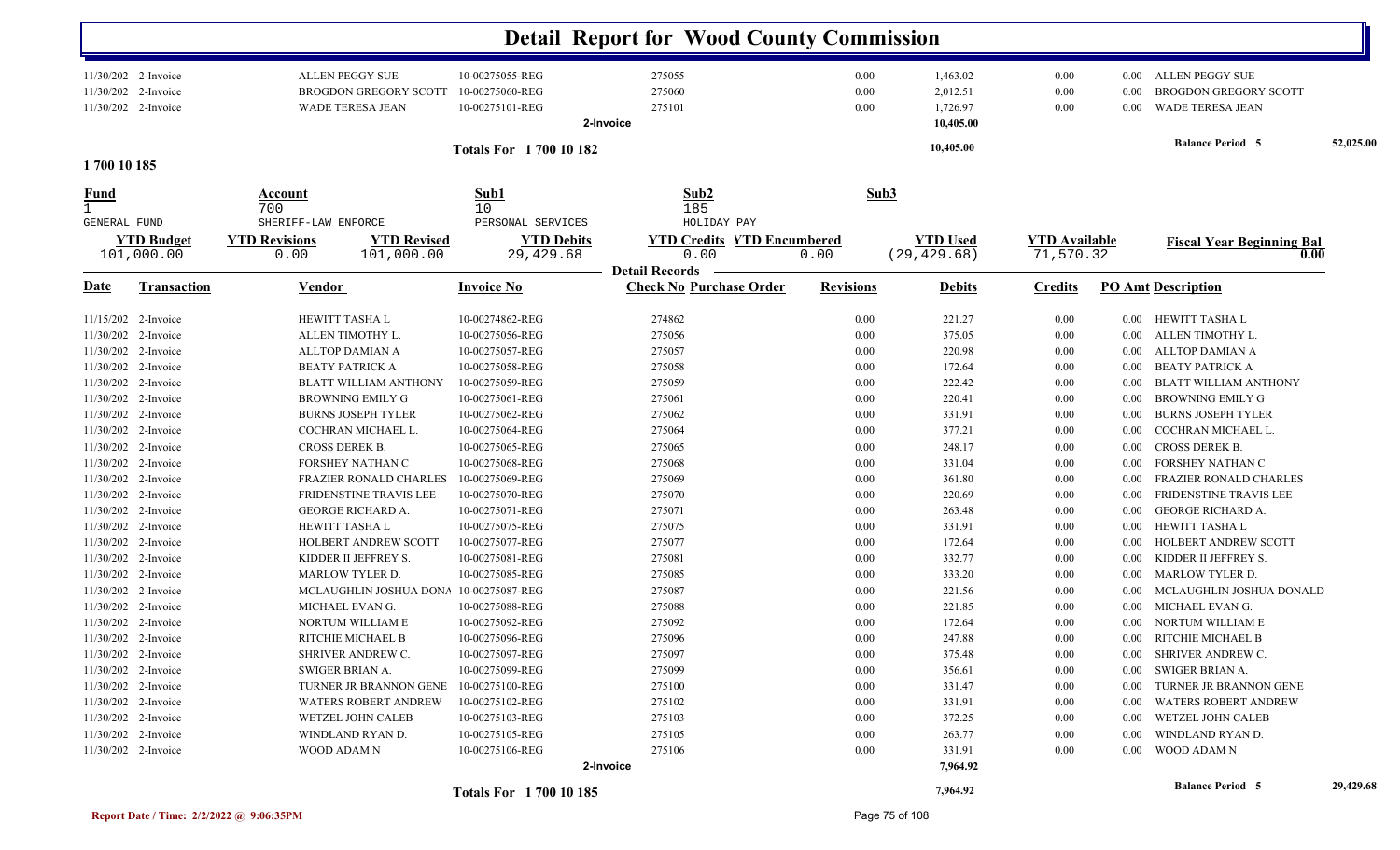#### **1 700 10 187**

| <b>Fund</b><br>$\mathbf{1}$ |                     | Account<br>700             |                        | Sub1<br>10                    | Sub2<br>187                       | Sub3             |                 |                      |          |                                  |           |
|-----------------------------|---------------------|----------------------------|------------------------|-------------------------------|-----------------------------------|------------------|-----------------|----------------------|----------|----------------------------------|-----------|
| <b>GENERAL FUND</b>         |                     | SHERIFF-LAW ENFORCE        |                        | PERSONAL SERVICES             | HOLDING CENTER                    |                  |                 |                      |          |                                  |           |
|                             | <b>YTD Budget</b>   | <b>YTD Revisions</b>       | <b>YTD Revised</b>     | <b>YTD Debits</b>             | <b>YTD Credits YTD Encumbered</b> |                  | <b>YTD Used</b> | <b>YTD Available</b> |          | <b>Fiscal Year Beginning Bal</b> |           |
|                             | 202,550.00          | 0.00                       | 202,550.00             | 67,058.00                     | 0.00                              | 0.00             | (67, 058.00)    | 135,492.00           |          |                                  | 0.00      |
|                             |                     |                            |                        |                               | <b>Detail Records</b>             |                  |                 |                      |          |                                  |           |
| Date                        | Transaction         | Vendor                     |                        | <b>Invoice No</b>             | <b>Check No Purchase Order</b>    | <b>Revisions</b> | <b>Debits</b>   | <b>Credits</b>       |          | <b>PO Amt Description</b>        |           |
|                             | 11/15/202 2-Invoice |                            | <b>BEATY PATRICK A</b> | 10-00274844-REG               | 274844                            | 0.00             | 1,246.87        | 0.00                 | $0.00\,$ | <b>BEATY PATRICK A</b>           |           |
|                             | 11/15/202 2-Invoice |                            | HOLBERT ANDREW SCOTT   | 10-00274864-REG               | 274864                            | 0.00             | 1,246.87        | 0.00                 | $0.00\,$ | HOLBERT ANDREW SCOTT             |           |
|                             | 11/15/202 2-Invoice |                            | JACKSON FREDERICK L.   | 10-00274866-REG               | 274866                            | 0.00             | 1,246.87        | 0.00                 | $0.00\,$ | JACKSON FREDERICK L.             |           |
| 11/15/202                   | 2-Invoice           |                            | NORTUM WILLIAM E       | 10-00274879-REG               | 274879                            | 0.00             | 1,246.87        | 0.00                 | 0.00     | NORTUM WILLIAM E                 |           |
|                             | 11/15/202 2-Invoice |                            | SOMERVILLE BRIAN L.    | 10-00274886-REG               | 274886                            | 0.00             | 64.74           | 0.00                 | 0.00     | SOMERVILLE BRIAN L.              |           |
|                             | 11/15/202 2-Invoice |                            | STAATS CHELCIE S.      | 10-00274900-REG               | 274900                            | 0.00             | 421.10          | 0.00                 | $0.00\,$ | STAATS CHELCIE S.                |           |
|                             | 11/30/202 2-Invoice |                            | <b>BEATY PATRICK A</b> | 10-00275058-REG               | 275058                            | 0.00             | 1,246.87        | 0.00                 | 0.00     | <b>BEATY PATRICK A</b>           |           |
|                             | 11/30/202 2-Invoice |                            | HOLBERT ANDREW SCOTT   | 10-00275077-REG               | 275077                            | 0.00             | 1,246.87        | 0.00                 | 0.00     | HOLBERT ANDREW SCOTT             |           |
|                             | 11/30/202 2-Invoice |                            | JACKSON FREDERICK L.   | 10-00275079-REG               | 275079                            | 0.00             | 1,246.87        | 0.00                 | 0.00     | JACKSON FREDERICK L.             |           |
|                             | 11/30/202 2-Invoice |                            | NORTUM WILLIAM E       | 10-00275092-REG               | 275092                            | 0.00             | 1,246.87        | 0.00                 | 0.00     | NORTUM WILLIAM E                 |           |
|                             | 11/30/202 2-Invoice |                            | STAATS CHELCIE S.      | 10-00275112-REG               | 275112                            | 0.00             | 421.10          | 0.00                 | 0.00     | <b>STAATS CHELCIE S.</b>         |           |
|                             |                     |                            |                        |                               | 2-Invoice                         |                  | 10,881.90       |                      |          |                                  |           |
|                             |                     |                            |                        | <b>Totals For 1700 10 187</b> |                                   |                  | 10,881.90       |                      |          | <b>Balance Period 5</b>          | 67,058.00 |
| 1700 10 198                 |                     |                            |                        |                               |                                   |                  |                 |                      |          |                                  |           |
| <u>Fund</u><br>$\mathbf{1}$ |                     | Account                    |                        | Sub1                          | Sub2<br>198                       | Sub3             |                 |                      |          |                                  |           |
| GENERAL FUND                |                     | 700<br>SHERIFF-LAW ENFORCE |                        | 10<br>PERSONAL SERVICES       | COURT SECURITY                    |                  |                 |                      |          |                                  |           |
|                             | <b>YTD Budget</b>   | <b>YTD Revisions</b>       | <b>YTD Revised</b>     | <b>YTD Debits</b>             | <b>YTD Credits YTD Encumbered</b> |                  | <b>YTD Used</b> | <b>YTD Available</b> |          | <b>Fiscal Year Beginning Bal</b> |           |
|                             | 180,792.00          | 13,754.00                  | 194,546.00             | 81,060.70                     | 0.00                              | 0.00             | (81, 060.70)    | 113,485.30           |          |                                  | 0.00      |
|                             |                     |                            |                        |                               | <b>Detail Records</b>             |                  |                 |                      |          |                                  |           |
| <b>Date</b>                 | Transaction         | Vendor                     |                        | <b>Invoice No</b>             | <b>Check No Purchase Order</b>    | <b>Revisions</b> | <b>Debits</b>   | <b>Credits</b>       |          | <b>PO Amt Description</b>        |           |
|                             | 11/15/202 2-Invoice | <b>NICK DEEM</b>           |                        | 10-00274852-REG               | 274852                            | 0.00             | 1,246.87        | 0.00                 | $0.00\,$ | DEEM NICKY THOMAS                |           |
|                             | 11/15/202 2-Invoice | HARRIS MARK C.             |                        | 10-00274861-REG               | 274861                            | 0.00             | 1,784.22        | 0.00                 | 0.00     | HARRIS MARK C.                   |           |
|                             | 11/15/202 2-Invoice |                            | JOHNSON CHARLES J.     | 10-00274867-REG               | 274867                            | 0.00             | 1,334.37        | 0.00                 | 0.00     | JOHNSON CHARLES J.               |           |
|                             | 11/15/202 2-Invoice |                            | LANDERS WILLIAM M.     | 10-00274870-REG               | 274870                            | 0.00             | 1,246.87        | 0.00                 | 0.00     | LANDERS WILLIAM M.               |           |
|                             | 11/15/202 2-Invoice | PARKS DANIEL S             |                        | 10-00274880-REG               | 274880                            | 0.00             | 1,246.87        | 0.00                 | 0.00     | PARKS DANIEL S                   |           |
|                             | 11/15/202 2-Invoice |                            | YONALEY RONALD L.      | 10-00274895-REG               | 274895                            | 0.00             | 1,246.87        | 0.00                 | 0.00     | YONALEY RONALD L.                |           |
|                             | 11/30/202 2-Invoice | NICK DEEM                  |                        | 10-00275066-REG               | 275066                            | 0.00             | 1,246.87        | 0.00                 | 0.00     | DEEM NICKY THOMAS                |           |
|                             | 11/30/202 2-Invoice | HARRIS MARK C.             |                        | 10-00275074-REG               | 275074                            | 0.00             | 1,784.22        | 0.00                 | 0.00     | HARRIS MARK C.                   |           |
|                             | 11/30/202 2-Invoice |                            | JOHNSON CHARLES J.     | 10-00275080-REG               | 275080                            | 0.00             | 1,334.37        | 0.00                 | 0.00     | JOHNSON CHARLES J.               |           |
|                             | 11/30/202 2-Invoice |                            | LANDERS WILLIAM M.     | 10-00275083-REG               | 275083                            | 0.00             | 1,246.87        | 0.00                 | 0.00     | LANDERS WILLIAM M.               |           |
|                             | 11/30/202 2-Invoice | PARKS DANIEL S             |                        | 10-00275093-REG               | 275093                            | 0.00             | 1,246.87        | 0.00                 | 0.00     | PARKS DANIEL S                   |           |
|                             | 11/30/202 2-Invoice |                            | YONALEY RONALD L.      | 10-00275107-REG               | 275107                            | 0.00             | 1,246.87        | 0.00                 | 0.00     | YONALEY RONALD L.                |           |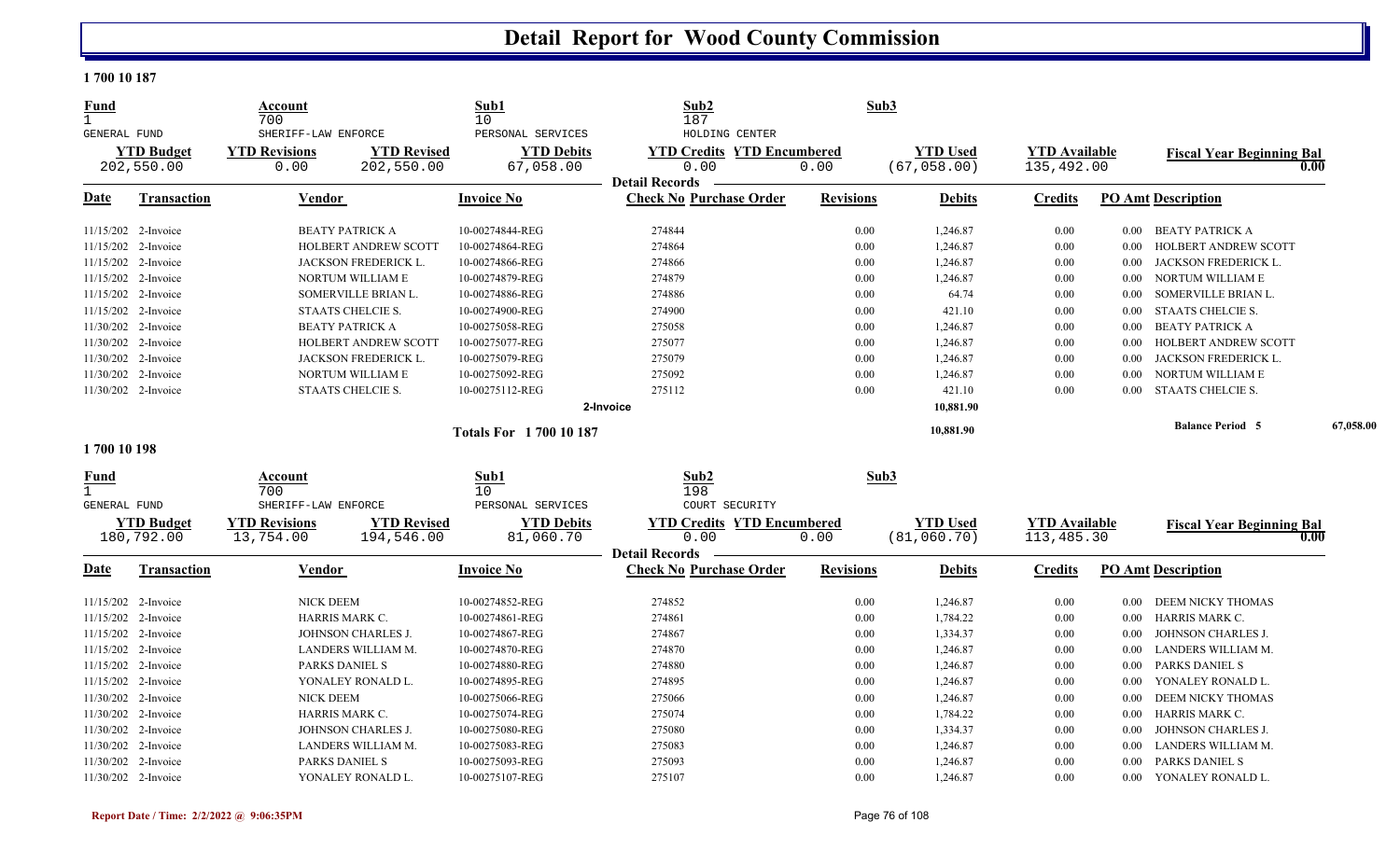|                                     |                                                                                        |                                                                                                |                                                         | <b>Detail Report for Wood County Commission</b>                    |                              |                                                     |                                   |                                              |                                                                                                |           |
|-------------------------------------|----------------------------------------------------------------------------------------|------------------------------------------------------------------------------------------------|---------------------------------------------------------|--------------------------------------------------------------------|------------------------------|-----------------------------------------------------|-----------------------------------|----------------------------------------------|------------------------------------------------------------------------------------------------|-----------|
|                                     |                                                                                        |                                                                                                | 2-Invoice                                               |                                                                    |                              | 16,212.14                                           |                                   |                                              | <b>Balance Period 5</b>                                                                        | 81,060.70 |
| 1700 40 211                         |                                                                                        |                                                                                                | <b>Totals For 1700 10 198</b>                           |                                                                    |                              | 16,212.14                                           |                                   |                                              |                                                                                                |           |
| <u>Fund</u><br>$\mathbf{1}$         |                                                                                        | Account<br>700                                                                                 | Sub1<br>40                                              | Sub2<br>211                                                        | Sub3                         |                                                     |                                   |                                              |                                                                                                |           |
| GENERAL FUND                        | <b>YTD Budget</b><br>35,000.00                                                         | SHERIFF-LAW ENFORCE<br><b>YTD Revisions</b><br><b>YTD Revised</b><br>35,000.00<br>0.00         | CONTRACTURAL SERVICES<br><b>YTD Debits</b><br>16,794.36 | TELEPHONES<br><b>YTD Credits YTD Encumbered</b><br>0.00            | 0.00                         | <b>YTD Used</b><br>(16, 794.36)                     | <b>YTD Available</b><br>18,205.64 |                                              | <b>Fiscal Year Beginning Bal</b><br>0.00                                                       |           |
| <u>Date</u>                         | <b>Transaction</b>                                                                     | <b>Vendor</b>                                                                                  | <b>Invoice No</b>                                       | <b>Detail Records</b><br><b>Check No Purchase Order</b>            | <b>Revisions</b>             | <b>Debits</b>                                       | <b>Credits</b>                    |                                              | <b>PO Amt Description</b>                                                                      |           |
| 11/9/2021<br>11/16/202<br>11/23/202 | 2-Invoice<br>2-Invoice<br>2-Invoice<br>11/30/202 2-Invoice                             | MILLER COMMUNICATIONS   118007<br><b>VERIZON WIRELESS</b><br>AT&T MOBILITY<br><b>CAS CABLE</b> | 9891621064<br>11282021<br>12102021A<br>2-Invoice        | 172815<br>172865<br>172868<br>172898                               | 0.00<br>0.00<br>0.00<br>0.00 | 30.00<br>2,320.67<br>1,316.68<br>236.10<br>3,903.45 | 0.00<br>0.00<br>0.00<br>0.00      | $0.00\,$<br>$0.00\,$<br>$0.00\,$<br>$0.00\,$ | TOWER RENTAL - SUMMIT<br>ACCT NO 242426894-00001<br>ACCT NO 287298247070<br>ACCT NO 005-070079 |           |
| 1700 40 214                         |                                                                                        |                                                                                                | Totals For 1700 40 211                                  |                                                                    |                              | 3,903.45                                            |                                   |                                              | <b>Balance Period 5</b>                                                                        | 16,794.36 |
| <b>Fund</b><br>GENERAL FUND         |                                                                                        | Account<br>700<br>SHERIFF-LAW ENFORCE                                                          | Sub1<br>40<br>CONTRACTURAL SERVICES                     | Sub2<br>214<br>TRAVEL                                              | Sub3                         |                                                     |                                   |                                              |                                                                                                |           |
|                                     | <b>YTD Budget</b><br>2,000.00                                                          | <b>YTD Revisions</b><br><b>YTD Revised</b><br>0.00<br>2,000.00                                 | <b>YTD Debits</b><br>719.34                             | <b>YTD Credits YTD Encumbered</b><br>0.00<br><b>Detail Records</b> | 4.42                         | <b>YTD Used</b><br>(719.34)                         | <b>YTD</b> Available<br>1,276.24  |                                              | <b>Fiscal Year Beginning Bal</b><br>0.00                                                       |           |
| <b>Date</b>                         | Transaction                                                                            | Vendor                                                                                         | <b>Invoice No</b>                                       | <b>Check No Purchase Order</b>                                     | <b>Revisions</b>             | <b>Debits</b>                                       | <b>Credits</b>                    |                                              | <b>PO Amt Description</b>                                                                      |           |
|                                     | 11/16/202 5-Journal Entry<br>11/16/202 5-Journal Entry                                 | <b>HAMPTON INN</b><br><b>KFC</b>                                                               | 20211110103001<br>20211110069001                        | 84829<br>5-Journal Entry                                           | 0.00<br>0.00                 | 109.68<br>8.08<br>117.76                            | 0.00<br>0.00                      | $0.00\,$                                     | (109.68) NIGHT STAY FOR TRAINING OCTOBER 19T<br>TYLER MARLOW-8352-KFC G135647                  |           |
| 1700 40 217                         |                                                                                        |                                                                                                | <b>Totals For 1700 40 214</b>                           |                                                                    |                              | 117.76                                              |                                   | (109.68)                                     | <b>Balance Period 5</b>                                                                        | 719.34    |
| <b>Fund</b><br>GENERAL FUND         |                                                                                        | Account<br>700<br>SHERIFF-LAW ENFORCE                                                          | Sub1<br>40<br>CONTRACTURAL SERVICES                     | Sub2<br>217<br>M&R-AUTOS & TRUCKS                                  | Sub3                         |                                                     |                                   |                                              |                                                                                                |           |
|                                     | <b>YTD Budget</b><br>55,000.00                                                         | <b>YTD Revised</b><br><b>YTD Revisions</b><br>1,122.00<br>56,122.00                            | <b>YTD Debits</b><br>19,055.59                          | <b>YTD Credits YTD Encumbered</b><br>0.00<br><b>Detail Records</b> | 4,132.83                     | <b>YTD Used</b><br>(19, 055.59)                     | <b>YTD</b> Available<br>32,933.58 |                                              | <b>Fiscal Year Beginning Bal</b><br>0.00                                                       |           |
| <u>Date</u>                         | Transaction                                                                            | Vendor                                                                                         | <b>Invoice No</b>                                       | <b>Check No Purchase Order</b>                                     | <b>Revisions</b>             | <b>Debits</b>                                       | <b>Credits</b>                    |                                              | <b>PO Amt Description</b>                                                                      |           |
|                                     | 11/15/202 1-Purchase Order<br>11/15/202 1-Purchase Order<br>11/18/202 1-Purchase Order | ADVANCE AUTO PARTS<br><b>ROCKYS TOWING</b><br>ASTORG FORD LINCOLN-MEI                          |                                                         | 85079<br>85085<br>85100                                            | 0.00<br>0.00<br>0.00         | $0.00\,$<br>$0.00\,$<br>$0.00\,$                    | 0.00<br>0.00<br>0.00              | 45.00                                        | 500.00 NOVEMBER BLANKET PO<br><b>VEHICLE TOW</b><br>117.38 TRANSCOOLER                         |           |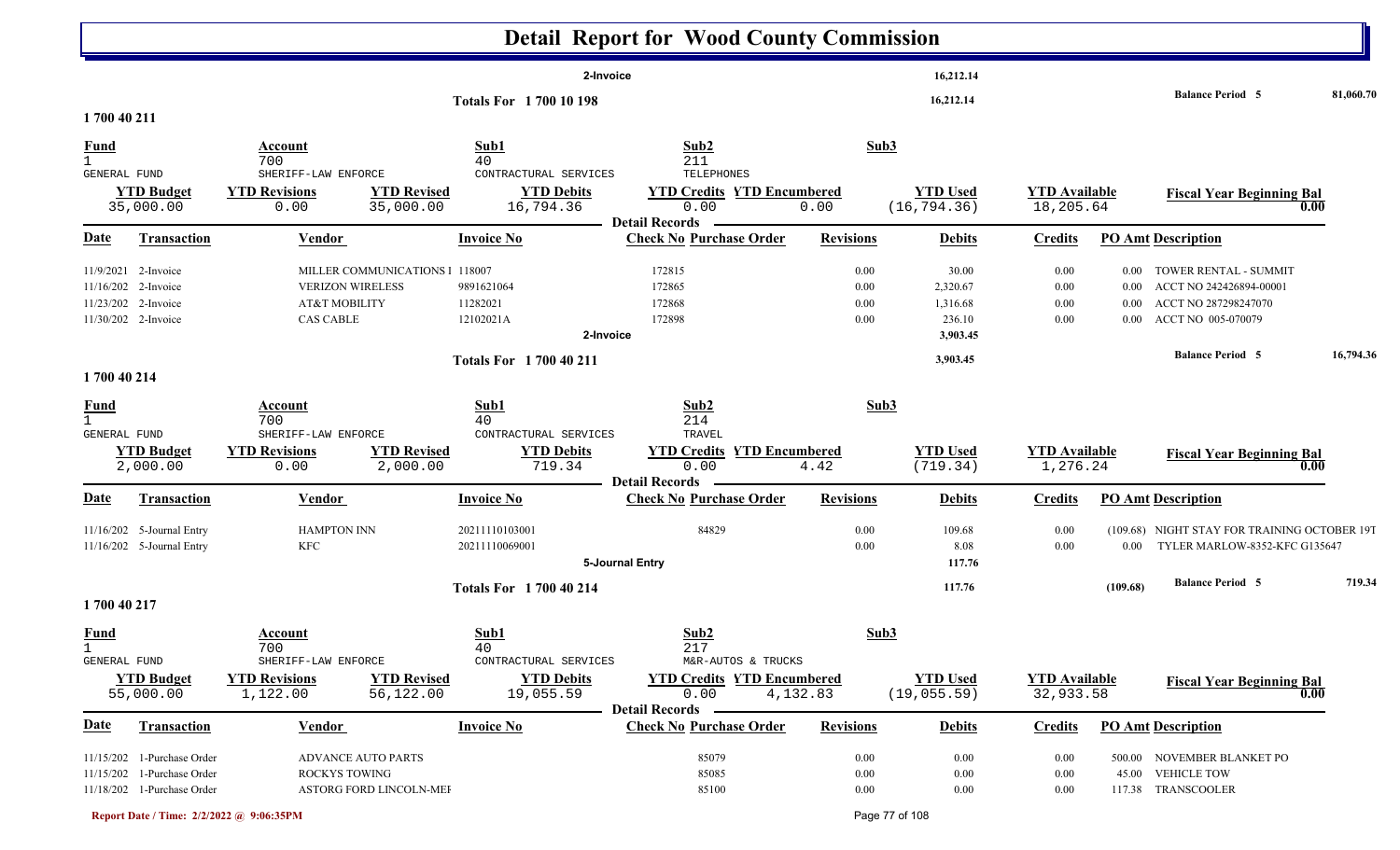|                                   |                                            |                               | <b>Detail Report for Wood County Commission</b> |                                   |                  |                 |                      |                    |                                                      |           |
|-----------------------------------|--------------------------------------------|-------------------------------|-------------------------------------------------|-----------------------------------|------------------|-----------------|----------------------|--------------------|------------------------------------------------------|-----------|
| 11/18/202 1-Purchase Order        | ASTORG FORD LINCOLN-MEI                    |                               |                                                 | 85108                             | 0.00             | 0.00            | 0.00                 |                    | 256.92 STEEL WHEELS                                  |           |
| 11/29/202<br>1-Purchase Order     | <b>AMAZON</b>                              |                               |                                                 | 85134                             | 0.00             | 0.00            | 0.00                 | 960.00             | rechargeable flashlights                             |           |
| 11/29/202<br>1-Purchase Order     | <b>BIG A MUFFLER</b>                       |                               |                                                 | 85128                             | 0.00             | 0.00            | 0.00                 | 520.00             | exhaust repair and catalytic converter replacemen    |           |
| 11/29/202<br>1-Purchase Order     | RUNYON LOCK SERVICE                        |                               |                                                 | 85126                             | 0.00             | 0.00            | 0.00                 | 15.00              | vehicle keys made                                    |           |
|                                   |                                            |                               | 1-Purchase Order                                |                                   |                  |                 |                      |                    |                                                      |           |
| 11/16/202 2-Invoice               | <b>ADVANCE AUTO PARTS</b>                  | 12560-319556                  | 172847                                          | 84922                             | 0.00             | 150.74          | 0.00                 |                    | (150.74) CUST NO 479793 - October blanket po         |           |
| 11/16/202 2-Invoice               | <b>ADVANCE AUTO PARTS</b>                  | 12560-319717                  | 172847                                          | 84922                             | 0.00             | 24.10           | 0.00                 |                    | (24.10) October blanket po                           |           |
| 11/16/202 2-Invoice               | <b>ADVANCE AUTO PARTS</b>                  | 12560-319683                  | 172847                                          | 84922                             | 0.00             | 9.42            | 0.00                 |                    | (9.42) October blanket po                            |           |
| 11/16/202 2-Invoice               | <b>ADVANCE AUTO PARTS</b>                  | 12560-319731                  | 172847                                          | 84922                             | 0.00             | 27.94           | 0.00                 |                    | (27.94) October blanket po                           |           |
| 11/16/202 2-Invoice               | <b>ADVANCE AUTO PARTS</b>                  | 12560-319927                  | 172847                                          | 84922                             | 0.00             | 72.22           | 0.00                 |                    | (72.22) October blanket po                           |           |
| 11/16/202 2-Invoice               | <b>ADVANCE AUTO PARTS</b>                  | 12560-318330                  | 172847                                          | 84922                             | 0.00             | 64.98           | 0.00                 |                    | (64.98) October blanket po                           |           |
| 11/16/202 2-Invoice               | <b>ADVANCE AUTO PARTS</b>                  | 12560-319016                  | 172847                                          | 84922                             | 0.00             | 133.94          | 0.00                 |                    | (133.94) October blanket po                          |           |
| 11/16/202 2-Invoice               | <b>ADVANCE AUTO PARTS</b>                  | 12560-318415                  | 172847                                          | 84922                             | 0.00             | 13.42           | 0.00                 |                    | (13.42) October blanket po                           |           |
| 11/16/202 2-Invoice               | <b>GOODYEAR AUTO SERVICE (29887</b>        |                               | 172852                                          | 84978                             | 0.00             | 4,839.17        | 0.00                 | $(4,839.17)$ tires |                                                      |           |
| 11/16/202 2-Invoice               | <b>GOODYEAR AUTO SERVICE (85010</b>        |                               | 172852                                          | 85010                             | 0.00             | 271.96          | 0.00                 |                    | (271.96) tires for transport vehicle                 |           |
| 11/23/202 2-Invoice               | <b>ADVANCE AUTO PARTS</b>                  | 12560-309746                  | 172867                                          |                                   | 0.00             | 365.48          | 0.00                 |                    | 0.00 CUST NO 479793                                  |           |
| 11/23/202 2-Invoice               | ROCKYS TOWING                              | 38582                         | 172882                                          | 85085                             | 0.00             | 45.00           | 0.00                 |                    | (45.00) VEHICLE TOW                                  |           |
|                                   |                                            |                               | 2-Invoice                                       |                                   |                  | 6,018.37        |                      |                    |                                                      |           |
| 11/16/202 5-Journal Entry         | <b>AMAZON</b>                              | 20211110037001                |                                                 | 84911                             | 0.00             | 671.95          | 0.00                 |                    | (671.95) 1 YR SUBSCRIPTION FOR OTC ENCORE & C        |           |
| 11/16/202 5-Journal Entry         | <b>AMAZON</b>                              | 20211110042001                |                                                 | 84911                             | 0.00             | 152.55          | 0.00                 |                    | (152.55) 1 YR SUBSCRIPTION FOR OTC ENCORE & C        |           |
| 11/16/202 5-Journal Entry         | <b>WISCOMM</b>                             | 20211110085001                |                                                 | 84983                             | 0.00             | 130.50          | 0.00                 |                    | (130.50) radio interface board ROBERT SIMS-4776-WISC |           |
|                                   |                                            |                               |                                                 |                                   |                  |                 |                      |                    |                                                      |           |
|                                   |                                            |                               | 5-Journal Entry                                 |                                   |                  | 955.00          |                      |                    | <b>Balance Period 5</b>                              | 19,055.59 |
| 1700 40 221                       |                                            | <b>Totals For 1700 40 217</b> |                                                 |                                   |                  | 6,973.37        |                      | (4,193.59)         |                                                      |           |
| <u>Fund</u>                       | Account                                    | Sub1                          |                                                 | Sub2                              | Sub3             |                 |                      |                    |                                                      |           |
|                                   | 700                                        | 40                            |                                                 | 221                               |                  |                 |                      |                    |                                                      |           |
| GENERAL FUND                      | SHERIFF-LAW ENFORCE                        | CONTRACTURAL SERVICES         |                                                 | TRAINING & EDUCATION              |                  |                 |                      |                    |                                                      |           |
| <b>YTD Budget</b>                 | <b>YTD Revisions</b><br><b>YTD Revised</b> | <b>YTD Debits</b>             |                                                 | <b>YTD Credits YTD Encumbered</b> |                  | <b>YTD Used</b> | <b>YTD Available</b> |                    | <b>Fiscal Year Beginning Bal</b>                     |           |
| 20,000.00                         | 1,457.00<br>21,457.00                      | 8,649.81                      |                                                 | 0.00                              | 2,816.57         | (8,649.81)      | 9,990.62             |                    |                                                      | 0.00      |
| <u>Date</u><br><b>Transaction</b> | Vendor                                     | <b>Invoice No</b>             | <b>Detail Records</b>                           | <b>Check No Purchase Order</b>    | <b>Revisions</b> | <b>Debits</b>   | <b>Credits</b>       |                    | <b>PO Amt Description</b>                            |           |
|                                   |                                            |                               |                                                 |                                   |                  |                 |                      |                    |                                                      |           |
| 11/1/2021 1-Purchase Order        | DIVISION OF JUSTICE AND CO                 |                               | 1-Purchase Order                                | 85022                             | 0.00             | 0.00            | 0.00                 |                    | 1,500.00 ACADEMY TRAINING FOR BROWNING               |           |
| 11/2/2021 2-Invoice               | DIVISION OF JUSTICE AND C(10212021         |                               |                                                 | 172781 85022                      | 0.00             | 1,500.00        | $0.00\,$             |                    | (1,500.00) ACADEMY TRAINING FOR BROWNING             |           |
|                                   |                                            |                               | 2-Invoice                                       |                                   |                  |                 |                      |                    |                                                      |           |
|                                   |                                            |                               |                                                 |                                   |                  | 1,500.00        |                      |                    |                                                      |           |
|                                   |                                            | <b>Totals For 1700 40 221</b> |                                                 |                                   |                  | 1,500.00        |                      |                    | <b>Balance Period 5</b>                              | 8,649.81  |
| 1700 40 223                       |                                            |                               |                                                 |                                   |                  |                 |                      |                    |                                                      |           |
| <u>Fund</u>                       | Account                                    | Sub1                          |                                                 | Sub2                              | Sub3             |                 |                      |                    |                                                      |           |
| $\mathbf{1}$                      | 700                                        | 40                            |                                                 | 223                               |                  |                 |                      |                    |                                                      |           |
| GENERAL FUND                      | SHERIFF-LAW ENFORCE                        | CONTRACTURAL SERVICES         |                                                 | PROFESSIONAL SERVICES             |                  |                 |                      |                    |                                                      |           |
| <b>YTD Budget</b>                 | <b>YTD Revisions</b><br><b>YTD Revised</b> | <b>YTD Debits</b>             |                                                 | <b>YTD Credits YTD Encumbered</b> |                  | <b>YTD Used</b> | <b>YTD</b> Available |                    | <b>Fiscal Year Beginning Bal</b>                     |           |
| 2,000.00                          | 0.00<br>2,000.00                           | 518.00                        |                                                 | 0.00                              | 0.00             | (518.00)        | 1,482.00             |                    |                                                      | 0.00      |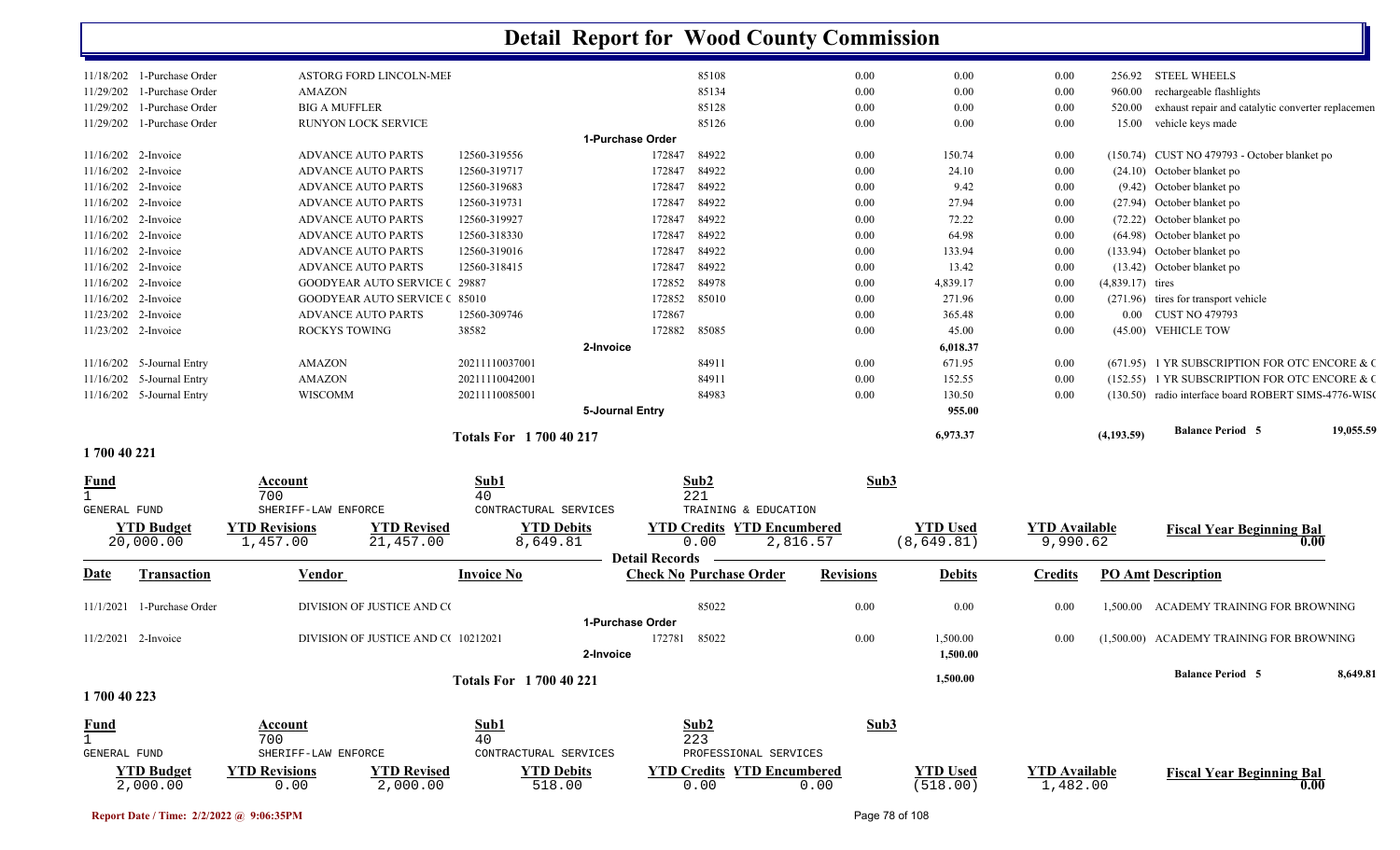|              |                               |                                                                  |                               | <b>Detail Records</b>                     |                  |                                |                                  |                                                        |          |
|--------------|-------------------------------|------------------------------------------------------------------|-------------------------------|-------------------------------------------|------------------|--------------------------------|----------------------------------|--------------------------------------------------------|----------|
| <u>Date</u>  | <b>Transaction</b>            | <b>Vendor</b>                                                    | <b>Invoice No</b>             | <b>Check No Purchase Order</b>            | <b>Revisions</b> | <b>Debits</b>                  | <b>Credits</b>                   | <b>PO Amt Description</b>                              |          |
|              | 11/16/202 2-Invoice           | MICHAEL ST. CLAIR                                                | 11042021                      | 172863<br>2-Invoice                       | 0.00             | 420.00<br>420.00               | 0.00                             | 0.00 DNA PROFILES                                      |          |
|              |                               |                                                                  | <b>Totals For 1700 40 223</b> |                                           |                  | 420.00                         |                                  | <b>Balance Period 5</b>                                | 518.00   |
| 1700 40 233  |                               |                                                                  |                               |                                           |                  |                                |                                  |                                                        |          |
| <b>Fund</b>  |                               | Account                                                          | Sub1                          | Sub2                                      | Sub3             |                                |                                  |                                                        |          |
| $\mathbf{1}$ |                               | 700                                                              | 40                            | 233                                       |                  |                                |                                  |                                                        |          |
| GENERAL FUND |                               | SHERIFF-LAW ENFORCE                                              | CONTRACTURAL SERVICES         | INVESTIGATION EXPENSE                     |                  |                                |                                  |                                                        |          |
|              | <b>YTD Budget</b>             | <b>YTD Revisions</b><br><b>YTD Revised</b>                       | <b>YTD Debits</b>             | <b>YTD Credits YTD Encumbered</b>         |                  | <b>YTD</b> Used                | <b>YTD Available</b>             | <b>Fiscal Year Beginning Bal</b>                       |          |
|              | 7,000.00                      | 7,000.00<br>0.00                                                 | 4,801.20                      | 0.00<br><b>Detail Records</b>             | 474.52           | (4, 801.20)                    | 1,724.28                         |                                                        | 0.00     |
| <b>Date</b>  | <b>Transaction</b>            | Vendor                                                           | <b>Invoice No</b>             | <b>Check No Purchase Order</b>            | <b>Revisions</b> | <b>Debits</b>                  | <b>Credits</b>                   | <b>PO Amt Description</b>                              |          |
|              |                               |                                                                  |                               |                                           |                  |                                |                                  |                                                        |          |
|              | 11/2/2021 2-Invoice           | FEDERAL EXPRESS CORP                                             | 7-529-11480                   | 172784<br>84991                           | 0.00             | 14.13                          | 0.00                             | (14.13) Fed Ex pick up to WV STate Police Forensic Lab |          |
|              | 11/9/2021 2-Invoice           | TRANSUNION RISK AND ALT 61171-202110-1                           |                               | 172836                                    | 0.00             | 75.00                          | 0.00                             | 0.00 ACCT ID 61171                                     |          |
|              |                               |                                                                  |                               | 2-Invoice                                 |                  | 89.13                          |                                  |                                                        |          |
|              | 11/16/202 5-Journal Entry     | <b>AMAZON</b>                                                    | 20211110099001                | 84987                                     | 0.00             | 534.95                         | 0.00                             | (534.95) portable external hard drives GREG BROGDON-   |          |
|              | 11/16/202 5-Journal Entry     | <b>AMAZON</b>                                                    | 20211110110001                | 85003                                     | 0.00             | 41.08                          | $0.00\,$                         | (41.08) 3 pk lightning female to USP-C made adapter GR |          |
|              | 11/16/202 5-Journal Entry     | <b>MARATHON PETROL</b>                                           | 20211110057001                |                                           | 0.00             | 38.16                          | 0.00                             | JEFFREY KIDDER II-4586-MARATHON PET<br>0.00            |          |
|              |                               |                                                                  |                               | 5-Journal Entry                           |                  | 614.19                         |                                  |                                                        |          |
|              |                               |                                                                  | <b>Totals For 1700 40 233</b> |                                           |                  | 703.32                         |                                  | <b>Balance Period 5</b><br>(590.16)                    | 4,801.20 |
| 1700 55 341  |                               |                                                                  |                               |                                           |                  |                                |                                  |                                                        |          |
| <b>Fund</b>  |                               | Account                                                          | Sub1                          | Sub2                                      | Sub3             |                                |                                  |                                                        |          |
| $\mathbf{1}$ |                               | 700                                                              | 55                            | 341                                       |                  |                                |                                  |                                                        |          |
| GENERAL FUND |                               | SHERIFF-LAW ENFORCE                                              | COMMODITIES                   | SUPPLIES/MATERIALS                        |                  |                                |                                  |                                                        |          |
|              | <b>YTD Budget</b><br>6,500.00 | <b>YTD Revised</b><br><b>YTD Revisions</b><br>445.00<br>6,945.00 | <b>YTD Debits</b><br>2,786.53 | <b>YTD Credits YTD Encumbered</b><br>0.00 | 712.53           | <b>YTD Used</b><br>(2, 786.53) | <b>YTD Available</b><br>3,445.94 | <b>Fiscal Year Beginning Bal</b>                       | 0.00     |
|              |                               |                                                                  |                               | <b>Detail Records</b>                     |                  |                                |                                  |                                                        |          |
| <u>Date</u>  | <b>Transaction</b>            | <b>Vendor</b>                                                    | <b>Invoice No</b>             | <b>Check No Purchase Order</b>            | <b>Revisions</b> | <b>Debits</b>                  | <b>Credits</b>                   | <b>PO Amt Description</b>                              |          |
|              | 11/4/2021 1-Purchase Order    | OFFICE DEPOT                                                     |                               | 85038                                     | 0.00             | 0.00                           | 0.00                             | 235.54 DVD-R's; SCOTCH TAPE; UNIBALL PENS              |          |
| 11/8/2021    | 1-Purchase Order              | <b>SHEETZ</b>                                                    |                               | 85061                                     | 0.00             | 0.00                           | $0.00\,$                         | <b>OVERTIME CARDS</b><br>$0.00\,$                      |          |
| 11/15/202    | 1-Purchase Order              | SIR SPEEDY PRINTING                                              |                               | 85070                                     | 0.00             | 0.00                           | 0.00                             | <b>OVERTIME CARDS</b><br>195.95                        |          |
|              | 11/29/202 1-Purchase Order    | <b>WALMART</b>                                                   |                               | 85127                                     | 0.00             | 0.00                           | 0.00                             | 59.60<br>cans of coffee                                |          |
|              |                               |                                                                  |                               | 1-Purchase Order                          |                  |                                |                                  |                                                        |          |
|              | 11/9/2021 2-Invoice           | NATIONAL PEN COMPANY                                             | 112269616                     | 172817 84928                              | 0.00             | 94.52                          | 0.00                             | (47.40) writing pens                                   |          |
|              | 11/9/2021 2-Invoice           | OFFICE DEPOT                                                     | 205588013001                  | 84989                                     | 0.00             | 0.00                           | 0.00                             | $0.00$ 3 ring binder 4"                                |          |
|              | 11/9/2021 2-Invoice           | OFFICE DEPOT                                                     | 205588013001                  | 84989                                     | 0.00             | 0.00                           | 0.00                             | box of 100 man. catalog env.<br>$0.00\,$               |          |
|              | 11/9/2021 2-Invoice           | OFFICE DEPOT                                                     | 205588013001                  | 84989                                     | 0.00             | 0.00                           | 0.00                             | 10 pk pop up sticky notes<br>$0.00\,$                  |          |
|              | 11/9/2021 2-Invoice           | OFFICE DEPOT                                                     | 205588013001                  | 172818 84989                              | 0.00             | 35.98                          | 0.00                             | $(35.98)$ 17x22 desk calendar                          |          |
|              | 11/9/2021 2-Invoice           | OFFICE DEPOT                                                     | 205586428001                  | 172818 84989                              | 0.00             | 11.66                          | 0.00                             | $(11.66)$ 3 ring binder 4"                             |          |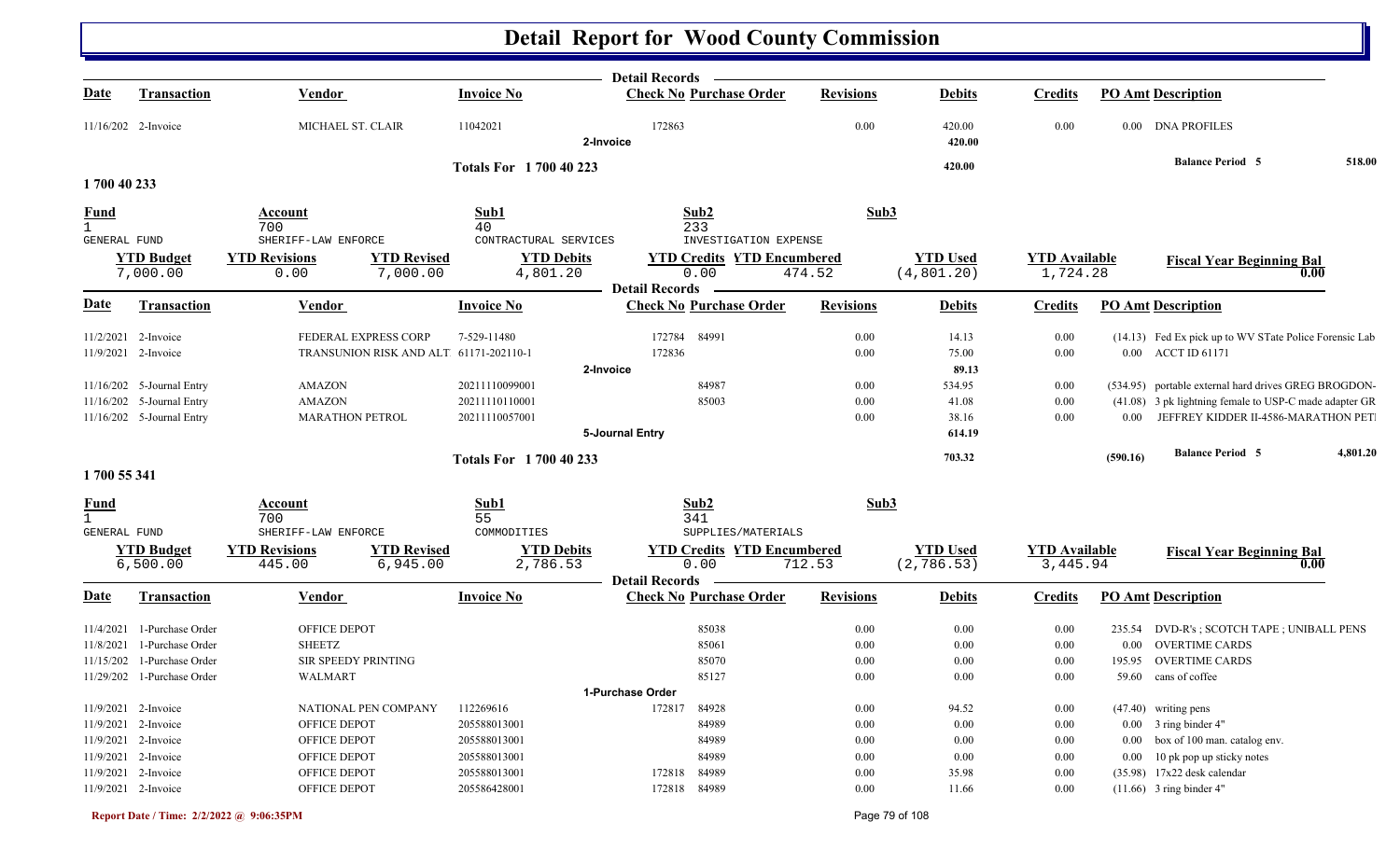|                     |                                 |                              |                                               | <b>Detail Report for Wood County Commission</b> |                                           |                  |                                 |                                   |                    |                                                 |          |
|---------------------|---------------------------------|------------------------------|-----------------------------------------------|-------------------------------------------------|-------------------------------------------|------------------|---------------------------------|-----------------------------------|--------------------|-------------------------------------------------|----------|
| 11/9/2021 2-Invoice |                                 | OFFICE DEPOT                 | 205586428001                                  |                                                 | 172818 84989                              | $0.00\,$         | 60.88                           | $0.00\,$                          |                    | $(60.88)$ box of 100 man. catalog env.          |          |
| 11/9/2021 2-Invoice |                                 | OFFICE DEPOT                 | 205586428001                                  | 172818                                          | 84989                                     | $0.00\,$         | 14.18                           | 0.00                              |                    | $(14.18)$ 10 pk pop up sticky notes             |          |
| 11/23/202 2-Invoice |                                 | OFFICE DEPOT                 | 207963284001                                  | 172879                                          | 85038                                     | 0.00             | 120.70                          | 0.00                              |                    | (120.70) DVD-R's; SCOTCH TAPE; UNIBALL PENS     |          |
| 11/23/202 2-Invoice |                                 | OFFICE DEPOT                 | 207964330001                                  | 172879                                          | 85038                                     | $0.00\,$         | 64.02                           | 0.00                              |                    | (64.02) DVD-R's; SCOTCH TAPE; UNIBALL PENS      |          |
| 11/23/202 2-Invoice |                                 | SIR SPEEDY PRINTING          | 137172                                        | 172884                                          | 85070                                     | $0.00\,$         | 195.95                          | 0.00                              |                    | (195.95) OVERTIME CARDS                         |          |
|                     |                                 |                              |                                               | 2-Invoice                                       |                                           |                  | 597.89                          |                                   |                    |                                                 |          |
|                     | 11/16/202 5-Journal Entry       | <b>AMAZON</b>                | 20211110070001                                |                                                 | 84950                                     | $0.00\,$         | 58.98                           | 0.00                              |                    | (58.98) 3x5 memo pads TERESA WADE-7214-AMZN M   |          |
| 11/16/202           | 5-Journal Entry                 | <b>AMAZON</b>                | 20211110072001                                |                                                 | 84950                                     | 0.00             | 84.34                           | 0.00                              |                    | (84.34) 3x5 memo pads TERESA WADE-7214-AMZN M   |          |
|                     | 11/16/202 5-Journal Entry       | <b>SAM'S CLUB</b>            | 20211110020001                                |                                                 | 84903                                     | 0.00             | 258.54                          | 0.00                              |                    | (258.54) SUGAR, CREAMER, PAPERCLIPS, ENVELOI    |          |
|                     | 11/16/202 5-Journal Entry       | <b>SAM'S CLUB</b>            | 20211110048001                                |                                                 | 84944                                     | 0.00             | 182.66                          | 0.00                              |                    | (182.66) 12 oz foam cups TERESA WADE-7214-SAMSC |          |
|                     | 11/16/202 5-Journal Entry       | <b>SAM'S CLUB</b>            | 20211110090001                                |                                                 | 84903                                     | $0.00\,$         | 30.28                           | 0.00                              |                    | (30.28) SUGAR, CREAMER, PAPERCLIPS, ENVELOI     |          |
|                     |                                 |                              |                                               | 5-Journal Entry                                 |                                           |                  | 614.80                          |                                   |                    |                                                 |          |
|                     |                                 |                              | Totals For 1700 55 341                        |                                                 |                                           |                  | 1,212.69                        |                                   | (674.48)           | <b>Balance Period 5</b>                         | 2,786.53 |
|                     | 1700 55 341 2902                |                              |                                               |                                                 |                                           |                  |                                 |                                   |                    |                                                 |          |
| Fund                |                                 | Account                      | Sub1                                          |                                                 | Sub2                                      | Sub3             |                                 |                                   |                    |                                                 |          |
|                     |                                 | 700                          | 55                                            |                                                 | 341                                       | 2902             |                                 |                                   |                    |                                                 |          |
| <b>GENERAL FUND</b> |                                 | SHERIFF-LAW ENFORCE          | COMMODITIES                                   |                                                 | SUPPLIES/MATERIALS                        |                  | K-9 EXPENSES                    |                                   |                    |                                                 |          |
|                     | <b>YTD Budget</b><br>4,000.00   | <b>YTD Revisions</b><br>0.00 | <b>YTD Revised</b><br>4,000.00<br>2,313.01    | <b>YTD Debits</b>                               | <b>YTD Credits YTD Encumbered</b><br>0.00 | 0.00             | <b>YTD</b> Used<br>(2, 313.01)  | <b>YTD</b> Available<br>1,686.99  |                    | <b>Fiscal Year Beginning Bal</b>                | 0.00     |
|                     |                                 |                              |                                               | <b>Detail Records</b>                           |                                           |                  |                                 |                                   |                    |                                                 |          |
| Date                | <b>Transaction</b>              | <b>Vendor</b>                | <b>Invoice No</b>                             |                                                 | <b>Check No Purchase Order</b>            | <b>Revisions</b> | <b>Debits</b>                   | <b>Credits</b>                    |                    | <b>PO Amt Description</b>                       |          |
|                     | 11/15/202 1-Purchase Order      | VCA DUDLEY AVENUE ANIM       |                                               | 1-Purchase Order                                | 85074                                     | 0.00             | 0.00                            | 0.00                              | 111.83             | INTERCEPTOR PLUS; BRAVECTO K9 12 WK             |          |
| 11/23/202 2-Invoice |                                 |                              | VCA DUDLEY AVENUE ANIM 109705064              | 172888                                          | 85074                                     | $0.00\,$         | 57.86                           | 0.00                              |                    | (111.83) INTERCEPTOR PLUS; BRAVECTO K9 12 WK    |          |
| 11/23/202 2-Invoice |                                 |                              | VCA DUDLEY AVENUE ANIM 109705063              | 172888                                          | 85074                                     | 0.00             | 53.97                           | 0.00                              |                    | 0.00 INTERCEPTOR PLUS; BRAVECTO K9 12 WK        |          |
|                     |                                 |                              |                                               | 2-Invoice                                       |                                           |                  | 111.83                          |                                   |                    |                                                 |          |
|                     |                                 |                              |                                               |                                                 |                                           |                  | 111.83                          |                                   |                    | <b>Balance Period 5</b>                         | 2,313.01 |
| 1700 55 343         |                                 |                              | Totals For 1700 55 341 2902                   |                                                 |                                           |                  |                                 |                                   |                    |                                                 |          |
| <u>Fund</u>         |                                 | Account                      | Sub1                                          |                                                 | Sub2                                      | Sub3             |                                 |                                   |                    |                                                 |          |
|                     |                                 | 700                          | 55                                            |                                                 | 343                                       |                  |                                 |                                   |                    |                                                 |          |
| GENERAL FUND        |                                 | SHERIFF-LAW ENFORCE          | COMMODITIES                                   |                                                 | <b>AUTOMOBILE SUPPLIES</b>                |                  |                                 |                                   |                    |                                                 |          |
|                     | <b>YTD Budget</b><br>130,000.00 | <b>YTD Revisions</b><br>0.00 | <b>YTD Revised</b><br>130,000.00<br>49,189.88 | <b>YTD Debits</b>                               | <b>YTD Credits YTD Encumbered</b><br>0.00 | 12,929.46        | <b>YTD Used</b><br>(49, 189.88) | <b>YTD</b> Available<br>67,880.66 |                    | <b>Fiscal Year Beginning Bal</b>                | 0.00     |
|                     |                                 |                              |                                               |                                                 | Detail Records —                          |                  |                                 |                                   |                    |                                                 |          |
| <b>Date</b>         | <b>Transaction</b>              | <b>Vendor</b>                | <b>Invoice No</b>                             |                                                 | <b>Check No Purchase Order</b>            | <b>Revisions</b> | <b>Debits</b>                   | <b>Credits</b>                    |                    | <b>PO Amt Description</b>                       |          |
|                     | 11/4/2021 1-Purchase Order      | ENGLEFIELD OIL COMPANY       |                                               |                                                 | 84981                                     | $0.00\,$         | 0.00                            | 0.00                              |                    | 9,000.92 regular unleadeded fuel for Law Enf    |          |
|                     | 11/4/2021 1-Purchase Order      | ENGLEFIELD OIL COMPANY       |                                               |                                                 | 85051                                     | $0.00\,$         | 0.00                            | 0.00                              |                    | 10,144.97 FUEL FOR LAW ENFORCEMENT              |          |
|                     | 11/8/2021 1-Purchase Order      | <b>SHEETZ</b>                |                                               |                                                 | 85060                                     | $0.00\,$         | 0.00                            | 0.00                              |                    | 80.06 DIESEL FOR BEARCAT                        |          |
|                     |                                 |                              |                                               | 1-Purchase Order                                |                                           |                  |                                 |                                   |                    |                                                 |          |
| 11/2/2021 2-Invoice |                                 |                              | ENGLEFIELD OIL COMPANY IN544891               | 172783                                          | 84880                                     | $0.00\,$         | 8,460.16                        | 0.00                              |                    | $(8,460.16)$ FUEL FOR LAW ENF                   |          |
| 11/9/2021 2-Invoice |                                 |                              | ENGLEFIELD OIL COMPANY IN-537384              |                                                 | 172806 84734                              | $0.00\,$         | 11,057.45                       | $0.00\,$                          | $(11,057.45)$ FUEL |                                                 |          |
|                     |                                 |                              |                                               |                                                 |                                           |                  |                                 |                                   |                    |                                                 |          |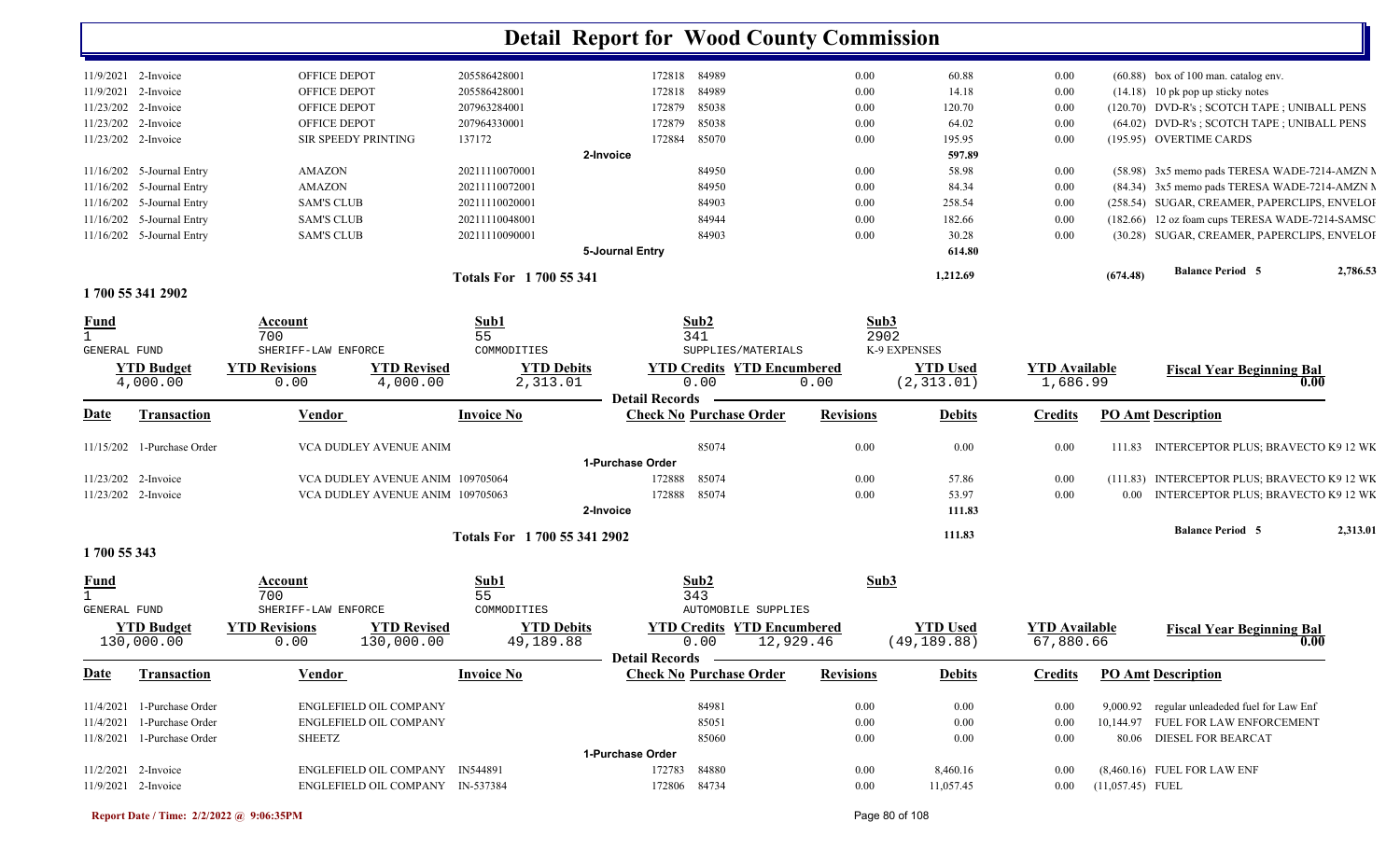| 11/9/2021 2-Invoice   |                             | ENGLEFIELD OIL COMPANY IN-552204 |                        | 172806 84981    |       | 0.00 | 9,000.91  | 0.00     |            | $(9,000.91)$ regular unleadeded fuel for Law Enf |
|-----------------------|-----------------------------|----------------------------------|------------------------|-----------------|-------|------|-----------|----------|------------|--------------------------------------------------|
| $11/9/2021$ 2-Invoice |                             | <b>SUPERFLEET MASTERCARD</b>     | 10292021               | 172833          |       | 0.00 | 51.46     | 0.00     |            | $0.00$ $\wedge$ ACCT NO 1-0KD                    |
| 11/16/202 2-Invoice   |                             | <b>SHEETZ</b>                    | 75686434               | 172862          | 85060 | 0.00 | 80.06     | 0.00     |            | (80.06) DIESEL FOR BEARCAT                       |
| 11/23/202 2-Invoice   |                             | <b>SHEETZ</b>                    | 11152021               | 172883          | 84849 | 0.00 | 108.00    | 0.00     |            | (31.00) FUEL FOR MENTAL HYGIENE TRIP TO MAI      |
|                       |                             |                                  |                        | 2-Invoice       |       |      | 28,758.04 |          |            |                                                  |
|                       | $11/16/202$ 5-Journal Entry | <b>BP BUSINESS SOLUTIONS</b>     | 20211110058001         |                 |       | 0.00 | 35.78     | $0.00\,$ | 0.00       | JEFFREY KIDDER II-4586-BP#38587841216 F          |
|                       | $11/16/202$ 5-Journal Entry | BP OIL                           | 20211110022001         |                 |       | 0.00 | 25.00     | $0.00\,$ | $0.00\,$   | TYLER MARLOW-8352-BP#2928471ROSE CI              |
|                       | $11/16/202$ 5-Journal Entry | <b>BP OIL</b>                    | 20211110065001         |                 |       | 0.00 | 35.76     | 0.00     | 0.00       | TAYLOR PHILLIPS-8386-BP#38587841216 R            |
|                       | 11/16/202 5-Journal Entry   | <b>BP OIL</b>                    | 20211110066001         |                 |       | 0.00 | 18.18     | 0.00     | 0.00       | TYLER MARLOW-8352-BP#2928620HILLMA               |
|                       | 11/16/202 5-Journal Entry   | <b>BP OIL</b>                    | 20211110067001         |                 |       | 0.00 | 24.99     | 0.00     | 0.00       | TYLER MARLOW-8352-BP#1284700EXPRES               |
|                       | 11/16/202 5-Journal Entry   | <b>BP OIL</b>                    | 20211110068001         |                 |       | 0.00 | 37.46     | 0.00     | 0.00       | TYLER MARLOW-8352-BP#38587841216 RT              |
|                       | $11/16/202$ 5-Journal Entry | <b>MARATHON PETROL</b>           | 20211110036001         |                 |       | 0.00 | 35.47     | $0.00\,$ | $0.00\,$   | JEFFREY KIDDER II-4586-MARATHON PET              |
|                       | 11/16/202 5-Journal Entry   | <b>MARATHON PETROL</b>           | 20211110064001         |                 |       | 0.00 | 24.36     | 0.00     | 0.00       | TAYLOR PHILLIPS-8386-MARATHON PETR               |
|                       | 11/16/202 5-Journal Entry   | <b>MEIJER</b>                    | 20211110044001         |                 |       | 0.00 | 35.85     | $0.00\,$ | $0.00\,$   | TAYLOR PHILLIPS-8386-MEIJER #282 FUEI            |
|                       | 11/16/202 5-Journal Entry   | <b>MEIJER</b>                    | 20211110050001         |                 |       | 0.00 | 34.93     | 0.00     | 0.00       | TYLER MARLOW-8352-MEIJER #282 FUEL               |
|                       | 11/16/202 5-Journal Entry   | MEIJER                           | 20211110056001         |                 |       | 0.00 | 30.10     | $0.00\,$ | 0.00       | JEFFREY KIDDER II-4586-MEIJER # 282 FUI          |
|                       | 11/16/202 5-Journal Entry   | MURPHY OIL AT WALMART (          | 20211110063001         |                 |       | 0.00 | 27.92     | 0.00     | 0.00       | TAYLOR PHILLIPS-8386-MURPHY7387ATW               |
|                       | $11/16/202$ 5-Journal Entry | <b>SHELL OIL</b>                 | 20211110027001         |                 |       | 0.00 | 42.70     | $0.00\,$ | 0.00       | TAYLOR PHILLIPS-8386-SHELL OIL 125271            |
|                       | $11/16/202$ 5-Journal Entry | <b>SHELL OIL</b>                 | 20211110034001         |                 |       | 0.00 | 38.42     | 0.00     | 0.00       | JEFFREY KIDDER II-4586-SHELL OIL 12527           |
|                       | $11/16/202$ 5-Journal Entry | SPEEDWAY SUPERAMERICA            | 20211110019001         |                 |       | 0.00 | 23.60     | $0.00\,$ | 0.00       | JEFFREY KIDDER II-4586-SPEEDWAY 0917             |
|                       | 11/16/202 5-Journal Entry   | SPEEDWAY SUPERAMERICA            | 20211110021001         |                 |       | 0.00 | 44.70     | 0.00     | 0.00       | TYLER MARLOW-8352-SPEEDWAY 02325 T               |
|                       | $11/16/202$ 5-Journal Entry | SPEEDWAY SUPERAMERICA            | 20211110023001         |                 |       | 0.00 | 26.50     | $0.00\,$ | 0.00       | TAYLOR PHILLIPS-8386-SPEEDWAY 09171              |
|                       | $11/16/202$ 5-Journal Entry | <b>SUNOCO</b>                    | 20211110010001         |                 |       | 0.00 | 25.00     | 0.00     | $0.00\,$   | ADAM N WOOD-0093-SUNOCO 0099368300               |
|                       | 11/16/202 5-Journal Entry   | <b>U.S.A. WASTE SERVICES</b>     | 20211110053001         |                 |       | 0.00 | 2.00      | 0.00     | 0.00       | JEFFREY KIDDER II-4586-USA CSC TEP CO            |
|                       |                             |                                  |                        | 5-Journal Entry |       |      | 568.72    |          |            |                                                  |
|                       |                             |                                  | Totals For 1700 55 343 |                 |       |      | 29,326.76 |          | (9,403.63) | <b>Balance Period 5</b><br>49,189.88             |

**1 700 55 345** 

| <b>Fund</b>  |                              | Account                |                              | Sub1              |                       | Sub2                              | Sub3             |                 |                      |         |                                              |
|--------------|------------------------------|------------------------|------------------------------|-------------------|-----------------------|-----------------------------------|------------------|-----------------|----------------------|---------|----------------------------------------------|
|              |                              | 700                    |                              | 55                |                       | 345                               |                  |                 |                      |         |                                              |
| GENERAL FUND |                              | SHERIFF-LAW ENFORCE    |                              | COMMODITIES       |                       | UNIFORMS                          |                  |                 |                      |         |                                              |
|              | <b>YTD Budget</b>            | <b>YTD Revisions</b>   | <b>YTD Revised</b>           | <b>YTD Debits</b> |                       | <b>YTD Credits YTD Encumbered</b> |                  | <b>YTD Used</b> | <b>YTD Available</b> |         | <b>Fiscal Year Beginning Bal</b>             |
|              | 44,500.00                    | 1,416.00               | 45,916.00                    | 11,547.93         |                       | 0.00<br>1,807.47                  |                  | (11, 547.93)    | 32,560.60            |         | 0.00                                         |
|              |                              |                        |                              |                   | <b>Detail Records</b> |                                   |                  |                 |                      |         |                                              |
| <u>Date</u>  | <b>Transaction</b>           | <b>Vendor</b>          |                              | <b>Invoice No</b> |                       | <b>Check No Purchase Order</b>    | <b>Revisions</b> | <b>Debits</b>   | <b>Credits</b>       |         | <b>PO Amt Description</b>                    |
|              |                              |                        |                              |                   |                       |                                   |                  |                 |                      |         |                                              |
| 11/1/2021    | 1-Purchase Order             |                        | <b>WORKINGMAN'S STORE</b>    |                   |                       | 85028                             | 0.00             | 0.00            | 0.00                 | 375.00  | CLIPON TIES; BALL CAPS; ALTERATIONS          |
| 11/4/2021    | 1-Purchase Order             | <b>PRO VISION INC.</b> |                              |                   |                       | 85046                             | 0.00             | 0.00            | 0.00                 | 178.00- | MAGNETIC BODY CAMERA MOUNTS                  |
|              | 11/18/202 1-Purchase Order   |                        | ALL AMERICAN UNIFORM         |                   |                       | 85102                             | 0.00             | 0.00            | 0.00                 | 96.00   | AEROSHELL FLYING CROSS ARMOR COVE            |
|              | 11/18/202 1-Purchase Order   |                        | <b>WORKINGMAN'S STORE</b>    |                   |                       | 85099                             | 0.00             | 0.00            | 0.00                 | 134.00  | LONG SLEEVE GRAY SHRITS FOR BAILIFF          |
|              | 11/18/202 1-Purchase Order   |                        | <b>WORKINGMAN'S STORE</b>    |                   |                       | 85103                             | 0.00             | 0.00            | 0.00                 | 23.50   | NAMEPLATE FOR DEPUTY FRAZIER                 |
|              | 11/22/202 1-Purchase Order   | <b>PRO VISION INC.</b> |                              |                   |                       | 85123                             | 0.00             | 0.00            | 0.00                 | 385.38  | MAGNETIC BODY CAMERA MOUNTS                  |
|              | $11/22/202$ 1-Purchase Order |                        | <b>WORKINGMAN'S STORE</b>    |                   |                       | 85113                             | 0.00             | 0.00            | 0.00                 | 125.00  | <b>BOOTS FOR DEPUTY BURNS</b>                |
|              |                              |                        |                              |                   | 1-Purchase Order      |                                   |                  |                 |                      |         |                                              |
| 11/9/2021    | 2-Invoice                    |                        | <b>GOLDEN RULE CREATIONS</b> | 095057            | 172809                | 84855                             | 0.00             | 889.17          | 0.00                 |         | (889.17) DEPUTY PATCHES; COURT OFFICER PATCL |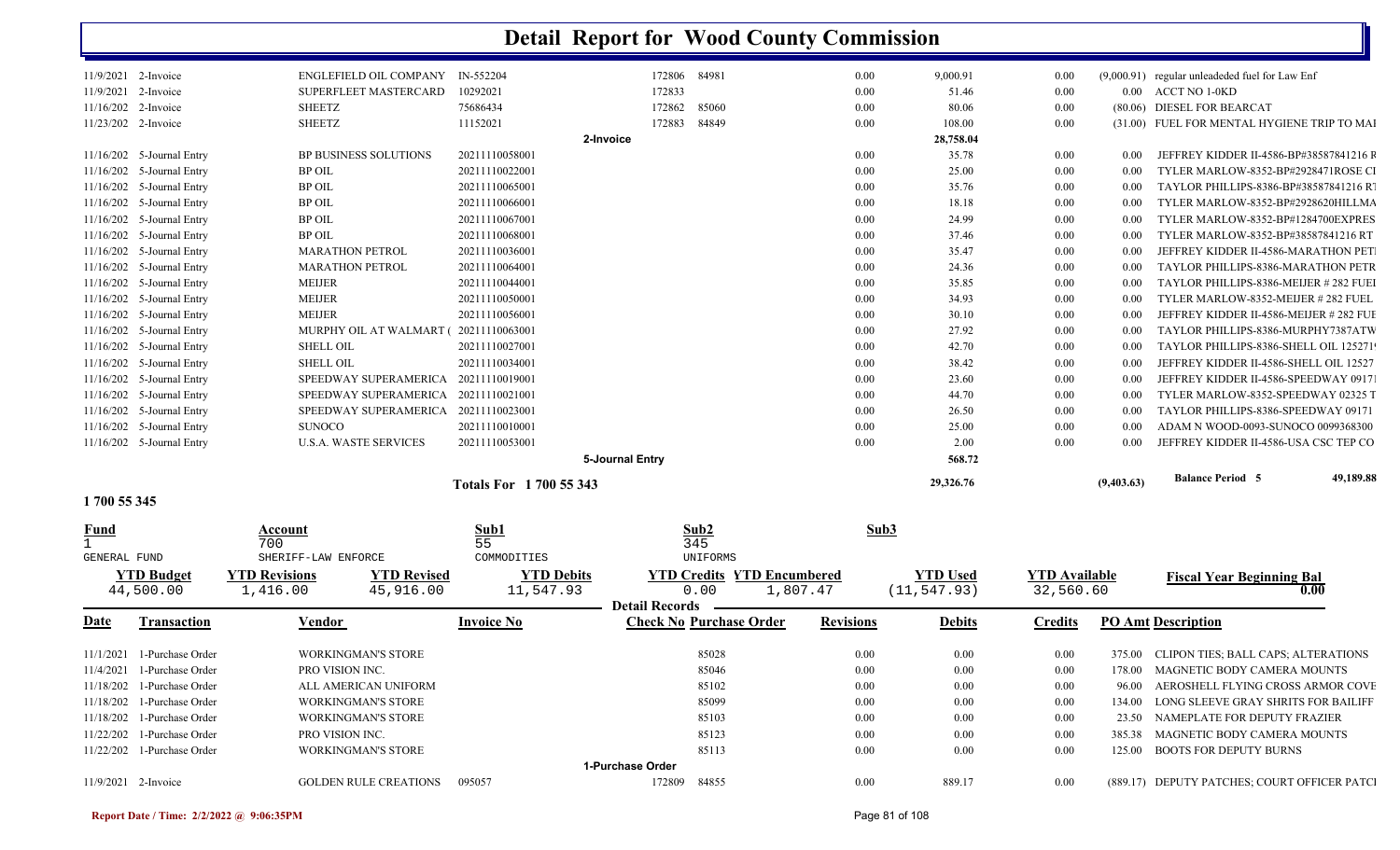|                             |                           |                      |                                    |                               | <b>Detail Report for Wood County Commission</b> |                  |                 |                      |          |                                                           |           |
|-----------------------------|---------------------------|----------------------|------------------------------------|-------------------------------|-------------------------------------------------|------------------|-----------------|----------------------|----------|-----------------------------------------------------------|-----------|
|                             | 11/9/2021 2-Invoice       |                      | <b>KESTERSON CLEANERS</b>          | 103121WCSD                    | 172813                                          | 0.00             | 217.66          | 0.00                 |          | 0.00 UNIFORM CLEANING - OCT 2021                          |           |
|                             | 11/16/202 2-Invoice       |                      | <b>WORKINGMAN'S STORE</b>          | 26525                         | 84909<br>172866                                 | 0.00             | 252.00          | 0.00                 |          | (252.00) CLASS A SHIRTS FOR DEPUTY WATERS                 |           |
|                             | 11/16/202 2-Invoice       |                      | <b>WORKINGMAN'S STORE</b>          | 26525A                        | 85028<br>172866                                 | 0.00             | 375.00          | 0.00                 |          | (375.00) CLIPON TIES; BALL CAPS; ALTERATIONS              |           |
|                             | 11/23/202 2-Invoice       |                      | <b>WORKINGMAN'S STORE</b>          | 26557                         | 85103<br>172891                                 | 0.00             | 23.50           | 0.00                 |          | (23.50) NAMEPLATE FOR DEPUTY FRAZIER                      |           |
|                             |                           |                      |                                    |                               | 2-Invoice                                       |                  | 1,757.33        |                      |          |                                                           |           |
|                             | 11/16/202 5-Journal Entry | AMAZON               |                                    | 20211110105001                | 84997                                           | 0.00             | 30.98           | 0.00                 |          | (30.98) 4 pk LED emergency flashlight for transport vehi- |           |
|                             | 11/16/202 5-Journal Entry | <b>UNDER ARMOUR</b>  |                                    | 20211110106001                | 85007                                           | 0.00             | 107.00          | 0.00                 |          | (107.00) boots for Deputy Marlow TERESA WADE-7214         |           |
|                             |                           |                      |                                    |                               | 5-Journal Entry                                 |                  | 137.98          |                      |          |                                                           |           |
|                             |                           |                      |                                    | <b>Totals For 1700 55 345</b> |                                                 |                  | 1,895.31        |                      | (360.77) | <b>Balance Period 5</b>                                   | 11,547.93 |
| 170110104                   |                           |                      |                                    |                               |                                                 |                  |                 |                      |          |                                                           |           |
| <u>Fund</u><br>$\mathbf{1}$ |                           | Account<br>701       |                                    | Sub1<br>10                    | Sub2<br>104                                     | Sub3             |                 |                      |          |                                                           |           |
| GENERAL FUND                |                           | CIVIL PROCESS SERVER |                                    | PERSONAL SERVICES             | SOCIAL SECURITY                                 |                  |                 |                      |          |                                                           |           |
|                             | <b>YTD Budget</b>         | <b>YTD Revisions</b> | <b>YTD Revised</b>                 | <b>YTD Debits</b>             | <b>YTD Credits YTD Encumbered</b>               |                  | <b>YTD Used</b> | <b>YTD Available</b> |          | <b>Fiscal Year Beginning Bal</b>                          |           |
|                             | 7,679.00                  | 0.00                 | 7,679.00                           | 1,915.84                      | 0.00<br><b>Detail Records</b>                   | 0.00             | (1, 915.84)     | 5,763.16             |          |                                                           | 0.00      |
| Date                        | <b>Transaction</b>        | Vendor               |                                    | <b>Invoice No</b>             | <b>Check No Purchase Order</b>                  | <b>Revisions</b> | <b>Debits</b>   | <b>Credits</b>       |          | <b>PO Amt Description</b>                                 |           |
|                             | 11/15/202 2-Invoice       |                      | DEPARTMENT OF TREASURY 20211115-00 |                               | 3758                                            | 0.00             | 161.84          | 0.00                 |          | $0.00$ FICA                                               |           |
|                             | 11/15/202 2-Invoice       |                      | DEPARTMENT OF TREASURY 20211115-00 |                               | 3758                                            | 0.00             | 37.85           | 0.00                 |          | $0.00$ MED                                                |           |
|                             | 11/30/202 2-Invoice       |                      | DEPARTMENT OF TREASURY 20211130-00 |                               | 3772                                            | 0.00             | 165.30          | 0.00                 |          | $0.00$ FICA                                               |           |
|                             | 11/30/202 2-Invoice       |                      | DEPARTMENT OF TREASURY 20211130-00 |                               | 3772                                            | 0.00             | 38.66           | 0.00                 |          | $0.00$ MED                                                |           |
|                             |                           |                      |                                    |                               | 2-Invoice                                       |                  | 403.65          |                      |          |                                                           |           |
|                             |                           |                      |                                    | <b>Totals For 170110104</b>   |                                                 |                  | 403.65          |                      |          | <b>Balance Period 5</b>                                   | 1,915.84  |
| 170110105                   |                           |                      |                                    |                               |                                                 |                  |                 |                      |          |                                                           |           |
| <u>Fund</u>                 |                           | Account<br>701       |                                    | Sub1<br>10                    | Sub2<br>105                                     | Sub3             |                 |                      |          |                                                           |           |
| <b>GENERAL FUND</b>         |                           | CIVIL PROCESS SERVER |                                    | PERSONAL SERVICES             | INSURANCE PREMIUM                               |                  |                 |                      |          |                                                           |           |
|                             | <b>YTD Budget</b>         | <b>YTD Revisions</b> | <b>YTD Revised</b>                 | <b>YTD Debits</b>             | <b>YTD Credits YTD Encumbered</b>               |                  | <b>YTD Used</b> | <b>YTD</b> Available |          | <b>Fiscal Year Beginning Bal</b>                          |           |
|                             | 45,677.00                 | 0.00                 | 45,677.00                          | 22,830.66                     | 0.00<br><b>Detail Records</b>                   | 0.00             | (22, 830.66)    | 22,846.34            |          |                                                           | 0.00      |
| Date                        | Transaction               | <b>Vendor</b>        |                                    | <b>Invoice No</b>             | <b>Check No Purchase Order</b>                  | <b>Revisions</b> | <b>Debits</b>   | <b>Credits</b>       |          | <b>PO Amt Description</b>                                 |           |
|                             | $11/2/2021$ 2-Invoice     |                      | MUTUAL OF OMAHA                    | 001263075728                  | 172789                                          | 0.00             | 6.39            | 0.00                 |          | 0.00 LIFE PREMIUM                                         |           |
|                             | $11/2/2021$ 2-Invoice     |                      | MUTUAL OF OMAHA                    | 001263075728                  | 172789                                          | 0.00             | 20.60           | 0.00                 |          | 0.00 LTD PREMIUM                                          |           |
|                             | 11/2/2021 2-Invoice       |                      | VISION SERVICE PLAN (WV) 813501725 |                               | 172795                                          | 0.00             | 9.96            | 0.00                 |          | 0.00 SINGLE VISION                                        |           |
|                             | 11/2/2021 2-Invoice       |                      | VISION SERVICE PLAN (WV) 813501725 |                               | 172795                                          | 0.00             | 57.60           | 0.00                 |          | 0.00 FAMILY VISION                                        |           |
|                             | 11/30/202 2-Invoice       | <b>RENAISSANCE</b>   |                                    | CNS000084352                  | 3779                                            | 0.00             | 18.63           | 0.00                 |          | 0.00 DEC ADMIN FEE                                        |           |
|                             | 11/30/202 2-Invoice       |                      | HIGHMARK WEST VIRGINIA             | 12012021                      | 3778                                            | 0.00             | 4,279.54        | $0.00\,$             |          | 0.00 HEALTH PREMIUM                                       |           |
|                             | $11/30/202$ 2-Invoice     |                      | <b>MUTUAL OF OMAHA</b>             | 1274116306                    | 172912                                          | 0.00             | 6.39            | 0.00                 |          | 0.00 BASIC LIFE                                           |           |
|                             | 11/30/202 2-Invoice       |                      | <b>MUTUAL OF OMAHA</b>             | 1274116306                    | 172912                                          | 0.00             | 20.60           | 0.00                 |          | $0.00$ LTD                                                |           |
|                             | 11/30/202 2-Invoice       |                      | VISION SERVICE PLAN (WV) 122021    |                               | 172917                                          | 0.00             | 9.96            | 0.00                 |          | $0.00$ SINGLE                                             |           |
|                             | 11/30/202 2-Invoice       |                      | VISION SERVICE PLAN (WV) 122021    |                               | 172917                                          | 0.00             | 57.60           | $0.00\,$             |          | 0.00 FAMILY                                               |           |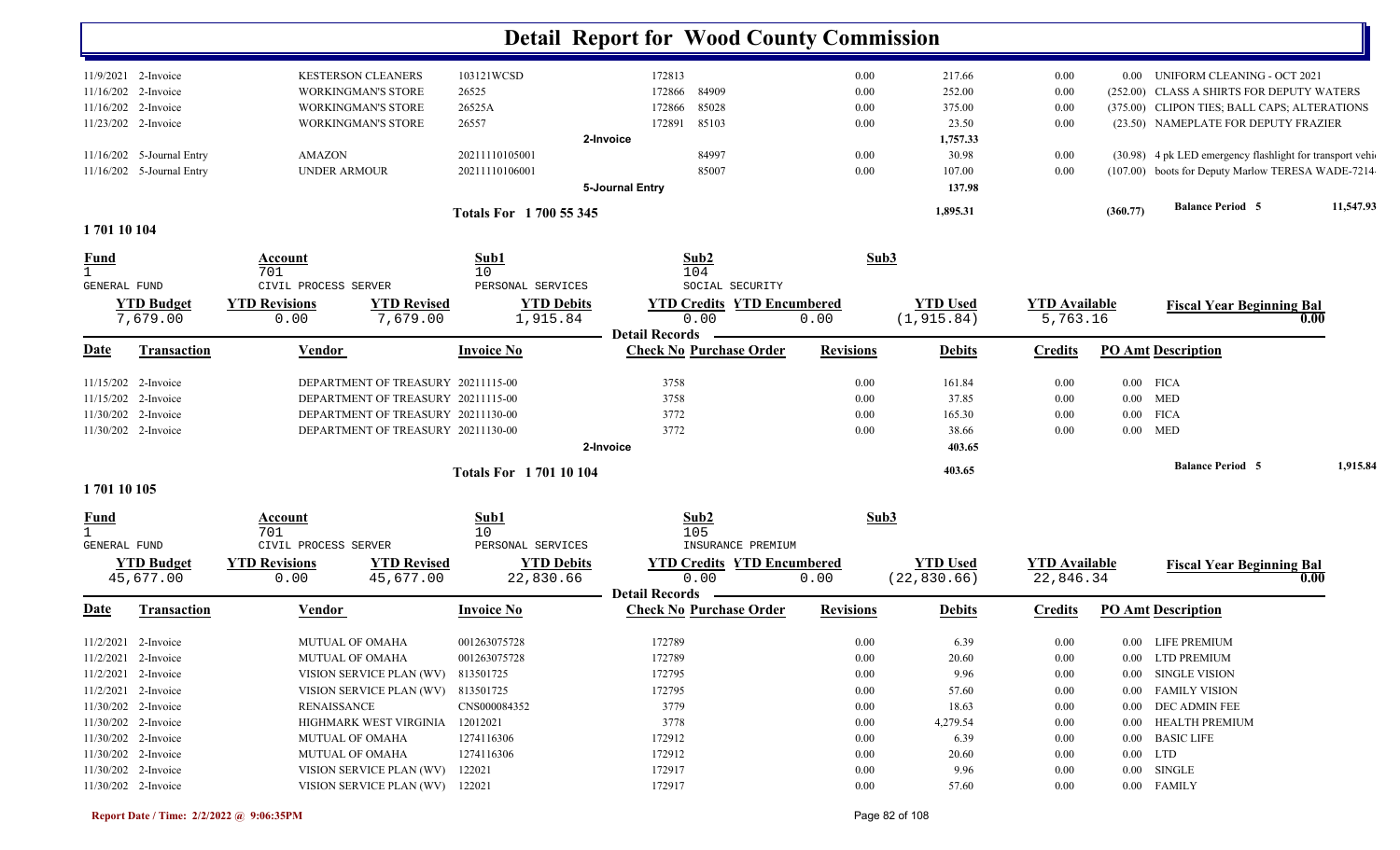|                             |                                |                                                                    |                                        | <b>Detail Report for Wood County Commission</b>      |                  |                                  |                                  |          |                                  |           |
|-----------------------------|--------------------------------|--------------------------------------------------------------------|----------------------------------------|------------------------------------------------------|------------------|----------------------------------|----------------------------------|----------|----------------------------------|-----------|
|                             |                                |                                                                    |                                        | 2-Invoice                                            |                  | 4,487.27                         |                                  |          |                                  |           |
| 170110106                   |                                |                                                                    | <b>Totals For 170110105</b>            |                                                      |                  | 4,487.27                         |                                  |          | <b>Balance Period 5</b>          | 22,830.66 |
|                             |                                |                                                                    |                                        |                                                      |                  |                                  |                                  |          |                                  |           |
| <u>Fund</u><br>$\mathbf{1}$ |                                | Account<br>701                                                     | Sub1<br>10 <sup>°</sup>                | Sub2<br>106                                          | Sub3             |                                  |                                  |          |                                  |           |
| GENERAL FUND                |                                | CIVIL PROCESS SERVER                                               | PERSONAL SERVICES                      | RETIREMENT                                           |                  |                                  |                                  |          |                                  |           |
|                             | <b>YTD Budget</b><br>10,038.00 | <b>YTD Revisions</b><br><b>YTD Revised</b><br>10,038.00<br>0.00    | <b>YTD Debits</b><br>2,720.64          | <b>YTD Credits YTD Encumbered</b><br>0.00            | 0.00             | <b>YTD Used</b><br>(2, 720.64)   | <b>YTD</b> Available<br>7,317.36 |          | <b>Fiscal Year Beginning Bal</b> | 0.00      |
|                             |                                |                                                                    |                                        | <b>Detail Records</b>                                |                  |                                  |                                  |          |                                  |           |
| <u>Date</u>                 | <b>Transaction</b>             | <b>Vendor</b>                                                      | <b>Invoice No</b>                      | <b>Check No Purchase Order</b>                       | <b>Revisions</b> | <b>Debits</b>                    | <b>Credits</b>                   |          | <b>PO Amt Description</b>        |           |
|                             | 11/15/202 2-Invoice            | WV PUBLIC EMP RETIREMEN 20211115-00                                |                                        | 3777                                                 | 0.00             | 269.18                           | 0.00                             | $0.00\,$ | <b>RETIREMENT</b>                |           |
|                             | 11/30/202 2-Invoice            | WV PUBLIC EMP RETIREMEN 20211130-00                                |                                        | 3777                                                 | 0.00             | 269.18                           | 0.00                             | $0.00\,$ | <b>RETIREMENT</b>                |           |
|                             |                                |                                                                    |                                        | 2-Invoice                                            |                  | 538.36                           |                                  |          |                                  |           |
|                             |                                |                                                                    | <b>Totals For 170110106</b>            |                                                      |                  | 538.36                           |                                  |          | <b>Balance Period 5</b>          | 2,720.64  |
| 170110186                   |                                |                                                                    |                                        |                                                      |                  |                                  |                                  |          |                                  |           |
|                             |                                | Account                                                            | Sub1                                   | Sub2                                                 | Sub3             |                                  |                                  |          |                                  |           |
| $\frac{Fund}{1}$            |                                | 701                                                                | 10                                     | 186                                                  |                  |                                  |                                  |          |                                  |           |
| GENERAL FUND                | <b>YTD Budget</b>              | CIVIL PROCESS SERVER<br><b>YTD Revisions</b><br><b>YTD Revised</b> | PERSONAL SERVICES<br><b>YTD Debits</b> | PROCESS SERVERS<br><b>YTD Credits YTD Encumbered</b> |                  | <b>YTD Used</b>                  | <b>YTD Available</b>             |          |                                  |           |
|                             | 100,383.00                     | 100,383.00<br>0.00                                                 | 27, 204.97                             | 0.00                                                 | 0.00             | (27, 204.97)                     | 73,178.03                        |          | <b>Fiscal Year Beginning Bal</b> | 0.00      |
|                             |                                |                                                                    |                                        | <b>Detail Records</b>                                |                  |                                  |                                  |          |                                  |           |
| <u>Date</u>                 | <b>Transaction</b>             | <b>Vendor</b>                                                      | <b>Invoice No</b>                      | <b>Check No Purchase Order</b>                       | <b>Revisions</b> | <b>Debits</b>                    | <b>Credits</b>                   |          | <b>PO Amt Description</b>        |           |
|                             | 11/15/202 2-Invoice            | <b>BURDETTE APRIL D.</b>                                           | 10-00274896-REG                        | 274896                                               | 0.00             | 1,401.04                         | 0.00                             | $0.00\,$ | <b>BURDETTE APRIL D.</b>         |           |
|                             | 11/15/202 2-Invoice            | MERCER STEVEN E.                                                   | 10-00274897-REG                        | 274897                                               | 0.00             | 1,290.61                         | 0.00                             | $0.00\,$ | MERCER STEVEN E.                 |           |
|                             | 11/30/202 2-Invoice            | <b>BURDETTE APRIL D.</b>                                           | 10-00275108-REG                        | 275108                                               | 0.00             | 1,401.04                         | 0.00                             | $0.00\,$ | <b>BURDETTE APRIL D.</b>         |           |
|                             | 11/30/202 2-Invoice            | MERCER STEVEN E.                                                   | 10-00275109-REG                        | 275109                                               | 0.00             | 1,290.61                         | $0.00\,$                         |          | 0.00 MERCER STEVEN E.            |           |
|                             |                                |                                                                    |                                        | 2-Invoice                                            |                  | 5,383.30                         |                                  |          |                                  |           |
|                             |                                |                                                                    | <b>Totals For 170110186</b>            |                                                      |                  | 5,383.30                         |                                  |          | <b>Balance Period 5</b>          | 27,204.97 |
| 1704 55 344                 |                                |                                                                    |                                        |                                                      |                  |                                  |                                  |          |                                  |           |
| <b>Fund</b>                 |                                | Account                                                            | Sub1                                   | Sub <sub>2</sub>                                     | Sub3             |                                  |                                  |          |                                  |           |
|                             |                                | 704                                                                | 55                                     | 344                                                  |                  |                                  |                                  |          |                                  |           |
| GENERAL FUND                |                                | REGIONAL JAIL                                                      | COMMODITIES                            | FOOD & DRUGS-FEEDING PRI                             |                  |                                  |                                  |          |                                  |           |
|                             | <b>YTD Budget</b>              | <b>YTD Revised</b><br><b>YTD Revisions</b>                         | <b>YTD Debits</b>                      | <b>YTD Credits YTD Encumbered</b>                    |                  | <b>YTD Used</b><br>(841, 335.25) | <b>YTD Available</b>             |          | <b>Fiscal Year Beginning Bal</b> | 0.00      |
|                             | 2,160,000.00                   | 0.00<br>2,160,000.00                                               | 841, 335.25                            | 0.00<br><b>Detail Records</b>                        | 0.00             |                                  | 1,318,664.75                     |          |                                  |           |
| <u>Date</u>                 | <b>Transaction</b>             | Vendor                                                             | <b>Invoice No</b>                      | <b>Check No Purchase Order</b>                       | <b>Revisions</b> | <b>Debits</b>                    | <b>Credits</b>                   |          | <b>PO Amt Description</b>        |           |
|                             | 11/9/2021 2-Invoice            | WV REGIONAL JAIL & CORRE 101214b8e                                 |                                        | 172826                                               | 0.00             | 160,913.75                       | 0.00                             |          | 0.00 OCTOBER 2021                |           |
|                             | 11/9/2021 2-Invoice            | WV REGIONAL JAIL & CORRE 101214b8e                                 |                                        | 172826                                               | 0.00             | 2,123.00                         | $0.00\,$                         | $0.00\,$ | <b>DEBIT B CARPENTER</b>         |           |
|                             | 11/9/2021 2-Invoice            | WV REGIONAL JAIL & CORRI 101214b8e                                 |                                        | 172826                                               | $0.00\,$         | (3,474.00)                       | $0.00\,$                         |          | 0.00 CREDIT J BROWN              |           |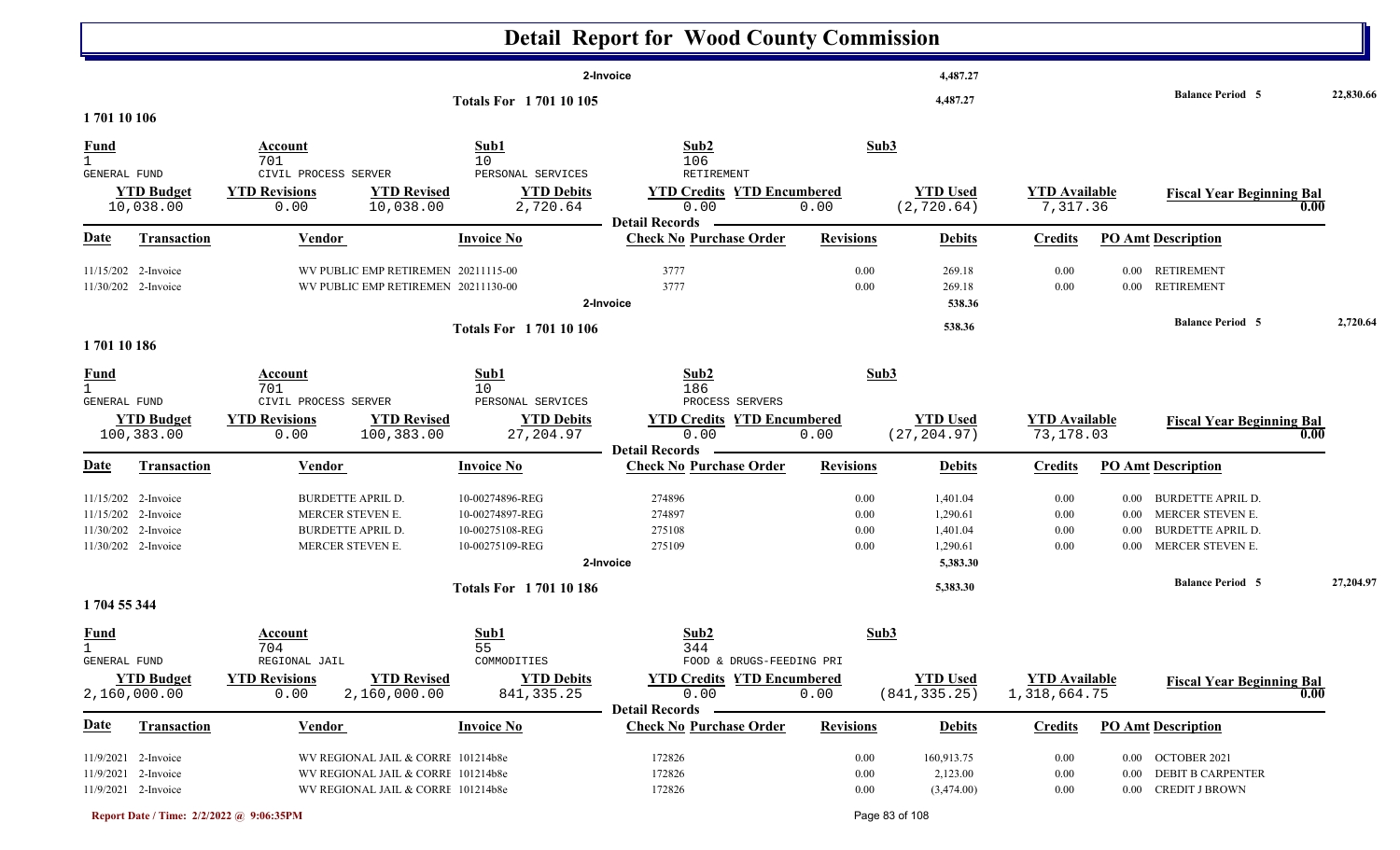|                             |                                |                                  |                                    |                                | <b>Detail Report for Wood County Commission</b>         |                  |                                 |                                   |          |                                  |            |
|-----------------------------|--------------------------------|----------------------------------|------------------------------------|--------------------------------|---------------------------------------------------------|------------------|---------------------------------|-----------------------------------|----------|----------------------------------|------------|
|                             | 11/9/2021 2-Invoice            |                                  | WV REGIONAL JAIL & CORRI 101214b8e |                                | 172826                                                  | 0.00             | (434.25)                        | 0.00                              | 0.00     | <b>CREDIT H OLAFARDOTTIR</b>     |            |
|                             | 11/9/2021 2-Invoice            |                                  | WV REGIONAL JAIL & CORRI 101214b8e |                                | 172826                                                  | 0.00             | (723.75)                        | 0.00                              | 0.00     | <b>CREDIT B WISE</b>             |            |
| 11/9/2021 2-Invoice         |                                |                                  | WV REGIONAL JAIL & CORRI 101214b8e |                                | 172826                                                  | 0.00             | (675.50)                        | 0.00                              | 0.00     | <b>CREDIT N BUNNER</b>           |            |
| 11/9/2021 2-Invoice         |                                |                                  | WV REGIONAL JAIL & CORRE 101214b8e |                                | 172826<br>2-Invoice                                     | 0.00             | (723.75)<br>157,005.50          | 0.00                              | 0.00     | <b>CREDIT K GRIFFIN</b>          |            |
|                             |                                |                                  |                                    | Totals For 1704 55 344         |                                                         |                  | 157,005.50                      |                                   |          | <b>Balance Period 5</b>          | 841,335.25 |
| 1705 10 104                 |                                |                                  |                                    |                                |                                                         |                  |                                 |                                   |          |                                  |            |
| <u>Fund</u><br>$\mathbf{1}$ |                                | Account<br>705                   |                                    | Sub1<br>10                     | Sub2<br>104                                             | Sub3             |                                 |                                   |          |                                  |            |
| <b>GENERAL FUND</b>         |                                | HOME CONFINEMENT                 |                                    | PERSONAL SERVICES              | SOCIAL SECURITY                                         |                  |                                 |                                   |          |                                  |            |
|                             | <b>YTD Budget</b><br>11,521.00 | <b>YTD Revisions</b><br>2,181.00 | <b>YTD Revised</b><br>13,702.00    | <b>YTD Debits</b><br>3,528.59  | <b>YTD Credits YTD Encumbered</b><br>0.00               | 0.00             | <b>YTD Used</b><br>(3, 528.59)  | <b>YTD Available</b><br>10,173.41 |          | <b>Fiscal Year Beginning Bal</b> | 0.00       |
| Date                        | <b>Transaction</b>             | <b>Vendor</b>                    |                                    | <b>Invoice No</b>              | <b>Detail Records</b><br><b>Check No Purchase Order</b> | <b>Revisions</b> | <b>Debits</b>                   | <b>Credits</b>                    |          | <b>PO Amt Description</b>        |            |
|                             |                                |                                  |                                    |                                |                                                         |                  |                                 |                                   |          |                                  |            |
| 11/15/202 2-Invoice         |                                |                                  | DEPARTMENT OF TREASURY 20211115-00 |                                | 3758                                                    | 0.00             | 230.37                          | 0.00                              |          | $0.00$ FICA                      |            |
| 11/15/202 2-Invoice         |                                |                                  | DEPARTMENT OF TREASURY 20211115-00 |                                | 3758                                                    | 0.00             | 53.86                           | 0.00                              |          | $0.00$ MED                       |            |
| 11/30/202 2-Invoice         |                                |                                  | DEPARTMENT OF TREASURY 20211130-00 |                                | 3772                                                    | 0.00             | 240.78                          | 0.00                              | $0.00\,$ | <b>FICA</b>                      |            |
| 11/30/202 2-Invoice         |                                |                                  | DEPARTMENT OF TREASURY 20211130-00 |                                | 3772                                                    | 0.00             | 56.31                           | 0.00                              | $0.00\,$ | <b>MED</b>                       |            |
|                             |                                |                                  |                                    |                                | 2-Invoice                                               |                  | 581.32                          |                                   |          |                                  |            |
| 1705 10 105                 |                                |                                  |                                    | <b>Totals For 170510104</b>    |                                                         |                  | 581.32                          |                                   |          | <b>Balance Period 5</b>          | 3,528.59   |
| $\frac{Fund}{1}$            |                                | <b>Account</b>                   |                                    | Sub1                           | Sub2                                                    | Sub3             |                                 |                                   |          |                                  |            |
| <b>GENERAL FUND</b>         |                                | 705<br>HOME CONFINEMENT          |                                    | 10<br>PERSONAL SERVICES        | 105<br>INSURANCE PREMIUM                                |                  |                                 |                                   |          |                                  |            |
|                             | <b>YTD Budget</b><br>62,181.00 | <b>YTD Revisions</b><br>0.00     | <b>YTD Revised</b><br>62,181.00    | <b>YTD Debits</b><br>28,456.62 | <b>YTD Credits YTD Encumbered</b><br>0.00               | 0.00             | <b>YTD Used</b><br>(28, 456.62) | <b>YTD Available</b><br>33,724.38 |          | <b>Fiscal Year Beginning Bal</b> | 0.00       |
| Date                        | <b>Transaction</b>             |                                  |                                    |                                | <b>Detail Records</b><br><b>Check No Purchase Order</b> | <b>Revisions</b> |                                 |                                   |          | <b>PO Amt Description</b>        |            |
|                             |                                | <b>Vendor</b>                    |                                    | <b>Invoice No</b>              |                                                         |                  | <b>Debits</b>                   | <b>Credits</b>                    |          |                                  |            |
|                             | $11/2/2021$ 2-Invoice          | <b>MUTUAL OF OMAHA</b>           |                                    | 001263075728                   | 172789                                                  | 0.00             | 8.52                            | $0.00\,$                          |          | 0.00 LIFE PREMIUM                |            |
|                             | 11/2/2021 2-Invoice            | MUTUAL OF OMAHA                  |                                    | 001263075728                   | 172789                                                  | 0.00             | 27.69                           | 0.00                              | $0.00\,$ | <b>LTD PREMIUM</b>               |            |
| 11/2/2021 2-Invoice         |                                |                                  | VISION SERVICE PLAN (WV) 813501725 |                                | 172795                                                  | 0.00             | 13.28                           | 0.00                              |          | 0.00 SINGLE VISION               |            |
| 11/2/2021 2-Invoice         |                                |                                  | VISION SERVICE PLAN (WV) 813501725 |                                | 172795                                                  | $0.00\,$         | 57.60                           | $0.00\,$                          |          | 0.00 FAMILY VISION               |            |
| 11/30/202 2-Invoice         |                                | <b>RENAISSANCE</b>               |                                    | CNS000084352                   | 3779                                                    | 0.00             | 18.63                           | $0.00\,$                          |          | 0.00 DEC ADMIN FEE               |            |
| 11/30/202 2-Invoice         |                                |                                  | HIGHMARK WEST VIRGINIA             | 12012021                       | 3778                                                    | 0.00             | 5,567.43                        | 0.00                              |          | 0.00 HEALTH PREMIUM              |            |
| 11/30/202 2-Invoice         |                                | <b>MUTUAL OF OMAHA</b>           |                                    | 1274116306                     | 172912                                                  | 0.00             | 8.52                            | 0.00                              |          | 0.00 BASIC LIFE                  |            |
| 11/30/202 2-Invoice         |                                | <b>MUTUAL OF OMAHA</b>           |                                    | 1274116306                     | 172912                                                  | 0.00             | 27.69                           | $0.00\,$                          |          | $0.00$ LTD                       |            |
| 11/30/202 2-Invoice         |                                |                                  | VISION SERVICE PLAN (WV)           | 122021                         | 172917                                                  | $0.00\,$         | 13.28                           | 0.00                              |          | $0.00$ SINGLE                    |            |
| 11/30/202 2-Invoice         |                                |                                  | VISION SERVICE PLAN (WV) 122021    |                                | 172917<br>2-Invoice                                     | 0.00             | 57.60<br>5,800.24               | 0.00                              |          | 0.00 FAMILY                      |            |
|                             |                                |                                  |                                    | Totals For 1705 10 105         |                                                         |                  | 5,800.24                        |                                   |          | <b>Balance Period 5</b>          | 28,456.62  |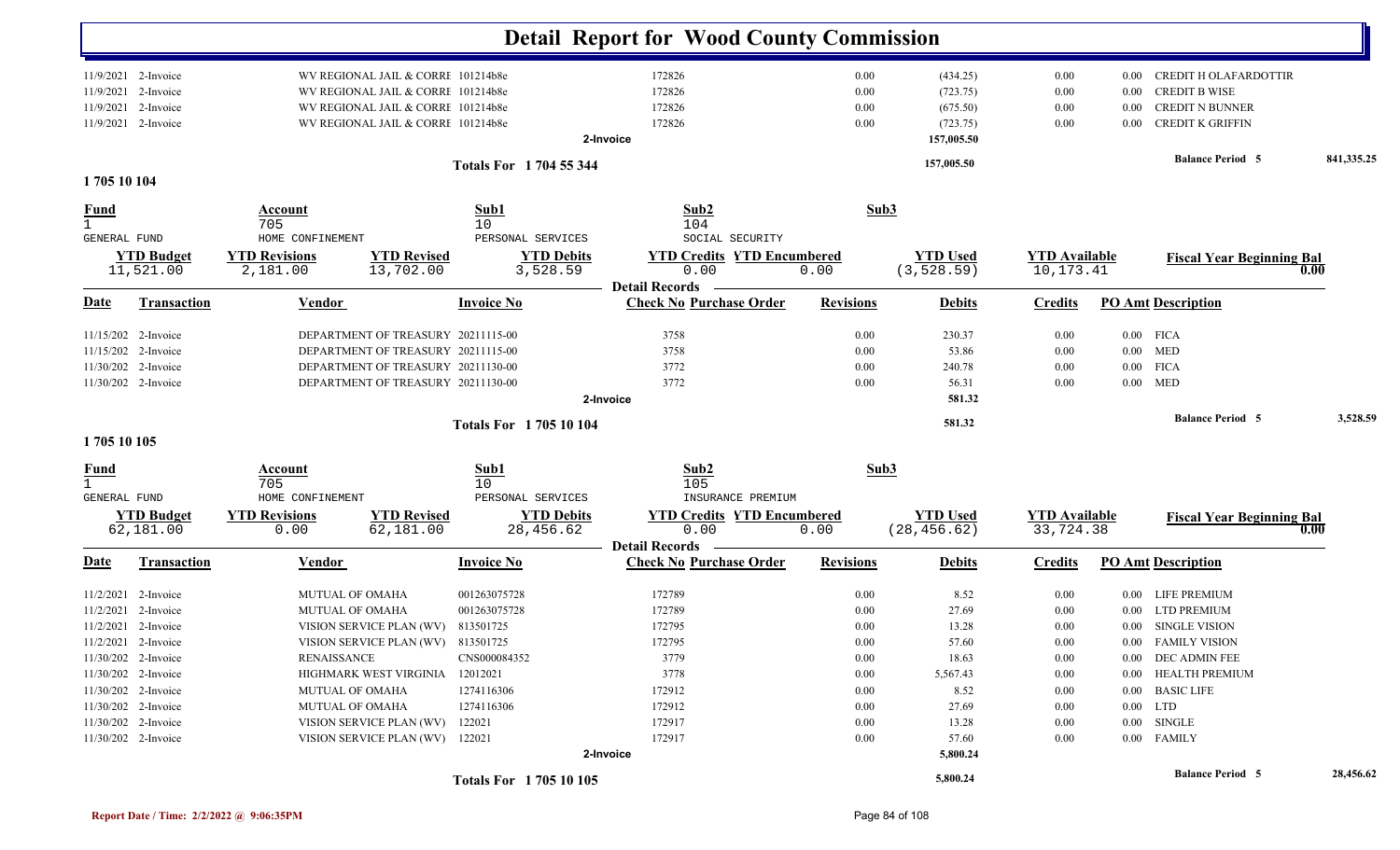#### **1 705 10 106**

| <b>Fund</b><br>$\mathbf{1}$                        |                                            | Account<br>705                                       |                                                                            | Sub1<br>10                                         | Sub2<br>106                                                                      | Sub3             |                               |                                   |                      |                                                 |          |
|----------------------------------------------------|--------------------------------------------|------------------------------------------------------|----------------------------------------------------------------------------|----------------------------------------------------|----------------------------------------------------------------------------------|------------------|-------------------------------|-----------------------------------|----------------------|-------------------------------------------------|----------|
| <b>GENERAL FUND</b>                                | <b>YTD Budget</b><br>15,061.00             | HOME CONFINEMENT<br><b>YTD Revisions</b><br>2,850.00 | <b>YTD Revised</b><br>17,911.00                                            | PERSONAL SERVICES<br><b>YTD Debits</b><br>5,059.92 | RETIREMENT<br><b>YTD Credits YTD Encumbered</b><br>0.00<br><b>Detail Records</b> | 0.00             | <b>YTD Used</b><br>(5,059.92) | <b>YTD Available</b><br>12,851.08 |                      | <b>Fiscal Year Beginning Bal</b><br>0.00        |          |
| Date                                               | <b>Transaction</b>                         | Vendor                                               |                                                                            | <b>Invoice No</b>                                  | <b>Check No Purchase Order</b>                                                   | <b>Revisions</b> | <b>Debits</b>                 | <b>Credits</b>                    |                      | <b>PO Amt Description</b>                       |          |
|                                                    | 11/15/202 2-Invoice<br>11/30/202 2-Invoice |                                                      | WV PUBLIC EMP RETIREMEN 20211115-00<br>WV PUBLIC EMP RETIREMEN 20211130-00 |                                                    | 3777<br>3777<br>2-Invoice                                                        | 0.00<br>0.00     | 388.76<br>403.16<br>791.92    | 0.00<br>0.00                      | $0.00\,$<br>0.00     | <b>RETIREMENT</b><br><b>RETIREMENT</b>          |          |
| 1705 10 108                                        |                                            |                                                      |                                                                            | <b>Totals For 170510106</b>                        |                                                                                  |                  | 791.92                        |                                   |                      | <b>Balance Period 5</b>                         | 5,059.92 |
| <b>Fund</b><br>$\mathbf{1}$<br><b>GENERAL FUND</b> |                                            | Account<br>705<br>HOME CONFINEMENT                   |                                                                            | Sub1<br>10<br>PERSONAL SERVICES                    | Sub2<br>108<br>OVERTIME                                                          | Sub3             |                               |                                   |                      |                                                 |          |
|                                                    | <b>YTD Budget</b><br>8,000.00              | <b>YTD Revisions</b><br>0.00                         | <b>YTD Revised</b><br>8,000.00                                             | <b>YTD Debits</b><br>480.51                        | <b>YTD Credits YTD Encumbered</b><br>0.00<br><b>Detail Records</b>               | 0.00             | <b>YTD Used</b><br>(480.51)   | <b>YTD Available</b><br>7,519.49  |                      | <b>Fiscal Year Beginning Bal</b><br>0.00        |          |
| <u>Date</u>                                        | Transaction                                | <b>Vendor</b>                                        |                                                                            | <b>Invoice No</b>                                  | <b>Check No Purchase Order</b>                                                   | <b>Revisions</b> | <b>Debits</b>                 | <b>Credits</b>                    |                      | <b>PO Amt Description</b>                       |          |
|                                                    | 11/15/202 2-Invoice<br>11/15/202 2-Invoice | <b>BOLEY JR DONALD</b>                               | HEWITT TABITHA NICOLE                                                      | 10-00274898-REG<br>10-00274899-REG                 | 274898<br>274899<br>2-Invoice                                                    | 0.00<br>0.00     | 24.00<br>24.00<br>48.00       | 0.00<br>0.00                      | $0.00\,$<br>$0.00\,$ | <b>BOLEY JR DONALD</b><br>HEWITT TABITHA NICOLE |          |
|                                                    |                                            |                                                      |                                                                            | <b>Totals For 170510108</b>                        |                                                                                  |                  | 48.00                         |                                   |                      | <b>Balance Period 5</b>                         | 480.51   |
| 1705 10 185                                        |                                            |                                                      |                                                                            |                                                    |                                                                                  |                  |                               |                                   |                      |                                                 |          |
| <u>Fund</u><br>$\mathbf{1}$<br><b>GENERAL FUND</b> |                                            | Account<br>705<br>HOME CONFINEMENT                   |                                                                            | Sub1<br>10<br>PERSONAL SERVICES                    | Sub2<br>185<br>HOLIDAY PAY                                                       | Sub3             |                               |                                   |                      |                                                 |          |
|                                                    | <b>YTD Budget</b><br>6,000.00              | <b>YTD Revisions</b><br>0.00                         | <b>YTD Revised</b><br>6,000.00                                             | <b>YTD Debits</b><br>781.41                        | <b>YTD Credits YTD Encumbered</b><br>0.00<br><b>Detail Records</b>               | 0.00             | <b>YTD Used</b><br>(781.41)   | <b>YTD Available</b><br>5,218.59  |                      | <b>Fiscal Year Beginning Bal</b><br>0.00        |          |
| <b>Date</b>                                        | <b>Transaction</b>                         | Vendor                                               |                                                                            | <b>Invoice No</b>                                  | <b>Check No Purchase Order</b>                                                   | <b>Revisions</b> | <b>Debits</b>                 | <b>Credits</b>                    |                      | <b>PO Amt Description</b>                       |          |
|                                                    | 11/30/202 2-Invoice                        | <b>BOLEY JR DONALD</b>                               |                                                                            | 10-00275110-REG                                    | 275110<br>2-Invoice                                                              | 0.00             | 192.02<br>192.02              | 0.00                              |                      | 0.00 BOLEY JR DONALD                            |          |
|                                                    |                                            |                                                      |                                                                            | <b>Totals For 170510185</b>                        |                                                                                  |                  | 192.02                        |                                   |                      | <b>Balance Period 5</b>                         | 781.41   |

**1 705 10 187**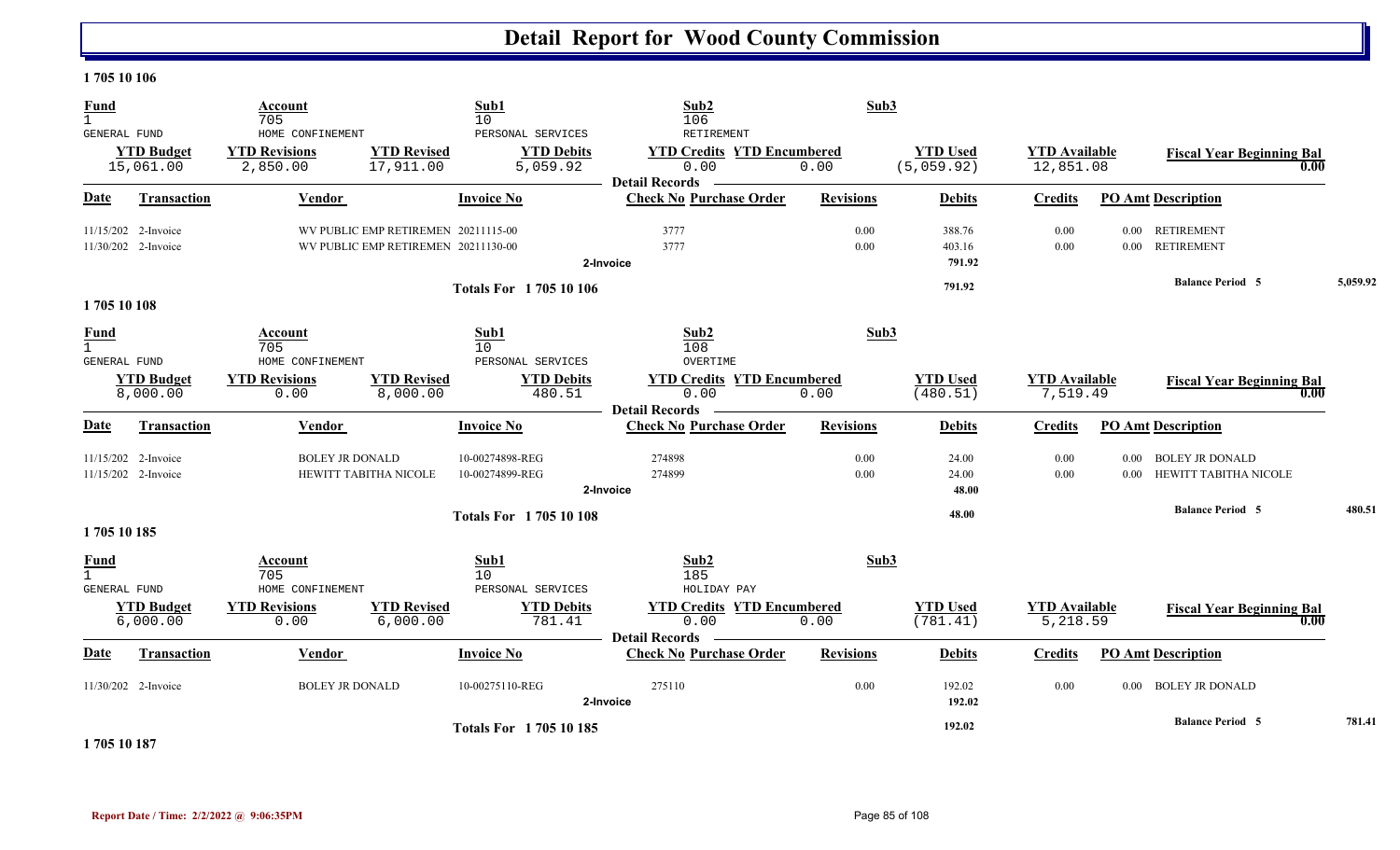| <b>Fund</b><br>$\mathbf{1}$ | <b>GENERAL FUND</b>             | Account<br>705<br>HOME CONFINEMENT |                                    | Sub1<br>10<br>PERSONAL SERVICES  | Sub2<br>187<br>HOLDING CENTER                                      | Sub3             |                                 |                                    |          |                                          |           |
|-----------------------------|---------------------------------|------------------------------------|------------------------------------|----------------------------------|--------------------------------------------------------------------|------------------|---------------------------------|------------------------------------|----------|------------------------------------------|-----------|
|                             | <b>YTD Budget</b><br>136,605.00 | <b>YTD Revisions</b><br>28,500.00  | <b>YTD Revised</b><br>165,105.00   | <b>YTD Debits</b><br>49, 336. 34 | <b>YTD Credits YTD Encumbered</b><br>0.00<br><b>Detail Records</b> | 0.00             | <b>YTD Used</b><br>(49, 336.34) | <b>YTD Available</b><br>115,768.66 |          | <b>Fiscal Year Beginning Bal</b><br>0.00 |           |
| <u>Date</u>                 | <b>Transaction</b>              | <b>Vendor</b>                      |                                    | <b>Invoice No</b>                | <b>Check No Purchase Order</b>                                     | <b>Revisions</b> | <b>Debits</b>                   | <b>Credits</b>                     |          | <b>PO Amt Description</b>                |           |
|                             | 11/15/202 2-Invoice             | <b>BOLEY JR DONALD</b>             |                                    | 10-00274898-REG                  | 274898                                                             | 0.00             | 1,386.87                        | 0.00                               |          | 0.00 BOLEY JR DONALD                     |           |
|                             | 11/15/202 2-Invoice             | <b>BOLEY JR DONALD</b>             |                                    | 10-00274898-REG                  | 274898                                                             | 0.00             | 50.00                           | 0.00                               | 0.00     | <b>BOLEY JR DONALD</b>                   |           |
|                             | 11/15/202 2-Invoice             |                                    | HEWITT TABITHA NICOLE              | 10-00274899-REG                  | 274899                                                             | 0.00             | 1,386.87                        | 0.00                               | 0.00     | HEWITT TABITHA NICOLE                    |           |
|                             | 11/15/202 2-Invoice             |                                    | HEWITT TABITHA NICOLE              | 10-00274899-REG                  | 274899                                                             | 0.00             | 50.00                           | 0.00                               | $0.00\,$ | HEWITT TABITHA NICOLE                    |           |
|                             | 11/15/202 2-Invoice             | STAATS CHELCIE S.                  |                                    | 10-00274900-REG                  | 274900                                                             | 0.00             | 965.77                          | 0.00                               | 0.00     | <b>STAATS CHELCIE S.</b>                 |           |
|                             | 11/30/202 2-Invoice             | <b>BOLEY JR DONALD</b>             |                                    | 10-00275110-REG                  | 275110                                                             | 0.00             | 1,386.87                        | 0.00                               | 0.00     | <b>BOLEY JR DONALD</b>                   |           |
|                             | 11/30/202 2-Invoice             | <b>BOLEY JR DONALD</b>             |                                    | 10-00275110-REG                  | 275110                                                             | 0.00             | 50.00                           | 0.00                               | 0.00     | <b>BOLEY JR DONALD</b>                   |           |
|                             | 11/30/202 2-Invoice             |                                    | HEWITT TABITHA NICOLE              | 10-00275111-REG                  | 275111                                                             | 0.00             | 1,386.87                        | 0.00                               | 0.00     | HEWITT TABITHA NICOLE                    |           |
|                             | 11/30/202 2-Invoice             |                                    | HEWITT TABITHA NICOLE              | 10-00275111-REG                  | 275111                                                             | 0.00             | 50.00                           | 0.00                               | 0.00     | HEWITT TABITHA NICOLE                    |           |
|                             | 11/30/202 2-Invoice             | STAATS CHELCIE S.                  |                                    | 10-00275112-REG                  | 275112                                                             | 0.00             | 965.77                          | 0.00                               | 0.00     | <b>STAATS CHELCIE S.</b>                 |           |
|                             |                                 |                                    |                                    |                                  | 2-Invoice                                                          |                  | 7,679.02                        |                                    |          |                                          |           |
|                             |                                 |                                    |                                    | <b>Totals For 170510187</b>      |                                                                    |                  | 7,679.02                        |                                    |          | <b>Balance Period 5</b>                  | 49,336.34 |
| 1708 10 104                 |                                 |                                    |                                    |                                  |                                                                    |                  |                                 |                                    |          |                                          |           |
| <b>Fund</b>                 |                                 | Account                            |                                    | Sub1                             | Sub2                                                               | Sub3             |                                 |                                    |          |                                          |           |
| $\mathbf{1}$                | GENERAL FUND                    | 708<br>CROSSING GUARDS             |                                    | 10<br>PERSONAL SERVICES          | 104<br>SOCIAL SECURITY                                             |                  |                                 |                                    |          |                                          |           |
|                             | <b>YTD Budget</b>               | <b>YTD Revisions</b>               | <b>YTD Revised</b>                 | <b>YTD Debits</b>                | <b>YTD Credits YTD Encumbered</b>                                  |                  | <b>YTD Used</b>                 | <b>YTD Available</b>               |          | <b>Fiscal Year Beginning Bal</b>         |           |
|                             | 1,517.00                        | 0.00                               | 1,517.00                           | 356.49                           | 0.00                                                               | 0.00             | (356.49)                        | 1,160.51                           |          | 0.00                                     |           |
|                             |                                 |                                    |                                    |                                  | <b>Detail Records</b>                                              |                  |                                 |                                    |          |                                          |           |
| <b>Date</b>                 | <b>Transaction</b>              | Vendor                             |                                    | <b>Invoice No</b>                | <b>Check No Purchase Order</b>                                     | <b>Revisions</b> | <b>Debits</b>                   | <b>Credits</b>                     |          | <b>PO Amt Description</b>                |           |
|                             | 11/15/202 2-Invoice             |                                    | DEPARTMENT OF TREASURY 20211115-00 |                                  | 3758                                                               | 0.00             | 113.46                          | 0.00                               |          | $0.00$ FICA                              |           |
|                             | 11/15/202 2-Invoice             |                                    | DEPARTMENT OF TREASURY 20211115-00 |                                  | 3758                                                               | 0.00             | 26.53                           | 0.00                               | 0.00     | MED                                      |           |
|                             |                                 |                                    |                                    |                                  | 2-Invoice                                                          |                  | 139.99                          |                                    |          |                                          |           |
|                             |                                 |                                    |                                    | <b>Totals For 1708 10 104</b>    |                                                                    |                  | 139.99                          |                                    |          | <b>Balance Period 5</b>                  | 356.49    |
| 1708 10 190                 |                                 |                                    |                                    |                                  |                                                                    |                  |                                 |                                    |          |                                          |           |
| <b>Fund</b>                 |                                 | Account                            |                                    | Sub1                             | Sub <sub>2</sub>                                                   | Sub3             |                                 |                                    |          |                                          |           |
| $\mathbf{1}$                |                                 | 708                                |                                    | 10                               | 190                                                                |                  |                                 |                                    |          |                                          |           |
|                             | GENERAL FUND                    | CROSSING GUARDS                    |                                    | PERSONAL SERVICES                | CROSSING GUARDS                                                    |                  |                                 |                                    |          |                                          |           |
|                             | <b>YTD Budget</b><br>19,840.00  | <b>YTD Revisions</b><br>0.00       | <b>YTD Revised</b><br>19,840.00    | <b>YTD Debits</b><br>4,660.00    | <b>YTD Credits YTD Encumbered</b><br>0.00                          | 0.00             | <b>YTD Used</b><br>(4,660.00)   | <b>YTD Available</b><br>15,180.00  |          | <b>Fiscal Year Beginning Bal</b><br>0.00 |           |
|                             |                                 |                                    |                                    |                                  | <b>Detail Records</b>                                              |                  |                                 |                                    |          |                                          |           |
| <u>Date</u>                 | <b>Transaction</b>              | Vendor                             |                                    | <b>Invoice No</b>                | <b>Check No Purchase Order</b>                                     | <b>Revisions</b> | <b>Debits</b>                   | <b>Credits</b>                     |          | <b>PO Amt Description</b>                |           |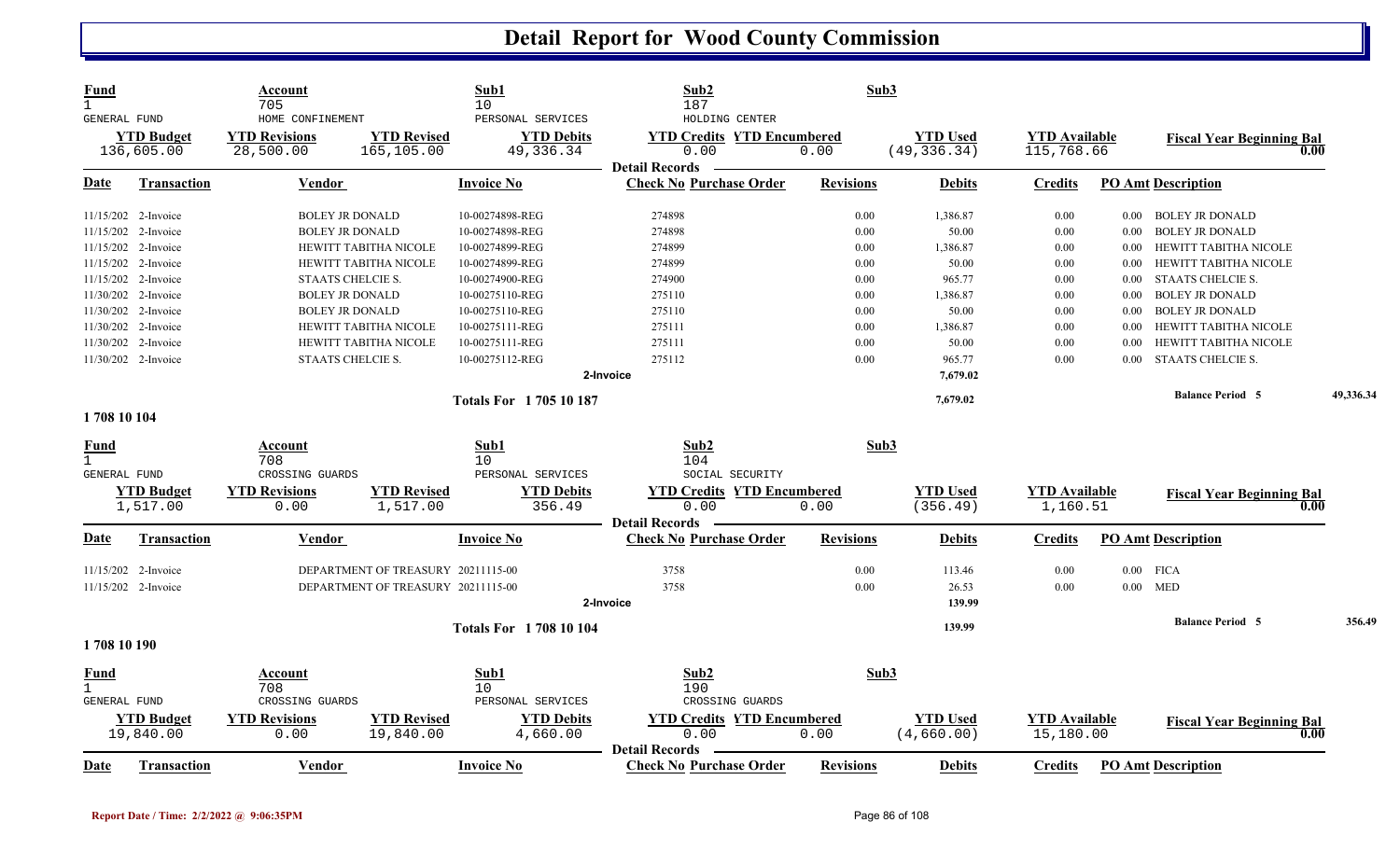|                                                                                |                        |                                                                                    |                                                                                                                                                      |                                                                          | <b>Detail Report for Wood County Commission</b>                    |                                  |                                                 |                                   |                                  |                                                                                    |           |
|--------------------------------------------------------------------------------|------------------------|------------------------------------------------------------------------------------|------------------------------------------------------------------------------------------------------------------------------------------------------|--------------------------------------------------------------------------|--------------------------------------------------------------------|----------------------------------|-------------------------------------------------|-----------------------------------|----------------------------------|------------------------------------------------------------------------------------|-----------|
| 11/15/202 2-Invoice<br>11/15/202<br>11/15/202<br>11/15/202 2-Invoice           | 2-Invoice<br>2-Invoice | CRAMLET BARBARA S.<br>MAHONEY BRIAN G.<br>PAHL TRACY M<br><b>SAMPSON PONNIE J.</b> |                                                                                                                                                      | 10-00274901-REG<br>10-00274902-REG<br>10-00274903-REG<br>10-00274904-REG | 274901<br>274902<br>274903<br>274904<br>2-Invoice                  | 0.00<br>0.00<br>0.00<br>0.00     | 570.00<br>665.00<br>70.00<br>525.00<br>1,830.00 | 0.00<br>0.00<br>0.00<br>0.00      | $0.00\,$<br>0.00<br>0.00<br>0.00 | CRAMLET BARBARA S.<br>MAHONEY BRIAN G.<br>PAHL TRACY M<br><b>SAMPSON PONNIE J.</b> |           |
| 1711 10 103                                                                    |                        |                                                                                    |                                                                                                                                                      | <b>Totals For 1708 10 190</b>                                            |                                                                    |                                  | 1,830.00                                        |                                   |                                  | <b>Balance Period 5</b>                                                            | 4,660.00  |
| <b>Fund</b><br><b>GENERAL FUND</b>                                             |                        | Account<br>711<br>EMERGENCY SERVICES                                               |                                                                                                                                                      | Sub1<br>10<br>PERSONAL SERVICES                                          | Sub2<br>103<br>SALARIES-DEPUTIES                                   | Sub3                             |                                                 |                                   |                                  |                                                                                    |           |
| 55,650.00                                                                      | <b>YTD Budget</b>      | <b>YTD Revisions</b><br>0.00                                                       | <b>YTD Revised</b><br>55,650.00                                                                                                                      | <b>YTD Debits</b><br>22,927.00                                           | <b>YTD Credits YTD Encumbered</b><br>0.00                          | 0.00                             | <b>YTD Used</b><br>(22, 927.00)                 | <b>YTD Available</b><br>32,723.00 |                                  | <b>Fiscal Year Beginning Bal</b>                                                   | 0.00      |
| Date                                                                           | <b>Transaction</b>     | <b>Vendor</b>                                                                      |                                                                                                                                                      | <b>Invoice No</b>                                                        | <b>Detail Records</b><br><b>Check No Purchase Order</b>            | <b>Revisions</b>                 | <b>Debits</b>                                   | <b>Credits</b>                    |                                  | <b>PO Amt Description</b>                                                          |           |
| 11/15/202 2-Invoice<br>11/30/202 2-Invoice                                     |                        | SHOOK WILLIAM M.<br>SHOOK WILLIAM M.                                               |                                                                                                                                                      | 10-00274905-REG<br>10-00275113-REG                                       | 274905<br>275113<br>2-Invoice                                      | 0.00<br>0.00                     | 2,292.70<br>2,292.70<br>4,585.40                | 0.00<br>0.00                      | 0.00<br>0.00                     | SHOOK WILLIAM M.<br>SHOOK WILLIAM M.                                               |           |
| 1711 10 104                                                                    |                        |                                                                                    |                                                                                                                                                      | <b>Totals For 171110103</b>                                              |                                                                    |                                  | 4,585.40                                        |                                   |                                  | <b>Balance Period 5</b>                                                            | 22,927.00 |
| <u>Fund</u><br>$\mathbf{1}$                                                    |                        | Account<br>711                                                                     |                                                                                                                                                      | Sub1<br>10                                                               | Sub2<br>104                                                        | Sub3                             |                                                 |                                   |                                  |                                                                                    |           |
| GENERAL FUND<br>4,257.00                                                       | <b>YTD Budget</b>      | EMERGENCY SERVICES<br><b>YTD Revisions</b><br>0.00                                 | <b>YTD Revised</b><br>4,257.00                                                                                                                       | PERSONAL SERVICES<br><b>YTD Debits</b><br>1,641.38                       | SOCIAL SECURITY<br><b>YTD Credits YTD Encumbered</b><br>0.00       | 0.00                             | <b>YTD Used</b><br>(1,641.38)                   | <b>YTD Available</b><br>2,615.62  |                                  | <b>Fiscal Year Beginning Bal</b>                                                   | 0.00      |
| <u>Date</u>                                                                    | <b>Transaction</b>     | Vendor                                                                             |                                                                                                                                                      | <b>Invoice No</b>                                                        | <b>Detail Records</b><br><b>Check No Purchase Order</b>            | <b>Revisions</b>                 | <b>Debits</b>                                   | <b>Credits</b>                    |                                  | <b>PO Amt Description</b>                                                          |           |
| 11/15/202 2-Invoice<br>11/15/202<br>11/30/202 2-Invoice<br>11/30/202 2-Invoice | 2-Invoice              |                                                                                    | DEPARTMENT OF TREASURY 20211115-00<br>DEPARTMENT OF TREASURY 20211115-00<br>DEPARTMENT OF TREASURY 20211130-00<br>DEPARTMENT OF TREASURY 20211130-00 |                                                                          | 3758<br>3758<br>3772<br>3772<br>2-Invoice                          | 0.00<br>0.00<br>$0.00\,$<br>0.00 | 140.58<br>32.88<br>141.36<br>33.06<br>347.88    | 0.00<br>0.00<br>0.00<br>0.00      | $0.00\,$                         | $0.00$ FICA<br>$0.00$ MED<br><b>FICA</b><br>$0.00$ MED                             |           |
| 1711 10 105                                                                    |                        |                                                                                    |                                                                                                                                                      | <b>Totals For 171110104</b>                                              |                                                                    |                                  | 347.88                                          |                                   |                                  | <b>Balance Period 5</b>                                                            | 1,641.38  |
| <b>Fund</b><br>$\mathbf{1}$<br>GENERAL FUND                                    |                        | <b>Account</b><br>711<br>EMERGENCY SERVICES                                        |                                                                                                                                                      | Sub1<br>10<br>PERSONAL SERVICES                                          | Sub2<br>105<br>INSURANCE PREMIUM                                   | Sub3                             |                                                 |                                   |                                  |                                                                                    |           |
| 24,842.00                                                                      | <b>YTD Budget</b>      | <b>YTD Revisions</b><br>0.00                                                       | <b>YTD Revised</b><br>24,842.00                                                                                                                      | <b>YTD Debits</b><br>16,477.69                                           | <b>YTD Credits YTD Encumbered</b><br>0.00<br><b>Detail Records</b> | 0.00                             | <b>YTD Used</b><br>(16, 477.69)                 | <b>YTD Available</b><br>8,364.31  |                                  | <b>Fiscal Year Beginning Bal</b>                                                   | 0.00      |
| Date                                                                           | <b>Transaction</b>     | <b>Vendor</b>                                                                      |                                                                                                                                                      | <b>Invoice No</b>                                                        | <b>Check No Purchase Order</b>                                     | <b>Revisions</b>                 | <b>Debits</b>                                   | <b>Credits</b>                    |                                  | <b>PO Amt Description</b>                                                          |           |
|                                                                                |                        | Report Date / Time: 2/2/2022 @ 9:06:35PM                                           |                                                                                                                                                      |                                                                          |                                                                    |                                  | Page 87 of 108                                  |                                   |                                  |                                                                                    |           |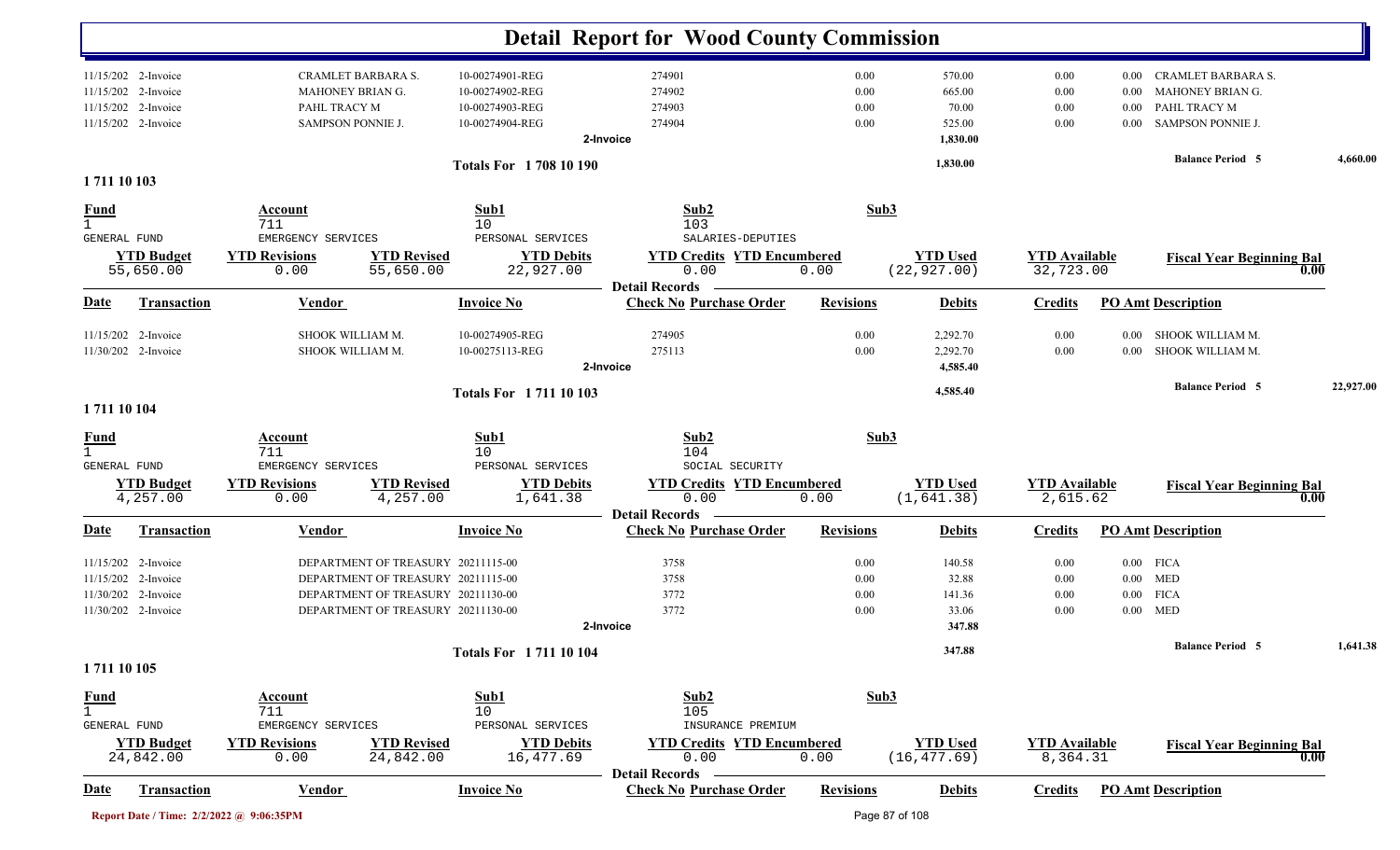|                     |                       |                      |                                     |                             | <b>Detail Report for Wood County Commission</b>         |                  |                 |                      |          |                                  |           |
|---------------------|-----------------------|----------------------|-------------------------------------|-----------------------------|---------------------------------------------------------|------------------|-----------------|----------------------|----------|----------------------------------|-----------|
|                     |                       |                      |                                     |                             |                                                         |                  |                 |                      |          |                                  |           |
|                     | 11/2/2021 2-Invoice   |                      | MUTUAL OF OMAHA                     | 001263075728                | 172789                                                  | 0.00             | 2.13            | 0.00                 | $0.00\,$ | LIFE PREMIUM                     |           |
|                     | 11/2/2021 2-Invoice   |                      | MUTUAL OF OMAHA                     | 001263075728                | 172789                                                  | 0.00             | 11.46           | 0.00                 | 0.00     | <b>LTD PREMIUM</b>               |           |
|                     | 11/2/2021 2-Invoice   |                      | VISION SERVICE PLAN (WV)            | 813501725                   | 172795                                                  | 0.00             | 3.32            | 0.00                 | $0.00\,$ | <b>SINGLE VISION</b>             |           |
|                     | 11/2/2021 2-Invoice   |                      | VISION SERVICE PLAN (WV) 813501725  |                             | 172795                                                  | 0.00             | 19.20           | 0.00                 | $0.00\,$ | <b>FAMILY VISION</b>             |           |
|                     | 11/12/202 2-Invoice   |                      | HIGHMARK WEST VIRGINIA F211111A7942 |                             | 3762                                                    | 0.00             | 2,086.85        | 0.00                 | $0.00\,$ | HRA                              |           |
|                     | 11/30/202 2-Invoice   | <b>RENAISSANCE</b>   |                                     | CNS000084352                | 3779                                                    | 0.00             | 6.21            | 0.00                 | 0.00     | DEC ADMIN FEE                    |           |
|                     | 11/30/202 2-Invoice   |                      | HIGHMARK WEST VIRGINIA              | 12012021                    | 3778                                                    | 0.00             | 1,890.64        | 0.00                 | 0.00     | HEALTH PREMIUM                   |           |
|                     | 11/30/202 2-Invoice   |                      | MUTUAL OF OMAHA                     | 1274116306                  | 172912                                                  | 0.00             | 2.13            | 0.00                 | 0.00     | <b>BASIC LIFE</b>                |           |
|                     | 11/30/202 2-Invoice   |                      | <b>MUTUAL OF OMAHA</b>              | 1274116306                  | 172912                                                  | 0.00             | 11.46           | 0.00                 | $0.00\,$ | LTD                              |           |
|                     | 11/30/202 2-Invoice   |                      | VISION SERVICE PLAN (WV)            | 122021                      | 172917                                                  | 0.00             | 3.32            | 0.00                 | $0.00\,$ | <b>SINGLE</b>                    |           |
|                     | 11/30/202 2-Invoice   |                      | VISION SERVICE PLAN (WV) 122021     |                             | 172917                                                  | 0.00             | 19.20           | 0.00                 | $0.00\,$ | <b>FAMILY</b>                    |           |
|                     |                       |                      |                                     |                             | 2-Invoice                                               |                  | 4,055.92        |                      |          |                                  |           |
|                     |                       |                      |                                     | <b>Totals For 171110105</b> |                                                         |                  | 4,055.92        |                      |          | <b>Balance Period 5</b>          | 16,477.69 |
| 1711 10 106         |                       |                      |                                     |                             |                                                         |                  |                 |                      |          |                                  |           |
| <u>Fund</u>         |                       | Account              |                                     | Sub1                        | Sub2                                                    | Sub3             |                 |                      |          |                                  |           |
| $\mathbf{1}$        |                       | 711                  |                                     | 10                          | 106                                                     |                  |                 |                      |          |                                  |           |
| GENERAL FUND        |                       | EMERGENCY SERVICES   |                                     | PERSONAL SERVICES           | RETIREMENT                                              |                  |                 |                      |          |                                  |           |
|                     | <b>YTD Budget</b>     | <b>YTD Revisions</b> | <b>YTD Revised</b>                  | <b>YTD Debits</b>           | <b>YTD Credits YTD Encumbered</b>                       |                  | <b>YTD Used</b> | <b>YTD Available</b> |          | <b>Fiscal Year Beginning Bal</b> |           |
|                     | 5,565.00              | 0.00                 | 5,565.00                            | 2,292.70                    | 0.00                                                    | 0.00             | (2, 292.70)     | 3,272.30             |          |                                  |           |
| <u>Date</u>         | <b>Transaction</b>    | <b>Vendor</b>        |                                     | <b>Invoice No</b>           | <b>Detail Records</b><br><b>Check No Purchase Order</b> | <b>Revisions</b> | <b>Debits</b>   | <b>Credits</b>       |          | <b>PO Amt Description</b>        |           |
|                     |                       |                      |                                     |                             |                                                         |                  |                 |                      |          |                                  |           |
|                     | 11/15/202 2-Invoice   |                      | WV PUBLIC EMP RETIREMEN 20211115-00 |                             | 3777                                                    | 0.00             | 229.27          | 0.00                 | $0.00\,$ | <b>RETIREMENT</b>                |           |
|                     | 11/30/202 2-Invoice   |                      | WV PUBLIC EMP RETIREMEN 20211130-00 |                             | 3777                                                    | 0.00             | 229.27          | 0.00                 | 0.00     | <b>RETIREMENT</b>                |           |
|                     |                       |                      |                                     |                             | 2-Invoice                                               |                  | 458.54          |                      |          |                                  |           |
|                     |                       |                      |                                     | <b>Totals For 171110106</b> |                                                         |                  | 458.54          |                      |          | <b>Balance Period 5</b>          | 2,292.70  |
| 1712 10 103         |                       |                      |                                     |                             |                                                         |                  |                 |                      |          |                                  |           |
| <u>Fund</u>         |                       | <b>Account</b>       |                                     | Sub1                        | Sub2                                                    | Sub3             |                 |                      |          |                                  |           |
| $\mathbf{1}$        |                       | 712                  |                                     | 10                          | 103                                                     |                  |                 |                      |          |                                  |           |
| <b>GENERAL FUND</b> |                       | COMM CTR/E 9-1-1     |                                     | PERSONAL SERVICES           | SALARIES-DEPUTIES                                       |                  |                 |                      |          |                                  |           |
|                     | <b>YTD Budget</b>     | <b>YTD Revisions</b> | <b>YTD Revised</b>                  | <b>YTD Debits</b>           | <b>YTD Credits YTD Encumbered</b>                       |                  | <b>YTD Used</b> | <b>YTD Available</b> |          | <b>Fiscal Year Beginning Bal</b> |           |
|                     | 152,586.00            | 0.00                 | 152,586.00                          | 68,052.90                   | 0.00                                                    | 0.00             | (68, 052.90)    | 84,533.10            |          | 0.00                             |           |
|                     |                       |                      |                                     |                             | <b>Detail Records</b>                                   |                  |                 |                      |          |                                  |           |
| <b>Date</b>         | <b>Transaction</b>    | <b>Vendor</b>        |                                     | <b>Invoice No</b>           | <b>Check No Purchase Order</b>                          | <b>Revisions</b> | <b>Debits</b>   | <b>Credits</b>       |          | <b>PO Amt Description</b>        |           |
|                     | $11/15/202$ 2-Invoice |                      | HOCKENBERRY RUSSELL W.              | 10-00274914-REG             | 274914                                                  | 0.00             | 2,228.16        | $0.00\,$             |          | 0.00 HOCKENBERRY RUSSELL W.      |           |
|                     | 11/15/202 2-Invoice   |                      | WALDRON CAMILLE S.                  | 10-00274934-REG             | 274934                                                  | 0.00             | 1,877.15        | $0.00\,$             | $0.00\,$ | WALDRON CAMILLE S.               |           |
|                     | 11/15/202 2-Invoice   |                      | WOODYARD RICKEY L.                  | 10-00274935-REG             | 274935                                                  | 0.00             | 2,699.98        | $0.00\,$             | $0.00\,$ | WOODYARD RICKEY L.               |           |
|                     | 11/30/202 2-Invoice   |                      | HOCKENBERRY RUSSELL W.              | 10-00275122-REG             | 275122                                                  | 0.00             | 2,228.16        | 0.00                 | $0.00\,$ | HOCKENBERRY RUSSELL W.           |           |
|                     | 11/30/202 2-Invoice   |                      | WALDRON CAMILLE S.                  | 10-00275144-REG             | 275144                                                  | 0.00             | 1,877.15        | 0.00                 | $0.00\,$ | WALDRON CAMILLE S.               |           |
|                     | 11/30/202 2-Invoice   |                      | WOODYARD RICKEY L.                  | 10-00275145-REG             | 275145                                                  | 0.00             | 2,699.98        | 0.00                 | $0.00\,$ | WOODYARD RICKEY L.               |           |
|                     |                       |                      |                                     |                             | 2-Invoice                                               |                  | 13,610.58       |                      |          |                                  |           |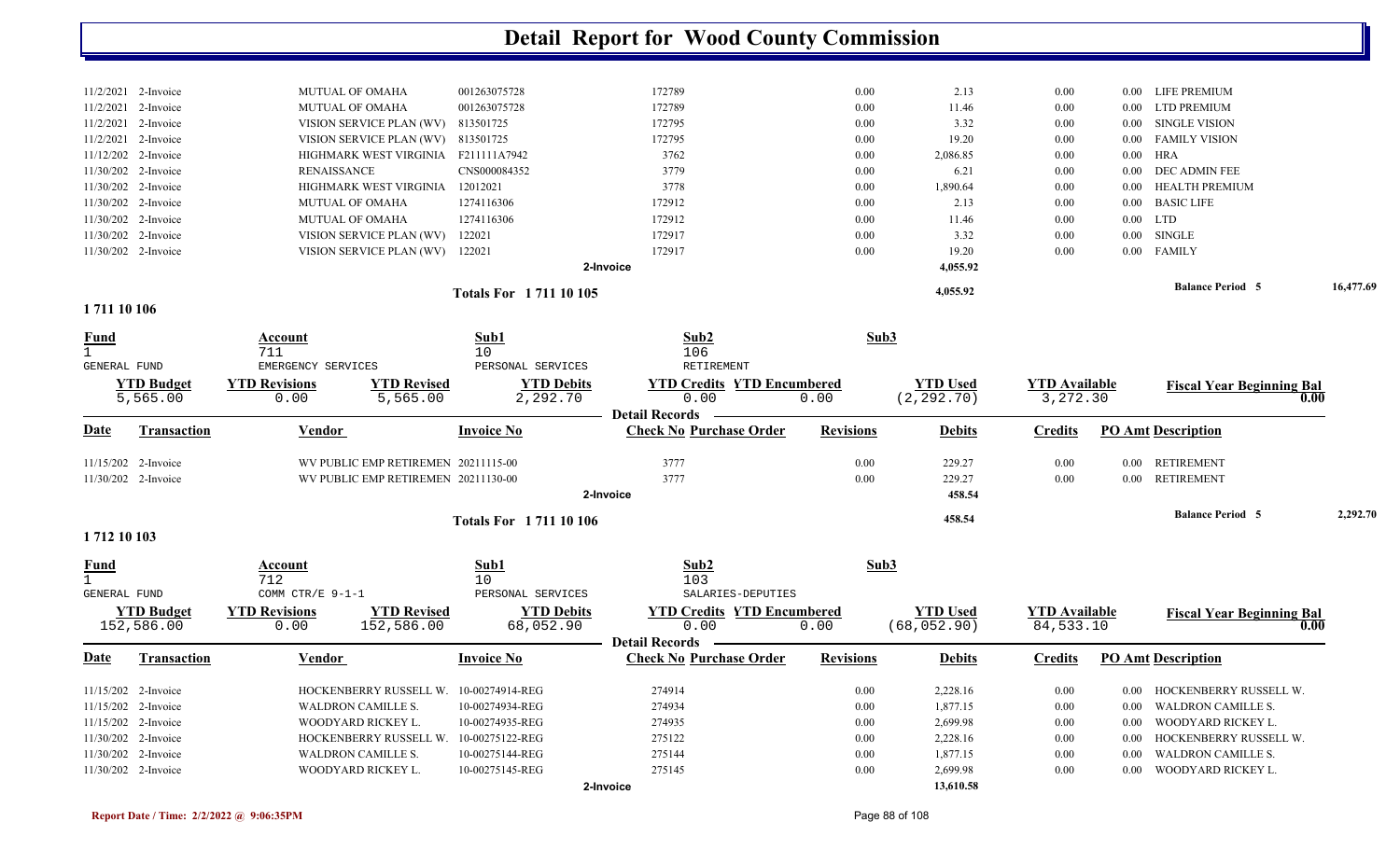| 1 712 10 104                         |                                            |                                    | <b>Totals For 171210103</b>                                              |                                                         |                  | 13,610.58          |                      |          | <b>Balance Period 5</b>          | 68,052.90  |
|--------------------------------------|--------------------------------------------|------------------------------------|--------------------------------------------------------------------------|---------------------------------------------------------|------------------|--------------------|----------------------|----------|----------------------------------|------------|
| Fund<br>$\mathbf{1}$<br>GENERAL FUND |                                            | Account<br>712<br>COMM CTR/E 9-1-1 | Sub1<br>10<br>PERSONAL SERVICES                                          | Sub <sub>2</sub><br>104<br>SOCIAL SECURITY              | Sub3             |                    |                      |          |                                  |            |
|                                      | <b>YTD Budget</b>                          | <b>YTD Revisions</b>               | <b>YTD Revised</b><br><b>YTD Debits</b>                                  | <b>YTD Credits YTD Encumbered</b>                       |                  | <b>YTD Used</b>    | <b>YTD Available</b> |          | <b>Fiscal Year Beginning Bal</b> |            |
|                                      | 102,136.00                                 | 102,136.00<br>0.00                 | 38,521.59                                                                | 0.00                                                    | 0.00             | (38, 521.59)       | 63,614.41            |          |                                  | 0.00       |
| Date                                 | <b>Transaction</b>                         | Vendor                             | <b>Invoice No</b>                                                        | <b>Detail Records</b><br><b>Check No Purchase Order</b> | <b>Revisions</b> | <b>Debits</b>      | Credits              |          | <b>PO Amt Description</b>        |            |
|                                      |                                            |                                    |                                                                          |                                                         |                  |                    |                      |          |                                  |            |
|                                      | 11/15/202 2-Invoice<br>11/15/202 2-Invoice |                                    | DEPARTMENT OF TREASURY 20211115-00<br>DEPARTMENT OF TREASURY 20211115-00 | 3758<br>3758                                            | 0.00<br>0.00     | 2,862.14<br>669.32 | 0.00<br>0.00         |          | $0.00$ FICA<br>$0.00$ MED        |            |
|                                      |                                            |                                    |                                                                          |                                                         | 0.00             |                    | 0.00                 |          | $0.00$ FICA                      |            |
|                                      | 11/30/202 2-Invoice<br>11/30/202 2-Invoice |                                    | DEPARTMENT OF TREASURY 20211130-00<br>DEPARTMENT OF TREASURY 20211130-00 | 3772<br>3772                                            | 0.00             | 3,437.66<br>803.98 | 0.00                 |          | $0.00$ MED                       |            |
|                                      |                                            |                                    |                                                                          | 2-Invoice                                               |                  |                    |                      |          |                                  |            |
|                                      |                                            |                                    |                                                                          |                                                         |                  | 7,773.10           |                      |          |                                  |            |
| 1712 10 105                          |                                            |                                    | <b>Totals For 171210104</b>                                              |                                                         |                  | 7,773.10           |                      |          | <b>Balance Period 5</b>          | 38,521.59  |
|                                      |                                            |                                    |                                                                          |                                                         |                  |                    |                      |          |                                  |            |
| <u>Fund</u>                          |                                            | Account                            | Sub1                                                                     | Sub2                                                    | Sub3             |                    |                      |          |                                  |            |
| $\mathbf{1}$                         |                                            | 712                                | 10                                                                       | 105                                                     |                  |                    |                      |          |                                  |            |
| GENERAL FUND                         |                                            | COMM CTR/E 9-1-1                   | PERSONAL SERVICES                                                        | INSURANCE PREMIUM                                       |                  |                    |                      |          |                                  |            |
|                                      | <b>YTD Budget</b>                          | <b>YTD Revisions</b>               | <b>YTD Revised</b><br><b>YTD Debits</b>                                  | <b>YTD Credits YTD Encumbered</b>                       |                  | <b>YTD Used</b>    | <b>YTD Available</b> |          | <b>Fiscal Year Beginning Bal</b> |            |
|                                      | 445,337.00                                 | 445, 337.00<br>0.00                | 172,968.18                                                               | 0.00                                                    | 0.00             | (172, 968.18)      | 272,368.82           |          |                                  | 0.00       |
| <b>Date</b>                          | <b>Transaction</b>                         | Vendor                             | <b>Invoice No</b>                                                        | <b>Detail Records</b><br><b>Check No Purchase Order</b> | <b>Revisions</b> | <b>Debits</b>      | <b>Credits</b>       |          | <b>PO Amt Description</b>        |            |
|                                      | 11/2/2021 2-Invoice                        | <b>MUTUAL OF OMAHA</b>             | 001263075728                                                             | 172789                                                  | 0.00             | 51.77              | 0.00                 |          | 0.00 LIFE PREMIUM                |            |
|                                      | 11/2/2021 2-Invoice                        | <b>MUTUAL OF OMAHA</b>             | 001263075728                                                             | 172789                                                  | 0.00             | 199.50             | 0.00                 | $0.00\,$ | <b>LTD PREMIUM</b>               |            |
|                                      | 11/2/2021 2-Invoice                        | VISION SERVICE PLAN (WV)           | 813501725                                                                | 172795                                                  | 0.00             | 76.36              | 0.00                 | $0.00\,$ | <b>SINGLE VISION</b>             |            |
|                                      | 11/2/2021 2-Invoice                        | VISION SERVICE PLAN (WV) 813501725 |                                                                          | 172795                                                  | 0.00             | 268.80             | 0.00                 | $0.00\,$ | <b>FAMILY VISION</b>             |            |
|                                      | 11/12/202 2-Invoice                        | HIGHMARK WEST VIRGINIA             | F211111A7942                                                             | 3762                                                    | 0.00             | 2,986.87           | 0.00                 | 0.00     | HRA                              |            |
|                                      | 11/12/202 2-Invoice                        | HIGHMARK WEST VIRGINIA             | F211102A6057                                                             | 3764                                                    | 0.00             | 809.29             | 0.00                 | 0.00     | <b>HRA</b>                       |            |
|                                      | 11/23/202 2-Invoice                        | HIGHMARK WEST VIRGINIA             | F211116A7142                                                             | 3766                                                    | 0.00             | 1,921.42           | 0.00                 | 0.00     | <b>HRA</b>                       |            |
|                                      | 11/30/202 2-Invoice                        | <b>RENAISSANCE</b>                 | CNS000084352                                                             | 3779                                                    | 0.00             | 161.46             | 0.00                 | 0.00     | <b>DEC ADMIN FEE</b>             |            |
|                                      | 11/30/202 2-Invoice                        | HIGHMARK WEST VIRGINIA             | F21112341666                                                             | 3775                                                    | 0.00             | 653.83             | 0.00                 | $0.00\,$ | <b>HRA</b>                       |            |
|                                      | 11/30/202 2-Invoice                        | HIGHMARK WEST VIRGINIA             | 12012021                                                                 | 3778                                                    | 0.00             | 28,593.87          | 0.00                 | 0.00     | <b>HEALTH PREMIUM</b>            |            |
|                                      | 11/30/202 2-Invoice                        | <b>MUTUAL OF OMAHA</b>             | 1274116306                                                               | 172912                                                  | 0.00             | 51.77              | 0.00                 |          | 0.00 BASIC LIFE                  |            |
|                                      | 11/30/202 2-Invoice                        | <b>MUTUAL OF OMAHA</b>             | 1274116306                                                               | 172912                                                  | 0.00             | 199.90             | 0.00                 |          | $0.00$ LTD                       |            |
|                                      | 11/30/202 2-Invoice                        | VISION SERVICE PLAN (WV)           | 122021                                                                   | 172917                                                  | 0.00             | 76.36              | 0.00                 | $0.00\,$ | <b>SINGLE</b>                    |            |
|                                      | 11/30/202 2-Invoice                        | VISION SERVICE PLAN (WV)           | 122021                                                                   | 172917                                                  | 0.00             | 268.80             | 0.00                 |          | 0.00 FAMILY                      |            |
|                                      |                                            |                                    |                                                                          | 2-Invoice                                               |                  | 36,320.00          |                      |          |                                  |            |
|                                      |                                            |                                    | <b>Totals For 171210105</b>                                              |                                                         |                  | 36,320.00          |                      |          | <b>Balance Period 5</b>          | 172,968.18 |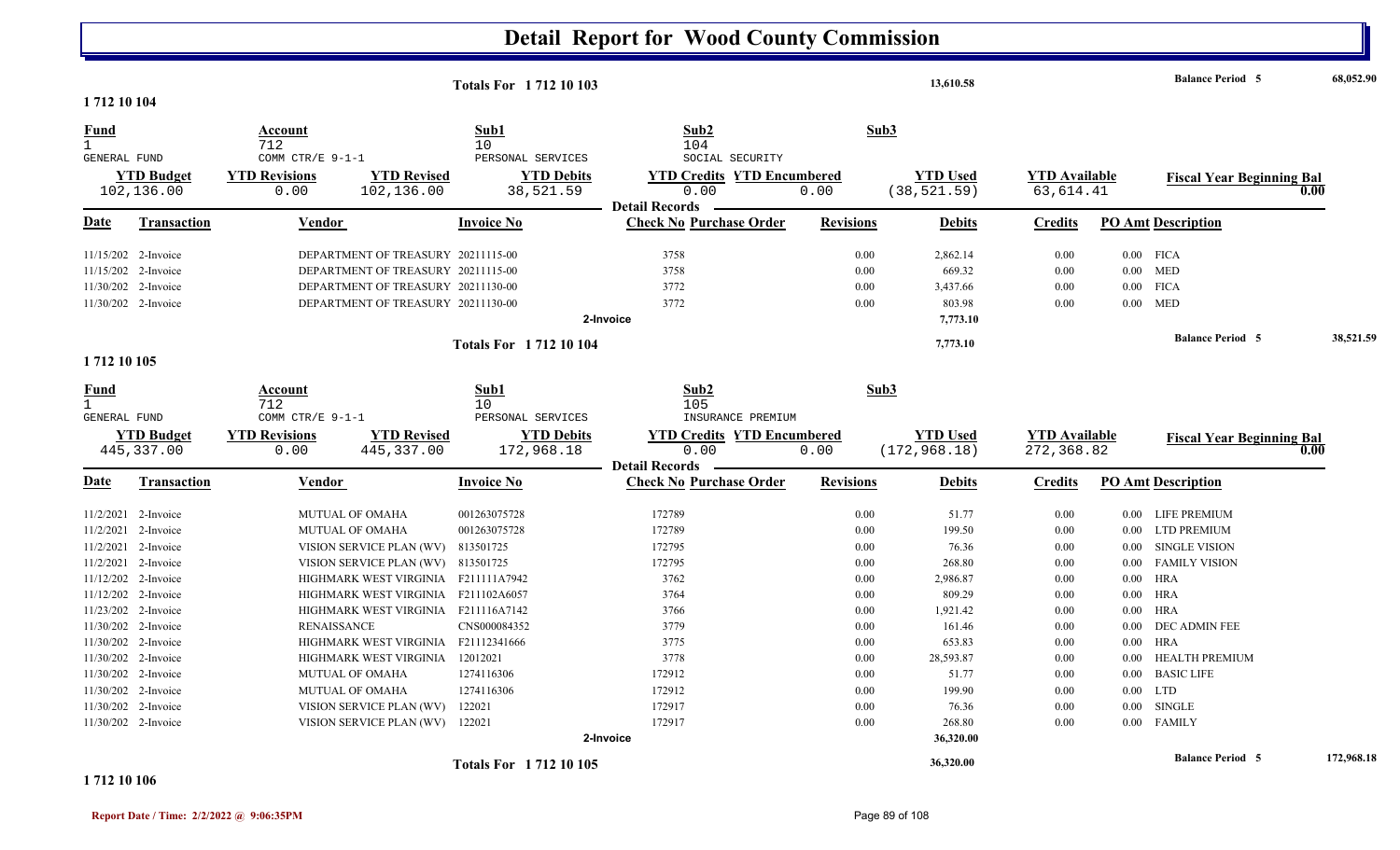| <b>Fund</b><br>$\mathbf{1}$<br><b>GENERAL FUND</b> |                                                                   | Account<br>712<br>COMM CTR/E 9-1-1          |                                                                            | Sub1<br>10<br>PERSONAL SERVICES                       | Sub2<br>106<br>RETIREMENT                                          | Sub3                 |                                   |                                   |                              |                                                                   |           |
|----------------------------------------------------|-------------------------------------------------------------------|---------------------------------------------|----------------------------------------------------------------------------|-------------------------------------------------------|--------------------------------------------------------------------|----------------------|-----------------------------------|-----------------------------------|------------------------------|-------------------------------------------------------------------|-----------|
|                                                    | <b>YTD Budget</b><br>126,800.00                                   | <b>YTD Revisions</b><br>0.00                | <b>YTD Revised</b><br>126,800.00                                           | <b>YTD Debits</b><br>51,371.03                        | <b>YTD Credits YTD Encumbered</b><br>0.00<br><b>Detail Records</b> | 0.00                 | <b>YTD Used</b><br>(51, 371.03)   | <b>YTD</b> Available<br>75,428.97 |                              | <b>Fiscal Year Beginning Bal</b>                                  | 0.00      |
| Date                                               | <b>Transaction</b>                                                | <b>Vendor</b>                               |                                                                            | <b>Invoice No</b>                                     | <b>Check No Purchase Order</b>                                     | <b>Revisions</b>     | <b>Debits</b>                     | <b>Credits</b>                    |                              | <b>PO Amt Description</b>                                         |           |
|                                                    | 11/15/202 2-Invoice<br>11/30/202 2-Invoice                        |                                             | WV PUBLIC EMP RETIREMEN 20211115-00<br>WV PUBLIC EMP RETIREMEN 20211130-00 |                                                       | 3777<br>3777<br>2-Invoice                                          | 0.00<br>0.00         | 4,657.75<br>5,554.49<br>10,212.24 | 0.00<br>0.00                      | 0.00<br>$0.00\,$             | <b>RETIREMENT</b><br>RETIREMENT                                   |           |
| 1712 10 108                                        |                                                                   |                                             |                                                                            | <b>Totals For 171210106</b>                           |                                                                    |                      | 10,212.24                         |                                   |                              | <b>Balance Period 5</b>                                           | 51,371.03 |
| <u>Fund</u><br>$\mathbf{1}$<br>GENERAL FUND        |                                                                   | <b>Account</b><br>712<br>COMM CTR/E 9-1-1   |                                                                            | Sub1<br>10<br>PERSONAL SERVICES                       | Sub2<br>108<br>OVERTIME                                            | Sub3                 |                                   |                                   |                              |                                                                   |           |
|                                                    | <b>YTD Budget</b><br>90,000.00                                    | <b>YTD Revisions</b><br>0.00                | <b>YTD Revised</b><br>90,000.00                                            | <b>YTD Debits</b><br>34,805.35                        | <b>YTD Credits YTD Encumbered</b><br>0.00<br><b>Detail Records</b> | 0.00                 | <b>YTD Used</b><br>(34, 805.35)   | <b>YTD Available</b><br>55,194.65 |                              | <b>Fiscal Year Beginning Bal</b>                                  | 0.00      |
| Date                                               | <b>Transaction</b>                                                | <b>Vendor</b>                               |                                                                            | <b>Invoice No</b>                                     | <b>Check No Purchase Order</b>                                     | <b>Revisions</b>     | <b>Debits</b>                     | <b>Credits</b>                    |                              | <b>PO Amt Description</b>                                         |           |
|                                                    | 11/15/202 2-Invoice<br>11/15/202 2-Invoice                        |                                             | <b>ALLEN PEGGY SUE</b><br>BARKER CHELSEA N.                                | 10-00274841-REG<br>10-00274906-REG                    | 274841<br>274906                                                   | 0.00<br>0.00         | 303.85<br>152.66                  | 0.00<br>0.00                      | $0.00\,$<br>0.00             | ALLEN PEGGY SUE<br><b>BARKER CHELSEA N.</b>                       |           |
| 11/15/202                                          | 2-Invoice<br>11/15/202 2-Invoice                                  | DEEM RACHAEL N                              | GALLAGHER ALESHA A.                                                        | 10-00274910-REG<br>10-00274913-REG                    | 274910<br>274913                                                   | 0.00<br>0.00         | 67.38<br>151.73                   | 0.00<br>0.00                      | 0.00<br>$0.00\,$             | DEEM RACHAEL N<br>GALLAGHER ALESHA A.                             |           |
|                                                    | 11/15/202 2-Invoice<br>11/15/202 2-Invoice                        | KUHL JASON A.                               | <b>MATHENY DUSTIN S.</b>                                                   | 10-00274918-REG<br>10-00274920-REG                    | 274918<br>274920                                                   | 0.00<br>0.00         | 326.96<br>25.75                   | 0.00<br>0.00                      | 0.00<br>0.00                 | KUHL JASON A.<br><b>MATHENY DUSTIN S.</b>                         |           |
|                                                    | 11/15/202 2-Invoice<br>11/15/202 2-Invoice<br>11/15/202 2-Invoice | <b>MCKAIN MARK A</b><br><b>MERRILL SARA</b> | MERCER ROBERT E.                                                           | 10-00274921-REG<br>10-00274922-REG<br>10-00274923-REG | 274921<br>274922<br>274923                                         | 0.00<br>0.00<br>0.00 | 459.67<br>320.66<br>319.77        | 0.00<br>0.00<br>0.00              | 0.00<br>0.00<br>$0.00\,$     | MCKAIN MARK A<br>MERCER ROBERT E.<br>MERRILL SARA                 |           |
|                                                    | 11/15/202 2-Invoice<br>11/15/202 2-Invoice                        |                                             | MOORE DOUGLAS I.<br><b>MORGAN RACHEL N</b>                                 | 10-00274924-REG<br>10-00274925-REG                    | 274924<br>274925                                                   | 0.00<br>0.00         | 183.68<br>239.83                  | 0.00<br>0.00                      | 0.00<br>$0.00\,$             | MOORE DOUGLAS I.<br>MORGAN RACHEL N                               |           |
|                                                    | 11/15/202 2-Invoice<br>11/15/202 2-Invoice                        | <b>RATHER RANDY</b>                         | MURPHY JILLIAN L.                                                          | 10-00274926-REG<br>10-00274928-REG                    | 274926<br>274928                                                   | 0.00<br>0.00         | 28.54<br>45.22                    | 0.00<br>0.00                      | 0.00<br>0.00                 | MURPHY JILLIAN L.<br><b>RATHER RANDY</b>                          |           |
|                                                    | 11/15/202 2-Invoice<br>11/15/202 2-Invoice<br>11/15/202 2-Invoice | <b>SMITH JAMIE L</b><br>SPENCER ETHAN T     | <b>SCALISE SAMMY A</b>                                                     | 10-00274930-REG<br>10-00274931-REG<br>10-00274932-REG | 274930<br>274931<br>274932                                         | 0.00<br>0.00<br>0.00 | 479.66<br>19.99<br>22.01          | 0.00<br>0.00<br>0.00              | $0.00\,$<br>$0.00\,$<br>0.00 | <b>SCALISE SAMMY A</b><br><b>SMITH JAMIE L</b><br>SPENCER ETHAN T |           |
|                                                    | 11/30/202 2-Invoice<br>11/30/202 2-Invoice                        |                                             | <b>ALLEN PEGGY SUE</b><br><b>BARKLEY ASHLEY N</b>                          | 10-00275055-REG<br>10-00275115-REG                    | 275055<br>275115                                                   | 0.00<br>0.00         | 303.85<br>219.84                  | 0.00<br>0.00                      | 0.00<br>0.00                 | ALLEN PEGGY SUE<br><b>BARKLEY ASHLEY N</b>                        |           |
|                                                    | 11/30/202 2-Invoice<br>11/30/202 2-Invoice<br>11/30/202 2-Invoice | KUHL BARBARA L.                             | BARKER CHELSEA N.<br>GALLAGHER ALESHA A.                                   | 10-00275114-REG<br>10-00275121-REG<br>10-00275125-REG | 275114<br>275121<br>275125                                         | 0.00<br>0.00<br>0.00 | 305.33<br>657.49<br>625.96        | 0.00<br>0.00<br>0.00              | 0.00<br>0.00<br>0.00         | BARKER CHELSEA N.<br>GALLAGHER ALESHA A.<br>KUHL BARBARA L.       |           |
|                                                    | 11/30/202 2-Invoice                                               | MCKAIN MARK A                               |                                                                            | 10-00275129-REG                                       | 275129                                                             | 0.00                 | 599.57                            | 0.00                              | $0.00\,$                     | MCKAIN MARK A                                                     |           |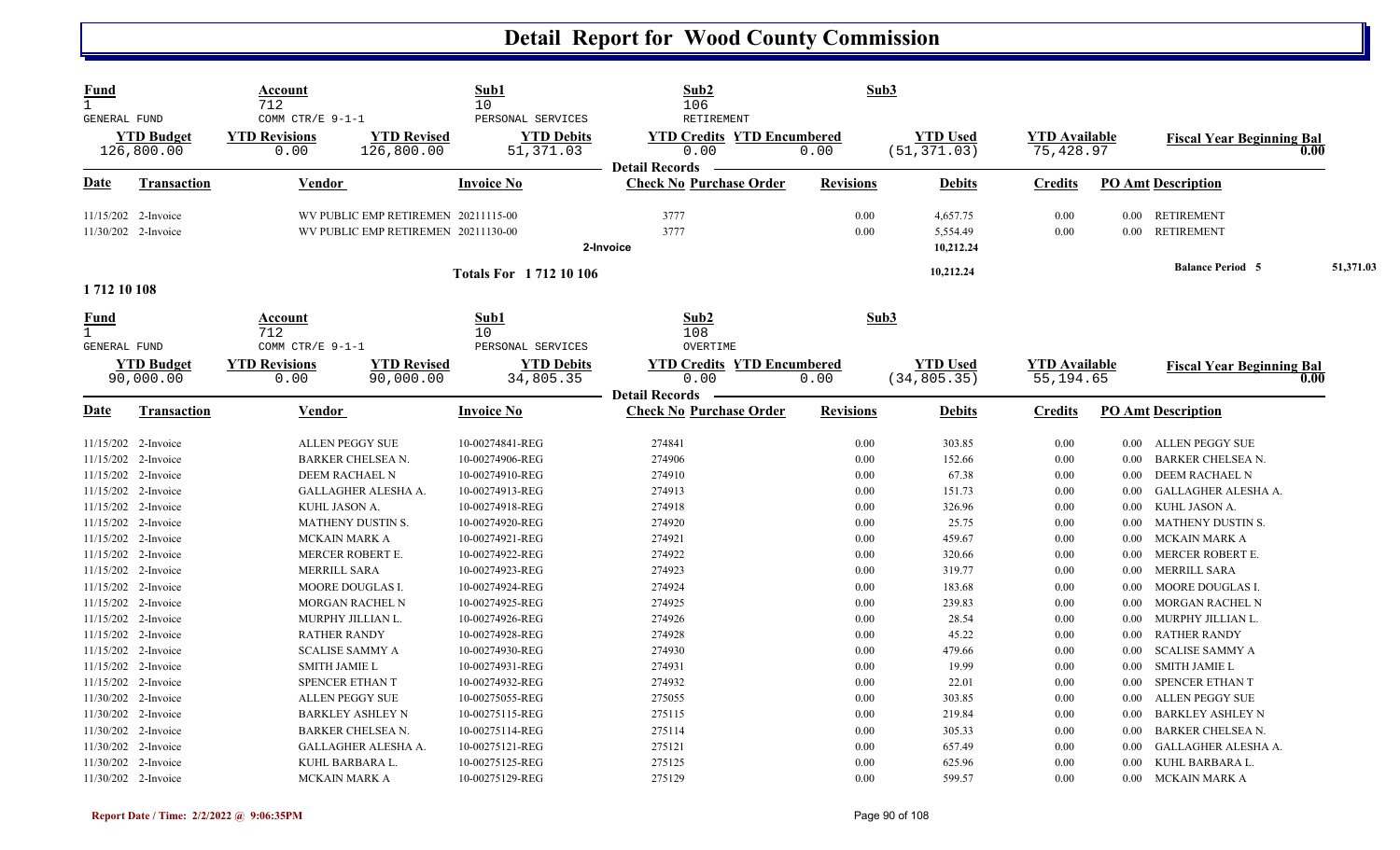|                             |                                                                   |                              |                                             |                                                       | <b>Detail Report for Wood County Commission</b>                    |                      |                                        |                                    |                  |                                                                  |           |
|-----------------------------|-------------------------------------------------------------------|------------------------------|---------------------------------------------|-------------------------------------------------------|--------------------------------------------------------------------|----------------------|----------------------------------------|------------------------------------|------------------|------------------------------------------------------------------|-----------|
|                             | 11/30/202 2-Invoice<br>11/30/202 2-Invoice<br>11/30/202 2-Invoice | <b>RATHER RANDY</b>          | RIFFLE WILLIAM H.<br><b>SCALISE SAMMY A</b> | 10-00275137-REG<br>10-00275138-REG<br>10-00275139-REG | 275137<br>275138<br>275139<br>2-Invoice                            | 0.00<br>0.00<br>0.00 | 135.65<br>570.12<br>479.66<br>7,044.83 | 0.00<br>0.00<br>0.00               | 0.00<br>$0.00\,$ | 0.00 RATHER RANDY<br>RIFFLE WILLIAM H.<br><b>SCALISE SAMMY A</b> |           |
|                             |                                                                   |                              |                                             | <b>Totals For 171210108</b>                           |                                                                    |                      | 7,044.83                               |                                    |                  | <b>Balance Period 5</b>                                          | 34,805.35 |
| 1712 10 109                 |                                                                   |                              |                                             |                                                       |                                                                    |                      |                                        |                                    |                  |                                                                  |           |
| <u>Fund</u><br>$\mathbf{1}$ |                                                                   | Account                      |                                             | Sub1                                                  | Sub2                                                               | Sub3                 |                                        |                                    |                  |                                                                  |           |
| GENERAL FUND                |                                                                   | 712<br>COMM CTR/E 9-1-1      |                                             | 10<br>PERSONAL SERVICES                               | 109<br>EXTRA HELP                                                  |                      |                                        |                                    |                  |                                                                  |           |
|                             | <b>YTD Budget</b><br>67,116.00                                    | <b>YTD Revisions</b><br>0.00 | <b>YTD Revised</b><br>67,116.00             | <b>YTD Debits</b><br>24,809.94                        | <b>YTD Credits YTD Encumbered</b><br>0.00<br><b>Detail Records</b> | 0.00                 | <b>YTD</b> Used<br>(24, 809.94)        | <b>YTD Available</b><br>42,306.06  |                  | <b>Fiscal Year Beginning Bal</b>                                 | 0.00      |
| <u>Date</u>                 | <b>Transaction</b>                                                | <b>Vendor</b>                |                                             | <b>Invoice No</b>                                     | <b>Check No Purchase Order</b>                                     | <b>Revisions</b>     | <b>Debits</b>                          | <b>Credits</b>                     |                  | <b>PO Amt Description</b>                                        |           |
|                             | 11/15/202 2-Invoice                                               | <b>BOARD LESLIE R</b>        |                                             | 10-00274908-REG                                       | 274908                                                             | 0.00                 | 151.20                                 | 0.00                               | $0.00\,$         | <b>BOARD LESLIE R</b>                                            |           |
|                             | 11/15/202 2-Invoice                                               |                              | JEFFERS MARY BETH                           | 10-00274915-REG                                       | 274915                                                             | 0.00                 | 125.58                                 | 0.00                               | 0.00             | JEFFERS MARY BETH                                                |           |
|                             | 11/15/202 2-Invoice                                               |                              | LAYTON STACIE A.                            | 10-00274919-REG                                       | 274919                                                             | 0.00                 | 302.40                                 | 0.00                               | $0.00\,$         | <b>LAYTON STACIE A.</b>                                          |           |
|                             | 11/15/202 2-Invoice                                               |                              | <b>TALLMAN CADEN</b>                        | 10-00274933-REG                                       | 274933                                                             | 0.00                 | 378.00                                 | 0.00                               | $0.00\,$         | <b>TALLMAN CADEN</b>                                             |           |
|                             | 11/30/202 2-Invoice                                               | <b>BOARD LESLIE R</b>        |                                             | 10-00275116-REG                                       | 275116                                                             | 0.00                 | 151.20                                 | 0.00                               | $0.00\,$         | <b>BOARD LESLIE R</b>                                            |           |
|                             | 11/30/202 2-Invoice                                               |                              | JEFFERS MARY BETH                           | 10-00275123-REG                                       | 275123                                                             | 0.00                 | 130.81                                 | 0.00                               | 0.00             | JEFFERS MARY BETH                                                |           |
|                             | 11/30/202 2-Invoice                                               |                              | <b>LAYTON STACIE A.</b>                     | 10-00275127-REG                                       | 275127                                                             | 0.00                 | 302.40                                 | 0.00                               | 0.00             | <b>LAYTON STACIE A.</b>                                          |           |
|                             | 11/30/202 2-Invoice                                               |                              | <b>TALLMAN CADEN</b>                        | 10-00275142-REG                                       | 275142                                                             | 0.00                 | 756.00                                 | 0.00                               | $0.00\,$         | <b>TALLMAN CADEN</b>                                             |           |
|                             |                                                                   |                              |                                             |                                                       | 2-Invoice                                                          |                      | 2,297.59                               |                                    |                  |                                                                  |           |
| 1712 10 184                 |                                                                   |                              |                                             | <b>Totals For 171210109</b>                           |                                                                    |                      | 2,297.59                               |                                    |                  | <b>Balance Period 5</b>                                          | 24,809.94 |
|                             |                                                                   |                              |                                             |                                                       |                                                                    |                      |                                        |                                    |                  |                                                                  |           |
| <u>Fund</u>                 |                                                                   | <b>Account</b><br>712        |                                             | Sub1<br>10                                            | Sub2<br>184                                                        | Sub3                 |                                        |                                    |                  |                                                                  |           |
| <b>GENERAL FUND</b>         |                                                                   | COMM CTR/E 9-1-1             |                                             | PERSONAL SERVICES                                     | DISPATCHERS                                                        |                      |                                        |                                    |                  |                                                                  |           |
|                             | <b>YTD Budget</b><br>965, 411.00                                  | <b>YTD Revisions</b><br>0.00 | <b>YTD Revised</b><br>965, 411.00           | <b>YTD Debits</b><br>376,675.07                       | <b>YTD Credits YTD Encumbered</b><br>0.00                          | 0.00                 | <b>YTD Used</b><br>(376, 675.07)       | <b>YTD Available</b><br>588,735.93 |                  | <b>Fiscal Year Beginning Bal</b>                                 | 0.00      |
| Date                        | <b>Transaction</b>                                                | Vendor                       |                                             | <b>Invoice No</b>                                     | <b>Detail Records</b><br><b>Check No Purchase Order</b>            | <b>Revisions</b>     | <b>Debits</b>                          | <b>Credits</b>                     |                  | <b>PO Amt Description</b>                                        |           |
|                             |                                                                   |                              |                                             |                                                       |                                                                    |                      |                                        |                                    |                  |                                                                  |           |
|                             | 11/15/202 2-Invoice                                               |                              | <b>BARKLEY ASHLEY N</b>                     | 10-00274907-REG                                       | 274907                                                             | 0.00                 | 1,096.95                               | $0.00\,$                           |                  | 0.00 BARKLEY ASHLEY N                                            |           |
|                             | 11/15/202 2-Invoice                                               |                              | <b>BARKLEY ASHLEY N</b>                     | 10-00274907-REG                                       | 274907                                                             | 0.00                 | 173.28                                 | 0.00                               |                  | 0.00 BARKLEY ASHLEY N                                            |           |
|                             | 11/15/202 2-Invoice                                               |                              | BARKER CHELSEA N.                           | 10-00274906-REG                                       | 274906                                                             | 0.00                 | 1,396.54                               | 0.00                               |                  | 0.00 BARKER CHELSEA N.                                           |           |
|                             | 11/15/202 2-Invoice                                               |                              | BARKER CHELSEA N.                           | 10-00274906-REG                                       | 274906                                                             | 0.00                 | 220.60                                 | 0.00                               | $0.00\,$         | BARKER CHELSEA N.                                                |           |
|                             | 11/15/202 2-Invoice                                               |                              | <b>CLATTERBUCK CLAYTON</b>                  | 10-00274909-REG                                       | 274909                                                             | 0.00                 | 1,232.71                               | 0.00                               | $0.00\,$         | CLATTERBUCK CLAYTON                                              |           |
|                             | 11/15/202 2-Invoice                                               |                              | <b>CLATTERBUCK CLAYTON</b>                  | 10-00274909-REG                                       | 274909                                                             | 0.00                 | 194.72                                 | 0.00                               |                  | 0.00 CLATTERBUCK CLAYTON                                         |           |
|                             | 11/15/202 2-Invoice                                               |                              | DEEM RACHAEL N                              | 10-00274910-REG                                       | 274910                                                             | 0.00                 | 1,232.71                               | $0.00\,$                           |                  | 0.00 DEEM RACHAEL N                                              |           |
|                             | 11/15/202 2-Invoice                                               |                              | DEEM RACHAEL N                              | 10-00274910-REG                                       | 274910                                                             | 0.00                 | 194.72                                 | $0.00\,$                           |                  | 0.00 DEEM RACHAEL N                                              |           |
|                             | 11/15/202 2-Invoice                                               |                              | EVANS CHRISTINA L.                          | 10-00274911-REG                                       | 274911                                                             | 0.00                 | 1,344.84                               | $0.00\,$                           |                  | 0.00 EVANS CHRISTINA L.                                          |           |
|                             | 11/15/202 2-Invoice                                               |                              | EVANS CHRISTINA L.                          | 10-00274911-REG                                       | 274911                                                             | 0.00                 | 212.43                                 | $0.00\,$                           |                  | 0.00 EVANS CHRISTINA L.                                          |           |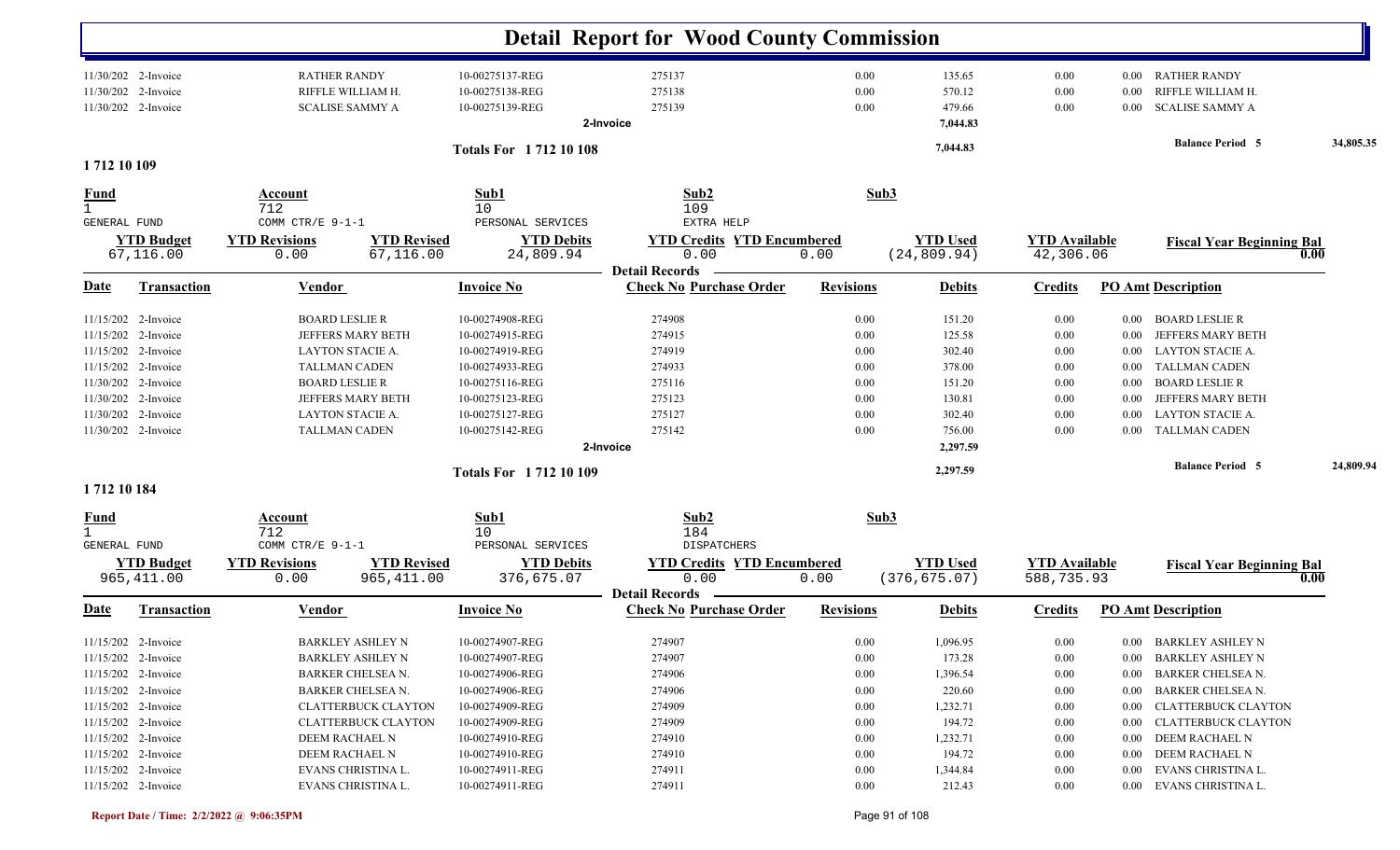| 11/15/202 2-Invoice | <b>FLEENOR CARL AARON</b>  | 10-00274912-REG | 274912 | 0.00     | 1,587.71 | $0.00\,$ |          | 0.00 FLEENOR CARL AARON    |
|---------------------|----------------------------|-----------------|--------|----------|----------|----------|----------|----------------------------|
| 11/15/202 2-Invoice | FLEENOR CARL AARON         | 10-00274912-REG | 274912 | 0.00     | 250.80   | 0.00     | $0.00\,$ | FLEENOR CARL AARON         |
| 11/15/202 2-Invoice | GALLAGHER ALESHA A.        | 10-00274913-REG | 274913 | 0.00     | 1,387.98 | 0.00     | $0.00\,$ | GALLAGHER ALESHA A.        |
| 11/15/202 2-Invoice | GALLAGHER ALESHA A.        | 10-00274913-REG | 274913 | 0.00     | 219.25   | 0.00     | $0.00\,$ | GALLAGHER ALESHA A.        |
| 11/15/202 2-Invoice | JONES DUANE EARL           | 10-00274916-REG | 274916 | 0.00     | 2,008.13 | 0.00     | 0.00     | <b>JONES DUANE EARL</b>    |
| 11/15/202 2-Invoice | KUHL BARBARA L.            | 10-00274917-REG | 274917 | 0.00     | 1,431.53 | 0.00     | $0.00\,$ | KUHL BARBARA L.            |
| 11/15/202 2-Invoice | KUHL BARBARA L.            | 10-00274917-REG | 274917 | 0.00     | 226.13   | 0.00     | $0.00\,$ | KUHL BARBARA L.            |
| 11/15/202 2-Invoice | KUHL JASON A.              | 10-00274918-REG | 274918 | 0.00     | 1,495.50 | 0.00     | $0.00\,$ | KUHL JASON A.              |
| 11/15/202 2-Invoice | KUHL JASON A.              | 10-00274918-REG | 274918 | 0.00     | 236.23   | 0.00     | $0.00\,$ | KUHL JASON A.              |
| 11/15/202 2-Invoice | MATHENY DUSTIN S.          | 10-00274920-REG | 274920 | 0.00     | 1,413.58 | 0.00     | $0.00\,$ | <b>MATHENY DUSTIN S.</b>   |
| 11/15/202 2-Invoice | MATHENY DUSTIN S.          | 10-00274920-REG | 274920 | 0.00     | 223.29   | 0.00     | 0.00     | MATHENY DUSTIN S.          |
| 11/15/202 2-Invoice | MCKAIN MARK A              | 10-00274921-REG | 274921 | 0.00     | 1,096.95 | 0.00     | $0.00\,$ | MCKAIN MARK A              |
| 11/15/202 2-Invoice | MCKAIN MARK A              | 10-00274921-REG | 274921 | 0.00     | 173.28   | 0.00     | $0.00\,$ | MCKAIN MARK A              |
| 11/15/202 2-Invoice | MERCER ROBERT E.           | 10-00274922-REG | 274922 | 0.00     | 1,466.68 | 0.00     | $0.00\,$ | MERCER ROBERT E.           |
| 11/15/202 2-Invoice | MERCER ROBERT E.           | 10-00274922-REG | 274922 | 0.00     | 231.68   | 0.00     | $0.00\,$ | MERCER ROBERT E.           |
| 11/15/202 2-Invoice | <b>MERRILL SARA</b>        | 10-00274923-REG | 274923 | 0.00     | 1,096.95 | 0.00     | $0.00\,$ | <b>MERRILL SARA</b>        |
| 11/15/202 2-Invoice | MERRILL SARA               | 10-00274923-REG | 274923 | 0.00     | 173.28   | 0.00     | $0.00\,$ | <b>MERRILL SARA</b>        |
| 11/15/202 2-Invoice | MOORE DOUGLAS I.           | 10-00274924-REG | 274924 | 0.00     | 1,680.25 | 0.00     | $0.00\,$ | MOORE DOUGLAS I.           |
| 11/15/202 2-Invoice | MOORE DOUGLAS I.           | 10-00274924-REG | 274924 | 0.00     | 265.42   | 0.00     | $0.00\,$ | MOORE DOUGLAS I.           |
| 11/15/202 2-Invoice | <b>MORGAN RACHEL N</b>     | 10-00274925-REG | 274925 | 0.00     | 1,096.95 | 0.00     | $0.00\,$ | MORGAN RACHEL N            |
| 11/15/202 2-Invoice | <b>MORGAN RACHEL N</b>     | 10-00274925-REG | 274925 | 0.00     | 173.28   | $0.00\,$ | $0.00\,$ | MORGAN RACHEL N            |
| 11/15/202 2-Invoice | MURPHY JILLIAN L.          | 10-00274926-REG | 274926 | 0.00     | 1,566.71 | 0.00     | 0.00     | MURPHY JILLIAN L.          |
| 11/15/202 2-Invoice | MURPHY JILLIAN L.          | 10-00274926-REG | 274926 | 0.00     | 247.48   | 0.00     | $0.00\,$ | MURPHY JILLIAN L.          |
| 11/15/202 2-Invoice | NOKLEBY ADRIEN J.          | 10-00274927-REG | 274927 | 0.00     | 1,585.65 | $0.00\,$ | $0.00\,$ | NOKLEBY ADRIEN J.          |
| 11/15/202 2-Invoice | NOKLEBY ADRIEN J.          | 10-00274927-REG | 274927 | 0.00     | 250.47   | 0.00     | 0.00     | NOKLEBY ADRIEN J.          |
| 11/15/202 2-Invoice | <b>RATHER RANDY</b>        | 10-00274928-REG | 274928 | 0.00     | 1,240.94 | 0.00     | $0.00\,$ | <b>RATHER RANDY</b>        |
| 11/15/202 2-Invoice | <b>RATHER RANDY</b>        | 10-00274928-REG | 274928 | 0.00     | 196.02   | $0.00\,$ | $0.00\,$ | <b>RATHER RANDY</b>        |
| 11/15/202 2-Invoice | RIFFLE WILLIAM H.          | 10-00274929-REG | 274929 | 0.00     | 1,738.45 | 0.00     | 0.00     | RIFFLE WILLIAM H.          |
| 11/15/202 2-Invoice | RIFFLE WILLIAM H.          | 10-00274929-REG | 274929 | 0.00     | 274.61   | 0.00     | $0.00\,$ | RIFFLE WILLIAM H.          |
| 11/15/202 2-Invoice | <b>SCALISE SAMMY A</b>     | 10-00274930-REG | 274930 | 0.00     | 1,096.95 | $0.00\,$ | $0.00\,$ | <b>SCALISE SAMMY A</b>     |
| 11/15/202 2-Invoice | SCALISE SAMMY A            | 10-00274930-REG | 274930 | 0.00     | 173.28   | 0.00     | $0.00\,$ | <b>SCALISE SAMMY A</b>     |
| 11/15/202 2-Invoice | <b>SMITH JAMIE L</b>       | 10-00274931-REG | 274931 | 0.00     | 1,096.95 | 0.00     | $0.00\,$ | SMITH JAMIE L              |
| 11/15/202 2-Invoice | <b>SMITH JAMIE L</b>       | 10-00274931-REG | 274931 | 0.00     | 173.28   | $0.00\,$ | $0.00\,$ | <b>SMITH JAMIE L</b>       |
| 11/15/202 2-Invoice | SPENCER ETHAN T            | 10-00274932-REG | 274932 | 0.00     | 1,208.09 | 0.00     | 0.00     | SPENCER ETHAN T            |
| 11/15/202 2-Invoice | SPENCER ETHAN T            | 10-00274932-REG | 274932 | 0.00     | 190.83   | 0.00     | $0.00\,$ | SPENCER ETHAN T            |
| 11/30/202 2-Invoice | <b>BARKLEY ASHLEY N</b>    | 10-00275115-REG | 275115 | $0.00\,$ | 1,096.95 | $0.00\,$ | 0.00     | <b>BARKLEY ASHLEY N</b>    |
| 11/30/202 2-Invoice | <b>BARKLEY ASHLEY N</b>    | 10-00275115-REG | 275115 | 0.00     | 173.28   | 0.00     | $0.00\,$ | <b>BARKLEY ASHLEY N</b>    |
| 11/30/202 2-Invoice | <b>BARKER CHELSEA N.</b>   | 10-00275114-REG | 275114 | 0.00     | 1,396.54 | 0.00     | $0.00\,$ | <b>BARKER CHELSEA N.</b>   |
| 11/30/202 2-Invoice | <b>BARKER CHELSEA N.</b>   | 10-00275114-REG | 275114 | 0.00     | 220.60   | $0.00\,$ | 0.00     | <b>BARKER CHELSEA N.</b>   |
| 11/30/202 2-Invoice | <b>CLATTERBUCK CLAYTON</b> | 10-00275117-REG | 275117 | 0.00     | 1,232.71 | 0.00     | 0.00     | <b>CLATTERBUCK CLAYTON</b> |
| 11/30/202 2-Invoice | <b>CLATTERBUCK CLAYTON</b> | 10-00275117-REG | 275117 | 0.00     | 194.72   | 0.00     | $0.00\,$ | <b>CLATTERBUCK CLAYTON</b> |
| 11/30/202 2-Invoice | DEEM RACHAEL N             | 10-00275118-REG | 275118 | $0.00\,$ | 1,232.71 | $0.00\,$ | $0.00\,$ | DEEM RACHAEL N             |
| 11/30/202 2-Invoice | DEEM RACHAEL N             | 10-00275118-REG | 275118 | 0.00     | 194.72   | 0.00     | $0.00\,$ | DEEM RACHAEL N             |
| 11/30/202 2-Invoice | EVANS CHRISTINA L.         | 10-00275119-REG | 275119 | 0.00     | 1,344.84 | 0.00     | 0.00     | EVANS CHRISTINA L.         |
| 11/30/202 2-Invoice | EVANS CHRISTINA L.         | 10-00275119-REG | 275119 | 0.00     | 212.43   | 0.00     |          | 0.00 EVANS CHRISTINA L.    |
|                     |                            |                 |        |          |          |          |          |                            |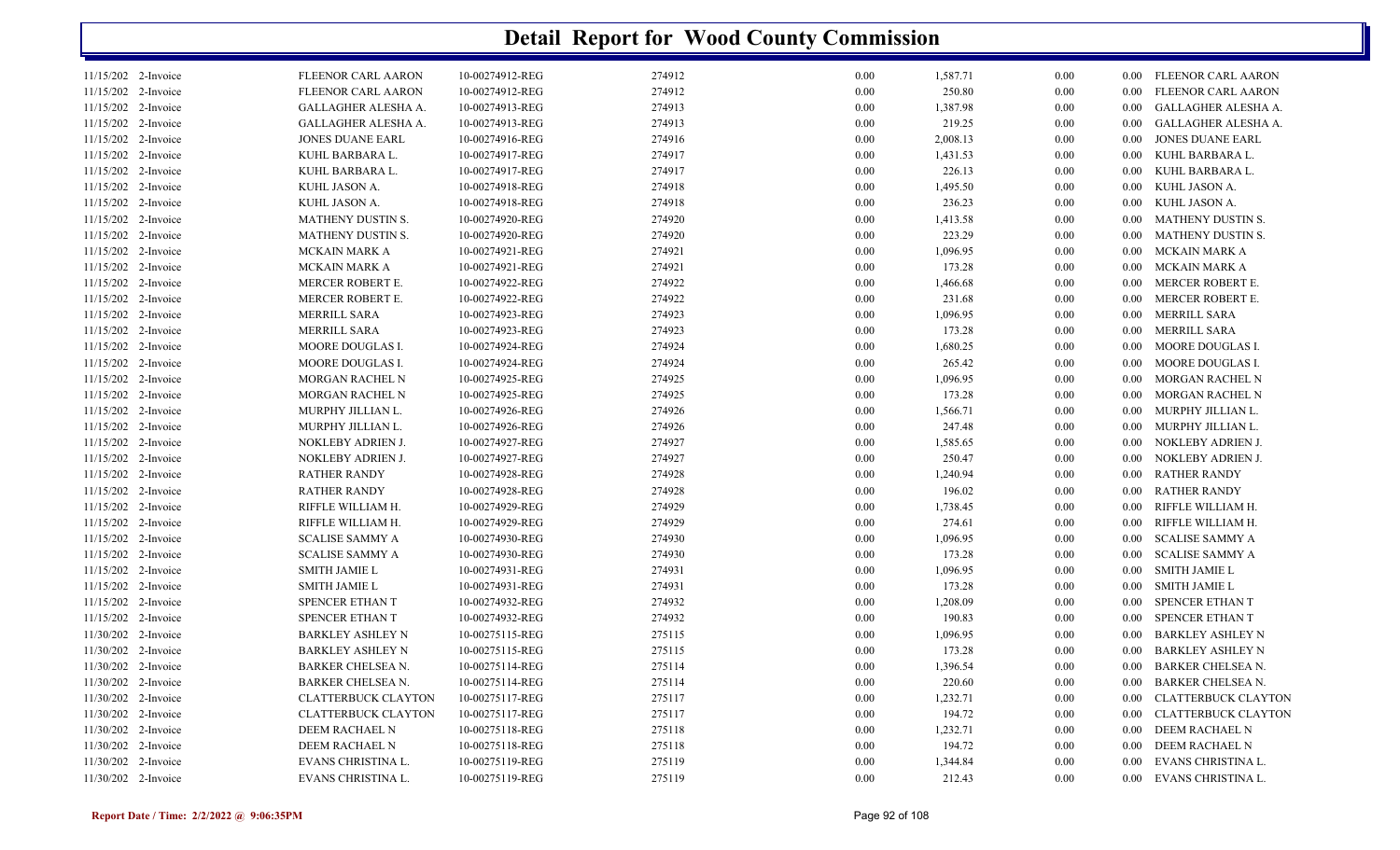|                     |                         | <b>Totals For 171210184</b> |        |      | 75,088.58 |      |          | <b>Balance Period 5</b>  | 376,675.07 |
|---------------------|-------------------------|-----------------------------|--------|------|-----------|------|----------|--------------------------|------------|
|                     |                         | 2-Invoice                   |        |      | 75,088.58 |      |          |                          |            |
| 11/30/202 2-Invoice | TONEY CYNTHIA H         | 10-00275143-REG             | 275143 | 0.00 | 173.28    | 0.00 |          | 0.00 TONEY CYNTHIA H     |            |
| 11/30/202 2-Invoice | TONEY CYNTHIA H         | 10-00275143-REG             | 275143 | 0.00 | 1,096.95  | 0.00 |          | 0.00 TONEY CYNTHIA H     |            |
| 11/30/202 2-Invoice | SPENCER ETHAN T         | 10-00275141-REG             | 275141 | 0.00 | 190.83    | 0.00 |          | 0.00 SPENCER ETHAN T     |            |
| 11/30/202 2-Invoice | SPENCER ETHAN T         | 10-00275141-REG             | 275141 | 0.00 | 1,208.09  | 0.00 | $0.00\,$ | SPENCER ETHAN T          |            |
| 11/30/202 2-Invoice | <b>SMITH JAMIE L</b>    | 10-00275140-REG             | 275140 | 0.00 | 173.28    | 0.00 | $0.00\,$ | SMITH JAMIE L            |            |
| 11/30/202 2-Invoice | <b>SMITH JAMIE L</b>    | 10-00275140-REG             | 275140 | 0.00 | 1,096.95  | 0.00 |          | 0.00 SMITH JAMIE L       |            |
| 11/30/202 2-Invoice | <b>SCALISE SAMMY A</b>  | 10-00275139-REG             | 275139 | 0.00 | 173.28    | 0.00 | $0.00\,$ | <b>SCALISE SAMMY A</b>   |            |
| 11/30/202 2-Invoice | <b>SCALISE SAMMY A</b>  | 10-00275139-REG             | 275139 | 0.00 | 1,096.95  | 0.00 | $0.00\,$ | <b>SCALISE SAMMY A</b>   |            |
| 11/30/202 2-Invoice | RIFFLE WILLIAM H.       | 10-00275138-REG             | 275138 | 0.00 | 274.61    | 0.00 | $0.00\,$ | RIFFLE WILLIAM H.        |            |
| 11/30/202 2-Invoice | RIFFLE WILLIAM H.       | 10-00275138-REG             | 275138 | 0.00 | 1,738.45  | 0.00 |          | 0.00 RIFFLE WILLIAM H.   |            |
| 11/30/202 2-Invoice | <b>RATHER RANDY</b>     | 10-00275137-REG             | 275137 | 0.00 | 196.02    | 0.00 |          | 0.00 RATHER RANDY        |            |
| 11/30/202 2-Invoice | <b>RATHER RANDY</b>     | 10-00275137-REG             | 275137 | 0.00 | 1,240.94  | 0.00 | $0.00\,$ | RATHER RANDY             |            |
| 11/30/202 2-Invoice | PERRY MARK A            | 10-00275136-REG             | 275136 | 0.00 | 173.28    | 0.00 |          | 0.00 PERRY MARK A        |            |
| 11/30/202 2-Invoice | PERRY MARK A            | 10-00275136-REG             | 275136 | 0.00 | 1,096.95  | 0.00 | $0.00\,$ | PERRY MARK A             |            |
| 11/30/202 2-Invoice | NOKLEBY ADRIEN J.       | 10-00275135-REG             | 275135 | 0.00 | 250.47    | 0.00 |          | 0.00 NOKLEBY ADRIEN J.   |            |
| 11/30/202 2-Invoice | NOKLEBY ADRIEN J.       | 10-00275135-REG             | 275135 | 0.00 | 1,585.65  | 0.00 |          | 0.00 NOKLEBY ADRIEN J.   |            |
| 11/30/202 2-Invoice | MURPHY JILLIAN L.       | 10-00275134-REG             | 275134 | 0.00 | 247.48    | 0.00 | $0.00\,$ | MURPHY JILLIAN L.        |            |
| 11/30/202 2-Invoice | MURPHY JILLIAN L.       | 10-00275134-REG             | 275134 | 0.00 | 1,566.71  | 0.00 |          | 0.00 MURPHY JILLIAN L.   |            |
| 11/30/202 2-Invoice | MORGAN RACHEL N         | 10-00275133-REG             | 275133 | 0.00 | 173.28    | 0.00 |          | 0.00 MORGAN RACHEL N     |            |
| 11/30/202 2-Invoice | MORGAN RACHEL N         | 10-00275133-REG             | 275133 | 0.00 | 1,096.95  | 0.00 |          | 0.00 MORGAN RACHEL N     |            |
| 11/30/202 2-Invoice | MOORE DOUGLAS I.        | 10-00275132-REG             | 275132 | 0.00 | 265.42    | 0.00 |          | 0.00 MOORE DOUGLAS I.    |            |
| 11/30/202 2-Invoice | MOORE DOUGLAS I.        | 10-00275132-REG             | 275132 | 0.00 | 1,680.25  | 0.00 |          | 0.00 MOORE DOUGLAS I.    |            |
| 11/30/202 2-Invoice | <b>MERRILL SARA</b>     | 10-00275131-REG             | 275131 | 0.00 | 173.28    | 0.00 | $0.00\,$ | MERRILL SARA             |            |
| 11/30/202 2-Invoice | <b>MERRILL SARA</b>     | 10-00275131-REG             | 275131 | 0.00 | 1,096.95  | 0.00 |          | 0.00 MERRILL SARA        |            |
| 11/30/202 2-Invoice | MERCER ROBERT E.        | 10-00275130-REG             | 275130 | 0.00 | 231.68    | 0.00 |          | 0.00 MERCER ROBERT E.    |            |
| 11/30/202 2-Invoice | MERCER ROBERT E.        | 10-00275130-REG             | 275130 | 0.00 | 1,466.68  | 0.00 | $0.00\,$ | MERCER ROBERT E.         |            |
| 11/30/202 2-Invoice | MCKAIN MARK A           | 10-00275129-REG             | 275129 | 0.00 | 173.28    | 0.00 |          | 0.00 MCKAIN MARK A       |            |
| 11/30/202 2-Invoice | MCKAIN MARK A           | 10-00275129-REG             | 275129 | 0.00 | 1,096.95  | 0.00 |          | 0.00 MCKAIN MARK A       |            |
| 11/30/202 2-Invoice | MATHENY DUSTIN S.       | 10-00275128-REG             | 275128 | 0.00 | 223.29    | 0.00 |          | 0.00 MATHENY DUSTIN S.   |            |
| 11/30/202 2-Invoice | MATHENY DUSTIN S.       | 10-00275128-REG             | 275128 | 0.00 | 1,413.58  | 0.00 |          | 0.00 MATHENY DUSTIN S.   |            |
| 11/30/202 2-Invoice | KUHL JASON A.           | 10-00275126-REG             | 275126 | 0.00 | 236.23    | 0.00 |          | 0.00 KUHL JASON A.       |            |
| 11/30/202 2-Invoice | KUHL JASON A.           | 10-00275126-REG             | 275126 | 0.00 | 1,495.50  | 0.00 |          | 0.00 KUHL JASON A.       |            |
| 11/30/202 2-Invoice | KUHL BARBARA L.         | 10-00275125-REG             | 275125 | 0.00 | 226.13    | 0.00 | $0.00\,$ | KUHL BARBARA L.          |            |
| 11/30/202 2-Invoice | KUHL BARBARA L.         | 10-00275125-REG             | 275125 | 0.00 | 1,431.53  | 0.00 |          | 0.00 KUHL BARBARA L.     |            |
| 11/30/202 2-Invoice | <b>JONES DUANE EARL</b> | 10-00275124-REG             | 275124 | 0.00 | 2,008.13  | 0.00 | $0.00\,$ | JONES DUANE EARL         |            |
| 11/30/202 2-Invoice | GALLAGHER ALESHA A.     | 10-00275121-REG             | 275121 | 0.00 | 219.25    | 0.00 |          | 0.00 GALLAGHER ALESHA A. |            |
| 11/30/202 2-Invoice | GALLAGHER ALESHA A.     | 10-00275121-REG             | 275121 | 0.00 | 1,387.98  | 0.00 |          | 0.00 GALLAGHER ALESHA A. |            |
| 11/30/202 2-Invoice | FLEENOR CARL AARON      | 10-00275120-REG             | 275120 | 0.00 | 250.80    | 0.00 |          | 0.00 FLEENOR CARL AARON  |            |
| 11/30/202 2-Invoice | FLEENOR CARL AARON      | 10-00275120-REG             | 275120 | 0.00 | 1,587.71  | 0.00 |          | 0.00 FLEENOR CARL AARON  |            |
|                     |                         |                             |        |      |           |      |          |                          |            |

**1 712 10 185**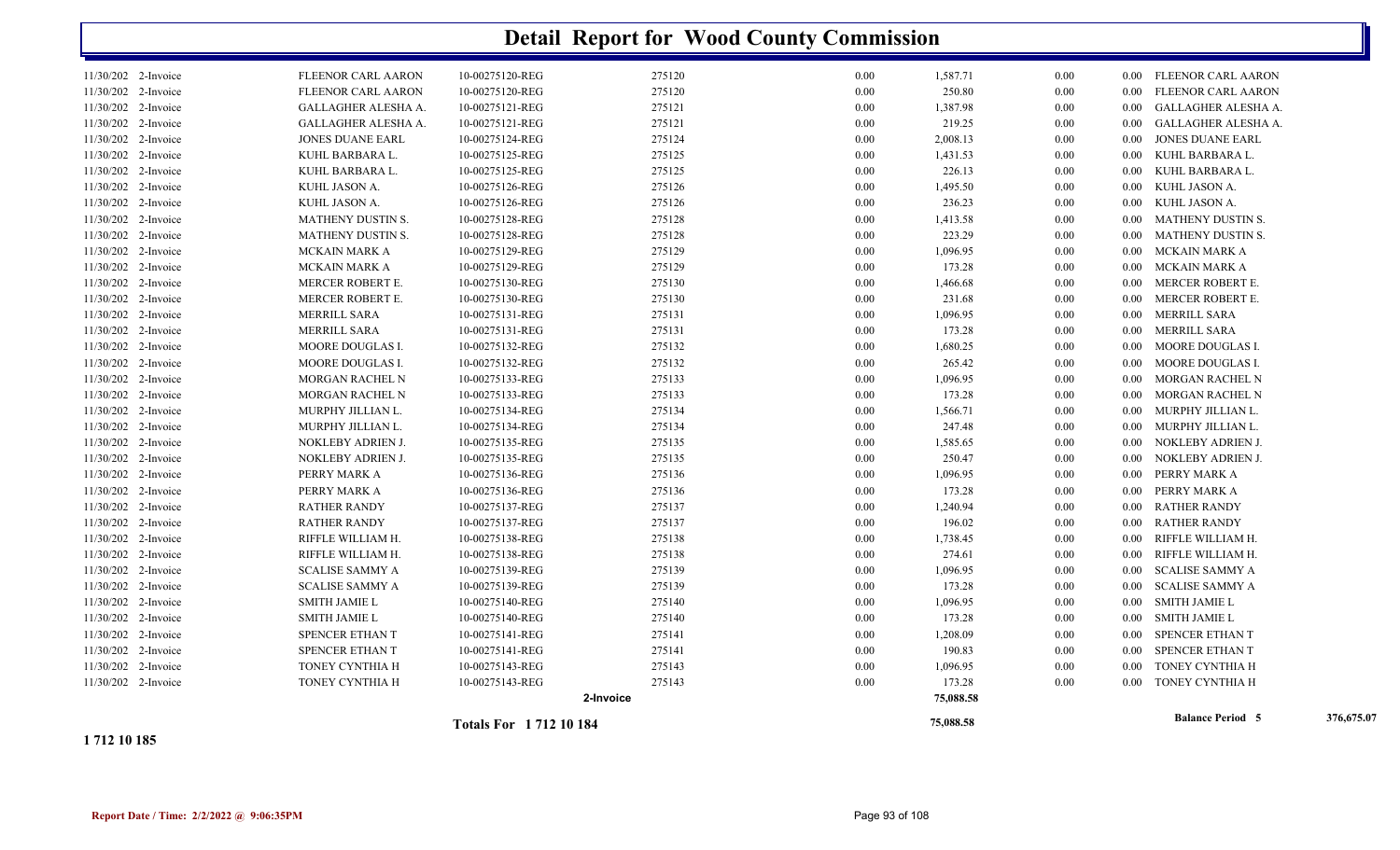| <b>Fund</b>                  |                           | Account                      |                            | Sub1                           | Sub2                                      |                  | Sub3                            |                                      |          |                                  |           |
|------------------------------|---------------------------|------------------------------|----------------------------|--------------------------------|-------------------------------------------|------------------|---------------------------------|--------------------------------------|----------|----------------------------------|-----------|
| $\mathbf{1}$<br>GENERAL FUND |                           | 712<br>COMM CTR/E 9-1-1      |                            | 10<br>PERSONAL SERVICES        | 185<br>HOLIDAY PAY                        |                  |                                 |                                      |          |                                  |           |
|                              | <b>YTD Budget</b>         | <b>YTD Revisions</b>         | <b>YTD Revised</b>         | <b>YTD Debits</b>              | <b>YTD Credits YTD Encumbered</b>         |                  | <b>YTD Used</b>                 | <b>YTD Available</b>                 |          |                                  |           |
|                              | 60,000.00                 | 0.00                         | 60,000.00                  | 22,482.07                      | 0.00                                      | 0.00             | (22, 482.07)                    | 37,517.93                            |          | <b>Fiscal Year Beginning Bal</b> | 0.00      |
|                              |                           |                              |                            |                                | <b>Detail Records</b>                     |                  |                                 |                                      |          |                                  |           |
| Date                         | <b>Transaction</b>        | <b>Vendor</b>                |                            | <b>Invoice No</b>              | <b>Check No Purchase Order</b>            | <b>Revisions</b> | <b>Debits</b>                   | <b>Credits</b>                       |          | <b>PO Amt Description</b>        |           |
|                              | 11/30/202 2-Invoice       |                              | <b>BARKLEY ASHLEY N</b>    | 10-00275115-REG                | 275115                                    | 0.00             | 159.89                          | 0.00                                 | $0.00\,$ | BARKLEY ASHLEY N                 |           |
|                              | 11/30/202 2-Invoice       |                              | <b>BARKER CHELSEA N.</b>   | 10-00275114-REG                | 275114                                    | 0.00             | 305.33                          | 0.00                                 | $0.00\,$ | <b>BARKER CHELSEA N.</b>         |           |
|                              | 11/30/202 2-Invoice       |                              | <b>CLATTERBUCK CLAYTON</b> | 10-00275117-REG                | 275117                                    | 0.00             | 269.51                          | 0.00                                 | 0.00     | <b>CLATTERBUCK CLAYTON</b>       |           |
|                              | 11/30/202 2-Invoice       | DEEM RACHAEL N               |                            | 10-00275118-REG                | 275118                                    | 0.00             | 179.67                          | 0.00                                 | 0.00     | DEEM RACHAEL N                   |           |
|                              | 11/30/202 2-Invoice       |                              | EVANS CHRISTINA L.         | 10-00275119-REG                | 275119                                    | 0.00             | 294.03                          | 0.00                                 | $0.00\,$ | EVANS CHRISTINA L.               |           |
|                              | 11/30/202 2-Invoice       |                              | FLEENOR CARL AARON         | 10-00275120-REG                | 275120                                    | 0.00             | 366.41                          | 0.00                                 | $0.00\,$ | FLEENOR CARL AARON               |           |
|                              | 11/30/202 2-Invoice       |                              | GALLAGHER ALESHA A.        | 10-00275121-REG                | 275121                                    | 0.00             | 303.46                          | 0.00                                 | 0.00     | GALLAGHER ALESHA A.              |           |
|                              | 11/30/202 2-Invoice       | KUHL BARBARA L.              |                            | 10-00275125-REG                | 275125                                    | 0.00             | 312.98                          | 0.00                                 | 0.00     | KUHL BARBARA L.                  |           |
|                              | 11/30/202 2-Invoice       | KUHL JASON A.                |                            | 10-00275126-REG                | 275126                                    | 0.00             | 217.98                          | 0.00                                 | 0.00     | KUHL JASON A.                    |           |
|                              | 11/30/202 2-Invoice       | LAYTON STACIE A.             |                            | 10-00275127-REG                | 275127                                    | 0.00             | 113.40                          | 0.00                                 | 0.00     | <b>LAYTON STACIE A.</b>          |           |
|                              | 11/30/202 2-Invoice       |                              | <b>MATHENY DUSTIN S.</b>   | 10-00275128-REG                | 275128                                    | 0.00             | 206.04                          | 0.00                                 | 0.00     | MATHENY DUSTIN S.                |           |
|                              | 11/30/202 2-Invoice       | MCKAIN MARK A                |                            | 10-00275129-REG                | 275129                                    | 0.00             | 159.89                          | 0.00                                 | $0.00\,$ | MCKAIN MARK A                    |           |
|                              | 11/30/202 2-Invoice       |                              | MERCER ROBERT E.           | 10-00275130-REG                | 275130                                    | 0.00             | 213.78                          | 0.00                                 | 0.00     | MERCER ROBERT E.                 |           |
|                              | 11/30/202 2-Invoice       | MERRILL SARA                 |                            | 10-00275131-REG                | 275131                                    | 0.00             | 239.83                          | 0.00                                 | 0.00     | MERRILL SARA                     |           |
|                              | 11/30/202 2-Invoice       |                              | MOORE DOUGLAS I.           | 10-00275132-REG                | 275132                                    | 0.00             | 367.36                          | 0.00                                 | 0.00     | MOORE DOUGLAS I.                 |           |
|                              | 11/30/202 2-Invoice       |                              | MORGAN RACHEL N            | 10-00275133-REG                | 275133                                    | 0.00             | 239.83                          | 0.00                                 | 0.00     | MORGAN RACHEL N                  |           |
|                              | 11/30/202 2-Invoice       | MURPHY JILLIAN L.            |                            | 10-00275134-REG                | 275134                                    | 0.00             | 228.36                          | 0.00                                 | 0.00     | MURPHY JILLIAN L.                |           |
|                              | 11/30/202 2-Invoice       |                              | NOKLEBY ADRIEN J.          | 10-00275135-REG                | 275135                                    | 0.00             | 231.12                          | 0.00                                 | 0.00     | NOKLEBY ADRIEN J.                |           |
|                              | 11/30/202 2-Invoice       | <b>RATHER RANDY</b>          |                            | 10-00275137-REG                | 275137                                    | 0.00             | 271.31                          | 0.00                                 | 0.00     | <b>RATHER RANDY</b>              |           |
|                              | 11/30/202 2-Invoice       | RIFFLE WILLIAM H.            |                            | 10-00275138-REG                | 275138                                    | 0.00             | 95.02                           | 0.00                                 | 0.00     | RIFFLE WILLIAM H.                |           |
|                              | 11/30/202 2-Invoice       | <b>SCALISE SAMMY A</b>       |                            | 10-00275139-REG                | 275139                                    | 0.00             | 159.89                          | 0.00                                 | 0.00     | <b>SCALISE SAMMY A</b>           |           |
|                              | 11/30/202 2-Invoice       | <b>SMITH JAMIE L</b>         |                            | 10-00275140-REG                | 275140                                    | 0.00             | 159.89                          | 0.00                                 | $0.00\,$ | <b>SMITH JAMIE L</b>             |           |
|                              | 11/30/202 2-Invoice       | SPENCER ETHAN T              |                            | 10-00275141-REG                | 275141                                    | 0.00             | 176.09                          | 0.00                                 | $0.00\,$ | SPENCER ETHAN T                  |           |
|                              | 11/30/202 2-Invoice       | <b>TALLMAN CADEN</b>         |                            | 10-00275142-REG                | 275142                                    | 0.00             | 113.40                          | 0.00                                 | 0.00     | <b>TALLMAN CADEN</b>             |           |
|                              |                           |                              |                            |                                | 2-Invoice                                 |                  | 5,384.47                        |                                      |          |                                  |           |
|                              |                           |                              |                            | <b>Totals For 171210185</b>    |                                           |                  | 5,384.47                        |                                      |          | <b>Balance Period 5</b>          | 22,482.07 |
|                              | 1712 40 213 1325          |                              |                            |                                |                                           |                  |                                 |                                      |          |                                  |           |
| <b>Fund</b>                  |                           | Account                      |                            | Sub1                           | Sub2                                      |                  | Sub3                            |                                      |          |                                  |           |
| $\mathbf{1}$                 |                           | 712                          |                            | 40                             | 213                                       |                  | 1325<br>ELECT. E-911 BLDG       |                                      |          |                                  |           |
| GENERAL FUND                 |                           | COMM CTR/E 9-1-1             |                            | CONTRACTURAL SERVICES          | UTILITIES                                 |                  |                                 |                                      |          |                                  |           |
|                              | <b>YTD Budget</b><br>0.00 | <b>YTD Revisions</b><br>0.00 | <b>YTD Revised</b><br>0.00 | <b>YTD Debits</b><br>11,364.82 | <b>YTD Credits YTD Encumbered</b><br>0.00 | 0.00             | <b>YTD</b> Used<br>(11, 364.82) | <b>YTD</b> Available<br>(11, 364.82) |          | <b>Fiscal Year Beginning Bal</b> | 0.00      |
|                              |                           |                              |                            |                                | <b>Detail Records</b>                     |                  |                                 |                                      |          |                                  |           |
| <b>Date</b>                  | <b>Transaction</b>        | Vendor                       |                            | <b>Invoice No</b>              | <b>Check No Purchase Order</b>            | <b>Revisions</b> | <b>Debits</b>                   | <b>Credits</b>                       |          | <b>PO Amt Description</b>        |           |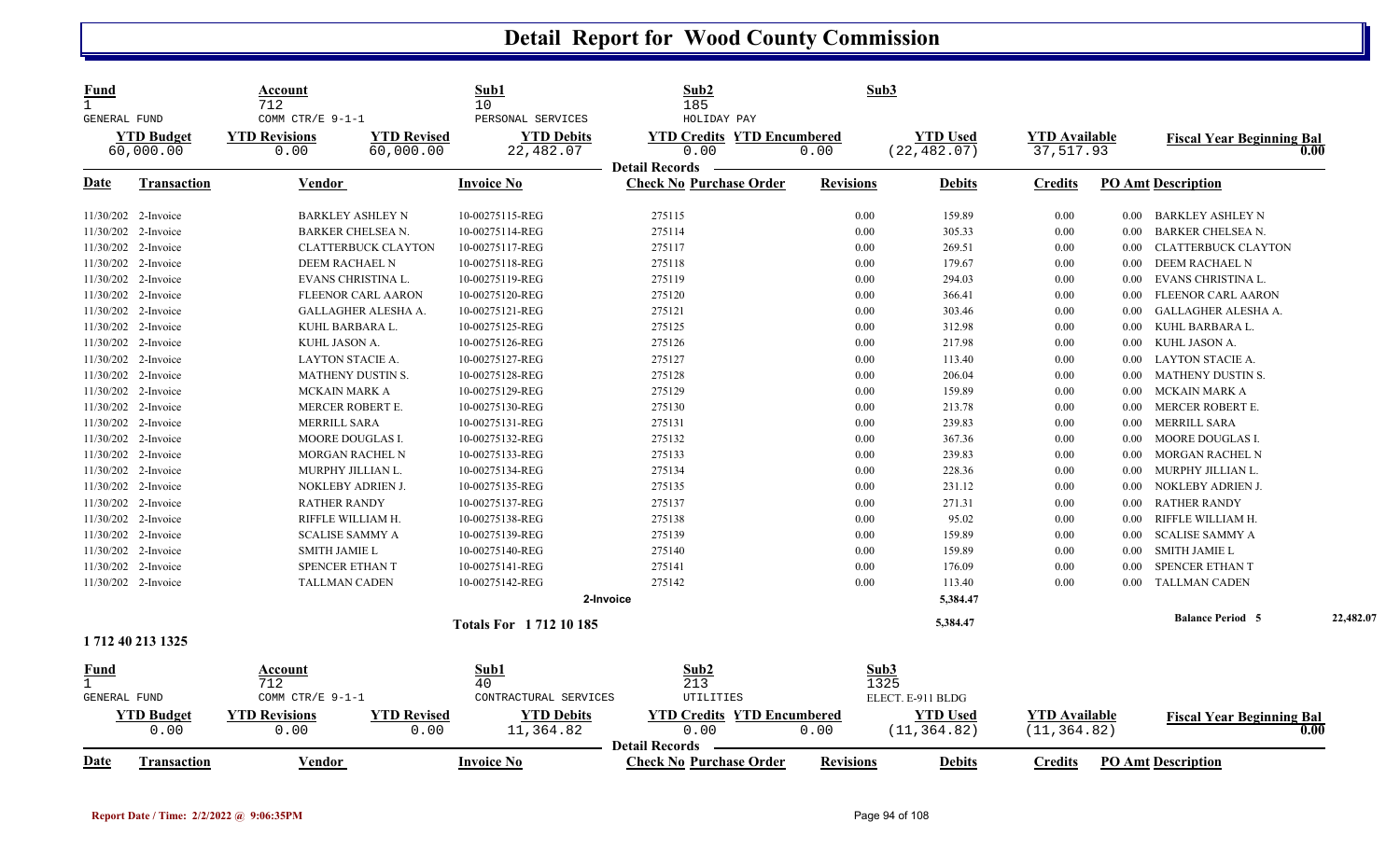|                             |                                 |                                        |                                  |                                    | <b>Detail Report for Wood County Commission</b>          |                  |                                  |                                    |          |                                  |            |
|-----------------------------|---------------------------------|----------------------------------------|----------------------------------|------------------------------------|----------------------------------------------------------|------------------|----------------------------------|------------------------------------|----------|----------------------------------|------------|
|                             | 11/9/2021 2-Invoice             | <b>MON POWER</b>                       |                                  | 11092021                           | 3757                                                     | 0.00             | 28.36                            | 0.00                               |          | 0.00 110 087 468 861             |            |
|                             | 11/9/2021 2-Invoice             | <b>MON POWER</b>                       |                                  | 11182021a                          | 3757                                                     | 0.00             | 81.96                            | 0.00                               | $0.00\,$ | 110 137 851 868                  |            |
|                             | 11/23/202 2-Invoice             | <b>MON POWER</b>                       |                                  | 12022021                           | 3768                                                     | 0.00             | 351.07                           | 0.00                               | $0.00\,$ | 110 083 734 480                  |            |
|                             | 11/23/202 2-Invoice             | <b>MON POWER</b>                       |                                  | 12022021                           | 3768                                                     | 0.00             | 861.70                           | 0.00                               | $0.00\,$ | 110 151 158 976                  |            |
|                             | 11/23/202 2-Invoice             | <b>MON POWER</b>                       |                                  | 12062021                           | 3768                                                     | 0.00             | 41.01                            | 0.00                               | $0.00\,$ | 110 087 147 275                  |            |
|                             | 11/23/202 2-Invoice             | <b>MON POWER</b>                       |                                  | 12072021                           | 3768                                                     | 0.00             | 792.00                           | 0.00                               | $0.00\,$ | 110 083 734 811                  |            |
|                             | 11/23/202 2-Invoice             | <b>MON POWER</b>                       |                                  | 12072021                           | 3768                                                     | 0.00             | 94.97                            | 0.00                               | 0.00     | 110 083 830 890                  |            |
|                             | 11/23/202 2-Invoice             | <b>MON POWER</b>                       |                                  | 12082021                           | 3768                                                     | 0.00             | 20.96                            | 0.00                               | 0.00     | 110 087 468 861                  |            |
|                             |                                 |                                        |                                  |                                    | 2-Invoice                                                |                  | 2,272.03                         |                                    |          |                                  |            |
|                             |                                 |                                        |                                  | Totals For 1712 40 213 1325        |                                                          |                  | 2,272.03                         |                                    |          | <b>Balance Period 5</b>          | 11,364.82  |
| 171670568                   |                                 |                                        |                                  |                                    |                                                          |                  |                                  |                                    |          |                                  |            |
| <u>Fund</u><br>$\mathbf{1}$ |                                 | Account<br>716                         |                                  | Sub1<br>70                         | Sub2<br>568                                              | Sub3             |                                  |                                    |          |                                  |            |
| <b>GENERAL FUND</b>         | <b>YTD Budget</b>               | HUMANE SOCIETY<br><b>YTD Revisions</b> | <b>YTD Revised</b>               | CONTRIBUTIONS<br><b>YTD Debits</b> | OTHER CONTRIBUTIONS<br><b>YTD Credits YTD Encumbered</b> |                  | <b>YTD Used</b>                  | <b>YTD Available</b>               |          |                                  |            |
|                             | 237,667.00                      | 0.00                                   | 237,667.00                       | 118,833.33                         | 0.00                                                     | 0.00             | (118, 833.33)                    | 118,833.67                         |          | <b>Fiscal Year Beginning Bal</b> | 0.00       |
| Date                        | <b>Transaction</b>              | <b>Vendor</b>                          |                                  | <b>Invoice No</b>                  | <b>Detail Records</b><br><b>Check No Purchase Order</b>  | <b>Revisions</b> | <b>Debits</b>                    | <b>Credits</b>                     |          | <b>PO Amt Description</b>        |            |
|                             | $11/16/202$ 2-Invoice           | <b>HUMANE SOCIETY</b>                  |                                  | 112021                             | 172854                                                   | 0.00             | 19,250.00                        | 0.00                               |          | 0.00 NOV PAYMENT                 |            |
|                             | 11/30/202 2-Invoice             | HUMANE SOCIETY                         |                                  | 122021                             | 172908                                                   | 0.00             | 19,250.00                        | 0.00                               |          | 0.00 DEC PAYMENT                 |            |
|                             |                                 |                                        |                                  |                                    | 2-Invoice                                                |                  | 38,500.00                        |                                    |          | <b>Balance Period 5</b>          | 118,833.33 |
| 1731 10 103                 |                                 |                                        |                                  | Totals For 171670568               |                                                          |                  | 38,500.00                        |                                    |          |                                  |            |
| <b>Fund</b><br>$\mathbf{1}$ |                                 | <b>Account</b><br>731                  |                                  | Sub1<br>10                         | Sub2<br>103                                              | Sub3             |                                  |                                    |          |                                  |            |
| <b>GENERAL FUND</b>         |                                 | COMMUNITY CORRECTIONS                  |                                  | PERSONAL SERVICES                  | SALARIES-DEPUTIES                                        |                  |                                  |                                    |          |                                  |            |
|                             | <b>YTD Budget</b><br>656,441.00 | <b>YTD Revisions</b><br>0.00           | <b>YTD Revised</b><br>656,441.00 | <b>YTD Debits</b><br>266,577.77    | <b>YTD Credits YTD Encumbered</b><br>126,899.15          | 0.00             | <b>YTD Used</b><br>(139, 678.62) | <b>YTD Available</b><br>516,762.38 |          | <b>Fiscal Year Beginning Bal</b> | 0.00       |
| Date                        | Transaction                     | <b>Vendor</b>                          |                                  | <b>Invoice No</b>                  | <b>Detail Records</b><br><b>Check No Purchase Order</b>  | <b>Revisions</b> | <b>Debits</b>                    | <b>Credits</b>                     |          | <b>PO Amt Description</b>        |            |
|                             | 11/15/202 2-Invoice             | <b>BOLINGER JESSICA L</b>              |                                  | 10-00274936-REG                    | 274936                                                   | 0.00             | 1,408.75                         | 0.00                               |          | 0.00 BOLINGER JESSICA L          |            |
|                             | 11/15/202 2-Invoice             | <b>TAYLOR BOWEN</b>                    |                                  | 10-00274937-REG                    | 274937                                                   | $0.00\,$         | 1,246.88                         | $0.00\,$                           |          | 0.00 BOWEN TAYLOR E              |            |
|                             | 11/15/202 2-Invoice             |                                        | CHURCH AMY SPENCER               | 10-00274938-REG                    | 274938                                                   | 0.00             | 2,417.71                         | 0.00                               |          | 0.00 CHURCH AMY SPENCER          |            |
|                             | 11/15/202 2-Invoice             | DEEM KAYLA A                           |                                  | 10-00274939-REG                    | 274939                                                   | $0.00\,$         | 1,509.38                         | 0.00                               |          | 0.00 DEEM KAYLA A                |            |
|                             | 11/15/202 2-Invoice             |                                        | <b>ESCANDON HERNANDO</b>         | 10-00274940-REG                    | 274940                                                   | 0.00             | 2,706.71                         | 0.00                               |          | 0.00 ESCANDON HERNANDO           |            |
|                             | 11/15/202 2-Invoice             | <b>HARRIS LISA D</b>                   |                                  | 10-00274941-REG                    | 274941                                                   | 0.00             | 1,246.88                         | 0.00                               |          | 0.00 HARRIS LISA D               |            |
|                             | 11/15/202 2-Invoice             | <b>HIGGINS MARCUS</b>                  |                                  | 10-00274942-REG                    | 274942                                                   | 0.00             | 1,246.88                         | $0.00\,$                           |          | 0.00 HIGGINS MARCUS              |            |
|                             | 11/15/202 2-Invoice             | <b>JACKSON KIMBERLY</b>                |                                  | 10-00274943-REG                    | 274943                                                   | 0.00             | 1,583.34                         | $0.00\,$                           |          | 0.00 JACKSON KIMBERLY            |            |
|                             | 11/15/202 2-Invoice             |                                        | MUNDAY LARRY DOYLE               | 10-00274944-REG                    | 274944                                                   | 0.00             | 1,408.75                         | $0.00\,$                           |          | 0.00 MUNDAY LARRY DOYLE          |            |
|                             | 11/15/202 2-Invoice             | PAXTON HEATHER L.                      |                                  | 10-00274945-REG                    | 274945                                                   | 0.00             | 1,590.43                         | $0.00\,$                           |          | 0.00 PAXTON HEATHER L.           |            |
|                             | 11/15/202 2-Invoice             | PICCIANO JORUN K                       |                                  | 10-00274946-REG                    | 274946                                                   | 0.00             | 1,405.30                         | $0.00\,$                           |          | 0.00 PICCIANO JORUN K            |            |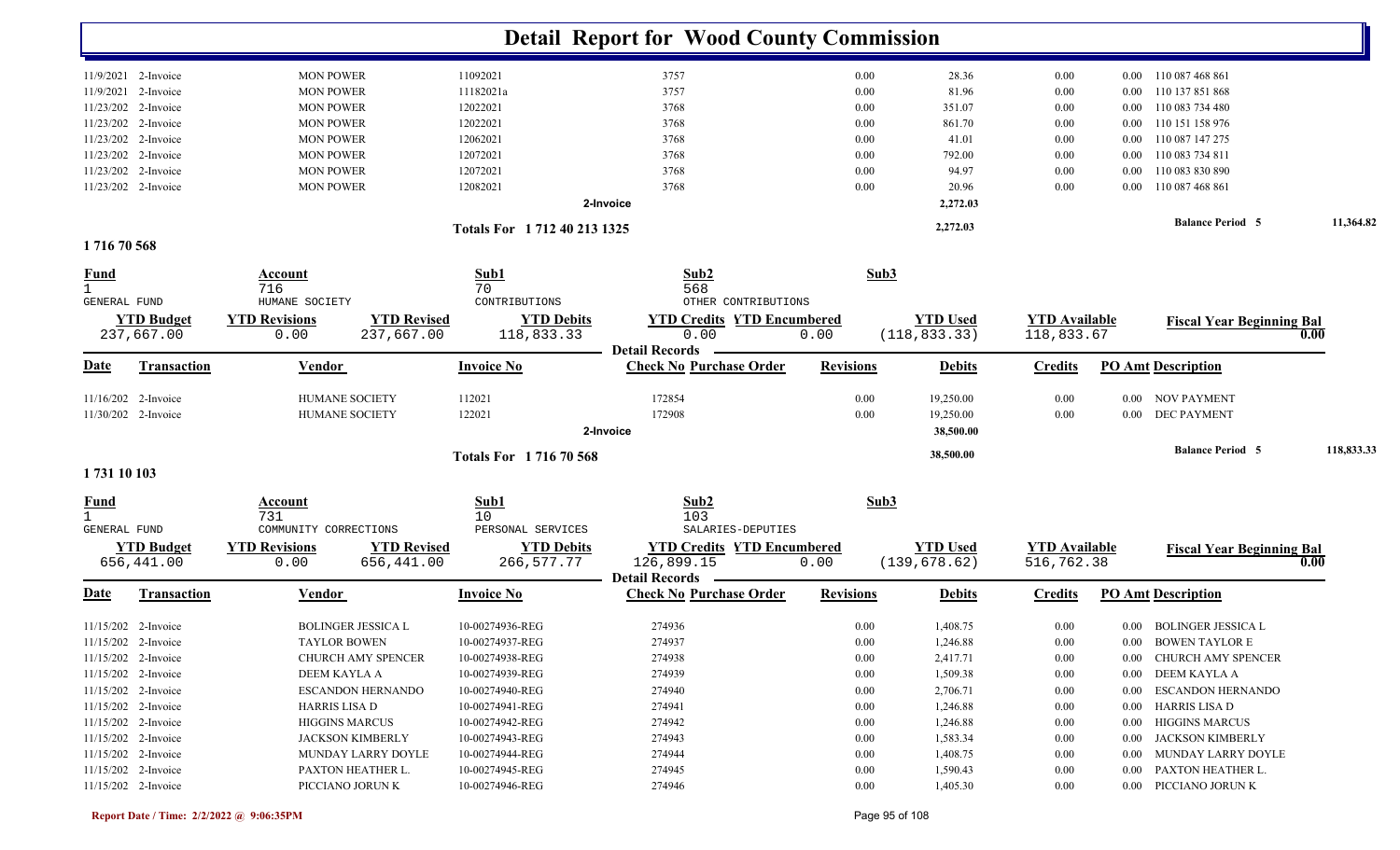| <u>Fund</u>                                | Account<br>721                           | Sub1<br>1 N                        | Sub <sub>2</sub><br>$1 \cap 4$ | Sub3         |                      |              |                   |                                          |            |
|--------------------------------------------|------------------------------------------|------------------------------------|--------------------------------|--------------|----------------------|--------------|-------------------|------------------------------------------|------------|
| 1731 10 104                                |                                          | Totals For 1731 10 103             |                                |              | 52,048.92            | 25,757.88    |                   | <b>Balance Period 5</b>                  | 139,678.62 |
|                                            |                                          |                                    | 5-Journal Entry                |              |                      | 25,757.88    |                   |                                          |            |
| 11/30/202 5-Journal Entry                  |                                          | 11302021DRC                        |                                | 0.00         | 0.00                 | 25,757.88    |                   | 0.00 November Reimbursement              |            |
|                                            |                                          |                                    | 2-Invoice                      |              | 52,048.92            |              |                   |                                          |            |
| 11/30/202 2-Invoice                        | TOPE CHRIS E                             | 10-00275162-REG                    | 275162                         | 0.00         | 1,246.88             | 0.00         | 0.00              | TOPE CHRIS E                             |            |
| 11/30/202 2-Invoice                        | <b>TANNER GLEN E</b>                     | 10-00275161-REG                    | 275161                         | 0.00         | 661.78               | 0.00         | $0.00\,$          | <b>TANNER GLEN E</b>                     |            |
| 11/30/202 2-Invoice                        | <b>TANNER GLEN E</b>                     | 10-00275161-REG                    | 275161                         | 0.00         | 613.82               | 0.00         | $0.00\,$          | <b>TANNER GLEN E</b>                     |            |
| 11/30/202 2-Invoice                        | <b>SMITH WENDY LYN</b>                   | 10-00275160-REG                    | 275160                         | 0.00         | 1,827.09             | 0.00         | 0.00 <sub>1</sub> | SMITH WENDY LYN                          |            |
| 11/30/202 2-Invoice                        | SINGER JANA L.                           | 10-00275159-REG                    | 275159                         | 0.00         | 2,463.55             | 0.00         | 0.00              | SINGER JANA L.                           |            |
| 11/30/202 2-Invoice                        | RUSH LARA C                              | 10-00275158-REG                    | 275158                         | 0.00         | 1,246.88             | 0.00         | $0.00\,$          | RUSH LARA C                              |            |
| 11/30/202 2-Invoice                        | PICCIANO JORUN K                         | 10-00275156-REG                    | 275156                         | 0.00         | 1,405.30             | 0.00         | 0.00              | PICCIANO JORUN K                         |            |
| 11/30/202 2-Invoice                        | PAXTON HEATHER L.                        | 10-00275155-REG                    | 275155                         | 0.00         | 1,590.43             | 0.00         | 0.00 <sub>1</sub> | PAXTON HEATHER L.                        |            |
| 11/30/202 2-Invoice                        | <b>MUNDAY LARRY DOYLE</b>                | 10-00275154-REG                    | 275154                         | 0.00         | 1,408.75             | 0.00         | 0.00              | MUNDAY LARRY DOYLE                       |            |
| 11/30/202 2-Invoice                        | <b>JACKSON KIMBERLY</b>                  | 10-00275153-REG                    | 275153                         | 0.00         | 1,583.34             | 0.00         | 0.00 <sub>1</sub> | JACKSON KIMBERLY                         |            |
| 11/30/202 2-Invoice                        | <b>HIGGINS MARCUS</b>                    | 10-00275152-REG                    | 275152                         | 0.00         | 1,246.88             | 0.00         | 0.00              | HIGGINS MARCUS                           |            |
| 11/30/202 2-Invoice                        | <b>HARRIS LISA D</b>                     | 10-00275151-REG                    | 275151                         | 0.00         | 1,246.88             | 0.00         | $0.00\,$          | HARRIS LISA D                            |            |
| 11/30/202 2-Invoice<br>11/30/202 2-Invoice | DEEM KAYLA A<br><b>ESCANDON HERNANDO</b> | 10-00275149-REG<br>10-00275150-REG | 275149<br>275150               | 0.00<br>0.00 | 1,509.38<br>2,706.71 | 0.00<br>0.00 | 0.00<br>0.00      | DEEM KAYLA A<br><b>ESCANDON HERNANDO</b> |            |
| 11/30/202 2-Invoice                        | CHURCH AMY SPENCER                       | 10-00275148-REG                    | 275148                         | 0.00         | 2,417.71             | 0.00         | 0.00 <sub>1</sub> | CHURCH AMY SPENCER                       |            |
| 11/30/202 2-Invoice                        | <b>TAYLOR BOWEN</b>                      | 10-00275147-REG                    | 275147                         | 0.00         | 1,246.88             | 0.00         | 0.00              | BOWEN TAYLOR E                           |            |
| 11/30/202 2-Invoice                        | <b>BOLINGER JESSICA L</b>                | 10-00275146-REG                    | 275146                         | 0.00         | 1,408.75             | 0.00         | 0.00              | <b>BOLINGER JESSICA L</b>                |            |
| 11/15/202 2-Invoice                        | TOPE CHRIS E                             | 10-00274952-REG                    | 274952                         | 0.00         | 1,246.88             | 0.00         | $0.00\,$          | TOPE CHRIS E                             |            |
| 11/15/202 2-Invoice                        | <b>TANNER GLEN E</b>                     | 10-00274951-REG                    | 274951                         | 0.00         | 1,662.50             | 0.00         | $0.00\,$          | <b>TANNER GLEN E</b>                     |            |
| 11/15/202 2-Invoice                        | SMITH WENDY LYN                          | 10-00274950-REG                    | 274950                         | 0.00         | 1,827.09             | 0.00         | 0.00              | SMITH WENDY LYN                          |            |
| 11/15/202 2-Invoice                        | SINGER JANA L.                           | 10-00274949-REG                    | 274949                         | 0.00         | 2,463.55             | 0.00         | 0.00              | SINGER JANA L.                           |            |
| 11/15/202 2-Invoice                        | RUSH LARA C                              | 10-00274948-REG                    | 274948                         | 0.00         | 1,246.88             | 0.00         | 0.00              | RUSH LARA C                              |            |
|                                            |                                          |                                    |                                |              |                      |              |                   |                                          |            |

|                                   | 731                   |                                    | 10                          | 104                               |                  |                 |                      |      |                                  |           |
|-----------------------------------|-----------------------|------------------------------------|-----------------------------|-----------------------------------|------------------|-----------------|----------------------|------|----------------------------------|-----------|
| GENERAL FUND                      | COMMUNITY CORRECTIONS |                                    | PERSONAL SERVICES           | SOCIAL SECURITY                   |                  |                 |                      |      |                                  |           |
| <b>YTD Budget</b>                 | <b>YTD Revisions</b>  | <b>YTD Revised</b>                 | <b>YTD Debits</b>           | <b>YTD Credits YTD Encumbered</b> |                  | <b>YTD Used</b> | <b>YTD</b> Available |      | <b>Fiscal Year Beginning Bal</b> |           |
| 50,218.00                         | 0.00                  | 50,218.00                          | 20,668.54                   | 9,711.98                          | 0.00             | (10, 956.56)    | 39,261.44            |      |                                  | 0.00      |
|                                   |                       |                                    |                             | <b>Detail Records</b>             |                  |                 |                      |      |                                  |           |
| <u>Date</u><br><b>Transaction</b> | <b>Vendor</b>         |                                    | <b>Invoice No</b>           | <b>Check No Purchase Order</b>    | <b>Revisions</b> | <b>Debits</b>   | <b>Credits</b>       |      | <b>PO Amt Description</b>        |           |
|                                   |                       |                                    |                             |                                   |                  |                 |                      |      |                                  |           |
| 11/15/202 2-Invoice               |                       | DEPARTMENT OF TREASURY 20211115-00 |                             | 3758                              | 0.00             | 1,661.50        | 0.00                 |      | $0.00$ FICA                      |           |
| 11/15/202 2-Invoice               |                       | DEPARTMENT OF TREASURY 20211115-00 |                             | 3758                              | 0.00             | 388.56          | 0.00                 |      | $0.00$ MED                       |           |
| 11/30/202 2-Invoice               |                       | DEPARTMENT OF TREASURY 20211130-00 |                             | 3772                              | 0.00             | 1,640.67        | 0.00                 |      | $0.00$ FICA                      |           |
| 11/30/202 2-Invoice               |                       | DEPARTMENT OF TREASURY 20211130-00 |                             | 3772                              | 0.00             | 383.73          | 0.00                 |      | $0.00$ MED                       |           |
|                                   |                       |                                    |                             | 2-Invoice                         |                  | 4,074.46        |                      |      |                                  |           |
| 11/30/202 5-Journal Entry         |                       |                                    | 11302021DRC                 |                                   | 0.00             | 0.00            | 1,970.48             | 0.00 | November Reimbursement           |           |
|                                   |                       |                                    |                             | 5-Journal Entry                   |                  |                 | 1,970.48             |      |                                  |           |
|                                   |                       |                                    | <b>Totals For 173110104</b> |                                   |                  | 4,074.46        | 1,970.48             |      | <b>Balance Period 5</b>          | 10,956.56 |

#### **1 731 10 105**

**Report Date / Time: 2/2/2022 @ 9:06:35PM** Page 96 of 108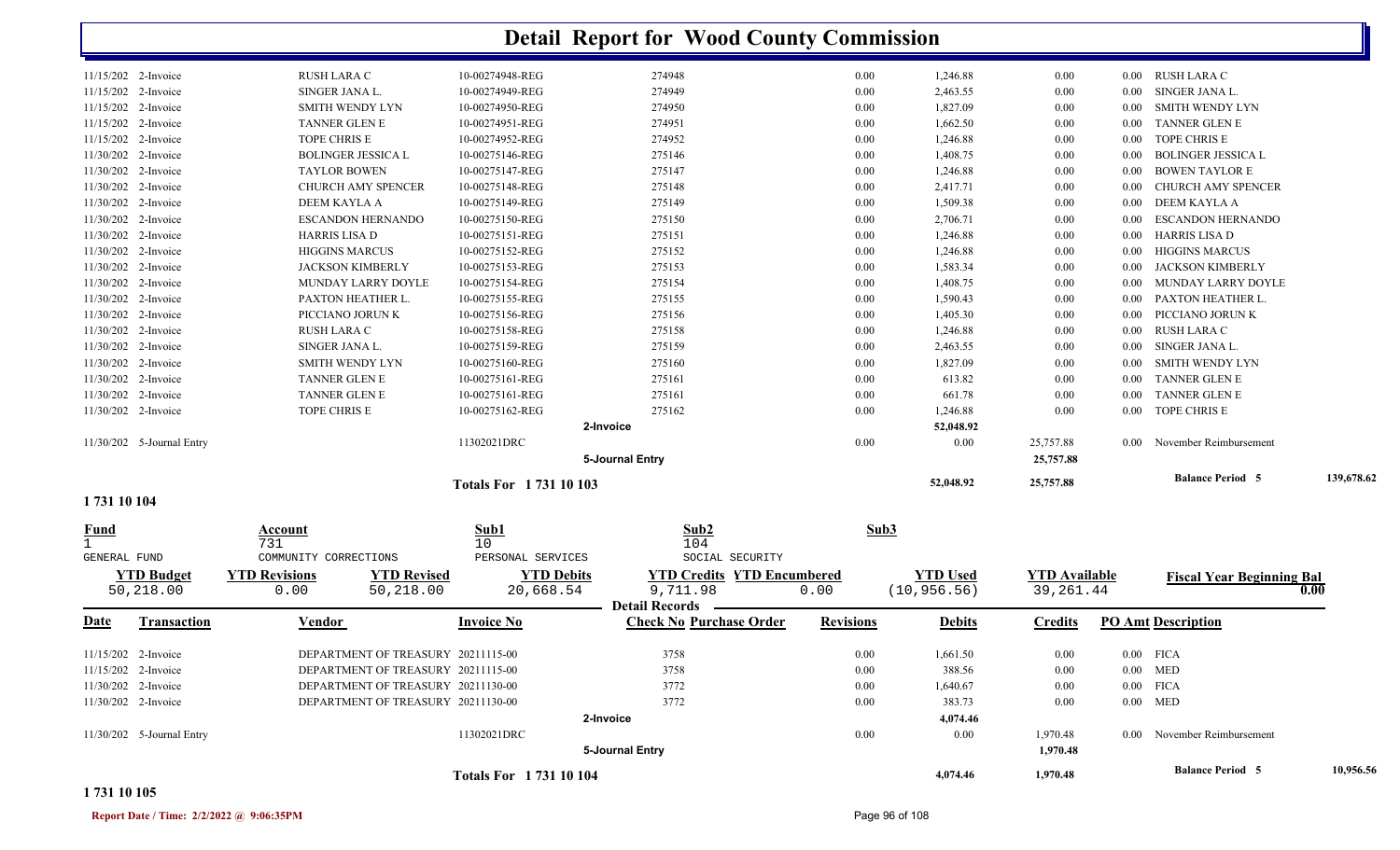| <b>Fund</b><br>$\mathbf{1}$<br><b>GENERAL FUND</b> |                                 | Account<br>731<br>COMMUNITY CORRECTIONS |                                     | Sub1<br>10<br>PERSONAL SERVICES | Sub2<br>105<br>INSURANCE PREMIUM                                        | Sub3             |                                 |                                    |                |                                  |           |
|----------------------------------------------------|---------------------------------|-----------------------------------------|-------------------------------------|---------------------------------|-------------------------------------------------------------------------|------------------|---------------------------------|------------------------------------|----------------|----------------------------------|-----------|
|                                                    | <b>YTD Budget</b><br>212,454.00 | <b>YTD Revisions</b><br>0.00            | <b>YTD Revised</b><br>212,454.00    | <b>YTD Debits</b><br>97,563.27  | <b>YTD Credits YTD Encumbered</b><br>31,168.15<br><b>Detail Records</b> | 0.00             | <b>YTD Used</b><br>(66, 395.12) | <b>YTD Available</b><br>146,058.88 |                | <b>Fiscal Year Beginning Bal</b> | 0.00      |
| Date                                               | <b>Transaction</b>              | Vendor                                  |                                     | <b>Invoice No</b>               | <b>Check No Purchase Order</b>                                          | <b>Revisions</b> | <b>Debits</b>                   | <b>Credits</b>                     |                | <b>PO Amt Description</b>        |           |
|                                                    | 11/2/2021 2-Invoice             |                                         | MUTUAL OF OMAHA                     | 001263075728                    | 172789                                                                  | 0.00             | 36.21                           | 0.00                               |                | 0.00 LIFE PREMIUM                |           |
|                                                    | 11/2/2021 2-Invoice             |                                         | <b>MUTUAL OF OMAHA</b>              | 001263075728                    | 172789                                                                  | 0.00             | 137.80                          | 0.00                               | 0.00           | <b>LTD PREMIUM</b>               |           |
|                                                    | 11/2/2021 2-Invoice             |                                         | VISION SERVICE PLAN (WV)            | 813501725                       | 172795                                                                  | 0.00             | 53.12                           | $0.00\,$                           | $0.00\,$       | SINGLE VISION                    |           |
|                                                    | 11/2/2021 2-Invoice             |                                         | VISION SERVICE PLAN (WV) 813501725  |                                 | 172795                                                                  | 0.00             | 153.60                          | 0.00                               | $0.00\,$       | <b>FAMILY VISION</b>             |           |
|                                                    | 11/12/202 2-Invoice             |                                         | HIGHMARK WEST VIRGINIA F211111A7942 |                                 | 3762                                                                    | 0.00             | 81.17                           | 0.00                               | $0.00\,$       | <b>HRA</b>                       |           |
|                                                    | 11/23/202 2-Invoice             |                                         | HIGHMARK WEST VIRGINIA F211116A7142 |                                 | 3766                                                                    | 0.00             | 654.99                          | 0.00                               | $0.00\,$       | <b>HRA</b>                       |           |
|                                                    | 11/30/202 2-Invoice             | <b>RENAISSANCE</b>                      |                                     | CNS000084352                    | 3779                                                                    | 0.00             | 93.15                           | 0.00                               | $0.00\,$       | <b>DEC ADMIN FEE</b>             |           |
|                                                    | 11/30/202 2-Invoice             |                                         | HIGHMARK WEST VIRGINIA              | 12012021                        | 3778                                                                    | 0.00             | 15,391.85                       | $0.00\,$                           | $0.00\,$       | <b>HEALTH PREMIUM</b>            |           |
|                                                    | 11/30/202 2-Invoice             |                                         | <b>MUTUAL OF OMAHA</b>              | 1274116306                      | 172912                                                                  | 0.00             | 36.21                           | 0.00                               | $0.00\,$       | <b>BASIC LIFE</b>                |           |
|                                                    | 11/30/202 2-Invoice             |                                         | <b>MUTUAL OF OMAHA</b>              | 1274116306                      | 172912                                                                  | 0.00             | 129.49                          | 0.00                               |                | $0.00$ LTD                       |           |
|                                                    | 11/30/202 2-Invoice             |                                         | VISION SERVICE PLAN (WV)            | 122021                          | 172917                                                                  | 0.00             | 49.80                           | 0.00                               | $0.00\,$       | <b>SINGLE</b>                    |           |
|                                                    | 11/30/202 2-Invoice             |                                         | VISION SERVICE PLAN (WV)            | 122021                          | 172917                                                                  | 0.00             | 153.60                          | 0.00                               |                | 0.00 FAMILY                      |           |
|                                                    |                                 |                                         |                                     |                                 | 2-Invoice                                                               |                  | 16,970.99                       |                                    |                |                                  |           |
|                                                    | 11/30/202 5-Journal Entry       |                                         |                                     | 11302021DRC                     |                                                                         | 0.00             | 0.00                            | 5,992.96                           |                | 0.00 November Reimbursement      |           |
|                                                    |                                 |                                         |                                     |                                 | 5-Journal Entry                                                         |                  |                                 | 5,992.96                           |                |                                  |           |
|                                                    |                                 |                                         |                                     | Totals For 1731 10 105          |                                                                         |                  | 16,970.99                       | 5,992.96                           |                | <b>Balance Period 5</b>          | 66,395.12 |
| 1731 10 106                                        |                                 |                                         |                                     |                                 |                                                                         |                  |                                 |                                    |                |                                  |           |
| <b>Fund</b><br>$\mathbf{1}$<br>GENERAL FUND        |                                 | Account<br>731<br>COMMUNITY CORRECTIONS |                                     | Sub1<br>10<br>PERSONAL SERVICES | Sub2<br>106<br>RETIREMENT                                               | Sub3             |                                 |                                    |                |                                  |           |
|                                                    | <b>YTD Budget</b><br>65,644.00  | <b>YTD Revisions</b><br>0.00            | <b>YTD Revised</b><br>65,644.00     | <b>YTD Debits</b><br>25,020.69  | <b>YTD Credits YTD Encumbered</b><br>11,281.21<br><b>Detail Records</b> | 0.00             | <b>YTD Used</b><br>(13, 739.48) | <b>YTD Available</b><br>51,904.52  |                | <b>Fiscal Year Beginning Bal</b> | 0.00      |
| Date                                               | <b>Transaction</b>              | Vendor                                  |                                     | <b>Invoice No</b>               | <b>Check No Purchase Order</b>                                          | <b>Revisions</b> | <b>Debits</b>                   | <b>Credits</b>                     |                | <b>PO Amt Description</b>        |           |
|                                                    | 11/15/202 2-Invoice             |                                         | WV PUBLIC EMP RETIREMEN 20211115-00 |                                 | 3777                                                                    | 0.00             | 2,473.53                        | 0.00                               |                | 0.00 RETIREMENT                  |           |
|                                                    | 11/30/202 2-Invoice             |                                         | WV PUBLIC EMP RETIREMEN 20211130-00 |                                 | 3777                                                                    | 0.00             | 2,376.00                        | 0.00                               |                | 0.00 RETIREMENT                  |           |
|                                                    |                                 |                                         |                                     |                                 | 2-Invoice                                                               |                  | 4,849.53                        |                                    |                |                                  |           |
|                                                    | 11/30/202 5-Journal Entry       |                                         |                                     | 11302021DRC                     |                                                                         | 0.00             | 0.00                            | 2,294.04                           | $0.00^{\circ}$ | November Reimbursement           |           |
|                                                    |                                 |                                         |                                     |                                 | 5-Journal Entry                                                         |                  |                                 | 2,294.04                           |                |                                  |           |
|                                                    |                                 |                                         |                                     |                                 |                                                                         |                  |                                 |                                    |                | <b>Balance Period 5</b>          | 13,739.48 |
| .                                                  |                                 |                                         |                                     | Totals For 1731 10 106          |                                                                         |                  | 4,849.53                        | 2,294.04                           |                |                                  |           |

**1 731 10 109**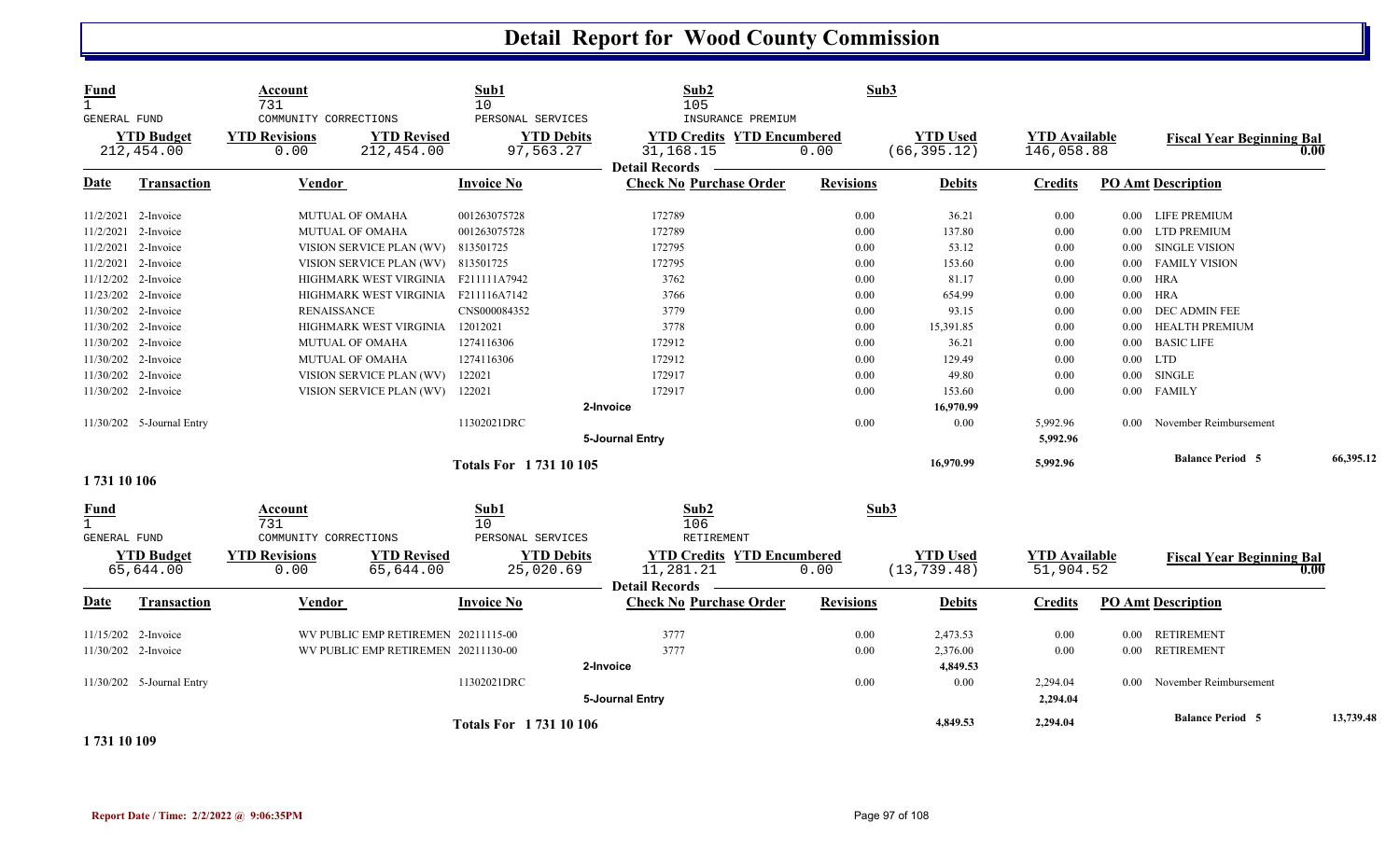| Fund<br>$\mathbf{1}$<br>GENERAL FUND               |                                                                                                                 | Account<br>731<br>COMMUNITY CORRECTIONS                                                                              |                                              | Sub1<br>10<br>PERSONAL SERVICES                                          | Sub2<br>109<br>EXTRA HELP                                                                                  | Sub3                                     |                                                  |                                      |                              |                                                                                        |           |
|----------------------------------------------------|-----------------------------------------------------------------------------------------------------------------|----------------------------------------------------------------------------------------------------------------------|----------------------------------------------|--------------------------------------------------------------------------|------------------------------------------------------------------------------------------------------------|------------------------------------------|--------------------------------------------------|--------------------------------------|------------------------------|----------------------------------------------------------------------------------------|-----------|
|                                                    | <b>YTD Budget</b><br>18,000.00                                                                                  | <b>YTD Revisions</b><br>0.00                                                                                         | <b>YTD Revised</b><br>18,000.00              | <b>YTD Debits</b><br>13,256.00                                           | <b>YTD Credits YTD Encumbered</b><br>0.00                                                                  | 0.00                                     | <b>YTD</b> Used<br>(13, 256.00)                  | <b>YTD</b> Available<br>4,744.00     |                              | <b>Fiscal Year Beginning Bal</b><br>0.00                                               |           |
| <b>Date</b>                                        | <b>Transaction</b>                                                                                              | <b>Vendor</b>                                                                                                        |                                              | Invoice No                                                               | <b>Detail Records</b><br><b>Check No Purchase Order</b>                                                    | <b>Revisions</b>                         | <b>Debits</b>                                    | <b>Credits</b>                       |                              | <b>PO Amt Description</b>                                                              |           |
|                                                    | 11/15/202 2-Invoice<br>11/15/202 2-Invoice<br>11/30/202 2-Invoice<br>11/30/202 2-Invoice                        | <b>QUEEN HALEY</b><br><b>QUEEN HALEY</b>                                                                             | TRIPLETT DAVID BRIAN<br>TRIPLETT DAVID BRIAN | 10-00274947-REG<br>10-00274953-REG<br>10-00275157-REG<br>10-00275163-REG | 274947<br>274953<br>275157<br>275163<br>2-Invoice                                                          | 0.00<br>0.00<br>0.00<br>0.00             | 480.00<br>561.00<br>480.00<br>445.50<br>1,966.50 | 0.00<br>0.00<br>0.00<br>0.00         | $0.00\,$<br>0.00<br>$0.00 -$ | 0.00 QUEEN HALEY<br>TRIPLETT DAVID BRIAN<br><b>QUEEN HALEY</b><br>TRIPLETT DAVID BRIAN |           |
|                                                    | 1801402232306                                                                                                   |                                                                                                                      |                                              | <b>Totals For 173110109</b>                                              |                                                                                                            |                                          | 1,966.50                                         |                                      |                              | <b>Balance Period 5</b>                                                                | 13,256.00 |
| Fund<br>$\mathbf{1}$<br>GENERAL FUND               | <b>YTD Budget</b><br>10,000.00                                                                                  | Account<br>801<br>MENTAL HEALTH<br><b>YTD Revisions</b><br>0.00                                                      | <b>YTD Revised</b><br>10,000.00              | Sub1<br>40<br>CONTRACTURAL SERVICES<br><b>YTD Debits</b><br>4,853.87     | Sub2<br>223<br>PROFESSIONAL SERVICES<br><b>YTD Credits YTD Encumbered</b><br>0.00<br><b>Detail Records</b> | Sub3<br>2306<br>0.00                     | MENTAL HEALTH<br><b>YTD Used</b><br>(4, 853.87)  | <b>YTD</b> Available<br>5,146.13     |                              | <b>Fiscal Year Beginning Bal</b><br>0.00                                               |           |
| Date                                               | <b>Transaction</b>                                                                                              | Vendor                                                                                                               |                                              | <b>Invoice No</b>                                                        | <b>Check No Purchase Order</b>                                                                             | <b>Revisions</b>                         | <b>Debits</b>                                    | <b>Credits</b>                       |                              | <b>PO Amt Description</b>                                                              |           |
|                                                    | 11/2/2021 2-Invoice<br>11/2/2021 2-Invoice<br>11/2/2021 2-Invoice<br>11/2/2021 2-Invoice<br>11/2/2021 2-Invoice | <b>BRENDA HINKLE</b><br><b>BRENDA HINKLE</b><br><b>BRENDA HINKLE</b><br><b>BRENDA HINKLE</b><br><b>BRENDA HINKLE</b> |                                              | 10212021<br>10212021<br>10212021<br>10212021<br>10212021                 | 172786<br>172786<br>172786<br>172786<br>172786                                                             | 0.00<br>$0.00\,$<br>0.00<br>0.00<br>0.00 | 372.30<br>251.42<br>213.92<br>323.66<br>311.16   | 0.00<br>0.00<br>0.00<br>0.00<br>0.00 | $0.00\,$                     | $0.00$ 21-MH-38<br>$0.00$ 21-MH-42<br>$0.00$ 21-MH-46<br>21-MH-65<br>$0.00$ 21-MH-68   |           |
|                                                    |                                                                                                                 |                                                                                                                      |                                              | Totals For 1801 40 223 2306                                              | 2-Invoice                                                                                                  |                                          | 1,472.46<br>1,472.46                             |                                      |                              | <b>Balance Period 5</b>                                                                | 4,853.87  |
| 1 802 40 211                                       |                                                                                                                 |                                                                                                                      |                                              |                                                                          |                                                                                                            |                                          |                                                  |                                      |                              |                                                                                        |           |
| <b>Fund</b><br>$\mathbf{1}$<br><b>GENERAL FUND</b> |                                                                                                                 | Account<br>802<br>COUNTY CORONER                                                                                     |                                              | Sub1<br>40<br>CONTRACTURAL SERVICES                                      | Sub2<br>211<br>TELEPHONES                                                                                  | Sub3                                     |                                                  |                                      |                              |                                                                                        |           |
|                                                    | <b>YTD Budget</b><br>850.00                                                                                     | <b>YTD Revisions</b><br>0.00                                                                                         | <b>YTD Revised</b><br>850.00                 | <b>YTD Debits</b><br>268.10                                              | <b>YTD Credits YTD Encumbered</b><br>0.00<br><b>Detail Records</b>                                         | 0.00                                     | <b>YTD Used</b><br>(268.10)                      | <b>YTD</b> Available<br>581.90       |                              | <b>Fiscal Year Beginning Bal</b><br>0.00                                               |           |
| Date                                               | <b>Transaction</b>                                                                                              | <b>Vendor</b>                                                                                                        |                                              | <b>Invoice No</b>                                                        | <b>Check No Purchase Order</b>                                                                             | <b>Revisions</b>                         | <b>Debits</b>                                    | <b>Credits</b>                       |                              | <b>PO Amt Description</b>                                                              |           |
|                                                    | 11/23/202 2-Invoice                                                                                             | <b>VERIZON WIRELESS</b>                                                                                              |                                              | 4270812198                                                               | 172889<br>2-Invoice                                                                                        | 0.00                                     | 72.43<br>72.43                                   | 0.00                                 | $0.00\,$                     | ACCT NO 582938154-00001                                                                |           |
|                                                    |                                                                                                                 |                                                                                                                      |                                              | <b>Totals For 1802 40 211</b>                                            |                                                                                                            |                                          | 72.43                                            |                                      |                              | <b>Balance Period 5</b>                                                                | 268.10    |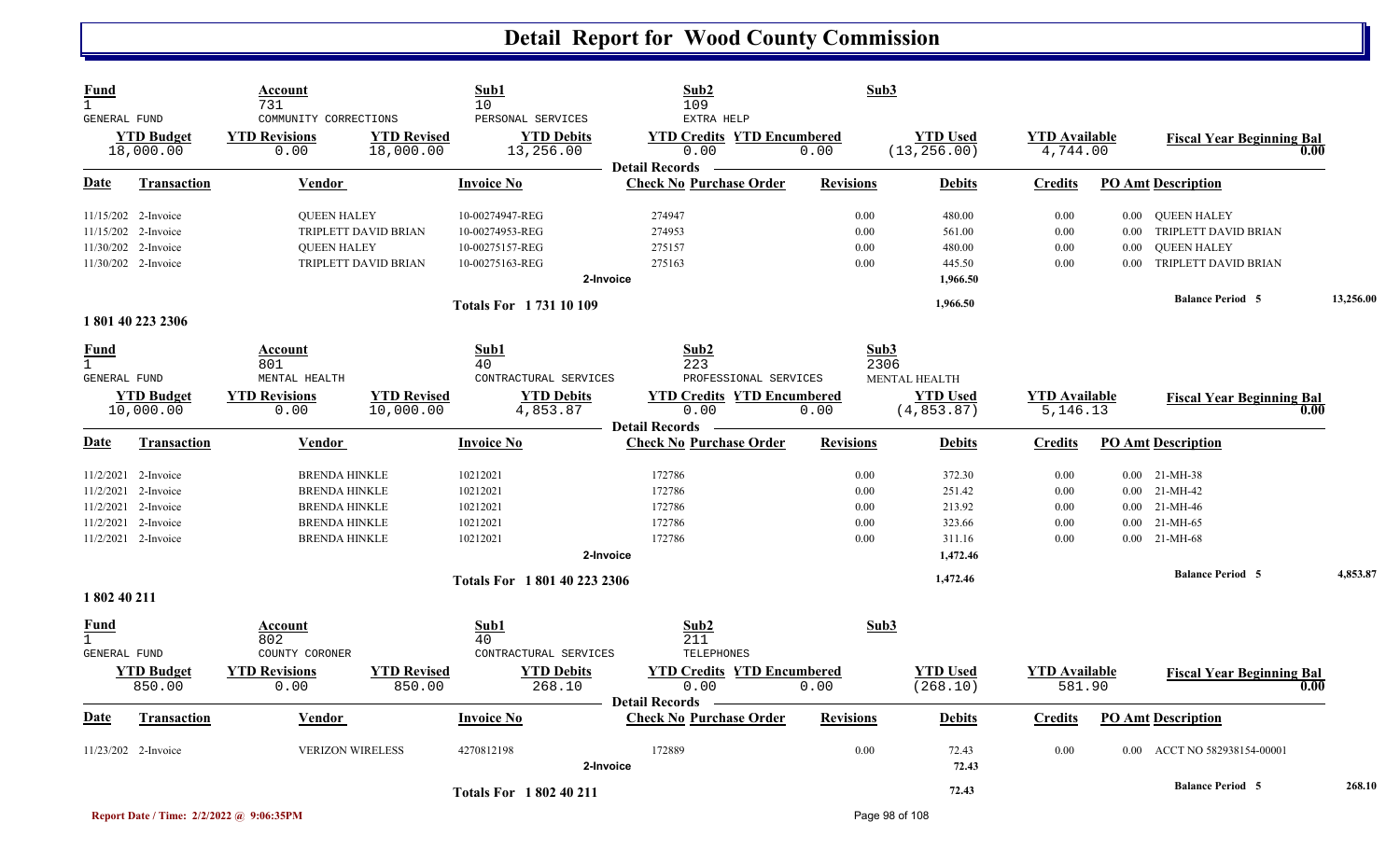#### **1 802 40 221**

| <b>Fund</b><br>$\mathbf{1}$                 |                               | <b>Account</b><br>802                          |                                 | Sub1<br>40                                          | Sub <sub>2</sub><br>221                                                                    | Sub3             |                             |                                |          |                                          |        |
|---------------------------------------------|-------------------------------|------------------------------------------------|---------------------------------|-----------------------------------------------------|--------------------------------------------------------------------------------------------|------------------|-----------------------------|--------------------------------|----------|------------------------------------------|--------|
| <b>GENERAL FUND</b>                         | <b>YTD Budget</b><br>450.00   | COUNTY CORONER<br><b>YTD Revisions</b><br>0.00 | <b>YTD Revised</b><br>450.00    | CONTRACTURAL SERVICES<br><b>YTD Debits</b><br>50.00 | TRAINING & EDUCATION<br><b>YTD Credits YTD Encumbered</b><br>0.00<br><b>Detail Records</b> | 0.00             | <b>YTD Used</b><br>(50.00)  | <b>YTD</b> Available<br>400.00 |          | <b>Fiscal Year Beginning Bal</b><br>0.00 |        |
| <b>Date</b>                                 | <b>Transaction</b>            | <b>Vendor</b>                                  |                                 | <b>Invoice No</b>                                   | <b>Check No Purchase Order</b>                                                             | <b>Revisions</b> | <b>Debits</b>               | <b>Credits</b>                 |          | <b>PO Amt Description</b>                |        |
|                                             | $11/4/2021$ 1-Purchase Order  |                                                | AMERICAN BOARD OF MEDIO         |                                                     | 85037                                                                                      | 0.00             | 0.00                        | 0.00                           |          | 50.00 ABMDI DUES                         |        |
|                                             | 11/9/2021 2-Invoice           |                                                | AMERICAN BOARD OF MEDI(11012021 |                                                     | 1-Purchase Order<br>172844<br>85037<br>2-Invoice                                           | 0.00             | 50.00<br>50.00              | 0.00                           |          | (50.00) ABMDI DUES                       |        |
|                                             |                               |                                                |                                 | <b>Totals For 1802 40 221</b>                       |                                                                                            |                  | 50.00                       |                                |          | <b>Balance Period 5</b>                  | 50.00  |
| 1802 55 341<br><b>Fund</b><br>GENERAL FUND  |                               | Account<br>802<br>COUNTY CORONER               |                                 | Sub1<br>55<br>COMMODITIES                           | Sub2<br>341<br>SUPPLIES/MATERIALS                                                          | Sub3             |                             |                                |          |                                          |        |
|                                             | <b>YTD Budget</b><br>300.00   | <b>YTD Revisions</b><br>0.00                   | <b>YTD Revised</b><br>300.00    | <b>YTD Debits</b><br>156.93                         | <b>YTD Credits YTD Encumbered</b><br>0.00                                                  | 43.07            | <b>YTD Used</b><br>(156.93) | <b>YTD</b> Available<br>100.00 |          | <b>Fiscal Year Beginning Bal</b><br>0.00 |        |
| Date                                        | <b>Transaction</b>            | Vendor                                         |                                 | <b>Invoice No</b>                                   | <b>Detail Records</b><br><b>Check No Purchase Order</b>                                    | <b>Revisions</b> | <b>Debits</b>               | <b>Credits</b>                 |          | <b>PO Amt Description</b>                |        |
|                                             | 11/16/202 2-Invoice           | OFFICE DEPOT                                   |                                 | 2533440692<br>2-Invoice                             | 172859 85016                                                                               | 0.00             | 156.93<br>156.93            | 0.00                           |          | (156.93) MISC OFFICE SUPPLIES            |        |
| 1 802 55 343                                |                               |                                                |                                 | <b>Totals For 1802 55 341</b>                       |                                                                                            |                  | 156.93                      |                                | (156.93) | <b>Balance Period 5</b>                  | 156.93 |
| <b>Fund</b><br>$\mathbf{1}$<br>GENERAL FUND |                               | Account<br>802<br>COUNTY CORONER               |                                 | Sub1<br>55<br>COMMODITIES                           | Sub2<br>343<br><b>AUTOMOBILE SUPPLIES</b>                                                  | Sub3             |                             |                                |          |                                          |        |
|                                             | <b>YTD Budget</b><br>1,000.00 | <b>YTD Revisions</b><br>0.00                   | <b>YTD Revised</b><br>1,000.00  | <b>YTD Debits</b><br>0.00                           | <b>YTD Credits YTD Encumbered</b><br>0.00<br>Detail Records -                              | 55.36            | <b>YTD Used</b><br>0.00     | <b>YTD Available</b><br>944.64 |          | <b>Fiscal Year Beginning Bal</b><br>0.00 |        |
| Date                                        | <b>Transaction</b>            | Vendor                                         |                                 | <b>Invoice No</b>                                   | <b>Check No Purchase Order</b>                                                             | <b>Revisions</b> | <b>Debits</b>               | <b>Credits</b>                 |          | <b>PO Amt Description</b>                |        |
|                                             | 11/4/2021 1-Purchase Order    |                                                | ENGLEFIELD OIL COMPANY          |                                                     | 85051<br>1-Purchase Order                                                                  | 0.00             | 0.00                        | 0.00                           |          | 55.36 FUEL FOR CORONER                   |        |
|                                             |                               |                                                |                                 | <b>Totals For 1802 55 343</b>                       |                                                                                            |                  |                             |                                | 55.36    | <b>Balance Period 5</b>                  | 0.00   |

**1 900 10 103**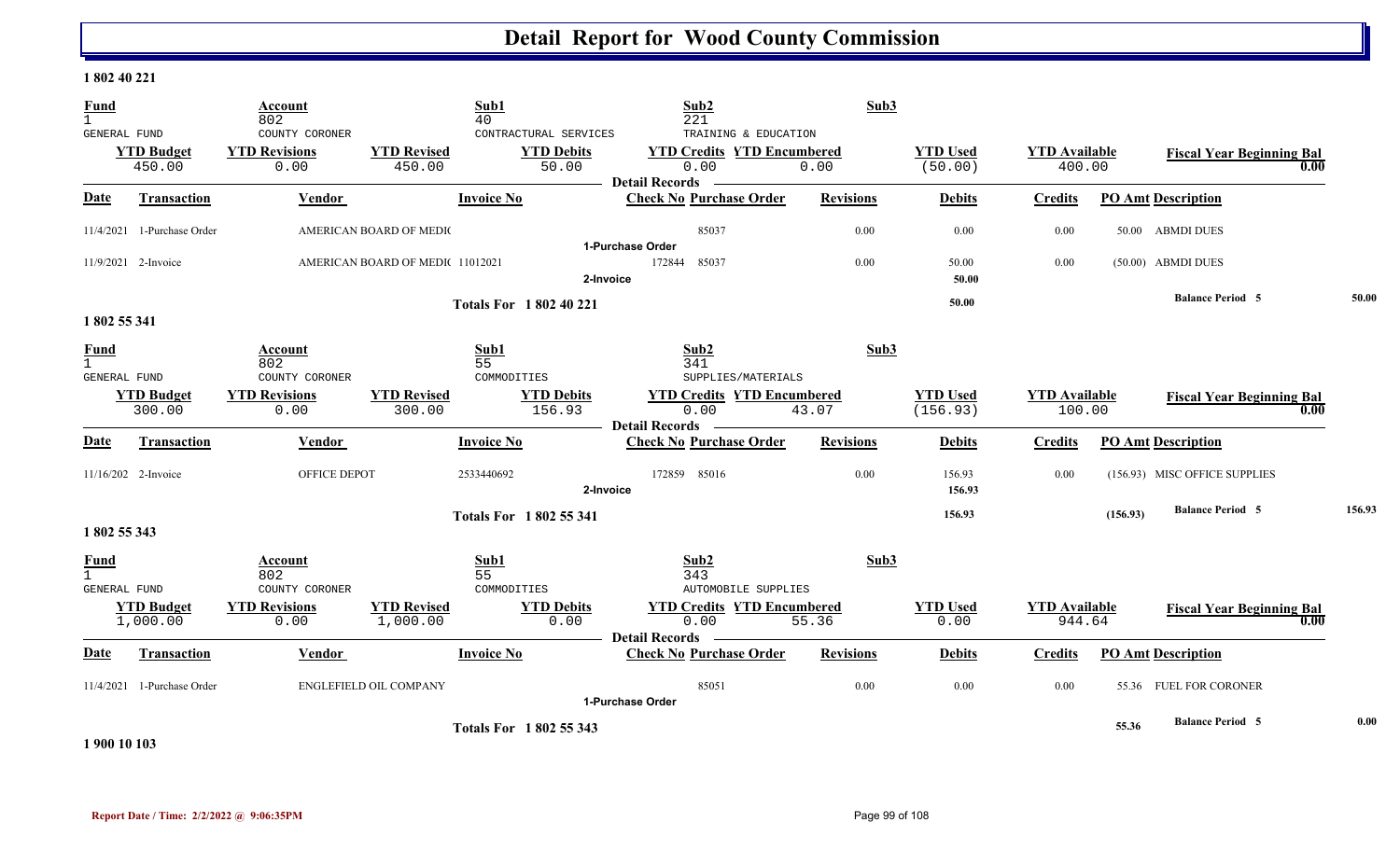| <b>Fund</b><br>$\mathbf{1}$<br>GENERAL FUND                                                                                              | Account<br>900<br>WOOD CO PARKS & RECREATION                                                                                                                         | Sub1<br>10<br>PERSONAL SERVICES                                  | Sub2<br>103<br>SALARIES-DEPUTIES                                              | Sub3                                 |                                              |                                          |                                                     |                                                                                            |           |
|------------------------------------------------------------------------------------------------------------------------------------------|----------------------------------------------------------------------------------------------------------------------------------------------------------------------|------------------------------------------------------------------|-------------------------------------------------------------------------------|--------------------------------------|----------------------------------------------|------------------------------------------|-----------------------------------------------------|--------------------------------------------------------------------------------------------|-----------|
| <b>YTD Budget</b><br>65,500.00                                                                                                           | <b>YTD Revisions</b><br><b>YTD Revised</b><br>0.00<br>65,500.00                                                                                                      | <b>YTD Debits</b><br>25,208.30                                   | <b>YTD Credits YTD Encumbered</b><br>0.00<br><b>Detail Records</b>            | 0.00                                 | <b>YTD</b> Used<br>(25, 208.30)              | <b>YTD</b> Available<br>40,291.70        |                                                     | <b>Fiscal Year Beginning Bal</b><br>0.00                                                   |           |
| Date<br><b>Transaction</b>                                                                                                               | <b>Vendor</b>                                                                                                                                                        | <b>Invoice No</b>                                                | <b>Check No Purchase Order</b>                                                | <b>Revisions</b>                     | <b>Debits</b>                                | <b>Credits</b>                           |                                                     | <b>PO Amt Description</b>                                                                  |           |
| 11/15/202 2-Invoice<br>11/30/202 2-Invoice                                                                                               | CROSS JEREMY W.<br>CROSS JEREMY W.                                                                                                                                   | 10-00274954-REG<br>10-00275164-REG                               | 274954<br>275164<br>2-Invoice                                                 | 0.00<br>0.00                         | 2,520.83<br>2,520.83<br>5,041.66             | 0.00<br>0.00                             | 0.00<br>0.00                                        | CROSS JEREMY W.<br>CROSS JEREMY W.                                                         |           |
| 1 900 10 104                                                                                                                             |                                                                                                                                                                      | <b>Totals For 1900 10 103</b>                                    |                                                                               |                                      | 5,041.66                                     |                                          |                                                     | <b>Balance Period 5</b>                                                                    | 25,208.30 |
| <u>Fund</u><br>$\mathbf{1}$<br>GENERAL FUND                                                                                              | Account<br>900<br>WOOD CO PARKS & RECREATION                                                                                                                         | Sub1<br>10 <sup>°</sup><br>PERSONAL SERVICES                     | Sub2<br>104<br>SOCIAL SECURITY                                                | Sub3                                 |                                              |                                          |                                                     |                                                                                            |           |
| <b>YTD Budget</b><br>5,011.00                                                                                                            | <b>YTD Revisions</b><br><b>YTD Revised</b><br>0.00<br>5,011.00                                                                                                       | <b>YTD Debits</b><br>1,820.75                                    | <b>YTD Credits YTD Encumbered</b><br>0.00<br><b>Detail Records</b>            | 0.00                                 | <b>YTD</b> Used<br>(1, 820.75)               | <b>YTD</b> Available<br>3,190.25         |                                                     | <b>Fiscal Year Beginning Bal</b><br>0.00                                                   |           |
| Date<br><b>Transaction</b>                                                                                                               | <b>Vendor</b>                                                                                                                                                        | <b>Invoice No</b>                                                | <b>Check No Purchase Order</b>                                                | <b>Revisions</b>                     | <b>Debits</b>                                | <b>Credits</b>                           |                                                     | <b>PO Amt Description</b>                                                                  |           |
| 11/15/202 2-Invoice<br>11/15/202 2-Invoice<br>11/30/202 2-Invoice<br>11/30/202 2-Invoice                                                 | DEPARTMENT OF TREASURY 20211115-00<br>DEPARTMENT OF TREASURY 20211115-00<br>DEPARTMENT OF TREASURY 20211130-00<br>DEPARTMENT OF TREASURY 20211130-00                 |                                                                  | 3758<br>3758<br>3772<br>3772<br>2-Invoice                                     | 0.00<br>0.00<br>0.00<br>0.00         | 155.51<br>36.37<br>155.50<br>36.37<br>383.75 | 0.00<br>0.00<br>0.00<br>0.00             | $0.00$ FICA<br>$0.00$ MED<br>$0.00\,$<br>$0.00$ MED | <b>FICA</b>                                                                                |           |
| 1 900 10 105                                                                                                                             |                                                                                                                                                                      | <b>Totals For 190010104</b>                                      |                                                                               |                                      | 383.75                                       |                                          |                                                     | <b>Balance Period 5</b>                                                                    | 1,820.75  |
| <u>Fund</u><br>$\mathbf{1}$<br>GENERAL FUND<br><b>YTD Budget</b><br>24,855.00                                                            | Account<br>900<br>WOOD CO PARKS & RECREATION<br><b>YTD Revisions</b><br><b>YTD Revised</b><br>24,855.00<br>0.00                                                      | Sub1<br>10<br>PERSONAL SERVICES<br><b>YTD Debits</b><br>9,689.39 | Sub2<br>105<br>INSURANCE PREMIUM<br><b>YTD Credits YTD Encumbered</b><br>0.00 | Sub3<br>0.00                         | <b>YTD</b> Used<br>(9,689.39)                | <b>YTD</b> Available<br>15,165.61        |                                                     | <b>Fiscal Year Beginning Bal</b><br>0.00                                                   |           |
| Transaction<br>Date                                                                                                                      | Vendor                                                                                                                                                               | <b>Invoice No</b>                                                | <b>Detail Records</b><br><b>Check No Purchase Order</b>                       | <b>Revisions</b>                     | <b>Debits</b>                                | <b>Credits</b>                           |                                                     | <b>PO Amt Description</b>                                                                  |           |
| $11/2/2021$ 2-Invoice<br>11/2/2021 2-Invoice<br>11/2/2021 2-Invoice<br>11/2/2021 2-Invoice<br>11/30/202 2-Invoice<br>11/30/202 2-Invoice | <b>MUTUAL OF OMAHA</b><br>MUTUAL OF OMAHA<br>VISION SERVICE PLAN (WV)<br>VISION SERVICE PLAN (WV) 813501725<br><b>RENAISSANCE</b><br>HIGHMARK WEST VIRGINIA 12012021 | 001263075728<br>001263075728<br>813501725<br>CNS000084352        | 172789<br>172789<br>172795<br>172795<br>3779                                  | 0.00<br>0.00<br>0.00<br>0.00<br>0.00 | 2.13<br>12.60<br>3.32<br>19.20<br>6.21       | $0.00\,$<br>0.00<br>0.00<br>0.00<br>0.00 | $0.00\,$<br>$0.00\,$<br>$0.00\,$<br>0.00            | 0.00 LIFE PREMIUM<br>LTD PREMIUM<br>SINGLE VISION<br><b>FAMILY VISION</b><br>DEC ADMIN FEE |           |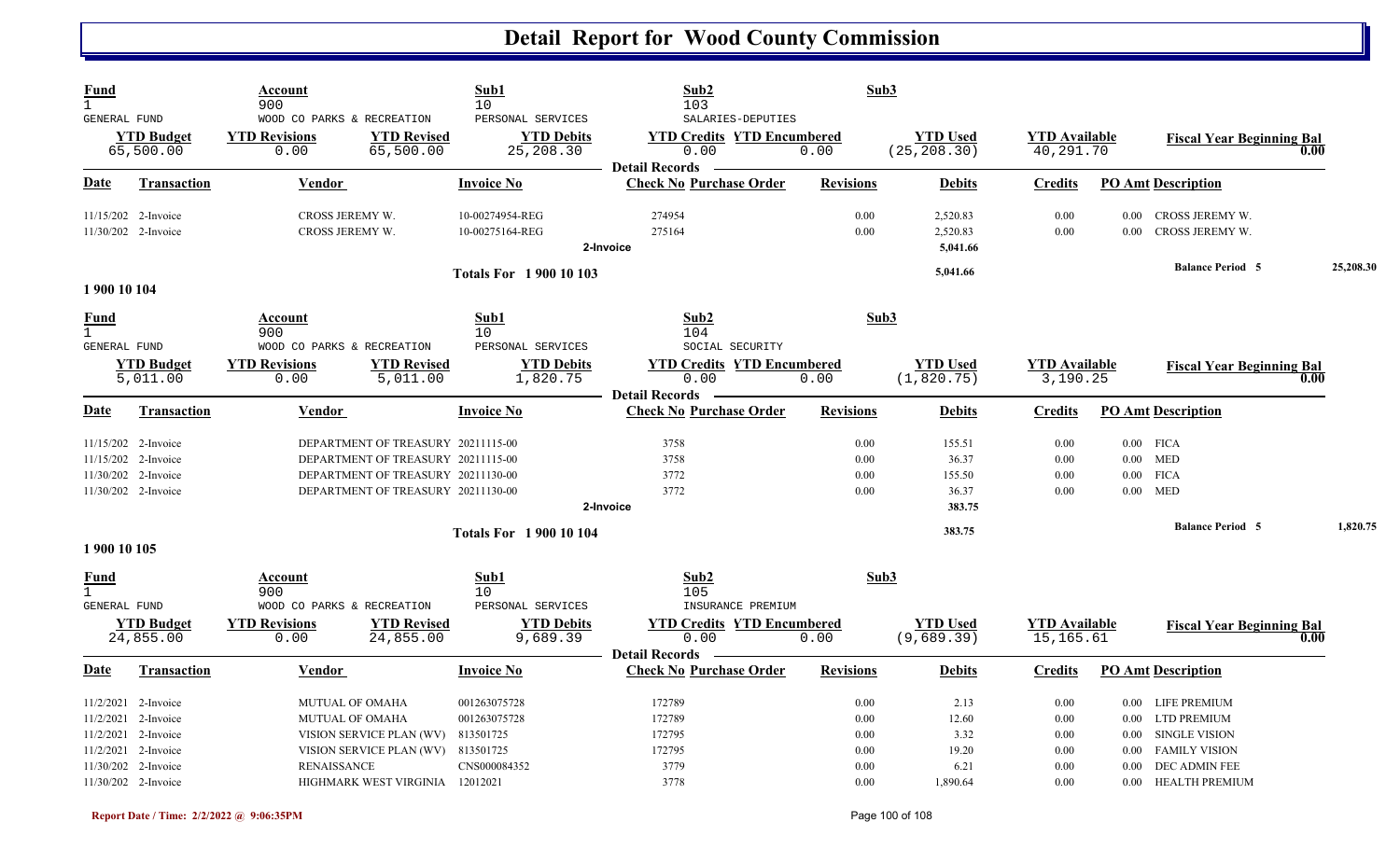|                             |                                                                                          |                                                                                         |                                                                            |                                                              | <b>Detail Report for Wood County Commission</b>                                                       |                              |                                                  |                                   |                              |                                                                 |           |
|-----------------------------|------------------------------------------------------------------------------------------|-----------------------------------------------------------------------------------------|----------------------------------------------------------------------------|--------------------------------------------------------------|-------------------------------------------------------------------------------------------------------|------------------------------|--------------------------------------------------|-----------------------------------|------------------------------|-----------------------------------------------------------------|-----------|
|                             | 11/30/202 2-Invoice<br>11/30/202 2-Invoice<br>11/30/202 2-Invoice<br>11/30/202 2-Invoice | <b>MUTUAL OF OMAHA</b><br><b>MUTUAL OF OMAHA</b><br>VISION SERVICE PLAN (WV)            | VISION SERVICE PLAN (WV)                                                   | 1274116306<br>1274116306<br>122021<br>122021                 | 172912<br>172912<br>172917<br>172917<br>2-Invoice                                                     | 0.00<br>0.00<br>0.00<br>0.00 | 2.13<br>12.60<br>3.32<br>19.20<br>1,971.35       | 0.00<br>0.00<br>0.00<br>0.00      | $0.00\,$<br>0.00<br>$0.00\,$ | 0.00 BASIC LIFE<br><b>LTD</b><br><b>SINGLE</b><br><b>FAMILY</b> |           |
|                             | 1 900 10 106                                                                             |                                                                                         |                                                                            | <b>Totals For 190010105</b>                                  |                                                                                                       |                              | 1,971.35                                         |                                   |                              | <b>Balance Period 5</b>                                         | 9,689.39  |
| $\frac{Fund}{1}$            | GENERAL FUND                                                                             | Account<br>900<br>WOOD CO PARKS & RECREATION                                            |                                                                            | Sub1<br>10<br>PERSONAL SERVICES                              | Sub2<br>106<br>RETIREMENT                                                                             | Sub3                         |                                                  |                                   |                              |                                                                 |           |
|                             | <b>YTD Budget</b><br>6,550.00                                                            | <b>YTD Revisions</b><br>0.00                                                            | <b>YTD Revised</b><br>6,550.00                                             | <b>YTD Debits</b><br>2,520.90                                | <b>YTD Credits YTD Encumbered</b><br>0.00<br><b>Detail Records</b>                                    | 0.00                         | <b>YTD Used</b><br>(2, 520.90)                   | <b>YTD Available</b><br>4,029.10  |                              | <b>Fiscal Year Beginning Bal</b><br>0.00                        |           |
| Date                        | <b>Transaction</b>                                                                       | <b>Vendor</b>                                                                           |                                                                            | <b>Invoice No</b>                                            | <b>Check No Purchase Order</b>                                                                        | <b>Revisions</b>             | <b>Debits</b>                                    | <b>Credits</b>                    |                              | <b>PO Amt Description</b>                                       |           |
|                             | 11/15/202 2-Invoice<br>11/30/202 2-Invoice                                               |                                                                                         | WV PUBLIC EMP RETIREMEN 20211115-00<br>WV PUBLIC EMP RETIREMEN 20211130-00 |                                                              | 3777<br>3777<br>2-Invoice                                                                             | 0.00<br>0.00                 | 252.09<br>252.09<br>504.18                       | 0.00<br>0.00                      | 0.00<br>0.00                 | <b>RETIREMENT</b><br><b>RETIREMENT</b>                          |           |
| 1 900 70 567                |                                                                                          |                                                                                         |                                                                            | <b>Totals For 1 900 10 106</b>                               |                                                                                                       |                              | 504.18                                           |                                   |                              | <b>Balance Period 5</b>                                         | 2,520.90  |
| <b>Fund</b><br>$\mathbf{1}$ | GENERAL FUND                                                                             | Account<br>900<br>WOOD CO PARKS & RECREATION                                            |                                                                            | Sub1<br>70<br>CONTRIBUTIONS                                  | Sub2<br>567<br>OTHER GOVT UNITS                                                                       | Sub3                         |                                                  |                                   |                              |                                                                 |           |
|                             | <b>YTD Budget</b><br>63,226.00                                                           | <b>YTD Revisions</b><br>0.00                                                            | <b>YTD Revised</b><br>63,226.00                                            | <b>YTD Debits</b><br>44,815.45                               | <b>YTD Credits YTD Encumbered</b><br>0.00<br><b>Detail Records</b>                                    | 0.00                         | <b>YTD Used</b><br>(44, 815.45)                  | <b>YTD</b> Available<br>18,410.55 |                              | <b>Fiscal Year Beginning Bal</b><br>0.00                        |           |
| Date                        | <b>Transaction</b>                                                                       | Vendor                                                                                  |                                                                            | <b>Invoice No</b>                                            | <b>Check No Purchase Order</b>                                                                        | <b>Revisions</b>             | <b>Debits</b>                                    | <b>Credits</b>                    |                              | <b>PO Amt Description</b>                                       |           |
|                             | 11/9/2021 2-Invoice                                                                      |                                                                                         | WOOD COUNTY PARKS & RE 112021                                              |                                                              | 172842<br>2-Invoice                                                                                   | 0.00                         | 7,813.17<br>7,813.17                             | 0.00                              |                              | 0.00 HOTEL/MOTEL                                                |           |
|                             | 1 900 70 567 6601                                                                        |                                                                                         |                                                                            | <b>Totals For 1900 70 567</b>                                |                                                                                                       |                              | 7,813.17                                         |                                   |                              | <b>Balance Period 5</b>                                         | 44,815.45 |
| <b>Fund</b><br>$\mathbf{1}$ | GENERAL FUND<br><b>YTD Budget</b><br>46,331.00                                           | <b>Account</b><br>900<br>WOOD CO PARKS & RECREATION<br><b>YTD Revisions</b><br>5,065.00 | <b>YTD Revised</b><br>51,396.00                                            | Sub1<br>70<br>CONTRIBUTIONS<br><b>YTD Debits</b><br>6,014.72 | Sub2<br>567<br>OTHER GOVT UNITS<br><b>YTD Credits YTD Encumbered</b><br>0.00<br><b>Detail Records</b> | Sub3<br>6601<br>983.90       | VETERAN'S PARK<br><b>YTD Used</b><br>(6, 014.72) | <b>YTD Available</b><br>44,397.38 |                              | <b>Fiscal Year Beginning Bal</b><br>0.00                        |           |
| <b>Date</b>                 | <b>Transaction</b>                                                                       | <b>Vendor</b>                                                                           |                                                                            | <b>Invoice No</b>                                            | <b>Check No Purchase Order</b>                                                                        | <b>Revisions</b>             | <b>Debits</b>                                    | <b>Credits</b>                    |                              | <b>PO Amt Description</b>                                       |           |
|                             | 11/1/2021 1-Purchase Order                                                               |                                                                                         | UNITED BANKCARD CENTER                                                     |                                                              | 85033<br>1-Purchase Order                                                                             | 0.00                         | 0.00                                             | 0.00                              |                              | 60.00 10 gal propylene glycol                                   |           |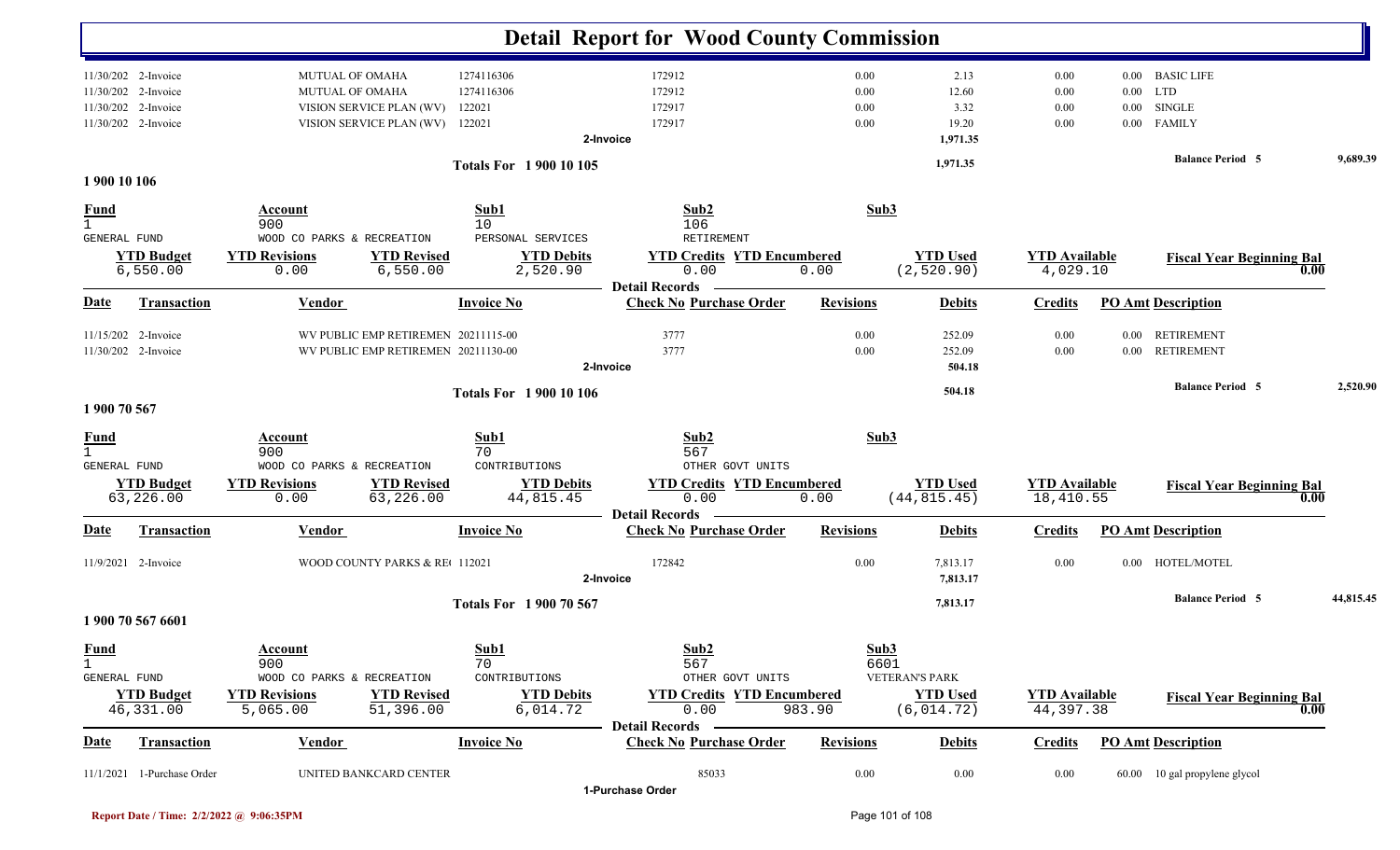|                     |                                            |                                 |                    |                              | <b>Detail Report for Wood County Commission</b>         |                  |                         |                      |          |                                                |          |
|---------------------|--------------------------------------------|---------------------------------|--------------------|------------------------------|---------------------------------------------------------|------------------|-------------------------|----------------------|----------|------------------------------------------------|----------|
|                     |                                            |                                 |                    |                              |                                                         |                  |                         |                      |          |                                                |          |
|                     | 11/2/2021 2-Invoice                        | UNION WILLIAMS PSD              |                    | 11202021                     | 172792                                                  | 0.00             | 49.42                   | 0.00                 | $0.00\,$ | ACCT NO 13 7075 00                             |          |
|                     | 11/2/2021 2-Invoice<br>11/23/202 2-Invoice | UNION WILLIAMS PSD              |                    | 11202021                     | 172792                                                  | 0.00             | 16.12                   | 0.00                 | 0.00     | ACCT NO 13 7065 00<br>ACCT NO 0 1000 0009 1799 |          |
|                     |                                            | <b>DOMINION HOPE</b>            |                    | 12062021                     | 172872                                                  | 0.00             | 28.60                   | 0.00                 | 0.00     |                                                |          |
|                     | 11/23/202 2-Invoice                        | MID-OHIO VALLEY REGIONA         |                    | 21OCT61                      | 172878                                                  | 0.00             | 850.00                  | 0.00                 | 0.00     | <b>VETERANS PARK</b>                           |          |
|                     | 11/23/202 2-Invoice                        | <b>MON POWER</b>                |                    | 12072021                     | 3768                                                    | 0.00             | 30.88                   | 0.00                 | 0.00     | 110 085 868 153                                |          |
|                     | 11/23/202 2-Invoice                        | <b>MON POWER</b>                |                    | 12072021                     | 3768                                                    | 0.00             | 24.27                   | 0.00                 | 0.00     | 110 085 868 476                                |          |
|                     | 11/23/202 2-Invoice                        | <b>MON POWER</b>                |                    | 12072021                     | 3768                                                    | 0.00             | 5.56                    | 0.00                 | 0.00     | 110 085 910 401                                |          |
|                     | 11/30/202 2-Invoice                        | UNION WILLIAMS PSD              |                    | 12202021                     | 172915                                                  | 0.00             | 16.12                   | 0.00                 | 0.00     | ACCT NO 13 7065 00                             |          |
|                     | 11/30/202 2-Invoice                        | UNION WILLIAMS PSD              |                    | 12202021                     | 172915<br>2-Invoice                                     | 0.00             | 49.42<br>1,070.39       | 0.00                 | 0.00     | ACCT NO 13 7075 00                             |          |
|                     |                                            |                                 |                    | Totals For 1 900 70 567 6601 |                                                         |                  | 1,070.39                |                      | 60.00    | <b>Balance Period 5</b>                        | 6,014.72 |
|                     | 1 900 70 567 6619                          |                                 |                    |                              |                                                         |                  |                         |                      |          |                                                |          |
| <u>Fund</u>         |                                            | Account                         |                    | Sub1                         | Sub2                                                    |                  | Sub3                    |                      |          |                                                |          |
|                     |                                            | 900                             |                    | 70                           | 567                                                     |                  | 6619                    |                      |          |                                                |          |
| <b>GENERAL FUND</b> |                                            | WOOD CO PARKS & RECREATION      |                    | CONTRIBUTIONS                | OTHER GOVT UNITS                                        |                  | OIL & GAS MUSEUM        |                      |          |                                                |          |
|                     | <b>YTD Budget</b>                          | <b>YTD Revisions</b>            | <b>YTD Revised</b> | <b>YTD Debits</b>            | <b>YTD Credits YTD Encumbered</b>                       |                  | <b>YTD Used</b>         | <b>YTD Available</b> |          | <b>Fiscal Year Beginning Bal</b>               |          |
|                     | 2,108.00                                   | 0.00                            | 2,108.00           | 1,493.85                     | 0.00<br><b>Detail Records</b>                           | 0.00             | (1, 493.85)             | 614.15               |          | 0.00                                           |          |
| <u>Date</u>         | <b>Transaction</b>                         | <b>Vendor</b>                   |                    | <b>Invoice No</b>            | <b>Check No Purchase Order</b>                          | <b>Revisions</b> | <b>Debits</b>           | <b>Credits</b>       |          | <b>PO Amt Description</b>                      |          |
|                     | 11/9/2021 2-Invoice                        | OIL AND GAS MUSEUM              |                    | 112021                       | 172819<br>2-Invoice                                     | 0.00             | 260.44<br>260.44        | 0.00                 |          | 0.00 HOTEL/MOTEL                               |          |
|                     |                                            |                                 |                    | Totals For 1 900 70 567 6619 |                                                         |                  | 260.44                  |                      |          | <b>Balance Period 5</b>                        | 1,493.85 |
|                     | 1 900 70 568 2612                          |                                 |                    |                              |                                                         |                  |                         |                      |          |                                                |          |
| <u>Fund</u>         |                                            | Account                         |                    | Sub1                         | Sub2                                                    |                  | Sub3                    |                      |          |                                                |          |
|                     |                                            | 900                             |                    | 70                           | 568                                                     |                  | 2612                    |                      |          |                                                |          |
| GENERAL FUND        |                                            | WOOD CO PARKS & RECREATION      |                    | CONTRIBUTIONS                | OTHER CONTRIBUTIONS                                     |                  | FORT BOREMAN HIST. PARK |                      |          |                                                |          |
|                     | <b>YTD Budget</b>                          | <b>YTD Revisions</b>            | <b>YTD Revised</b> | <b>YTD Debits</b>            | <b>YTD Credits YTD Encumbered</b>                       |                  | <b>YTD Used</b>         | <b>YTD Available</b> |          | <b>Fiscal Year Beginning Bal</b>               |          |
|                     | 38,638.00                                  | 96,756.00                       | 135,394.00         | 40,389.61                    | 0.00                                                    | 1,546.79         | (40, 389.61)            | 93,457.60            |          | 0.00                                           |          |
| <u>Date</u>         | <b>Transaction</b>                         | Vendor                          |                    | <b>Invoice No</b>            | <b>Detail Records</b><br><b>Check No Purchase Order</b> | <b>Revisions</b> | <b>Debits</b>           | <b>Credits</b>       |          | <b>PO Amt Description</b>                      |          |
|                     |                                            |                                 |                    |                              |                                                         |                  |                         |                      |          |                                                |          |
|                     | 11/18/202 1-Purchase Order                 | GENERAL SALES CO.               |                    |                              | 85094                                                   | 0.00             | 0.00                    | 0.00                 |          | 452.14 paper goods                             |          |
|                     | 11/18/202 1-Purchase Order                 | LOWE'S COMPANIES, INC.          |                    |                              | 85092                                                   | 0.00             | $0.00\,$                | $0.00\,$             |          | 120.00 concrete for park cannon posts          |          |
|                     | 11/18/202 1-Purchase Order                 | UNITED BANKCARD CENTER          |                    |                              | 85091                                                   | 0.00             | 0.00                    | 0.00                 |          | $0.00 \, 10$ " auger                           |          |
|                     | 11/22/202 1-Purchase Order                 | BRIDGEPORT EQUIPMENT AN         |                    |                              | 85118                                                   | 0.00             | 0.00                    | 0.00                 |          | 150.00 AUGER RENTAL                            |          |
|                     |                                            |                                 |                    |                              | 1-Purchase Order                                        |                  |                         |                      |          |                                                |          |
|                     | 11/2/2021 2-Invoice                        | GENERAL SALES CO.               |                    | 346898                       | 172785 84977                                            | 0.00             | 282.88                  | 0.00                 |          | $(282.88)$ paper goods                         |          |
|                     | 11/9/2021 2-Invoice                        | <b>MON POWER</b>                |                    | 11152021a                    | 3757                                                    | 0.00             | 66.03                   | 0.00                 |          | 0.00 110 084 956 652                           |          |
|                     | 11/9/2021 2-Invoice                        | <b>VERIZON WIRELESS</b>         |                    | 9891453759                   | 172838                                                  | 0.00             | 40.01                   | $0.00\,$             |          | 0.00 SPARTAN                                   |          |
|                     | 11/9/2021 2-Invoice                        | <b>VERIZON WIRELESS</b>         |                    | 9891453759                   | 172838                                                  | 0.00             | 40.01                   | $0.00\,$             |          | $0.00$ SPARTAN                                 |          |
|                     | 11/16/202 2-Invoice                        | GENERAL SALES CO.               |                    | 693031                       | 172851 84977                                            | 0.00             | 40.09                   | $0.00\,$             |          | $(39.29)$ paper goods                          |          |
|                     | 11/23/202 2-Invoice                        | BRIDGEPORT EQUIPMENT AN 3880992 |                    |                              | 172869 85118                                            | $0.00\,$         | 50.00                   | $0.00\,$             |          | (50.00) AUGER RENTAL                           |          |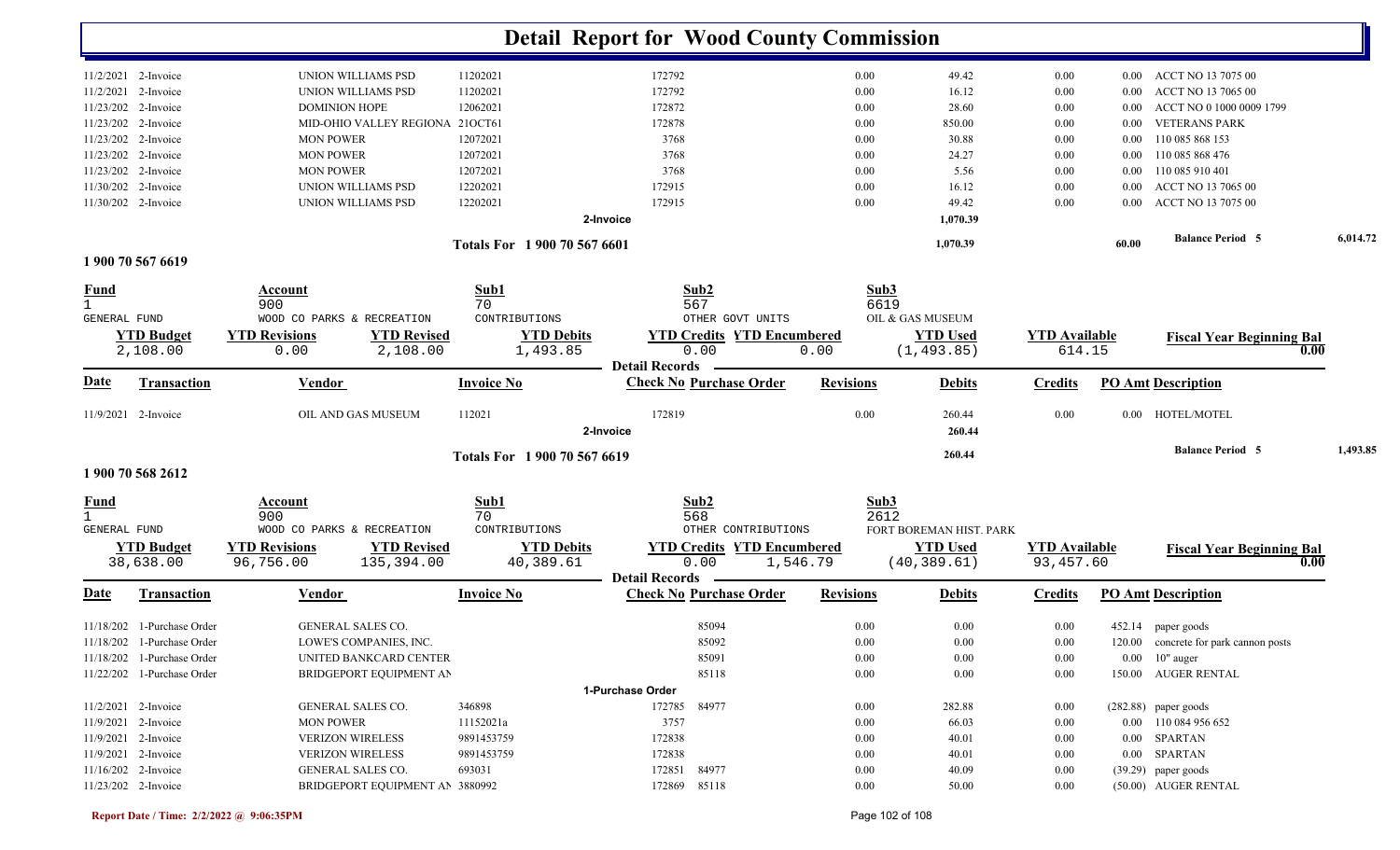|                     |                           |                            |                                    |                   |                              | <b>Detail Report for Wood County Commission</b>         |                  |                          |                                 |            |                                              |           |
|---------------------|---------------------------|----------------------------|------------------------------------|-------------------|------------------------------|---------------------------------------------------------|------------------|--------------------------|---------------------------------|------------|----------------------------------------------|-----------|
|                     | 11/23/202 2-Invoice       |                            | BRIDGEPORT EQUIPMENT AN 3877195    |                   |                              | 172869<br>85118                                         | 0.00             |                          | 100.00<br>0.00                  |            | (100.00) AUGER RENTAL                        |           |
|                     | 11/23/202 2-Invoice       |                            | TRAIL ROCK ORDNANCE                | 824               |                              | 83857 PY2021<br>172887                                  | 0.00             | 25,500.00                | 0.00                            |            | (25,500.00) ALUMINUM NO1 SIEGE CARRIER       |           |
|                     |                           |                            |                                    |                   | 2-Invoice                    |                                                         |                  | 26,119.02                |                                 |            |                                              |           |
|                     | 11/16/202 5-Journal Entry | <b>DECKS DIRECT</b>        |                                    | 20211110087001    |                              | 84913                                                   | 0.00             |                          | 722.78<br>0.00                  |            | (722.78) PREMIUM CAST, POST CAPS JEREMY CROS |           |
|                     |                           |                            |                                    |                   | 5-Journal Entry              |                                                         |                  |                          | 722.78                          |            |                                              |           |
|                     |                           |                            |                                    |                   | Totals For 1 900 70 568 2612 |                                                         |                  | 26,841.80                |                                 | 25,972.81) | <b>Balance Period 5</b>                      | 40.389.61 |
|                     | 1 900 70 568 6623         |                            |                                    |                   |                              |                                                         |                  |                          |                                 |            |                                              |           |
| Fund                |                           | Account                    |                                    | Sub1              |                              | Sub2                                                    |                  | Sub3                     |                                 |            |                                              |           |
| $\mathbf{1}$        |                           | 900                        |                                    | 70                |                              | 568                                                     |                  | 6623                     |                                 |            |                                              |           |
| <b>GENERAL FUND</b> |                           | WOOD CO PARKS & RECREATION |                                    | CONTRIBUTIONS     |                              | OTHER CONTRIBUTIONS                                     |                  | PARKERSBURG 1/2 MARATHON |                                 |            |                                              |           |
|                     | <b>YTD Budget</b>         | <b>YTD Revisions</b>       | <b>YTD Revised</b>                 |                   | <b>YTD Debits</b>            | <b>YTD Credits YTD Encumbered</b>                       |                  | <b>YTD Used</b>          | <b>YTD</b> Available            |            | <b>Fiscal Year Beginning Bal</b>             |           |
|                     | 703.00                    | 0.00                       | 703.00                             |                   | 497.95                       | 0.00                                                    | 0.00             | (497.95)                 |                                 | 205.05     |                                              | 0.00      |
| Date                |                           |                            |                                    | <b>Invoice No</b> |                              | <b>Detail Records</b><br><b>Check No Purchase Order</b> | <b>Revisions</b> |                          | <b>Credits</b>                  |            | <b>PO Amt Description</b>                    |           |
|                     | <b>Transaction</b>        | Vendor                     |                                    |                   |                              |                                                         |                  |                          | <b>Debits</b>                   |            |                                              |           |
|                     | 11/9/2021 2-Invoice       |                            | PARKERSBURG NEWS & SEN' 112021     |                   |                              | 172824                                                  | 0.00             |                          | 86.81<br>0.00                   |            | 0.00 HOTEL/MOTEL                             |           |
|                     |                           |                            |                                    |                   | 2-Invoice                    |                                                         |                  |                          | 86.81                           |            |                                              |           |
|                     |                           |                            |                                    |                   |                              |                                                         |                  |                          |                                 |            | <b>Balance Period 5</b>                      | 497.95    |
| 1 902 70 568        |                           |                            |                                    |                   | Totals For 1900 70 568 6623  |                                                         |                  |                          | 86.81                           |            |                                              |           |
| <b>Fund</b>         |                           | <b>Account</b>             |                                    | Sub1              |                              | Sub2                                                    |                  | Sub3                     |                                 |            |                                              |           |
| $\mathbf{1}$        |                           | 902                        |                                    | 70                |                              | 568                                                     |                  |                          |                                 |            |                                              |           |
| <b>GENERAL FUND</b> |                           | $4-H$ CAMP                 |                                    | CONTRIBUTIONS     |                              | OTHER CONTRIBUTIONS                                     |                  |                          |                                 |            |                                              |           |
|                     | <b>YTD Budget</b>         | <b>YTD Revisions</b>       | <b>YTD Revised</b>                 |                   | <b>YTD Debits</b>            | <b>YTD Credits YTD Encumbered</b>                       |                  | <b>YTD</b> Used          | <b>YTD</b> Available            |            | <b>Fiscal Year Beginning Bal</b>             |           |
|                     | 20,000.00                 | 0.00                       | 20,000.00                          |                   | 14,633.59                    | 0.00                                                    | 0.00             | (14, 633.59)             |                                 | 5,366.41   |                                              | 0.00      |
|                     |                           |                            |                                    |                   |                              | <b>Detail Records</b>                                   |                  |                          |                                 |            |                                              |           |
| <b>Date</b>         | <b>Transaction</b>        | <b>Vendor</b>              |                                    | <b>Invoice No</b> |                              | <b>Check No Purchase Order</b>                          | <b>Revisions</b> |                          | <b>Debits</b><br><u>Credits</u> |            | <b>PO Amt Description</b>                    |           |
| 11/2/2021           | 2-Invoice                 |                            | MINERAL WELLS PUBLIC SEI 11152021  |                   |                              | 172788                                                  | 0.00             |                          | 266.28<br>0.00                  | 0.00       | ACCT NO 4-06000-00                           |           |
| 11/9/2021           | 2-Invoice                 |                            | TAYLOR'S DISPOSAL INC              | 211001908         |                              | 172834                                                  | 0.00             |                          | 197.67<br>0.00                  | $0.00\,$   | ACCT NO 1908                                 |           |
| 11/16/202           | 2-Invoice                 | <b>MON POWER</b>           |                                    | 11292021          |                              | 172858                                                  | 0.00             |                          | 596.38<br>0.00                  | $0.00\,$   | ACCT NO 110 086 591 333                      |           |
| 11/16/202           | 2-Invoice                 | <b>MON POWER</b>           |                                    | 11292021          |                              | 172858                                                  | 0.00             |                          | 92.96<br>0.00                   | 0.00       | ACCT NO 110 145 435 522                      |           |
|                     | 11/16/202 2-Invoice       | <b>MON POWER</b>           |                                    | 11292021          |                              | 172858                                                  | 0.00             |                          | 5.00<br>0.00                    | $0.00\,$   | ACCT NO 110 083 131 307                      |           |
|                     | 11/16/202 2-Invoice       | <b>MON POWER</b>           |                                    | 11292021          |                              | 172858                                                  | 0.00             |                          | 30.89<br>0.00                   | 0.00       | ACCT NO 110 148 602 631                      |           |
| 11/30/202           | 2-Invoice                 | <b>DOMINION HOPE</b>       |                                    | 12062021A         |                              | 172901                                                  | 0.00             |                          | 203.49<br>0.00                  | 0.00       | ACCT NO 1 5000 0007 7881                     |           |
|                     | 11/30/202 2-Invoice       |                            | HARDMAN'S OF SPENCER               | 33064             |                              | 172906                                                  | 0.00             |                          | 114.96<br>0.00                  | $0.00\,$   | <b>ACCT NO 70500</b>                         |           |
|                     | 11/30/202 2-Invoice       |                            | MINERAL WELLS PUBLIC SEI 12152021  |                   |                              | 172911                                                  | 0.00             |                          | 110.40<br>0.00                  | 0.00       | ACCT NO 4-06000-00                           |           |
|                     | 11/30/202 2-Invoice       |                            | WV BOARD OF RISK & INS. M 11162021 |                   |                              | 172918                                                  | 0.00             | 1,208.00                 | 0.00                            | 0.00       | 01/012022 - 03/31/2022                       |           |
|                     |                           |                            |                                    |                   | 2-Invoice                    |                                                         |                  |                          | 2,826.03                        |            |                                              |           |
|                     |                           |                            |                                    |                   | Totals For 1902 70 568       |                                                         |                  | 2,826.03                 |                                 |            | <b>Balance Period 5</b>                      | 14,633.59 |

**1 903 70 568**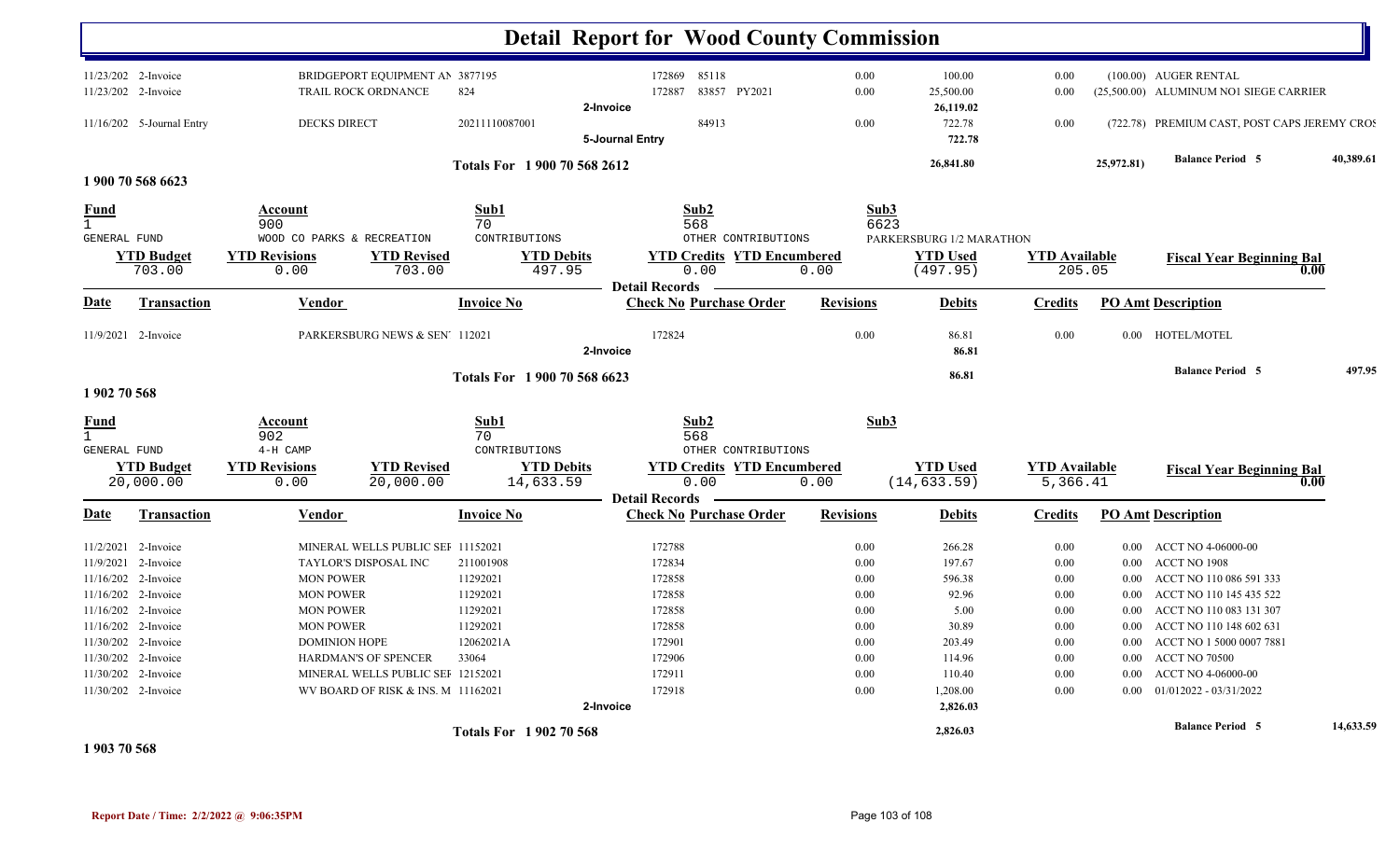| Fund<br>$\mathbf{1}$                               |                                                      | Account<br>903<br>FINE ARTS COUNCIL                                        | Sub1<br>70                                   | CONTRIBUTIONS                                  | Sub2<br>568<br>OTHER CONTRIBUTIONS                                                          |                  | Sub3                                                                     |                                |                                  |      |          |
|----------------------------------------------------|------------------------------------------------------|----------------------------------------------------------------------------|----------------------------------------------|------------------------------------------------|---------------------------------------------------------------------------------------------|------------------|--------------------------------------------------------------------------|--------------------------------|----------------------------------|------|----------|
|                                                    | GENERAL FUND<br><b>YTD Budget</b><br>2,810.00        | <b>YTD Revisions</b><br>0.00                                               | <b>YTD Revised</b><br>2,810.00               | <b>YTD Debits</b><br>1,991.79                  | <b>YTD Credits YTD Encumbered</b><br>0.00<br><b>Detail Records</b>                          | 0.00             | <b>YTD Used</b><br>(1, 991.79)                                           | <b>YTD</b> Available<br>818.21 | <b>Fiscal Year Beginning Bal</b> | 0.00 |          |
| Date                                               | <b>Transaction</b>                                   | <b>Vendor</b>                                                              | <b>Invoice No</b>                            |                                                | <b>Check No Purchase Order</b>                                                              | <b>Revisions</b> | <b>Debits</b>                                                            | <b>Credits</b>                 | <b>PO Amt Description</b>        |      |          |
|                                                    | 11/9/2021 2-Invoice                                  | <b>ARTSBRIDGE</b>                                                          | 112021                                       |                                                | 172798<br>2-Invoice                                                                         | 0.00             | 347.25<br>347.25                                                         | 0.00                           | 0.00 HOTEL/MOTEL                 |      |          |
|                                                    | 1 903 70 568 2613                                    |                                                                            |                                              | <b>Totals For 1903 70 568</b>                  |                                                                                             |                  | 347.25                                                                   |                                | <b>Balance Period 5</b>          |      | 1,991.79 |
| <u>Fund</u><br>$\mathbf{1}$<br><b>GENERAL FUND</b> | <b>YTD Budget</b><br>2,108.00                        | <b>Account</b><br>903<br>FINE ARTS COUNCIL<br><b>YTD Revisions</b><br>0.00 | Sub1<br>70<br><b>YTD Revised</b><br>2,108.00 | CONTRIBUTIONS<br><b>YTD Debits</b><br>1,493.85 | Sub <sub>2</sub><br>568<br>OTHER CONTRIBUTIONS<br><b>YTD Credits YTD Encumbered</b><br>0.00 | 0.00             | Sub3<br>2613<br>PARKERSBURG ART CENTER<br><b>YTD</b> Used<br>(1, 493.85) | <b>YTD Available</b><br>614.15 | <b>Fiscal Year Beginning Bal</b> | 0.00 |          |
| <b>Date</b>                                        | <b>Transaction</b>                                   | Vendor                                                                     | <b>Invoice No</b>                            |                                                | <b>Detail Records</b><br><b>Check No Purchase Order</b>                                     | <b>Revisions</b> | <b>Debits</b>                                                            | <b>Credits</b>                 | <b>PO Amt Description</b>        |      |          |
|                                                    | 11/9/2021 2-Invoice                                  |                                                                            | PARKERSBURG ART CENTER 112021                |                                                | 172820<br>2-Invoice                                                                         | 0.00             | 260.44<br>260.44                                                         | 0.00                           | 0.00 HOTEL/MOTEL                 |      |          |
|                                                    | 1 903 70 568 2614                                    |                                                                            |                                              | Totals For 1903 70 568 2613                    |                                                                                             |                  | 260.44                                                                   |                                | <b>Balance Period 5</b>          |      | 1,493.85 |
| Fund<br>$\mathbf{1}$                               |                                                      | Account<br>903                                                             | Sub1<br>70                                   |                                                | Sub2<br>568                                                                                 |                  | Sub3<br>2614                                                             |                                |                                  |      |          |
|                                                    | <b>GENERAL FUND</b><br><b>YTD Budget</b><br>1,404.00 | FINE ARTS COUNCIL<br><b>YTD Revisions</b><br>0.00                          | <b>YTD Revised</b><br>1,404.00               | CONTRIBUTIONS<br><b>YTD Debits</b><br>995.91   | OTHER CONTRIBUTIONS<br><b>YTD Credits YTD Encumbered</b><br>0.00<br><b>Detail Records</b>   | 0.00             | <b>ACTORS GUILD</b><br><b>YTD</b> Used<br>(995.91)                       | <b>YTD Available</b><br>408.09 | <b>Fiscal Year Beginning Bal</b> | 0.00 |          |
| <b>Date</b>                                        | <b>Transaction</b>                                   | <b>Vendor</b>                                                              | <b>Invoice No</b>                            |                                                | <b>Check No Purchase Order</b>                                                              | <b>Revisions</b> | <b>Debits</b>                                                            | <b>Credits</b>                 | <b>PO Amt Description</b>        |      |          |
|                                                    | 11/9/2021 2-Invoice                                  |                                                                            | THE ACTORS GUILD OF PARK 112021              |                                                | 172797<br>2-Invoice                                                                         | 0.00             | 173.63<br>173.63                                                         | 0.00                           | 0.00 HOTEL/MOTEL                 |      |          |
|                                                    | 1 903 70 568 6624                                    |                                                                            |                                              | Totals For 1903 70 568 2614                    |                                                                                             |                  | 173.63                                                                   |                                | <b>Balance Period 5</b>          |      | 995.91   |
| Fund<br>$\mathbf{1}$                               | <b>GENERAL FUND</b><br><b>YTD Budget</b>             | Account<br>903<br>FINE ARTS COUNCIL<br><b>YTD Revisions</b>                | Sub1<br>70<br><b>YTD Revised</b>             | CONTRIBUTIONS<br><b>YTD Debits</b>             | Sub2<br>568<br>OTHER CONTRIBUTIONS<br><b>YTD Credits YTD Encumbered</b>                     |                  | Sub3<br>6624<br><b>SMOOT THEATER</b><br><b>YTD</b> Used                  | <b>YTD Available</b>           | <b>Fiscal Year Beginning Bal</b> |      |          |
|                                                    | 4,075.00                                             | 0.00                                                                       | 4,075.00                                     | 2,888.12                                       | 0.00                                                                                        | 0.00             | (2,888.12)                                                               | 1,186.88                       |                                  | 0.00 |          |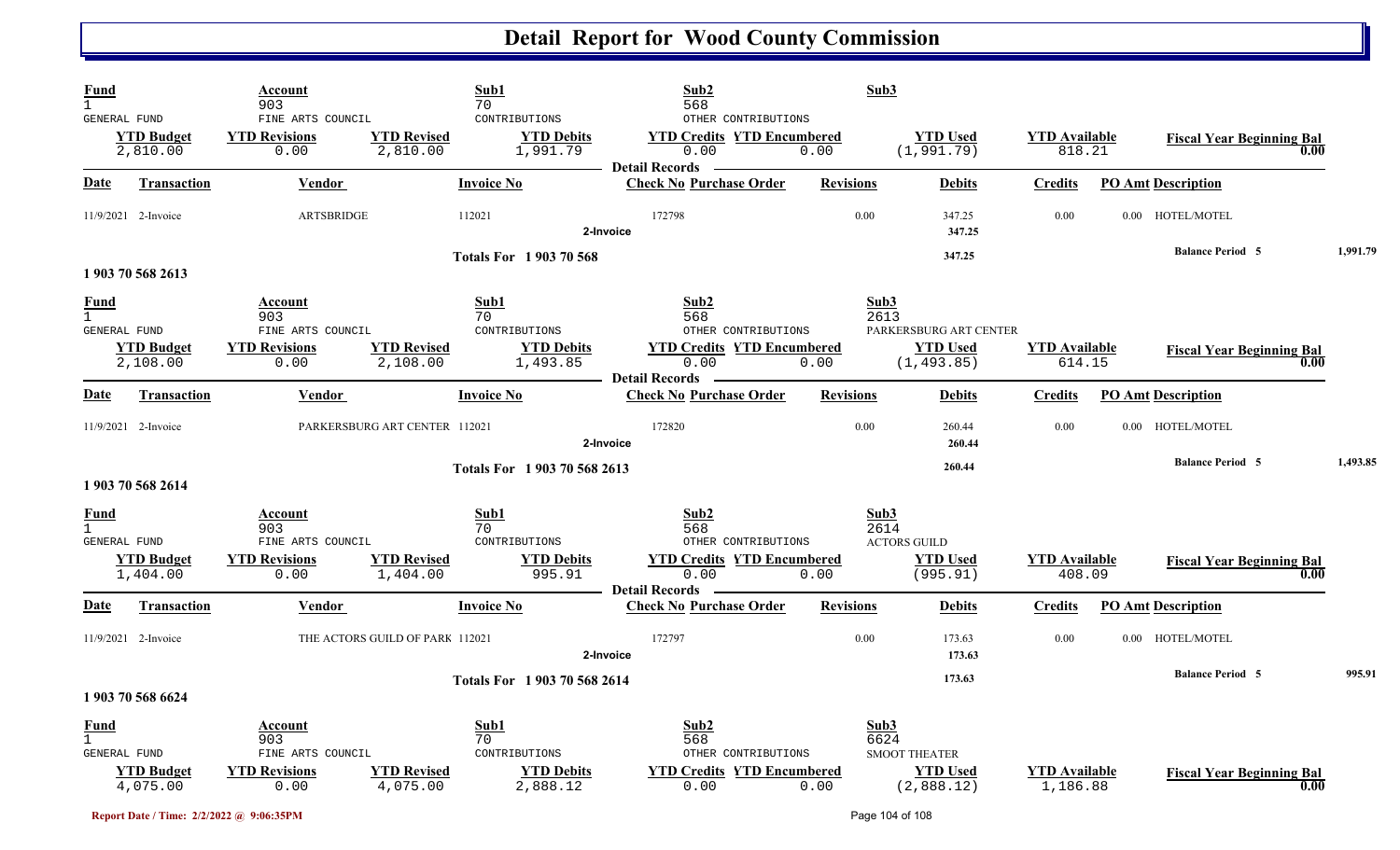|                               |                               |                                          |                                                                 | Detail Records —                                        |                  |                                                                       |                                  |                                  |          |
|-------------------------------|-------------------------------|------------------------------------------|-----------------------------------------------------------------|---------------------------------------------------------|------------------|-----------------------------------------------------------------------|----------------------------------|----------------------------------|----------|
| <b>Date</b>                   | <b>Transaction</b>            | Vendor                                   | <b>Invoice No</b>                                               | <b>Check No Purchase Order</b>                          | <b>Revisions</b> | <b>Debits</b>                                                         | <b>Credits</b>                   | <b>PO Amt Description</b>        |          |
|                               | 11/9/2021 2-Invoice           | <b>SMOOT THEATER</b>                     | 112021                                                          | 172830<br>2-Invoice                                     | 0.00             | 503.52<br>503.52                                                      | 0.00                             | 0.00 HOTEL/MOTEL                 |          |
|                               |                               |                                          | Totals For 1903 70 568 6624                                     |                                                         |                  | 503.52                                                                |                                  | <b>Balance Period 5</b>          | 2,888.12 |
|                               | 1 904 70 568 2615             |                                          |                                                                 |                                                         |                  |                                                                       |                                  |                                  |          |
| <b>Fund</b><br>$\overline{1}$ |                               | Account<br>904                           | Sub1<br>70                                                      | Sub2<br>568                                             | Sub3<br>2615     |                                                                       |                                  |                                  |          |
| GENERAL FUND                  |                               | MUSEUM COMMISSION                        | CONTRIBUTIONS                                                   | OTHER CONTRIBUTIONS                                     |                  | <b>VETERAN'S MUSEUM</b>                                               |                                  |                                  |          |
|                               | <b>YTD Budget</b><br>1,546.00 | <b>YTD Revisions</b><br>0.00             | <b>YTD Revised</b><br><b>YTD Debits</b><br>1,546.00<br>1,095.48 | <b>YTD Credits YTD Encumbered</b><br>0.00               | 0.00             | <b>YTD Used</b><br>(1,095.48)                                         | <b>YTD</b> Available<br>450.52   | <b>Fiscal Year Beginning Bal</b> | 0.00     |
| <u>Date</u>                   | <b>Transaction</b>            | <b>Vendor</b>                            | <b>Invoice No</b>                                               | <b>Detail Records</b><br><b>Check No Purchase Order</b> | <b>Revisions</b> | <b>Debits</b>                                                         | <b>Credits</b>                   | <b>PO Amt Description</b>        |          |
|                               | 11/9/2021 2-Invoice           | VETERANS MUSEUM OF MID 112021            |                                                                 | 172839<br>2-Invoice                                     | 0.00             | 190.99<br>190.99                                                      | 0.00                             | 0.00 HOTEL/MOTEL                 |          |
| 1905 70 567                   |                               |                                          | Totals For 1904 70 568 2615                                     |                                                         |                  | 190.99                                                                |                                  | <b>Balance Period 5</b>          | 1,095.48 |
| Fund<br>$\overline{1}$        |                               | Account                                  | Sub1                                                            | Sub2                                                    | Sub3             |                                                                       |                                  |                                  |          |
| GENERAL FUND                  |                               | 905<br>PARKERSBURG HOMECOMING            | 70<br>CONTRIBUTIONS                                             | 567<br>OTHER GOVT UNITS                                 |                  |                                                                       |                                  |                                  |          |
|                               | <b>YTD Budget</b><br>3,513.00 | <b>YTD Revisions</b><br>0.00             | <b>YTD Revised</b><br><b>YTD Debits</b><br>3,513.00<br>2,489.75 | <b>YTD Credits YTD Encumbered</b><br>0.00               | 0.00             | <b>YTD Used</b><br>(2, 489.75)                                        | <b>YTD</b> Available<br>1,023.25 | <b>Fiscal Year Beginning Bal</b> | 0.00     |
| Date                          | Transaction                   | <b>Vendor</b>                            | <b>Invoice No</b>                                               | <b>Detail Records</b><br><b>Check No Purchase Order</b> | <b>Revisions</b> | <b>Debits</b>                                                         | <b>Credits</b>                   | <b>PO Amt Description</b>        |          |
|                               | 11/9/2021 2-Invoice           | PARKERSBURG HOMECOMIN 112021             |                                                                 | 172821<br>2-Invoice                                     | 0.00             | 434.07<br>434.07                                                      | 0.00                             | 0.00 HOTEL/MOTEL                 |          |
|                               | 1 905 70 568 547              |                                          | <b>Totals For 1905 70 567</b>                                   |                                                         |                  | 434.07                                                                |                                  | <b>Balance Period 5</b>          | 2,489.75 |
| <b>Fund</b><br>$\overline{1}$ |                               | Account<br>905<br>PARKERSBURG HOMECOMING | Sub1<br>70<br>CONTRIBUTIONS                                     | Sub <sub>2</sub><br>568<br>OTHER CONTRIBUTIONS          | Sub3<br>547      |                                                                       |                                  |                                  |          |
| GENERAL FUND                  | <b>YTD Budget</b><br>5,282.00 | <b>YTD Revisions</b><br>0.00             | <b>YTD Debits</b><br><b>YTD Revised</b><br>5,282.00<br>3,734.64 | <b>YTD Credits YTD Encumbered</b><br>0.00               | 0.00             | <b>INTERSTATE FAIR &amp; EXPOSI</b><br><b>YTD Used</b><br>(3, 734.64) | <b>YTD Available</b><br>1,547.36 | <b>Fiscal Year Beginning Bal</b> | 0.00     |
| Date                          | Transaction                   | <b>Vendor</b>                            | <b>Invoice No</b>                                               | <b>Detail Records</b><br><b>Check No Purchase Order</b> | <b>Revisions</b> | <b>Debits</b>                                                         | Credits                          | <b>PO Amt Description</b>        |          |
|                               | 11/9/2021 2-Invoice           | WV INTERSTATE FAIR & EXP 112021          |                                                                 | 172843<br>2-Invoice                                     | 0.00             | 651.10<br>651.10                                                      | 0.00                             | 0.00 HOTEL/MOTEL                 |          |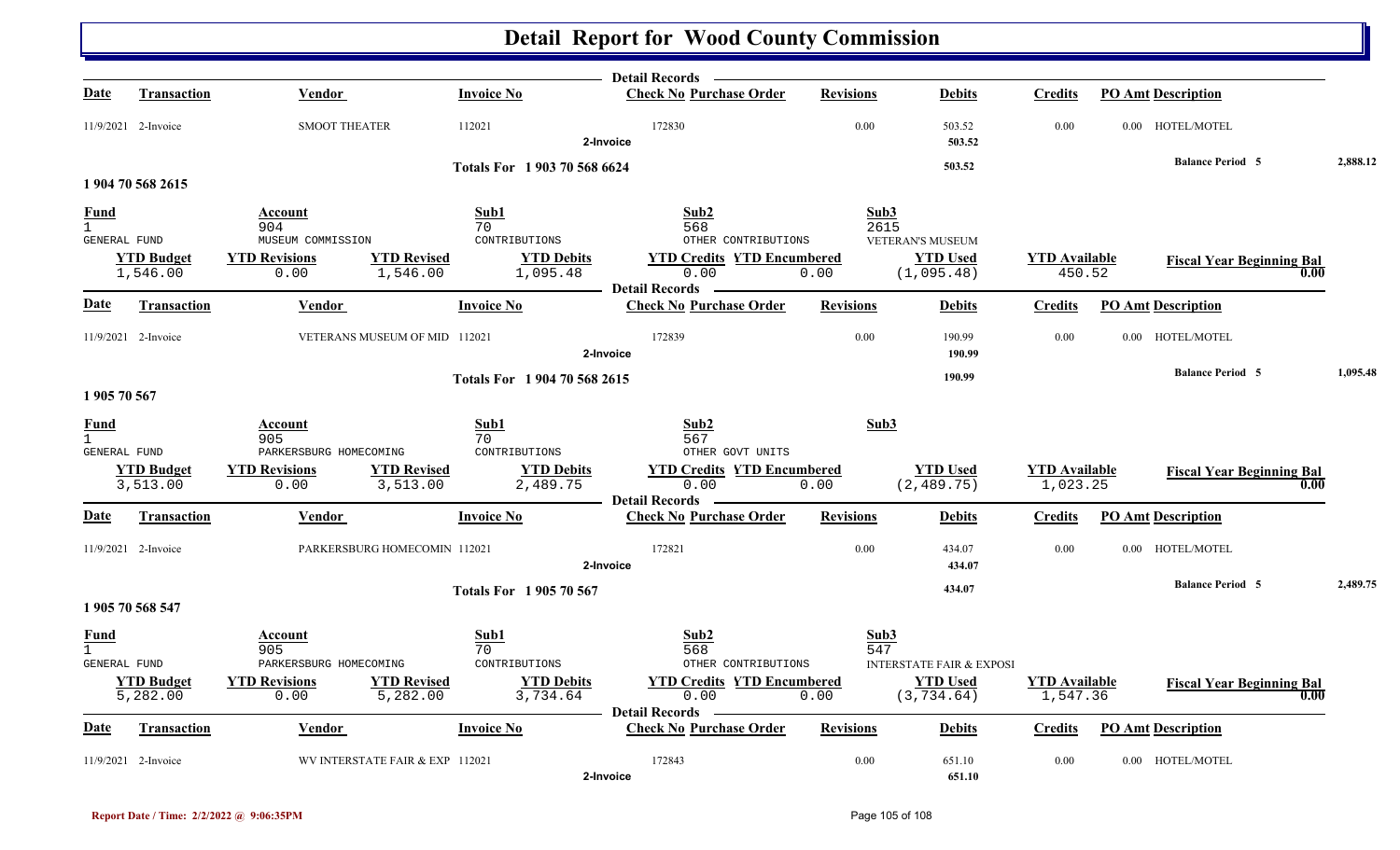|                                             |                               |                                                                                                      |                                                                        | <b>Detail Report for Wood County Commission</b>                                                          |                      |                                                             |                                |                |                                          |          |
|---------------------------------------------|-------------------------------|------------------------------------------------------------------------------------------------------|------------------------------------------------------------------------|----------------------------------------------------------------------------------------------------------|----------------------|-------------------------------------------------------------|--------------------------------|----------------|------------------------------------------|----------|
|                                             | 1 905 70 568 6618             |                                                                                                      | Totals For 1 905 70 568 547                                            |                                                                                                          |                      | 651.10                                                      |                                |                | <b>Balance Period 5</b>                  | 3,734.64 |
| Fund<br>$\mathbf{1}$<br>GENERAL FUND        | <b>YTD Budget</b><br>1,054.00 | Account<br>905<br>PARKERSBURG HOMECOMING<br><b>YTD Revised</b><br><b>YTD Revisions</b><br>0.00       | Sub1<br>70<br>CONTRIBUTIONS<br><b>YTD Debits</b><br>1,054.00<br>746.92 | Sub2<br>568<br>OTHER CONTRIBUTIONS<br><b>YTD Credits YTD Encumbered</b><br>0.00<br><b>Detail Records</b> | Sub3<br>6618<br>0.00 | <b>BELLEVILLE HOMECOMING</b><br><b>YTD Used</b><br>(746.92) | <b>YTD</b> Available<br>307.08 |                | <b>Fiscal Year Beginning Bal</b><br>0.00 |          |
| Date                                        | <b>Transaction</b>            | Vendor                                                                                               | <b>Invoice No</b>                                                      | <b>Check No Purchase Order</b>                                                                           | <b>Revisions</b>     | <b>Debits</b>                                               | Credits                        |                | <b>PO Amt Description</b>                |          |
|                                             | 11/9/2021 2-Invoice           | BELLEVILLE HOMECOMING                                                                                | 112021                                                                 | 172799<br>2-Invoice                                                                                      | 0.00                 | 130.22<br>130.22                                            | 0.00                           |                | 0.00 HOTEL/MOTEL                         |          |
|                                             | 1 909 70 568 2610             |                                                                                                      | Totals For 1905 70 568 6618                                            |                                                                                                          |                      | 130.22                                                      |                                |                | <b>Balance Period 5</b>                  | 746.92   |
| <b>Fund</b><br>$\mathbf{1}$<br>GENERAL FUND | <b>YTD Budget</b><br>702.00   | <u>Account</u><br>909<br>HISTORICAL COMMISSION<br><b>YTD Revisions</b><br><b>YTD Revised</b><br>0.00 | Sub1<br>70<br>CONTRIBUTIONS<br><b>YTD Debits</b><br>497.95<br>702.00   | Sub2<br>568<br>OTHER CONTRIBUTIONS<br><b>YTD Credits YTD Encumbered</b><br>0.00                          | Sub3<br>2610<br>0.00 | BLENN. HISTORICAL FOUNDATIO<br><b>YTD Used</b><br>(497.95)  | <b>YTD Available</b><br>204.05 |                | <b>Fiscal Year Beginning Bal</b><br>0.00 |          |
| Date                                        | <b>Transaction</b>            | Vendor                                                                                               | <b>Invoice No</b>                                                      | <b>Detail Records</b><br><b>Check No Purchase Order</b>                                                  | <b>Revisions</b>     | <b>Debits</b>                                               | Credits                        |                | <b>PO Amt Description</b>                |          |
|                                             | 11/9/2021 2-Invoice           | BLENNERHASSETT HISTORIC 112021                                                                       |                                                                        | 172800<br>2-Invoice                                                                                      | 0.00                 | 86.81<br>86.81                                              | 0.00                           | $0.00^{\circ}$ | HOTEL/MOTEL                              |          |
|                                             | 1 909 70 568 2611             |                                                                                                      | Totals For 1909 70 568 2610                                            |                                                                                                          |                      | 86.81                                                       |                                |                | <b>Balance Period 5</b>                  | 497.95   |
| Fund<br>GENERAL FUND                        | <b>YTD Budget</b><br>1,405.00 | Account<br>909<br>HISTORICAL COMMISSION<br><b>YTD Revised</b><br><b>YTD Revisions</b><br>0.00        | Sub1<br>70<br>CONTRIBUTIONS<br><b>YTD Debits</b><br>1,405.00<br>995.91 | Sub2<br>568<br>OTHER CONTRIBUTIONS<br><b>YTD Credits YTD Encumbered</b><br>0.00                          | Sub3<br>2611<br>0.00 | JULIA-ANN SQUARE HIST. ASSOC<br><b>YTD Used</b><br>(995.91) | <b>YTD</b> Available<br>409.09 |                | <b>Fiscal Year Beginning Bal</b><br>0.00 |          |
| Date                                        | Transaction                   | <b>Vendor</b>                                                                                        | <b>Invoice No</b>                                                      | <b>Detail Records</b><br><b>Check No Purchase Order</b>                                                  | <b>Revisions</b>     | <b>Debits</b>                                               | <b>Credits</b>                 |                | <b>PO Amt Description</b>                |          |
|                                             | 11/9/2021 2-Invoice           | JULIA-ANN SQUARE HISTORI 112021                                                                      |                                                                        | 172812<br>2-Invoice                                                                                      | 0.00                 | 173.63<br>173.63                                            | 0.00                           | $0.00\,$       | HOTEL/MOTEL                              |          |
|                                             |                               |                                                                                                      | Totals For 1909 70 568 2611                                            |                                                                                                          |                      | 173.63                                                      |                                |                | <b>Balance Period 5</b>                  | 995.91   |

**1 909 70 568 2616**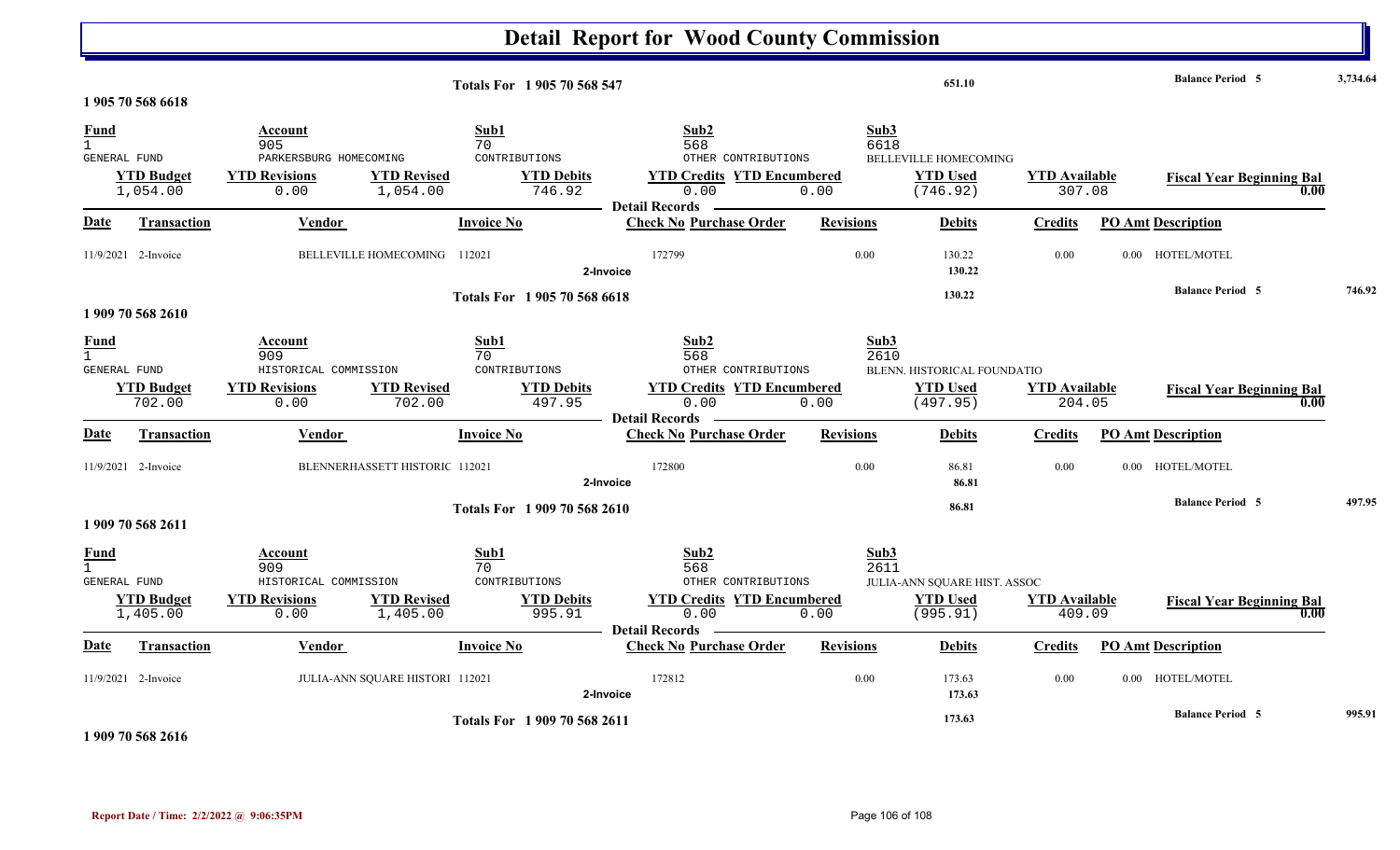| Fund<br>$\mathbf{1}$<br>GENERAL FUND               | <b>YTD Budget</b><br>703.00     | Account<br>909<br>HISTORICAL COMMISSION<br><b>YTD Revisions</b><br>0.00    | <b>YTD Revised</b><br>703.00                                 | Sub1<br>70<br>CONTRIBUTIONS<br><b>YTD Debits</b><br>497.95      | Sub2<br>568<br>OTHER CONTRIBUTIONS<br><b>YTD Credits YTD Encumbered</b><br>0.00                          | Sub3<br>2616<br>0.00  | W.C. HISTORICAL & PRESERVATI<br><b>YTD Used</b><br>(497.95)    | <b>YTD Available</b><br>205.05        | <b>Fiscal Year Beginning Bal</b> | 0.00 |            |
|----------------------------------------------------|---------------------------------|----------------------------------------------------------------------------|--------------------------------------------------------------|-----------------------------------------------------------------|----------------------------------------------------------------------------------------------------------|-----------------------|----------------------------------------------------------------|---------------------------------------|----------------------------------|------|------------|
| Date                                               | <b>Transaction</b>              | Vendor                                                                     |                                                              | <b>Invoice No</b>                                               | <b>Detail Records</b><br><b>Check No Purchase Order</b>                                                  | <b>Revisions</b>      | <b>Debits</b>                                                  | <b>Credits</b>                        | <b>PO Amt Description</b>        |      |            |
|                                                    | 11/9/2021 2-Invoice             |                                                                            | WOOD COUNTY HISTORICAL 112021                                |                                                                 | 172841<br>2-Invoice                                                                                      | 0.00                  | 86.81<br>86.81                                                 | 0.00                                  | 0.00 HOTEL/MOTEL                 |      |            |
| 1912 70 568                                        |                                 |                                                                            |                                                              | Totals For 1909 70 568 2616                                     |                                                                                                          |                       | 86.81                                                          |                                       | <b>Balance Period 5</b>          |      | 497.95     |
| <u>Fund</u><br>$\mathbf{1}$<br><b>GENERAL FUND</b> | <b>YTD Budget</b><br>175,628.00 | Account<br>912<br>VISITOR'S AND CONVENTION<br><b>YTD Revisions</b><br>0.00 | <b>YTD Revised</b><br>175,628.00                             | Sub1<br>70<br>CONTRIBUTIONS<br><b>YTD Debits</b><br>124,487.40  | Sub2<br>568<br>OTHER CONTRIBUTIONS<br><b>YTD Credits YTD Encumbered</b><br>0.00<br><b>Detail Records</b> | Sub3<br>0.00          | <b>YTD Used</b><br>(124, 487.40)                               | <b>YTD</b> Available<br>51,140.60     | <b>Fiscal Year Beginning Bal</b> | 0.00 |            |
| Date                                               | Transaction                     | Vendor                                                                     |                                                              | <b>Invoice No</b>                                               | <b>Check No Purchase Order</b>                                                                           | <b>Revisions</b>      | <b>Debits</b>                                                  | <b>Credits</b>                        | <b>PO Amt Description</b>        |      |            |
| 11/9/2021 2-Invoice                                |                                 | PARKERSBURG/WOOD COUN 112021                                               |                                                              |                                                                 | 172822<br>2-Invoice                                                                                      | 0.00                  | 21,703.26<br>21,703.26                                         | 0.00                                  | 0.00 HOTEL/MOTEL                 |      |            |
|                                                    | 1916705686604E                  |                                                                            |                                                              | <b>Totals For 191270568</b>                                     |                                                                                                          |                       | 21,703.26                                                      |                                       | <b>Balance Period 5</b>          |      | 124,487.40 |
| <u>Fund</u><br>$\mathbf{1}$<br>GENERAL FUND        | <b>YTD Budget</b><br>564,363.00 | Account<br>916<br>LIBRARY<br><b>YTD Revisions</b><br>0.00                  | <b>YTD Revised</b><br>564,363.00                             | Sub1<br>70<br>CONTRIBUTIONS<br><b>YTD Debits</b><br>365,081.64  | Sub2<br>568<br>OTHER CONTRIBUTIONS<br><b>YTD Credits YTD Encumbered</b><br>0.00                          | Sub3<br>6604E<br>0.00 | <b>EXCESS LEVY-LIBRARY</b><br><b>YTD Used</b><br>(365, 081.64) | <b>YTD Available</b><br>199,281.36    | <b>Fiscal Year Beginning Bal</b> | 0.00 |            |
| Date                                               | <b>Transaction</b>              | Vendor                                                                     |                                                              | <b>Invoice No</b>                                               | Detail Records –<br><b>Check No Purchase Order</b>                                                       | <b>Revisions</b>      | <b>Debits</b>                                                  | <b>Credits</b>                        | <b>PO Amt Description</b>        |      |            |
|                                                    | 11/23/202 2-Invoice             |                                                                            | PARKERSBURG & WOOD COU OCT2021                               |                                                                 | 172880<br>2-Invoice                                                                                      | 0.00                  | 18,201.28<br>18,201.28                                         | 0.00                                  | 0.00 EXCESS TAX DIST             |      |            |
| 1980 65 459                                        |                                 |                                                                            |                                                              | Totals For 1916 70 568 6604E                                    |                                                                                                          |                       | 18,201.28                                                      |                                       | <b>Balance Period 5</b>          |      | 365,081.64 |
| Fund<br>$\mathbf{1}$<br>GENERAL FUND               | <b>YTD Budget</b><br>0.00       | Account<br>980<br><b>YTD Revisions</b><br>0.00                             | LAW ENFORCEMENT-CAPITAL PROJE(<br><b>YTD Revised</b><br>0.00 | Sub1<br>65<br>CAPITAL OUTLAY<br><b>YTD Debits</b><br>163,535.00 | Sub2<br>459<br>EQUIPMENT<br><b>YTD Credits YTD Encumbered</b><br>0.00                                    | Sub3<br>0.00          | <b>YTD Used</b><br>(163, 535.00)                               | <b>YTD</b> Available<br>(163, 535.00) | <b>Fiscal Year Beginning Bal</b> | 0.00 |            |